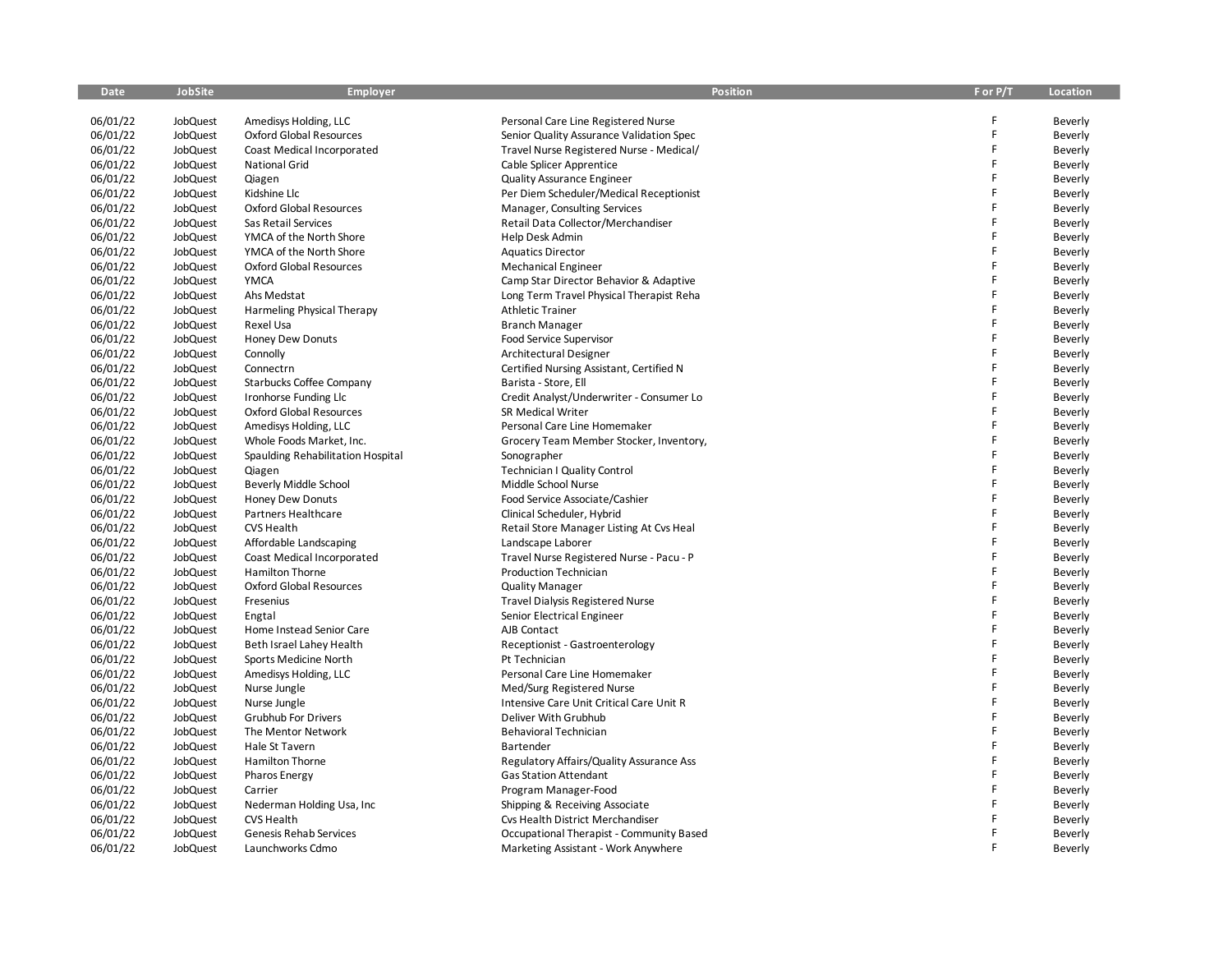| Date     | JobSite  | <b>Employer</b>                          | <b>Position</b>                          | F or P/T | Location |
|----------|----------|------------------------------------------|------------------------------------------|----------|----------|
|          |          |                                          |                                          | F        |          |
| 06/01/22 | JobQuest | <b>Oxford Global Resources</b>           | Sr Manufacturing Engineer                | F        | Beverly  |
| 06/01/22 | JobQuest | Cpi                                      | Rf Test Technician                       | F        | Beverly  |
| 06/01/22 | JobQuest | Ixys Integrated Circuits Division        | Operator, Fab                            | F        | Beverly  |
| 06/01/22 | JobQuest | Lahey Health                             | Security Officer                         | F        | Beverly  |
| 06/01/22 | JobQuest | The Mentor Network                       | Autism Behavioral Technician             | F        | Beverly  |
| 06/01/22 | JobQuest | Advantage Technical                      | Warehouse Shipping Supervisor And 2Nd Sh | Ë        | Beverly  |
| 06/01/22 | JobQuest | Childrens Center For Communication       | Staff Interpreter                        | F        | Beverly  |
| 06/01/22 | JobQuest | Microchip Technology Inc.                | Intern-Human Resources                   | F        | Beverly  |
| 06/01/22 | JobQuest | Nurse Jungle                             | Nicu Registered Nurse                    | F        | Beverly  |
| 06/01/22 | JobQuest | Nfs Leasing, Inc.                        | <b>Executive Assistant</b>               | E        | Beverly  |
| 06/01/22 | JobQuest | Bass River Incorporated                  | Program Instructor                       |          | Beverly  |
| 06/01/22 | JobQuest | Northshore Medical Center                | Medical Assistant - Covid Testin         | F        | Danvers  |
| 06/01/22 | JobQuest | Off Broadway Shoe Warehouse              | Sales Associate                          | F        | Danvers  |
| 06/01/22 | JobQuest | 99 Restaurant Pub                        | Line Cook                                | F        | Danvers  |
| 06/01/22 | JobQuest | Christina's Jg Pizza                     | Pizza Delivery Driver                    | F        | Danvers  |
| 06/01/22 | JobQuest | Northeast Arc                            | Aba Therapist Summer                     | F        | Danvers  |
| 06/01/22 | JobQuest | Spaulding Rehabilitation Hospital        | Patient Service Representative - Interna | F        | Danvers  |
| 06/01/22 | JobQuest | Compass Group North America              | <b>Transport Driver</b>                  | F        | Danvers  |
| 06/01/22 | JobQuest | Massachusetts General Hospital           | Clinical Fertility Assistant - Danvers   | F        | Danvers  |
| 06/01/22 | JobQuest | Field Audit Service Team, Llc            | In Store Merchandise Scanner             | F        | Danvers  |
| 06/01/22 | JobQuest | Subaru                                   | Automotive Sales Professional - Ira Suba | F        | Danvers  |
| 06/01/22 | JobQuest | Medtronic                                | Team Lead IV-Associate Kpo               | Ë        | Danvers  |
| 06/01/22 | JobQuest | 99 Restaurant Pub                        | Prep Cook                                | F        | Danvers  |
| 06/01/22 | JobQuest | Millipore Corporation                    | Operational Excellence Manager           | F        | Danvers  |
| 06/01/22 | JobQuest | Northshore Medical Center                | Patient Service Representative - Interna | F        | Danvers  |
| 06/01/22 | JobQuest | Essex North Shore Agricultural & Technic | <b>School Bus Driver-Training</b>        | F        | Danvers  |
| 06/01/22 | JobQuest | <b>Health Human Services</b>             | Direct Care Worker I- Hogan Regional Cen | F        | Danvers  |
| 06/01/22 | JobQuest | Doubletree Hotel                         | Front Desk Supervisor                    | F        | Danvers  |
| 06/01/22 | JobQuest | Unidine Corporation                      | <b>Executive Chef Healthcare</b>         | F        | Danvers  |
| 06/01/22 | JobQuest | <b>Millipore Corporation</b>             | Master Trainer                           | Ë        | Danvers  |
| 06/01/22 | JobQuest | Millipore Corporation                    | Assembly Operator I D-Shift              | Ë        | Danvers  |
| 06/01/22 | JobQuest | 99 Restaurant Pub                        | Bartender                                | F        | Danvers  |
| 06/01/22 | JobQuest | Millipore Corporation                    | Assembly Operator I Bshift               | Ë        | Danvers  |
| 06/01/22 | JobQuest | The K9Edge                               | Dog Daycare & Kennel Attendant           | F        | Danvers  |
| 06/01/22 | JobQuest | <b>American Red Cross</b>                | <b>Blood Collection Staff</b>            | F        | Danvers  |
| 06/01/22 | JobQuest | Parks                                    | Manager, Licensing / Pixar Baby S        | Ë        | Danvers  |
| 06/01/22 | JobQuest | Brookwood Landscaping And Stonework      | Landscape Technician                     | F        | Danvers  |
| 06/01/22 | JobQuest | <b>Cell Signaling Technology</b>         | Senior Engineer - Automation             | Ë        | Danvers  |
| 06/01/22 | JobQuest | Bed Bath U0026 Beyond                    | Department Supervisor                    | F        | Danvers  |
| 06/01/22 | JobQuest | <b>Buffalo Wild Wings</b>                | Wild Wings - Prep Cook                   | F        | Danvers  |
| 06/01/22 | JobQuest | Christina& X27 S Jg Pizza                | Pizza Delivery Driver                    | F        | Danvers  |
| 06/01/22 | JobQuest | TGI Friday's                             | Associate Manager                        | F        | Danvers  |
| 06/01/22 | JobQuest | 99 Restaurant Pub                        | Waiter/Waitress 31 Interviews            | F        | Danvers  |
| 06/01/22 | JobQuest | Abiomed Incorporated                     | Senior Credentialing Coordinator         | Ë        | Danvers  |
| 06/01/22 | JobQuest | <b>Fidelity Brokerage Services</b>       | Wealth Management Consultant             | F        | Danvers  |
| 06/01/22 | JobQuest | <b>Springhill Suites</b>                 | Bartender                                | F        | Danvers  |
| 06/01/22 | JobQuest | <b>Mccue Corporation</b>                 | <b>Business Development Manager</b>      | Ë        | Danvers  |
| 06/01/22 | JobQuest | <b>Townsend Energy</b>                   | Oil Service Technician                   | F        | Danvers  |
| 06/01/22 | JobQuest | Mount Family Group, Ltd                  | <b>Food Production Mixer</b>             | F        | Danvers  |
| 06/01/22 | JobQuest | Olive Garden                             | Server                                   | F        | Danvers  |
| 06/01/22 | JobQuest | <b>Illinois Tool Works</b>               | Segment Manager - Industrial Oem         | F        | Danvers  |
|          |          |                                          |                                          |          |          |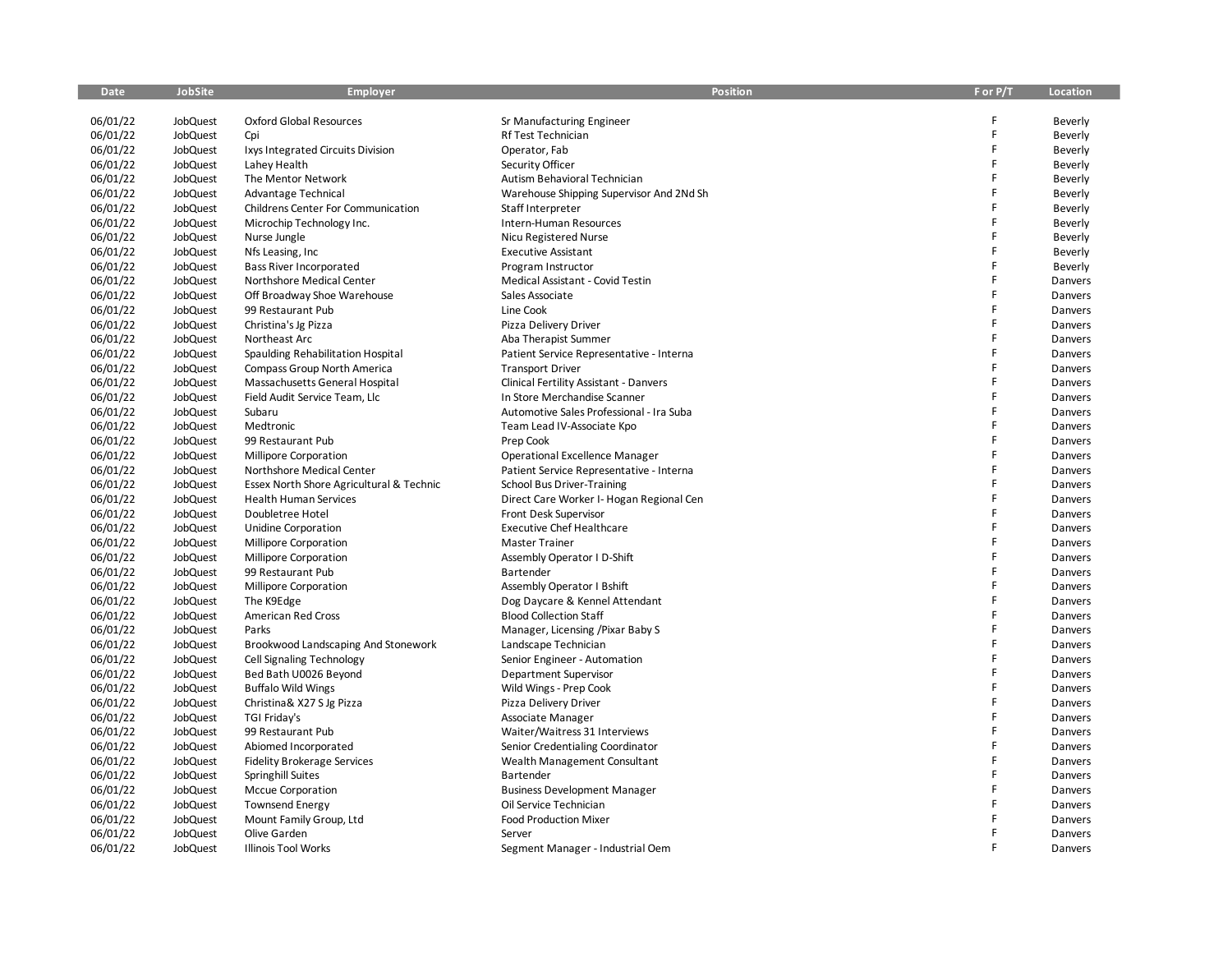| <b>Date</b> | <b>JobSite</b> | Employer                                 | <b>Position</b>                           | F or P/T | Location   |
|-------------|----------------|------------------------------------------|-------------------------------------------|----------|------------|
|             |                |                                          |                                           |          |            |
| 06/01/22    | JobQuest       | Pure Hockey                              | Sales Associate - In                      |          | Danvers    |
| 06/01/22    | JobQuest       | Mutual of Omaha Company                  | Lead It Finance Analyst/Senior Finance A  |          | Danvers    |
| 06/01/22    | JobQuest       | Scanscape                                | In Store Merchandise Scanner              | F        | Danvers    |
| 06/01/22    | JobQuest       | Beth Israel Lahey Health                 | Clinician, Addiction Treatment Services   | F        | Danvers    |
| 06/01/22    | JobQuest       | Dick's Sporting Goods Incorporated       | Retail Sales Associate - Bikes And Fitne  | F        | Danvers    |
| 06/01/22    | JobQuest       | Abiomed Incorporated                     | Director, Global Plant Quality            | F        | Danvers    |
| 06/01/22    | JobQuest       | Residence Inn                            | Room Attendant                            |          | Danvers    |
| 06/01/22    | JobQuest       | Group 1 Automotive                       | Auto Parts Counter Person - Ira Subaru    | F        | Danvers    |
| 06/01/22    | JobQuest       | Danvers Software Company                 | Deck Supervisor                           |          | Danvers    |
| 06/01/22    | JobQuest       | The Brentwood Rehabilitation And Healthc | Nurse Registered Nurse & Licensed Practic | F        | Danvers    |
| 06/01/22    | JobQuest       | Twin Oaks Service Center Incorporated    | Prn-Speech Language Pathologist           | F        | Danvers    |
| 06/01/22    | JobQuest       | Disney                                   | Rundisney Sponsorship/Business Developme  | F        | Danvers    |
| 06/01/22    | JobQuest       | Recovery Centers Of America              | E Nurse Manager                           | F        | Danvers    |
| 06/01/22    | JobQuest       | Springhill Suites                        | Food & Beverage Manager                   |          | Danvers    |
| 06/01/22    | JobQuest       | eBay                                     | Mts 2 Software Engineer                   | F        | Essex      |
| 06/01/22    | JobQuest       | Crystal Cottage Candies & More           | Kitchen Help                              | F        | Gloucester |
| 06/01/22    | JobQuest       | Lynker Technologies                      | <b>Environmental Specialist</b>           | F        | Gloucester |
| 06/01/22    | JobQuest       | Lynker Technologies                      | Economist - Economic Impact Analysis Lar  | F        | Gloucester |
| 06/01/22    | JobQuest       | Lynker Technologies                      | Environmental Specialist - Essential Fis  | F        | Gloucester |
| 06/01/22    | JobQuest       | Crystal Cottage Candies & More           | Drain Cleaner                             | F        | Gloucester |
| 06/01/22    | JobQuest       | Lynker Technologies                      | <b>Environmental Specialist</b>           | F        | Gloucester |
| 06/01/22    | JobQuest       | Lynker Technologies                      | Economist - Atlantic Large Whales         | F        | Gloucester |
| 06/01/22    | JobQuest       | Crystal Cottage Candies & More           | cake Decorator                            | F        | Gloucester |
| 06/01/22    | JobQuest       | Lynker Technologies                      | <b>Environmental Specialist</b>           | F        | Gloucester |
| 06/01/22    | JobQuest       | Connectrn                                | Certified Nursing Assistant Certified Nu  | F        | Gloucester |
| 06/01/22    | JobQuest       | Lynker Technologies                      | Environmental Specialist - And Shortnose  | F        | Gloucester |
| 06/01/22    | JobQuest       | <b>Applied Materials</b>                 | Process Engineer IV                       | F        | Gloucester |
| 06/01/22    | JobQuest       | <b>Applied Materials</b>                 | Mechanical Engineer With Systems Enginee  | F        | Gloucester |
| 06/01/22    | JobQuest       | <b>Applied Materials</b>                 | Process Technician                        |          | Gloucester |
| 06/01/22    | JobQuest       | Cruiseport Gloucester                    | Banquet And Event Bartender               | F        | Gloucester |
| 06/01/22    | JobQuest       | City Gloucester                          | Director Of Public Health                 | F        | Gloucester |
| 06/01/22    | JobQuest       | City Gloucester                          | <b>Conservation Agent</b>                 | F        | Gloucester |
| 06/01/22    | JobQuest       | Ais Incorporated                         | Marine Biologist Asm                      | F        | Gloucester |
| 06/01/22    | JobQuest       | Gloucester High School                   | Summer School Teacher - English/Social S  | F        | Gloucester |
| 06/01/22    | JobQuest       | Connectrn                                | Certified Nursing Assistant, Certified N  | F        | Gloucester |
| 06/01/22    | JobQuest       | <b>Applied Materials</b>                 | Vpr Coordinator-M                         | F        | Gloucester |
| 06/01/22    | JobQuest       | <b>Applied Materials</b>                 | <b>Mechanical Engineer</b>                | F        | Gloucester |
| 06/01/22    | JobQuest       | <b>Applied Materials</b>                 | Manager II, Operations Management         | F        | Gloucester |
| 06/01/22    | JobQuest       | Pathways For Children                    | School Age Care Team Specialist           | F        | Gloucester |
| 06/01/22    | JobQuest       | <b>YMCA</b>                              | Cape Ann Ymca Summer Lifeguard            | F        | Gloucester |
| 06/01/22    | JobQuest       | Pathways For Children                    | School Age Care Team Leader               | F        | Gloucester |
| 06/01/22    | JobQuest       | Gloucester High School                   | Summer School Teacher - Math/Science      | F        | Gloucester |
| 06/01/22    | JobQuest       | Morrison Healthcare                      | <b>Transport Driver</b>                   | F        | Hathorne   |
| 06/01/22    | JobQuest       | Compass Group North America              | Transport Driver &                        |          | Hathorne   |
| 06/01/22    | JobQuest       | Center For Autism And Related Disorders  | Special Education Paraprofessional- Work  |          | Ipswich    |
| 06/01/22    | JobQuest       | Clubcorp Incorporated                    | <b>Tennis Professional</b>                | F        | Ipswich    |
| 06/01/22    | JobQuest       | Clubcorp Incorporated                    | <b>Executive Sous Chef</b>                | F        | Ipswich    |
| 06/01/22    | JobQuest       | <b>CVS Health</b>                        | Pharmacy Technician                       |          | Ipswich    |
| 06/01/22    | JobQuest       | Avantor                                  | Inventory Technician   Sign               |          | Ipswich    |
| 06/01/22    | JobQuest       | Paws With Inn                            | Kennel Manager                            |          | Ipswich    |
| 06/01/22    | JobQuest       | <b>YMCA</b>                              | Ymca Summer Lifeguard                     |          | Ipswich    |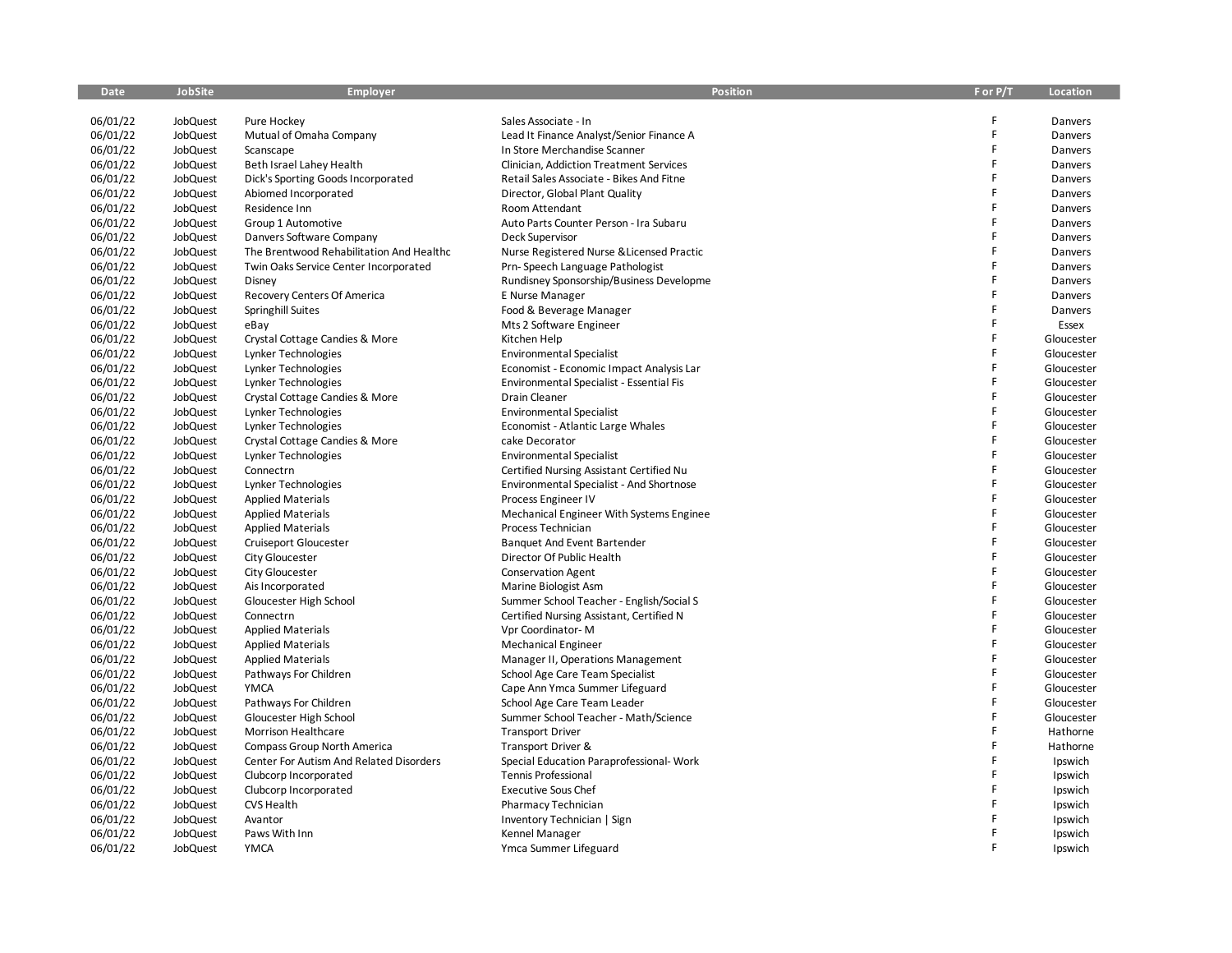| Date                 | JobSite              | Employer                                                        | <b>Position</b>                                                          | F or P/T | Location     |
|----------------------|----------------------|-----------------------------------------------------------------|--------------------------------------------------------------------------|----------|--------------|
|                      |                      |                                                                 |                                                                          | F        |              |
| 06/01/22<br>06/01/22 | JobQuest             | Spaulding Hospital North Shore                                  | Physical Therapist (PT), Peabody Outpati                                 | F        | Lynn         |
| 06/01/22             | JobQuest<br>JobQuest | Eastern Bank<br>Unidine Corporation                             | Human Resources Coordinator II<br><b>Executive Chef Healthcare</b>       | F        | Lynn         |
| 06/01/22             | JobQuest             | Lynn Shelter Association Incorporated                           | Vocational/Educational Specialist - Fami                                 | F        | Lynn<br>Lynn |
|                      |                      | Northeast Arc                                                   |                                                                          | F        |              |
| 06/01/22<br>06/01/22 | JobQuest<br>JobQuest | Parks                                                           | <b>Program Director Deaf Services</b><br>Manager, Licensing/Pixar Baby S | F        | Lynn         |
|                      |                      |                                                                 | Pt Administrative Assistant, Trio-Talent                                 | F        | Lynn         |
| 06/01/22<br>06/01/22 | JobQuest<br>JobQuest | North Shore Community College<br>Sullivan Tire Auto Service     | Service Writer                                                           | F        | Lynn<br>Lynn |
| 06/01/22             | JobQuest             | Lynn Dental Care                                                | <b>Dental Receptionist</b>                                               | F        |              |
| 06/01/22             | JobQuest             | Windwalker                                                      | Per Diem Unarmed Security Guard - Ly                                     | F        | Lynn<br>Lynn |
| 06/01/22             | JobQuest             | Lahey Health                                                    | Intake Coordinator/Case Manager - Addi                                   | F        | Lynn         |
| 06/01/22             | JobQuest             | Eastern Bank                                                    | Senior Software Quality Assurance Assura                                 | F        | Lynn         |
| 06/01/22             | JobQuest             | <b>CVS Health</b>                                               | <b>Store Associate</b>                                                   | F        | Lynn         |
| 06/01/22             | JobQuest             | Ferguson                                                        | Warehouse Associate To                                                   | F        | Lynn         |
| 06/01/22             | JobQuest             | Ledgewood Rehabilitation And Skilled Nur                        | Registered Nurse/Licensed Practical Nurs                                 | F        | Lynn         |
| 06/01/22             | JobQuest             | Domino's Pizza                                                  | Dominos Customer Service Representative/                                 | F        | Lynn         |
| 06/01/22             | JobQuest             | Amedisys                                                        | Caregiver/Homemaker/Home Health Aide Shi                                 | F        | Lynn         |
| 06/01/22             | JobQuest             | UnitedHealth Group                                              | Nurse Practitioner Or Physician's Assist                                 | F        | Lynn         |
| 06/01/22             | JobQuest             | United Road Service                                             | Class A Owner/Operator                                                   | F        | Lynn         |
| 06/01/22             | JobQuest             | <b>Onedigital Northeast</b>                                     | Benefits Manager At Lchc                                                 | F        | Lynn         |
| 06/01/22             | JobQuest             | <b>National Grid</b>                                            | Sr Supv Operations                                                       | F        | Lynn         |
| 06/01/22             | JobQuest             |                                                                 |                                                                          | F        |              |
| 06/01/22             | JobQuest             | Kipp Massachusetts<br><b>Burger King</b>                        | High School Special Education Teacher Le<br>Crew Member - Or             | F        | Lynn         |
|                      |                      |                                                                 |                                                                          | F        | Lynn         |
| 06/01/22             | JobQuest             | Kipp Dc                                                         | Special Projects Coordinator,                                            | F        | Lynn         |
| 06/01/22<br>06/01/22 | JobQuest<br>JobQuest | Kipp Dc                                                         | High School Lead Teacher - Engineering                                   | F        | Lynn         |
| 06/01/22             | JobQuest             | Bridgewelal                                                     | Clinical Case Manager                                                    | F        | Lynn<br>Lynn |
| 06/01/22             | JobQuest             | Bridgewell                                                      | Clinical Case Manager                                                    | F        |              |
| 06/01/22             | JobQuest             | Marriott International Incorporated<br>Atrium At Veronica Drive | Housekeeping Houseperson<br>Director Of Nursing Don                      | F        | Lynn         |
| 06/01/22             |                      | Daimler                                                         | Elite Automotive Technician                                              | F        | Lynn         |
|                      | JobQuest             |                                                                 |                                                                          | F        | Lynn         |
| 06/01/22             | JobQuest             | Ledgewood Rehabilitation And Skilled Nur                        | Registered Nurse/Licensed Practical Nurs                                 | F.       | Lynn         |
| 06/01/22             | JobQuest             | Bridgewell                                                      | <b>Community Case Manager</b>                                            | F        | Lynn         |
| 06/01/22             | JobQuest             | Alliance Health At Abbott                                       | Diet Aide                                                                | F        | Lynn         |
| 06/01/22             | JobQuest             | Aya Healthcare                                                  | Registered Nurse - Endo                                                  | F        | Lynn         |
| 06/01/22             | JobQuest             | Aya Healthcare                                                  | Travel Pt Ltac Nationwide - Make                                         | F        | Lynn         |
| 06/01/22             | JobQuest             | Bc Gourmet Usa, Inc.                                            | <b>Quality Assurance Manager</b>                                         | F        | Lynn         |
| 06/01/22             | <b>JobQuest</b>      | <b>Special Education Department</b>                             | 2022 Esy Tutor                                                           | F        | Lynnfield    |
| 06/01/22             | JobQuest             | Sunrise Senior Living, Inc.                                     | Caregiver - Certified Nursing Assistant                                  | F        | Lynnfield    |
| 06/01/22             | JobQuest             | Burtons Grill & Bar                                             | Server                                                                   | F        | Lynnfield    |
| 06/01/22             | JobQuest             | Microsoft Corporation                                           | Associate Attorney   Employee Workers C<br>TRANSPORTATION ANALYST II     | F        | Lynnfield    |
| 06/01/22<br>06/01/22 | JobQuest             | HP Hood                                                         |                                                                          | F        | Lynnfield    |
|                      | JobQuest             | Walgreens Boots Alliance Inc                                    | Pharmacy Technician                                                      | F        | Lynnfield    |
| 06/01/22             | JobQuest             | Symphony Concrete Coatings                                      | Installer                                                                | F        | Lynnfield    |
| 06/01/22             | JobQuest             | Matthew P Butler D P M, Llc                                     | Medical Office Support Assistant                                         | F        | Lynnfield    |
| 06/01/22             | JobQuest             | Amazon                                                          | <b>Business Intelligence Engineer</b>                                    | F        | Lynnfield    |
| 06/01/22             | JobQuest             | 99 Restaurant Pub                                               | <b>Interviews For Bartender</b>                                          | F        | Lynnfield    |
| 06/01/22             | JobQuest             | <b>Burtons Grill And Bar</b>                                    | Server                                                                   | F.       | Lynnfield    |
| 06/01/22             | JobQuest             | Soderberg Insurance Services                                    | Insurance Client Advisor                                                 | F        | Lynnfield    |
| 06/01/22             | <b>JobQuest</b>      | Brookwood School                                                | Early Childhood Assistant Teacher                                        | F        | Manchester   |
| 06/01/22             | JobQuest             | Santander                                                       | Senior Storage/Backup Specialist                                         | E        | Manchester   |
| 06/01/22             | JobQuest             | Premier Nanny Agency                                            | Nanny In -By-The-Sea                                                     |          | Manchester   |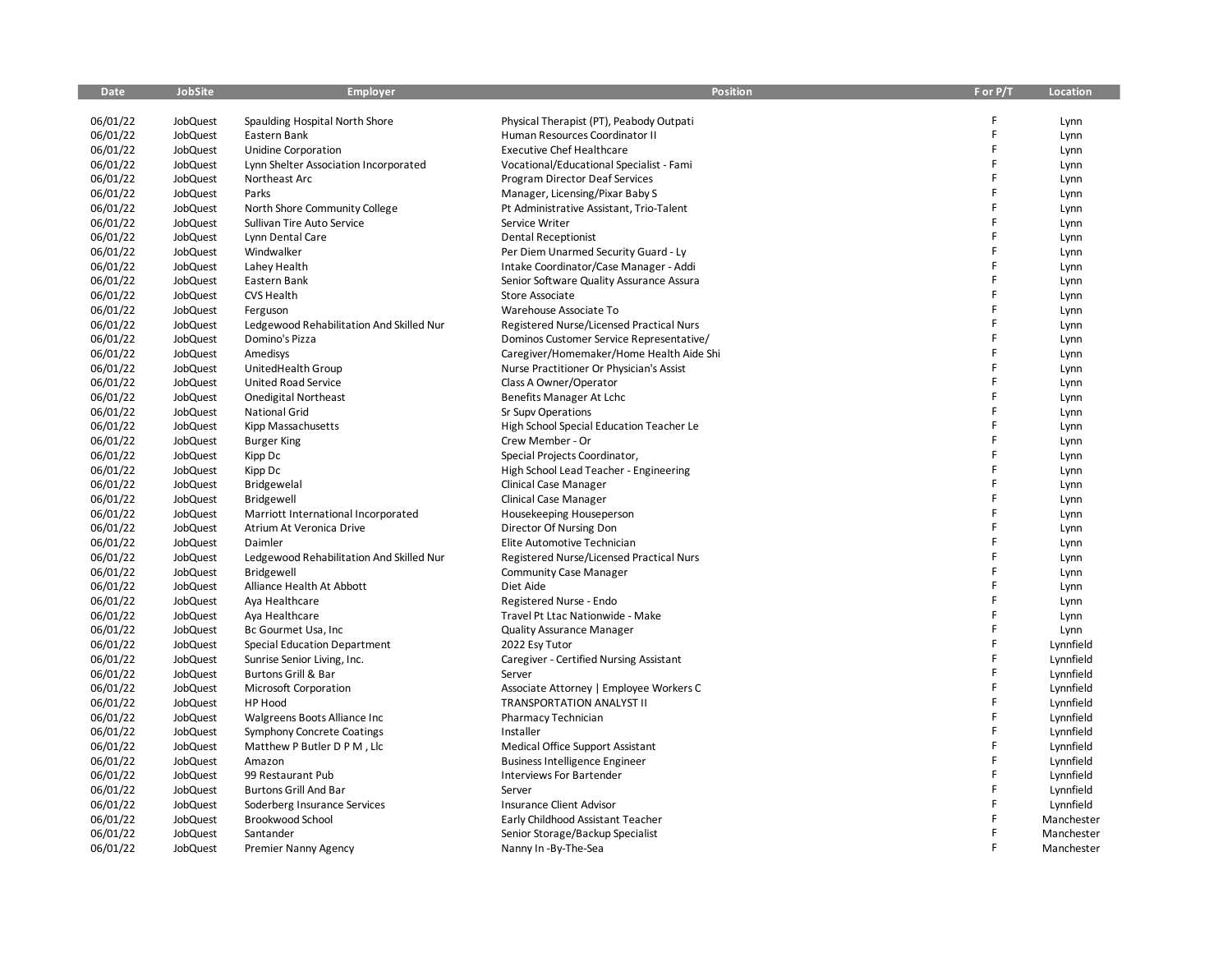| <b>Date</b> | <b>JobSite</b>  | <b>Employer</b>                          | <b>Position</b>                                 | F or P/T    | Location   |
|-------------|-----------------|------------------------------------------|-------------------------------------------------|-------------|------------|
|             |                 |                                          |                                                 |             |            |
| 06/01/22    | JobQuest        | Alexander Group                          | <b>Implementation Specialist</b>                | F           | Manchester |
| 06/01/22    | JobQuest        | <b>Premier Nanny Agency</b>              | Summer Nanny In -By-The-Sea                     | $\mathsf F$ | Manchester |
| 06/01/22    | JobQuest        | Marblehead Public High School            | Social Studies Teacher - High School            | F           | Marblehead |
| 06/01/22    | JobQuest        | YMCA of the North Shore                  | Early Learning Teachers (Infant & Toddle        | F           | Marblehead |
| 06/01/22    | JobQuest        | <b>Cosmos Painting</b>                   | Lead Painter                                    | F           | Marblehead |
| 06/01/22    | JobQuest        | Marblehead Public High School            | Special Education Teacher - High School         | F           | Marblehead |
| 06/01/22    | JobQuest        | Parks                                    | Art Director, Yellow Shoes*                     | $\mathsf F$ | Marblehead |
| 06/01/22    | JobQuest        | <b>YMCA</b>                              | Ymca Summer Lifeguard                           | F           | Marblehead |
| 06/01/22    | JobQuest        | Amedisys Holding, LLC                    | Personal Care Line Homemaker                    | F           | Marblehead |
| 06/01/22    | JobQuest        | Wellpath                                 | Mental Health Professional Trauma Specia        | F           | Middleton  |
| 06/01/22    | JobQuest        | <b>ABM Industries</b>                    | Cleaner H                                       | F           | Middleton  |
| 06/01/22    | JobQuest        | UnitedHealth Group                       | Nurse Practitioner Housecalls And               | F           | Middleton  |
| 06/01/22    | JobQuest        | Parks                                    | Coordinator, Franchise Lucasfilm/Nationa        | F           | Middleton  |
| 06/01/22    | JobQuest        | <b>Starbucks Coffee Company</b>          | Barista - Store, S Mai                          | F           | Middleton  |
| 06/01/22    | JobQuest        | Tri Town School Union                    | Custodian                                       | F           | Middleton  |
| 06/01/22    | JobQuest        | Harmeling Physical Therapy               | <b>Athletic Trainer</b>                         | F           | Middleton  |
| 06/01/22    | JobQuest        | Wellpath                                 | <b>Addictions Counselor Medication Assisted</b> | F           | Middleton  |
| 06/01/22    | JobQuest        | Nurse Jungle                             | Registered Nurse Summer School In               | F           | Middleton  |
| 06/01/22    | JobQuest        | Capital One                              | Manager, Data Scientist, Nlp                    | F           | Middleton  |
| 06/01/22    | JobQuest        | TUV SUD America, Inc.                    | Lead Auditor, Medical Devices (HTP)             | F           | Peabody    |
| 06/01/22    | <b>JobQuest</b> | TUV SUD America, Inc.                    | Senior Consultant - Natural Hazards             | F           | Peabody    |
| 06/01/22    | JobQuest        | TUV SUD America, Inc.                    | <b>IVD Product Expert</b>                       | F           | Peabody    |
| 06/01/22    | JobQuest        | Amazon                                   | Senior Business Intelligence Engineer, R        | F           | Peabody    |
| 06/01/22    | JobQuest        | <b>High Liner Foods</b>                  | Senior Inventory Control Analyst                | F           | Peabody    |
| 06/01/22    | JobQuest        | Darling Ingredients                      | Warehouse Blend/Ship Operator Night Shi         | F           | Peabody    |
| 06/01/22    | JobQuest        | Capital One                              | Senior Manager, Software Engineering, Ba        | F           | Peabody    |
| 06/01/22    | JobQuest        | Higgins Middle School                    | Special Education Therapeutic                   | F           | Peabody    |
| 06/01/22    | JobQuest        | JEOL USA INC                             | NMR Field Service Technician                    | F           | Peabody    |
| 06/01/22    | JobQuest        | Pilgrim Rehabilitation And Skilled Nursi | Diet Aide/Dishwasher                            | F           | Peabody    |
| 06/01/22    | JobQuest        | Santander                                | Director, Business Control & Risk Manage        | F           | Peabody    |
| 06/01/22    | JobQuest        | Tuv Sud America, Inc.                    | Boiler Machinery Consultant                     | F           | Peabody    |
| 06/01/22    | JobQuest        | Tuv Sud America, Inc                     | Senior Boiler Machinery Consultant              | F           | Peabody    |
| 06/01/22    | JobQuest        | Santander                                | Senior Director, Infrastructure And Oper        | F           | Peabody    |
| 06/01/22    | JobQuest        | Thermo Fisher Scientific Inc             | Senior Warehouse Specialist                     | F           | Peabody    |
| 06/01/22    | JobQuest        | Center School                            | Paraprofessional - Kindergarten                 | F           | Peabody    |
| 06/01/22    | JobQuest        | Maid For Boston                          | Commercial Cleaner In,   Tip                    | F           | Peabody    |
| 06/01/22    | JobQuest        | Boston Children's Hospital               | Clinical Assistant, Lexington (20hrs)           | F           | Peabody    |
| 06/01/22    | JobQuest        | District Wide                            | Health & Wellness Teacher                       | F           | Peabody    |
| 06/01/22    | JobQuest        | Spaulding Rehabilitation Hospital        | Physical Therapist Pt                           | F           | Peabody    |
| 06/01/22    | JobQuest        | Ceva Logistics Us Inc                    | Freight Handler Forklift Operator II            | F           | Peabody    |
| 06/01/22    | JobQuest        | Higgins Middle School                    | <b>Special Education Teacher</b>                | F           | Peabody    |
| 06/01/22    | JobQuest        | Chelsea Jewish Lifecare                  | Memory Care Unit Nurse - Sign                   | F           | Peabody    |
| 06/01/22    | JobQuest        | Techneeds                                | Rf Technician 4                                 | F           | Peabody    |
| 06/01/22    | JobQuest        | JEOL USA INC                             | Electromechanical Technician                    | F           | Peabody    |
| 06/01/22    | JobQuest        | Chelsea Jewish Lifecare                  | Memory Care Unit Activities Assistant (F        | F           | Peabody    |
| 06/01/22    | JobQuest        | Tekwissengroup                           | Data Entry Clerk                                | F           | Peabody    |
| 06/01/22    | JobQuest        | Analogic Corporation                     | Senior Field Service Engineer-Ct Medical        | F           | Peabody    |
| 06/01/22    | JobQuest        | <b>Baymark Health Services</b>           | Patient Care Monitor/Greeter                    | F           | Peabody    |
| 06/01/22    | JobQuest        | Chipotle Mexican Grill                   | Crew Member                                     | F           | Peabody    |
| 06/01/22    | JobQuest        | <b>Baymark Health Services</b>           | Float Nurse                                     | F           | Peabody    |
| 06/01/22    | JobQuest        | Aspen Dental                             | Patient Care Technician                         | F           | Peabody    |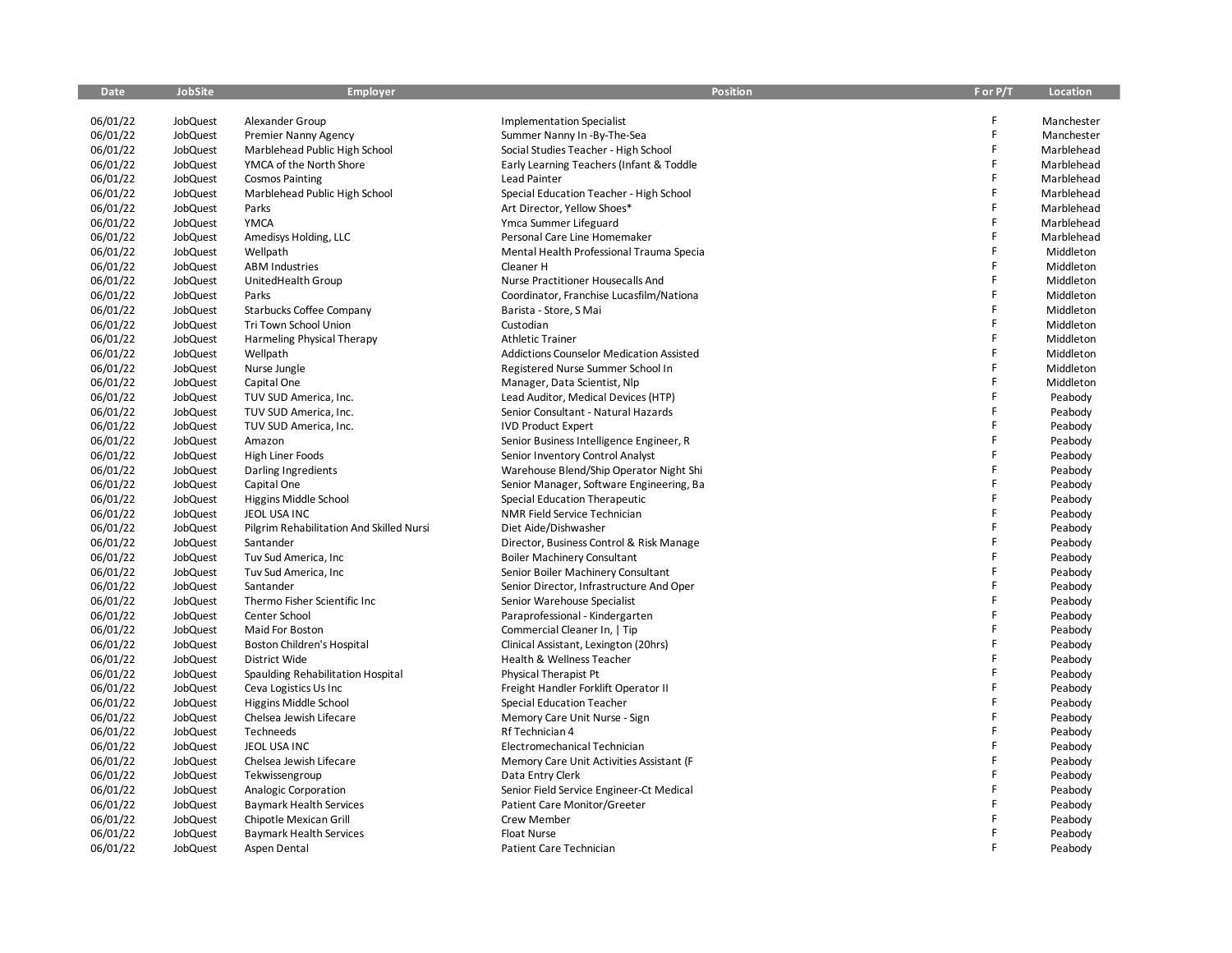| Date     | JobSite         | Employer                                 | <b>Position</b>                            | F or P/T | Location |
|----------|-----------------|------------------------------------------|--------------------------------------------|----------|----------|
|          |                 |                                          |                                            |          |          |
| 06/01/22 | JobQuest        | Sports Medicine North                    | Physical Therapy Technician                | F<br>F   | Peabody  |
| 06/01/22 | JobQuest        | Connectrn                                | Certified Nursing Assistant, Certified N   |          | Peabody  |
| 06/01/22 | JobQuest        | Pilgrim Rehabilitation And Skilled Nursi | <b>Test Dont</b>                           | F<br>F   | Peabody  |
| 06/01/22 | JobQuest        | Analogic Corporation                     | Senior Quality Systems Engineer            | F        | Peabody  |
| 06/01/22 | JobQuest        | Ann Taylor                               | Stock/Shipping/Fullfilment                 | F        | Peabody  |
| 06/01/22 | JobQuest        | Aspen Dental                             | <b>Patient Care Representative</b>         | Ë        | Peabody  |
| 06/01/22 | JobQuest        | New England Utility Constructors Inc     | <b>Construction Laborer</b>                | Ë        | Peabody  |
| 06/01/22 | JobQuest        | Alexander Group                          | <b>Application Developer</b>               | F        | Peabody  |
| 06/01/22 | JobQuest        | Nouria Energy                            | Sales Associate - Area Retail - Shell 85   |          | Peabody  |
| 06/01/22 | JobQuest        | Advantage Property Management            | <b>Property Manager</b>                    | F<br>Ë   | Peabody  |
| 06/01/22 | JobQuest        | Alexander Group                          | Project Manager                            |          | Peabody  |
| 06/01/22 | JobQuest        | Chelsea Jewish Lifecare                  | Memory Care Unit Activities Assistant (F   | F        | Peabody  |
| 06/01/22 | JobQuest        | Life Time                                | Personal Trainer                           | F        | Peabody  |
| 06/01/22 | JobQuest        | <b>Express Incorporated</b>              | Lead                                       | F        | Peabody  |
| 06/01/22 | JobQuest        | Aspen Dental                             | Dental Office Assistant                    | F        | Peabody  |
| 06/01/22 | <b>JobQuest</b> | <b>Grubhub For Drivers</b>               | Deliver With Grubhub                       | F        | Peabody  |
| 06/01/22 | JobQuest        | Peabody Public Schools                   | <b>Receptionist-Translation Specialist</b> | F        | Peabody  |
| 06/01/22 | JobQuest        | <b>Erickson Senior Living</b>            | Registered Nurse Or Licensed Practical N   | F        | Peabody  |
| 06/01/22 | JobQuest        | <b>Erickson Senior Living</b>            | Nurse - Rates                              | F        | Peabody  |
| 06/01/22 | JobQuest        | <b>Erickson Senior Living</b>            | <b>Certified Nursing Assistant</b>         | F        | Peabody  |
| 06/01/22 | JobQuest        | Toscana Ristorante                       | Server/Host                                | F        | Peabody  |
| 06/01/22 | JobQuest        | Kindercare                               | Teacher At Kindercare                      | Ë        | Peabody  |
| 06/01/22 | JobQuest        | Fresenius                                | Master Social Worker - Msw                 | F        | Peabody  |
| 06/01/22 | JobQuest        | Fresenius                                | <b>Registered Nurse</b>                    | F        | Peabody  |
| 06/01/22 | JobQuest        | SolarCity                                | Tech Trainee (Automotive Service Intern)   | F        | Peabody  |
| 06/01/22 | JobQuest        | Analogic Corporation                     | Junior Technical Support Technician        | F        | Peabody  |
| 06/01/22 | JobQuest        | Analogic Corporation                     | Quality Assurance Data Analysis            | F        | Peabody  |
| 06/01/22 | JobQuest        | District Wide                            | Visually Impaired - Teacher Of - School    | Ë        | Peabody  |
| 06/01/22 | <b>JobQuest</b> | Analogic Corporation                     | Senior Technical Support Technician        | F        | Peabody  |
| 06/01/22 | JobQuest        | Analogic Corporation                     | Senior Production Planner                  | F        | Peabody  |
| 06/01/22 | JobQuest        | Lhh Incorporated                         | Controller Controller Lhh In, Massachus    | F        | Peabody  |
| 06/01/22 | <b>JobQuest</b> | Incendia Partners Incorporated           | Controller Controller Incendia Partners    | F        | Peabody  |
| 06/01/22 | JobQuest        | Puzzlehr                                 | Direct Support Staff                       | Ë        | Peabody  |
| 06/01/22 | JobQuest        | Analogic Corporation                     | Maintenance Helper                         | F        | Peabody  |
| 06/01/22 | JobQuest        | Analogic Corporation                     | Director - Security And Medical Operatio   | F        | Peabody  |
| 06/01/22 | JobQuest        | Analogic Corporation                     | Quality Technician                         | F        | Peabody  |
| 06/01/22 | JobQuest        | Analogic Corporation                     | <b>Big Data Analyst</b>                    | F        | Peabody  |
| 06/01/22 | JobQuest        | Spire Hospitality LLC                    | Chief Engineer - Holiday Inn & Suites Bo   | Ë        | Peabody  |
| 06/01/22 | JobQuest        | St John Baptist                          | Custodian                                  | Ë        | Peabody  |
| 06/01/22 | <b>JobQuest</b> | Darling Ingredients                      | Manufacturing Technician Trainee Night     | F        | Peabody  |
| 06/01/22 | JobQuest        | Aspen Dental                             | <b>Patient Relations Representative</b>    | F        | Peabody  |
| 06/01/22 | JobQuest        | Aspen Dental                             | Patient Care Associate                     | F        | Peabody  |
| 06/01/22 | JobQuest        | <b>Excelitas Technologies Corp</b>       | Senior Procurement Specialist              | F        | Salem    |
| 06/01/22 | JobQuest        | Follett Higher Education Group Inc.      | Store Manager II - Salem State Universit   | F        | Salem    |
| 06/01/22 | JobQuest        | Servpro Of Lynn/Lynnfield/Salem/Peabody  | <b>Business Manager</b>                    | F        | Salem    |
| 06/01/22 | JobQuest        | District Wide                            | Technical Support Manager, Public School   | F        | Salem    |
| 06/01/22 | JobQuest        | Salem High School                        | Special Education Language Based Learnin   | F        | Salem    |
| 06/01/22 | JobQuest        | Northshore Medical Center                | Patient Service Representative - Interna   | F        | Salem    |
| 06/01/22 | JobQuest        | Northshore Medical Center                | RN - Cardiology (Salem)                    | F        | Salem    |
| 06/01/22 | JobQuest        | Northshore Medical Center                | Patient Service Representative - Interna   | F        | Salem    |
| 06/01/22 | <b>JobQuest</b> | Speedway Com                             | <b>Retail Assistant Manager</b>            | F        | Salem    |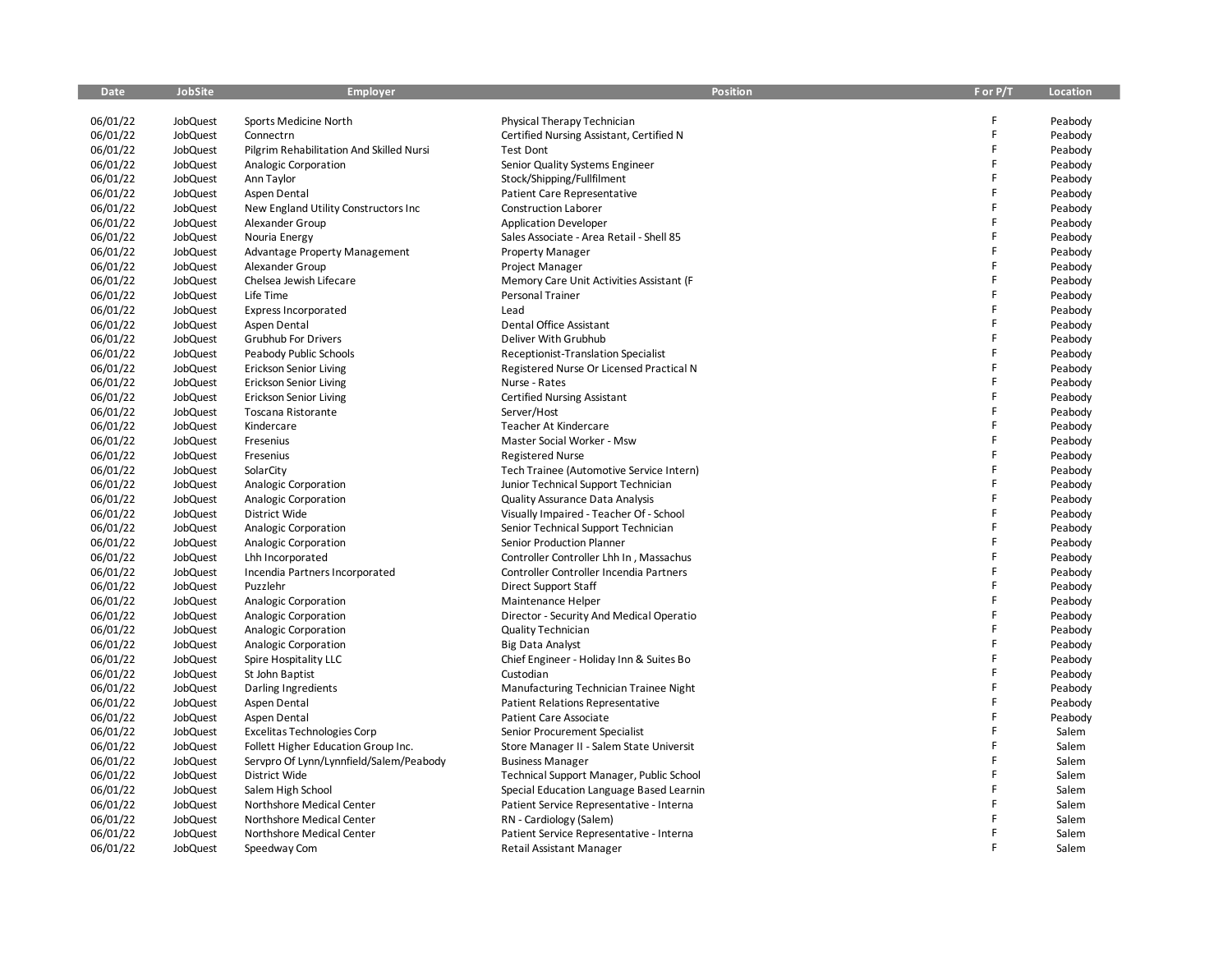| Date     | JobSite         | Employer                               | <b>Position</b>                                 | F or P/T | Location |
|----------|-----------------|----------------------------------------|-------------------------------------------------|----------|----------|
|          |                 |                                        |                                                 |          |          |
| 06/01/22 | JobQuest        | Spaulding Rehabilitation Hospital      | <b>Operations Coordinator</b>                   | F        | Salem    |
| 06/01/22 | JobQuest        | Salem High School                      | Special Education Teacher, Moderate Disa        | F        | Salem    |
| 06/01/22 | <b>JobQuest</b> | Spaulding Rehabilitation Hospital      | Lead Financial Counselor                        | F        | Salem    |
| 06/01/22 | JobQuest        | Aya Healthcare                         | Labor And Delivery Travel Registered Nur        | F        | Salem    |
| 06/01/22 | JobQuest        | Nutrition In Motion, Llc               | Registered Dietitian, Business Owner            | F        | Salem    |
| 06/01/22 | <b>JobQuest</b> | Connectrn                              | Certified Nursing Assistant, Certified N        | F.       | Salem    |
| 06/01/22 | JobQuest        | Spaulding Rehabilitation Hospital      | Pas/Admissions Representative                   | F        | Salem    |
| 06/01/22 | JobQuest        | <b>Emerald Health Services</b>         | Travel Nurse Registered Nurse - Telemetr        | F        | Salem    |
| 06/01/22 | JobQuest        | Spaulding Rehabilitation Hospital      | Transporter, 12                                 | F        | Salem    |
| 06/01/22 | JobQuest        | Bentley Academy Innovation School      | Behavior Specialist, Innovation School S        | F        | Salem    |
| 06/01/22 | JobQuest        | Salem High School                      | Special Education Teacher, Therapeutic S        | F        | Salem    |
| 06/01/22 | JobQuest        | Bentley Academy Innovation School      | Instructional Paraprofessional, Innovati        | F        | Salem    |
| 06/01/22 | JobQuest        | <b>Collins Middle School</b>           | Middle School Stem Science, Technology,         | F        | Salem    |
| 06/01/22 | JobQuest        | Spaulding Rehabilitation Hospital      | Physical Therapist, Hospital Inpatient P        | F        | Salem    |
| 06/01/22 | JobQuest        | Spaulding Rehabilitation Hospital      | Program Manager, Wound Center                   | F        | Salem    |
| 06/01/22 | <b>JobQuest</b> | <b>Northshore Medical Center</b>       | Physician Assistant - Inpatient Orthoped        | F        | Salem    |
| 06/01/22 | JobQuest        | North Shore Physicians Group Nspg      | <b>Addiction Treatment Registered Nurse - S</b> | F        | Salem    |
| 06/01/22 | JobQuest        | <b>Bates Elementary</b>                | Elementary Teacher - Elementary School,         | F        | Salem    |
| 06/01/22 | JobQuest        | Follett Higher Education Group Inc.    | Assistant Store Manager - Full Time - Sa        | F        | Salem    |
| 06/01/22 | JobQuest        | Collins Middle School                  | Middle School Behavior Specialist, Publi        | F        | Salem    |
| 06/01/22 | JobQuest        | Northshore Medical Center              | LPN - Internal Medicine (Salem)                 | F        | Salem    |
| 06/01/22 | JobQuest        | Spaulding Rehabilitation Hospital      | Housekeeper Rotating W/E And Holidays           | F        | Salem    |
| 06/01/22 | JobQuest        | Starbucks Coffee Company               | Barista - Store, Canal Str                      | F        | Salem    |
| 06/01/22 | JobQuest        | <b>Health Carousel Travel Nursing</b>  | Psychiatric Travel Registered Nurse - Jo        | F        | Salem    |
| 06/01/22 | JobQuest        | Salem High School                      | Special Education Inclusion/Co - Teacher        | F        | Salem    |
| 06/01/22 | JobQuest        | Spaulding Rehabilitation Hospital      | Clinical Leader                                 | F        | Salem    |
| 06/01/22 | JobQuest        | Spaulding Rehabilitation Hospital      | Unit Secretary, Senior Inpt Psychiatric         | F        | Salem    |
| 06/01/22 | JobQuest        | Salem Public Schools                   | Grade 2 Teacher - Innovation School, Pub        | F        | Salem    |
| 06/01/22 | JobQuest        | Salem State University                 | Grants Specialist & Financial Associate         | F        | Salem    |
| 06/01/22 | JobQuest        | <b>Body and Soul</b>                   | Office Manager                                  | F        | Salem    |
| 06/01/22 | JobQuest        | Salem Hospital                         | Lead Financial Counselor                        | F        | Salem    |
| 06/01/22 | <b>JobQuest</b> | Thriveworks                            | Play Therapist                                  | F.       | Salem    |
| 06/01/22 | JobQuest        | Salem Academy Charter School           | Middle School Math Teacher 7Th Sy               | F        | Salem    |
| 06/01/22 | JobQuest        | Salem State University                 | C Contract Employee -School Of Nursing-         | F        | Salem    |
| 06/01/22 | JobQuest        | Salem Academy Charter School           | Middle School Spanish Teacher Sy                | F        | Salem    |
| 06/01/22 | JobQuest        | Ameris Bank                            | Bartender - The At                              | F        | Salem    |
| 06/01/22 | JobQuest        | Kens Beverage Incorporated             | Field Service Technician                        | F        | Salem    |
| 06/01/22 | JobQuest        | Ameris Bank                            | Busser - The At                                 | F        | Salem    |
| 06/01/22 | JobQuest        | Bass River Incorporated                | Program Instructor                              | F        | Salem    |
| 06/01/22 | <b>JobQuest</b> | Triangle Incorporated                  | Community Coordinator Entry Level               | F        | Salem    |
| 06/01/22 | JobQuest        | Salem Hospital                         | Mental Health Worker-Senior Psychiatric-        | F        | Salem    |
| 06/01/22 | JobQuest        | <b>Grubhub For Drivers</b>             | Deliver With Grubhub                            | F        | Salem    |
| 06/01/22 | JobQuest        | <b>Bit Bar Salem</b>                   | Bartender                                       | F.       | Salem    |
| 06/01/22 | JobQuest        | Win Waste Innovations                  | Plant Operator                                  | F        | Saugus   |
| 06/01/22 | JobQuest        | Anderson Merchandisers                 | Retail Sales Merchandiser - Territory Le        | F        | Saugus   |
| 06/01/22 | JobQuest        | Connectrn                              | Certified Nursing Assistant, Certified N        | F        | Saugus   |
| 06/01/22 | JobQuest        | Belmonte Steam Academy                 | Public Schools Assistant Principal Belmo        | F        | Saugus   |
| 06/01/22 | <b>JobQuest</b> | <b>Starbucks Coffee Company</b>        | Barista - Store, The Shop                       | F        | Saugus   |
| 06/01/22 | <b>JobQuest</b> | Saugus Middle High School              | Middle School Dean Of Students                  | F        | Saugus   |
| 06/01/22 | <b>JobQuest</b> | Wheelabrator Environmental Systems Inc | Maintenance Manager                             | F        | Saugus   |
| 06/01/22 | <b>JobQuest</b> | <b>Quick Contractors</b>               | <b>Bbg And Product Mechanical Assembler</b>     | F        | Saugus   |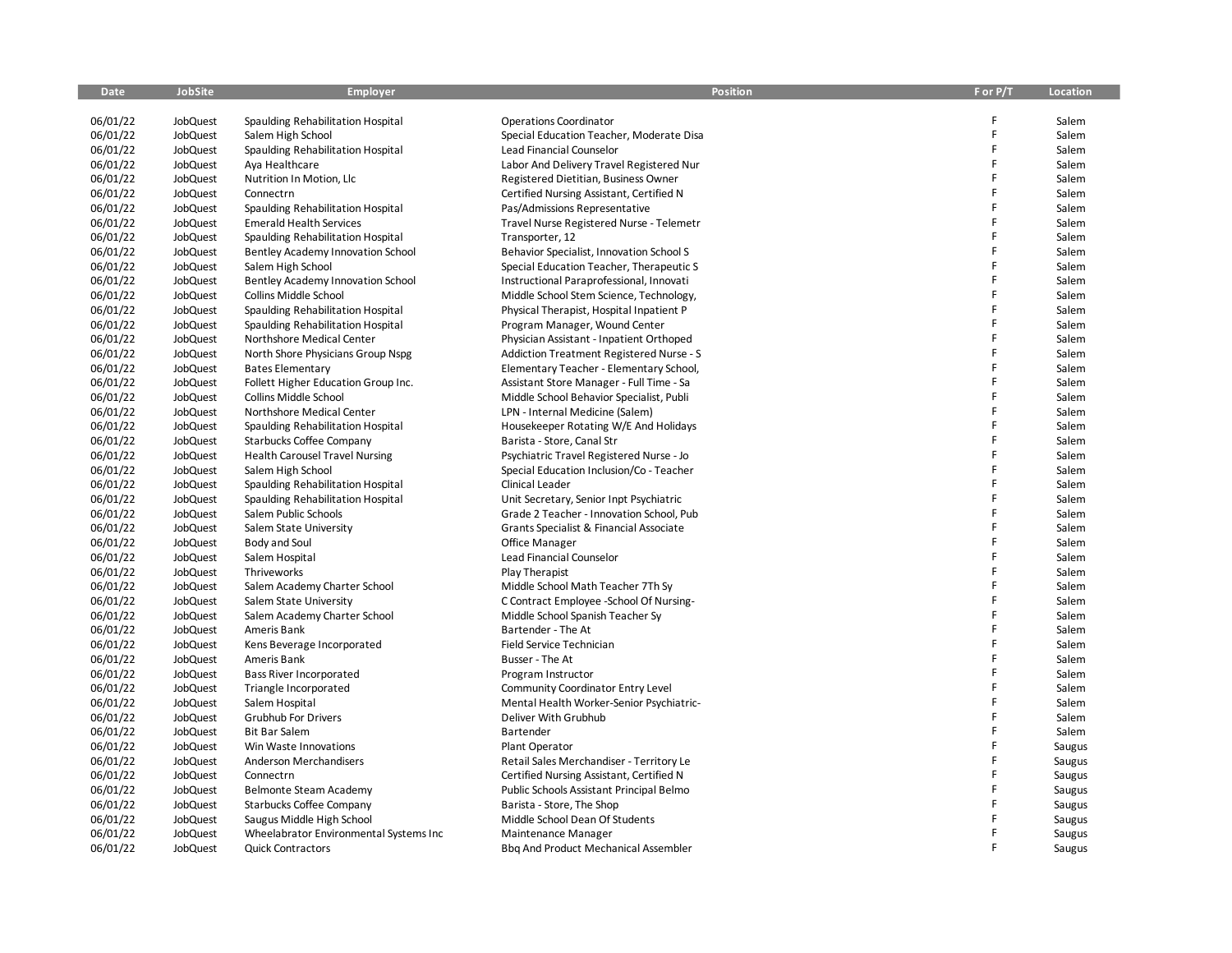| <b>Date</b> | <b>JobSite</b>  | <b>Employer</b>                          | <b>Position</b>                          | F or P/T    | <b>Location</b> |
|-------------|-----------------|------------------------------------------|------------------------------------------|-------------|-----------------|
|             |                 |                                          |                                          |             |                 |
| 06/01/22    | <b>JobQuest</b> | <b>Bob's Discount Furniture</b>          | Retail Customer Service Specialist Listi | F           | Saugus          |
| 06/01/22    | JobQuest        | Applebee& X27 S Mass/Nh                  | Server/Host/To-Go Specialist             | F           | Saugus          |
| 06/01/22    | JobQuest        | Dunkin& X27                              | Crew Member                              | F           | Saugus          |
| 06/01/22    | JobQuest        | American Greetings Corporation, Inc.     | Merchandiser                             | F           | Saugus          |
| 06/01/22    | JobQuest        | <b>Starbucks Coffee Company</b>          | Barista - Store, Route                   | F           | Saugus          |
| 06/01/22    | JobQuest        | Win Waste Innovations                    | Operations Technician                    | F           | Saugus          |
| 06/01/22    | JobQuest        | Saugus Public Schools                    | Public Schools Ell Tutor                 | F           | Saugus          |
| 06/01/22    | JobQuest        | Saugus Middle High School                | High School Dean Of Students             | F           | Saugus          |
| 06/01/22    | JobQuest        | Transcore                                | Customer Service Representative In Offic | F           | Saugus          |
| 06/01/22    | JobQuest        | Wheelabrator Environmental Systems Inc   | <b>Utility Operator</b>                  | F           | Saugus          |
| 06/01/22    | JobQuest        | Floor Decor                              | <b>Inventory Control Specialist</b>      | F           | Saugus          |
| 06/01/22    | JobQuest        | Luxottica Group                          | Sales Associate Sunglass Hut             | F           | Saugus          |
| 06/01/22    | JobQuest        | Ameris Bank                              | Retail Associate Manager                 | F           | Saugus          |
| 06/01/22    | JobQuest        | Macy's                                   | <b>Beauty Advisor</b>                    | F           | Saugus          |
| 06/01/22    | JobQuest        | Town Of Saugus                           | Meter Reader Technician                  | F           | Saugus          |
| 06/01/22    | JobQuest        | Town Of Saugus                           | Utility Billing/Meter Operations Manager | F           | Saugus          |
| 06/01/22    | JobQuest        | Visionworks Of America, Inc.             | Optometrist                              | F           | Saugus          |
| 06/01/22    | JobQuest        | Diversified Maintenance Systems          | Custodian                                | F           | Saugus          |
| 06/01/22    | JobQuest        | <b>Tropical Smoothie Cafe</b>            | Tropical Smoothie Cafe Crew Member       | F           | Saugus          |
| 06/01/22    | JobQuest        | Acosta Mosaic                            | Overnight Remodel Virtual                | F           | Saugus          |
| 06/01/22    | JobQuest        | Ameris Bank                              | Mobile Expert                            | F           | Saugus          |
| 06/01/22    | JobQuest        | TJX Companies, Inc.                      | Retail Store Cleaning Associate          | F           | Saugus          |
| 06/01/22    | <b>JobQuest</b> | Bridgewell                               | Assistant Residential Manager            | F           | Saugus          |
| 06/01/22    | JobQuest        | Best Buy                                 | Buy Small Parcel Delivery Driver - * *   | F           | Saugus          |
| 06/01/22    | JobQuest        | TJX Companies, Inc.                      | <b>Retail Department Supervisor</b>      | F           | Saugus          |
| 06/01/22    | JobQuest        | <b>Buffalo Wild Wings</b>                | Wild Wings - Prep Cook                   | F           | Saugus          |
| 06/01/22    | JobQuest        | North Shore Bank                         | Retail Banking Training Specialist - Hyb | F           | Saugus          |
| 06/01/22    | JobQuest        | Daily's Premium Meats                    | Maintenance Manager                      | F           | Saugus          |
| 06/01/22    | JobQuest        | Macy's                                   | Manager, Sales And Customer Service      | F           | Saugus          |
| 06/01/22    | JobQuest        | Anderson Merchandisers                   | <b>Territory Store Merchandiser</b>      | F           | Saugus          |
| 06/01/22    | JobQuest        | Lowe's Companies, Inc.                   | Pt-Fulfillment Associate                 | F           | Saugus          |
| 06/01/22    | JobQuest        | Owens Corning                            | Ehs Lead                                 | F           | South Hamilton  |
| 06/01/22    | JobQuest        | Northeast Arc                            | Program Director Deaf Services - Iss     | $\mathsf F$ | Swampscott      |
| 06/01/22    | JobQuest        | <b>Grubhub For Drivers</b>               | Deliver With Grubhub                     | $\mathsf F$ | Swampscott      |
| 06/01/22    | JobQuest        | Whole Foods Market, Inc.                 | Store Support Associate Team Leader Cust | F           | Swampscott      |
| 06/01/22    | JobQuest        | Parks                                    | Senior Project Manager - Operations Cons | F           | Topsfield       |
| 06/01/22    | JobQuest        | <b>Owens Corning</b>                     | Instrument Control Technician            | F           | Topsfield       |
| 06/01/22    | JobQuest        | Tri Town School Union                    | Custodian                                | F           | Topsfield       |
| 06/01/22    | JobQuest        | <b>Steward Elementary School</b>         | Custodian                                | F           | Topsfield       |
| 06/01/22    | JobQuest        | Connectrn                                | Certified Nursing Assistant, Certified N | F           | Topsfield       |
| 06/01/22    | JobQuest        | <b>Medical Billing Management</b>        | Director Of Medical Billing Operations   | F           | Topsfield       |
| 06/01/22    | JobQuest        | Hamilton Wenham Regional School District | Head Coach - Jv Field Hockey - Regiona   | F           | Wenham          |
| 06/01/22    | JobQuest        | Santander                                | Senior Storage/Backup Specialist         | F           | Wenham          |
| 06/01/22    | JobQuest        | Duff & Phelps, LLC                       | Senior Associate, Portfolio Valuation-21 | F           | Boston          |
| 06/01/22    | JobQuest        | Apex Systems, Inc.                       | Sr. IT Analyst - 1220201                 | F           | Boston          |
| 06/01/22    | JobQuest        | Alexion Pharmaceuticals Inc              | Associate Director, Clinical Operations  | F           | Boston          |
| 06/01/22    | JobQuest        | Alexion Pharmaceuticals Inc              | Medical Director, Global Drug Safety     | F           | Boston          |
| 06/01/22    | JobQuest        | Alexion Pharmaceuticals Inc              | Associate Director, Clinical Operations  | F           | Boston          |
| 06/01/22    | JobQuest        | Harvard Business Publishing              | Senior UX Designer, HBR                  | F           | Boston          |
| 06/01/22    | JobQuest        | <b>Brown Brothers Harriman</b>           | Section Manager Corporate Actions        | F           | Boston          |
| 06/01/22    | JobQuest        | Brown Brothers Harriman                  | Network RM Manager                       | E           | Boston          |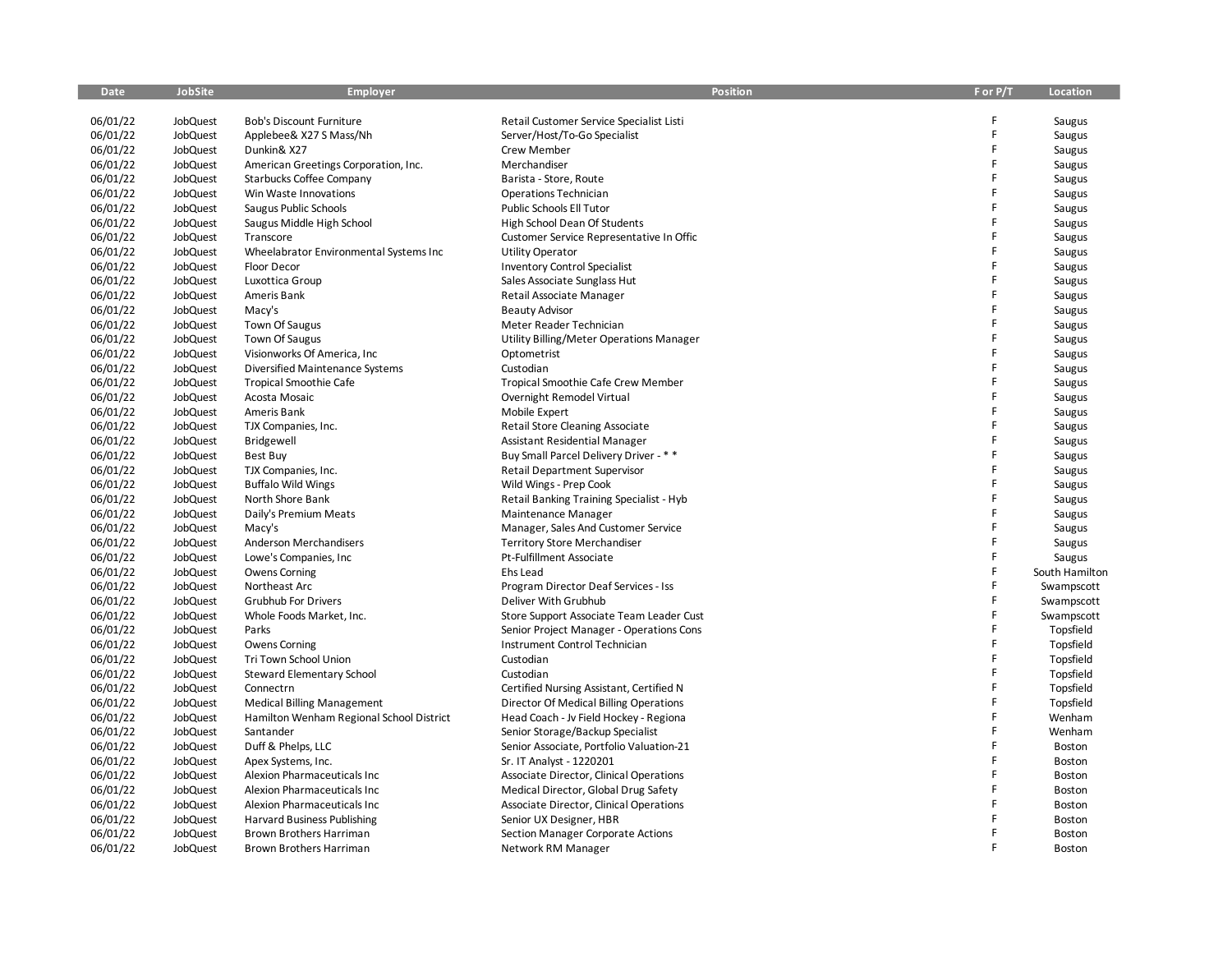| <b>Date</b> | <b>JobSite</b> | <b>Employer</b>                                                 | <b>Position</b>                          | F or P/T | <b>Location</b> |
|-------------|----------------|-----------------------------------------------------------------|------------------------------------------|----------|-----------------|
|             |                |                                                                 |                                          |          |                 |
| 06/01/22    | JobQuest       | Alexion Pharmaceuticals Inc                                     | Engineer IV, Device Development          | F        | Boston          |
| 06/01/22    | JobQuest       | Alexion Pharmaceuticals Inc                                     | Director, Epidemiology                   | F        | Boston          |
| 06/01/22    | JobQuest       | Duff & Phelps, LLC                                              | Analyst, Portfolio Valuation-21004576    | F        | Boston          |
| 06/01/22    | JobQuest       | MILLENNIUM PHARMACEUTICALS, INC.                                | Senior Manager, Statistics-R0068084      | F        | <b>Boston</b>   |
| 06/01/22    | JobQuest       | Alexion Pharmaceuticals Inc                                     | Senior Manager, Quality Systems          | F        | Boston          |
| 06/01/22    | JobQuest       | Alexion Pharmaceuticals Inc                                     | Senior Manager, Clinical Data Management | F        | Boston          |
| 06/01/22    | JobQuest       | Alexion Pharmaceuticals Inc                                     | Associate Director, Investigations       | F        | Boston          |
| 06/01/22    | JobQuest       | W.B. Mason Company, Inc.                                        | Corporate Fleet Manager                  | F        | Boston          |
| 06/01/22    | JobQuest       | Tufts Medical Center, Inc                                       | Project Worker ESD - Environmental Servi | F        | Boston          |
| 06/01/22    | JobQuest       | <b>PTC</b>                                                      | Sr. Full Stack Engineer                  | F        | Boston          |
| 06/01/22    | JobQuest       | Alexion Pharmaceuticals Inc                                     | Clinical Data Manager III                | F        | Boston          |
| 06/01/22    | JobQuest       | Alexion Pharmaceuticals Inc                                     | Associate Director, Biostatistics        |          | Boston          |
| 06/01/22    | JobQuest       | <b>AmTrust Financial Services</b>                               | AVP Claims, Business Operations and Comm | F        | Boston          |
| 06/01/22    | JobQuest       | Joslin Diabetes Center, Inc.                                    | Associate Director (Post Award), Office  | F        | Boston          |
| 06/01/22    | JobQuest       | Alexion Pharmaceuticals Inc                                     | Project Coordinator Co-Op                | F        | Boston          |
| 06/01/22    | JobQuest       | Sick Incorporated                                               | Systems Application Engineer II - Mobile | F        | Boston          |
| 06/01/22    | JobQuest       | Alexion Pharmaceuticals Inc                                     | Associate Director, CMC Team Lead        | F        | Boston          |
| 06/01/22    | JobQuest       | Alexion Pharmaceuticals Inc                                     | Associate Director, Data Management      | F        | Boston          |
| 06/01/22    | JobQuest       | Alexion Pharmaceuticals Inc                                     | Associate Counsel, Global Contracts      | F        | Boston          |
| 06/01/22    | JobQuest       | TAKEDA PHARMACEUTICALS U.S.A., INC.                             | Head, Technology Ethics & Data Privacy-R | F        | Boston          |
| 06/01/22    | JobQuest       | Alexion Pharmaceuticals Inc                                     | Director, CMC Team Lead                  | F        | Boston          |
| 06/01/22    | JobQuest       | Alexion Pharmaceuticals Inc                                     | <b>Translational Medicine Lead</b>       | F        | Boston          |
| 06/01/22    | JobQuest       | Alexion Pharmaceuticals Inc                                     | Clinical Data Manager III                | F        | Boston          |
| 06/01/22    | JobQuest       | Apex Systems, Inc.                                              | Cloud Architect - 1267123                | F        | Boston          |
| 06/01/22    | JobQuest       | Alexion Pharmaceuticals Inc                                     | Senior Engineer II, Device Development   | F        | Boston          |
| 06/01/22    | JobQuest       | Alexion Pharmaceuticals Inc                                     | Principal Clinical Data Manager          | F        | Boston          |
| 06/01/22    | JobQuest       | Sonos Inc.                                                      | Sr. Manager, Customer Success            | F        | Boston          |
| 06/01/22    | JobQuest       | Beth Israel Deaconess Medical Center                            | Administrative Coordinator - Department  | F        | Boston          |
| 06/01/22    | JobQuest       | Cushman & Wakefield National Corp.                              | DoD Skillbridge *Active Duty Military On | F        | Boston          |
| 06/01/22    | JobQuest       | Alexion Pharmaceuticals Inc                                     | Manager, FP&A Systems and Reporting      | F        | Boston          |
| 06/01/22    | JobQuest       | Alexion Pharmaceuticals Inc                                     | Manager, Quality Metrics and Reporting   | F        | Boston          |
| 06/01/22    | JobQuest       | Alexion Pharmaceuticals Inc                                     | Clinical Trial Manager II                | F        | Boston          |
| 06/01/22    | JobQuest       | Alexion Pharmaceuticals Inc                                     | Senior Manager, Data Engineering         | F        | Boston          |
| 06/01/22    | JobQuest       | Alexion Pharmaceuticals Inc                                     | Senior Manager, Epidemiology             | F        | Boston          |
| 06/01/22    | JobQuest       | Alexion Pharmaceuticals Inc                                     | Administrative Coordinator               | F        | Boston          |
| 06/01/22    | JobQuest       | <b>AmTrust Financial Services</b>                               | Claims Specialist III                    | F        | Boston          |
| 06/01/22    | JobQuest       | <b>Haemonetics Corporation</b>                                  | Manager, Financial Analyst - FP&A        | F        | Boston          |
| 06/01/22    | JobQuest       | MILLENNIUM PHARMACEUTICALS, INC.                                | Senior Manager, Clinical Trial Pharmacov | F        | Boston          |
| 06/01/22    | JobQuest       | MILLENNIUM PHARMACEUTICALS, INC.                                | Global Compliance Lead, Audits & Inspect |          | Boston          |
| 06/01/22    | JobQuest       | Apex Systems, Inc.                                              | Sr. Copy Editor - 1261743                | F        | Boston          |
| 06/01/22    | JobQuest       | TAKEDA PHARMACEUTICALS U.S.A., INC.                             | Senior Product Manager, Lung Franchise-R | F        | Boston          |
| 06/01/22    | JobQuest       | Alexion Pharmaceuticals Inc                                     | Engineer III, Device Development         | F        | Boston          |
| 06/01/22    | JobQuest       | Alexion Pharmaceuticals Inc                                     | Principal Clinical Data Manager          | F        | Boston          |
| 06/01/22    | JobQuest       | Sonos Inc.                                                      | Senior Bluetooth Engineer                | F        | Boston          |
| 06/01/22    | JobQuest       | <b>PTC</b>                                                      | Program Manager                          | F        | Boston          |
| 06/01/22    | JobQuest       | Tufts Medical Center, Inc.                                      | <b>ESD Aide - Environmental Services</b> | F        | Boston          |
| 06/01/22    | JobQuest       | Beth Israel Deaconess Medical Center                            | Grill Server - Food Services- Sign on Bo | F        | Boston          |
| 06/01/22    | JobQuest       |                                                                 |                                          |          | Boston          |
|             |                | Community Resources For Justice<br><b>Boston Medical Center</b> | Program Supervisor                       |          |                 |
| 06/01/22    | JobQuest       | 7-Eleven                                                        | Medical Assistant - Per Diem             | F        | Boston          |
| 06/01/22    | JobQuest       |                                                                 | Area Leader Manager Trainee              |          | Boston          |
| 06/01/22    | JobQuest       | <b>Boston Medical Center</b>                                    | Medicare Transitions of Care RN Care Man |          | Boston          |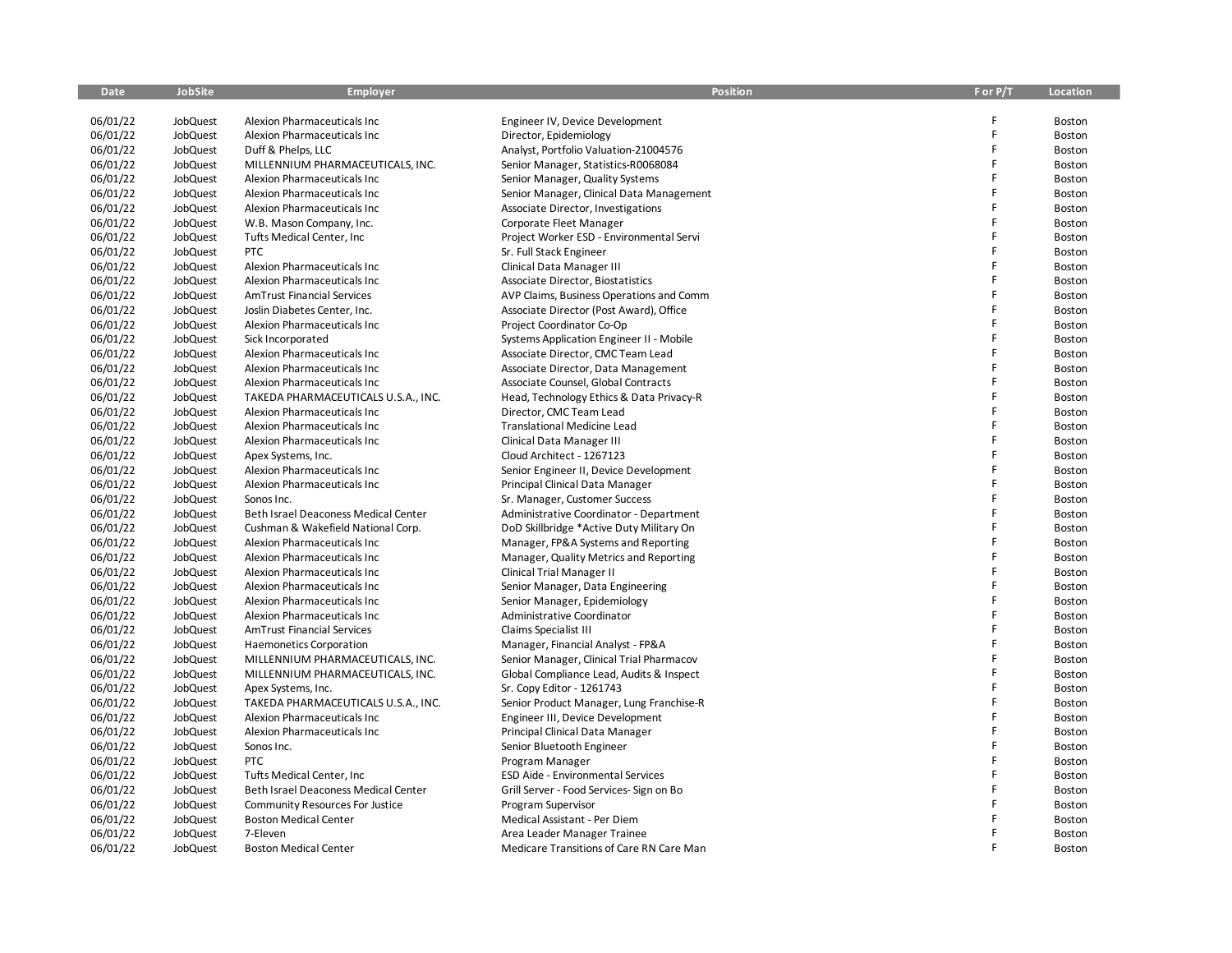| Date     | <b>JobSite</b>  | <b>Employer</b>                        | <b>Position</b>                           | F or P/T | Location      |
|----------|-----------------|----------------------------------------|-------------------------------------------|----------|---------------|
|          |                 |                                        |                                           |          |               |
| 06/01/22 | JobQuest        | Whole Foods Market, Inc.               | Prepared Foods Associate Team Leader Cul  |          | Boston        |
| 06/01/22 | JobQuest        | Beth Israel Deaconess Medical Center   | Surgical Services Coordinator             |          | Boston        |
| 06/01/22 | <b>JobQuest</b> | Csg Technology                         | <b>Information Security Analyst II</b>    | F        | Boston        |
| 06/01/22 | JobQuest        | Foley & Lardner LLP                    | Litigation Support Project Manager        |          | Boston        |
| 06/01/22 | JobQuest        | Experian                               | Senior Ux/Ui Researcher And Designer Rem  | F        | Boston        |
| 06/01/22 | JobQuest        | Emerj Artificial Intelligence Research | Managing Editor - Ai Business Publicatio  | F        | Boston        |
| 06/01/22 | JobQuest        | Thermo Fisher Scientific Inc           | Lead Management Specialist - Remote       |          | Boston        |
| 06/01/22 | JobQuest        | Ameriprise Financial                   | Director Product Management - 25045BR     | F        | boston        |
| 06/01/22 | JobQuest        | <b>Haemonetics Corporation</b>         | Vice President, Manufacturing Finance     | F        | Boston        |
| 06/01/22 | JobQuest        | Yahoo                                  | Legal Analyst - Law Enforcement Response  | F        | Boston        |
| 06/01/22 | JobQuest        | Thermo Fisher Scientific Inc           | <b>Bioproduction Account Manager</b>      |          | Boston        |
| 06/01/22 | JobQuest        | Thermo Fisher Scientific Inc           | Technical Sales Specialist, Flow Cytomet  |          | Boston        |
| 06/01/22 | JobQuest        | Beasley Broadcast Group Incorporated   | Digital Sales Strategist                  | F        | <b>Boston</b> |
| 06/01/22 | JobQuest        | Beasley Broadcast Group Incorporated   | <b>Promotions Director</b>                |          | Boston        |
| 06/01/22 | JobQuest        | Beasley Broadcast Group Incorporated   | <b>Street Team</b>                        | F        | Boston        |
| 06/01/22 | <b>JobQuest</b> | Faccia Brutta                          | Server                                    | F        | Boston        |
| 06/01/22 | JobQuest        | <b>C&amp;W Services</b>                | Intern-Hub on Causeway                    | F        | Boston        |
| 06/01/22 | JobQuest        | <b>Boston Company</b>                  | Line Cook                                 |          | Boston        |
| 06/01/22 | JobQuest        | <b>Appian Corporation</b>              | <b>Strategic Account Executive</b>        |          | Boston        |
| 06/01/22 | JobQuest        | Amazon                                 | Support Engineer, Ask International Data  | F        | Boston        |
| 06/01/22 | JobQuest        | Boston Consulting Group Incorporated   | Namr Compliance Team - Compliance Analys  |          | Boston        |
| 06/01/22 | JobQuest        | <b>Trustees Reservations</b>           | Seasonal Outdoor Educator- Mobile Engage  | F        | Boston        |
| 06/01/22 | JobQuest        | Brown Brothers Harriman                | <b>Transfer Agency Supervisor</b>         | F        | Boston        |
| 06/01/22 | <b>JobQuest</b> | Bay Cove Human Services                | Bay Human Services - Family Support Dds   |          | Boston        |
| 06/01/22 | JobQuest        | <b>Questrom School Of Business</b>     | Senior Lecturer In Operations And Techno  | F        | Boston        |
| 06/01/22 | JobQuest        | Kleinfelder                            | Principal Professional                    |          | Boston        |
| 06/01/22 | JobQuest        | Amazon                                 | Software Development Engineer II, Amazon  | F        | Boston        |
| 06/01/22 | JobQuest        | <b>Boston Medical Center</b>           | Registered Nurse - Surgical Stepdown -Ni  |          | Boston        |
| 06/01/22 | JobQuest        | <b>Boston Medical Center</b>           | Chc Pharmacy Technician- Codman Sq Healt  |          | Boston        |
| 06/01/22 | JobQuest        | Jellyfish                              | Producer Photography/Videography - Remot  | F        | Boston        |
| 06/01/22 | JobQuest        | Deutsche Lufthansa Ag                  | <b>Turnaround Coordinator</b>             |          | Boston        |
| 06/01/22 | JobQuest        | Amazon                                 | Applied Scientist, Amazon Detective       | F        | Boston        |
| 06/01/22 | JobQuest        | <b>Binghamtom University</b>           | Marketing Coordinator Ef Gap              | F        | Boston        |
| 06/01/22 | <b>JobQuest</b> | Deloitte                               | Financial Services Industry Risk Manager  |          | Boston        |
| 06/01/22 | JobQuest        | <b>Boston Medical Center</b>           | Staff Nurse-SEIU                          | F        | Boston        |
| 06/01/22 | JobQuest        | <b>Dollar General</b>                  | Lead Sales Associate-Pt In, S19117        |          | Boston        |
| 06/01/22 | <b>JobQuest</b> | Bay Cove Human Services                | Bay Human Services - Relief Site Greeter  | F        | Boston        |
| 06/01/22 | JobQuest        | Sodexo                                 | Unit Clerical, Administrative, Coordinat  |          | Boston        |
| 06/01/22 | JobQuest        | <b>Rir Partners</b>                    | Remote Business Development Representati  |          | Boston        |
| 06/01/22 | JobQuest        | Herc Rentals Inc                       | Diesel Technician A                       | F        | Boston        |
| 06/01/22 | JobQuest        | Brown Brothers Harriman                | <b>Business Analyst</b>                   |          | Boston        |
| 06/01/22 | JobQuest        | Ameris Bank                            | Server - Odyssey/Spirit                   | F        | Boston        |
| 06/01/22 | JobQuest        | Deloitte                               | Business Solutions Advisor - Retail Fiel  | F        | Boston        |
| 06/01/22 | JobQuest        | Harvard Business School                | <b>Digital Communications Coordinator</b> |          | Boston        |
| 06/01/22 | JobQuest        | Hornblower Cruises and Events, LLC     | Food & Beverage Manager - The Landing at  |          | Boston        |
| 06/01/22 | JobQuest        | Vmware Incorporated                    | Senior Member Of Technical Staff - Cloud  | F        | Boston        |
| 06/01/22 | JobQuest        | Harvard Business School                | <b>Quality Assurance Engineer</b>         | F        | Boston        |
| 06/01/22 | JobQuest        | <b>BDO USA, LLP</b>                    |                                           |          | Boston        |
|          |                 |                                        | <b>Experienced Associate, Tax</b>         |          |               |
| 06/01/22 | <b>JobQuest</b> | Harvard Business School                | Senior Infrastructure Engineer            |          | Boston        |
| 06/01/22 | JobQuest        | Datadog                                | Senior Software Engineer - Site Reliabil  |          | Boston        |
| 06/01/22 | JobQuest        | Hornblower Cruises and Events, LLC     | Restaurant Supervisor - Odyssey/Spirit o  |          | Boston        |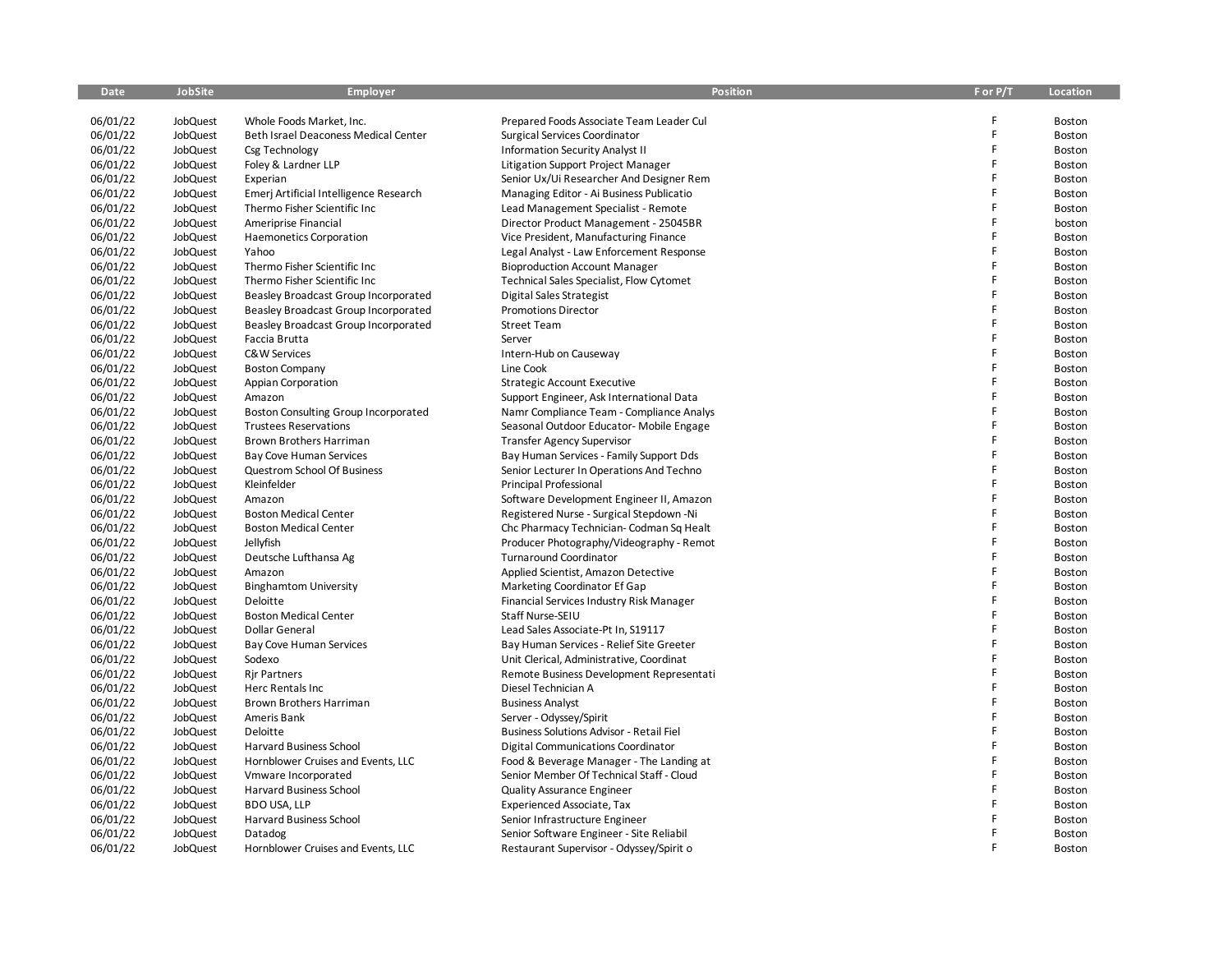| <b>Date</b> | <b>JobSite</b> | <b>Employer</b>                          | <b>Position</b>                            | F or P/T | <b>Location</b> |
|-------------|----------------|------------------------------------------|--------------------------------------------|----------|-----------------|
|             |                |                                          |                                            |          |                 |
| 06/01/22    | JobQuest       | Thermo Fisher Scientific Inc             | Scientific Account Manager, Chromatograp   | F        | Boston          |
| 06/01/22    | JobQuest       | <b>Boston Children's Hospital</b>        | Information Systems Lead Operator          | F        | Boston          |
| 06/01/22    | JobQuest       | Hornblower Cruises and Events, LLC       | Busser - The Landing at Long Wharf - Bos   | F        | Boston          |
| 06/01/22    | JobQuest       | Hornblower Cruises and Events, LLC       | Server Assistant - Odyssey/Spirit of Bos   | F        | Boston          |
| 06/01/22    | JobQuest       | <b>Boston Children's Hospital</b>        | Clinical Social Worker, MSW - Oncology     | F        | Boston          |
| 06/01/22    | JobQuest       | Boston Children's Hospital               | Patient Experience Rep                     | F        | Boston          |
| 06/01/22    | JobQuest       | <b>Harvard Business School</b>           | Mpa/Staff Assistant/Faculty Assistant      | F        | Boston          |
| 06/01/22    | JobQuest       | Csg Technology                           | <b>Associate Application Developer</b>     | F        | Boston          |
| 06/01/22    | JobQuest       | Xerox                                    | Sales Solutions Specialist                 | F        | <b>Boston</b>   |
| 06/01/22    | JobQuest       | Wavestrong, Inc                          | <b>Remote Security Encryption Engineer</b> | F        | Boston          |
| 06/01/22    | JobQuest       | <b>Boston City Properties</b>            | Commercial Real Estate Agent - Sales & L   | Ë        | Boston          |
| 06/01/22    | JobQuest       | <b>State Street Bank</b>                 | Fund Accounting & Administration, Assc2    | F        | Boston          |
| 06/01/22    | JobQuest       | Elasticsearch Inc                        | Senior Customer Success Engineer           | F        | Boston          |
| 06/01/22    | JobQuest       | <b>State Street Bank</b>                 | Investment Performance Analysis, Senior    | F        | <b>Boston</b>   |
| 06/01/22    | JobQuest       | Wayfair LLC                              | Data Engineer II (Multiple Positions)      | F        | Boston          |
| 06/01/22    | JobQuest       | Vein Clinics of America                  | <b>Medical Assistant</b>                   | F        | Boston          |
| 06/01/22    | JobQuest       | Johnstone Supply                         | <b>Delivery Driver</b>                     | F        | Boston          |
| 06/01/22    | JobQuest       | Massachusetts General Hospital           | Clinical Research Coordinator              | F        | Boston          |
| 06/01/22    | JobQuest       | Mass General Hospital/ Physician Organiz | Program Director                           | F        | Boston          |
| 06/01/22    | JobQuest       | Dana-Farber Cancer Institute             | Statistician                               | F        | Boston          |
| 06/01/22    | JobQuest       | Beth Israel Deaconess Medical Center     | Practice Representative                    | F        | Boston          |
| 06/01/22    | JobQuest       | <b>Boston University</b>                 | Summer Term Program Manager, Metropolita   | F        | Boston          |
| 06/01/22    | JobQuest       | Dana-Farber Cancer Institute             | Senior Research Administrator, Division    | F        | Boston          |
| 06/01/22    | JobQuest       | Massachusetts General Hospital           | Patient Care Associate/Certified Nursing   | Ë        | Boston          |
| 06/01/22    | JobQuest       | <b>Rigaku Analytical Devices</b>         | Nsi-Electromechanical Assembly Technic     | F        | Boston          |
| 06/01/22    | JobQuest       | Workday, Inc                             | Strategic Enterprise Customer Success      | F        | Boston          |
| 06/01/22    | JobQuest       | Digital Republic Talent                  | Supervisor, Programmatic - Mid-Size Inde   | F        | Boston          |
| 06/01/22    | JobQuest       | <b>Stout Systems</b>                     | Control Systems Engineer With Simulink     | F        | Boston          |
| 06/01/22    | JobQuest       | Csg Technology                           | Senior Full Stack Developer                | F        | Boston          |
| 06/01/22    | JobQuest       | <b>Fidelity Information Services</b>     | Software Engineer Senior - React (Remote   | F        | Boston          |
| 06/01/22    | JobQuest       | Commonwealth Health Insurance Connector  | Clinical Policy Advisor To The Health Co   | F        | Boston          |
| 06/01/22    | JobQuest       | Lending Club                             | Customer Experience Manager - Retail Ban   | F        | Boston          |
| 06/01/22    | JobQuest       | <b>Tufts Medical Center</b>              | Nurse Practitioner - Cardiovascular/Adul   | F        | <b>Boston</b>   |
| 06/01/22    | JobQuest       | Amazon.com Services LLC                  | Support Engineer IV - AMZ6413              | F        | Boston          |
| 06/01/22    | JobQuest       | <b>Boston Medical Center</b>             | Manager Community Engagement Core          | F        | Boston          |
| 06/01/22    | JobQuest       | <b>Boston Children's Hospital</b>        | Clinical Assistant, Infant/Toddler Surge   | F        | Boston          |
| 06/01/22    | JobQuest       | Exela Technologies                       | Scan Operator                              | F        | Boston          |
| 06/01/22    | JobQuest       | <b>Brown Brothers Harriman</b>           | <b>Product Analyst</b>                     | F        | Boston          |
| 06/01/22    | JobQuest       | <b>Boston University</b>                 | Academic Advisor, College Of General Stu   | F        | Boston          |
| 06/01/22    | JobQuest       | Dana Farber Cancer Institute             | Clinical Research Manager - Pediatric Ex   | F        | Boston          |
| 06/01/22    | JobQuest       | Beth Israel Deaconess Medical Center     | Medical Assistant - Lead                   | F        | Boston          |
| 06/01/22    | JobQuest       | Massachusetts General Hospital           | Clinical Social Worker, Licsw//Mgh-Heal    | F        | Boston          |
| 06/01/22    | JobQuest       | Csg Technology                           | <b>Information Specialist I</b>            | Ë        | Boston          |
| 06/01/22    | JobQuest       | Dana-Farber Cancer Institute             | Clinic Assistant position on Yawkey 10     | F        | Boston          |
| 06/01/22    | JobQuest       | Massachusetts General Hospital           | Research Laboratory Assistant              | Ë        | Boston          |
| 06/01/22    | JobQuest       | Gensler                                  | Design Manager - Workplace                 | F        | Boston          |
| 06/01/22    | JobQuest       | <b>Boston University</b>                 | Research Program Manager, School Of Soci   | F        | Boston          |
| 06/01/22    | JobQuest       | Dana-Farber Cancer Institute             | Clinical Research Coordinator - Lymphoma   | F        | <b>Boston</b>   |
| 06/01/22    | JobQuest       | Northeastern University                  | Associate Director, Community - Engaged    |          | Boston          |
| 06/01/22    | JobQuest       | Rand Corporation                         | Supervisor, Oea Technology & Systems       | F        | Boston          |
| 06/01/22    | JobQuest       | Fidelity Brokerage Services              | Head Of Higher Education Sector, Enterpr   | F        | Boston          |
|             |                |                                          |                                            |          |                 |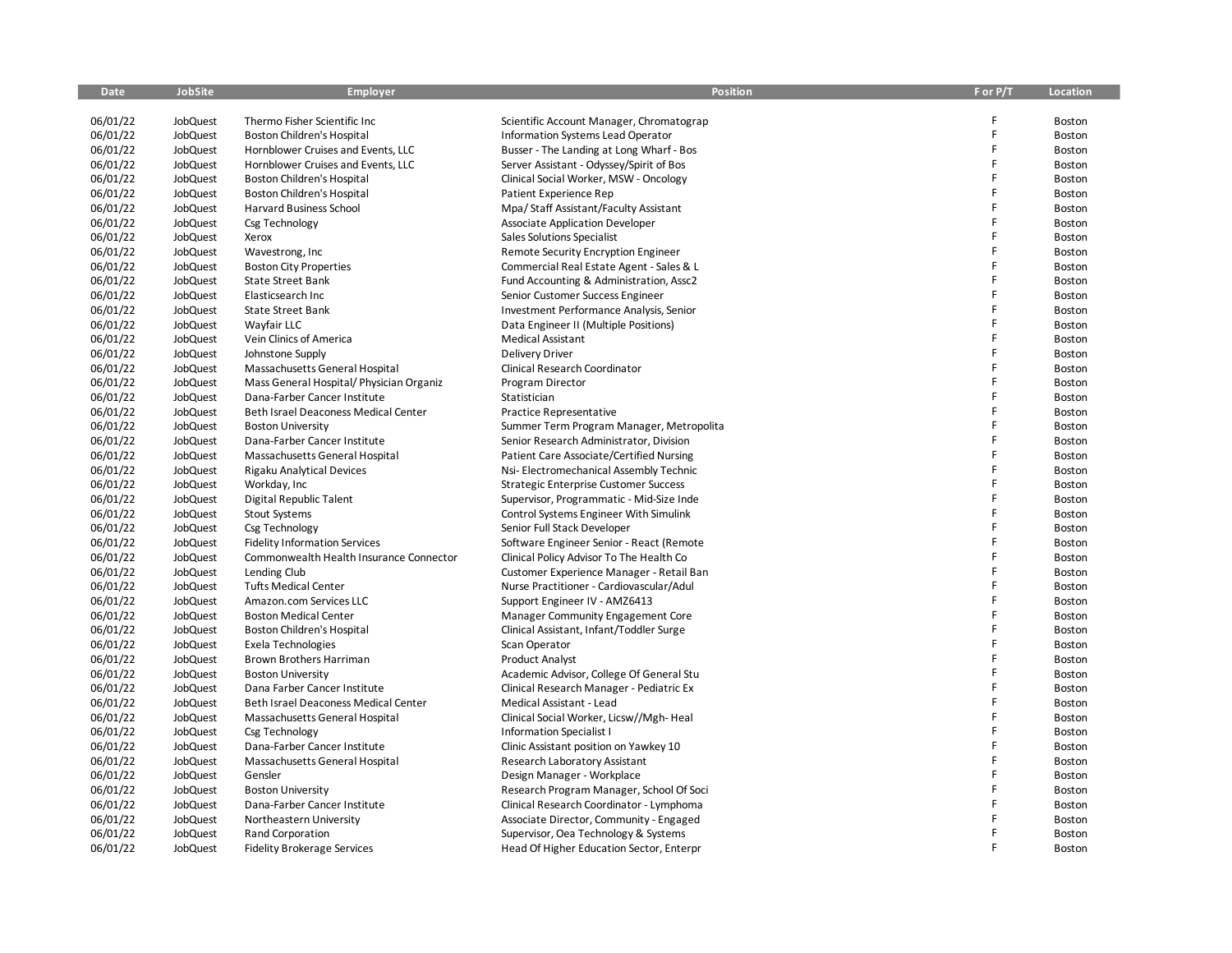| Date     | <b>JobSite</b>  | <b>Employer</b>                          | <b>Position</b>                                 | F or P/T | Location |
|----------|-----------------|------------------------------------------|-------------------------------------------------|----------|----------|
|          |                 |                                          |                                                 |          |          |
| 06/01/22 | JobQuest        | Refinitiv                                | <b>Customer Success Manager Intern</b>          |          | Boston   |
| 06/01/22 | JobQuest        | John Hancock                             | <b>Investment Accounting Analyst - Senior L</b> |          | Boston   |
| 06/01/22 | <b>JobQuest</b> | <b>Boston Public Schools</b>             | Teacher - Music Vocal/Instrumental/Gener        | F        | Boston   |
| 06/01/22 | JobQuest        | Mastec Incorporated                      | Field Service Cable Technician Beginner         |          | Boston   |
| 06/01/22 | JobQuest        | TRC Environmental Corp.                  | <b>GHG Project Manager</b>                      | F        | Boston   |
| 06/01/22 | JobQuest        | Amazon                                   | Senior Instructional Designer, Sales Inc        | F        | Boston   |
| 06/01/22 | JobQuest        | <b>MFS Investment Management</b>         | Marketing Technology Analyst                    |          | Boston   |
| 06/01/22 | JobQuest        | Takeda Pharmaceuticals North America, In | Director, Liver Disease Research - R0067        | F        | Boston   |
| 06/01/22 | JobQuest        | Houghton Mifflin Harcourt                | Sr Dir Learning Experience Design               | F        | Boston   |
| 06/01/22 | JobQuest        | Vertex Pharmaceuticals                   | <b>Quality Auditor Contract</b>                 | F        | Boston   |
| 06/01/22 | JobQuest        | The Boston Consulting Group, Inc.        | Lead Knowledge Analyst-POPx                     |          | Boston   |
| 06/01/22 | JobQuest        | Experian                                 | Agile Project Manager Remote, Experian          |          | Boston   |
| 06/01/22 | JobQuest        | Northeastern University                  | Associate Director Of Academic Services         | F        | Boston   |
| 06/01/22 | JobQuest        | Ernst & Young U.S. LLP                   | BI Consultant 2 (Multiple Positions)            |          | Boston   |
| 06/01/22 | JobQuest        | Beth Israel Deaconess Medical Center     | Social Worker - Per Diem - Medical/Surge        | F        | Boston   |
| 06/01/22 | <b>JobQuest</b> | <b>Publicis Touchpoint Solutions</b>     | Manager, Business Consulting - Workforce        | F        | Boston   |
| 06/01/22 | JobQuest        | <b>Starbucks Coffee Company</b>          | Barista - Store/Soldier                         | F        | Boston   |
| 06/01/22 | JobQuest        | Brown Brothers Harriman                  | Systems Project Leader                          |          | Boston   |
| 06/01/22 | JobQuest        | Amazon                                   | Software Development Engineer, Amazon Fs        |          | Boston   |
| 06/01/22 | JobQuest        | Keycorp                                  | Senior Communications Writer                    | F        | Boston   |
| 06/01/22 | JobQuest        | Encore Global                            | Event Technician Audio Visual - Hotel Co        |          | Boston   |
| 06/01/22 | JobQuest        | Takeda Pharmaceuticals North America, In | Senior Manager, Global Labeling Remote -        | F        | Boston   |
| 06/01/22 | JobQuest        | Lawnstarter                              | Knowledge Writer Remote                         | F        | Boston   |
| 06/01/22 | <b>JobQuest</b> | Molina Healthcare                        | Provider Contracts Manager - Must Live I        |          | Boston   |
| 06/01/22 | JobQuest        | The Boston Consulting Group, Inc.        | Tax Analyst                                     | F        | Boston   |
| 06/01/22 | JobQuest        | The Realreal                             | Senior Writer, Brand Narrative - Open To        | F        | Boston   |
| 06/01/22 | JobQuest        | Amazon                                   | Senior Security Consultant                      | F        | Boston   |
| 06/01/22 | JobQuest        | Blue Cross Blue Shield of Massachusetts  | Senior Manager - Scrum Master                   |          | Boston   |
| 06/01/22 | JobQuest        | Bay Cove Human Services Inc              | Clinical Social Worker - Health Home            |          | Boston   |
| 06/01/22 | JobQuest        | Amazon                                   | Senior Analyst, Cloud Intelligence Sales        | F        | Boston   |
| 06/01/22 | JobQuest        | Arena Management                         | Entry Level Marketing Communications Ass        |          | Boston   |
| 06/01/22 | JobQuest        | Northeastern University                  | Associate Director - Data Integration &         | F        | Boston   |
| 06/01/22 | JobQuest        | Massachusetts General Hospital           | Apheresis Technician                            | F        | Boston   |
| 06/01/22 | <b>JobQuest</b> | Csg International                        | Software Developer II                           |          | Boston   |
| 06/01/22 | JobQuest        | Johnson & Johnson                        | Senior Data Scientist, Computer Vision          | F        | Boston   |
| 06/01/22 | JobQuest        | Massachusetts General Hospital           | Clinical Research Coordinator 1                 |          | Boston   |
| 06/01/22 | <b>JobQuest</b> | Synopsys                                 | R&D Engineer, VC Formal                         | F        | Boston   |
| 06/01/22 | JobQuest        | Hornblower Cruises and Events, LLC       | Bar Supervisor - The Landing at Salem Wh        |          | Boston   |
| 06/01/22 | JobQuest        | Boston Children's Hospital               | Clinical Assistant, Intermediate Care Pu        |          | Boston   |
| 06/01/22 | JobQuest        | Mimecast                                 | Director, Channel Message Enablement            | F        | Boston   |
| 06/01/22 | JobQuest        | <b>Boston Medical Center</b>             | Central Processing Technician I                 |          | Boston   |
| 06/01/22 | JobQuest        | Ten Bridge Communications                | Senior 3D Illustrator/Biomedical Illustr        | F        | Boston   |
| 06/01/22 | <b>JobQuest</b> | Experian                                 | Senior Staff Engineer Experian Clarity S        | F        | Boston   |
| 06/01/22 | JobQuest        | Northeastern University                  | Campus Operations Specialist Ern Univers        |          | Boston   |
| 06/01/22 | JobQuest        | <b>Boston University</b>                 | Grants Administrator, College Of Arts &         |          | Boston   |
| 06/01/22 | JobQuest        | Massachusetts General Hospital           | Patient Care Associate (32hrs, Night shi        | F        | Boston   |
| 06/01/22 | JobQuest        | K&L Gates                                | 2L Summer Associate Intellectual Public         | F        | Boston   |
| 06/01/22 | JobQuest        | Hycu                                     | Channel Marketing Manager - Or                  |          | Boston   |
| 06/01/22 | <b>JobQuest</b> | Robbins Gioia Incorporated               | Front End Developer                             |          | Boston   |
| 06/01/22 | JobQuest        | Amazon Web Services, Inc.                | Solutions Architect Manager-AMZ6009             |          | Boston   |
| 06/01/22 | JobQuest        | Harvard Business School                  | <b>Coordinator For Accessibility Services</b>   |          | Boston   |
|          |                 |                                          |                                                 |          |          |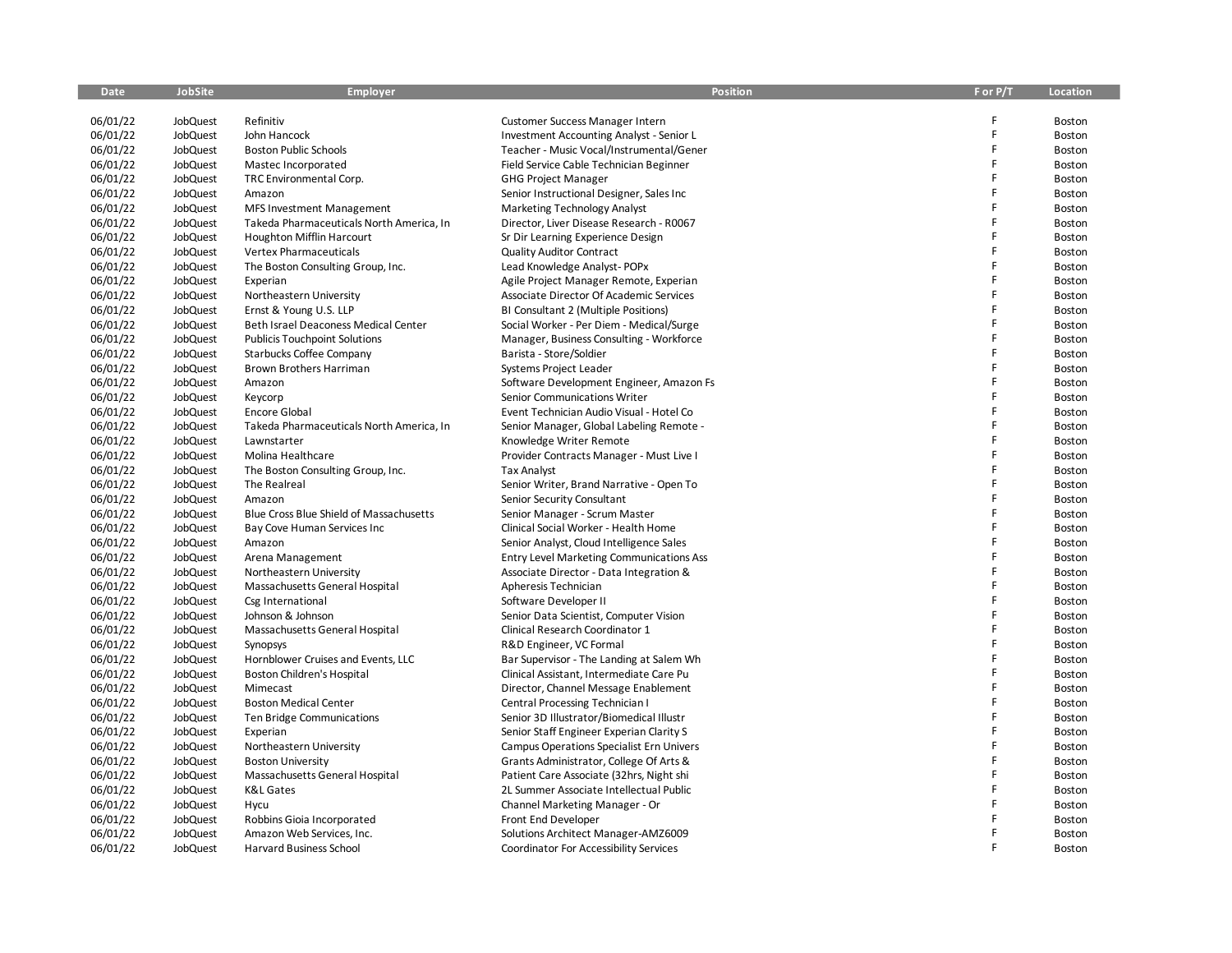| <b>Date</b> | <b>JobSite</b> | <b>Employer</b>                      | <b>Position</b>                                 | F or P/T | <b>Location</b> |
|-------------|----------------|--------------------------------------|-------------------------------------------------|----------|-----------------|
|             |                |                                      |                                                 |          |                 |
| 06/01/22    | JobQuest       | Csg Technology                       | <b>Technical Support Analyst II</b>             | F        | Boston          |
| 06/01/22    | JobQuest       | Crowdstrike                          | Senior II Software Development Engineer         | F        | Boston          |
| 06/01/22    | JobQuest       | Harvard Business School              | <b>Education Program Administrator</b>          | F        | Boston          |
| 06/01/22    | JobQuest       | Harvard Business School              | Senior Operations Manager                       | F        | Boston          |
| 06/01/22    | JobQuest       | Usa Clean Master                     | Carpet Cleaning Technician With Equipmen        | F        | Boston          |
| 06/01/22    | JobQuest       | Amazon.com Services LLC              | Applied Scientist III - AMZ5658                 | F        | Boston          |
| 06/01/22    | JobQuest       | Lululemon                            | Key Leader                                      | F        | Boston          |
| 06/01/22    | JobQuest       | <b>Tasty Burger</b>                  | Tasty Burger Store Manager                      | F        | Boston          |
| 06/01/22    | JobQuest       | Beth Israel Deaconess Medical Center | <b>Clinical Practice Assistant</b>              | F        | Boston          |
| 06/01/22    | JobQuest       | Massachusetts General Hospital       | Unit Coordinator - every other weekend -        | F        | Boston          |
| 06/01/22    | JobQuest       | Cw Services                          | Dod Skillbridge *Active Duty Military           | F        | Boston          |
| 06/01/22    | JobQuest       | Hornblower Cruises and Events, LLC   | Dishwasher - Odyssey/Spirit of Boston -         | F        | Boston          |
| 06/01/22    | JobQuest       | <b>Boston Medical Center</b>         | Certified Nursing Assistant II, Emergenc        | F        | Boston          |
| 06/01/22    | JobQuest       | <b>Night Shift Brewing</b>           | Sales Manager, Valley/R                         | F        | Boston          |
| 06/01/22    | JobQuest       | Thriveworks                          | Bilingual Inside Sales And Support Repre        | F        | Boston          |
| 06/01/22    | JobQuest       | HDR Architecture, Inc.               | Underground Transmission Lead Engineer          | F        | Boston          |
| 06/01/22    | JobQuest       | <b>Boston University</b>             | Precollege Social Programming Coordinato        | F        | Boston          |
| 06/01/22    | JobQuest       | ANSYS                                | <b>Strategic Engagement Specialist</b>          | F        | Boston          |
| 06/01/22    | JobQuest       | HDR Architecture, Inc.               | Senior Scheduler                                | F        | Boston          |
| 06/01/22    | JobQuest       | Mandiant Inc                         | Cloud Information Security Consultant (R        | F        | Boston          |
| 06/01/22    | JobQuest       | Csg Technology                       | Lead Web Developer                              | F        | Boston          |
| 06/01/22    | JobQuest       | Verizon                              | Senior Network Product Engineer                 | F        | Boston          |
| 06/01/22    | JobQuest       | Verizon                              | Sr Mgr - Privileged Access Mgmt                 | F        | Boston          |
| 06/01/22    | JobQuest       | Beth Israel Deaconess Medical Center | Service Ambassador                              | F        | Boston          |
| 06/01/22    | JobQuest       | Massachusetts General Hospital       | Comm Engagement Specialist//M                   | F        | Boston          |
| 06/01/22    | JobQuest       | Beth Israel Deaconess Medical Center | Service Ambassador                              | F        | Boston          |
| 06/01/22    | JobQuest       | Patterson Companies Incorporated     | Strategic Partner Director-Remote - Usa         | F        | Boston          |
| 06/01/22    | JobQuest       | Patterson Companies Incorporated     | Senior Software Engineer                        | Ë        | Boston          |
| 06/01/22    | JobQuest       | <b>Bay Cove Human Services</b>       | Bay Human Services - Clinician                  | F        | Boston          |
| 06/01/22    | JobQuest       | <b>Boston University</b>             | Senior Program Coordinator, College, Cen        | F        | Boston          |
| 06/01/22    | JobQuest       | Amazon                               | Aws Migration Services - Software Develo        | F        | Boston          |
| 06/01/22    | JobQuest       | Csg Technology                       | <b>Talent Programs Specialist</b>               | F        | Boston          |
| 06/01/22    | JobQuest       | Slalom Consulting                    | Senior Data Governance Consultant - Alat        | F        | Boston          |
| 06/01/22    | JobQuest       | <b>Tasty Burger</b>                  | <b>Assistant Manager</b>                        | F        | Boston          |
| 06/01/22    | JobQuest       | Lunchbox                             | Senior Developer In Test                        | F        | Boston          |
| 06/01/22    | JobQuest       | <b>Mab Community Services</b>        | Program - Relief                                | F        | Boston          |
| 06/01/22    | JobQuest       | Csg Technology                       | Risk Management Analyst I, Investigation        | F        | Boston          |
| 06/01/22    | JobQuest       | Jmj Phillip Group                    | Procurement Manager                             | F        | Boston          |
| 06/01/22    | JobQuest       | Avis Budget Group, Inc.              | Customer Service Representative - Pt            | F        | Boston          |
| 06/01/22    | JobQuest       | W.B. Mason Company, Inc.             | Entry-Level IT Help Desk                        | F        | Boston          |
| 06/01/22    | JobQuest       | <b>PTC</b>                           | Associate Sales Operations Specialist           | F        | Boston          |
| 06/01/22    | JobQuest       | John Hancock                         | Senior Front End and Mobile Engineer-JR2        | F        | Boston          |
| 06/01/22    | JobQuest       | Hewlett Packard Enterprise Company   | Master Level Presales Solution Architect        | F        | Boston          |
| 06/01/22    | JobQuest       | John Hancock                         | Consolidation Coordinator - Entry Level-        | F        | Boston          |
| 06/01/22    | JobQuest       | Partners Healthcare                  | Registered Nurse, 6th Floor Surgical Sui        | F        | Boston          |
| 06/01/22    | JobQuest       | Partners Healthcare                  | Registered Nurse, Medical Evaluation Cen        | F        | Boston          |
| 06/01/22    | JobQuest       | <b>Boston Medical Center</b>         | Certified Nursing Assistant, MICU A (Per        | F        | Boston          |
| 06/01/22    | JobQuest       | Global Software Incorporated         | <b>Executive Assistant/Executive Business P</b> | F        | Boston          |
| 06/01/22    | JobQuest       | Ameris Bank                          | <b>Application Specialist - Service Deliver</b> |          | Boston          |
| 06/01/22    | JobQuest       | Sonos Inc.                           | Senior Technical Program Manager                | F        | Boston          |
| 06/01/22    | JobQuest       | Axtria Ingenious Insights            | Leader - Commercial Marketing & Sales An        | F        | Boston          |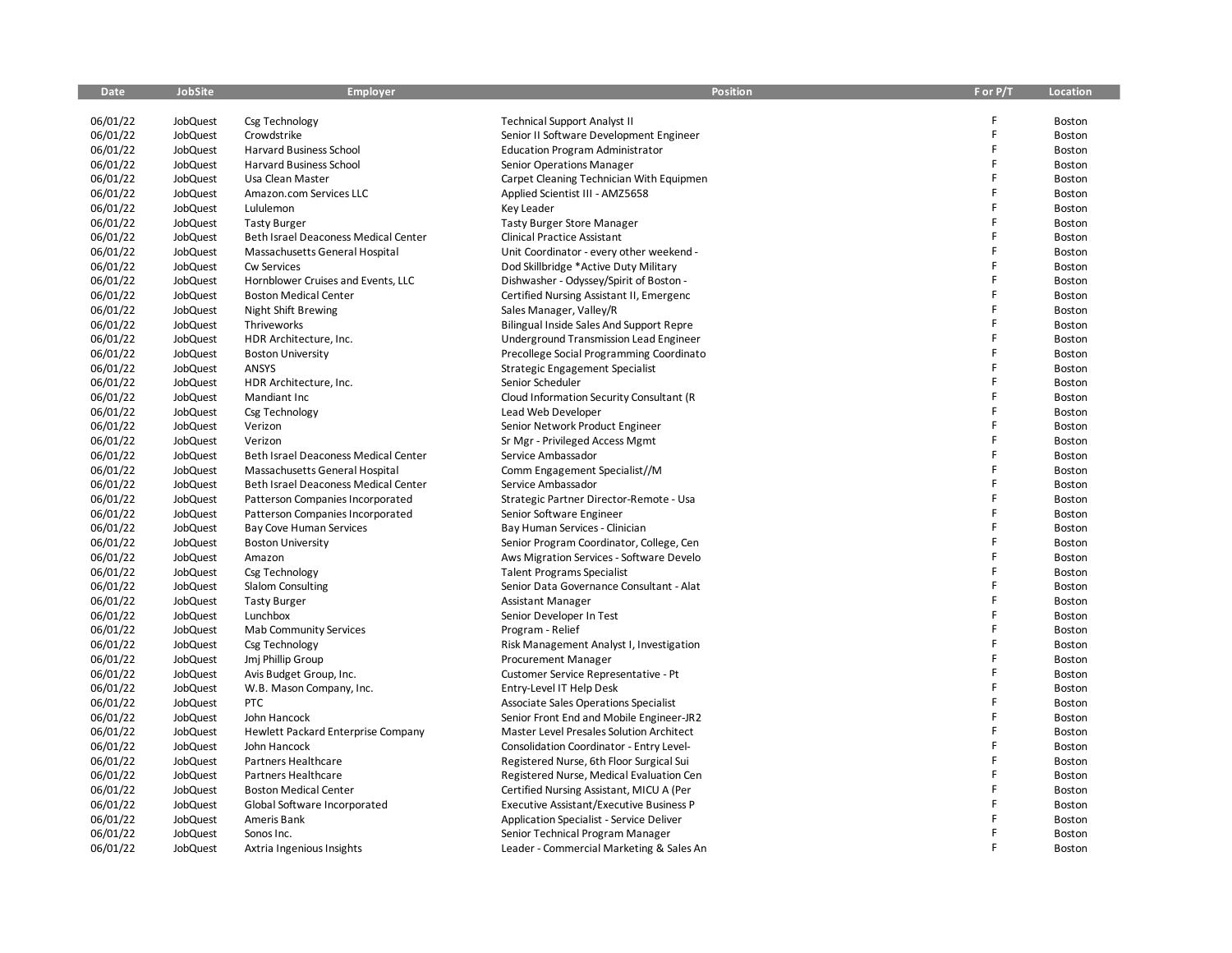| <b>Date</b> | <b>JobSite</b> | <b>Employer</b>                          | <b>Position</b>                                 | F or P/T | <b>Location</b> |
|-------------|----------------|------------------------------------------|-------------------------------------------------|----------|-----------------|
|             |                |                                          |                                                 |          |                 |
| 06/01/22    | JobQuest       | Lululemon                                | <b>Experiential Lead</b>                        | F        | Boston          |
| 06/01/22    | JobQuest       | Lululemon                                | Mirror Lead                                     | F        | Boston          |
| 06/01/22    | JobQuest       | Beth Israel Deaconess Medical Center     | <b>CNI-Clinical Nurse Entry</b>                 | F        | Boston          |
| 06/01/22    | JobQuest       | Twitter                                  | 2022 Peec - Junior Ios Engineer - Ng - R        | F        | Boston          |
| 06/01/22    | JobQuest       | <b>Boston Medical Center</b>             | Cultural Psychiatry- Co-Op Student Inter        | F        | Boston          |
| 06/01/22    | JobQuest       | <b>Boston Medical Center</b>             | <b>Psychiatry Education and Outreach Studen</b> | F        | Boston          |
| 06/01/22    | JobQuest       | Sunovion Pharmaceuticals Inc.            | Sales Consultant - Senior                       | F        | Boston          |
| 06/01/22    | JobQuest       | Boston Preparatory Charter Public School | <b>Cross Instructional Support</b>              | F        | Boston          |
| 06/01/22    | JobQuest       | C&W Services                             | Carpenter                                       | F        | Boston          |
| 06/01/22    | JobQuest       | <b>Boston Consulting Group</b>           | Cloud And Devops Project Leader, Expert         | F        | Boston          |
| 06/01/22    | JobQuest       | C&W Services                             | General Mechanic                                | F        | Boston          |
| 06/01/22    | JobQuest       | C&W Services                             | Electrical Technician                           |          | Boston          |
| 06/01/22    | JobQuest       | <b>Boston Consulting Group</b>           | Growatbcg 2Nd Program                           | F        | Boston          |
| 06/01/22    | JobQuest       | Akebia Therapeutics                      | Renal Sales Specialist - New England            | F        | Boston          |
| 06/01/22    | JobQuest       | Consigli Construction Company            | Senior Building Automation Systems Speci        | F        | Boston          |
| 06/01/22    | JobQuest       | Harvard Business School                  | <b>Community Engagement Specialist</b>          | F        | Boston          |
| 06/01/22    | JobQuest       | Amazon Web Services, Inc.                | Software Development Engineer II-AMZ6557        | F        | Boston          |
| 06/01/22    | JobQuest       | Salsify                                  | Customer Enablement Content Developer Co        | F        | Boston          |
| 06/01/22    | JobQuest       | Bay Cove Human Services Inc              | <b>Boston Certified Community Behavioral</b>    | F        | Boston          |
| 06/01/22    | JobQuest       | Salsify                                  | Software Engineer, Retailer Data Crawlin        | F        | Boston          |
| 06/01/22    | JobQuest       | The Bank of New York Mellon              | Senior Request For Proposal Request For         | F        | Boston          |
| 06/01/22    | JobQuest       | <b>Harvard Business School</b>           | Statistical Analyst/Programmer                  | F        | Boston          |
| 06/01/22    | JobQuest       | Amazon                                   | Software Development Engineer, Quantum T        | F        | Boston          |
| 06/01/22    | JobQuest       | Rsdc                                     | <b>Applications Programmer Remote</b>           | F        | Boston          |
| 06/01/22    | JobQuest       | Beth Israel Deaconess Medical Center     | Interventional Radiology Tech II                | F        | Boston          |
| 06/01/22    | JobQuest       | Nstruckcenter                            | Dog Walker/Pet Sitter                           | F        | Boston          |
| 06/01/22    | JobQuest       | Datavisor                                | Email And Social Marketing Strategist -         | F        | Boston          |
| 06/01/22    | JobQuest       | Crowe LLP                                | Manager - Legal Management Consulting - PM      | Ë        | Boston          |
| 06/01/22    | JobQuest       | Tufts Medical Center, Inc                | Anesthesia Technician II - Perioperative        | F        | Boston          |
| 06/01/22    | JobQuest       | <b>AmTrust Financial Services</b>        | Claims Administrative Assistant - Proper        | F        | Boston          |
| 06/01/22    | JobQuest       | Orrick Herrington & Suttcliffe           | 1860Mo - Intellectual Property Associate        | F        | Boston          |
| 06/01/22    | JobQuest       | State Street Bank & Trust Co.            | Financial Reporting, Officer-R-700769           | F        | Boston          |
| 06/01/22    | JobQuest       | Boston Children's Hospital               | Clinical Social Worker Msw - Access Care        | F        | Boston          |
| 06/01/22    | JobQuest       | <b>Boston Medical Center</b>             | General Service Technician Unlicensed, P        | F        | Boston          |
| 06/01/22    | JobQuest       | <b>Alexion Pharmaceuticals</b>           | Senior Manager, Project Manager Country         | F        | Boston          |
| 06/01/22    | JobQuest       | State Street Bank & Trust Co.            | Peformance and Analytics, Officer-R-7034        | F        | Boston          |
| 06/01/22    | JobQuest       | The Boston Consulting Group, Inc.        | <b>Workflow Coordinator</b>                     | F        | Boston          |
| 06/01/22    | JobQuest       | Gavin Foundation                         | Night/Overnight House Manager - Resident        | Ë        | Boston          |
| 06/01/22    | JobQuest       | <b>State Street Bank</b>                 | Business/Operational Audit, Vice Preside        | F        | Boston          |
| 06/01/22    | JobQuest       | The Boston Consulting Group, Inc.        | Risk Project Manager                            | F        | Boston          |
| 06/01/22    | JobQuest       | <b>Boston Medical Center</b>             | Nurse Manager, Geriatrics/Infectious Dis        | Ë        | Boston          |
| 06/01/22    | JobQuest       | <b>Crossover For Work</b>                | Youth Development Specialist, Gt School         | F        | Boston          |
| 06/01/22    | JobQuest       | <b>Publicis Touchpoint Solutions</b>     | Senior Product Manager - Data & Platform        | F        | Boston          |
| 06/01/22    | JobQuest       | Mcdermott Will Emery Llp                 | <b>Attorney Compensation Specialist</b>         | F        | Boston          |
| 06/01/22    | JobQuest       | <b>CBRE</b> Group                        | Hvac/Building Technician - And 3Rd              | F        | Boston          |
| 06/01/22    | JobQuest       | Actalent                                 | Medical Writer                                  | F        | Boston          |
| 06/01/22    | JobQuest       | Experfy                                  | <b>Help Desk Specialist</b>                     | F        | Boston          |
| 06/01/22    | JobQuest       | Masis Professional Group                 | Recruiter                                       |          | Boston          |
| 06/01/22    | JobQuest       | Crowe                                    | Audit Manager-Financial Services                |          | Boston          |
| 06/01/22    | JobQuest       | Santander                                | Senior Storage/Backup Specialist                | F        | Boston          |
| 06/01/22    | JobQuest       | <b>Boston Public Schools</b>             | Summer Law Clerk, Office Of Labor Relati        | F        | Boston          |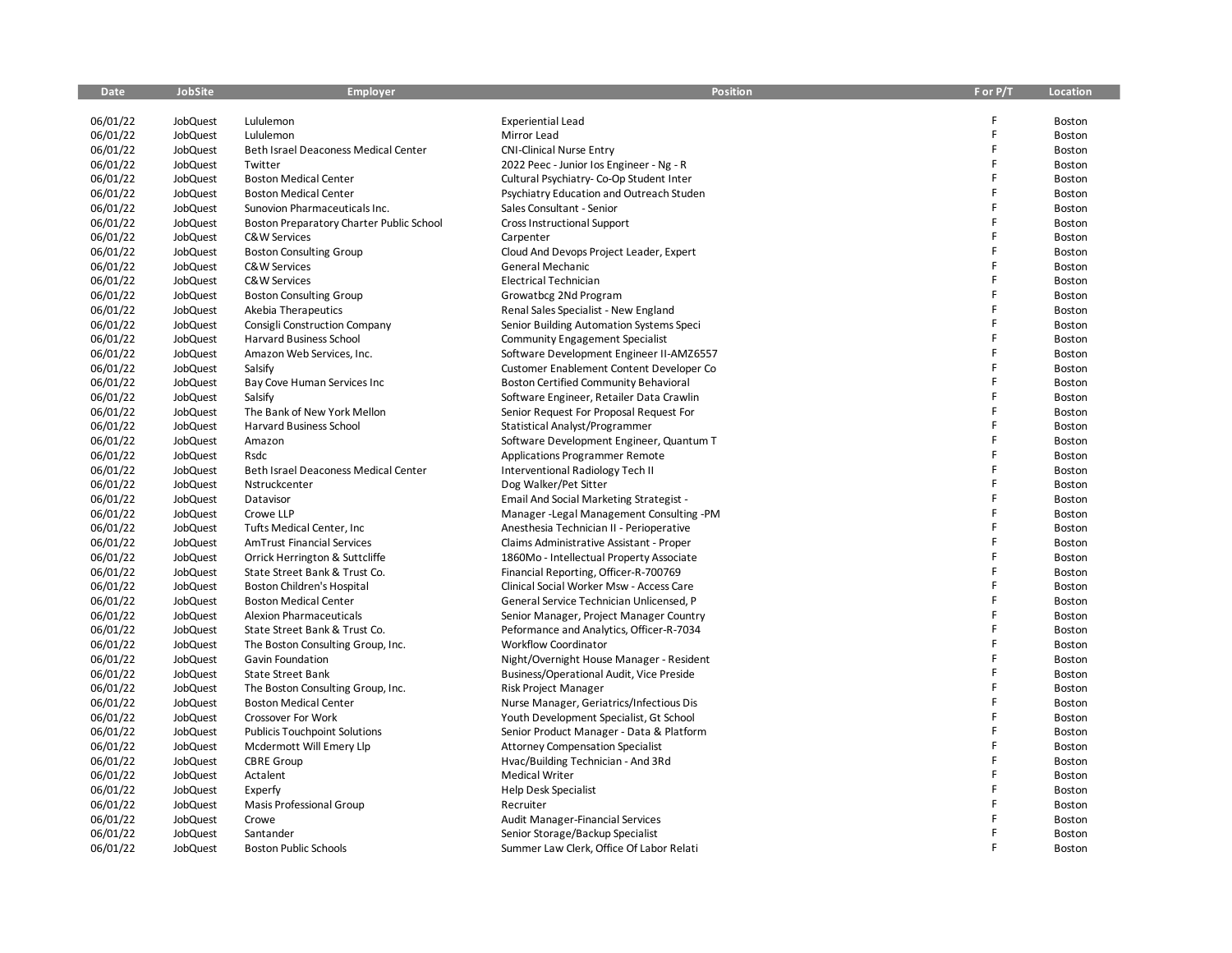| <b>Date</b> | <b>JobSite</b> | <b>Employer</b>                            | <b>Position</b>                                 | F or P/T | <b>Location</b> |
|-------------|----------------|--------------------------------------------|-------------------------------------------------|----------|-----------------|
|             |                |                                            |                                                 |          |                 |
| 06/01/22    | JobQuest       | Trackstreet                                | Director/Manager, Business Development R        | F        | Boston          |
| 06/01/22    | JobQuest       | Pcpc                                       | Secretary Assistant Marketing Administra        | F        | Boston          |
| 06/01/22    | JobQuest       | <b>Boston Public Schools</b>               | <b>Budget And Operations Coordinator, Speci</b> | F        | Boston          |
| 06/01/22    | JobQuest       | Curran Antonelli, Llp                      | Law Office Administrative Assistant Anto        | F        | Boston          |
| 06/01/22    | JobQuest       | <b>Boston Public Schools</b>               | Paralegal Assistant, Office Of Labor Rel        | F        | Boston          |
| 06/01/22    | JobQuest       | <b>Forward Financing</b>                   | Senior Specialist, Internal Communicatio        | F        | Boston          |
| 06/01/22    | JobQuest       | Osmosis                                    | Raise The Line Book Co-Author Applicatio        | F        | Boston          |
| 06/01/22    | JobQuest       | <b>Foley Hoag</b>                          | <b>Accounts Payable Administrator</b>           | F        | Boston          |
| 06/01/22    | JobQuest       | Beth Israel Deaconess Medical Center       | Administrative Assistant II - Corporate         | F        | Boston          |
| 06/01/22    | JobQuest       | Within3                                    | Software Engineer Ror - Usa                     | F        | Boston          |
| 06/01/22    | JobQuest       | <b>Waldwin Group</b>                       | Terminal A - Dunkin Donuts - Store Manag        | F        | Boston          |
| 06/01/22    | JobQuest       | Lovemyjob                                  | Sales Representative - Remote                   |          | Boston          |
| 06/01/22    | JobQuest       | Beth Israel Deaconess Medical Center       | Ophthalmic Technician I                         | F        | Boston          |
| 06/01/22    | JobQuest       | Beth Israel Deaconess Medical Center       | Chief Of Physics                                | F        | Boston          |
| 06/01/22    | JobQuest       | <b>Headfirst Professional Sports Camps</b> | Camp & Safety Coordinator, Sox Baseball         | F        | Boston          |
| 06/01/22    | JobQuest       | The Bank of New York Mellon                | Dreyfus/Mellon, Investment Risk Speciali        | F        | Boston          |
| 06/01/22    | JobQuest       | Indigo                                     | Laboratory Technician - Bioprocessing           | F        | Boston          |
| 06/01/22    | JobQuest       | Stericycle                                 | Hospital Services Technician                    | F        | Boston          |
| 06/01/22    | JobQuest       | <b>Ricoh Electronics</b>                   | Mail Room Associate ** This Offers A            | F        | Boston          |
| 06/01/22    | JobQuest       | Beth Israel Deaconess Medical Center       | Dietitian I - Ambulatory                        | F        | Boston          |
| 06/01/22    | JobQuest       | Jazz Pharmaceuticals                       | Neuroscience SSC Oxybate - Boston               | F        | Boston          |
| 06/01/22    | JobQuest       | Workday, Inc                               | Senior Director, Diversity Equity & Incl        | F        | Boston          |
| 06/01/22    | JobQuest       | Experfy                                    | <b>Information Security Architect</b>           | F        | Boston          |
| 06/01/22    | JobQuest       | Boston Children's Hospital                 | Executive Assistant, Vice President Of D        | F        | Boston          |
| 06/01/22    | JobQuest       | <b>Boston Medical Center</b>               | Birth Sister I Per Diem Rotating Den            | F        | Boston          |
| 06/01/22    | JobQuest       | <b>Tufts Medical Center</b>                | Professional Registered Nurse-Adult Int         | F        | Boston          |
| 06/01/22    | JobQuest       | Dana Farber Cancer Institute               | Program Manager I, Cancer Immunology            | F        | Boston          |
| 06/01/22    | JobQuest       | <b>Tufts Medical Center</b>                | Nursing Supervisor - Administrative Adul        | F        | Boston          |
| 06/01/22    | JobQuest       | <b>Tufts Medical Center</b>                | Clinical Care Technician Per Diem - Floa        | F        | Boston          |
| 06/01/22    | JobQuest       | St Elizabeth& X27 S Medical Center         | Medical Technician Intensive Care Unit          | F        | Boston          |
| 06/01/22    | JobQuest       | Allscripts                                 | Software Engineer UI - Remote                   | F        | Boston          |
| 06/01/22    | JobQuest       | <b>Boston Medical Center</b>               | Staff Nurse - Med/Surg Float Pool At Med        | F        | Boston          |
| 06/01/22    | JobQuest       | Jannine Abadi Associates                   | Assistant Distribution Center/Warehouse         | F        | Boston          |
| 06/01/22    | JobQuest       | Hotel Commonwealth Boston                  | Front Desk Supervisor                           | F        | Boston          |
| 06/01/22    | JobQuest       | <b>Boston Medical Center</b>               | Staff Nurse - Operating Room At Medical         | F        | Boston          |
| 06/01/22    | JobQuest       | Capital One Services II, LLC               | Director, Data Science - Model Risk Offi        | F        | Boston          |
| 06/01/22    | JobQuest       | Partners Healthcare                        | <b>Technical Assistant</b>                      | F        | Boston          |
| 06/01/22    | JobQuest       | Partners Healthcare                        | Animal Facility Manager/Vivarium Manager        | F        | Boston          |
| 06/01/22    | JobQuest       | Chacarero                                  | <b>Baker</b>                                    | F        | Boston          |
| 06/01/22    | JobQuest       | Partners Healthcare                        | Certified Ophthalmic Assistant                  | F        | Boston          |
| 06/01/22    | JobQuest       | Amazon                                     | Front End Engineer, Aws Snapshots               | F        | Boston          |
| 06/01/22    | JobQuest       | Spaulding Rehabilitation Hospital          | <b>Applications Analyst I</b>                   | F        | Boston          |
| 06/01/22    | JobQuest       | <b>State Street Bank</b>                   | Compliance Manager - Broker Dealer Tradi        | F        | Boston          |
| 06/01/22    | JobQuest       | <b>State Street Bank</b>                   | Ais Private Equity Fund Services Manager        | F        | Boston          |
| 06/01/22    | JobQuest       | Capital One Services II, LLC               | Senior Manager, Product Manager (Remote         | F        | Boston          |
| 06/01/22    | JobQuest       | Takeda Pharmaceuticals North America, In   | <b>Executive Administrative Assistant -R006</b> | F        | Boston          |
| 06/01/22    | JobQuest       | <b>Bay Cove Human Services</b>             | Bay Human Services - Unit Supervisor - F        | F        | <b>Boston</b>   |
| 06/01/22    | JobQuest       | Brown Brothers Harriman                    | <b>Funds Services Specialist</b>                |          | Boston          |
| 06/01/22    | JobQuest       | Seyfarth Shaw                              | Immigration Case Administrator                  |          | Boston          |
| 06/01/22    | JobQuest       | Confluent                                  | Curriculum Developer Software And Distri        | F        | Boston          |
| 06/01/22    | JobQuest       | <b>Vertex Pharmaceuticals</b>              | Cell Therapy Process Development Enginee        |          | Boston          |
|             |                |                                            |                                                 |          |                 |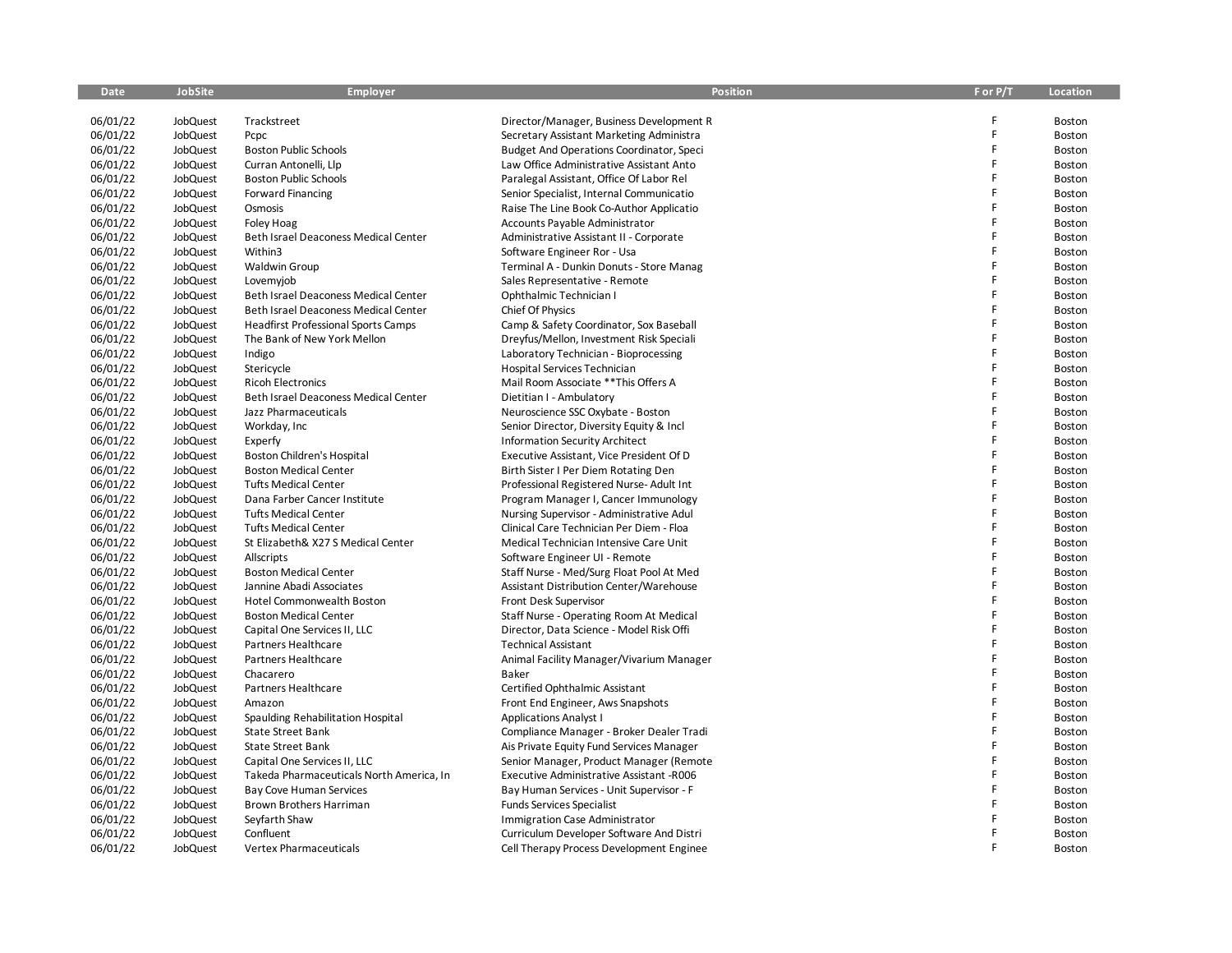| <b>Date</b> | <b>JobSite</b>       | <b>Employer</b>                         | <b>Position</b>                                      | F or P/T | <b>Location</b>   |
|-------------|----------------------|-----------------------------------------|------------------------------------------------------|----------|-------------------|
|             |                      |                                         |                                                      |          |                   |
| 06/01/22    | JobQuest             | <b>State Street Bank</b>                | Global Treasury Operations Analyst, Assi             | F        | Boston            |
| 06/01/22    | JobQuest             | <b>Emerald Health Services</b>          | Travel Nurse Registered Nurse - Telemetr             | F        | Boston            |
| 06/01/22    | JobQuest             | Amazon Development Center U.S., Inc.    | Software Dev. Engineer II (Mult Pos)                 | F        | Boston            |
| 06/01/22    | JobQuest             | <b>State Street Bank</b>                | Fund Accounting & Administration, Assist             | F        | <b>Boston</b>     |
| 06/01/22    | JobQuest             | Amazon                                  | Senior Streaming Data Engineer                       | F        | Boston            |
| 06/01/22    | JobQuest             | Incendia Partners Incorporated          | Senior Demand Generation Manager Mid-Fun             | F        | Boston            |
| 06/01/22    | JobQuest             | Hilton Hotel Corporation                | Sales & Catering Manager                             | F        | Boston            |
| 06/01/22    | JobQuest             | Spaulding Rehabilitation Hospital       | <b>Information Coordinator</b>                       | F        | Boston            |
| 06/01/22    | JobQuest             | Zone U0026 Co                           | Sales Specialist                                     | F        | Boston            |
| 06/01/22    | JobQuest             | Spaulding Rehabilitation Hospital       | <b>Assistant Director Donor Relations Namin</b>      | F        | Boston            |
| 06/01/22    | JobQuest             | Derosa Facial Plastic Surgery           | Aesthetic Laser Registered Nurse                     | F        | Boston            |
| 06/01/22    | JobQuest             | Leidos                                  | Secdevops Engineer                                   | F        | Boston            |
| 06/01/22    | JobQuest             | Verizon                                 | Partner-Channel Management                           | F        | Boston            |
| 06/01/22    | JobQuest             | Jack Henry & Associates, Inc.           | Remote Fraud Support Call Center Represe             | F        | Boston            |
| 06/01/22    | JobQuest             | Securekloud Technologies Inc            | Lead Python Developer With Payment Gatew             | F        | Boston            |
| 06/01/22    | JobQuest             | Nepc, Llc                               | Senior It Support Specialist                         | F        | Boston            |
| 06/01/22    | JobQuest             | Nepc, Llc                               | Investment Consulting Analyst/Senior Inv             | F        | Boston            |
| 06/01/22    | JobQuest             | Hotel Commonwealth Boston               | Conference Services Manager                          | F        | Boston            |
| 06/01/22    | JobQuest             | Hotel Commonwealth Boston               | Director Of Rooms                                    | F        | Boston            |
| 06/01/22    | JobQuest             | Spaulding Rehabilitation Hospital       | Environmental Services Aide II                       | F        | Boston            |
| 06/01/22    | JobQuest             | Acadian Asset Management Llc            | Lead Quantitative Developer, Investment              | F        | Boston            |
| 06/01/22    | JobQuest             | Ameris Bank                             | Cruise Host/Hostess - Odyssey/Spirit                 | F        | Boston            |
| 06/01/22    | JobQuest             | Engooden Health                         | Principal Cloud Devops Engineer                      | F        | Boston            |
| 06/01/22    | JobQuest             | Dynaflex                                | Outside Dental Or Orthodontic Sales Repr             | F        | Boston            |
| 06/01/22    | JobQuest             | Clean Harbors                           | Facility Class A Driver                              | F        | Boston            |
| 06/01/22    | JobQuest             | Partners Healthcare                     | Technical Research Assistant I Cardiovas             | F        | Boston            |
| 06/01/22    | JobQuest             | Intralinks Incorporated                 | Tax Associate                                        | F        | Boston            |
| 06/01/22    | JobQuest             | Experfy                                 | Principle Architect/Full Stack Architect             | F        | Boston            |
| 06/01/22    | JobQuest             | Ginkgo BioWorks                         | Research Associate II, Molecular Biology             | F        | Boston            |
| 06/01/22    | JobQuest             | The Boston Consulting Group, Inc.       | Finance & Investment Manager - Climate a             | F        | Boston            |
| 06/01/22    | JobQuest             | Sigma Aldrich                           | Director Of Cdmo Business Development                | F        | Burlington        |
| 06/01/22    | JobQuest             | Sigma Aldrich                           | Specialist Equipment Maintenance                     | F        | <b>Burlington</b> |
| 06/01/22    | JobQuest             | Jo-Ann Fabric                           | Casual Team Member                                   | F        | Burlington        |
| 06/01/22    | JobQuest             | Lululemon                               | Store Inventory Lead                                 | F        | Burlington        |
| 06/01/22    | JobQuest             | Sigma Aldrich                           | Network Engineer                                     | F        | Burlington        |
| 06/01/22    | JobQuest             | Sigma Aldrich                           | Senior Scrum Master                                  | F        | Burlington        |
| 06/01/22    | JobQuest             | Sigma Aldrich                           | Thought Leader Liaison                               | F        | Burlington        |
| 06/01/22    | JobQuest             | Sonesta International Hotels            | <b>Guest Services Agent-R</b>                        | F        | Burlington        |
| 06/01/22    | JobQuest             | Millipore Sigma dba Sigma Aldrich, Inc. | Director, Bioprocess Software Product Ma             | F        | Burlington        |
| 06/01/22    | JobQuest             | Sigma Aldrich                           | Technician III                                       | F        | Burlington        |
| 06/01/22    | JobQuest             | Sigma Aldrich                           | Laboratory Technician                                | F        | Burlington        |
| 06/01/22    | JobQuest             | Poly6 Technologies                      | Quality Control Technician (Burlington,              | F        | Burlington        |
| 06/01/22    | JobQuest             | Tavern                                  | Food Runner/Busser                                   | F        | Burlington        |
| 06/01/22    | JobQuest             | Sigma Aldrich                           | Desktop Support Technician                           | F        | Burlington        |
| 06/01/22    | JobQuest             | Row 34                                  | Host                                                 | F        | Burlington        |
| 06/01/22    | JobQuest             | Zscaler                                 | UI Team Lead - ZWS                                   | F        | Burlington        |
| 06/01/22    | JobQuest             | Zscaler                                 | Lead Software Engineer in Test                       | F        | Burlington        |
| 06/01/22    | JobQuest             | Zscaler                                 | Principal Engineer - Windows Kernel Deve             | F        |                   |
| 06/01/22    |                      | Rand Worldwide                          |                                                      |          | Burlington        |
| 06/01/22    | JobQuest<br>JobQuest |                                         | <b>Account Manager</b><br><b>Associate Scientist</b> | F        | Burlington        |
|             |                      | Millipore Corporation                   |                                                      | F        | Burlington        |
| 06/01/22    | JobQuest             | Millipore Corporation                   | Scientist - Cell Culturing                           |          | Burlington        |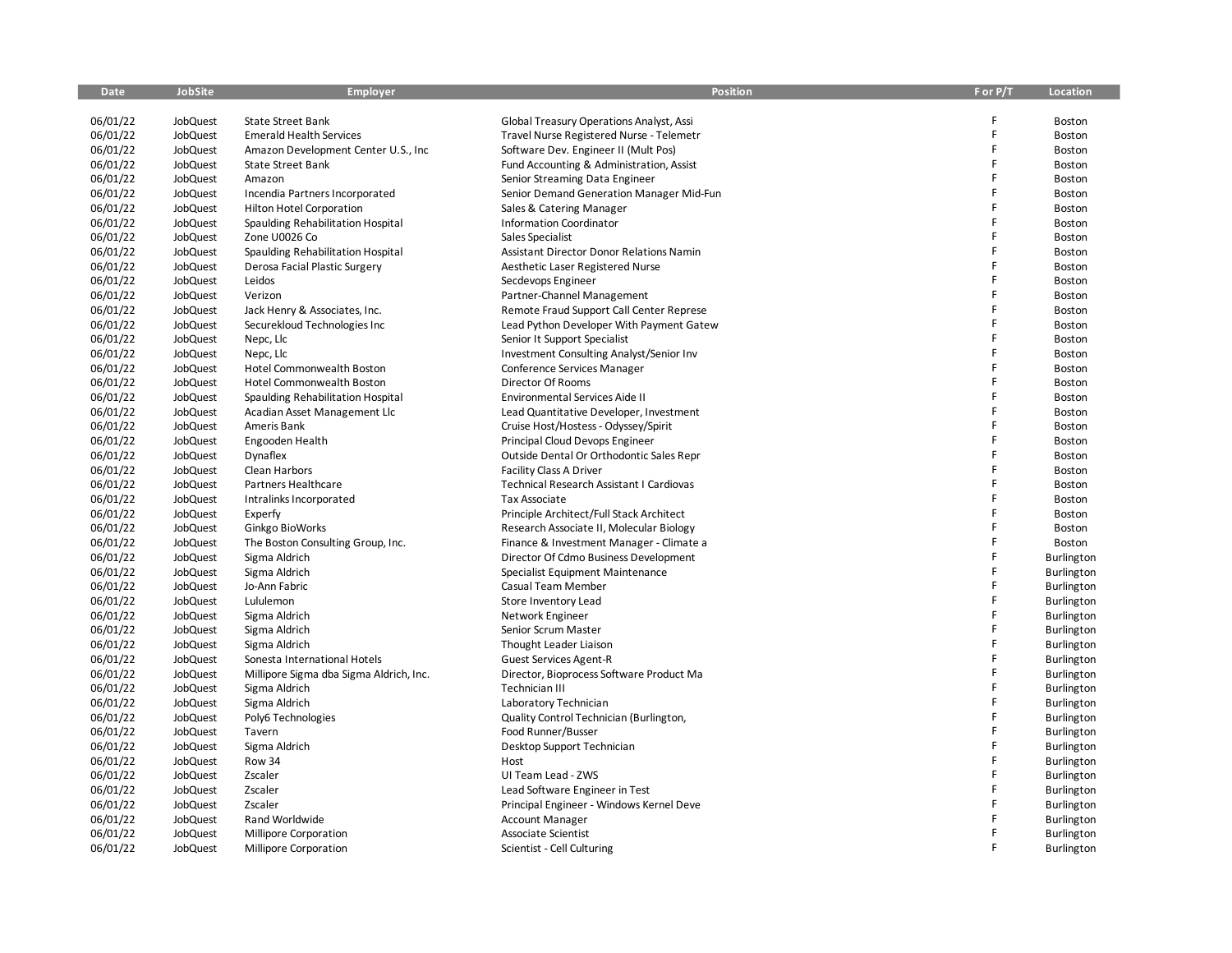| Date                 | JobSite              | <b>Employer</b>                                         | <b>Position</b>                                                                      | F or P/T    | Location                 |
|----------------------|----------------------|---------------------------------------------------------|--------------------------------------------------------------------------------------|-------------|--------------------------|
|                      |                      |                                                         |                                                                                      | F           |                          |
| 06/01/22             | JobQuest             | <b>Allied Universal</b><br>Row                          | Security Officer Aerospace                                                           | F           | Burlington               |
| 06/01/22<br>06/01/22 | JobQuest<br>JobQuest |                                                         | Host<br>Mac Cosmetics Freelancer                                                     | F           | Burlington               |
| 06/01/22             | JobQuest             | <b>Estee Lauder Company</b><br>Millipore Corporation    | <b>Application Specialist</b>                                                        | F           | Burlington<br>Burlington |
|                      |                      |                                                         |                                                                                      | F           |                          |
| 06/01/22<br>06/01/22 | JobQuest<br>JobQuest | Macy's<br>Millipore Corporation                         | Retail Cosmetics Sales Counter Manager -                                             | F           | Burlington               |
|                      | JobQuest             |                                                         | Inside Sales - Account Manager                                                       | F           | <b>Burlington</b>        |
| 06/01/22<br>06/01/22 | JobQuest             | Global Radiopharmaceutical Co<br>Everbridge Inc.        | Quality Control Technician Pharmaceutica<br>Senior Account Executive - SLG (SouthEas | F           | Burlington               |
| 06/01/22             | JobQuest             | State Street Bank & Trust Co.                           | Sr Automation Engineer-R-700329                                                      | F           | Burlington               |
| 06/01/22             | JobQuest             | Stmicroelectronics                                      | Facilities And Property Project Manager                                              | F           | Burlington<br>Burlington |
| 06/01/22             | JobQuest             | State Street Bank & Trust Co.                           | Principal Software Engineer-1-R-705202                                               | F           | <b>Burlington</b>        |
| 06/01/22             | JobQuest             | Duluth Holdings Inc.                                    | Retail Store Associate - Full Time                                                   | F           | Burlington               |
| 06/01/22             | JobQuest             | Signify                                                 | Data Science Intern - Fall 2022                                                      | F           | Burlington               |
| 06/01/22             | JobQuest             | <b>Nuance Communications</b>                            | Principal Solutions Architect - Analytic                                             | F           | Burlington               |
| 06/01/22             | JobQuest             | Meetcaregivers                                          | Registered Nurse& X27 S And Licensed Pra                                             | F           | <b>Burlington</b>        |
| 06/01/22             | <b>JobQuest</b>      | <b>BAE Systems</b>                                      |                                                                                      | F           |                          |
| 06/01/22             |                      |                                                         | Senior Principal Fpga Design Engineer H                                              | F           | Burlington               |
|                      | JobQuest             | TJX Companies, Inc.                                     | Retail Merchandise Associate                                                         | F           | Burlington               |
| 06/01/22<br>06/01/22 | JobQuest             | Sigma Aldrich                                           | Principal Scientist, Immuno-Oncology                                                 | F           | Burlington               |
|                      | JobQuest             | Apex Systems, Inc.                                      | Sci/Sr. Scientist, CNS - 1260352                                                     | F           | Cambridge                |
| 06/01/22             | JobQuest             | Sonesta International Hotels Corporation<br>Pfizer Inc. | Front Desk Manager-R-0039358                                                         | F           | Cambridge                |
| 06/01/22             | JobQuest             |                                                         | Manager, Clinical Pharmacology                                                       | F           | Cambridge                |
| 06/01/22             | JobQuest             | Apex Systems, Inc.                                      | Director, Cell Therapy - 1256558                                                     | F           | Cambridge                |
| 06/01/22             | JobQuest             | Sonesta International Hotels Corporation                | Restaurant Server Outlet 101-R-0039386                                               | F           | Cambridge                |
| 06/01/22             | <b>JobQuest</b>      | Apex Systems, Inc.                                      | Principal Scientist, CNS - 1256547                                                   | F           | Cambridge                |
| 06/01/22             | JobQuest             | Apex Systems, Inc.                                      | Prin. Sci./ Associate Director - 1235801                                             | F           | Cambridge                |
| 06/01/22             | JobQuest             | Apex Systems, Inc.                                      | Senior Scientist/Principal - 1253646                                                 | $\mathsf F$ | Cambridge                |
| 06/01/22             | JobQuest             | MOUNT AUBURN HOSPITAL                                   | <b>Medical Secretary</b>                                                             | F           | Cambridge                |
| 06/01/22             | JobQuest             | MOUNT AUBURN HOSPITAL                                   | Registered Nurse - Wy2                                                               | F           | Cambridge                |
| 06/01/22             | JobQuest             | Pfizer Inc.                                             | Principal Scientist, Internal Medicine -                                             | F           | Cambridge                |
| 06/01/22             | JobQuest             | Pfizer Inc.                                             | Scientist, In Vitro Pharmacology (non-Ph                                             | F           | Cambridge                |
| 06/01/22             | JobQuest             | Micro Focus LLC                                         | Senior Product Support Engineer, Mainfra                                             | F           | Cambridge                |
| 06/01/22             | JobQuest             | Micro Focus LLC                                         | APPLICATION MODERNIZATION PRESALES ENGIN                                             |             | Cambridge                |
| 06/01/22             | JobQuest             | Broad Institute                                         | Director, Information Technology Platfor                                             | F<br>F      | Cambridge                |
| 06/01/22             | JobQuest             | Harvard University Division Of Continuin                | <b>Quality Assurance Engineer</b>                                                    | F           | Cambridge                |
| 06/01/22             | JobQuest             | The Charles Stark Draper Laboratory, Inc                | Senior Machine Learning Engineer For Aut                                             | F           | Cambridge                |
| 06/01/22             | JobQuest             | InterSystems                                            | Sales Engineer - Supply Chain                                                        | F           | Cambridge                |
| 06/01/22             | <b>JobQuest</b>      | Thermo Fisher Scientific Inc                            | Senior Site Specialist                                                               | F           | Cambridge                |
| 06/01/22             | JobQuest             | <b>Foundation Medicine</b>                              | Molecular Technologist II Tues - Sign                                                |             | Cambridge                |
| 06/01/22             | JobQuest             | Forrester Research, Inc.                                | Account Executive, FeedbackNow                                                       | F           | Cambridge                |
| 06/01/22             | JobQuest             | Moderna Therapeutics                                    | Associate Director, Digital Product Owne                                             | $\mathsf F$ | Cambridge                |
| 06/01/22             | JobQuest             | Moderna Therapeutics                                    | Associate Director, Stability, Commercia                                             | F           | Cambridge                |
| 06/01/22             | JobQuest             | <b>Moderna Therapeutics</b>                             | Director, Clinical Operations, Infectiou                                             | F           | Cambridge                |
| 06/01/22             | JobQuest             | Moderna Therapeutics                                    | Principal Research Associate, Next-Gener                                             | F           | Cambridge                |
| 06/01/22             | JobQuest             | <b>Harvard University</b>                               | <b>Technical Recruiter University</b>                                                | F           | Cambridge                |
| 06/01/22             | JobQuest             | <b>Harvard University</b>                               | <b>Quality Assurance Engineer University</b>                                         | $\mathsf F$ | Cambridge                |
| 06/01/22             | JobQuest             | Novartis Pharmaceuticals Inc.                           | Research Scientist II - Training and Inn                                             | F           | Cambridge                |
| 06/01/22             | JobQuest             | Resources For Human Development                         | Direct Support Professional                                                          | F           | Cambridge                |
| 06/01/22             | JobQuest             | Resources For Human Development                         | Direct Support Professional A                                                        | F           | Cambridge                |
| 06/01/22             | <b>JobQuest</b>      | Segirus                                                 | Investigator I Antigen Design & Producti                                             | F           | Cambridge                |
| 06/01/22             | JobQuest             | Amazon                                                  | Amazon Locker Customer Service Associat                                              | $\mathsf F$ | Cambridge                |
| 06/01/22             | JobQuest             | Amazon                                                  | Machine Learning Engineer II, Machine Le                                             | E           | Cambridge                |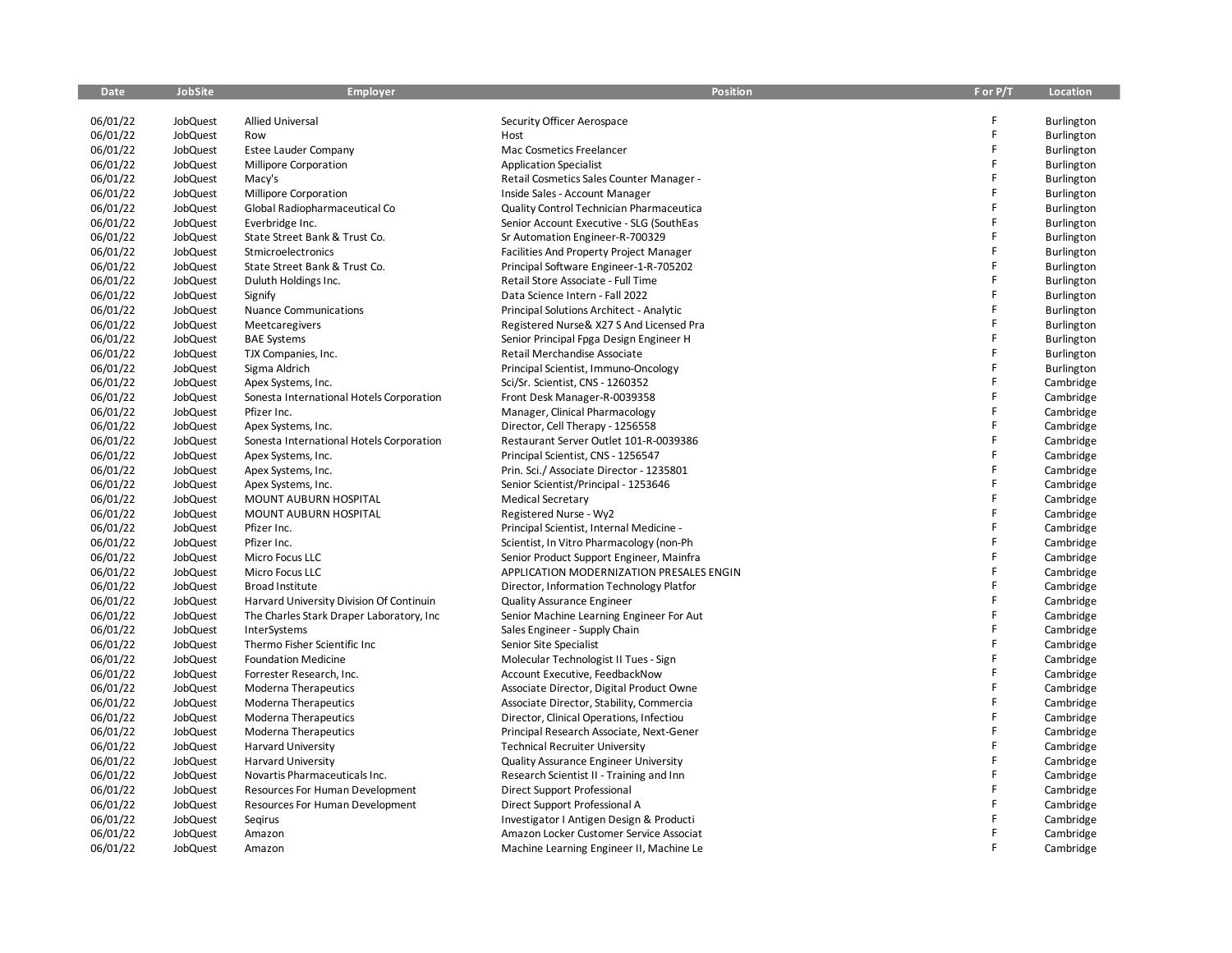| <b>Date</b> | <b>JobSite</b> | <b>Employer</b>                           | <b>Position</b>                                | F or P/T | Location  |
|-------------|----------------|-------------------------------------------|------------------------------------------------|----------|-----------|
|             |                |                                           |                                                |          |           |
| 06/01/22    | JobQuest       | Sonesta International Hotels              | Front Office Supervisor-R                      | F        | Cambridge |
| 06/01/22    | JobQuest       | Intersystems                              | <b>Technical Services Assistant</b>            | F        | Cambridge |
| 06/01/22    | JobQuest       | Massachusetts General Hospital            | Veterinary Technician                          | F        | Cambridge |
| 06/01/22    | JobQuest       | <b>IDEO</b>                               | <b>Business Operations Director</b>            | F        | Cambridge |
| 06/01/22    | JobQuest       | <b>Blueprint Medicines Corporation</b>    | Clinical Study Associate I                     | F        | Cambridge |
| 06/01/22    | JobQuest       | Thermo Fisher Scientific Inc              | Senior Maintenance Technician                  | F        | Cambridge |
| 06/01/22    | JobQuest       | Sarepta Therapeutics                      | Senior Manager, Global Program Managemen       | F        | Cambridge |
| 06/01/22    | JobQuest       | <b>Moderna Therapeutics</b>               | Senior Manager, Clinical Biomarker, Ther       | F        | Cambridge |
| 06/01/22    | JobQuest       | The Charles Stark Draper Laboratory, Inc. | Physical Security, Team Lead                   | F        | Cambridge |
| 06/01/22    | JobQuest       | <b>Moderna Therapeutics</b>               | Principal Scientist, Gene Editing, Moder       | F        | Cambridge |
| 06/01/22    | JobQuest       | Pfizer                                    | Senior Associate Scientist, Therapeutic        | F        | Cambridge |
| 06/01/22    | JobQuest       | Moderna Therapeutics                      | Director, Global Quality, Global Digital       | F        | Cambridge |
| 06/01/22    | JobQuest       | Massachusetts Institute of Technology     | Public Services Manager For Distinctive        | F        | Cambridge |
| 06/01/22    | JobQuest       | Alnylam Pharmaceuticals, Inc.             | Quality Assurance Associate, Research          | F        | Cambridge |
| 06/01/22    | JobQuest       | <b>Restaurant Associates</b>              | Food Service Worker                            | F        | Cambridge |
| 06/01/22    | JobQuest       | The Charles Stark Draper Laboratory, Inc. | VP, Strategic Systems                          | F        | Cambridge |
| 06/01/22    | JobQuest       | <b>Broad Institute</b>                    | <b>Principal Solutions Architect</b>           | F        | Cambridge |
| 06/01/22    | JobQuest       | The Charles Stark Draper Laboratory, Inc. | <b>Engineering Tools Administrator</b>         | F        | Cambridge |
| 06/01/22    | JobQuest       | Pfizer                                    | Senior Associate Scientist, Antibody Dis       | F        | Cambridge |
| 06/01/22    | JobQuest       | Aura Biosciences                          | <b>Contracts Manager</b>                       | F.       | Cambridge |
| 06/01/22    | JobQuest       | <b>Moderna Therapeutics</b>               | Sr. Research Associate, Cell Culture, Cl       | F        | Cambridge |
| 06/01/22    | JobQuest       | Moderna Therapeutics                      | Research Associate, Clinical Biomarker L       | F        | Cambridge |
| 06/01/22    | JobQuest       | <b>Foundation Medicine</b>                | Specimen Return Specialist I                   | F        | Cambridge |
| 06/01/22    | JobQuest       | Pfizer                                    | Associate Research Fellow, Rare Disease        | F        | Cambridge |
| 06/01/22    | JobQuest       | <b>Foundation Medicine</b>                | Molecular Technologist I Tues - Sign           | F        | Cambridge |
| 06/01/22    | JobQuest       | MOUNT AUBURN HOSPITAL                     | Surgical Scheduler                             | F        | Cambridge |
| 06/01/22    | JobQuest       | Pfizer Inc.                               | Manager, Biostatistics (Nonclinical)           | F        | Cambridge |
| 06/01/22    | JobQuest       | Alnylam Pharmaceuticals, Inc.             | <b>Executive Assistant, Project Management</b> | F        | Cambridge |
| 06/01/22    | JobQuest       | <b>Harvard University</b>                 | Project Manager And Special Assistant To       | F        | Cambridge |
| 06/01/22    | JobQuest       | <b>Harvard University</b>                 | Project Manager, Learning Laboratory Uni       | F        | Cambridge |
| 06/01/22    | JobQuest       | Intersystems                              | <b>Technology Architect</b>                    | F        | Cambridge |
| 06/01/22    | JobQuest       | Intersystems                              | Senior Software Developer - Internationa       | F        | Cambridge |
| 06/01/22    | JobQuest       | Google Inc.                               | Senior Software Engineer, Infrastructure       | F        | Cambridge |
| 06/01/22    | JobQuest       | Capital One Services II, LLC              | Senior UI Engineer                             | F        | Cambridge |
| 06/01/22    | JobQuest       | <b>Broad Institute</b>                    | Computational Postdoctoral Fellow              | F        | Cambridge |
| 06/01/22    | JobQuest       | <b>Moderna Therapeutics</b>               | Associate Director, Research And Develop       | F        | Cambridge |
| 06/01/22    | JobQuest       | <b>CBRE</b> Group                         | Assistant Facilities Manager-Life Scien        | F        | Cambridge |
| 06/01/22    | JobQuest       | Harvard University                        | Communications And Design Coordinator          | F        | Cambridge |
| 06/01/22    | JobQuest       | Moderna Therapeutics                      | Director, Clinical Trial Systems Operati       | F        | Cambridge |
| 06/01/22    | JobQuest       | <b>Moderna Therapeutics</b>               | Senior Manager, Research Operations, Inf       | F        | Cambridge |
| 06/01/22    | JobQuest       | Massachusetts Institute of Technology     | Post-Doctoral Associate, Concrete Sustai       | F        | Cambridge |
| 06/01/22    | JobQuest       | <b>Moderna Therapeutics</b>               | Sr. Clinical Trial Manager, Clinical Ope       | F        | Cambridge |
| 06/01/22    | JobQuest       | Pioneer Data Systems Incorporated         | Associate Scientist/Hplc/Pharmaceutical        | F        | Cambridge |
| 06/01/22    | JobQuest       | <b>Bayer Corporation</b>                  | Director Innovation & Ecosystem Activati       | F        | Cambridge |
| 06/01/22    | JobQuest       | Moderna Therapeutics                      | Director, Learning & Development - Instr       | F        | Cambridge |
| 06/01/22    | JobQuest       | Sonesta International Hotels              | Front Desk Manager-R                           | F        | Cambridge |
| 06/01/22    | JobQuest       | 1Life Healthcare, Inc.                    | Phlebotomist                                   | F        | Cambridge |
| 06/01/22    | JobQuest       | Novartis                                  | Portfolio Manager                              | F        | Cambridge |
| 06/01/22    | JobQuest       | <b>Ufresources Corporation</b>            | Estate Planning/Business Formation Attor       |          | Cambridge |
| 06/01/22    | JobQuest       | <b>Hollister Company</b>                  | <b>Accounting Manager</b>                      | F        | Cambridge |
| 06/01/22    | JobQuest       | Harvard University Division Of Continuin  | Manager Of Data Integration                    | F        | Cambridge |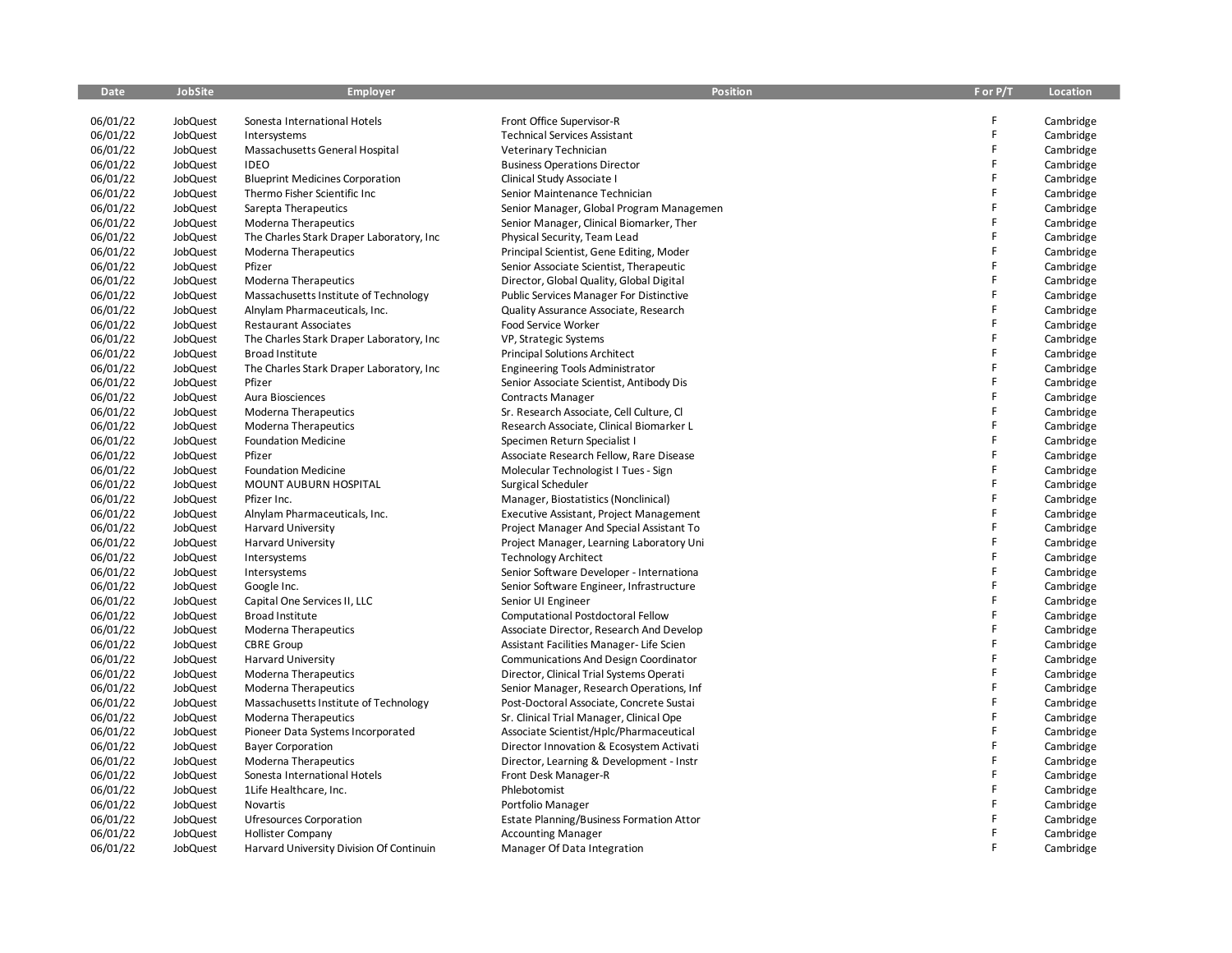| 06/01/22<br>JobQuest<br>F<br>Cambridge<br>Moderna Therapeutics<br>Senior Director, Ehs Environmental Risk<br>F<br>06/01/22<br>JobQuest<br>New City Microcreamery<br>Scooper - Ice Cream Team Member<br>Cambridge<br>F<br>06/01/22<br><b>JobQuest</b><br>Capital One Services II, LLC<br>Cafe Ambassador - Boston Metro Area<br>Cambridge<br>$\mathsf F$<br>06/01/22<br>JobQuest<br>The Charles Stark Draper Laboratory, Inc.<br>Environmental Health & Safety Specialist<br>Cambridge<br>F<br>06/01/22<br>JobQuest<br>Encore<br>Event Technician Audio Visual - Hyatt Re<br>Cambridge<br>F<br>06/01/22<br>JobQuest<br>Cambridge<br>Mount Auburn Hospital<br><b>Respiratory Therapist</b><br>F<br>06/01/22<br>JobQuest<br>Spaulding Rehabilitation Hospital<br>Ern Coop Program, Inpatient<br>Cambridge<br>F<br>06/01/22<br>JobQuest<br>Communications And Design Coordinator Un<br>Cambridge<br><b>Harvard University</b><br>F<br>06/01/22<br>JobQuest<br>Kensho Technologies, Inc<br>Product Manager - Machine Learning, Map<br>Cambridge<br>F<br>06/01/22<br>JobQuest<br><b>Broad Institute</b><br>Counsel, Operational Transactions<br>Cambridge<br>F<br>06/01/22<br>JobQuest<br>Massachusetts Institute of Technology<br>Assistant Director, Strategy, Office<br>Cambridge<br>F<br>06/01/22<br>JobQuest<br>Cambridge<br>Cw Services<br>Maintenance Technician-Local<br>F<br>06/01/22<br>JobQuest<br>Mitsubishi<br>Dynamic Modeling And Control For Grid-In<br>Cambridge<br>F<br>06/01/22<br>JobQuest<br>Cambridge<br>Moderna Incorporated<br>Associate Director, Genetic Assays And T<br>F<br>06/01/22<br>JobQuest<br>Dollar General<br>Lead Sales Associate-Pt In, S19115<br>Cambridge<br>F<br>06/01/22<br><b>JobQuest</b><br>Dimagi, Inc<br>Director Of Technology<br>Cambridge<br>F<br>06/01/22<br>JobQuest<br>Senior Associate<br>Cambridge<br>Editas Medicine, Inc.<br>F<br>06/01/22<br>JobQuest<br>Segirus<br>Senior Scientist Bioassay<br>Cambridge<br>F<br>06/01/22<br>JobQuest<br>Senior Auditor Laboratory Cmc<br>Cambridge<br>Segirus<br>F<br>06/01/22<br>Cambridge<br>JobQuest<br>Harvard University Graduate School Of Ed<br><b>Faculty Assistant</b><br>F<br>06/01/22<br>JobQuest<br>Mount Auburn Hospital<br>Medical Technologist-Core Laboratory<br>Cambridge<br>F<br>06/01/22<br>JobQuest<br><b>Bluestone Lane</b><br>Servers & Baristas For Square Daytime Ca<br>Cambridge<br>F<br>06/01/22<br>JobQuest<br>Leap Therapeutics<br>Associate Director, Statistical Programm<br>Cambridge<br>F<br>06/01/22<br>PerkinElmer<br><b>JobQuest</b><br>Senior Research Specialist - Cell Cultur<br>Cambridge<br>F<br>06/01/22<br>JobQuest<br>Maplewood Senior Living<br>Certified Nursing Assistant/Home Health<br>Cambridge<br>F<br>06/01/22<br>JobQuest<br><b>Broad Institute</b><br>Operations Coordinator, People Partners<br>Cambridge<br>F<br>06/01/22<br>JobQuest<br><b>Blueprint Medicines Corporation</b><br>Principal Scientist, Chemical Engineer<br>Cambridge<br>F<br>06/01/22<br>JobQuest<br>Spaulding Rehabilitation Hospital<br>Physical Therapist Pt, Inpatient<br>Cambridge<br>F<br>06/01/22<br>JobQuest<br><b>SAGE Therapeutics</b><br>Senior Scientist, Pharmacology Study Man<br>Cambridge<br>F<br>06/01/22<br>JobQuest<br><b>Moderna Therapeutics</b><br>Global Audit Program Director<br>Cambridge<br>F<br>06/01/22<br>JobQuest<br><b>Moderna Therapeutics</b><br>Director, Pharmacometrics<br>Cambridge<br>F<br>06/01/22<br>JobQuest<br><b>Moderna Therapeutics</b><br>Global Inspection Management Director<br>Cambridge<br>F<br>06/01/22<br>JobQuest<br>Cambridge<br>Micro Center<br>Retail Customer Service Leader Front End<br>F<br>06/01/22<br>JobQuest<br>Principal Research Associate, Protein<br>Cambridge<br>Moderna Incorporated<br>F<br>06/01/22<br>JobQuest<br>Human Resources Assistant<br>Cambridge<br>Sarepta Therapeutics<br>F<br>06/01/22<br>JobQuest<br>Lesley University<br>Adjunct Faculty - Interdisciplinary Stud<br>Cambridge<br>$\mathsf F$<br>06/01/22<br><b>JobQuest</b><br>Novo Nordisk<br>Assistant General Counsel - Research And<br>Cambridge<br>F<br>06/01/22<br>JobQuest<br><b>Harvard University</b><br>Associate Vice President And Executive D<br>Cambridge<br>F<br>06/01/22<br>JobQuest<br>Novartis<br>Senior Scientist - Antibody Discovery<br>Cambridge<br>F<br>06/01/22<br>JobQuest<br>Harvard University T H Chan School Of Pu<br>Senior Operations Manager<br>Cambridge<br>F<br>06/01/22<br>JobQuest<br>Dollar General<br>Lead Sales Associate - In, S19115<br>Cambridge<br>F<br>06/01/22<br>JobQuest<br>Novartis Pharmaceuticals Inc.<br><b>Analytical Chemist</b><br>Cambridge<br>F<br>06/01/22<br>JobQuest<br><b>ABM Industries</b><br>Attendant, H<br>Cambridge<br>F<br>06/01/22<br>JobQuest<br>Cambridge<br>Alnylam Pharmaceuticals, Inc.<br>Quality Assurance Associate, Research An<br>$\mathsf F$<br>06/01/22<br>JobQuest<br>Harvard University Graduate School Of Ed<br>Senior Learning Technologist<br>Cambridge<br>$\mathsf F$<br>06/01/22<br>JobQuest<br>Cambridge<br>Harvard University<br>Senior Operations Manager University<br>F<br>06/01/22<br>JobQuest<br>Elsevier<br>Science Editor, The Lancet Regional Amer<br>Cambridge<br>F<br>06/01/22<br>JobQuest<br><b>Harvard University</b><br>Research Assistant I University<br>Cambridge<br>F<br>06/01/22<br><b>JobQuest</b><br>Alnylam Pharmaceuticals, Inc.<br>Associate Scientist II, Research Analyti<br>Cambridge<br>$\mathsf F$<br>06/01/22<br>JobQuest<br><b>Account Executive III</b><br>Cambridge<br>Forrester Research<br>E | Date     | JobSite  | <b>Employer</b>              | <b>Position</b>        | F or P/T | Location  |
|----------------------------------------------------------------------------------------------------------------------------------------------------------------------------------------------------------------------------------------------------------------------------------------------------------------------------------------------------------------------------------------------------------------------------------------------------------------------------------------------------------------------------------------------------------------------------------------------------------------------------------------------------------------------------------------------------------------------------------------------------------------------------------------------------------------------------------------------------------------------------------------------------------------------------------------------------------------------------------------------------------------------------------------------------------------------------------------------------------------------------------------------------------------------------------------------------------------------------------------------------------------------------------------------------------------------------------------------------------------------------------------------------------------------------------------------------------------------------------------------------------------------------------------------------------------------------------------------------------------------------------------------------------------------------------------------------------------------------------------------------------------------------------------------------------------------------------------------------------------------------------------------------------------------------------------------------------------------------------------------------------------------------------------------------------------------------------------------------------------------------------------------------------------------------------------------------------------------------------------------------------------------------------------------------------------------------------------------------------------------------------------------------------------------------------------------------------------------------------------------------------------------------------------------------------------------------------------------------------------------------------------------------------------------------------------------------------------------------------------------------------------------------------------------------------------------------------------------------------------------------------------------------------------------------------------------------------------------------------------------------------------------------------------------------------------------------------------------------------------------------------------------------------------------------------------------------------------------------------------------------------------------------------------------------------------------------------------------------------------------------------------------------------------------------------------------------------------------------------------------------------------------------------------------------------------------------------------------------------------------------------------------------------------------------------------------------------------------------------------------------------------------------------------------------------------------------------------------------------------------------------------------------------------------------------------------------------------------------------------------------------------------------------------------------------------------------------------------------------------------------------------------------------------------------------------------------------------------------------------------------------------------------------------------------------------------------------------------------------------------------------------------------------------------------------------------------------------------------------------------------------------------------------------------------------------------------------------------------------------------------------------------------------------------------------------------------------------------------------------------------------------------------------------------------------------------------------------------------------------------------------------------------------------------------------------------------------------------------------------------------------------------------------------------------------------------------------------------------------------------------------------------------------------------------------------------------------------------------------------------------------------------------------------------------------------------------------------------------------------------------------------------------------------------------------------------------------------------------------------------------------------------------------------------------------------------------------|----------|----------|------------------------------|------------------------|----------|-----------|
|                                                                                                                                                                                                                                                                                                                                                                                                                                                                                                                                                                                                                                                                                                                                                                                                                                                                                                                                                                                                                                                                                                                                                                                                                                                                                                                                                                                                                                                                                                                                                                                                                                                                                                                                                                                                                                                                                                                                                                                                                                                                                                                                                                                                                                                                                                                                                                                                                                                                                                                                                                                                                                                                                                                                                                                                                                                                                                                                                                                                                                                                                                                                                                                                                                                                                                                                                                                                                                                                                                                                                                                                                                                                                                                                                                                                                                                                                                                                                                                                                                                                                                                                                                                                                                                                                                                                                                                                                                                                                                                                                                                                                                                                                                                                                                                                                                                                                                                                                                                                                                                                                                                                                                                                                                                                                                                                                                                                                                                                                                                                                                                  |          |          |                              |                        |          |           |
|                                                                                                                                                                                                                                                                                                                                                                                                                                                                                                                                                                                                                                                                                                                                                                                                                                                                                                                                                                                                                                                                                                                                                                                                                                                                                                                                                                                                                                                                                                                                                                                                                                                                                                                                                                                                                                                                                                                                                                                                                                                                                                                                                                                                                                                                                                                                                                                                                                                                                                                                                                                                                                                                                                                                                                                                                                                                                                                                                                                                                                                                                                                                                                                                                                                                                                                                                                                                                                                                                                                                                                                                                                                                                                                                                                                                                                                                                                                                                                                                                                                                                                                                                                                                                                                                                                                                                                                                                                                                                                                                                                                                                                                                                                                                                                                                                                                                                                                                                                                                                                                                                                                                                                                                                                                                                                                                                                                                                                                                                                                                                                                  |          |          |                              |                        |          |           |
|                                                                                                                                                                                                                                                                                                                                                                                                                                                                                                                                                                                                                                                                                                                                                                                                                                                                                                                                                                                                                                                                                                                                                                                                                                                                                                                                                                                                                                                                                                                                                                                                                                                                                                                                                                                                                                                                                                                                                                                                                                                                                                                                                                                                                                                                                                                                                                                                                                                                                                                                                                                                                                                                                                                                                                                                                                                                                                                                                                                                                                                                                                                                                                                                                                                                                                                                                                                                                                                                                                                                                                                                                                                                                                                                                                                                                                                                                                                                                                                                                                                                                                                                                                                                                                                                                                                                                                                                                                                                                                                                                                                                                                                                                                                                                                                                                                                                                                                                                                                                                                                                                                                                                                                                                                                                                                                                                                                                                                                                                                                                                                                  |          |          |                              |                        |          |           |
|                                                                                                                                                                                                                                                                                                                                                                                                                                                                                                                                                                                                                                                                                                                                                                                                                                                                                                                                                                                                                                                                                                                                                                                                                                                                                                                                                                                                                                                                                                                                                                                                                                                                                                                                                                                                                                                                                                                                                                                                                                                                                                                                                                                                                                                                                                                                                                                                                                                                                                                                                                                                                                                                                                                                                                                                                                                                                                                                                                                                                                                                                                                                                                                                                                                                                                                                                                                                                                                                                                                                                                                                                                                                                                                                                                                                                                                                                                                                                                                                                                                                                                                                                                                                                                                                                                                                                                                                                                                                                                                                                                                                                                                                                                                                                                                                                                                                                                                                                                                                                                                                                                                                                                                                                                                                                                                                                                                                                                                                                                                                                                                  |          |          |                              |                        |          |           |
|                                                                                                                                                                                                                                                                                                                                                                                                                                                                                                                                                                                                                                                                                                                                                                                                                                                                                                                                                                                                                                                                                                                                                                                                                                                                                                                                                                                                                                                                                                                                                                                                                                                                                                                                                                                                                                                                                                                                                                                                                                                                                                                                                                                                                                                                                                                                                                                                                                                                                                                                                                                                                                                                                                                                                                                                                                                                                                                                                                                                                                                                                                                                                                                                                                                                                                                                                                                                                                                                                                                                                                                                                                                                                                                                                                                                                                                                                                                                                                                                                                                                                                                                                                                                                                                                                                                                                                                                                                                                                                                                                                                                                                                                                                                                                                                                                                                                                                                                                                                                                                                                                                                                                                                                                                                                                                                                                                                                                                                                                                                                                                                  |          |          |                              |                        |          |           |
|                                                                                                                                                                                                                                                                                                                                                                                                                                                                                                                                                                                                                                                                                                                                                                                                                                                                                                                                                                                                                                                                                                                                                                                                                                                                                                                                                                                                                                                                                                                                                                                                                                                                                                                                                                                                                                                                                                                                                                                                                                                                                                                                                                                                                                                                                                                                                                                                                                                                                                                                                                                                                                                                                                                                                                                                                                                                                                                                                                                                                                                                                                                                                                                                                                                                                                                                                                                                                                                                                                                                                                                                                                                                                                                                                                                                                                                                                                                                                                                                                                                                                                                                                                                                                                                                                                                                                                                                                                                                                                                                                                                                                                                                                                                                                                                                                                                                                                                                                                                                                                                                                                                                                                                                                                                                                                                                                                                                                                                                                                                                                                                  |          |          |                              |                        |          |           |
|                                                                                                                                                                                                                                                                                                                                                                                                                                                                                                                                                                                                                                                                                                                                                                                                                                                                                                                                                                                                                                                                                                                                                                                                                                                                                                                                                                                                                                                                                                                                                                                                                                                                                                                                                                                                                                                                                                                                                                                                                                                                                                                                                                                                                                                                                                                                                                                                                                                                                                                                                                                                                                                                                                                                                                                                                                                                                                                                                                                                                                                                                                                                                                                                                                                                                                                                                                                                                                                                                                                                                                                                                                                                                                                                                                                                                                                                                                                                                                                                                                                                                                                                                                                                                                                                                                                                                                                                                                                                                                                                                                                                                                                                                                                                                                                                                                                                                                                                                                                                                                                                                                                                                                                                                                                                                                                                                                                                                                                                                                                                                                                  |          |          |                              |                        |          |           |
|                                                                                                                                                                                                                                                                                                                                                                                                                                                                                                                                                                                                                                                                                                                                                                                                                                                                                                                                                                                                                                                                                                                                                                                                                                                                                                                                                                                                                                                                                                                                                                                                                                                                                                                                                                                                                                                                                                                                                                                                                                                                                                                                                                                                                                                                                                                                                                                                                                                                                                                                                                                                                                                                                                                                                                                                                                                                                                                                                                                                                                                                                                                                                                                                                                                                                                                                                                                                                                                                                                                                                                                                                                                                                                                                                                                                                                                                                                                                                                                                                                                                                                                                                                                                                                                                                                                                                                                                                                                                                                                                                                                                                                                                                                                                                                                                                                                                                                                                                                                                                                                                                                                                                                                                                                                                                                                                                                                                                                                                                                                                                                                  |          |          |                              |                        |          |           |
|                                                                                                                                                                                                                                                                                                                                                                                                                                                                                                                                                                                                                                                                                                                                                                                                                                                                                                                                                                                                                                                                                                                                                                                                                                                                                                                                                                                                                                                                                                                                                                                                                                                                                                                                                                                                                                                                                                                                                                                                                                                                                                                                                                                                                                                                                                                                                                                                                                                                                                                                                                                                                                                                                                                                                                                                                                                                                                                                                                                                                                                                                                                                                                                                                                                                                                                                                                                                                                                                                                                                                                                                                                                                                                                                                                                                                                                                                                                                                                                                                                                                                                                                                                                                                                                                                                                                                                                                                                                                                                                                                                                                                                                                                                                                                                                                                                                                                                                                                                                                                                                                                                                                                                                                                                                                                                                                                                                                                                                                                                                                                                                  |          |          |                              |                        |          |           |
|                                                                                                                                                                                                                                                                                                                                                                                                                                                                                                                                                                                                                                                                                                                                                                                                                                                                                                                                                                                                                                                                                                                                                                                                                                                                                                                                                                                                                                                                                                                                                                                                                                                                                                                                                                                                                                                                                                                                                                                                                                                                                                                                                                                                                                                                                                                                                                                                                                                                                                                                                                                                                                                                                                                                                                                                                                                                                                                                                                                                                                                                                                                                                                                                                                                                                                                                                                                                                                                                                                                                                                                                                                                                                                                                                                                                                                                                                                                                                                                                                                                                                                                                                                                                                                                                                                                                                                                                                                                                                                                                                                                                                                                                                                                                                                                                                                                                                                                                                                                                                                                                                                                                                                                                                                                                                                                                                                                                                                                                                                                                                                                  |          |          |                              |                        |          |           |
|                                                                                                                                                                                                                                                                                                                                                                                                                                                                                                                                                                                                                                                                                                                                                                                                                                                                                                                                                                                                                                                                                                                                                                                                                                                                                                                                                                                                                                                                                                                                                                                                                                                                                                                                                                                                                                                                                                                                                                                                                                                                                                                                                                                                                                                                                                                                                                                                                                                                                                                                                                                                                                                                                                                                                                                                                                                                                                                                                                                                                                                                                                                                                                                                                                                                                                                                                                                                                                                                                                                                                                                                                                                                                                                                                                                                                                                                                                                                                                                                                                                                                                                                                                                                                                                                                                                                                                                                                                                                                                                                                                                                                                                                                                                                                                                                                                                                                                                                                                                                                                                                                                                                                                                                                                                                                                                                                                                                                                                                                                                                                                                  |          |          |                              |                        |          |           |
|                                                                                                                                                                                                                                                                                                                                                                                                                                                                                                                                                                                                                                                                                                                                                                                                                                                                                                                                                                                                                                                                                                                                                                                                                                                                                                                                                                                                                                                                                                                                                                                                                                                                                                                                                                                                                                                                                                                                                                                                                                                                                                                                                                                                                                                                                                                                                                                                                                                                                                                                                                                                                                                                                                                                                                                                                                                                                                                                                                                                                                                                                                                                                                                                                                                                                                                                                                                                                                                                                                                                                                                                                                                                                                                                                                                                                                                                                                                                                                                                                                                                                                                                                                                                                                                                                                                                                                                                                                                                                                                                                                                                                                                                                                                                                                                                                                                                                                                                                                                                                                                                                                                                                                                                                                                                                                                                                                                                                                                                                                                                                                                  |          |          |                              |                        |          |           |
|                                                                                                                                                                                                                                                                                                                                                                                                                                                                                                                                                                                                                                                                                                                                                                                                                                                                                                                                                                                                                                                                                                                                                                                                                                                                                                                                                                                                                                                                                                                                                                                                                                                                                                                                                                                                                                                                                                                                                                                                                                                                                                                                                                                                                                                                                                                                                                                                                                                                                                                                                                                                                                                                                                                                                                                                                                                                                                                                                                                                                                                                                                                                                                                                                                                                                                                                                                                                                                                                                                                                                                                                                                                                                                                                                                                                                                                                                                                                                                                                                                                                                                                                                                                                                                                                                                                                                                                                                                                                                                                                                                                                                                                                                                                                                                                                                                                                                                                                                                                                                                                                                                                                                                                                                                                                                                                                                                                                                                                                                                                                                                                  |          |          |                              |                        |          |           |
|                                                                                                                                                                                                                                                                                                                                                                                                                                                                                                                                                                                                                                                                                                                                                                                                                                                                                                                                                                                                                                                                                                                                                                                                                                                                                                                                                                                                                                                                                                                                                                                                                                                                                                                                                                                                                                                                                                                                                                                                                                                                                                                                                                                                                                                                                                                                                                                                                                                                                                                                                                                                                                                                                                                                                                                                                                                                                                                                                                                                                                                                                                                                                                                                                                                                                                                                                                                                                                                                                                                                                                                                                                                                                                                                                                                                                                                                                                                                                                                                                                                                                                                                                                                                                                                                                                                                                                                                                                                                                                                                                                                                                                                                                                                                                                                                                                                                                                                                                                                                                                                                                                                                                                                                                                                                                                                                                                                                                                                                                                                                                                                  |          |          |                              |                        |          |           |
|                                                                                                                                                                                                                                                                                                                                                                                                                                                                                                                                                                                                                                                                                                                                                                                                                                                                                                                                                                                                                                                                                                                                                                                                                                                                                                                                                                                                                                                                                                                                                                                                                                                                                                                                                                                                                                                                                                                                                                                                                                                                                                                                                                                                                                                                                                                                                                                                                                                                                                                                                                                                                                                                                                                                                                                                                                                                                                                                                                                                                                                                                                                                                                                                                                                                                                                                                                                                                                                                                                                                                                                                                                                                                                                                                                                                                                                                                                                                                                                                                                                                                                                                                                                                                                                                                                                                                                                                                                                                                                                                                                                                                                                                                                                                                                                                                                                                                                                                                                                                                                                                                                                                                                                                                                                                                                                                                                                                                                                                                                                                                                                  |          |          |                              |                        |          |           |
|                                                                                                                                                                                                                                                                                                                                                                                                                                                                                                                                                                                                                                                                                                                                                                                                                                                                                                                                                                                                                                                                                                                                                                                                                                                                                                                                                                                                                                                                                                                                                                                                                                                                                                                                                                                                                                                                                                                                                                                                                                                                                                                                                                                                                                                                                                                                                                                                                                                                                                                                                                                                                                                                                                                                                                                                                                                                                                                                                                                                                                                                                                                                                                                                                                                                                                                                                                                                                                                                                                                                                                                                                                                                                                                                                                                                                                                                                                                                                                                                                                                                                                                                                                                                                                                                                                                                                                                                                                                                                                                                                                                                                                                                                                                                                                                                                                                                                                                                                                                                                                                                                                                                                                                                                                                                                                                                                                                                                                                                                                                                                                                  |          |          |                              |                        |          |           |
|                                                                                                                                                                                                                                                                                                                                                                                                                                                                                                                                                                                                                                                                                                                                                                                                                                                                                                                                                                                                                                                                                                                                                                                                                                                                                                                                                                                                                                                                                                                                                                                                                                                                                                                                                                                                                                                                                                                                                                                                                                                                                                                                                                                                                                                                                                                                                                                                                                                                                                                                                                                                                                                                                                                                                                                                                                                                                                                                                                                                                                                                                                                                                                                                                                                                                                                                                                                                                                                                                                                                                                                                                                                                                                                                                                                                                                                                                                                                                                                                                                                                                                                                                                                                                                                                                                                                                                                                                                                                                                                                                                                                                                                                                                                                                                                                                                                                                                                                                                                                                                                                                                                                                                                                                                                                                                                                                                                                                                                                                                                                                                                  |          |          |                              |                        |          |           |
|                                                                                                                                                                                                                                                                                                                                                                                                                                                                                                                                                                                                                                                                                                                                                                                                                                                                                                                                                                                                                                                                                                                                                                                                                                                                                                                                                                                                                                                                                                                                                                                                                                                                                                                                                                                                                                                                                                                                                                                                                                                                                                                                                                                                                                                                                                                                                                                                                                                                                                                                                                                                                                                                                                                                                                                                                                                                                                                                                                                                                                                                                                                                                                                                                                                                                                                                                                                                                                                                                                                                                                                                                                                                                                                                                                                                                                                                                                                                                                                                                                                                                                                                                                                                                                                                                                                                                                                                                                                                                                                                                                                                                                                                                                                                                                                                                                                                                                                                                                                                                                                                                                                                                                                                                                                                                                                                                                                                                                                                                                                                                                                  |          |          |                              |                        |          |           |
|                                                                                                                                                                                                                                                                                                                                                                                                                                                                                                                                                                                                                                                                                                                                                                                                                                                                                                                                                                                                                                                                                                                                                                                                                                                                                                                                                                                                                                                                                                                                                                                                                                                                                                                                                                                                                                                                                                                                                                                                                                                                                                                                                                                                                                                                                                                                                                                                                                                                                                                                                                                                                                                                                                                                                                                                                                                                                                                                                                                                                                                                                                                                                                                                                                                                                                                                                                                                                                                                                                                                                                                                                                                                                                                                                                                                                                                                                                                                                                                                                                                                                                                                                                                                                                                                                                                                                                                                                                                                                                                                                                                                                                                                                                                                                                                                                                                                                                                                                                                                                                                                                                                                                                                                                                                                                                                                                                                                                                                                                                                                                                                  |          |          |                              |                        |          |           |
|                                                                                                                                                                                                                                                                                                                                                                                                                                                                                                                                                                                                                                                                                                                                                                                                                                                                                                                                                                                                                                                                                                                                                                                                                                                                                                                                                                                                                                                                                                                                                                                                                                                                                                                                                                                                                                                                                                                                                                                                                                                                                                                                                                                                                                                                                                                                                                                                                                                                                                                                                                                                                                                                                                                                                                                                                                                                                                                                                                                                                                                                                                                                                                                                                                                                                                                                                                                                                                                                                                                                                                                                                                                                                                                                                                                                                                                                                                                                                                                                                                                                                                                                                                                                                                                                                                                                                                                                                                                                                                                                                                                                                                                                                                                                                                                                                                                                                                                                                                                                                                                                                                                                                                                                                                                                                                                                                                                                                                                                                                                                                                                  |          |          |                              |                        |          |           |
|                                                                                                                                                                                                                                                                                                                                                                                                                                                                                                                                                                                                                                                                                                                                                                                                                                                                                                                                                                                                                                                                                                                                                                                                                                                                                                                                                                                                                                                                                                                                                                                                                                                                                                                                                                                                                                                                                                                                                                                                                                                                                                                                                                                                                                                                                                                                                                                                                                                                                                                                                                                                                                                                                                                                                                                                                                                                                                                                                                                                                                                                                                                                                                                                                                                                                                                                                                                                                                                                                                                                                                                                                                                                                                                                                                                                                                                                                                                                                                                                                                                                                                                                                                                                                                                                                                                                                                                                                                                                                                                                                                                                                                                                                                                                                                                                                                                                                                                                                                                                                                                                                                                                                                                                                                                                                                                                                                                                                                                                                                                                                                                  |          |          |                              |                        |          |           |
|                                                                                                                                                                                                                                                                                                                                                                                                                                                                                                                                                                                                                                                                                                                                                                                                                                                                                                                                                                                                                                                                                                                                                                                                                                                                                                                                                                                                                                                                                                                                                                                                                                                                                                                                                                                                                                                                                                                                                                                                                                                                                                                                                                                                                                                                                                                                                                                                                                                                                                                                                                                                                                                                                                                                                                                                                                                                                                                                                                                                                                                                                                                                                                                                                                                                                                                                                                                                                                                                                                                                                                                                                                                                                                                                                                                                                                                                                                                                                                                                                                                                                                                                                                                                                                                                                                                                                                                                                                                                                                                                                                                                                                                                                                                                                                                                                                                                                                                                                                                                                                                                                                                                                                                                                                                                                                                                                                                                                                                                                                                                                                                  |          |          |                              |                        |          |           |
|                                                                                                                                                                                                                                                                                                                                                                                                                                                                                                                                                                                                                                                                                                                                                                                                                                                                                                                                                                                                                                                                                                                                                                                                                                                                                                                                                                                                                                                                                                                                                                                                                                                                                                                                                                                                                                                                                                                                                                                                                                                                                                                                                                                                                                                                                                                                                                                                                                                                                                                                                                                                                                                                                                                                                                                                                                                                                                                                                                                                                                                                                                                                                                                                                                                                                                                                                                                                                                                                                                                                                                                                                                                                                                                                                                                                                                                                                                                                                                                                                                                                                                                                                                                                                                                                                                                                                                                                                                                                                                                                                                                                                                                                                                                                                                                                                                                                                                                                                                                                                                                                                                                                                                                                                                                                                                                                                                                                                                                                                                                                                                                  |          |          |                              |                        |          |           |
|                                                                                                                                                                                                                                                                                                                                                                                                                                                                                                                                                                                                                                                                                                                                                                                                                                                                                                                                                                                                                                                                                                                                                                                                                                                                                                                                                                                                                                                                                                                                                                                                                                                                                                                                                                                                                                                                                                                                                                                                                                                                                                                                                                                                                                                                                                                                                                                                                                                                                                                                                                                                                                                                                                                                                                                                                                                                                                                                                                                                                                                                                                                                                                                                                                                                                                                                                                                                                                                                                                                                                                                                                                                                                                                                                                                                                                                                                                                                                                                                                                                                                                                                                                                                                                                                                                                                                                                                                                                                                                                                                                                                                                                                                                                                                                                                                                                                                                                                                                                                                                                                                                                                                                                                                                                                                                                                                                                                                                                                                                                                                                                  |          |          |                              |                        |          |           |
|                                                                                                                                                                                                                                                                                                                                                                                                                                                                                                                                                                                                                                                                                                                                                                                                                                                                                                                                                                                                                                                                                                                                                                                                                                                                                                                                                                                                                                                                                                                                                                                                                                                                                                                                                                                                                                                                                                                                                                                                                                                                                                                                                                                                                                                                                                                                                                                                                                                                                                                                                                                                                                                                                                                                                                                                                                                                                                                                                                                                                                                                                                                                                                                                                                                                                                                                                                                                                                                                                                                                                                                                                                                                                                                                                                                                                                                                                                                                                                                                                                                                                                                                                                                                                                                                                                                                                                                                                                                                                                                                                                                                                                                                                                                                                                                                                                                                                                                                                                                                                                                                                                                                                                                                                                                                                                                                                                                                                                                                                                                                                                                  |          |          |                              |                        |          |           |
|                                                                                                                                                                                                                                                                                                                                                                                                                                                                                                                                                                                                                                                                                                                                                                                                                                                                                                                                                                                                                                                                                                                                                                                                                                                                                                                                                                                                                                                                                                                                                                                                                                                                                                                                                                                                                                                                                                                                                                                                                                                                                                                                                                                                                                                                                                                                                                                                                                                                                                                                                                                                                                                                                                                                                                                                                                                                                                                                                                                                                                                                                                                                                                                                                                                                                                                                                                                                                                                                                                                                                                                                                                                                                                                                                                                                                                                                                                                                                                                                                                                                                                                                                                                                                                                                                                                                                                                                                                                                                                                                                                                                                                                                                                                                                                                                                                                                                                                                                                                                                                                                                                                                                                                                                                                                                                                                                                                                                                                                                                                                                                                  |          |          |                              |                        |          |           |
|                                                                                                                                                                                                                                                                                                                                                                                                                                                                                                                                                                                                                                                                                                                                                                                                                                                                                                                                                                                                                                                                                                                                                                                                                                                                                                                                                                                                                                                                                                                                                                                                                                                                                                                                                                                                                                                                                                                                                                                                                                                                                                                                                                                                                                                                                                                                                                                                                                                                                                                                                                                                                                                                                                                                                                                                                                                                                                                                                                                                                                                                                                                                                                                                                                                                                                                                                                                                                                                                                                                                                                                                                                                                                                                                                                                                                                                                                                                                                                                                                                                                                                                                                                                                                                                                                                                                                                                                                                                                                                                                                                                                                                                                                                                                                                                                                                                                                                                                                                                                                                                                                                                                                                                                                                                                                                                                                                                                                                                                                                                                                                                  |          |          |                              |                        |          |           |
|                                                                                                                                                                                                                                                                                                                                                                                                                                                                                                                                                                                                                                                                                                                                                                                                                                                                                                                                                                                                                                                                                                                                                                                                                                                                                                                                                                                                                                                                                                                                                                                                                                                                                                                                                                                                                                                                                                                                                                                                                                                                                                                                                                                                                                                                                                                                                                                                                                                                                                                                                                                                                                                                                                                                                                                                                                                                                                                                                                                                                                                                                                                                                                                                                                                                                                                                                                                                                                                                                                                                                                                                                                                                                                                                                                                                                                                                                                                                                                                                                                                                                                                                                                                                                                                                                                                                                                                                                                                                                                                                                                                                                                                                                                                                                                                                                                                                                                                                                                                                                                                                                                                                                                                                                                                                                                                                                                                                                                                                                                                                                                                  |          |          |                              |                        |          |           |
|                                                                                                                                                                                                                                                                                                                                                                                                                                                                                                                                                                                                                                                                                                                                                                                                                                                                                                                                                                                                                                                                                                                                                                                                                                                                                                                                                                                                                                                                                                                                                                                                                                                                                                                                                                                                                                                                                                                                                                                                                                                                                                                                                                                                                                                                                                                                                                                                                                                                                                                                                                                                                                                                                                                                                                                                                                                                                                                                                                                                                                                                                                                                                                                                                                                                                                                                                                                                                                                                                                                                                                                                                                                                                                                                                                                                                                                                                                                                                                                                                                                                                                                                                                                                                                                                                                                                                                                                                                                                                                                                                                                                                                                                                                                                                                                                                                                                                                                                                                                                                                                                                                                                                                                                                                                                                                                                                                                                                                                                                                                                                                                  |          |          |                              |                        |          |           |
|                                                                                                                                                                                                                                                                                                                                                                                                                                                                                                                                                                                                                                                                                                                                                                                                                                                                                                                                                                                                                                                                                                                                                                                                                                                                                                                                                                                                                                                                                                                                                                                                                                                                                                                                                                                                                                                                                                                                                                                                                                                                                                                                                                                                                                                                                                                                                                                                                                                                                                                                                                                                                                                                                                                                                                                                                                                                                                                                                                                                                                                                                                                                                                                                                                                                                                                                                                                                                                                                                                                                                                                                                                                                                                                                                                                                                                                                                                                                                                                                                                                                                                                                                                                                                                                                                                                                                                                                                                                                                                                                                                                                                                                                                                                                                                                                                                                                                                                                                                                                                                                                                                                                                                                                                                                                                                                                                                                                                                                                                                                                                                                  |          |          |                              |                        |          |           |
|                                                                                                                                                                                                                                                                                                                                                                                                                                                                                                                                                                                                                                                                                                                                                                                                                                                                                                                                                                                                                                                                                                                                                                                                                                                                                                                                                                                                                                                                                                                                                                                                                                                                                                                                                                                                                                                                                                                                                                                                                                                                                                                                                                                                                                                                                                                                                                                                                                                                                                                                                                                                                                                                                                                                                                                                                                                                                                                                                                                                                                                                                                                                                                                                                                                                                                                                                                                                                                                                                                                                                                                                                                                                                                                                                                                                                                                                                                                                                                                                                                                                                                                                                                                                                                                                                                                                                                                                                                                                                                                                                                                                                                                                                                                                                                                                                                                                                                                                                                                                                                                                                                                                                                                                                                                                                                                                                                                                                                                                                                                                                                                  |          |          |                              |                        |          |           |
|                                                                                                                                                                                                                                                                                                                                                                                                                                                                                                                                                                                                                                                                                                                                                                                                                                                                                                                                                                                                                                                                                                                                                                                                                                                                                                                                                                                                                                                                                                                                                                                                                                                                                                                                                                                                                                                                                                                                                                                                                                                                                                                                                                                                                                                                                                                                                                                                                                                                                                                                                                                                                                                                                                                                                                                                                                                                                                                                                                                                                                                                                                                                                                                                                                                                                                                                                                                                                                                                                                                                                                                                                                                                                                                                                                                                                                                                                                                                                                                                                                                                                                                                                                                                                                                                                                                                                                                                                                                                                                                                                                                                                                                                                                                                                                                                                                                                                                                                                                                                                                                                                                                                                                                                                                                                                                                                                                                                                                                                                                                                                                                  |          |          |                              |                        |          |           |
|                                                                                                                                                                                                                                                                                                                                                                                                                                                                                                                                                                                                                                                                                                                                                                                                                                                                                                                                                                                                                                                                                                                                                                                                                                                                                                                                                                                                                                                                                                                                                                                                                                                                                                                                                                                                                                                                                                                                                                                                                                                                                                                                                                                                                                                                                                                                                                                                                                                                                                                                                                                                                                                                                                                                                                                                                                                                                                                                                                                                                                                                                                                                                                                                                                                                                                                                                                                                                                                                                                                                                                                                                                                                                                                                                                                                                                                                                                                                                                                                                                                                                                                                                                                                                                                                                                                                                                                                                                                                                                                                                                                                                                                                                                                                                                                                                                                                                                                                                                                                                                                                                                                                                                                                                                                                                                                                                                                                                                                                                                                                                                                  |          |          |                              |                        |          |           |
|                                                                                                                                                                                                                                                                                                                                                                                                                                                                                                                                                                                                                                                                                                                                                                                                                                                                                                                                                                                                                                                                                                                                                                                                                                                                                                                                                                                                                                                                                                                                                                                                                                                                                                                                                                                                                                                                                                                                                                                                                                                                                                                                                                                                                                                                                                                                                                                                                                                                                                                                                                                                                                                                                                                                                                                                                                                                                                                                                                                                                                                                                                                                                                                                                                                                                                                                                                                                                                                                                                                                                                                                                                                                                                                                                                                                                                                                                                                                                                                                                                                                                                                                                                                                                                                                                                                                                                                                                                                                                                                                                                                                                                                                                                                                                                                                                                                                                                                                                                                                                                                                                                                                                                                                                                                                                                                                                                                                                                                                                                                                                                                  |          |          |                              |                        |          |           |
|                                                                                                                                                                                                                                                                                                                                                                                                                                                                                                                                                                                                                                                                                                                                                                                                                                                                                                                                                                                                                                                                                                                                                                                                                                                                                                                                                                                                                                                                                                                                                                                                                                                                                                                                                                                                                                                                                                                                                                                                                                                                                                                                                                                                                                                                                                                                                                                                                                                                                                                                                                                                                                                                                                                                                                                                                                                                                                                                                                                                                                                                                                                                                                                                                                                                                                                                                                                                                                                                                                                                                                                                                                                                                                                                                                                                                                                                                                                                                                                                                                                                                                                                                                                                                                                                                                                                                                                                                                                                                                                                                                                                                                                                                                                                                                                                                                                                                                                                                                                                                                                                                                                                                                                                                                                                                                                                                                                                                                                                                                                                                                                  |          |          |                              |                        |          |           |
|                                                                                                                                                                                                                                                                                                                                                                                                                                                                                                                                                                                                                                                                                                                                                                                                                                                                                                                                                                                                                                                                                                                                                                                                                                                                                                                                                                                                                                                                                                                                                                                                                                                                                                                                                                                                                                                                                                                                                                                                                                                                                                                                                                                                                                                                                                                                                                                                                                                                                                                                                                                                                                                                                                                                                                                                                                                                                                                                                                                                                                                                                                                                                                                                                                                                                                                                                                                                                                                                                                                                                                                                                                                                                                                                                                                                                                                                                                                                                                                                                                                                                                                                                                                                                                                                                                                                                                                                                                                                                                                                                                                                                                                                                                                                                                                                                                                                                                                                                                                                                                                                                                                                                                                                                                                                                                                                                                                                                                                                                                                                                                                  |          |          |                              |                        |          |           |
|                                                                                                                                                                                                                                                                                                                                                                                                                                                                                                                                                                                                                                                                                                                                                                                                                                                                                                                                                                                                                                                                                                                                                                                                                                                                                                                                                                                                                                                                                                                                                                                                                                                                                                                                                                                                                                                                                                                                                                                                                                                                                                                                                                                                                                                                                                                                                                                                                                                                                                                                                                                                                                                                                                                                                                                                                                                                                                                                                                                                                                                                                                                                                                                                                                                                                                                                                                                                                                                                                                                                                                                                                                                                                                                                                                                                                                                                                                                                                                                                                                                                                                                                                                                                                                                                                                                                                                                                                                                                                                                                                                                                                                                                                                                                                                                                                                                                                                                                                                                                                                                                                                                                                                                                                                                                                                                                                                                                                                                                                                                                                                                  |          |          |                              |                        |          |           |
|                                                                                                                                                                                                                                                                                                                                                                                                                                                                                                                                                                                                                                                                                                                                                                                                                                                                                                                                                                                                                                                                                                                                                                                                                                                                                                                                                                                                                                                                                                                                                                                                                                                                                                                                                                                                                                                                                                                                                                                                                                                                                                                                                                                                                                                                                                                                                                                                                                                                                                                                                                                                                                                                                                                                                                                                                                                                                                                                                                                                                                                                                                                                                                                                                                                                                                                                                                                                                                                                                                                                                                                                                                                                                                                                                                                                                                                                                                                                                                                                                                                                                                                                                                                                                                                                                                                                                                                                                                                                                                                                                                                                                                                                                                                                                                                                                                                                                                                                                                                                                                                                                                                                                                                                                                                                                                                                                                                                                                                                                                                                                                                  |          |          |                              |                        |          |           |
|                                                                                                                                                                                                                                                                                                                                                                                                                                                                                                                                                                                                                                                                                                                                                                                                                                                                                                                                                                                                                                                                                                                                                                                                                                                                                                                                                                                                                                                                                                                                                                                                                                                                                                                                                                                                                                                                                                                                                                                                                                                                                                                                                                                                                                                                                                                                                                                                                                                                                                                                                                                                                                                                                                                                                                                                                                                                                                                                                                                                                                                                                                                                                                                                                                                                                                                                                                                                                                                                                                                                                                                                                                                                                                                                                                                                                                                                                                                                                                                                                                                                                                                                                                                                                                                                                                                                                                                                                                                                                                                                                                                                                                                                                                                                                                                                                                                                                                                                                                                                                                                                                                                                                                                                                                                                                                                                                                                                                                                                                                                                                                                  |          |          |                              |                        |          |           |
|                                                                                                                                                                                                                                                                                                                                                                                                                                                                                                                                                                                                                                                                                                                                                                                                                                                                                                                                                                                                                                                                                                                                                                                                                                                                                                                                                                                                                                                                                                                                                                                                                                                                                                                                                                                                                                                                                                                                                                                                                                                                                                                                                                                                                                                                                                                                                                                                                                                                                                                                                                                                                                                                                                                                                                                                                                                                                                                                                                                                                                                                                                                                                                                                                                                                                                                                                                                                                                                                                                                                                                                                                                                                                                                                                                                                                                                                                                                                                                                                                                                                                                                                                                                                                                                                                                                                                                                                                                                                                                                                                                                                                                                                                                                                                                                                                                                                                                                                                                                                                                                                                                                                                                                                                                                                                                                                                                                                                                                                                                                                                                                  |          |          |                              |                        |          |           |
|                                                                                                                                                                                                                                                                                                                                                                                                                                                                                                                                                                                                                                                                                                                                                                                                                                                                                                                                                                                                                                                                                                                                                                                                                                                                                                                                                                                                                                                                                                                                                                                                                                                                                                                                                                                                                                                                                                                                                                                                                                                                                                                                                                                                                                                                                                                                                                                                                                                                                                                                                                                                                                                                                                                                                                                                                                                                                                                                                                                                                                                                                                                                                                                                                                                                                                                                                                                                                                                                                                                                                                                                                                                                                                                                                                                                                                                                                                                                                                                                                                                                                                                                                                                                                                                                                                                                                                                                                                                                                                                                                                                                                                                                                                                                                                                                                                                                                                                                                                                                                                                                                                                                                                                                                                                                                                                                                                                                                                                                                                                                                                                  |          |          |                              |                        |          |           |
|                                                                                                                                                                                                                                                                                                                                                                                                                                                                                                                                                                                                                                                                                                                                                                                                                                                                                                                                                                                                                                                                                                                                                                                                                                                                                                                                                                                                                                                                                                                                                                                                                                                                                                                                                                                                                                                                                                                                                                                                                                                                                                                                                                                                                                                                                                                                                                                                                                                                                                                                                                                                                                                                                                                                                                                                                                                                                                                                                                                                                                                                                                                                                                                                                                                                                                                                                                                                                                                                                                                                                                                                                                                                                                                                                                                                                                                                                                                                                                                                                                                                                                                                                                                                                                                                                                                                                                                                                                                                                                                                                                                                                                                                                                                                                                                                                                                                                                                                                                                                                                                                                                                                                                                                                                                                                                                                                                                                                                                                                                                                                                                  |          |          |                              |                        |          |           |
|                                                                                                                                                                                                                                                                                                                                                                                                                                                                                                                                                                                                                                                                                                                                                                                                                                                                                                                                                                                                                                                                                                                                                                                                                                                                                                                                                                                                                                                                                                                                                                                                                                                                                                                                                                                                                                                                                                                                                                                                                                                                                                                                                                                                                                                                                                                                                                                                                                                                                                                                                                                                                                                                                                                                                                                                                                                                                                                                                                                                                                                                                                                                                                                                                                                                                                                                                                                                                                                                                                                                                                                                                                                                                                                                                                                                                                                                                                                                                                                                                                                                                                                                                                                                                                                                                                                                                                                                                                                                                                                                                                                                                                                                                                                                                                                                                                                                                                                                                                                                                                                                                                                                                                                                                                                                                                                                                                                                                                                                                                                                                                                  |          |          |                              |                        |          |           |
|                                                                                                                                                                                                                                                                                                                                                                                                                                                                                                                                                                                                                                                                                                                                                                                                                                                                                                                                                                                                                                                                                                                                                                                                                                                                                                                                                                                                                                                                                                                                                                                                                                                                                                                                                                                                                                                                                                                                                                                                                                                                                                                                                                                                                                                                                                                                                                                                                                                                                                                                                                                                                                                                                                                                                                                                                                                                                                                                                                                                                                                                                                                                                                                                                                                                                                                                                                                                                                                                                                                                                                                                                                                                                                                                                                                                                                                                                                                                                                                                                                                                                                                                                                                                                                                                                                                                                                                                                                                                                                                                                                                                                                                                                                                                                                                                                                                                                                                                                                                                                                                                                                                                                                                                                                                                                                                                                                                                                                                                                                                                                                                  |          |          |                              |                        |          |           |
|                                                                                                                                                                                                                                                                                                                                                                                                                                                                                                                                                                                                                                                                                                                                                                                                                                                                                                                                                                                                                                                                                                                                                                                                                                                                                                                                                                                                                                                                                                                                                                                                                                                                                                                                                                                                                                                                                                                                                                                                                                                                                                                                                                                                                                                                                                                                                                                                                                                                                                                                                                                                                                                                                                                                                                                                                                                                                                                                                                                                                                                                                                                                                                                                                                                                                                                                                                                                                                                                                                                                                                                                                                                                                                                                                                                                                                                                                                                                                                                                                                                                                                                                                                                                                                                                                                                                                                                                                                                                                                                                                                                                                                                                                                                                                                                                                                                                                                                                                                                                                                                                                                                                                                                                                                                                                                                                                                                                                                                                                                                                                                                  |          |          |                              |                        |          |           |
|                                                                                                                                                                                                                                                                                                                                                                                                                                                                                                                                                                                                                                                                                                                                                                                                                                                                                                                                                                                                                                                                                                                                                                                                                                                                                                                                                                                                                                                                                                                                                                                                                                                                                                                                                                                                                                                                                                                                                                                                                                                                                                                                                                                                                                                                                                                                                                                                                                                                                                                                                                                                                                                                                                                                                                                                                                                                                                                                                                                                                                                                                                                                                                                                                                                                                                                                                                                                                                                                                                                                                                                                                                                                                                                                                                                                                                                                                                                                                                                                                                                                                                                                                                                                                                                                                                                                                                                                                                                                                                                                                                                                                                                                                                                                                                                                                                                                                                                                                                                                                                                                                                                                                                                                                                                                                                                                                                                                                                                                                                                                                                                  |          |          |                              |                        |          |           |
|                                                                                                                                                                                                                                                                                                                                                                                                                                                                                                                                                                                                                                                                                                                                                                                                                                                                                                                                                                                                                                                                                                                                                                                                                                                                                                                                                                                                                                                                                                                                                                                                                                                                                                                                                                                                                                                                                                                                                                                                                                                                                                                                                                                                                                                                                                                                                                                                                                                                                                                                                                                                                                                                                                                                                                                                                                                                                                                                                                                                                                                                                                                                                                                                                                                                                                                                                                                                                                                                                                                                                                                                                                                                                                                                                                                                                                                                                                                                                                                                                                                                                                                                                                                                                                                                                                                                                                                                                                                                                                                                                                                                                                                                                                                                                                                                                                                                                                                                                                                                                                                                                                                                                                                                                                                                                                                                                                                                                                                                                                                                                                                  |          |          |                              |                        |          |           |
|                                                                                                                                                                                                                                                                                                                                                                                                                                                                                                                                                                                                                                                                                                                                                                                                                                                                                                                                                                                                                                                                                                                                                                                                                                                                                                                                                                                                                                                                                                                                                                                                                                                                                                                                                                                                                                                                                                                                                                                                                                                                                                                                                                                                                                                                                                                                                                                                                                                                                                                                                                                                                                                                                                                                                                                                                                                                                                                                                                                                                                                                                                                                                                                                                                                                                                                                                                                                                                                                                                                                                                                                                                                                                                                                                                                                                                                                                                                                                                                                                                                                                                                                                                                                                                                                                                                                                                                                                                                                                                                                                                                                                                                                                                                                                                                                                                                                                                                                                                                                                                                                                                                                                                                                                                                                                                                                                                                                                                                                                                                                                                                  |          |          |                              |                        |          |           |
|                                                                                                                                                                                                                                                                                                                                                                                                                                                                                                                                                                                                                                                                                                                                                                                                                                                                                                                                                                                                                                                                                                                                                                                                                                                                                                                                                                                                                                                                                                                                                                                                                                                                                                                                                                                                                                                                                                                                                                                                                                                                                                                                                                                                                                                                                                                                                                                                                                                                                                                                                                                                                                                                                                                                                                                                                                                                                                                                                                                                                                                                                                                                                                                                                                                                                                                                                                                                                                                                                                                                                                                                                                                                                                                                                                                                                                                                                                                                                                                                                                                                                                                                                                                                                                                                                                                                                                                                                                                                                                                                                                                                                                                                                                                                                                                                                                                                                                                                                                                                                                                                                                                                                                                                                                                                                                                                                                                                                                                                                                                                                                                  |          |          |                              |                        |          |           |
|                                                                                                                                                                                                                                                                                                                                                                                                                                                                                                                                                                                                                                                                                                                                                                                                                                                                                                                                                                                                                                                                                                                                                                                                                                                                                                                                                                                                                                                                                                                                                                                                                                                                                                                                                                                                                                                                                                                                                                                                                                                                                                                                                                                                                                                                                                                                                                                                                                                                                                                                                                                                                                                                                                                                                                                                                                                                                                                                                                                                                                                                                                                                                                                                                                                                                                                                                                                                                                                                                                                                                                                                                                                                                                                                                                                                                                                                                                                                                                                                                                                                                                                                                                                                                                                                                                                                                                                                                                                                                                                                                                                                                                                                                                                                                                                                                                                                                                                                                                                                                                                                                                                                                                                                                                                                                                                                                                                                                                                                                                                                                                                  |          |          |                              |                        |          |           |
|                                                                                                                                                                                                                                                                                                                                                                                                                                                                                                                                                                                                                                                                                                                                                                                                                                                                                                                                                                                                                                                                                                                                                                                                                                                                                                                                                                                                                                                                                                                                                                                                                                                                                                                                                                                                                                                                                                                                                                                                                                                                                                                                                                                                                                                                                                                                                                                                                                                                                                                                                                                                                                                                                                                                                                                                                                                                                                                                                                                                                                                                                                                                                                                                                                                                                                                                                                                                                                                                                                                                                                                                                                                                                                                                                                                                                                                                                                                                                                                                                                                                                                                                                                                                                                                                                                                                                                                                                                                                                                                                                                                                                                                                                                                                                                                                                                                                                                                                                                                                                                                                                                                                                                                                                                                                                                                                                                                                                                                                                                                                                                                  |          |          |                              |                        |          |           |
|                                                                                                                                                                                                                                                                                                                                                                                                                                                                                                                                                                                                                                                                                                                                                                                                                                                                                                                                                                                                                                                                                                                                                                                                                                                                                                                                                                                                                                                                                                                                                                                                                                                                                                                                                                                                                                                                                                                                                                                                                                                                                                                                                                                                                                                                                                                                                                                                                                                                                                                                                                                                                                                                                                                                                                                                                                                                                                                                                                                                                                                                                                                                                                                                                                                                                                                                                                                                                                                                                                                                                                                                                                                                                                                                                                                                                                                                                                                                                                                                                                                                                                                                                                                                                                                                                                                                                                                                                                                                                                                                                                                                                                                                                                                                                                                                                                                                                                                                                                                                                                                                                                                                                                                                                                                                                                                                                                                                                                                                                                                                                                                  | 06/01/22 | JobQuest | Thermo Fisher Scientific Inc | Field Service Engineer |          | Cambridge |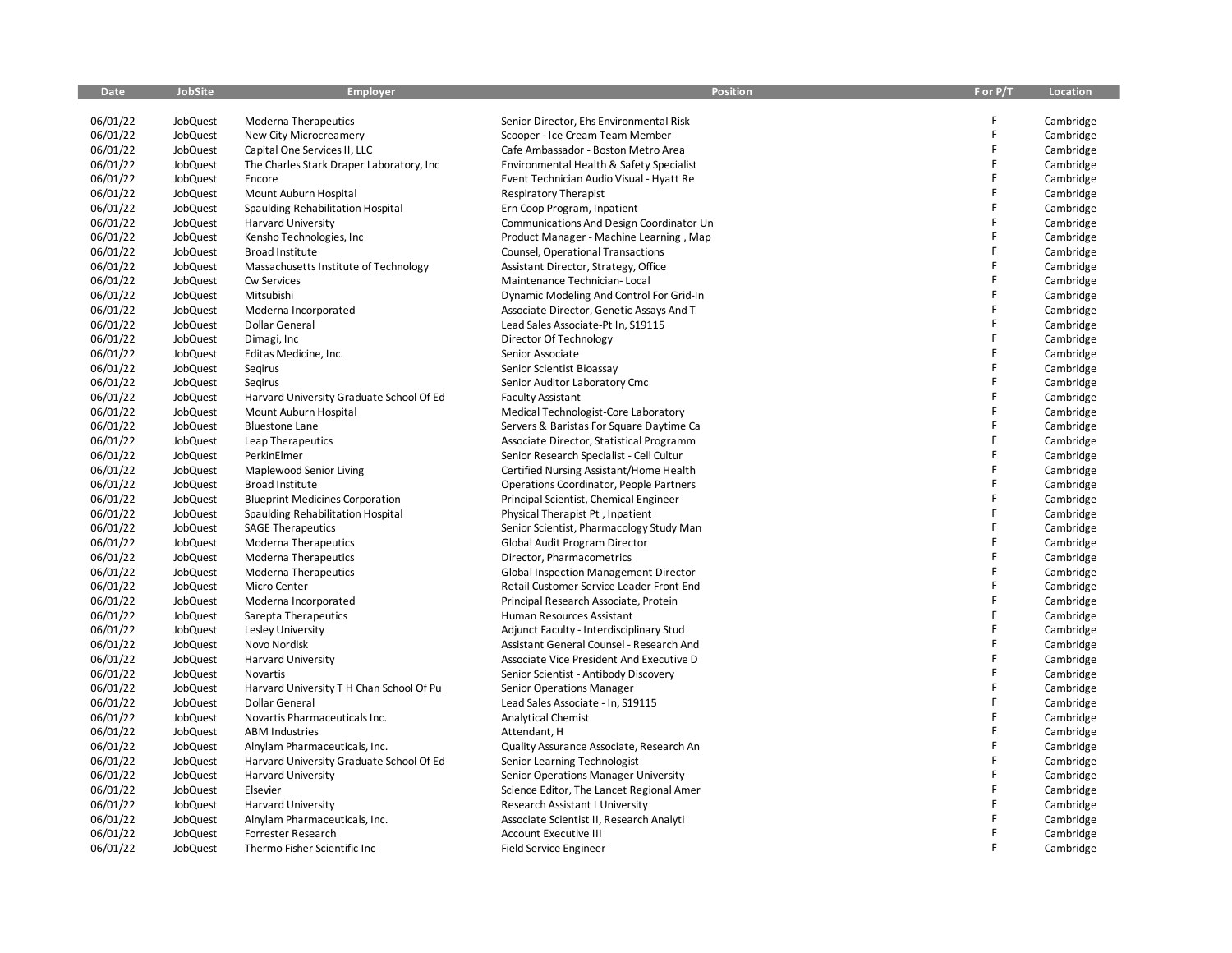| <b>Date</b>          | <b>JobSite</b>       | <b>Employer</b>                                              | <b>Position</b>                                               | F or P/T | Location  |
|----------------------|----------------------|--------------------------------------------------------------|---------------------------------------------------------------|----------|-----------|
|                      |                      |                                                              |                                                               |          |           |
| 06/01/22             | JobQuest             | <b>Blueprint Medicines Corporation</b>                       | Director, Finance                                             | F        | Cambridge |
| 06/01/22             | JobQuest             | <b>Harvard University</b>                                    | Marketing Manager, Mba Admissions Univer                      | F        | Cambridge |
| 06/01/22             | JobQuest             | Thermo Fisher Scientific Inc                                 | Qc Technician II - Wed 3Rd                                    | F        | Cambridge |
| 06/01/22             | JobQuest             | Aya Healthcare                                               | Registered Nurse - Cath Laboratory                            | F        | Cambridge |
| 06/01/22             | JobQuest             | The Charles Stark Draper Laboratory, Inc.                    | Principal GNC Systems Engineer                                | F        | Cambridge |
| 06/01/22             | JobQuest             | Amazon                                                       | Software Development Engineer II, Alexa                       | F        | Cambridge |
| 06/01/22             | JobQuest             | <b>Moderna Therapeutics</b>                                  | Senior Manager, Biostatistics                                 | F        | Cambridge |
| 06/01/22             | JobQuest             | <b>Moderna Therapeutics</b>                                  | Senior Director, Oncology Translational                       | F        | Cambridge |
| 06/01/22             | JobQuest             | Generation Bio Co                                            | Associate Scientist/Senior Associate Sci                      | F        | Cambridge |
| 06/01/22             | JobQuest             | Sana Biotechnology                                           | Senior Scientist, Viral Vector Character                      | F        | Cambridge |
| 06/01/22             | JobQuest             | The Boeing Company                                           | Mechanical Systems Engineer - Spacefligh                      | F        | Cambridge |
| 06/01/22             | JobQuest             | Broad Institute                                              | Project Manager - Chemical Biology and T                      | F        | Cambridge |
| 06/01/22             | JobQuest             | <b>Briar Group</b>                                           | <b>Wedding And Event Manager</b>                              | F        | Cambridge |
| 06/01/22             | JobQuest             | <b>Skinap Therapeutics</b>                                   | Associate Scientist-Regeneration Medicin                      | F        | Cambridge |
| 06/01/22             | JobQuest             | <b>Charles River Analytics</b>                               | Scientist, Natural Language Processing E                      | F        | Cambridge |
| 06/01/22             | JobQuest             | <b>Editas Medicine</b>                                       | Research Associate, Cell And Molecular B                      | F        | Cambridge |
| 06/01/22             | JobQuest             | Ucb Incorporated                                             | Protein Purification Lead/Principal Scie                      | F        | Cambridge |
| 06/01/22             | JobQuest             | Pfizer                                                       | Principal Scientist- Internal Medicine R                      | F        | Cambridge |
| 06/01/22             | JobQuest             | Soliant                                                      | Registered Nurse-Massachusetts                                | F        | Cambridge |
| 06/01/22             | JobQuest             | The Charles Stark Draper Laboratory, Inc.                    | <b>Optics Engineer</b>                                        | F        | Cambridge |
| 06/01/22             | JobQuest             | The Charles Stark Draper Laboratory, Inc.                    | Senior Digital Electronics Design Engine                      | F        | Cambridge |
| 06/01/22             | JobQuest             | Victoria's Secret                                            | Victorias Secret Manager - Cambridgeside                      | F        | Cambridge |
| 06/01/22             | JobQuest             | Moderna Therapeutics                                         | Executive Director, Immuno - Oncology Re                      | F        | Cambridge |
| 06/01/22             | JobQuest             | Moderna Therapeutics                                         | Senior Engineer, Research & Labs Digital                      | F        | Cambridge |
| 06/01/22             | JobQuest             | Moderna Therapeutics                                         | Associate Director, Global Supplier Qual                      | F        | Cambridge |
| 06/01/22             | JobQuest             | <b>Harvard University</b>                                    | Development Systems and Data Coordinator                      | F        | Cambridge |
| 06/01/22             | JobQuest             | Dollar General                                               | Assistant Store Manager In, S19116                            | F        | Chelsea   |
| 06/01/22             | JobQuest             | Sokolowski Elementary School                                 | Teacher - Elementary Sy                                       | F        | Chelsea   |
| 06/01/22             | JobQuest             | North Suffolk Mental Health Association                      | Third Party Billing Authorization Specia                      | F        | Chelsea   |
| 06/01/22             | JobQuest             | Santander                                                    | Senior Consultant, Human Resources Techn                      | F        | Chelsea   |
| 06/01/22             | JobQuest             | Clark Avenue Middle School                                   | Teacher - History Sy                                          | F        | Chelsea   |
| 06/01/22             | JobQuest             | Dollar General                                               | Lead Sales Associate - In, S19116                             | F        | Chelsea   |
| 06/01/22             | JobQuest             | Massachusetts General Hospital                               | Behavioral Health Support Specialist/ 40                      | F        | Chelsea   |
| 06/01/22             | JobQuest             | Beth Israel Deaconess Medical Center                         | <b>Medical Assistant</b>                                      | F        | Chelsea   |
| 06/01/22             | JobQuest             | Schnitzer Steel Ind Inc                                      | Non-Trade Procurement Buyer                                   | F        | Everett   |
| 06/01/22             | JobQuest             | Schnitzer Steel Ind Inc                                      | <b>Ground Person</b>                                          | F        | Everett   |
| 06/01/22             | JobQuest             | Indu Llc Dba Intigrow                                        | <b>Clerk</b>                                                  | F        | Everett   |
| 06/01/22             | JobQuest             | The Rehabilitation & Nursing Center At E                     | Nurse Manager                                                 | F        | Everett   |
| 06/01/22             | JobQuest             | <b>Estee Lauder Company</b>                                  | Mac Freelancer Makeup Talent                                  | F        | Everett   |
| 06/01/22             | JobQuest             | Amedisys Holding, LLC                                        | Personal Care Line Home Health Aide                           | F        | Malden    |
| 06/01/22             | JobQuest             | Amedisys Holding, LLC                                        | Personal Care Line Registered Nurse                           | F        | Malden    |
| 06/01/22             | JobQuest             | C&W Services                                                 | <b>Cleaner Part Time</b>                                      | F        | Malden    |
| 06/01/22             | JobQuest             | <b>Lothrop Companies</b>                                     | Assistant Project Manager                                     | F        | Malden    |
| 06/01/22             | JobQuest             | TruGreen Limited Partnership                                 | Landscaping Specialist                                        | F        | Malden    |
| 06/01/22             | JobQuest             | TruGreen Limited Partnership                                 | Landscaper                                                    | F        | Malden    |
| 06/01/22             | JobQuest             | TruGreen Limited Partnership                                 | General Labor - Outdoor                                       | F        | Malden    |
|                      |                      |                                                              |                                                               | F        | Malden    |
| 06/01/22<br>06/01/22 | JobQuest<br>JobQuest | TruGreen Limited Partnership<br>TruGreen Limited Partnership | Lawn Specialist - Weekly Pay + Benefits<br>Landscaping Worker | F        | Malden    |
|                      |                      |                                                              |                                                               |          |           |
| 06/01/22             | JobQuest             | Next Step Healthcare                                         | Dietary Aide                                                  | F        | Malden    |
| 06/01/22             | JobQuest             | Genesis Rehab Services                                       | Speech Language Pathologist - Community                       | F        | Malden    |
| 06/01/22             | JobQuest             | <b>TruGreen Limited Partnership</b>                          | Lawn Care Specialist                                          |          | Malden    |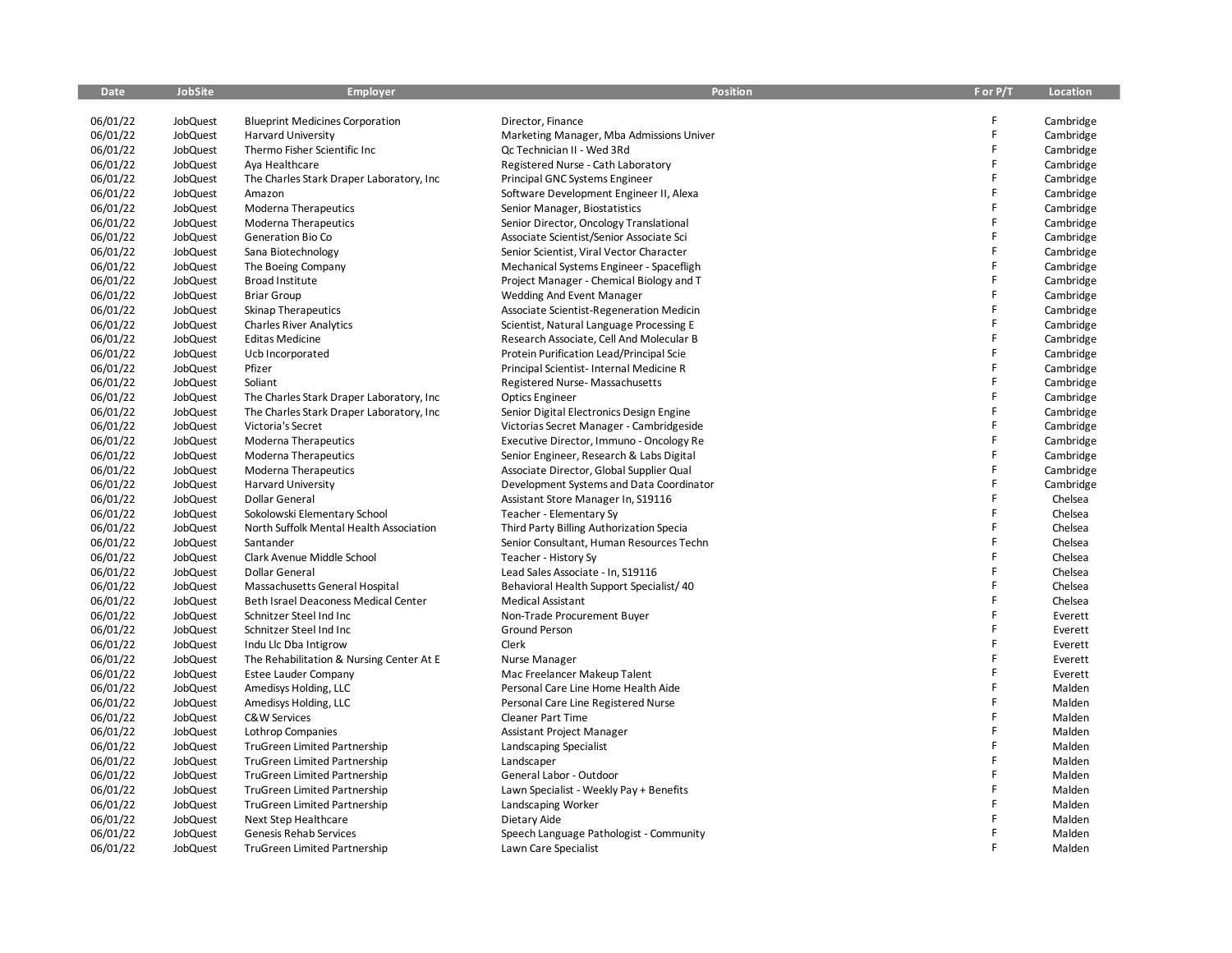| Date                 | JobSite              | <b>Employer</b>                                                   | <b>Position</b>                                                                   | F or P/T     | Location                       |
|----------------------|----------------------|-------------------------------------------------------------------|-----------------------------------------------------------------------------------|--------------|--------------------------------|
|                      |                      |                                                                   |                                                                                   | F            | Malden                         |
| 06/01/22<br>06/01/22 | JobQuest<br>JobQuest | Mystic Valley Elder Services Incorporate<br>Fixtman Llc           | <b>Contracts Manager</b><br>Furniture Assembler - Handyman                        | F            | Malden                         |
| 06/01/22             | JobQuest             | R.E. Michel Company, Inc.                                         | <b>HVAC Assistant Branch Manager</b>                                              | F            | Medford                        |
| 06/01/22             | JobQuest             | R.E. Michel Company, Inc.                                         | <b>HVAC Assistant Branch Manager</b>                                              | F            | Medford                        |
|                      |                      |                                                                   |                                                                                   | F            | Medford                        |
| 06/01/22             | JobQuest             | GreenLight Biosciences                                            | Senior Manager, Technical Accounting                                              | F            | Medford                        |
| 06/01/22<br>06/01/22 | JobQuest             | Medford Public Schools                                            | Special Education Teacher Connections Pu<br>Office                                | F            | Medford                        |
|                      | JobQuest<br>JobQuest | <b>Eddys Bakery Products</b>                                      |                                                                                   | F            | Medford                        |
| 06/01/22<br>06/01/22 | JobQuest             | Spaulding Rehabilitation Hospital<br>TruGreen Limited Partnership | Neuro Physical Therapist Pt, Outpatient<br>Lawn Maintenance                       | F            | Medford                        |
| 06/01/22             | JobQuest             | Geniune Parts Company                                             | Auto Parts Counter Sales                                                          | F            | Medford                        |
| 06/01/22             | JobQuest             | Microsoft Corporation                                             | Associate Attorney   Employee Workers C                                           | F            | Medford                        |
| 06/01/22             | JobQuest             | Amazon                                                            | Team Manager, Alexa Data Services, Alexa                                          | F            | Medford                        |
| 06/01/22             | JobQuest             | TruGreen Limited Partnership                                      | Landscaping Worker                                                                | F            | Medford                        |
| 06/01/22             | JobQuest             | <b>TruGreen Limited Partnership</b>                               | Lawn Specialist                                                                   | $\mathsf{F}$ | Medford                        |
| 06/01/22             | JobQuest             | Amazon                                                            | Senior Business Developer, Alexa Ai                                               | F            | Medford                        |
| 06/01/22             | JobQuest             | <b>TruGreen Limited Partnership</b>                               | Entry Level General Labor - Weekly Pay +                                          | F            | Medford                        |
| 06/01/22             | JobQuest             | <b>Total Renal Care</b>                                           | <b>Registered Nurse</b>                                                           | F            | Medford                        |
| 06/01/22             | JobQuest             | Trugreen                                                          | Landscaping Worker                                                                | F            | Medford                        |
| 06/01/22             | JobQuest             | TruGreen Limited Partnership                                      | Entry Level General Labor - Route Driver                                          | F            | Medford                        |
| 06/01/22             | JobQuest             | Sanofi Aventis                                                    | Principal Scientist, Immuno-Oncology                                              | F            | Medford                        |
| 06/01/22             | JobQuest             | TruGreen Limited Partnership                                      | General Labor - Outdoor                                                           | F            | Medford                        |
| 06/01/22             | JobQuest             | Amazon                                                            | Amazon Robotics - Software Development E                                          | F            | North Reading                  |
| 06/01/22             | JobQuest             | Parks                                                             |                                                                                   | F            |                                |
| 06/01/22             | JobQuest             | Joe& X27 S Kwik Mart                                              | Brand Merchandising Manager Women's Appa<br>Joe& X27 S Kwik Mart Cashier          | F            | North Reading<br>North Reading |
| 06/01/22             | JobQuest             |                                                                   |                                                                                   | F            | North Reading                  |
| 06/01/22             | JobQuest             | Amazon<br>Amazon                                                  | Software Development Engineer, Manufa<br>Software Development Manager - Amazon Ro | F            | North Reading                  |
| 06/01/22             | JobQuest             | Amazon                                                            | Software Developer - Amazon Robotics - N                                          | F            | North Reading                  |
| 06/01/22             | JobQuest             | Knowledge Universe Education Llc                                  | Teacher At Knowledge Beginnings                                                   | F            | North Reading                  |
| 06/01/22             | JobQuest             | Amazon                                                            | Product Design Engineer, , Blink Hard                                             | F            | North Reading                  |
| 06/01/22             | JobQuest             | Amazon                                                            | Quality Assurance Engineer, Blink Qualit                                          | F            | North Reading                  |
| 06/01/22             | JobQuest             | <b>Belcan LLC</b>                                                 | Quality Assurance Tech I                                                          | F            | North Reading                  |
| 06/01/22             | <b>JobQuest</b>      | Reading Public Schools                                            | High School Adjustment Counselor Beginni                                          | F            | Reading                        |
| 06/01/22             | JobQuest             | Jordans Furniture                                                 | Retail Sales Representative                                                       | F            | Reading                        |
| 06/01/22             | JobQuest             | TJX Companies, Inc.                                               | <b>Store Cleaning Associate</b>                                                   | F            | Reading                        |
| 06/01/22             | JobQuest             | Dollar General                                                    | Assistant Store Manager In, S19127                                                | F            | Revere                         |
| 06/01/22             | JobQuest             | 99 Restaurant Pub                                                 | Servers 31                                                                        | F            | Revere                         |
| 06/01/22             | JobQuest             | 99 Restaurant Pub                                                 | Host/Hostess Interviewing                                                         | F            | Revere                         |
| 06/01/22             | JobQuest             | 99 Restaurant Pub                                                 | Culinary Team                                                                     | F            | Revere                         |
| 06/01/22             | JobQuest             | 99 Restaurant Pub                                                 | <b>Interviews For Bartender</b>                                                   | F            | Revere                         |
| 06/01/22             | JobQuest             | 99 Restaurant Pub                                                 | <b>Back Of House</b>                                                              | F            | Revere                         |
| 06/01/22             | JobQuest             | Target                                                            | <b>Target Security Specialist</b>                                                 | F            | Revere                         |
| 06/01/22             | JobQuest             | Dollar General                                                    | Lead Sales Associate-Pt In, S19127                                                | F            | Revere                         |
| 06/01/22             | JobQuest             | Partners Healthcare                                               | Medical Assistant, Sign-O                                                         | F            | Stoneham                       |
| 06/01/22             | JobQuest             | <b>Greater Boston Stage Company</b>                               | Costume Designer Newsies, Matilda                                                 | F            | Stoneham                       |
| 06/01/22             | <b>JobQuest</b>      | Partners Healthcare                                               | Medical Admin / Medical Assistant, Stoneh                                         | F            | Stoneham                       |
| 06/01/22             | JobQuest             | Community Bank System Inc.                                        | <b>Business Risk Specialist</b>                                                   | F            | Wakefield                      |
| 06/01/22             | JobQuest             | Enterprise Rent-A-Car                                             | Car Washer - Automotive Detailer - Auto                                           | F            | Wakefield                      |
| 06/01/22             | JobQuest             | Genesis Healthcare Corporation                                    | <b>Activity Assistant</b>                                                         | F            | Wakefield                      |
| 06/01/22             | <b>JobQuest</b>      | Advanced Micro Devices, Inc.                                      | Inside Sales Operations Manager - Na                                              | F            | Wakefield                      |
| 06/01/22             | JobQuest             | Medline Industries                                                | Senior Product Development Engineer-Eng0                                          | F            | Watertown                      |
| 06/01/22             | JobQuest             | Markforged, Inc                                                   | Global It Help Desk Manager                                                       | F            | Watertown                      |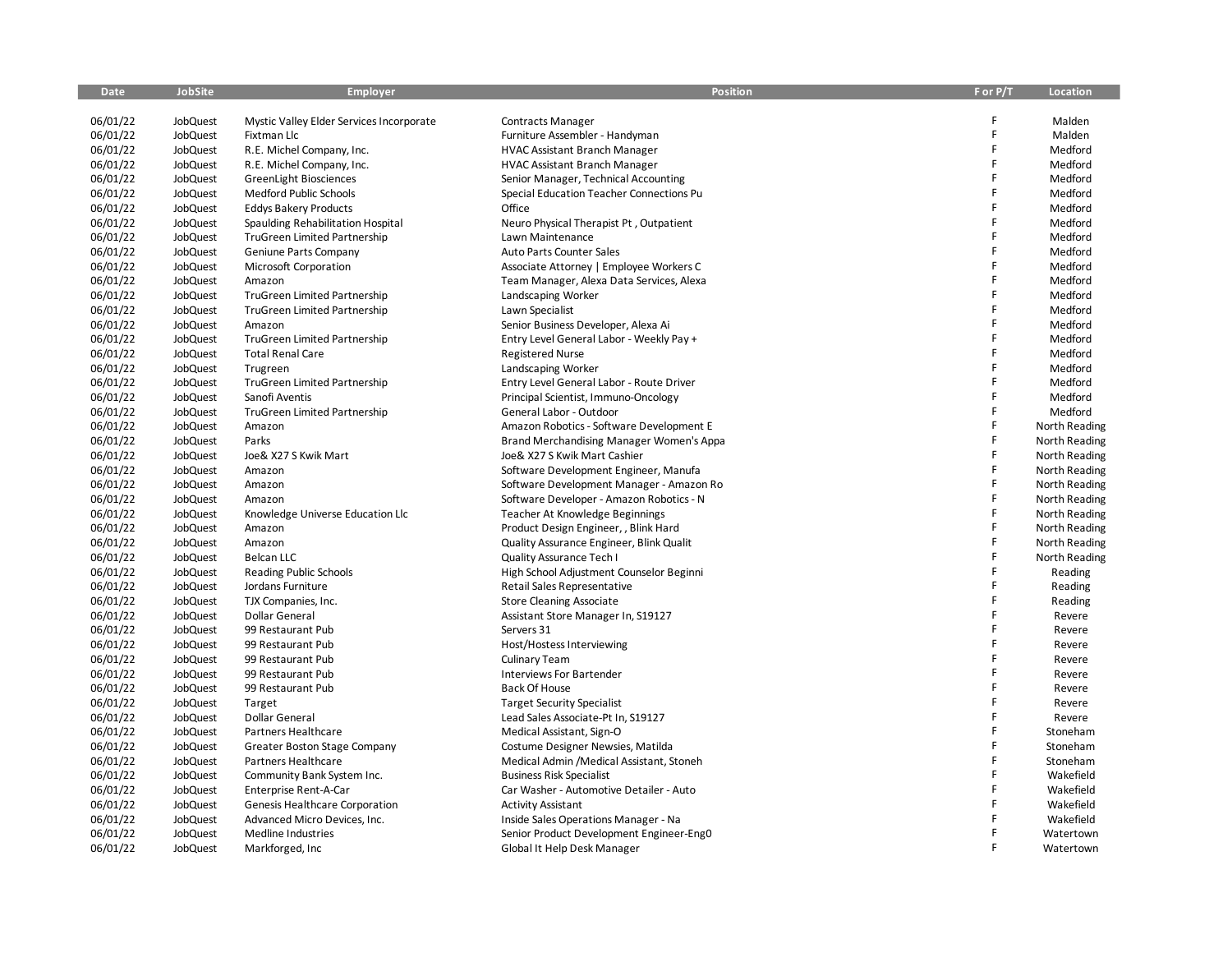| <b>Date</b> | <b>JobSite</b> | <b>Employer</b>                          | <b>Position</b>                                 | F or P/T | Location   |
|-------------|----------------|------------------------------------------|-------------------------------------------------|----------|------------|
|             |                |                                          |                                                 |          |            |
| 06/01/22    | JobQuest       | <b>Vertex Pharmaceuticals</b>            | <b>Computational Genomics Research Scientis</b> | F        | Watertown  |
| 06/01/22    | JobQuest       | Markem-Imaje Corporation                 | <b>Electrical Engineering Designer</b>          | F        | Watertown  |
| 06/01/22    | JobQuest       | Jcds, Boston's Jewish Community Day Scho | <b>Upper Elementary Teacher</b>                 | F        | Watertown  |
| 06/01/22    | JobQuest       | <b>Boston Hire</b>                       | Administrative Assistant - Writing & Com        | F.       | Watertown  |
| 06/01/22    | JobQuest       | Residence Inn                            | <b>Guest Services Agent</b>                     | F        | Watertown  |
| 06/01/22    | JobQuest       | Vanasse Hangen Brustin, Inc.             | Crew Chief                                      | F        | Watertown  |
| 06/01/22    | JobQuest       | Vocational Advancement Center Vac        | Program Leader/Coach-Sign                       | F        | Watertown  |
| 06/01/22    | JobQuest       | Vanasse Hangen Brustin, Inc.             | Senior Gis Specialist                           | F        | Watertown  |
| 06/01/22    | JobQuest       | Gordon Food Service                      | Local Route CDL-A Driver ~ Home Daily!          | F        | Wilmington |
| 06/01/22    | JobQuest       | Winchester Hospital                      | <b>Emergency Department Technician Ed</b>       | F        | Wilmington |
| 06/01/22    | JobQuest       | Koch Industries, Incorporated            | Electrician                                     | F        | Wilmington |
| 06/01/22    | JobQuest       | <b>Trinity Solar</b>                     | Licensed Electrician                            | F        | Wilmington |
| 06/01/22    | JobQuest       | Symbotic                                 | <b>Global Immigration And Mobility Program</b>  | F        | Wilmington |
| 06/01/22    | JobQuest       | Bridgestone / Firestone                  | Retail Salesman                                 | F        | Wilmington |
| 06/01/22    | JobQuest       | Tecomet Incorporated                     | Cnc Machinist                                   | F        | Wilmington |
| 06/01/22    | JobQuest       | Tecomet Incorporated                     | <b>Quality Engineer</b>                         | F        | Wilmington |
| 06/01/22    | JobQuest       | Tecomet Incorporated                     | <b>Engineering Manager</b>                      | F        | Wilmington |
| 06/01/22    | JobQuest       | May Institute                            | Registered Nurse (RN) - School Nurse            | F        | Wilmington |
| 06/01/22    | JobQuest       | Tecomet Incorporated                     | Cnc Machinist I                                 | F        | Wilmington |
| 06/01/22    | JobQuest       | Dunkin' Quinn Management                 | Assistant Manager                               | F        | Wilmington |
| 06/01/22    | JobQuest       | Limbach Company Llc                      | Project Engineer I                              | F        | Wilmington |
| 06/01/22    | JobQuest       | Limbach Company Llc                      | Safety Director                                 | F        | Wilmington |
| 06/01/22    | JobQuest       | Abacus Software Corporation              | Administrative Clerk - S Contract               | F        | Wilmington |
| 06/01/22    | JobQuest       | Hub International                        | Personal Insurance Account Manager - Par        | F        | Wilmington |
| 06/01/22    | JobQuest       | Tecomet Incorporated                     | Maintenance Mechanic                            | F        | Wilmington |
| 06/01/22    | JobQuest       | Tecomet Incorporated                     | Hris Analyst - Contract                         | F        | Wilmington |
| 06/01/22    | JobQuest       | Tecomet Incorporated                     | <b>Quality Manager</b>                          | F        | Wilmington |
| 06/01/22    | JobQuest       | Tecomet Incorporated                     | Wire Edm Machinist - Sign On - Aerospace        | F        | Wilmington |
| 06/01/22    | JobQuest       | Tecomet Incorporated                     | Cnc Machinist II - Milling 3Rd Shift - S        | F        | Wilmington |
| 06/01/22    | JobQuest       | Tecomet Incorporated                     | Maintenance Mechanic/Electrician Lead           | F        | Wilmington |
| 06/01/22    | JobQuest       | Tecomet Incorporated                     | Cnc Machinist II                                | F        | Wilmington |
| 06/01/22    | JobQuest       | FedEx                                    | Warehouse Package Sorter I Weekly Payche        | F        | Wilmington |
| 06/01/22    | JobQuest       | Tecomet Incorporated                     | Cnc Machinist II - Lathe - Aerospace & D        | F        | Wilmington |
| 06/01/22    | JobQuest       | Tecomet Incorporated                     | Cnc Machinist III                               | F        | Wilmington |
| 06/01/22    | JobQuest       | L3Harris                                 | Senior Specialist, Mechanic                     | F        | Wilmington |
| 06/01/22    | JobQuest       | Winchester Public Schools                | Interim Administrator Of Special Educati        | F        | Winchester |
| 06/01/22    | JobQuest       | Amazon                                   | Software Development Engineer, Cross Bor        | F        | Winchester |
| 06/01/22    | JobQuest       | Five Star Senior Living Inc.             | Resident Assistant                              | F        | Winchester |
| 06/01/22    | JobQuest       | Five Star Senior Living Inc.             | <b>Resident Assistant</b>                       | F        | Winchester |
| 06/01/22    | JobQuest       | Winchester Hospital                      | Clinical Associate, Float Pool                  | F        | Winchester |
| 06/01/22    | JobQuest       | Salter Healthcare                        | Unit Assistant Nursing Assistant Persona        | F        | Winchester |
| 06/01/22    | JobQuest       | Retrievex Financing Corp                 | Inside Sales Lead-US-INSID002639                | F.       | Woburn     |
| 06/01/22    | JobQuest       | Retrievex Financing Corp                 | Inside Sales Representative- Puerto Rico        | F        | Woburn     |
| 06/01/22    | JobQuest       | Trugreen                                 | Landscaper                                      | F        | Woburn     |
| 06/01/22    | JobQuest       | Community Bank System Inc.               | Web Developer                                   | F        | Woburn     |
| 06/01/22    | JobQuest       | Intercall, Inc                           | <b>Client Services Specialist</b>               | F        | Woburn     |
| 06/01/22    | JobQuest       | TruGreen Limited Partnership             | Entry Level Labor - Route Driver                | F        | Woburn     |
| 06/01/22    | JobQuest       | Pace Analytical Life Sciences, LLC       | Scientist 1 PLM/PCM Asbestos Microscopis        | F        | Woburn     |
| 06/01/22    | JobQuest       | Connectrn                                | Certified Nursing Assistant, Certified N        |          | Woburn     |
| 06/01/22    | JobQuest       | <b>West Marine</b>                       | Cashier Full Time                               | F        | Woburn     |
| 06/01/22    | JobQuest       | <b>West Marine</b>                       | <b>Stock Associate</b>                          | F        | Woburn     |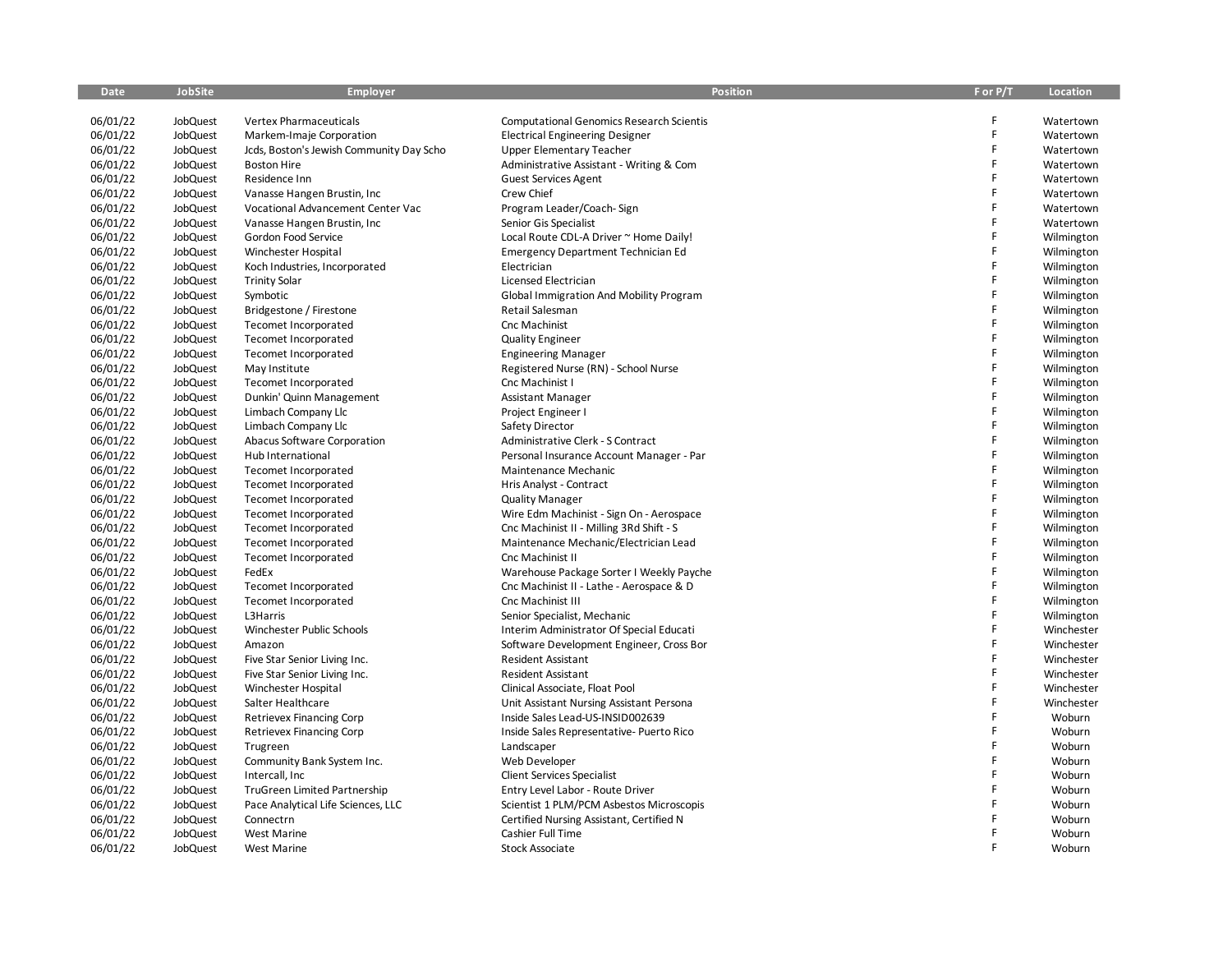| <b>Date</b> | <b>JobSite</b> | <b>Employer</b>                          | <b>Position</b>                                                                       | F or P/T | <b>Location</b>  |
|-------------|----------------|------------------------------------------|---------------------------------------------------------------------------------------|----------|------------------|
|             |                |                                          |                                                                                       |          |                  |
| 06/01/22    | JobQuest       | Community Bank System Inc.               | <b>Staff Accountant</b>                                                               | F        | Woburn           |
| 06/01/22    | JobQuest       | Community Bank System Inc.               | <b>Business Analyst</b>                                                               | F        | Woburn           |
| 06/01/22    | JobQuest       | Trugreen                                 | Landscaping Specialist                                                                | F        | Woburn           |
| 06/01/22    | JobQuest       | Vtech Electronics North America, Llc     | Buyer                                                                                 | F        | Woburn           |
| 06/01/22    | JobQuest       | Lowe& X27 S                              | Merchandising Asm                                                                     | F        | Woburn           |
| 06/01/22    | JobQuest       | Joyce Middle School                      | Middle School Physical Education Long Te                                              | F        | Woburn           |
| 06/01/22    | JobQuest       | TruGreen Limited Partnership             | Lawn Maintenance                                                                      | F        | Woburn           |
| 06/01/22    | JobQuest       | Raytheon                                 | Principal Systems Administrator -A Activ                                              | F        | Woburn           |
| 06/01/22    | JobQuest       | American Tower Corporation               | Program Manager, Services                                                             | F        | Woburn           |
| 06/01/22    | JobQuest       | 99 Restaurant Pub                        | Take/Carry Teaminterviews Cs                                                          | F        | Woburn           |
| 06/01/22    | JobQuest       | TruGreen Limited Partnership             | Landscaper                                                                            | F        | Woburn           |
| 06/01/22    | JobQuest       | Universal Hospital Services Incorporated | School Based Program Director                                                         |          | Woburn           |
| 06/01/22    | JobQuest       | Real Soft Incorporated                   | Accounts Receivable Specialist/Collectio                                              | F        | Woburn           |
| 06/01/22    | JobQuest       | TruGreen Limited Partnership             | Entry Level General Labor - Weekly Pay +                                              | F        | Woburn           |
| 06/01/22    | JobQuest       | Homegoods                                | <b>Retail Department Supervisor</b>                                                   | F        | Woburn           |
| 06/01/22    | JobQuest       | <b>Hershey Company</b>                   | Hersheys Territory Sales Associate                                                    | F        | Woburn           |
| 06/01/22    | JobQuest       | Marquis Health Consulting Services       | Clinical Reimbursement Area Specialist                                                | F        | Woburn           |
| 06/01/22    | JobQuest       | <b>TruGreen Limited Partnership</b>      | Landscaping Worker                                                                    | F        | Woburn           |
| 06/01/22    | JobQuest       | <b>KFC</b>                               | <b>Kfc General Manager</b>                                                            | F        | Woburn           |
| 06/01/22    | JobQuest       | 99 Restaurant Pub                        | Host/Hostess Interviewing Cs                                                          | F        | Woburn           |
| 06/01/22    | JobQuest       | TruGreen Limited Partnership             | General Labor - Outdoor                                                               | F        | Woburn           |
| 06/01/22    | JobQuest       | <b>Starbucks Coffee Company</b>          | Barista                                                                               | F        | Woburn           |
| 06/01/22    | VetCentral     | Raytheon Technologies                    | Budget Analyst - Andover, MA                                                          | F        | Andover          |
| 06/01/22    | VetCentral     | Raytheon Technologies                    | Financial Analyst - Early Professional - Hybrid Andover, MA                           | F        | Andover          |
| 06/01/22    | VetCentral     | TEKsystems                               | Cable Technician                                                                      | F        | Andover          |
| 06/01/22    | VetCentral     | Pfizer                                   | QA Specialist II                                                                      | F        | Andover          |
| 06/01/22    | VetCentral     | Pfizer                                   | Senior Associate Scientist (Upstream Process Development)                             | F        | Andover          |
| 06/01/22    | VetCentral     | Anthem, Inc                              | Nurse Case Manager I                                                                  | Ē        | Andover          |
| 06/01/22    | VetCentral     | Anthem, Inc                              | Provider Contract / Cost of Care (Analyst, Analyst Sr., Consultant) - Job Family      | F        | Andover          |
| 06/01/22    | VetCentral     | Anthem, Inc.                             | <b>BH Care Manager I</b>                                                              | F        | Andover          |
| 06/01/22    | VetCentral     | Anthem, Inc                              | <b>BH Care Manager I</b>                                                              | Ē        | Andover          |
| 06/01/22    | VetCentral     | Anthem, Inc.                             | Nurse Care Manager I, II, Senior (Job Family)                                         | F        | Andover          |
| 06/01/22    | VetCentral     | Anthem, Inc                              | <b>Scrum Master</b>                                                                   | F        | Andover          |
| 06/01/22    | VetCentral     | Anthem, Inc.                             | Claims Auditor I, II, Senior                                                          | F        | Andover          |
| 06/01/22    | VetCentral     | Anthem, Inc                              | Network Relations Consult Sr                                                          | F        | Andover          |
| 06/01/22    | VetCentral     | ManpowerGroup                            | Front Desk Receptionist ** \$1000.00 SIGN ON BONUS**                                  | F        | Bedford          |
| 06/01/22    | VetCentral     | <b>IQVIA</b>                             | <b>Medical Writer 2</b>                                                               | F        | Bedford          |
| 06/01/22    | VetCentral     | Aerotek                                  | Assembler                                                                             | F        | Bedford          |
| 06/01/22    | VetCentral     | The MITRE Corporation                    | Data Scientist                                                                        | F        | Bedford          |
| 06/01/22    | VetCentral     | Randstad US                              | overnight order picker                                                                | F        | Bedford          |
| 06/01/22    | VetCentral     | Randstad US                              | overnight order picker                                                                | F        | Bedford          |
| 06/01/22    | VetCentral     | <b>Staples</b>                           | Retail Sales Technology Associate                                                     | F        | Beverly          |
| 06/01/22    | VetCentral     | Lahey Health                             | Behav Health Technician - Emergency                                                   | F        | Beverly          |
| 06/01/22    | VetCentral     | Lahey Health                             | <b>Financial Counselor</b>                                                            | F        | Beverly          |
| 06/01/22    | VetCentral     | Lahey Health                             | Nursing Assistant - Oncology                                                          | F        | Beverly          |
| 06/01/22    | VetCentral     | Lahey Health                             | Patient Access Representative                                                         | F        | Beverly          |
| 06/01/22    | VetCentral     | Lahey Health                             | Security Officer                                                                      | F        | Beverly          |
| 06/01/22    | VetCentral     | Lahey Health                             | Registered Nurse (RN) - Emergency                                                     |          | Beverly          |
| 06/01/22    | VetCentral     | <b>General Electric</b>                  | Director, IT Infrastructure, Security & Operations, Electric Insurance Company        |          | Beverly          |
| 06/01/22    | VetCentral     | <b>Bank of America</b>                   | Merrill Financial Solutions Advisor (ADP) - Merrill Offices - Boston Financial Center | F        | Beverly          |
| 06/01/22    | VetCentral     | Actalent                                 | Research Associate                                                                    | F        | <b>Billerica</b> |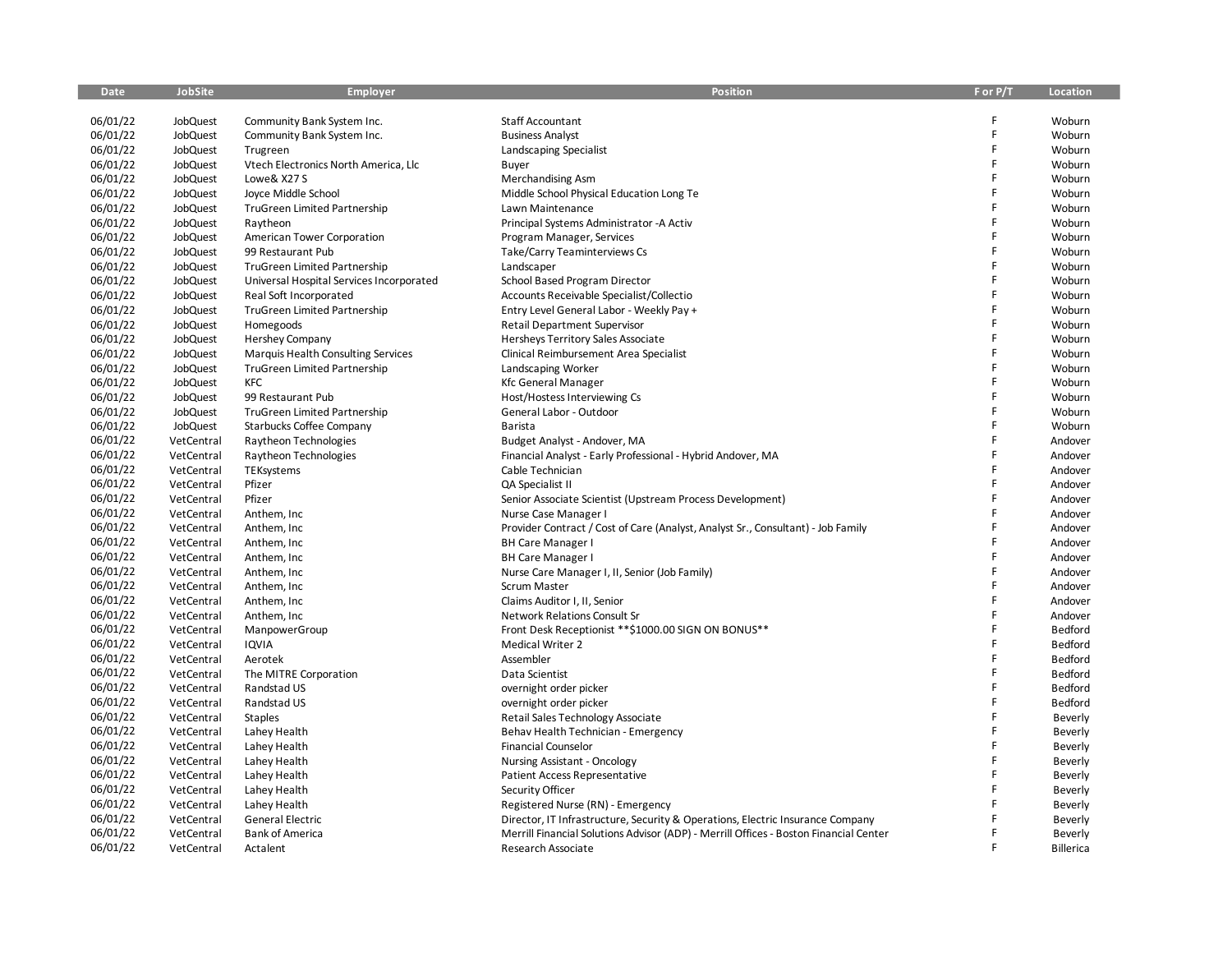| <b>Date</b> | <b>JobSite</b> | <b>Employer</b>                       | <b>Position</b>                                                  | F or P/T | <b>Location</b> |
|-------------|----------------|---------------------------------------|------------------------------------------------------------------|----------|-----------------|
|             |                |                                       |                                                                  |          |                 |
| 06/01/22    | VetCentral     | Anheuser-Busch                        | Events Marketing Intern - Cisco Brewers                          | F        | Boston          |
| 06/01/22    | VetCentral     | CDM Smith                             | Electrical Engineer 5(Remote Option)                             | F        | Boston          |
| 06/01/22    | VetCentral     | Siemens Digital Industries Software   | <b>Embedded Software Engineer</b>                                | F        | Boston          |
| 06/01/22    | VetCentral     | Luxottica                             | Sales Associate Sunglass Hut                                     | F        | Boston          |
| 06/01/22    | VetCentral     | MassMutual                            | Finance Analyst Rotational Program                               | F        | Boston          |
| 06/01/22    | VetCentral     | <b>Public Consulting Group</b>        | Apprentice Business Analyst - Healthcare                         | F        | Boston          |
| 06/01/22    | VetCentral     | Shell                                 | <b>Transmission Manager</b>                                      | F        | Boston          |
| 06/01/22    | VetCentral     | Iron Mountain                         | Programs & Events Manager                                        | F        | Boston          |
| 06/01/22    | VetCentral     | Sage Hospitality Group                | <b>Accounting Intern</b>                                         | F        | Boston          |
| 06/01/22    | VetCentral     | AECOM                                 | Project Planning & Scheduling Specialist II                      | F        | Boston          |
| 06/01/22    | VetCentral     | <b>CBRE</b>                           | <b>Facilities Coordinator</b>                                    | F        | Boston          |
| 06/01/22    | VetCentral     | Stantec                               | Manager, Learning & Organizational Development Support           | F        | Boston          |
| 06/01/22    | VetCentral     | CBRE                                  | <b>Condition Assessment Project Management Intern</b>            | F        | Boston          |
| 06/01/22    | VetCentral     | Iron Mountain                         | Proposal Coordinator                                             | F        | Boston          |
| 06/01/22    | VetCentral     | Pearson                               | Cloud FinOps Analyst - Remote                                    | F        | Boston          |
| 06/01/22    | VetCentral     | <b>TIAA</b>                           | Lead Security Penetration Testing Specialist                     | F        | Boston          |
| 06/01/22    | VetCentral     | Sanofi Group                          | Field Medical Scientific Associate Director - Northeast          | F        | Boston          |
| 06/01/22    | VetCentral     | Robert Half                           | Senior Manager of Demand Gen                                     | F        | Boston          |
| 06/01/22    | VetCentral     | Robert Half                           | Senior Account Based Marketing Manager                           | Ë        | Boston          |
| 06/01/22    | VetCentral     | Robert Half                           | <b>Digital Marketing Specialist</b>                              | F        | Boston          |
| 06/01/22    | VetCentral     | Palo Alto Networks                    | Vertical Account Manager - Healthcare                            | Ë        | Boston          |
| 06/01/22    | VetCentral     | Robert Half                           | <b>Email Marketing Specialist</b>                                | F        | Boston          |
| 06/01/22    | VetCentral     | ICF                                   | Junior Technical Writer - Remote                                 | F        | Boston          |
| 06/01/22    | VetCentral     | ICF                                   | Senior UX Architect (Remote)                                     | F        | Boston          |
| 06/01/22    | VetCentral     | ICF                                   | Lead Buyout Specialist                                           | F        | Boston          |
| 06/01/22    | VetCentral     | ICF                                   | Lead Buyout Specialist                                           | F        | Boston          |
| 06/01/22    | VetCentral     | ICF                                   | <b>Business Consultant (On-Call)</b>                             |          | Boston          |
| 06/01/22    | VetCentral     | ICF                                   | Program Support Specialist                                       | F        | Boston          |
| 06/01/22    | VetCentral     | ICF                                   | Elastic DevSecOps Engineer                                       | Ë        | Boston          |
| 06/01/22    | VetCentral     | Pearson                               | Test Administrator - Macon, GA                                   | F        | Boston          |
| 06/01/22    | VetCentral     | Pearson                               | Principal Software Developer                                     | F        | Boston          |
| 06/01/22    | VetCentral     | Pearson                               | <b>Project Coordinator</b>                                       | F        | Boston          |
| 06/01/22    | VetCentral     | Pearson                               | Senior Software Engineer - Backend (AWS, Java/Scala)             | F        | Boston          |
| 06/01/22    | VetCentral     | AT&T                                  | <b>Cybersecurity Consultant</b>                                  | F        | Boston          |
| 06/01/22    | VetCentral     | EY                                    | Tech Lead Big Data Engineer                                      | F        | Boston          |
| 06/01/22    | VetCentral     | EY                                    | IAM Scripting and Automation Engineer                            | F        | Boston          |
| 06/01/22    | VetCentral     | <b>Boston Properties</b>              | Leasing Support Specialist                                       |          | Boston          |
| 06/01/22    | VetCentral     | Labcorp                               | Senior Clinical Research Associate I                             | F        | Boston          |
| 06/01/22    | VetCentral     | Autodesk                              | Senior Software Engineer                                         | F        | Boston          |
| 06/01/22    | VetCentral     | Autodesk                              | Product Manager, Education Subscription                          | F        | Boston          |
| 06/01/22    | VetCentral     | Under Armour, Inc.                    | Professional, Web Content & French CA Translations (Remote)      | F        | Boston          |
| 06/01/22    | VetCentral     | Autodesk                              | Senior Technical Sales Manager, ACS                              | Ē        | Boston          |
| 06/01/22    | VetCentral     | Splunk                                | Principal Software Engineer - Backend (Observability)- US Remote | F        | Boston          |
| 06/01/22    | VetCentral     | Vontier                               | Lead Analyst, HR Technology & Systems                            | F        | Boston          |
| 06/01/22    | VetCentral     | ManpowerGroup                         | Mailroom Associate \$500 SIGN-ON BONUS                           | F        | Boston          |
| 06/01/22    | VetCentral     | ManpowerGroup                         | Legal Site Supervisor ** \$1.000 SIGN-ON BONUS                   | F        | Boston          |
| 06/01/22    | VetCentral     | ManpowerGroup                         | Legal Office Supervisor                                          | F        | Boston          |
| 06/01/22    | VetCentral     | Avanade Inc.                          | Manage & Evolve Solution Architect                               | F        | Boston          |
| 06/01/22    | VetCentral     | Avanade Inc.                          | Digital Agency Business Development Executive-Northeast          |          | Boston          |
| 06/01/22    | VetCentral     | Pacific Northwest National Laboratory | Lead Cyber Security Engineer, Software Reverse Engineering       | F        | Boston          |
| 06/01/22    | VetCentral     | Cornerstone onDemand                  | Talent Operations Associate (United States - Remote)             | F        | Boston          |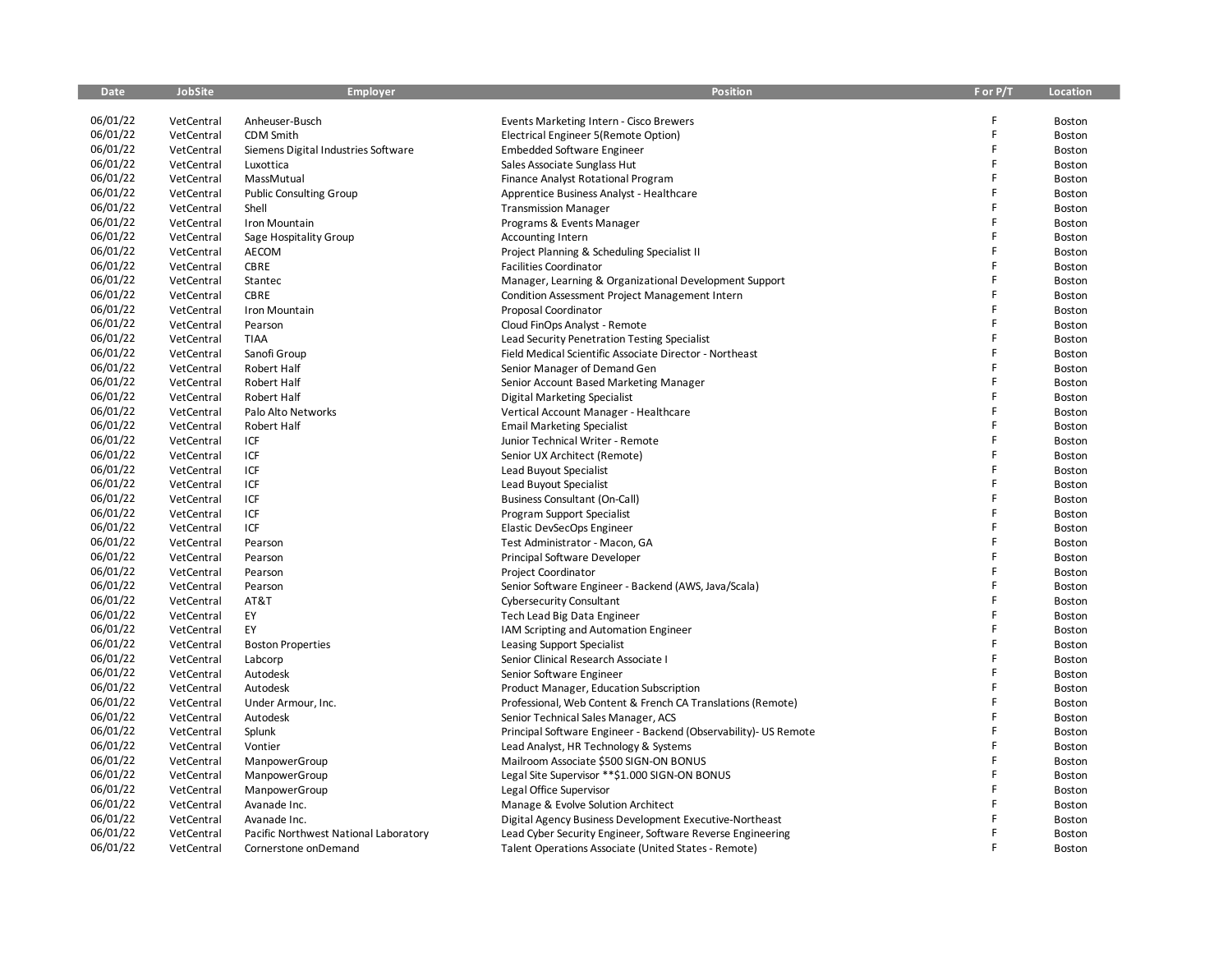| <b>Date</b> | <b>JobSite</b> | <b>Employer</b>             | <b>Position</b>                                                                | F or P/T | <b>Location</b> |
|-------------|----------------|-----------------------------|--------------------------------------------------------------------------------|----------|-----------------|
|             |                |                             |                                                                                |          |                 |
| 06/01/22    | VetCentral     | Delaware North              | Busser, Momosan Ramen by Morimoto                                              |          | Boston          |
| 06/01/22    | VetCentral     | <b>WTW</b>                  | Select Cyber Broker                                                            | F        | Boston          |
| 06/01/22    | VetCentral     | TD Bank                     | Financial Services Associate (US) Boston, MA (Copley)                          | F        | Boston          |
| 06/01/22    | VetCentral     | <b>Aston Carter</b>         | Remote Tax Consultant                                                          | F        | Boston          |
| 06/01/22    | VetCentral     | UKG (Ultimate Kronos Group) | Senior Business Project Manager                                                | F        | Boston          |
| 06/01/22    | VetCentral     | UKG (Ultimate Kronos Group) | Services Project Manager                                                       | F        | Boston          |
| 06/01/22    | VetCentral     | UKG (Ultimate Kronos Group) | Sr. Principal Program Manager                                                  | F        | Boston          |
| 06/01/22    | VetCentral     | UKG (Ultimate Kronos Group) | Human Resources Services Coordinator                                           | F        | Boston          |
| 06/01/22    | VetCentral     | Iron Mountain               | Solutions Architect-Insight                                                    |          | Boston          |
| 06/01/22    | VetCentral     | <b>American Express</b>     | Implementation Analyst - Sales Enablement                                      | F        | Boston          |
| 06/01/22    | VetCentral     | <b>American Express</b>     | Senior Engineer - Front-End UI - Enterprise Real Time Processing               | F        | Boston          |
| 06/01/22    | VetCentral     | System One                  | <b>Study Build</b>                                                             |          | Boston          |
| 06/01/22    | VetCentral     | Apria                       | <b>Patient Account Resolution Specialist</b>                                   | F        | Boston          |
| 06/01/22    | VetCentral     | Apria                       | <b>Patient Account Resolution Specialist</b>                                   | F        | Boston          |
| 06/01/22    | VetCentral     | FleishmanHillard            | VP, Healthcare - Boston                                                        | F        | Boston          |
| 06/01/22    | VetCentral     | <b>IQVIA</b>                | Senior Product Owner                                                           | F        | Boston          |
| 06/01/22    | VetCentral     | <b>IQVIA</b>                | <b>Medical Writer 2</b>                                                        |          | Boston          |
| 06/01/22    | VetCentral     | CBRE                        | FM Engineering Ops Director                                                    | F        | Boston          |
| 06/01/22    | VetCentral     | CBRE                        | Maintenance Technician - General                                               | F        | Boston          |
| 06/01/22    | VetCentral     | CBRE                        | Sr Technical Writer                                                            | F        | Boston          |
| 06/01/22    | VetCentral     | CBRE                        | <b>Strategic Sourcing Manager</b>                                              | F        | Boston          |
| 06/01/22    | VetCentral     | Marriott                    | Maintenance Technician I                                                       |          | Boston          |
| 06/01/22    | VetCentral     | Concentrix                  | Sr. Manager, Planning & Scheduling                                             | F        | Boston          |
| 06/01/22    | VetCentral     | Concentrix                  | Licensed Health Insurance Customer Service and Sales Advisor                   | F        | Boston          |
| 06/01/22    | VetCentral     | <b>CBRE</b>                 | <b>Marketing Manager</b>                                                       | Ē        | Boston          |
| 06/01/22    | VetCentral     | REI                         | Part Time-Retail Sales Specialist-Boston                                       |          | Boston          |
| 06/01/22    | VetCentral     | REI                         | Part Time Retail Sales Specialist-Evenings/Weekends                            | F        | Boston          |
| 06/01/22    | VetCentral     | VMware                      | DevOps Expert/Fullstack Developer - Opportunity for Working Remotely           |          | Boston          |
| 06/01/22    | VetCentral     | VMware                      | ESG Strategy, Planning & Operations Manager - Opportunity for Working Remotely |          | Boston          |
| 06/01/22    | VetCentral     | VMware                      | Staff II Engineer - Opportunity for Working Remotely                           | F        | Boston          |
| 06/01/22    | VetCentral     | VMware                      | Senior Product Line Manager - Opportunity for Working Remotely                 |          | Boston          |
| 06/01/22    | VetCentral     | VMware                      | Product Manager Telco service Assurance - Opportunity for Working Remotely     | F        | Boston          |
| 06/01/22    | VetCentral     | M&T Bank                    | Universal Banker                                                               | Ē        | Boston          |
| 06/01/22    | VetCentral     | Capgemini                   | Managing Business Analyst - Data Engineer w/ Snowflake                         | F        | Boston          |
| 06/01/22    | VetCentral     | Walgreens                   | <b>Customer Service Associate</b>                                              | F        | Boston          |
| 06/01/22    | VetCentral     | <b>Mountaire Farms</b>      | Sr. Director of Engineering                                                    | F        | Boston          |
| 06/01/22    | VetCentral     | Santander US                | Executive Assistant - Risk Management & Compliance                             | F        | Boston          |
| 06/01/22    | VetCentral     | Santander US                | Legal Counsel                                                                  |          | Boston          |
| 06/01/22    | VetCentral     | Santander US                | Sr. Associate, Fraud Risk                                                      | F        | Boston          |
| 06/01/22    | VetCentral     | Procter & Gamble            | Supply Procurement Senior Analyst - The Art of Shaving                         | F        | Boston          |
| 06/01/22    | VetCentral     | Johnson Matthey             | Contracts Advisor - Part-Time                                                  |          | Boston          |
| 06/01/22    | VetCentral     | Aerotek                     | Carpenter                                                                      |          | Boston          |
| 06/01/22    | VetCentral     | Aerotek                     | Carpenter/Framer Construction Worker                                           | F        | Boston          |
| 06/01/22    | VetCentral     | Aerotek                     | General Production Worker-Travel With Per Diem                                 |          | Boston          |
| 06/01/22    | VetCentral     | Aerotek                     | <b>Construction Laborer</b>                                                    | F        | Boston          |
| 06/01/22    | VetCentral     | SS&C Technologies           | Senior Accountant                                                              | F        | Boston          |
| 06/01/22    | VetCentral     | Guidehouse                  | Public Sector Financial Services - Business Analyst - Senior Consultant        | F        | Boston          |
| 06/01/22    | VetCentral     | Guidehouse                  | Public Sector Financial Services - Digital Transformation - Senior Consultant  |          | Boston          |
| 06/01/22    | VetCentral     | Guidehouse                  | Health Data Architecture Consulting - Associate Director                       |          | Boston          |
| 06/01/22    | VetCentral     | Guidehouse                  | Data Analyst - Senior Consultant                                               | F        | Boston          |
| 06/01/22    | VetCentral     | Guidehouse                  | Healthcare Clinical Transformation - Senior Consultant                         | F        | Boston          |
|             |                |                             |                                                                                |          |                 |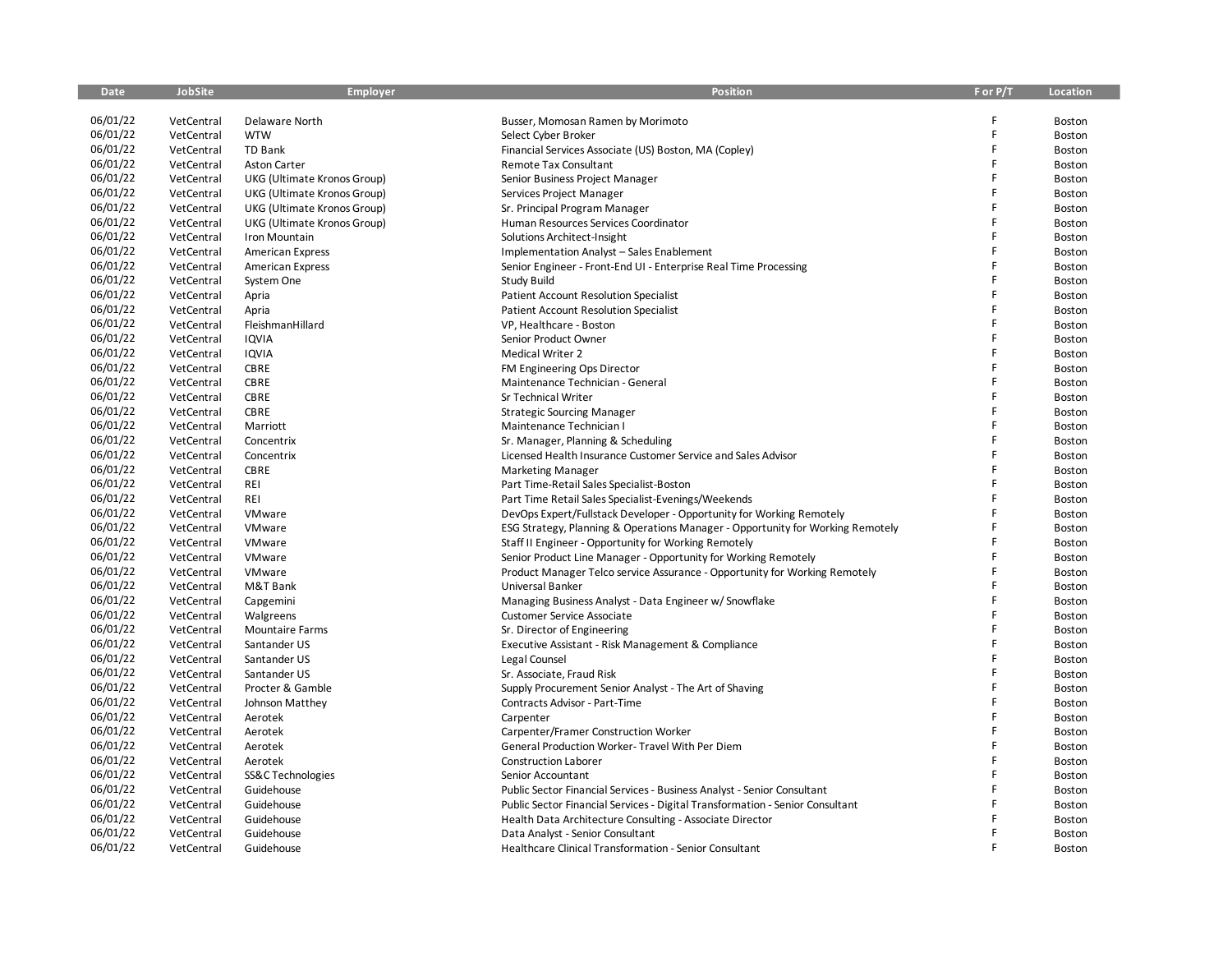| <b>Date</b> | <b>JobSite</b> | <b>Employer</b>                     | <b>Position</b>                                                                                 | F or P/T | Location      |
|-------------|----------------|-------------------------------------|-------------------------------------------------------------------------------------------------|----------|---------------|
|             |                |                                     |                                                                                                 |          |               |
| 06/01/22    | VetCentral     | Guidehouse                          | Senior Consultant - Banking, Insurance and Capital Markets - Multiple Locations                 |          | Boston        |
| 06/01/22    | VetCentral     | Guidehouse                          | Director, Industry Lead Salesforce                                                              | Ē        | Boston        |
| 06/01/22    | VetCentral     | Guidehouse                          | <b>Operations Account Manager</b>                                                               | F        | Boston        |
| 06/01/22    | VetCentral     | Guidehouse                          | Public Sector Financial Services   IT Risk & Controls - Managing Consultant                     | F        | Boston        |
| 06/01/22    | VetCentral     | Guidehouse                          | Public Sector Financial Services - Cost Accountant - Senior Consultant                          | F        | Boston        |
| 06/01/22    | VetCentral     | Guidehouse                          | <b>Instructional Designer Senior Consultant</b>                                                 |          | Boston        |
| 06/01/22    | VetCentral     | Guidehouse                          | Public Sector Financial Services   Full Stack Developer - Senior Consultant                     |          | Boston        |
| 06/01/22    | VetCentral     | <b>Masco Corporation</b>            | Sales Coordinator                                                                               | F        | Boston        |
| 06/01/22    | VetCentral     | Merck                               | Companion Animal Health & Intelligence Product Management Associate Director                    |          | Boston        |
| 06/01/22    | VetCentral     | Merck                               | Regional Health Systems Medical Affairs Director (TN, MS, LA)                                   |          | Boston        |
| 06/01/22    | VetCentral     | Travelers                           | Senior Recruiter - Technology                                                                   | F        | Boston        |
| 06/01/22    | VetCentral     | Travelers                           | Associate Software Engineer (AWS full stack engineer)                                           | F        | Boston        |
| 06/01/22    | VetCentral     | Pacific Western Bank                | VP, Treasury Management Banker                                                                  | F        | Boston        |
| 06/01/22    | VetCentral     | Flexential                          | Team Lead, Lead Development Representative                                                      | Ē        | Boston        |
| 06/01/22    | VetCentral     | TEKsystems                          | Account Manager - Boston Downtown                                                               |          | Boston        |
| 06/01/22    | VetCentral     | <b>Envista Holdings Corporation</b> | <b>Account Manager</b>                                                                          | F        | Boston        |
| 06/01/22    | VetCentral     | KONE, Inc                           | Service Sales Consultant                                                                        |          | Boston        |
| 06/01/22    | VetCentral     | Sedgwick                            | Claims Representative - Consumer                                                                | F        | Boston        |
| 06/01/22    | VetCentral     | Sedgwick                            | Pharmacy RN                                                                                     |          | Boston        |
| 06/01/22    | VetCentral     | Sedgwick                            | Claims Representative - Consumer                                                                |          | Boston        |
| 06/01/22    | VetCentral     | Oracle                              | Oracle NetSuite - ERP Implementation Consultant - US Military Veteran Hiring Program - United S |          | Boston        |
| 06/01/22    | VetCentral     | Oracle                              | Oracle NetSuite - ERP Implementation Consultant - US Military Veteran Hiring Program - United 9 |          | Boston        |
| 06/01/22    | VetCentral     | Oracle                              | GTM, Analytics Sales Strategists - North America                                                | F        | Boston        |
| 06/01/22    | VetCentral     | Oracle                              | Applications Sales Representative - Retail                                                      | Ë        | Boston        |
| 06/01/22    | VetCentral     | Oracle                              | Cloud and Technology Integration Solution Sales Specialist                                      | F        | Boston        |
| 06/01/22    | VetCentral     | Oracle                              | Order to Cash eCommerce Project Manager                                                         | E        | Boston        |
| 06/01/22    | VetCentral     | Oracle                              | Oracle NetSuite - ERP Implementation Consultant - US Military Veteran Hiring Program - United S |          | Boston        |
| 06/01/22    | VetCentral     | Oracle                              | Oracle HCM Cloud Consulting Senior Manager, Payroll                                             |          | Boston        |
| 06/01/22    | VetCentral     | Oracle                              | Oracle NetSuite - Associate Project Manager - Consulting - Military Veteran Hiring Program      | F        | Boston        |
| 06/01/22    | VetCentral     | Oracle                              | Cloud and Technology Analytics Solution Sales Specialist                                        |          | Boston        |
| 06/01/22    | VetCentral     | Oracle                              | Consulting Client Partner, ERP                                                                  |          | Boston        |
| 06/01/22    | VetCentral     | Oracle                              | <b>Applications Developer 5</b>                                                                 |          | Boston        |
| 06/01/22    | VetCentral     | Oracle                              | <b>Principal Cloud Architect</b>                                                                |          | Boston        |
| 06/01/22    | VetCentral     | Oracle                              | Oracle NetSuite - ERP Implementation Consultant - US Military Veteran Hiring Program            |          | Boston        |
| 06/01/22    | VetCentral     | Oracle                              | Cloud and Technology Integration Solution Sales Specialist                                      |          | Boston        |
| 06/01/22    | VetCentral     | Oracle                              | GTM Integration Sales Strategists - North America                                               | E        | Boston        |
| 06/01/22    | VetCentral     | Oracle                              | Solution Architect (Director) - Oracle Cloud Supply Chain Solutions (SCM)                       |          | Boston        |
| 06/01/22    | VetCentral     | Oracle                              | Oracle NetSuite - ERP Implementation Consultant - US Military Veteran Hiring Program            |          | Boston        |
| 06/01/22    | VetCentral     | Oracle                              | Oracle NetSuite - Associate Project Manager - Consulting - Military Veteran Hiring Program      |          | Boston        |
| 06/01/22    | VetCentral     | Cardinal Health                     | Manager, Regulatory Affairs                                                                     |          | Boston        |
| 06/01/22    | VetCentral     | Oracle                              | Product Manager/Strategy 4-ProdDev                                                              | F        | Boston        |
| 06/01/22    | VetCentral     | Verint Systems, Inc.                | Category Manager Infrastructure and HW                                                          | F        | Boston        |
| 06/01/22    | VetCentral     | Verint Systems, Inc.                | Category Manager Strategic SW and SaaS                                                          | F        | Boston        |
| 06/01/22    | VetCentral     | Oracle                              | Senior Data Analyst                                                                             |          | Boston        |
| 06/01/22    | VetCentral     | Verint Systems, Inc.                | <b>Enterprise Account Manager</b>                                                               | F        | <b>Boston</b> |
| 06/01/22    | VetCentral     | Salesforce.com, Inc                 | <b>Business Systems Analyst - MuleSoft</b>                                                      | F        | <b>Boston</b> |
| 06/01/22    | VetCentral     | Verint Systems, Inc.                | <b>Category Manager Professional Services</b>                                                   | F        | Boston        |
| 06/01/22    | VetCentral     | Salesforce.com, Inc                 | Technical Architect, MuleSoft Services Public Sector                                            |          | <b>Boston</b> |
| 06/01/22    | VetCentral     | Salesforce.com, Inc                 | SVP Portfolio & Program Management Office (PMO)                                                 |          | Boston        |
| 06/01/22    | VetCentral     | Humana                              | Senior Risk Management Professional - Home Risk Management-Remote, US                           |          | <b>Boston</b> |
| 06/01/22    | VetCentral     | Humana                              | Software Quality Engineering Testing Technician 4                                               | F        | Boston        |
|             |                |                                     |                                                                                                 |          |               |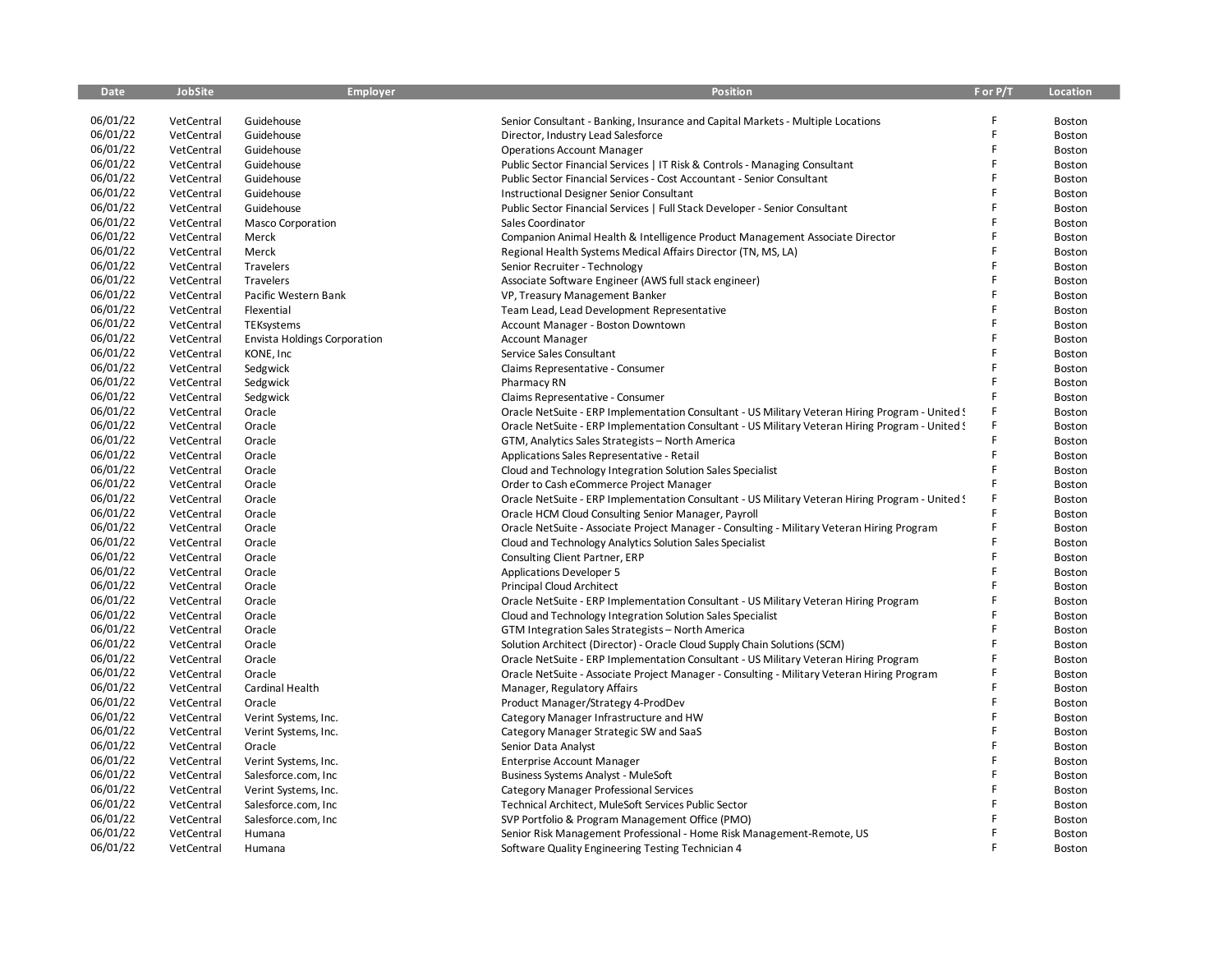| <b>Date</b> | <b>JobSite</b> | Employer                         | <b>Position</b>                                                                            | F or P/T | <b>Location</b> |
|-------------|----------------|----------------------------------|--------------------------------------------------------------------------------------------|----------|-----------------|
|             |                |                                  |                                                                                            |          |                 |
| 06/01/22    | VetCentral     | Humana                           | Product Lead, Digital Product Management                                                   | F        | Boston          |
| 06/01/22    | VetCentral     | Humana                           | Senior Cloud Security Engineer                                                             | F        | Boston          |
| 06/01/22    | VetCentral     | Humana                           | Senior Full Stack Software Engineer (Remote)                                               | F        | Boston          |
| 06/01/22    | VetCentral     | Zoom                             | Data Base Administrator - FEDRAMP                                                          | F        | <b>Boston</b>   |
| 06/01/22    | VetCentral     | Zoom                             | DevOps Engineer                                                                            | F        | Boston          |
| 06/01/22    | VetCentral     | Zoom                             | Majors Account Executive - Healthcare                                                      | F        | Boston          |
| 06/01/22    | VetCentral     | <b>Microsoft Corporation</b>     | Senior Research Software Engineer                                                          | F        | Boston          |
| 06/01/22    | VetCentral     | <b>Microsoft Corporation</b>     | Partner Marketing Advisor Solutions - Small/Medium Business                                | F        | Boston          |
| 06/01/22    | VetCentral     | Microsoft Corporation            | <b>Account Executive - Consulting Sales</b>                                                | F        | Boston          |
| 06/01/22    | VetCentral     | Microsoft Corporation            | Global Leader, Strategic Customer Engagement                                               | F        | Boston          |
| 06/01/22    | VetCentral     | Microsoft Corporation            | Technical Program Manager 2                                                                | F        | Boston          |
| 06/01/22    | VetCentral     | Microsoft Corporation            | Sr. Director, People Strategy Communications                                               |          | Boston          |
| 06/01/22    | VetCentral     | Microsoft Corporation            | Senior Partner Development Manager                                                         | F        | Boston          |
| 06/01/22    | VetCentral     | Microsoft Corporation            | Intern Opportunities for MBA Students: Sales (Summer 2023)                                 | F        | Boston          |
| 06/01/22    | VetCentral     | Randstad US                      | Senior Performance Media Manager                                                           | F        | Boston          |
| 06/01/22    | VetCentral     | <b>Prime Therapeutics</b>        | Senior Customer & Marketing Insights Analyst - Remote                                      | F        | Boston          |
| 06/01/22    | VetCentral     | <b>Prime Therapeutics</b>        | Process Improvement Project Analyst                                                        | F        | Boston          |
| 06/01/22    | VetCentral     | <b>UPS</b>                       | UPS Capital Sales Operations Business Analyst                                              | F        | Boston          |
| 06/01/22    | VetCentral     | <b>UMB Bank</b>                  | API Application Architect - Open to Remote                                                 | F        | Boston          |
| 06/01/22    | VetCentral     | <b>Sirius Computer Solutions</b> | Project Manager, Sirius Managed Services                                                   | F        | Boston          |
| 06/01/22    | VetCentral     | <b>Sirius Computer Solutions</b> | Engineer, Sirius MessageOps Security                                                       | F        | Boston          |
| 06/01/22    | VetCentral     | <b>Red River</b>                 | Payroll Practitioner                                                                       | F        | Boston          |
| 06/01/22    | VetCentral     | Kyndryl, Inc.                    | Deskside Support Boston, MA                                                                | F        | Boston          |
| 06/01/22    | VetCentral     | TEKsystems                       | Help Desk Technician                                                                       | F        | Boston          |
| 06/01/22    | VetCentral     | TEKsystems                       | Lead Data Analyst                                                                          | F        | Boston          |
| 06/01/22    | VetCentral     | TEKsystems                       | Help Desk Technician                                                                       | F        | <b>Boston</b>   |
| 06/01/22    | VetCentral     | Teleperformance USA              | Jr Citrix Engineer                                                                         | F        | Boston          |
| 06/01/22    | VetCentral     | Teleperformance USA              | General Consideration (USA)                                                                | F        | Boston          |
| 06/01/22    | VetCentral     | Teleperformance USA              | Sr Citrix Engineer                                                                         | F        | Boston          |
| 06/01/22    | VetCentral     | Teleperformance USA              | Global Administrator Microsoft 365                                                         | F        | Boston          |
| 06/01/22    | VetCentral     | <b>Regions Bank</b>              | Digital User Researcher (REMOTE OPPORTUNITY)                                               | Ē        | Boston          |
| 06/01/22    | VetCentral     | <b>Acxiom LLC</b>                | Software Engineer                                                                          | F        | Boston          |
| 06/01/22    | VetCentral     | <b>Acxiom LLC</b>                | Software Engineer - Business Intelligence                                                  | F        | Boston          |
| 06/01/22    | VetCentral     | <b>Regions Bank</b>              | <b>Bank Operations Vault Specialist</b>                                                    | F        | Boston          |
| 06/01/22    | VetCentral     | HP Inc.                          | <b>Executive Assistant</b>                                                                 | F        | Boston          |
| 06/01/22    | VetCentral     | <b>Regions Bank</b>              | Associate Relations Business Partner (REMOTE OPPORTUNITY)                                  | F        | Boston          |
| 06/01/22    | VetCentral     | Wells Fargo                      | Marketing Director - Head of Owned Media Channel Planning and Optimization                 | F        | Boston          |
| 06/01/22    | VetCentral     | Nelnet                           | <b>UX Director</b>                                                                         | Ē        | Boston          |
| 06/01/22    | VetCentral     | Wells Fargo                      | Senior Learning and Development Consultant                                                 |          | Boston          |
| 06/01/22    | VetCentral     | EPAM Systems, Inc.               | Lead Content Strategist - Remote                                                           | F        | Boston          |
| 06/01/22    | VetCentral     | <b>Evolent Health</b>            | Sr. Recruiter, Technical                                                                   | F        | Boston          |
| 06/01/22    | VetCentral     | Wells Fargo                      | Principal Business Execution Consultant-Front Line Education and Strategy Leader           | F        | Boston          |
| 06/01/22    | VetCentral     | SMX                              | Senior Financial Analyst (1433)                                                            | F        | Boston          |
| 06/01/22    | VetCentral     | Nelnet                           | IT Infrastructure Engineer-Voice                                                           | F        | Boston          |
| 06/01/22    | VetCentral     | Wells Fargo                      | Lead Information Security Analyst                                                          | F        | Boston          |
| 06/01/22    | VetCentral     | <b>SMX</b>                       | Cloud DevOps Engineer (1434)                                                               | F        | Boston          |
| 06/01/22    | VetCentral     | Oracle                           | Senior Digital Marketing Manager                                                           | F        | Boston          |
| 06/01/22    | VetCentral     | Oracle                           | Cloud and Technology Integration Solution Sales Specialist                                 |          | Boston          |
| 06/01/22    | VetCentral     | Oracle                           | Sr. Product Operations Manager                                                             |          | Boston          |
| 06/01/22    | VetCentral     | Oracle                           | Consulting Client Partner, ERP                                                             |          | Boston          |
| 06/01/22    | VetCentral     | Oracle                           | Oracle NetSuite - Associate Project Manager - Consulting - Military Veteran Hiring Program |          | Boston          |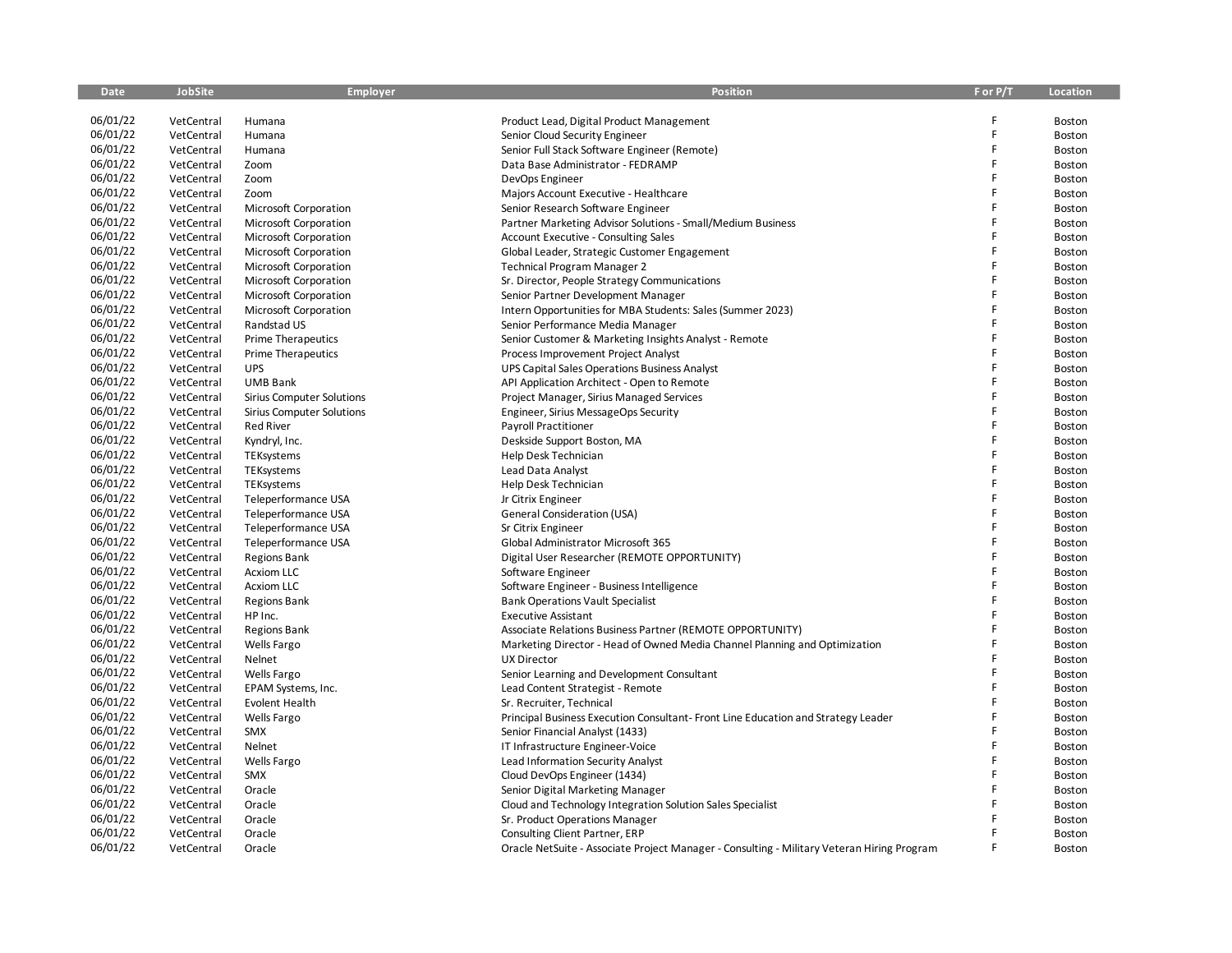| <b>Date</b> | <b>JobSite</b> | <b>Employer</b>           | <b>Position</b>                                                                            | F or P/T | Location |
|-------------|----------------|---------------------------|--------------------------------------------------------------------------------------------|----------|----------|
|             |                |                           |                                                                                            |          |          |
| 06/01/22    | VetCentral     | Oracle                    | Oracle NetSuite - ERP Implementation Consultant - US Military Veteran Hiring Program       |          | Boston   |
| 06/01/22    | VetCentral     | Oracle                    | Cloud and Technology Integration Solution Sales Specialist                                 |          | Boston   |
| 06/01/22    | VetCentral     | Oracle                    | Oracle NetSuite - Associate Project Manager - Consulting - Military Veteran Hiring Program | F        | Boston   |
| 06/01/22    | VetCentral     | Oracle                    | Oracle NetSuite - ERP Implementation Consultant - US Military Veteran Hiring Program       | F        | Boston   |
| 06/01/22    | VetCentral     | Oracle                    | Database Senior Support Engineer - Security Products                                       |          | Boston   |
| 06/01/22    | VetCentral     | Oracle                    | Principal Cloud Architect                                                                  | Ē        | Boston   |
| 06/01/22    | VetCentral     | Oracle                    | Program Manager - Business Operations                                                      | F        | Boston   |
| 06/01/22    | VetCentral     | Keurig Dr Pepper          | Data Science Intern                                                                        | F        | Boston   |
| 06/01/22    | VetCentral     | Keurig Dr Pepper          | Sr. Supply Chain Analyst                                                                   | F        | Boston   |
| 06/01/22    | VetCentral     | Keurig Dr Pepper          | Senior Workday Analyst                                                                     | F        | Boston   |
| 06/01/22    | VetCentral     | Keurig Dr Pepper          | Paid Marketing Analyst                                                                     | F        | Boston   |
| 06/01/22    | VetCentral     | Oracle                    | Sr. O2C eCommerce Project Manager                                                          |          | Boston   |
| 06/01/22    | VetCentral     | Oracle                    | Oracle NetSuite - Associate Project Manager - Consulting - Military Veteran Hiring Program | F        | Boston   |
| 06/01/22    | VetCentral     | Oracle                    | Cloud and Technology Integration Solution Sales Specialist                                 | F        | Boston   |
| 06/01/22    | VetCentral     | Oracle                    | Senior UX Writer                                                                           | F        | Boston   |
| 06/01/22    | VetCentral     | Oracle                    | Oracle NetSuite - ERP Implementation Consultant - US Military Veteran Hiring Program       | F        | Boston   |
| 06/01/22    | VetCentral     | Oracle                    | Cloud Sales Representative- MySQL Cloud                                                    |          | Boston   |
| 06/01/22    | VetCentral     | Oracle                    | Senior Software Developer (Inventory Management)                                           | Ē        | Boston   |
| 06/01/22    | VetCentral     | Danaher Corporation       | Senior Manager, Clinical IT                                                                | F        | Boston   |
| 06/01/22    | VetCentral     | Danaher Corporation       | Client Engagement Executive, Performance Partnership (remote)                              | F        | Boston   |
| 06/01/22    | VetCentral     | <b>General Motors</b>     | Member Onboarding, Advisor Sales Leader                                                    | F        | Boston   |
| 06/01/22    | VetCentral     | <b>General Motors</b>     | Ultifi Software Developer - SDV                                                            |          | Boston   |
| 06/01/22    | VetCentral     | ARAMARK                   | Catering Coordinator - Fenway Park                                                         | F        | Boston   |
| 06/01/22    | VetCentral     | SitusAMC                  | Associate, Software Developer                                                              | F        | Boston   |
| 06/01/22    | VetCentral     | SitusAMC                  | AVP, Software Developer                                                                    | F        | Boston   |
| 06/01/22    | VetCentral     | SitusAMC                  | Sr Analyst, Software Developer                                                             | F        | Boston   |
| 06/01/22    | VetCentral     | <b>Grant Thornton LLP</b> | IT Risk Senior Associate                                                                   | F        | Boston   |
| 06/01/22    | VetCentral     | <b>Grant Thornton LLP</b> | Strategy Experienced Manager                                                               | Ë        | Boston   |
| 06/01/22    | VetCentral     | <b>Grant Thornton LLP</b> | <b>Strategy Senior Manager</b>                                                             | F        | Boston   |
| 06/01/22    | VetCentral     | Sodexo                    | FM Technologies Development and Innovation Manager                                         | F        | Boston   |
| 06/01/22    | VetCentral     | <b>Highmark Health</b>    | Design Director - Design Enablement (REMOTE)                                               | F        | Boston   |
| 06/01/22    | VetCentral     | Highmark Health           | Senior Analytic Data Analyst                                                               | F        | Boston   |
| 06/01/22    | VetCentral     | Highmark Health           | Clinical Pharmacy Technician I (REMOTE)                                                    | F        | Boston   |
| 06/01/22    | VetCentral     | Actalent                  | REMOTE Senior Biostatistician                                                              | F        | Boston   |
| 06/01/22    | VetCentral     | Highmark Health           | Pharmacist - Utilization Management (UM)- REMOTE                                           | Ë        | Boston   |
| 06/01/22    | VetCentral     | Highmark Health           | Pharmacist - Utilization Management (UM)- REMOTE                                           | F        | Boston   |
| 06/01/22    | VetCentral     | Highmark Health           | <b>Scrum Master</b>                                                                        | F        | Boston   |
| 06/01/22    | VetCentral     | Highmark Health           | Design Manager - Clinician Experience (REMOTE)                                             | F        | Boston   |
| 06/01/22    | VetCentral     | <b>Highmark Health</b>    | Strategy Consultant - ACA Individual Market                                                | F        | Boston   |
| 06/01/22    | VetCentral     | Trellix                   | Sr. Manager Growth Marketing, Campaigns                                                    | F        | Boston   |
| 06/01/22    | VetCentral     | Trellix                   | Major Accounts Manager - Bay Area                                                          | F        | Boston   |
| 06/01/22    | VetCentral     | Trellix                   | Site Reliability Engineer                                                                  | F        | Boston   |
| 06/01/22    | VetCentral     | Trellix                   | Regional Account Manager - Healthcare                                                      | F        | Boston   |
| 06/01/22    | VetCentral     | Trellix                   | Sr. Manager of People Experience & Diversity, Equity                                       |          | Boston   |
| 06/01/22    | VetCentral     | Trellix                   | <b>Technical Account Manager</b>                                                           | F        | Boston   |
| 06/01/22    | VetCentral     | Trellix                   | Cloud Solutions / DevOps Engineer                                                          | F        | Boston   |
| 06/01/22    | VetCentral     | Trellix                   | Digital Marketing Manager                                                                  | F        | Boston   |
| 06/01/22    | VetCentral     | Trellix                   | Skyhigh Security Senior Channel Development Manager Federal North America                  |          | Boston   |
| 06/01/22    | VetCentral     | Trellix                   | <b>Enterprise Account Manager</b>                                                          |          | Boston   |
| 06/01/22    | VetCentral     | Trellix                   | <b>HR</b> Generalist                                                                       | F        | Boston   |
| 06/01/22    | VetCentral     | Trellix                   | <b>Executive Communications Director</b>                                                   | F        | Boston   |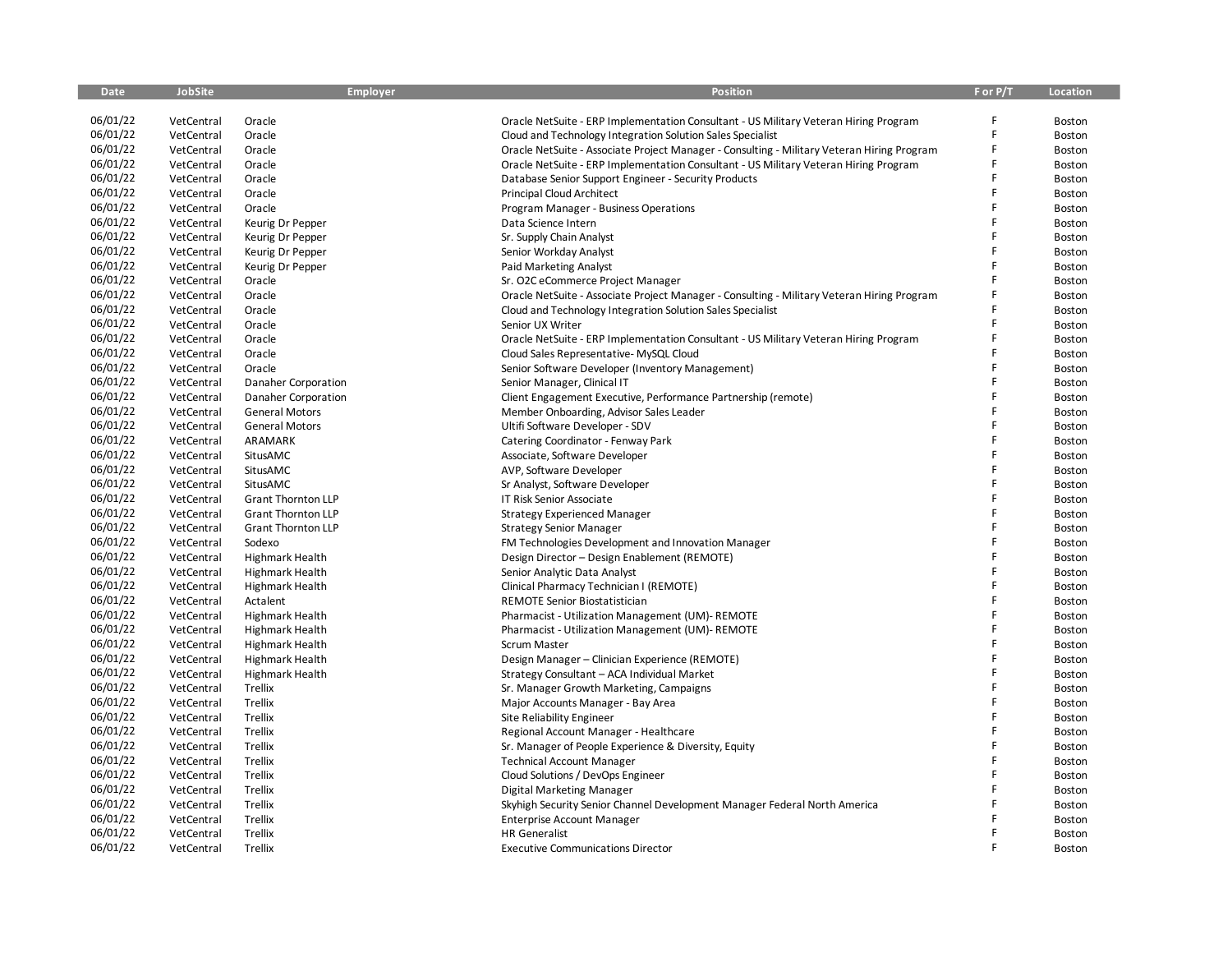| <b>Date</b> | <b>JobSite</b> | <b>Employer</b> | <b>Position</b>                                                     | F or P/T | Location |
|-------------|----------------|-----------------|---------------------------------------------------------------------|----------|----------|
|             |                |                 |                                                                     |          |          |
| 06/01/22    | VetCentral     | Trellix         | VP, Product Operations                                              |          | Boston   |
| 06/01/22    | VetCentral     | Trellix         | Sales Engineer                                                      | F        | Boston   |
| 06/01/22    | VetCentral     | Trellix         | Senior Commercial Sales Engineer                                    | F        | Boston   |
| 06/01/22    | VetCentral     | Trellix         | Sr. Manager, Emerging Talent Strategy and Programs                  | F        | Boston   |
| 06/01/22    | VetCentral     | Trellix         | Software Architect - C/C++ (Data Loss Prevention)                   |          | Boston   |
| 06/01/22    | VetCentral     | Trellix         | Software Architect - C/C++ (Data Loss Prevention)                   |          | Boston   |
| 06/01/22    | VetCentral     | Trellix         | <b>Vulnerability Management Engineer</b>                            |          | Boston   |
| 06/01/22    | VetCentral     | Trellix         | <b>Customer Marketing Manager</b>                                   | F        | Boston   |
| 06/01/22    | VetCentral     | Trellix         | Renewal Account Manager                                             |          | Boston   |
| 06/01/22    | VetCentral     | Trellix         | Sr Sales Engineer                                                   | F        | Boston   |
| 06/01/22    | VetCentral     | Trellix         | Trellix Professional Services Security Consultant                   | F        | Boston   |
| 06/01/22    | VetCentral     | Trellix         | Advanced Threat Research - Senior Vulnerability Researcher          |          | Boston   |
| 06/01/22    | VetCentral     | Trellix         | <b>Product Marketing Manager</b>                                    | F        | Boston   |
| 06/01/22    | VetCentral     | Trellix         | Sr. Revenue Accountant                                              |          | Boston   |
| 06/01/22    | VetCentral     | Trellix         | Director of Analyst Relations                                       |          | Boston   |
| 06/01/22    | VetCentral     | Trellix         | <b>Channel Sales Engineer</b>                                       |          | Boston   |
| 06/01/22    | VetCentral     | Trellix         | <b>Snr Application Security Consultant</b>                          |          | Boston   |
| 06/01/22    | VetCentral     | Trellix         | VP Product Marketing, remote                                        |          | Boston   |
| 06/01/22    | VetCentral     | Trellix         | Senior Linux Engineer                                               | F        | Boston   |
| 06/01/22    | VetCentral     | Trellix         | National Channel Account Manager                                    | F        | Boston   |
| 06/01/22    | VetCentral     | Trellix         | Site Reliability Engineer                                           | E        | Boston   |
| 06/01/22    | VetCentral     | Trellix         | Lead Software Engineer - C++/MacOS                                  |          | Boston   |
| 06/01/22    | VetCentral     | <b>WSP USA</b>  | Senior Supervising Architect                                        |          | Boston   |
| 06/01/22    | VetCentral     | <b>WSP USA</b>  | <b>District Operations Leader</b>                                   |          | Boston   |
| 06/01/22    | VetCentral     | <b>WSP USA</b>  | Senior Commissioning Engineer                                       | F        | Boston   |
| 06/01/22    | VetCentral     | Trellix         | <b>Customer Success Manager</b>                                     |          | Boston   |
| 06/01/22    | VetCentral     | Trellix         | Salesforce Marketing Business Analyst                               | F        | Boston   |
| 06/01/22    | VetCentral     | Trellix         | Director, Channel Sales                                             |          | Boston   |
| 06/01/22    | VetCentral     | Trellix         | <b>Customer Success Manager</b>                                     |          | Boston   |
| 06/01/22    | VetCentral     | Trellix         | Cloud Security Engineer - FedRAMP                                   | F        | Boston   |
| 06/01/22    | VetCentral     | Trellix         | OEM SW Sales Rep NA - West                                          |          | Boston   |
| 06/01/22    | VetCentral     | Trellix         | Senior Commercial Sales Engineer                                    |          | Boston   |
| 06/01/22    | VetCentral     | Trellix         | Senior Graphic Designer                                             | F        | Boston   |
| 06/01/22    | VetCentral     | Trellix         | <b>Talent Acquisition Partner</b>                                   |          | Boston   |
| 06/01/22    | VetCentral     | Trellix         | Director, Americas Sales Strategy and Operations                    |          | Boston   |
| 06/01/22    | VetCentral     | Trellix         | Software Development Engineer/ C++/Mac/Data Loss Prevention         |          | Boston   |
| 06/01/22    | VetCentral     | Trellix         | Sr Sales Engineer                                                   |          | Boston   |
| 06/01/22    | VetCentral     | Trellix         | Trellix Professional Services Security Consultant                   |          | Boston   |
| 06/01/22    | VetCentral     | Trellix         | Trellix Professional Services Security Consultant                   |          | Boston   |
| 06/01/22    | VetCentral     | Trellix         | Information Security ISO, SOC2 and TISAX Certification Program Lead | F        | Boston   |
| 06/01/22    | VetCentral     | Trellix         | Director - Software Engineering (Data Loss Prevention)              |          | Boston   |
| 06/01/22    | VetCentral     | Trellix         | <b>Technical Support Engineer</b>                                   | F        | Boston   |
| 06/01/22    | VetCentral     | Trellix         | <b>Product Security Engineer</b>                                    | E        | Boston   |
| 06/01/22    | VetCentral     | Trellix         | Professional Services Consultant                                    |          | Boston   |
| 06/01/22    | VetCentral     | Trellix         | Information Security Operations Analyst (FedRAMP)                   | F        | Boston   |
| 06/01/22    | VetCentral     | Trellix         | Network Engineer-SDWAN                                              |          | Boston   |
| 06/01/22    | VetCentral     | Trellix         | <b>VP Success Product Management</b>                                |          | Boston   |
| 06/01/22    | VetCentral     | Trellix         | Renewals Account Manager                                            |          | Boston   |
| 06/01/22    | VetCentral     | Trellix         | Security Researcher                                                 |          | Boston   |
| 06/01/22    | VetCentral     | Trellix         | DevOps / Cloud Solutions Architect                                  |          | Boston   |
| 06/01/22    | VetCentral     | Trellix         | DevOps Engineer                                                     |          | Boston   |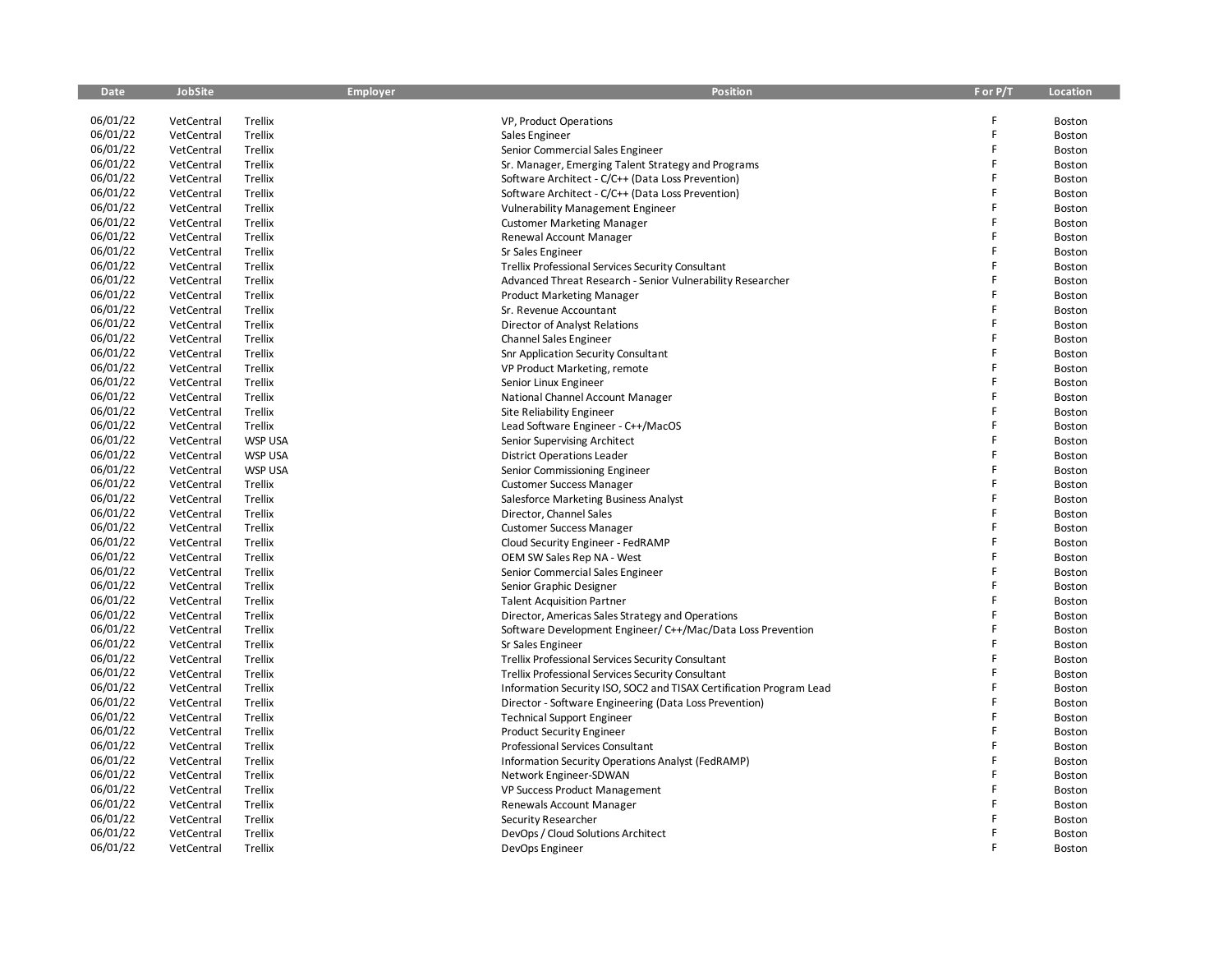| <b>Date</b> | <b>JobSite</b> | <b>Employer</b>                | <b>Position</b>                                                                       | F or P/T | Location      |
|-------------|----------------|--------------------------------|---------------------------------------------------------------------------------------|----------|---------------|
|             |                |                                |                                                                                       |          |               |
| 06/01/22    | VetCentral     | Trellix                        | Senior Corporate Transactional and Procurement Counsel                                | F        | Boston        |
| 06/01/22    | VetCentral     | Trellix                        | <b>Solution Architect</b>                                                             | F        | Boston        |
| 06/01/22    | VetCentral     | Trellix                        | Director Global Channel Programs Skyhigh Security                                     | F        | Boston        |
| 06/01/22    | VetCentral     | Trellix                        | Cloud Security Architect                                                              | F        | Boston        |
| 06/01/22    | VetCentral     | Trellix                        | Director, Global Pricing & Licensing                                                  |          | Boston        |
| 06/01/22    | VetCentral     | Trellix                        | VP, Engineering - End-Point                                                           | F        | Boston        |
| 06/01/22    | VetCentral     | <b>WSP USA</b>                 | Senior Water/Wastewater Engineer                                                      | F        | Boston        |
| 06/01/22    | VetCentral     | Trellix                        | Enterprise Inside Sales Representative                                                | F        | Boston        |
| 06/01/22    | VetCentral     | Trellix                        | Andriod Malware Reverse Engineer                                                      | F        | Boston        |
| 06/01/22    | VetCentral     | Trellix                        | <b>Marketing Project Manager</b>                                                      | F        | Boston        |
| 06/01/22    | VetCentral     | Trellix                        | Director, Demand Generation                                                           | F        | Boston        |
| 06/01/22    | VetCentral     | Trellix                        | <b>Customer Success Manager</b>                                                       | F        | Boston        |
| 06/01/22    | VetCentral     | Trellix                        | DevOps Engineer                                                                       | F        | Boston        |
| 06/01/22    | VetCentral     | Trellix                        | Senior Software Engineer - C++                                                        | F        | Boston        |
| 06/01/22    | VetCentral     | Trellix                        | Critical Incident Response Manager                                                    | F        | Boston        |
| 06/01/22    | VetCentral     | Trellix                        | <b>Customer Success Manager</b>                                                       | Ë        | Boston        |
| 06/01/22    | VetCentral     | Trellix                        | Trellix Professional Services Security Consultant                                     | F        | Boston        |
| 06/01/22    | VetCentral     | Trellix                        | Trellix Threat Labs - Senior Vulnerability Researcher                                 | F        | Boston        |
| 06/01/22    | VetCentral     | Trellix                        | Software Architect                                                                    | F        | Boston        |
| 06/01/22    | VetCentral     | Trellix                        | <b>Application Developer</b>                                                          | F        | Boston        |
| 06/01/22    | VetCentral     | <b>Public Consulting Group</b> | <b>Federal Revenue Analyst</b>                                                        | F        | Boston        |
| 06/01/22    | VetCentral     | <b>Public Consulting Group</b> | Federal Revenue Analyst                                                               |          | Boston        |
| 06/01/22    | VetCentral     | <b>Bank of America</b>         | <b>Executive Assistant</b>                                                            | F        | Boston        |
| 06/01/22    | VetCentral     | Trellix                        | Sr. Legal Counsel - Commercial/Public Sector; North America                           | F        | Boston        |
| 06/01/22    | VetCentral     | Trellix                        | <b>Head of Sales Enablement</b>                                                       | F        | Boston        |
| 06/01/22    | VetCentral     | Trellix                        | Sr Manager, HRBP                                                                      | F        | Boston        |
| 06/01/22    | VetCentral     | Trellix                        | Partner Marketing Manager                                                             | Ē        | Boston        |
| 06/01/22    | VetCentral     | Trellix                        | Growth Marketing Manager, Campaigns (Remote)                                          | F        | Boston        |
| 06/01/22    | VetCentral     | Trellix                        | <b>Enterprise Account Manager</b>                                                     | F        | Boston        |
| 06/01/22    | VetCentral     | <b>Bank of America</b>         | Compliance and Operational Risk Manager                                               | F        | Boston        |
| 06/01/22    | VetCentral     | <b>Bank of America</b>         | <b>GWIM Rewards Strategy Director</b>                                                 |          | Boston        |
| 06/01/22    | VetCentral     | <b>Bank of America</b>         | Retirement & Benefits Institutional Client Relationship Executive                     | F        | Boston        |
| 06/01/22    | VetCentral     | Trellix                        | Professional Services Security Consultant - NSP/ATD                                   | Ē        | Boston        |
| 06/01/22    | VetCentral     | Trellix                        | <b>Trellix Professional Services Security Consultant</b>                              | F        | Boston        |
| 06/01/22    | VetCentral     | Trellix                        | <b>Customer Success Manager</b>                                                       | F        | Boston        |
| 06/01/22    | VetCentral     | Trellix                        | Senior Security Operations Center (SOC) Technical / Strategic / Analyst               | F        | <b>Boston</b> |
| 06/01/22    | VetCentral     | Trellix                        | Change Enablement Manager                                                             | F        | Boston        |
| 06/01/22    | VetCentral     | Pegasystems                    | <b>Technical Support Engineer</b>                                                     |          | Boston        |
| 06/01/22    | VetCentral     | <b>Bank of America</b>         | Merrill Financial Solutions Advisor (ADP) - Merrill Offices - Boston Financial Center |          | Boston        |
| 06/01/22    | VetCentral     | Trellix                        | Senior Incident Response Consultant                                                   | F        | Boston        |
| 06/01/22    | VetCentral     | Trellix                        | Senior Incident Response Consultant                                                   | Ē        | Boston        |
| 06/01/22    | VetCentral     | Trellix                        | Skyhigh Security Senior Channel Development Manager North America                     | F        | Boston        |
| 06/01/22    | VetCentral     | Trellix                        | Channel Account Manager (SLED)                                                        | F        | Boston        |
| 06/01/22    | VetCentral     | Trellix                        | Security Content Technical Writer                                                     |          | Boston        |
| 06/01/22    | VetCentral     | <b>Bank of America</b>         | Process Design Consultant I                                                           | Ē        | Boston        |
| 06/01/22    | VetCentral     | Cigna                          | Senior Account Executive- Express Scripts                                             | F        | <b>Boston</b> |
| 06/01/22    | VetCentral     | Trellix                        | Director, Engineering                                                                 | F        | Boston        |
| 06/01/22    | VetCentral     | Trellix                        | Director Channel Sales Americas - Skyhigh Security                                    | F        | Boston        |
| 06/01/22    | VetCentral     | Trellix                        | Cloud Security Architect                                                              |          | Boston        |
| 06/01/22    | VetCentral     | Trellix                        | Sr. Account Manager                                                                   | F        | Boston        |
| 06/01/22    | VetCentral     | Trellix                        | Senior Manager - Cybersecurity Data Analytics and Services                            | F        | Boston        |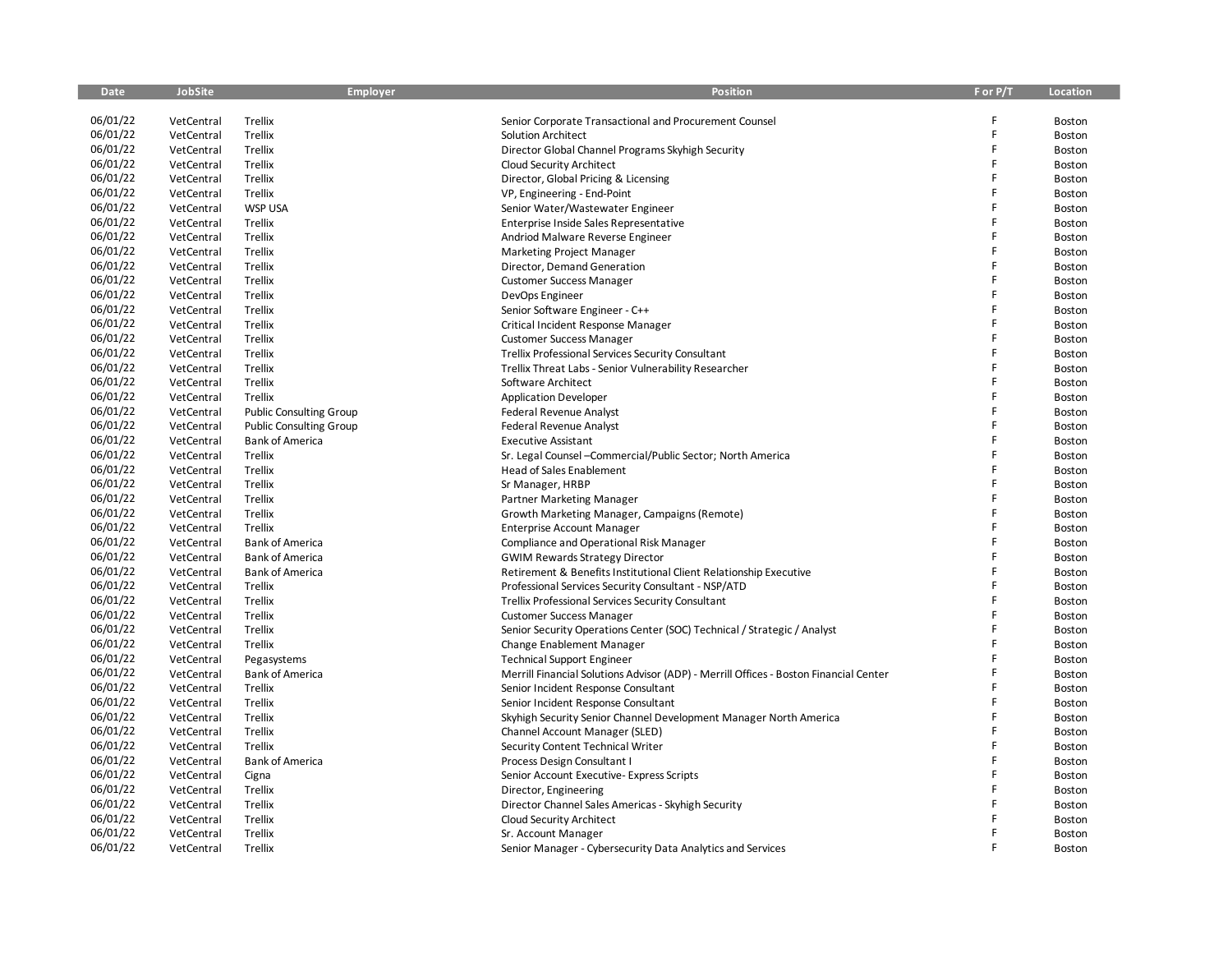| <b>Date</b> | <b>JobSite</b> | <b>Employer</b>                  | <b>Position</b>                                                                            | F or P/T | Location      |
|-------------|----------------|----------------------------------|--------------------------------------------------------------------------------------------|----------|---------------|
|             |                |                                  |                                                                                            |          |               |
| 06/01/22    | VetCentral     | Trellix                          | Information Security Operations Engineer                                                   |          | Boston        |
| 06/01/22    | VetCentral     | Trellix                          | <b>Strategic Communications Writer</b>                                                     | F        | Boston        |
| 06/01/22    | VetCentral     | <b>Bank of America</b>           | <b>Communications Manager I</b>                                                            | F        | Boston        |
| 06/01/22    | VetCentral     | Trellix                          | Sr. Revenue Accountant                                                                     | F        | <b>Boston</b> |
| 06/01/22    | VetCentral     | Trellix                          | Sr. Growth Marketing Manager, Campaigns (Remote)                                           | F        | Boston        |
| 06/01/22    | VetCentral     | <b>Catalent Pharma Solutions</b> | Account Director, Business Development, mRNA                                               |          | Boston        |
| 06/01/22    | VetCentral     | <b>Bank of America</b>           | Merrill Financial Solutions Advisor (ADP) - Merrill Offices - Boston Financial Center      |          | Boston        |
| 06/01/22    | VetCentral     | <b>Bank of America</b>           | Platform Manager                                                                           | F        | Boston        |
| 06/01/22    | VetCentral     | <b>Bank of America</b>           | Merrill Lynch Wealth Management Market Executive Leadership Academy                        | Ē        | <b>Boston</b> |
| 06/01/22    | VetCentral     | GoTo                             | Field Service Engineer                                                                     | F        | Boston        |
| 06/01/22    | VetCentral     | Skanska                          | <b>Scheduling Manager</b>                                                                  | F        | Boston        |
| 06/01/22    | VetCentral     | GoTo                             | Customer Advocacy Manager                                                                  | F        | Boston        |
| 06/01/22    | VetCentral     | Intermountain Healthcare         | <b>Grant Project Director</b>                                                              | F        | Boston        |
| 06/01/22    | VetCentral     | Centene Corporation              | IT Agile Coach (Corporate Agile) - Remote                                                  | Ē        | <b>Boston</b> |
| 06/01/22    | VetCentral     | Centene Corporation              | Manager, Finance-Remote                                                                    |          | Boston        |
| 06/01/22    | VetCentral     | Centene Corporation              | Financial Planning Analyst II-Remote                                                       | F        | Boston        |
| 06/01/22    | VetCentral     | C&A Industries, LLC              | RN / REGISTERED NURSE / PEDIATRIC RN / PEDIATRIC NURSE / PEDS                              |          | Boston        |
| 06/01/22    | VetCentral     | C&A Industries, LLC              | CT TECH / COMPUTED TOMOGRAPHY TECHNOLOGIST                                                 | F        | Boston        |
| 06/01/22    | VetCentral     | C&A Industries, LLC              | RN / REGISTERED NURSE / PEDIATRIC RN / PEDIATRIC NURSE / PEDS                              |          | Boston        |
| 06/01/22    | VetCentral     | C&A Industries, LLC              | RN / REGISTERED NURSE / ONCOLOGY RN / ONCOLOGY NURSE                                       |          | Boston        |
| 06/01/22    | VetCentral     | C&A Industries, LLC              | CT TECH / COMPUTED TOMOGRAPHY TECHNOLOGIST                                                 | Ē        | Boston        |
| 06/01/22    | VetCentral     | <b>RES</b>                       | Assistant Logistics Superintendent - Solar                                                 |          | Boston        |
| 06/01/22    | VetCentral     | Randstad US                      | <b>Business Services Sr Analyst</b>                                                        | F        | Boston        |
| 06/01/22    | VetCentral     | Randstad US                      | <b>Staffing Manager</b>                                                                    | F        | Boston        |
| 06/01/22    | VetCentral     | Randstad US                      | <b>Diversity Sourcer</b>                                                                   | F        | Boston        |
| 06/01/22    | VetCentral     | Oracle                           | Oracle NetSuite - Associate Project Manager - Consulting - Military Veteran Hiring Program | Ē        | Boston        |
| 06/01/22    | VetCentral     | Oracle                           | CX Knowledge Advance Technical Lead                                                        |          | Boston        |
| 06/01/22    | VetCentral     | Oracle                           | Oracle NetSuite - ERP Implementation Consultant - US Military Veteran Hiring Program       |          | Boston        |
| 06/01/22    | VetCentral     | Oracle                           | Software Development VP                                                                    | F        | Boston        |
| 06/01/22    | VetCentral     | Oracle                           | Principal Cloud Architect                                                                  | F        | Boston        |
| 06/01/22    | VetCentral     | Oracle                           | Sr Manager, Cloud Solution Architecture                                                    | F        | Boston        |
| 06/01/22    | VetCentral     | Oracle                           | Principal Software Engineer - Firmware                                                     |          | Boston        |
| 06/01/22    | VetCentral     | Oracle                           | GTM App/Dev Sales Strategists-North America                                                | F        | <b>Boston</b> |
| 06/01/22    | VetCentral     | Oracle                           | Cloud and Technology Integration Solution Sales Specialist                                 | F        | Boston        |
| 06/01/22    | VetCentral     | Oracle                           | Oracle NetSuite - Associate Project Manager - Consulting - Military Veteran Hiring Program | F        | Boston        |
| 06/01/22    | VetCentral     | Oracle                           | Oracle NetSuite - ERP Implementation Consultant - US Military Veteran Hiring Program       |          | Boston        |
| 06/01/22    | VetCentral     | Oracle                           | Oracle NetSuite - ERP Implementation Consultant - US Military Veteran Hiring Program       |          | Boston        |
| 06/01/22    | VetCentral     | Oracle                           | Oracle NetSuite - ERP Implementation Consultant - US Military Veteran Hiring Program       |          | Boston        |
| 06/01/22    | VetCentral     | Oracle                           | Oracle NetSuite - ERP Implementation Consultant - US Military Veteran Hiring Program       |          | Boston        |
| 06/01/22    | VetCentral     | Oracle                           | Marketing Comm / PR Specialist 4                                                           |          | Boston        |
| 06/01/22    | VetCentral     | Oracle                           | GTM Security Sales Strategists – North America                                             |          | Boston        |
| 06/01/22    | VetCentral     | Oracle                           | Oracle NetSuite - ERP Implementation Consultant - US Military Veteran Hiring Program       |          | Boston        |
| 06/01/22    | VetCentral     | Oracle                           | Applications Sales Representative - Supply Chain Management                                |          | Boston        |
| 06/01/22    | VetCentral     | Oracle                           | Oracle NetSuite - ERP Implementation Consultant - US Military Veteran Hiring Program       |          | Boston        |
| 06/01/22    | VetCentral     | Oracle                           | GTM Data Science Sales Strategists-North America                                           |          | <b>Boston</b> |
| 06/01/22    | VetCentral     | Oracle                           | Oracle NetSuite - Associate Project Manager - Consulting - Military Veteran Hiring Program | F        | <b>Boston</b> |
| 06/01/22    | VetCentral     | Oracle                           | Cloud Sales AVP                                                                            |          | Boston        |
| 06/01/22    | VetCentral     | Oracle                           | Cloud and Technology Integration Solution Sales Specialist                                 | Ē        | <b>Boston</b> |
| 06/01/22    | VetCentral     | Oracle                           | Cloud and Technology Analytics Solution Sales Specialist                                   |          | Boston        |
| 06/01/22    | VetCentral     | Oracle                           | Senior Principal Software Developer                                                        | F        | <b>Boston</b> |
| 06/01/22    | VetCentral     | Black & Veatch                   | Sector Tempus Administrator                                                                | F        | Boston        |
|             |                |                                  |                                                                                            |          |               |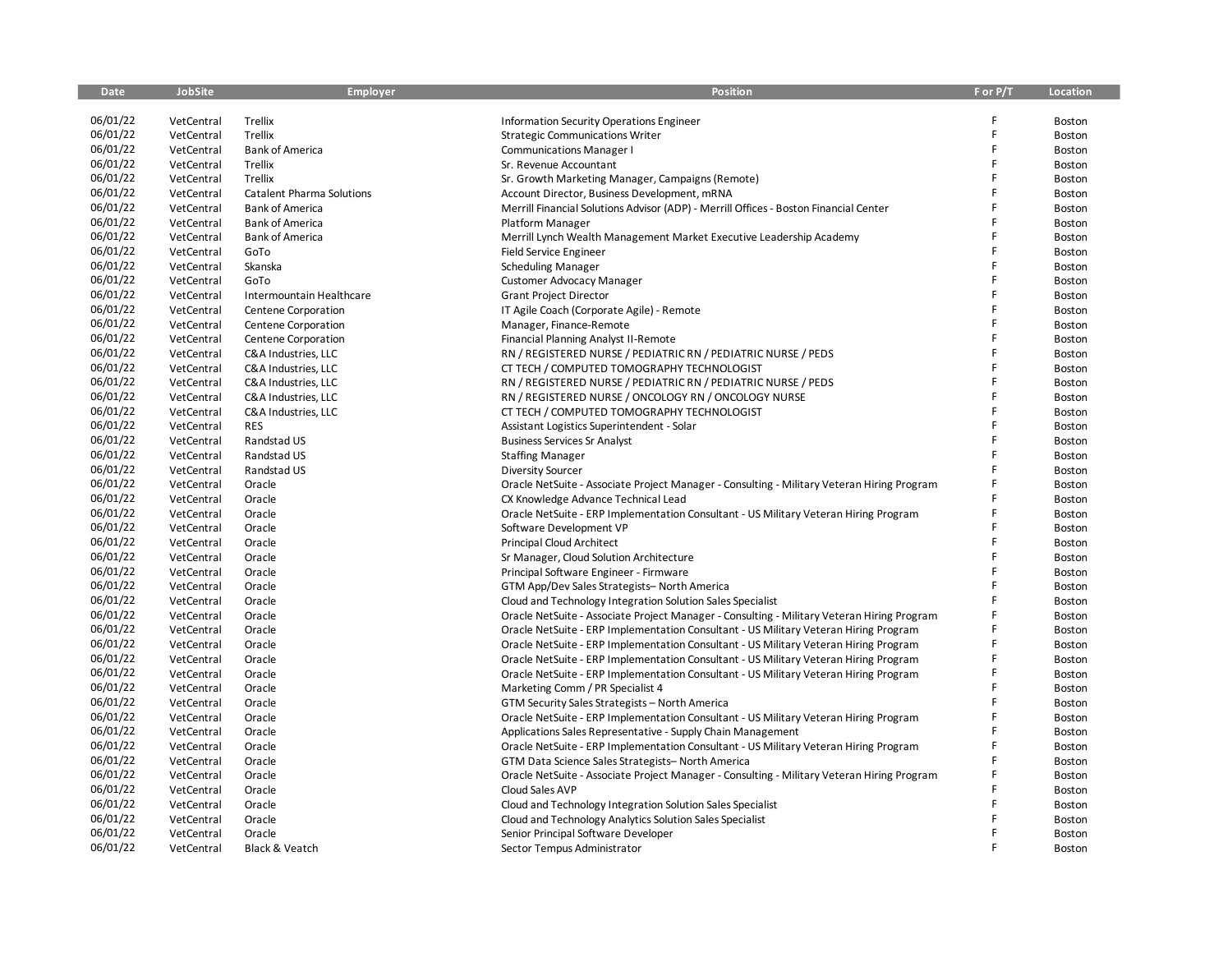| <b>Date</b> | <b>JobSite</b> | <b>Employer</b>                                | <b>Position</b>                                                                      | F or P/T | <b>Location</b>   |
|-------------|----------------|------------------------------------------------|--------------------------------------------------------------------------------------|----------|-------------------|
|             |                |                                                |                                                                                      |          |                   |
| 06/01/22    | VetCentral     | Oracle                                         | Managing Principal Consultant - Mfg Vertical - NetSuite Managed Services (ACS)       |          | Boston            |
| 06/01/22    | VetCentral     | Oracle                                         | Oracle NetSuite - ERP Implementation Consultant - US Military Veteran Hiring Program | F        | Boston            |
| 06/01/22    | VetCentral     | Oracle                                         | Manager, Cloud Engineering                                                           | F        | <b>Boston</b>     |
| 06/01/22    | VetCentral     | Oracle                                         | Database Senior Support Engineer - Security Products                                 | F        | <b>Boston</b>     |
| 06/01/22    | VetCentral     | Oracle                                         | Oracle NetSuite - ERP Implementation Consultant - US Military Veteran Hiring Program | F        | Boston            |
| 06/01/22    | VetCentral     | Randstad US                                    | desktop support tech                                                                 |          | Boston            |
| 06/01/22    | VetCentral     | Randstad US                                    | airline gate agent                                                                   | F        | Boston            |
| 06/01/22    | VetCentral     | Randstad US                                    | customer service agent                                                               | F        | Boston            |
| 06/01/22    | VetCentral     | Randstad US                                    | airline ticket agent                                                                 | F        | Boston            |
| 06/01/22    | VetCentral     | Randstad US                                    | medical receptionist                                                                 | F        | Boston            |
| 06/01/22    | VetCentral     | Accenture                                      | Full-Stack Java Engineer                                                             | F        | Boston            |
| 06/01/22    | VetCentral     | Accenture                                      | Microservices Engineer                                                               |          | Boston            |
| 06/01/22    | VetCentral     | Accenture                                      | Business Process Manager, Future State                                               | F        | Boston            |
| 06/01/22    | VetCentral     | Accenture                                      | MSFT SMB - CSM                                                                       | F        | <b>Boston</b>     |
| 06/01/22    | VetCentral     | Accenture                                      | Agile Program & Project Management Consultant Job Description                        | F        | Boston            |
| 06/01/22    | VetCentral     | Accenture                                      | Epic Hospital Billing Consultant                                                     | F        | Boston            |
| 06/01/22    | VetCentral     | Accenture                                      | ServiceNow Business Process Consultant                                               | F        | Boston            |
| 06/01/22    | VetCentral     | Accenture                                      | <b>Test Automation Consultant - Northeast</b>                                        | F        | Boston            |
| 06/01/22    | VetCentral     | Accenture                                      | Data Engineer - 4310785                                                              | F        | Boston            |
| 06/01/22    | VetCentral     | Accenture                                      | Counsel, US Employment Law                                                           | F        | Boston            |
| 06/01/22    | VetCentral     | Accenture                                      | Data Architecture Manager - Northeast US                                             | F        | <b>Boston</b>     |
| 06/01/22    | VetCentral     | Accenture                                      | Cloud Native Application Architect                                                   | F        | Boston            |
| 06/01/22    | VetCentral     | Accenture                                      | Healthcare Revenue Cycle Consultant                                                  | F        | <b>Boston</b>     |
| 06/01/22    | VetCentral     | Accenture                                      | Senior Cloud/Java Engineer - Northeast                                               | F        | Boston            |
| 06/01/22    | VetCentral     | Accenture                                      | Mulesoft Developer                                                                   | F        | Boston            |
| 06/01/22    | VetCentral     | Accenture                                      | Full-Stack Python Engineer                                                           | F        | <b>Boston</b>     |
| 06/01/22    | VetCentral     | Amazon Web Services                            | Data Engineer III, AWS EBS Performance Monitoring                                    | F        | Boston            |
| 06/01/22    | VetCentral     | Amazon Web Services                            | Business Operations Manager, ProServe Americas Business Operations                   | Ē        | <b>Boston</b>     |
| 06/01/22    | VetCentral     | Amazon Web Services                            | Sr. Manager, Software Dev - Storage Systems                                          | F        | Boston            |
| 06/01/22    | VetCentral     | Amazon Web Services                            | Sr. Software Development Engineer, AWS Security Analytics, AWS Security              | F        | Boston            |
| 06/01/22    | VetCentral     | Amazon Web Services                            | Software Development Engineer                                                        |          | <b>Boston</b>     |
| 06/01/22    | VetCentral     | Amazon Web Services                            | Sr. Product Marketing Manager, AWS Storage                                           | F        | Boston            |
| 06/01/22    | VetCentral     | Meta                                           | Business Operations Manager, Reality Labs Partnerships                               | Ë        | Boston            |
| 06/01/22    | VetCentral     | Meta                                           | <b>Channel Marketing Associate</b>                                                   | F        | Boston            |
| 06/01/22    | VetCentral     | Meta                                           | Security Engineer Investigator, Dangerous Organizations                              | F        | Boston            |
| 06/01/22    | VetCentral     | Meta                                           | HR Director, FB App                                                                  | F        | Boston            |
| 06/01/22    | VetCentral     | Meta                                           | Audio Algorithms Research Engineer                                                   | F        | Boston            |
| 06/01/22    | VetCentral     | Meta                                           | Product Design Engineer - Sensor & Package Design                                    | F        | Boston            |
| 06/01/22    | VetCentral     | Meta                                           | Technical Writer, Kustomer                                                           |          | Boston            |
| 06/01/22    | VetCentral     | Meta                                           | Demand Marketing Manager, Kustomer                                                   | F        | Boston            |
| 06/01/22    | VetCentral     | Meta                                           | Product Manager, Hardware                                                            | F        | Boston            |
| 06/01/22    | VetCentral     | Meta                                           | Corporate Marketing Manager, Kustomer                                                | F        | Boston            |
| 06/01/22    | VetCentral     | <b>General Dynamics Information Technology</b> | Database Administrator (SYBASE, Oracle, SQL Server)                                  | F        | Bourne            |
| 06/01/22    | VetCentral     | <b>General Dynamics Information Technology</b> | Trainer                                                                              | F        | Bourne            |
| 06/01/22    | VetCentral     | <b>General Dynamics Information Technology</b> | Senior Test Engineer                                                                 | F        | Bourne            |
| 06/01/22    | VetCentral     | <b>General Dynamics Information Technology</b> | Task Order Lead                                                                      | F        | Bourne            |
| 06/01/22    | VetCentral     | <b>General Dynamics Information Technology</b> | <b>Total Force Training Records Project Manager</b>                                  | F        | Bourne            |
| 06/01/22    | VetCentral     | <b>General Dynamics Information Technology</b> | Senior Cloud Program Manager                                                         |          | Bourne            |
| 06/01/22    | VetCentral     | <b>General Dynamics Information Technology</b> | Senior D365 Developer                                                                |          | Bourne            |
| 06/01/22    | VetCentral     | HealthEdge Software Inc                        | Senior Project Director                                                              | F        | Burlington        |
| 06/01/22    | VetCentral     | TD Bank                                        | Sr Relationship Manager                                                              | F        | <b>Burlington</b> |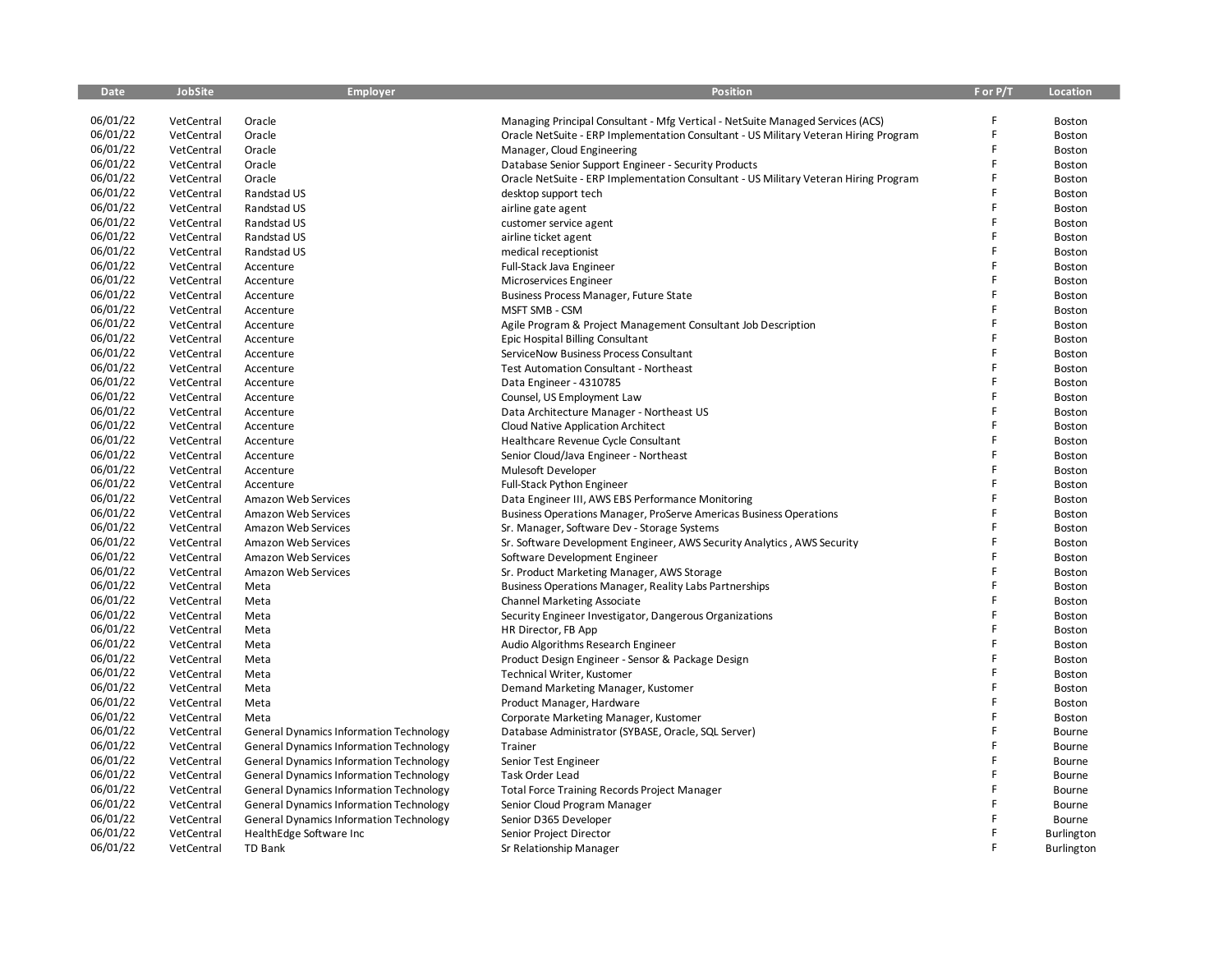| <b>Date</b> | <b>JobSite</b> | <b>Employer</b>              | <b>Position</b>                                                                       | F or P/T | Location       |
|-------------|----------------|------------------------------|---------------------------------------------------------------------------------------|----------|----------------|
|             |                |                              |                                                                                       |          |                |
| 06/01/22    | VetCentral     | The Estee Lauder Companies   | Key Holder - Aveda - 24 Hrs - Burlington Mall - Burlington, MA                        | F        | Burlington     |
| 06/01/22    | VetCentral     | Nuance                       | Senior Devops Engineer - Analytics                                                    | F        | Burlington     |
| 06/01/22    | VetCentral     | Lahey Health                 | Clinical Pharmacy Specialist - Critical Care                                          | F        | Burlington     |
| 06/01/22    | VetCentral     | Lahey Health                 | *Start with 5 weeks PTO !* Medical Assistant I - General surgery                      | F        | Burlington     |
| 06/01/22    | VetCentral     | Lahey Health                 | Registered Nurse, Medical Surgical Unit, 36 Hour Days/Nights Rotation                 | F        | Burlington     |
| 06/01/22    | VetCentral     | Lahey Health                 | Unit Coordinator                                                                      | F        | Burlington     |
| 06/01/22    | VetCentral     | Lahey Health                 | Pharmacy Resident 1                                                                   | F        | Burlington     |
| 06/01/22    | VetCentral     | Lahey Health                 | Medical Interpreter-Spanish                                                           | F        | Burlington     |
| 06/01/22    | VetCentral     | Lahey Health                 | Registered Nurse, Medical Surgical Unit, 36 Hour Days/Nights Rotation                 | F        | Burlington     |
| 06/01/22    | VetCentral     | Oracle                       | Senior Manager Technical Writing-Technical Documentation                              | F        | Burlington     |
| 06/01/22    | VetCentral     | Oracle                       | Software Developer 2                                                                  | F        | Burlington     |
| 06/01/22    | VetCentral     | Oracle                       | Software Development Snr Manager                                                      |          | Burlington     |
| 06/01/22    | VetCentral     | Salesforce.com, Inc          | VP, Cloud GTM Strategy                                                                | F        | Burlington     |
| 06/01/22    | VetCentral     | Sodexo                       | Barista II                                                                            | F        | Burlington     |
| 06/01/22    | VetCentral     | Cigna                        | Part Time Shipping Clerk - Freedom Fertility                                          | F        | <b>Byfield</b> |
| 06/01/22    | VetCentral     | Cigna                        | Shipping Clerk - Freedom Fertility                                                    | F        | Byfield        |
| 06/01/22    | VetCentral     | Akamai Technologies, Inc.    | Manager Marketing Operations - Remote                                                 | F        | Cambridge      |
| 06/01/22    | VetCentral     | Akamai Technologies, Inc.    | Technical Project Manager - Remote                                                    | F        | Cambridge      |
| 06/01/22    | VetCentral     | Sanofi Group                 | Director, Computational Science                                                       | F        | Cambridge      |
| 06/01/22    | VetCentral     | <b>CBRE</b>                  | <b>Condition Assessment Project Management Intern</b>                                 | F        | Cambridge      |
| 06/01/22    | VetCentral     | Sanofi Group                 | Senior Product Manager, US Neurology - Consumer Marketing Tolebrutinib                | F        | Cambridge      |
| 06/01/22    | VetCentral     | Sanofi Group                 | Associate Director, US Neurology - Consumer Marketing Tolebrutinib                    | F        | Cambridge      |
| 06/01/22    | VetCentral     | Canon USA & Affiliates       | Site Manager II                                                                       | F        | Cambridge      |
| 06/01/22    | VetCentral     | <b>IQVIA</b>                 | Medical Writer 2                                                                      | F        | Cambridge      |
| 06/01/22    | VetCentral     | IQVIA                        | Staff Software Development Engineer, ACOE (Remote/WFH)                                | F        | Cambridge      |
| 06/01/22    | VetCentral     | CBRE                         | Maintenance Technician - General                                                      | F        | Cambridge      |
| 06/01/22    | VetCentral     | <b>CBRE</b>                  | Sr Technical Writer                                                                   | F        | Cambridge      |
| 06/01/22    | VetCentral     | CBRE                         | <b>Strategic Sourcing Manager</b>                                                     | F        | Cambridge      |
| 06/01/22    | VetCentral     | Microsoft Corporation        | Senior Partner Development Manager                                                    | F        | Cambridge      |
| 06/01/22    | VetCentral     | Microsoft Corporation        | Account Executive - Consulting Sales                                                  | F        | Cambridge      |
| 06/01/22    | VetCentral     | Microsoft Corporation        | Technical Program Manager 2                                                           | F        | Cambridge      |
| 06/01/22    | VetCentral     | <b>Microsoft Corporation</b> | Global Leader, Strategic Customer Engagement                                          | F        | Cambridge      |
| 06/01/22    | VetCentral     | Microsoft Corporation        | Intern Opportunities for MBA Students: Sales (Summer 2023)                            | F        | Cambridge      |
| 06/01/22    | VetCentral     | <b>Digital Prospectors</b>   | <b>Billing Specialist</b>                                                             | F        | Cambridge      |
| 06/01/22    | VetCentral     | TEKsystems                   | Desktop Support Technician                                                            | F        | Cambridge      |
| 06/01/22    | VetCentral     | Actalent                     | Lab Technician                                                                        | F        | Cambridge      |
| 06/01/22    | VetCentral     | Actalent                     | REMOTE Principal Clinical Data Manager                                                | F        | Cambridge      |
| 06/01/22    | VetCentral     | Actalent                     | REMOTE Senior Clinical Data Manager                                                   | F        | Cambridge      |
| 06/01/22    | VetCentral     | Actalent                     | <b>Manufacturing Specialist</b>                                                       | F        | Cambridge      |
| 06/01/22    | VetCentral     | Actalent                     | Clinical Supply Chain Planner                                                         | F        | Cambridge      |
| 06/01/22    | VetCentral     | Actalent                     | <b>Manufacturing Specialist</b>                                                       | Ë        | Cambridge      |
| 06/01/22    | VetCentral     | <b>Bank of America</b>       | Merrill Financial Solutions Advisor (ADP) - Merrill Offices - Boston Financial Center | F        | Cambridge      |
| 06/01/22    | VetCentral     | Pfizer                       | Scientist Epithelial Biology                                                          | F        | Cambridge      |
| 06/01/22    | VetCentral     | <b>BCD Travel</b>            | <b>VIP Travel Consultant</b>                                                          | F        | Cambridge      |
| 06/01/22    | VetCentral     | Randstad US                  | supply chain coordinator                                                              | F        | Cambridge      |
| 06/01/22    | VetCentral     | Randstad US                  | administrative assistant                                                              | F        | Cambridge      |
| 06/01/22    | VetCentral     | Randstad US                  | s a p order entry                                                                     | F        | Cambridge      |
| 06/01/22    | VetCentral     | Randstad US                  | loan servicer                                                                         | F        | Cambridge      |
| 06/01/22    | VetCentral     | Randstad US                  | senior commercial loan analyst                                                        |          | Cambridge      |
| 06/01/22    | VetCentral     | <b>IQVIA</b>                 | <b>Medical Writer 2</b>                                                               | F        | Danvers        |
| 06/01/22    | VetCentral     | Illinois Tool Works, Inc.    | <b>Sourcing Specialist</b>                                                            | F        | Danvers        |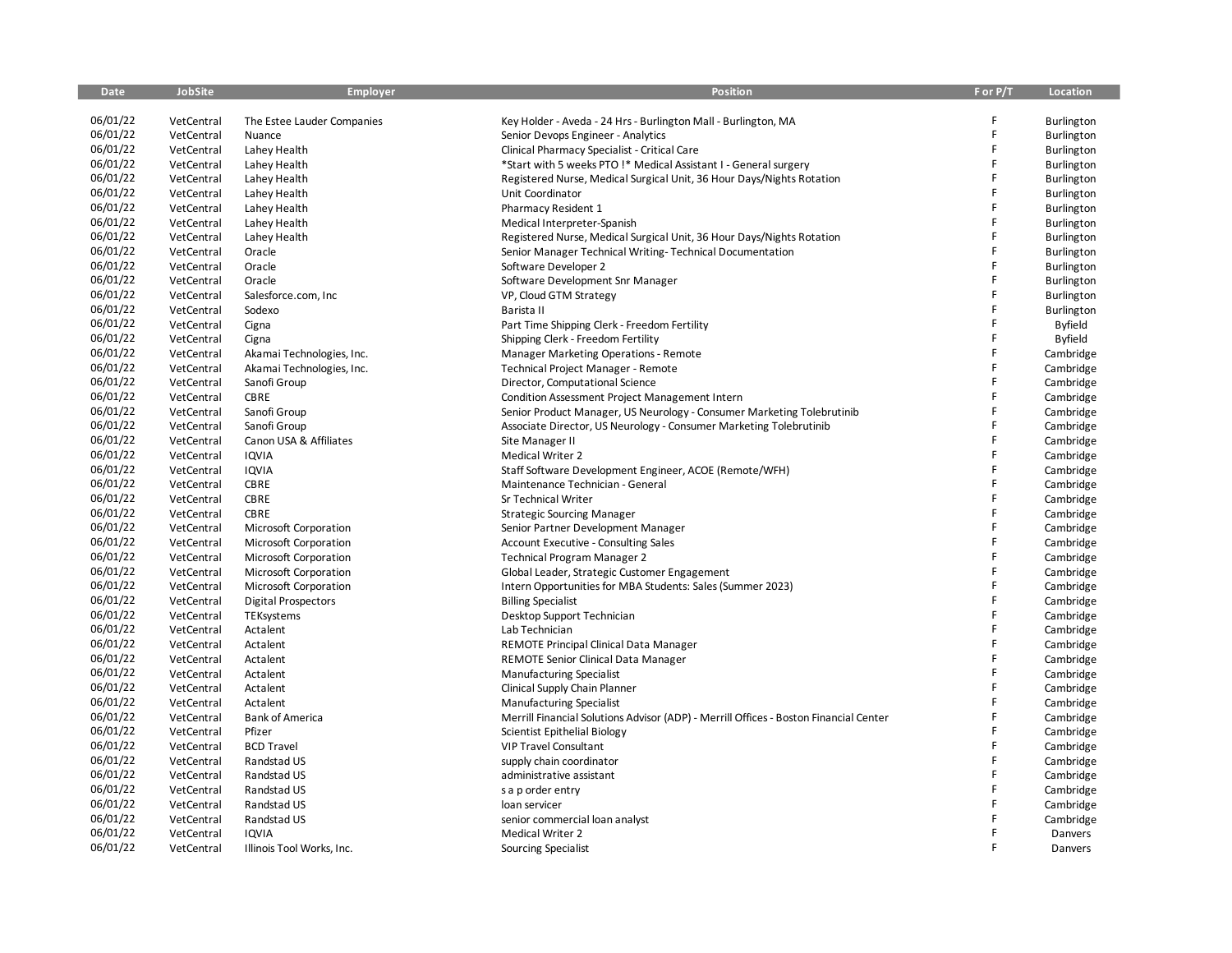| <b>Date</b>          | <b>JobSite</b>           | <b>Employer</b>                                                                                  | <b>Position</b>                                              | F or P/T | Location           |
|----------------------|--------------------------|--------------------------------------------------------------------------------------------------|--------------------------------------------------------------|----------|--------------------|
|                      |                          |                                                                                                  |                                                              |          |                    |
| 06/01/22             | VetCentral               | Medtronic                                                                                        | Team Lead IV-Associate KPO                                   | F        | Danvers            |
| 06/01/22             | VetCentral               | M&T Bank                                                                                         | Affluent Markets Client Services Specialist                  | F        | Danvers            |
| 06/01/22             | VetCentral               | Aerotek                                                                                          | Clean Room Assembler                                         | F        | Danvers            |
| 06/01/22             | VetCentral               | Aerotek                                                                                          | Shipper                                                      | F        | Danvers            |
| 06/01/22             | VetCentral               | Lahey Health                                                                                     | Registered Nurse (RN) - Operating Room                       | F        | Danvers            |
| 06/01/22             | VetCentral               | Aerotek                                                                                          | Technician                                                   | F        | Danvers            |
| 06/01/22             | VetCentral               | <b>Applied Materials</b>                                                                         | <b>Engineering Technician III</b>                            | F        | Gloucester         |
| 06/01/22             | VetCentral               | <b>Applied Materials</b>                                                                         | Engineering Technician III - 1st shift                       | F        | Gloucester         |
| 06/01/22             | VetCentral               | <b>Applied Materials</b>                                                                         | Customer Engineer III - VSE Implant                          | F        | Gloucester         |
| 06/01/22             | VetCentral               | <b>IQVIA</b>                                                                                     | <b>Medical Writer 2</b>                                      | F        | Gloucester         |
| 06/01/22             | VetCentral               | Aerotek                                                                                          | Facilities Technician - Facilities Technician 1              | F        | Gloucester         |
| 06/01/22             | VetCentral               | Lahey Health                                                                                     | Registered Nurse (RN) - Med/Surg                             |          | Gloucester         |
| 06/01/22             | VetCentral               | Sodexo                                                                                           | Environmental Service Attendant/Floor Tech                   | F        | Gloucester         |
| 06/01/22             | VetCentral               | Comcast                                                                                          | Business Acct Exec 3, SMB Direct Sales                       | F        | Lawrence           |
| 06/01/22             | VetCentral               | Sevita                                                                                           | Accounts Receivable Medical Collections Specialist           | F        | Lawrence           |
| 06/01/22             | VetCentral               | <b>General Dynamics Information Technology</b>                                                   | Database Administrator (SYBASE, Oracle, SQL Server)          | F        | Lincoln            |
| 06/01/22             | VetCentral               | <b>General Dynamics Information Technology</b>                                                   | <b>Task Order Lead</b>                                       |          | Lincoln            |
| 06/01/22             | VetCentral               | <b>General Dynamics Information Technology</b>                                                   | Senior Test Engineer                                         | F        | Lincoln            |
| 06/01/22             | VetCentral               | <b>General Dynamics Information Technology</b>                                                   | Trainer                                                      | F        | Lincoln            |
| 06/01/22             | VetCentral               | <b>General Dynamics Information Technology</b>                                                   | <b>Total Force Training Records Project Manager</b>          | F        | Lincoln            |
| 06/01/22             | VetCentral               | <b>General Dynamics Information Technology</b>                                                   | Senior D365 Developer                                        | F        | Lincoln            |
| 06/01/22             | VetCentral               | <b>General Dynamics Information Technology</b>                                                   | Senior Cloud Program Manager                                 |          | Lincoln            |
| 06/01/22             | VetCentral               | <b>CBRE</b>                                                                                      | Condition Assessment Project Management Intern               | F        | Lowell             |
| 06/01/22             | VetCentral               | UKG (Ultimate Kronos Group)                                                                      | <b>VP SaaS Finance</b>                                       | F        | Lowell             |
| 06/01/22             | VetCentral               | <b>Aston Carter</b>                                                                              | Customer Advocate                                            | F        | Lowell             |
| 06/01/22             | VetCentral               | UKG (Ultimate Kronos Group)                                                                      | Product Support Representative III                           | F        | Lowell             |
| 06/01/22             | VetCentral               | CBRE                                                                                             | Intern                                                       | F        | Lowell             |
| 06/01/22             | VetCentral               | CBRE                                                                                             | Sr Technical Writer                                          | Ë        | Lowell             |
| 06/01/22             | VetCentral               | CBRE                                                                                             | <b>Strategic Sourcing Manager</b>                            | F        | Lowell             |
| 06/01/22             | VetCentral               | C&A Industries, LLC                                                                              | RN / REGISTERED NURSE / ER RN / EMERGENCY ROOM NURSE         | F        | Lowell             |
| 06/01/22             | VetCentral               | The Hertz Corporation                                                                            | Lot Attendant - Lynn                                         | F        | Lynn               |
| 06/01/22             | VetCentral               | UnitedHealth Group                                                                               | Physician Assistant - Home Visits - North Shore Boston       | F        | Lynn               |
| 06/01/22             | VetCentral               | <b>Aston Carter</b>                                                                              | <b>Accounts Receivable Specialist</b>                        | F        | Lynnfield          |
| 06/01/22             | VetCentral               | Transdev                                                                                         | Reservationist                                               | F        | Medford            |
| 06/01/22             | VetCentral               | <b>Aston Carter</b>                                                                              | Lockbox Processor                                            | Ë        | Medford            |
| 06/01/22             | VetCentral               | <b>IQVIA</b>                                                                                     | Medical Writer 2                                             | F        | Medford            |
| 06/01/22             | VetCentral               | C&A Industries, LLC                                                                              | RN / REGISTERED NURSE / MED SURG RN / MEDICAL SURGICAL NURSE | F        | Methuen            |
| 06/01/22             | VetCentral               | Walgreens                                                                                        | Shift Lead                                                   | F        | Middleton          |
| 06/01/22             | VetCentral               | CareerStaff Unlimited                                                                            | Licensed Practical Nurse - LPN - Skilled Nursing Facility    | F        | North Andover      |
| 06/01/22             | VetCentral               | Randstad US                                                                                      | manual cnc operator                                          | F<br>F   | North Andover      |
| 06/01/22             | VetCentral               | Randstad US                                                                                      | assemblers                                                   |          | North Billerica    |
| 06/01/22             | VetCentral               | Randstad US                                                                                      | visual inspection 1st shift                                  | F<br>F   | North Billerica    |
| 06/01/22             | VetCentral               | Walgreens                                                                                        | <b>Customer Service Associate</b>                            |          | North Reading      |
| 06/01/22             | VetCentral               | Expeditors                                                                                       | <b>Business Development Intern</b>                           |          | Peabody            |
| 06/01/22             | VetCentral               | Cardinal Health                                                                                  | Warehouse Worker (Part Time Nights)                          | F<br>F   | Peabody            |
| 06/01/22             | VetCentral               | Sodexo                                                                                           | Stock Worker and Receiver                                    | F        | Peabody            |
| 06/01/22             | VetCentral               | <b>General Dynamics Information Technology</b>                                                   | Senior Test Engineer                                         | F        | Peabody            |
| 06/01/22<br>06/01/22 | VetCentral               | <b>General Dynamics Information Technology</b>                                                   | <b>Total Force Training Records Project Manager</b>          |          | Peabody            |
| 06/01/22             | VetCentral               | <b>General Dynamics Information Technology</b>                                                   | Senior Cloud Program Manager                                 |          | Peabody            |
| 06/01/22             | VetCentral<br>VetCentral | <b>General Dynamics Information Technology</b><br><b>General Dynamics Information Technology</b> | Trainer<br>Senior D365 Developer                             | F        | Peabody<br>Peabody |
|                      |                          |                                                                                                  |                                                              |          |                    |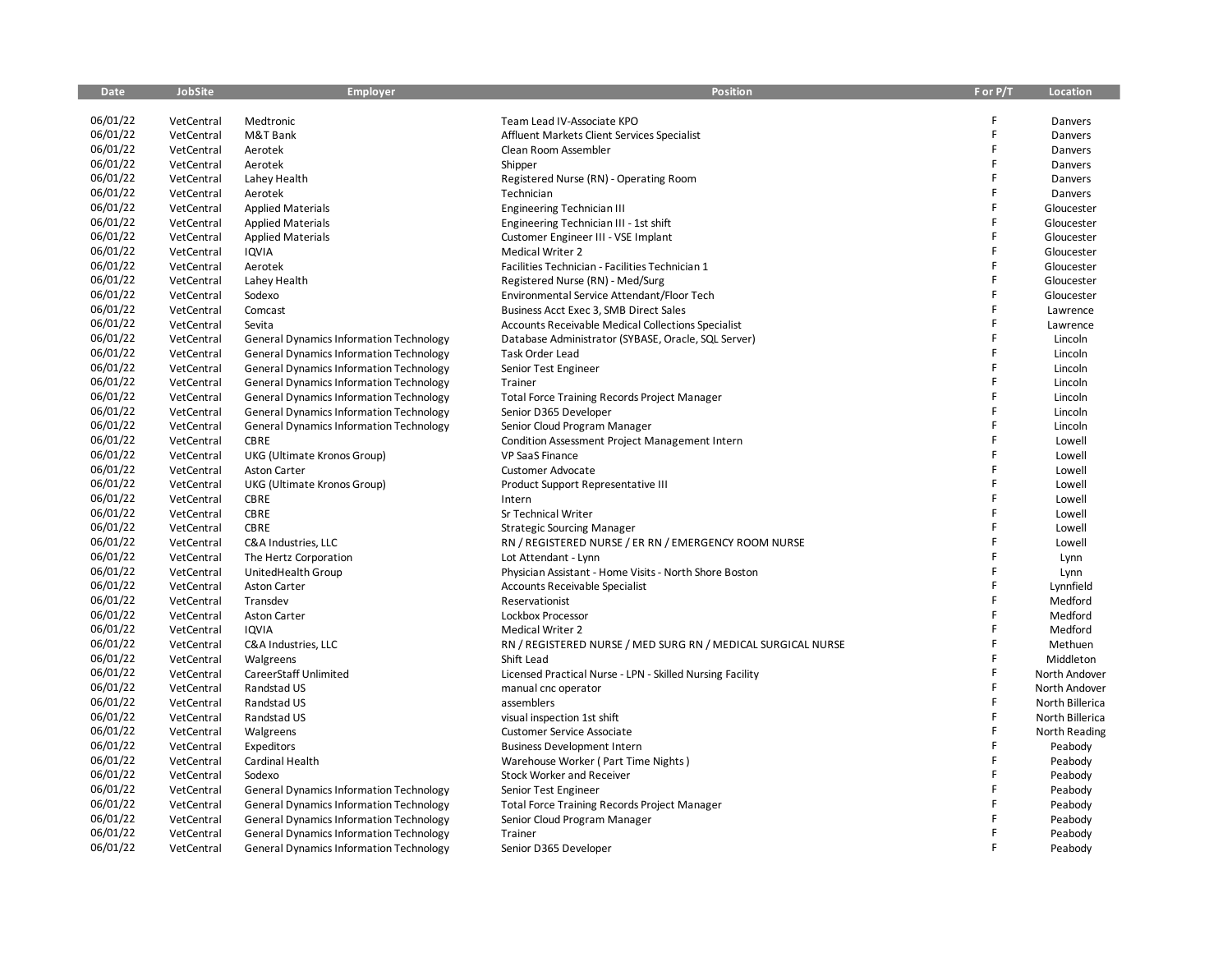| <b>Date</b> | <b>JobSite</b> | <b>Employer</b>                                | <b>Position</b>                                                        | F or P/T | <b>Location</b> |
|-------------|----------------|------------------------------------------------|------------------------------------------------------------------------|----------|-----------------|
|             |                |                                                |                                                                        |          |                 |
| 06/01/22    | VetCentral     | <b>General Dynamics Information Technology</b> | Database Administrator (SYBASE, Oracle, SQL Server)                    |          | Peabody         |
| 06/01/22    | VetCentral     | <b>General Dynamics Information Technology</b> | <b>Task Order Lead</b>                                                 | F        | Peabody         |
| 06/01/22    | VetCentral     | <b>IQVIA</b>                                   | <b>Medical Writer 2</b>                                                | F        | Salem           |
| 06/01/22    | VetCentral     | Clean Harbors                                  | <b>Branch Manager</b>                                                  | F        | Salisbury       |
| 06/01/22    | VetCentral     | Corning Incorporated                           | Sr. Security DevOps Engineer                                           | F        | Tewksbury       |
| 06/01/22    | VetCentral     | Corning Incorporated                           | <b>Technical Writer</b>                                                | F        | Tewksbury       |
| 06/01/22    | VetCentral     | Corning Incorporated                           | HR Manager, Commercial Operations & Global Integrated Supply Chain     | F        | Tewksbury       |
| 06/01/22    | VetCentral     | Raytheon Technologies                          | Senior Network Engineer (P2) - Tewksbury MA                            | F        | Tewksbury       |
| 06/01/22    | VetCentral     | Actalent                                       | Lab Technician                                                         | F        | Tewksbury       |
| 06/01/22    | VetCentral     | Walgreens                                      | <b>Emerging Store Manager</b>                                          | F        | Wakefield       |
| 06/01/22    | VetCentral     | Rocket Software, Inc.                          | Senior Customer Solutions Engineer                                     | F        | Waltham         |
| 06/01/22    | VetCentral     | Rocket Software, Inc.                          | Senior Customer Solutions Engineer                                     | F        | Waltham         |
| 06/01/22    | VetCentral     | Rocket Software, Inc.                          | Senior Customer Solutions Engineer                                     | F        | Waltham         |
| 06/01/22    | VetCentral     | Sanofi Group                                   | Associate Scientist Research                                           | F        | Waltham         |
| 06/01/22    | VetCentral     | Olympus Corporation of the Americas            | Manager, Engineering                                                   | F        | Waltham         |
| 06/01/22    | VetCentral     | CareerStaff Unlimited                          | Registered Nurse - RN - Emergency Room - ER                            | F        | Waltham         |
| 06/01/22    | VetCentral     | <b>IQVIA</b>                                   | Medical Writer 2                                                       | F        | Waltham         |
| 06/01/22    | VetCentral     | Aerotek                                        | Carpenter/Framer                                                       | F        | Waltham         |
| 06/01/22    | VetCentral     | Raytheon Technologies                          | Principal Estimating & Pricing Analyst - Remote                        | F        | Waltham         |
| 06/01/22    | VetCentral     | <b>Wolters Kluwer</b>                          | KnosSmart Account & Relationship Management Executive                  | F        | Waltham         |
| 06/01/22    | VetCentral     | <b>Bank of America</b>                         | Digital Marketing Program Manager for Enterprise                       | F        | Waltham         |
| 06/01/22    | VetCentral     | <b>Bank of America</b>                         | Digital Director, Digital Wallets & Tokenization                       | F        | Waltham         |
| 06/01/22    | VetCentral     | <b>Bank of America</b>                         | Digital Manager - Zelle Product Operations                             | F        | Waltham         |
| 06/01/22    | VetCentral     | <b>Bank of America</b>                         | Lead UX Researcher, Experience Design (XD) Research and Innovation Lab | F        | Waltham         |
| 06/01/22    | VetCentral     | <b>Bank of America</b>                         | <b>Events Specialist II</b>                                            | F        | Waltham         |
| 06/01/22    | VetCentral     | L3Harris                                       | Spec, Program Finance                                                  | F        | Wilmington      |
| 06/01/22    | VetCentral     | ManpowerGroup                                  | Courier Delivery Driver-\$1,000 Sign On Bonus!                         | F        | Wilmington      |
| 06/01/22    | VetCentral     | ManpowerGroup                                  | Office Support Leader-1,000 SIGN ON BONUS!!                            | F        | Wilmington      |
| 06/01/22    | VetCentral     | Charles River Laboratories                     | Digitalization Co-Op - Fall 2022                                       | F        | Wilmington      |
| 06/01/22    | VetCentral     | Randstad US                                    | warehouse associates                                                   | F        | Wilmington      |
| 06/01/22    | VetCentral     | Lahey Health                                   | Graduate Nurse, Operating Room - 40 Hours                              | F        | Winchester      |
| 06/01/22    | VetCentral     | Lahey Health                                   | Clinical Associate, Float Pool - Per Diem                              | F        | Winchester      |
| 06/01/22    | VetCentral     | Lahey Health                                   | Clinical Associate, Float Pool - Per Diem                              | F        | Winchester      |
| 06/01/22    | VetCentral     | Lahey Health                                   | Clinical Associate, Float Pool - Per Diem                              | F        | Winchester      |
| 06/01/22    | VetCentral     | Lahey Health                                   | Graduate Nurse, Operating Room - 40 Hours                              | F        | Winchester      |
| 06/01/22    | VetCentral     | <b>Elior North America</b>                     | Driver                                                                 | F        | Woburn          |
| 06/01/22    | VetCentral     | Medtronic                                      | Senior Project Manager                                                 | F        | Woburn          |
| 06/01/22    | VetCentral     | Actalent                                       | Research Associate                                                     | F        | Woburn          |
| 06/01/22    | VetCentral     | Actalent                                       | Research Associate                                                     | F        | Woburn          |
| 06/01/22    | VetCentral     | American Tower                                 | Program Manager, Services                                              | F        | Woburn          |
| 06/01/22    | VetCentral     | Randstad US                                    | office manager                                                         | Ë        | Woburn          |
| 06/01/22    | VetCentral     | <b>General Dynamics Information Technology</b> | Senior D365 Developer                                                  | F        | Woods Hole      |
| 06/01/22    | VetCentral     | <b>General Dynamics Information Technology</b> | Senior Cloud Program Manager                                           | F        | Woods Hole      |
| 06/01/22    | VetCentral     | <b>General Dynamics Information Technology</b> | Senior Test Engineer                                                   | F        | Woods Hole      |
| 06/01/22    | VetCentral     | <b>General Dynamics Information Technology</b> | Database Administrator (SYBASE, Oracle, SQL Server)                    | F        | Woods Hole      |
| 06/01/22    | VetCentral     | <b>General Dynamics Information Technology</b> | Trainer                                                                | F        | Woods Hole      |
| 06/01/22    | VetCentral     | <b>General Dynamics Information Technology</b> | Task Order Lead                                                        | F        | Woods Hole      |
| 06/01/22    | VetCentral     | <b>General Dynamics Information Technology</b> | <b>Total Force Training Records Project Manager</b>                    |          | Woods Hole      |
| 06/01/22    | USAJobs.gov    | Department of Veterans Affairs                 | Maintenance Worker - Closing 06/30/22                                  |          | Leeds           |
| 06/01/22    | USAJobs.gov    | Department of Veterans Affairs                 | Maintenance Mechanic - Closing 06/30/22                                | F        | Leeds           |
| 06/01/22    | USAJobs.gov    | Department of the Army                         | Environmental Protection Specialist - Closing 06/14/22                 |          | Ayer            |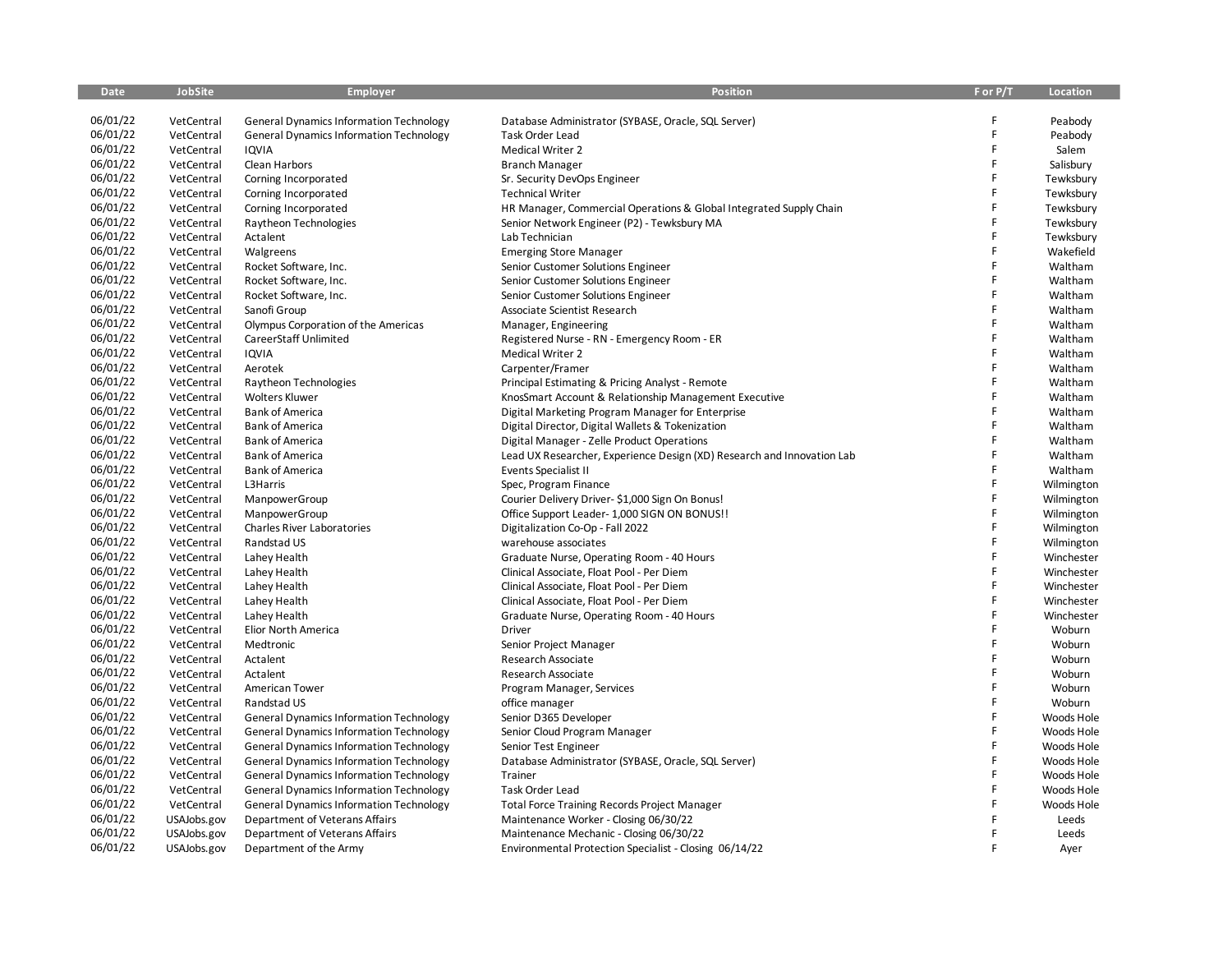| <b>Date</b> | <b>JobSite</b> | <b>Employer</b>                    | <b>Position</b>                                                        | F or P/T | Location      |
|-------------|----------------|------------------------------------|------------------------------------------------------------------------|----------|---------------|
|             |                |                                    |                                                                        |          |               |
| 06/01/22    | USAJobs.gov    | Department of the Navy             | Supply Technician - Closing -6/08/22                                   | F        | Cambridge     |
| 06/01/22    | USAJobs.gov    | Department of Defense              | Auditor - Closing 06/15/22                                             | F        | Waltham       |
| 06/01/22    | USAJobs.gov    | Department of Defense              | Auditor - Closing 06/15/22                                             | F        | Tewksbury     |
| 06/01/22    | USAJobs.gov    | Department of Defense              | Auditor - Closing 06/15/22                                             | F        | Lowell        |
| 06/01/22    | USAJobs.gov    | Department of Homeland Security    | Student Trainee Administrative Automation - Closing 06/07/22           | F        | Boston        |
| 06/01/22    | USAJobs.gov    | Department of Veterans Affairs     | Boiler Plant Operator - Closing 06/21/22                               | F        | Northampton   |
| 06/01/22    | USAJobs.gov    | Department of Veterans Affairs     | Physician Psychiatrist - Closing 06/15/22                              | F        | Leeds         |
| 06/01/22    | Indeed.com     | Cardinal Health                    | Warehouse Worker - Nights (\$22/hr.)                                   | F        | Peabody       |
| 06/01/22    | Indeed.com     | Towne Park 3.                      | Hospital Greeter - Mass General Hospital Danvers                       | F        | Danvers       |
| 06/01/22    | Indeed.com     | <b>Skilled Trades Partners</b>     | Forklift Operator w/1D or 1C License (\$25 - \$30/hr.)                 | F.       | North Andover |
| 06/01/22    | Indeed.com     | Novo Distribution                  | P/T - Lumber Stocker (\$20/hr.)                                        | P/T      | Saugus        |
| 06/01/22    | Indeed.com     | Saugus Public Schools              | Saugus High School Dean of Students                                    | F        | Saugus        |
| 06/01/22    | Indeed.com     | Roessel Joy                        | Payroll Supervisor (\$45/hr.)                                          | F        | Beverly       |
| 06/01/22    | Indeed.com     | Dennis K. Burke, Inc               | Fuel Driver - Class B - Chelsea - Nights (\$32/hr.)                    | F        | Salem         |
| 06/01/22    | Indeed.com     | Salem Hospital(NSMC)               | Corrective Gen Maintenance                                             | F        | Salem         |
| 06/01/22    | Indeed.com     | Tri-Town School Union              | Custodian (\$18 - \$26/hr.)                                            | F        | Topsfield     |
| 06/01/22    | Indeed.com     | Tri-Town School Union              | Custodian (\$18 - \$26/hr.)                                            | F        | Topsfield     |
| 06/01/22    | Indeed.com     | Indo Pub                           | Bartender \$30 - \$50/hr.)                                             | F        | Beverly       |
| 06/01/22    | Indeed.com     | Kelly Ford                         | Receptionist (\$18/hr.)                                                | F        | Beverly       |
| 06/01/22    | Indeed.com     | Cigna                              | P/T - Shipping Clerk - Freedom Fertility                               | P/T      | Byfield       |
| 06/01/22    | Indeed.com     | Paradise Dental Associates         | Marketing Associate (\$20 - \$29/hr.)                                  | F.       | Salem         |
| 06/01/22    | Indeed.com     | District Court Admin Office        | Case Specialist (\$37,278/Year)                                        | F        | Salem         |
| 06/01/22    | ZipRecruiter   | Talascend                          | Controls Specialist                                                    | F        | Boston        |
| 06/01/22    | ZipRecruiter   | Algonquin Club Hexagon LLC         | Pastry Chef                                                            | F        | Boston        |
| 06/01/22    | ZipRecruiter   | Amwell                             | Senior Product Marketing Manager - Provider Segment                    | F        | Boston        |
| 06/01/22    | ZipRecruiter   | Clinical Research IO (CRIO)        | Sr. Customer Success Manager                                           | F        | Boston        |
| 06/01/22    | ZipRecruiter   | <b>Complete Staffing Solutions</b> | Warehouse Coordinator                                                  | F        | Peabody       |
| 06/01/22    | ZipRecruiter   | Connected Home Care                | Nurse - Home Care                                                      | Ë        | Malden        |
| 06/01/22    | ZipRecruiter   | <b>Edison Energy Group</b>         | Sr. Analyst, Energy Supply Advisor (Procurement)                       | F        | Boston        |
| 06/01/22    | ZipRecruiter   | Golden Hire                        | Senior Account Executive                                               | F        | Burlington    |
| 06/01/22    | ZipRecruiter   | Gordon Ramsay North America        | Service Manager                                                        | F        | Boston        |
| 06/01/22    | ZipRecruiter   | Hunter Biodiscovery                | Research Associate - Cell Biology                                      | F        | Boston        |
| 06/01/22    | ZipRecruiter   | Lahey Health                       | AP Vendor Relations Specialist                                         | F        | Burlington    |
| 06/01/22    | ZipRecruiter   | Legends Gymnastics                 | Office Manager - Client Concierge                                      | F        | North Andover |
| 06/01/22    | ZipRecruiter   | Legends Gymnastics                 | Office Manager - Client Concierge                                      | F        | North Andover |
| 06/01/22    | ZipRecruiter   | Liberty Mutual                     | Recovery Resolution Specialist, Worker Compensation                    | F        | Somerville    |
| 06/01/22    | ZipRecruiter   | Liberty Mutual                     | Consultant, FPA                                                        | F        | Somerville    |
| 06/01/22    | ZipRecruiter   | <b>Liberty Mutual</b>              | Bilingual Claims Customer Care Associate - Spanish/English             | F        | Somerville    |
| 06/01/22    | ZipRecruiter   | Penn Foster                        | Learning Analytics Data Scientist, Strategy Analytics                  | F        | Boston        |
| 06/01/22    | ZipRecruiter   | Replimune Group, Inc.              | Sr. Director, Safety Physician                                         | F        | Woburn        |
| 06/01/22    | ZipRecruiter   | Tee Emm's Kennels                  | Kennel Technician                                                      | F        | Methuren      |
| 06/01/22    | ZipRecruiter   | The Steely Group                   | Sr. Clinical Trial Manager, Clinical Operations, Infectious Disease    | F        | Cambridge     |
| 06/01/22    | ZipRecruiter   | Top, Global Wealth Management Firm | Client Service Associate                                               | F        | Boston        |
| 06/01/22    | ZipRecruiter   | United Way of Massachusetts Bay    | Director, Digital Marketing                                            | F        | Boston        |
| 06/01/22    | ZipRecruiter   | Viasat Inc.                        | Software Product Lead- Satellite Network Performance                   | F        | Boston        |
| 06/01/22    | ZipRecruiter   | <b>Wicked Staffing Solutions</b>   | <b>Facility Maintenance</b>                                            | F        | Woburn        |
| 06/01/22    | ZipRecruiter   | <b>WSG</b>                         | Auditor - Banking Experience - LOCAL CANDIDATES ONLY - Hybrid Schedule | F        | Waltham       |
| 06/01/22    | MaxOutreach    | Talascend                          | <b>Immigration Specialist</b>                                          |          | Boston        |
| 06/01/22    | MaxOutreach    | Talascend                          | <b>Transmission Studies Engineer</b>                                   |          | Boston        |
| 06/01/22    | MaxOutreach    | Talascend                          | <b>HR Coordinator</b>                                                  |          | Boston        |
| 06/01/22    | MaxOutreach    | Talascend                          | Data Integration Analyst                                               |          | Boston        |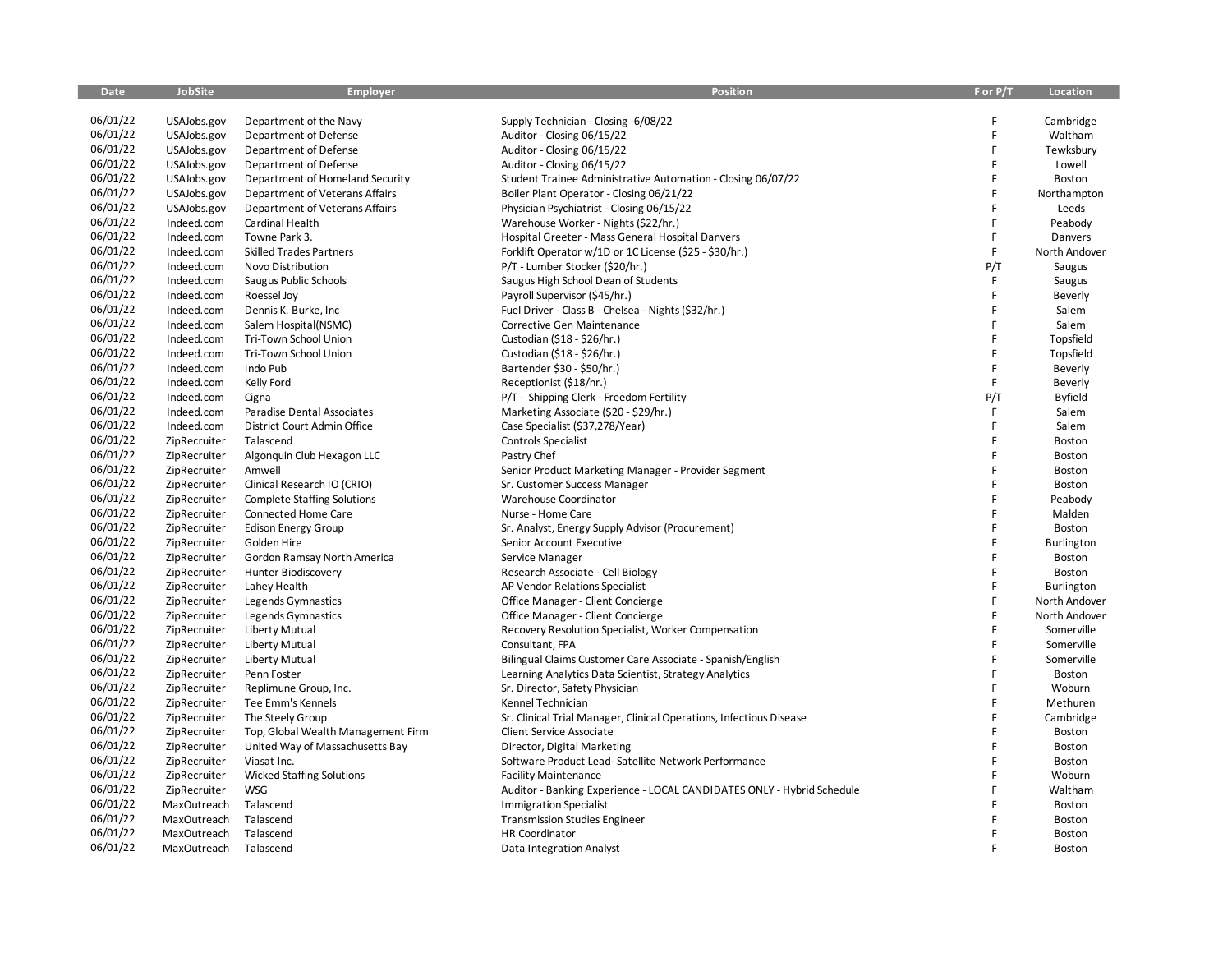| <b>Date</b> | <b>JobSite</b> | <b>Employer</b>                         | <b>Position</b>                                                                              | F or P/T | Location        |
|-------------|----------------|-----------------------------------------|----------------------------------------------------------------------------------------------|----------|-----------------|
|             |                |                                         |                                                                                              |          |                 |
| 06/01/22    | MaxOutreach    | Talascend                               | Software Developer (Transcript Services)                                                     | F        | Boston          |
| 06/01/22    | MaxOutreach    | Axtria - Ingenious Insights             | Leader - Commercial Marketing Sales Analytics (Hybrid MA) (598)                              | F        | Boston          |
| 06/01/22    | MaxOutreach    | <b>Bcforward</b>                        | Administrative Support Assistant                                                             | F        | Boston          |
| 06/01/22    | MaxOutreach    | Company Confidential                    | Dispatch/Transportation coordinator                                                          | F        | Lynn            |
| 06/01/22    | MaxOutreach    | Cyber Security Software Product Company | Security Compliance Analyst                                                                  | F        | Chelmsford      |
| 06/01/22    | MaxOutreach    | Earnix                                  | Senior Talent Acquisition Partner                                                            | F        | Waltham         |
| 06/01/22    | MaxOutreach    | Kids Are People Too                     | Now hiring CNA's/HHA's                                                                       | F        | Boston          |
| 06/01/22    | MaxOutreach    | <b>Liberty Mutual</b>                   | Remote Analyst, Product Research, Design Experience                                          | F        | Somerville      |
| 06/01/22    | MaxOutreach    | LocumTenens.com                         | Psychiatrist Needed for Locum Tenens Coverage at Inpatient Psychiatric Unit                  | F        | North of Boton  |
| 06/01/22    | MaxOutreach    | <b>Lytica Therapeutics</b>              | Research Associate, Biology                                                                  | F        | Cambridge       |
| 06/01/22    | MaxOutreach    | New England Conservatory of Music       | Student Employment Manager                                                                   | F        | Boston          |
| 06/01/22    | MaxOutreach    | Northeast Bank                          | Real Estate Coordinator                                                                      | F        | Boston          |
| 06/01/22    | MaxOutreach    | Nouria Energy                           | Golden Nozzle Car Wash Service Advisor - Bonus Eligible! Area 8 Car Wash                     | F        | Wilmington      |
| 06/01/22    | MaxOutreach    | Paperless Parts                         | Director of Customer Support                                                                 | F        | Boston          |
| 06/01/22    | MaxOutreach    | <b>Pyramid Consulting</b>               | Support Technician with Driving                                                              | F        | Chelmsford      |
| 06/01/22    | MaxOutreach    | <b>Pyramid Consulting</b>               | TSG Support Technician With Driving                                                          | F        | Chelmsford      |
| 06/01/22    | MaxOutreach    | <b>RealTime Recruitment</b>             | Machine Learning Engineer (NLP)                                                              | F        | Boston          |
| 06/01/22    | MaxOutreach    | Reify Health                            | Sr. Associate, Product Marketing                                                             | F        | Boston          |
| 06/01/22    | MaxOutreach    | Safe Haven Security Services, LLC       | Sales Representative / Paid Weekly / Benefits / No Experience Needed                         | F        | Boston          |
| 06/01/22    | MaxOutreach    | <b>SMTC</b>                             | QA Tech 1                                                                                    |          | North Billerica |
| 06/01/22    | MaxOutreach    | SP Plus                                 | Parking Supervisor                                                                           | F        | <b>Boston</b>   |
| 06/01/22    | MaxOutreach    | System One                              | <b>Study Build</b>                                                                           | F        | Boston          |
| 06/02/22    | VetCentral     | <b>IQVIA</b>                            | <b>Principal Medical Writer</b>                                                              | F        | Amesbury        |
| 06/02/22    | VetCentral     | Robert Half                             | Accountant - Entry Level                                                                     | F        | Andover         |
| 06/02/22    | VetCentral     | Lockheed Martin                         | Software Engineer Asc                                                                        | F        | Andover         |
| 06/02/22    | VetCentral     | Philips                                 | Sales, Territory Manager - Cardiac Lead Management - Image Guided Therapy Devices (Kansas Ci | F        | Andover         |
| 06/02/22    | VetCentral     | Philips                                 | Clinical Solutions Delivery Consultant (Patient Monitoring) Raleigh, NC                      | F        | Andover         |
| 06/02/22    | VetCentral     | Philips                                 | Clinical Consultant IntelliSpace PACS                                                        | F        | Andover         |
| 06/02/22    | VetCentral     | Philips                                 | Post Market Surveillance & Risk Management Specialist                                        | F        | Andover         |
| 06/02/22    | VetCentral     | Philips                                 | Senior Financial Analyst - Biomed & PDS                                                      | F        | Andover         |
| 06/02/22    | VetCentral     | TD Bank                                 | Teller I (US)                                                                                | Ë        | Andover         |
| 06/02/22    | VetCentral     | TD Bank                                 | Teller I (US)                                                                                | F        | Andover         |
| 06/02/22    | VetCentral     | TD Bank                                 | Teller I (US)                                                                                | F        | Andover         |
| 06/02/22    | VetCentral     | Raytheon Technologies                   | Subcontract Manager, Procurement                                                             | F        | Andover         |
| 06/02/22    | VetCentral     | Raytheon Technologies                   | Program Cost Controls Analyst - Hybrid                                                       | F        | Andover         |
| 06/02/22    | VetCentral     | Thermo Fisher Scientific                | Material Handler                                                                             | F        | Andover         |
| 06/02/22    | VetCentral     | Anthem, Inc.                            | Nurse Case Manager I- OBGYN                                                                  | F        | Andover         |
| 06/02/22    | VetCentral     | Robert Half                             | AP Staff Accountant                                                                          | F        | Bedford         |
| 06/02/22    | VetCentral     | TD Bank                                 | Teller I (US)                                                                                | F        | Bedford         |
| 06/02/22    | VetCentral     | Actalent                                | Lab Associate                                                                                | F        | Bedford         |
| 06/02/22    |                |                                         |                                                                                              | F        | Bedford         |
|             | VetCentral     | The MITRE Corporation                   | Contractor Program Security Officer (CPSO)                                                   | F        |                 |
| 06/02/22    | VetCentral     | Thermo Fisher Scientific                | Director, Distribution - BioProduction Group                                                 |          | Bedford         |
| 06/02/22    | VetCentral     | Thermo Fisher Scientific                | QC Supervisor (Analytical Testing)                                                           | E        | Bedford         |
| 06/02/22    | VetCentral     | Thermo Fisher Scientific                | Director, Purification R&D                                                                   | F        | Bedford         |
| 06/02/22    | VetCentral     | Thermo Fisher Scientific                | Quality Compliance Engineer III                                                              | F        | Bedford         |
| 06/02/22    | VetCentral     | Thermo Fisher Scientific                | Quality Engineer II                                                                          | Ë        | Bedford         |
| 06/02/22    | VetCentral     | Thermo Fisher Scientific                | QC Engineer/Scientist III                                                                    | F        | Bedford         |
| 06/02/22    | VetCentral     | Thermo Fisher Scientific                | Manufacturing Engineering Supervisor                                                         | F        | Bedford         |
| 06/02/22    | VetCentral     | Thermo Fisher Scientific                | Engineer II, Manufacturing Engineering                                                       | F        | Bedford         |
| 06/02/22    | VetCentral     | Thermo Fisher Scientific                | Manager, Chemistry Manufacturing Support                                                     | F        | Bedford         |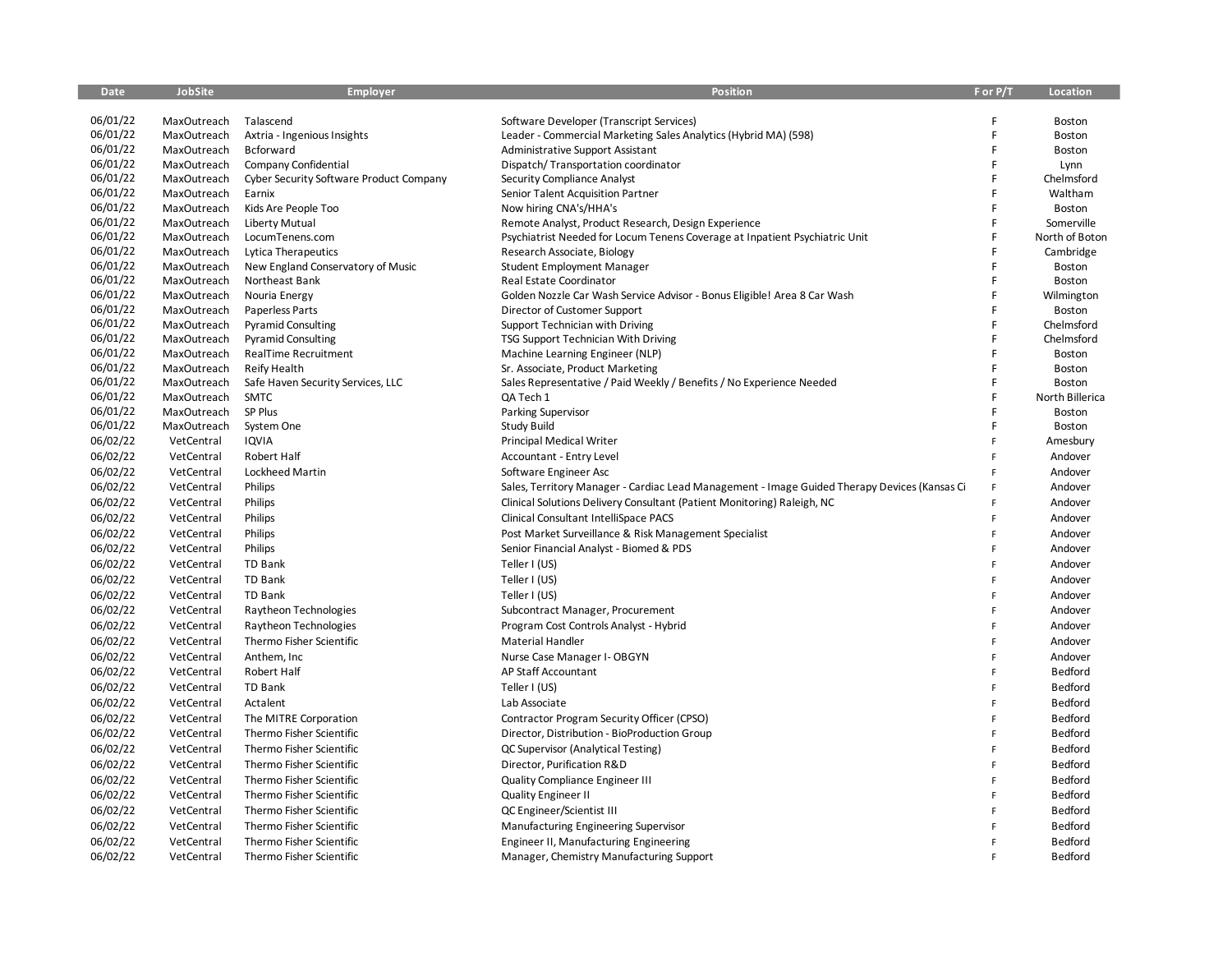| <b>Date</b> | <b>JobSite</b> | <b>Employer</b>              | Position                                                                               | F or P/T | Location |
|-------------|----------------|------------------------------|----------------------------------------------------------------------------------------|----------|----------|
|             |                |                              |                                                                                        |          |          |
| 06/02/22    | VetCentral     | Thermo Fisher Scientific     | Support Services Coordinator (Administrative Assistant)                                | F        | Bedford  |
| 06/02/22    | VetCentral     | Thermo Fisher Scientific     | Project Engineering Manager, MSE                                                       | F        | Bedford  |
| 06/02/22    | VetCentral     | <b>IQVIA</b>                 | <b>Principal Medical Writer</b>                                                        | F        | Bedford  |
| 06/02/22    | VetCentral     | Randstad US                  | material associate                                                                     | F        | Bedford  |
| 06/02/22    | VetCentral     | Robert Half                  | Payroll Supervisor/Manager                                                             | F        | Beverly  |
| 06/02/22    | VetCentral     | Sodexo                       | Housekeeper/Environmental Service Attendant                                            | F        | Beverly  |
| 06/02/22    | VetCentral     | <b>CVS Health</b>            | <b>Operations Supervisor</b>                                                           | F        | Beverly  |
| 06/02/22    | VetCentral     | Deloitte                     | Life Sciences - R&D - Strategy Manager                                                 | F        | Boston   |
| 06/02/22    | VetCentral     | <b>CDM Smith</b>             | Water Resources Engineer 4                                                             | F        | Boston   |
| 06/02/22    | VetCentral     | CDM Smith                    | Water Resources Engineer 4                                                             | F        | Boston   |
| 06/02/22    | VetCentral     | Robert Half                  | <b>Financial Entry Clerk</b>                                                           | F        | Boston   |
| 06/02/22    | VetCentral     | Compass Group, North America | Executive chef (Travel) - Detroit Metro Area                                           | Ë        | Boston   |
| 06/02/22    | VetCentral     | GoTo                         | Manager, Procurement Operations                                                        | F        | Boston   |
| 06/02/22    | VetCentral     | BrightView                   | <b>Account Manager</b>                                                                 | E        | Boston   |
| 06/02/22    | VetCentral     | Deloitte                     | Attribution Analytics Manager, Experience Management                                   | F        | Boston   |
| 06/02/22    | VetCentral     | Deloitte                     | Finance Transformation Consultant                                                      | F        | Boston   |
| 06/02/22    | VetCentral     | Deloitte                     | Smart Factory Solution Architect - Specialist Master                                   | F        | Boston   |
| 06/02/22    | VetCentral     | Deloitte                     | Content Manager- Cyber & Strategic Risk                                                | F        | Boston   |
| 06/02/22    | VetCentral     | Deloitte                     | Smart Factory Cloud Architect Manager                                                  | Ë        | Boston   |
| 06/02/22    | VetCentral     | Deloitte                     | Apigee Developer - Consultant                                                          | F        | Boston   |
| 06/02/22    | VetCentral     | Deloitte                     | Manufacturing Execution System Senior Consultant                                       | F        | Boston   |
| 06/02/22    | VetCentral     | Deloitte                     | Data Scientist                                                                         | F        | Boston   |
| 06/02/22    | VetCentral     | Deloitte                     | Full Stack Java Developer                                                              | F        | Boston   |
| 06/02/22    | VetCentral     | Deloitte                     | Technology Business Management - IT Financial Manager                                  | F        | Boston   |
| 06/02/22    | VetCentral     | Deloitte                     | PLM Manager                                                                            | F        | Boston   |
| 06/02/22    | VetCentral     | Deloitte                     | Product Consultant - NBI US                                                            | F        | Boston   |
| 06/02/22    | VetCentral     | Deloitte                     | Workday Adaptive Sr. Consultant                                                        | F        | Boston   |
| 06/02/22    | VetCentral     | EY                           | Consulting Assistant Associate, Application Systems Engineering                        | F        | Boston   |
| 06/02/22    | VetCentral     | Deloitte                     | Thycotic - Manager                                                                     | Ë        | Boston   |
| 06/02/22    | VetCentral     | Deloitte                     | Product Engineering & Development Consultant                                           | Ë        | Boston   |
| 06/02/22    | VetCentral     | Deloitte                     | Technology Business Management - Project Portfolio Management - Manager                | Ë        | Boston   |
| 06/02/22    | VetCentral     | Deloitte                     | Technology Business Management - Project Portfolio Management - Manager                | F        | Boston   |
| 06/02/22    | VetCentral     | Deloitte                     | Manufacturing Execution System Consultant                                              | F        | Boston   |
| 06/02/22    | VetCentral     | Deloitte                     | Lead, Vendor Relationship Management (Rewards, Recognition and Well-being)             | p        | Boston   |
| 06/02/22    | VetCentral     | Deloitte                     | Oil, Gas, & Chemicals (OG&C) - SAP Senior Manager                                      | F        | Boston   |
| 06/02/22    | VetCentral     | Deloitte                     | Senior Consultant, Senior Paid Social Media Buyer                                      | F        | Boston   |
| 06/02/22    | VetCentral     | Deloitte                     | Product Engineering & Development - Senior Consultant                                  | F        | Boston   |
| 06/02/22    | VetCentral     | Deloitte                     | Smart Factory Senior Consultant                                                        | F        | Boston   |
| 06/02/22    | VetCentral     | Deloitte                     | Life Sciences - R&D - Strategy Sr. Consultant                                          | F        | Boston   |
| 06/02/22    | VetCentral     | Deloitte                     | Technology Services Optimization - ServiceNow - Senior Consultant                      | F        | Boston   |
| 06/02/22    | VetCentral     | Deloitte                     | <b>Solutions Architect</b>                                                             | F        | Boston   |
| 06/02/22    | VetCentral     | Deloitte                     | Project Associate-Regulatory and Legal Support-Corporate Compliance & Operational Risk | F        | Boston   |
| 06/02/22    | VetCentral     | Deloitte                     | <b>PLM Consultant</b>                                                                  | F        | Boston   |
| 06/02/22    | VetCentral     | Republic Airways Holdings    | Commercial Airline Pilot - First Officer                                               | F        | Boston   |
| 06/02/22    | VetCentral     | Staples                      | Sr Enterprise Infrastructure Architect II                                              | F        | Boston   |
| 06/02/22    | VetCentral     | Staples                      | Senior Manager - Applications Security, Cyber Security (Remote US location)            | F        | Boston   |
| 06/02/22    | VetCentral     | <b>Staples</b>               | Software Engineer III (Angular, Java, Azure) Remote                                    | F        | Boston   |
| 06/02/22    | VetCentral     | Staples                      | Sr. Manager Software Engineering - Salesforce.com                                      | F        | Boston   |
| 06/02/22    | VetCentral     | <b>Staples</b>               | Senior Architect II / Sr Cloud Platform Architect                                      | p        | Boston   |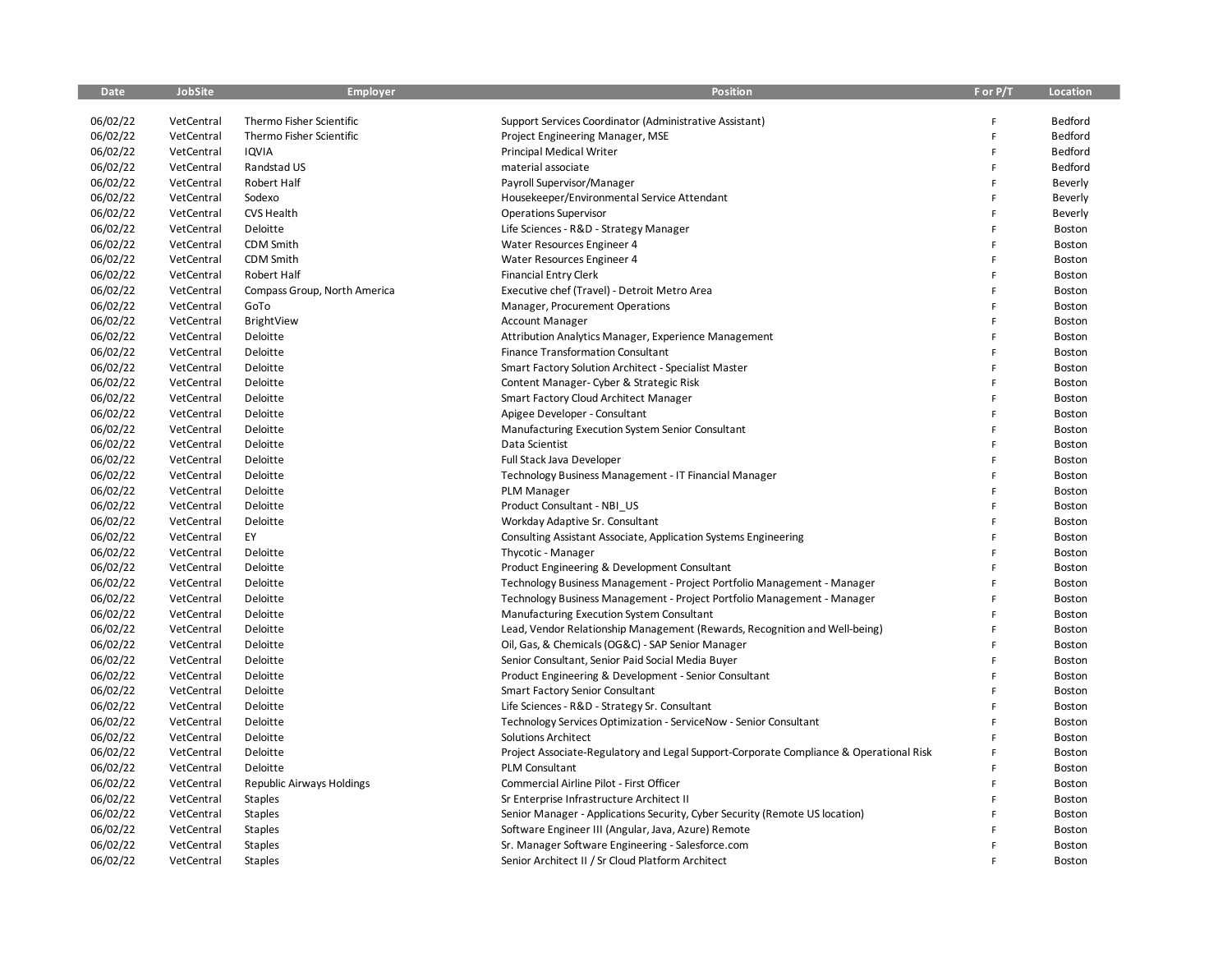| Date     | <b>JobSite</b> | <b>Employer</b>    | <b>Position</b>                                                                | F or P/T | Location      |
|----------|----------------|--------------------|--------------------------------------------------------------------------------|----------|---------------|
|          |                |                    |                                                                                |          |               |
| 06/02/22 | VetCentral     | Staples            | Software Engineer III - Machine Learning                                       | F        | Boston        |
| 06/02/22 | VetCentral     | Staples            | Software Engineer II                                                           | F        | Boston        |
| 06/02/22 | VetCentral     | Staples            | Lead Support Engineer (Opensource Application) Remote                          | F        | Boston        |
| 06/02/22 | VetCentral     | Ryder System       | <b>Application Developer III - Remote</b>                                      | F        | Boston        |
| 06/02/22 | VetCentral     | Ryder System       | Supply Chain Engineer V (REMOTE)                                               | F        | Boston        |
| 06/02/22 | VetCentral     | Ryder System       | <b>Endpoint Engineering Lead - Remote</b>                                      | F        | <b>Boston</b> |
| 06/02/22 | VetCentral     | Sodexo             | Housekeeping/Environmental Service Attendant                                   | F        | Boston        |
| 06/02/22 | VetCentral     | CBRE               | Sr. Lease Auditor                                                              | F        | Boston        |
| 06/02/22 | VetCentral     | <b>Staples</b>     | Senior Compensation Analyst (Remote/Hybrid)                                    | F        | Boston        |
| 06/02/22 | VetCentral     | <b>Staples</b>     | Sr. Analyst Pricing-- Revenue Management                                       | F        | Boston        |
| 06/02/22 | VetCentral     | Pearson            | Senior Programme Manager                                                       | F        | Boston        |
| 06/02/22 | VetCentral     | <b>Staples</b>     | <b>Pricing Project Manager</b>                                                 | E        | <b>Boston</b> |
| 06/02/22 | VetCentral     | <b>Staples</b>     | Senior Architect II / Sr Cloud Platform Architect                              | F        | Boston        |
| 06/02/22 | VetCentral     | <b>Staples</b>     | Pricing Project Manager (Hybrid/Remote)                                        | F        | Boston        |
| 06/02/22 | VetCentral     | <b>Staples</b>     | <b>Pricing Analyst</b>                                                         | F        | Boston        |
| 06/02/22 | VetCentral     | Staples            | Software Engineer III / DevOps Engineer/SRE (REMOTE)                           | F        | Boston        |
| 06/02/22 | VetCentral     | <b>Staples</b>     | Software Engineer III                                                          | F        | Boston        |
| 06/02/22 | VetCentral     | Pearson            | Content Alignment and Standards Analyst (12-month assignment)                  | F        | Boston        |
| 06/02/22 | VetCentral     | Staples            | Product Manager III                                                            | F        | <b>Boston</b> |
| 06/02/22 | VetCentral     | Staples            | Software Engineer II Remote (Full Stack Developer)                             | F        | Boston        |
| 06/02/22 | VetCentral     | CBRE               | <b>Transaction Management Coordinator</b>                                      | F        | Boston        |
| 06/02/22 | VetCentral     | Staples            | Quality Assurance Engineer III                                                 | F        | Boston        |
| 06/02/22 | VetCentral     | <b>Staples</b>     | Sr Pricing Analyst                                                             | F        | Boston        |
| 06/02/22 | VetCentral     | Acosta             | <b>Retail Merchandising Specialist</b>                                         | F        | Boston        |
| 06/02/22 | VetCentral     | Pearson            | Senior Research Analyst                                                        | F        | Boston        |
| 06/02/22 | VetCentral     | Sodexo             | Registered Dietitian                                                           | Ë        | Boston        |
| 06/02/22 | VetCentral     | U.S. Bank          | Senior Tech Recruiter (Software Engineering) - Remote                          | Ë        | Boston        |
| 06/02/22 | VetCentral     | U.S. Bank          | Bond Operations Processor 4 - Boston, MA                                       | F        | Boston        |
| 06/02/22 | VetCentral     | U.S. Bank          | Senior Quantitative Analyst                                                    | F        | Boston        |
| 06/02/22 | VetCentral     | U.S. Bank          | Insights & Reporting Analyst 6 - Data Governance - Remote                      | E        | Boston        |
| 06/02/22 | VetCentral     | U.S. Bank          | Customer Remediation & Risk Support Professional - Consumer & Business Banking | F        | Boston        |
| 06/02/22 | VetCentral     | U.S. Bank          | Corporate Trust Financial Management Analyst 2                                 | E        | Boston        |
| 06/02/22 | VetCentral     | U.S. Bank          | Principal Network Cloud Engineer                                               | F        | <b>Boston</b> |
| 06/02/22 | VetCentral     | Iron Mountain      | Manager Sales Ops                                                              | F        | <b>Boston</b> |
| 06/02/22 | VetCentral     | Zurich NA          | Senior Risk Engineer Consultant                                                | F        | <b>Boston</b> |
| 06/02/22 | VetCentral     | Zurich NA          | Senior Risk Engineer Consultant                                                | F        | Boston        |
| 06/02/22 | VetCentral     | Robert Half        | SA National Director                                                           | F        | Boston        |
| 06/02/22 | VetCentral     | Kiewit Corporation | Field/Office Engineer - MEC Industrial (Spring 2022)                           | F        | Boston        |
| 06/02/22 | VetCentral     | Kiewit Corporation | <b>Operations Finance Analyst</b>                                              | F        | Boston        |
| 06/02/22 | VetCentral     | <b>TIAA</b>        | CW - Digital Product Manager                                                   | F        | Boston        |
| 06/02/22 | VetCentral     | Dell               | Global Commodity Manager - Google, VMware                                      | F        | Boston        |
| 06/02/22 | VetCentral     | Dell               | Software Engineer 2                                                            | F        | Boston        |
| 06/02/22 | VetCentral     | Dell               | Software Principal Engineer                                                    | F        | Boston        |
| 06/02/22 | VetCentral     | Dell               | Product Specialist - Storage Platform Solutions; Remote Boston                 | F        | Boston        |
| 06/02/22 | VetCentral     | ICF                | Environmental Health Science Analyst                                           | Ë        | Boston        |
| 06/02/22 | VetCentral     | ICF                | Junior Consultant, Organizational Design and Change Management                 | F        | Boston        |
| 06/02/22 | VetCentral     | ICF                | Senior Health Economist (part-time)- Zambia                                    | F        | Boston        |
| 06/02/22 | VetCentral     | ICF                | AWS Technical Lead - Remote                                                    | F        | Boston        |
| 06/02/22 | VetCentral     | ICF                | Project Manager, Power Sector Analysis                                         | F        | Boston        |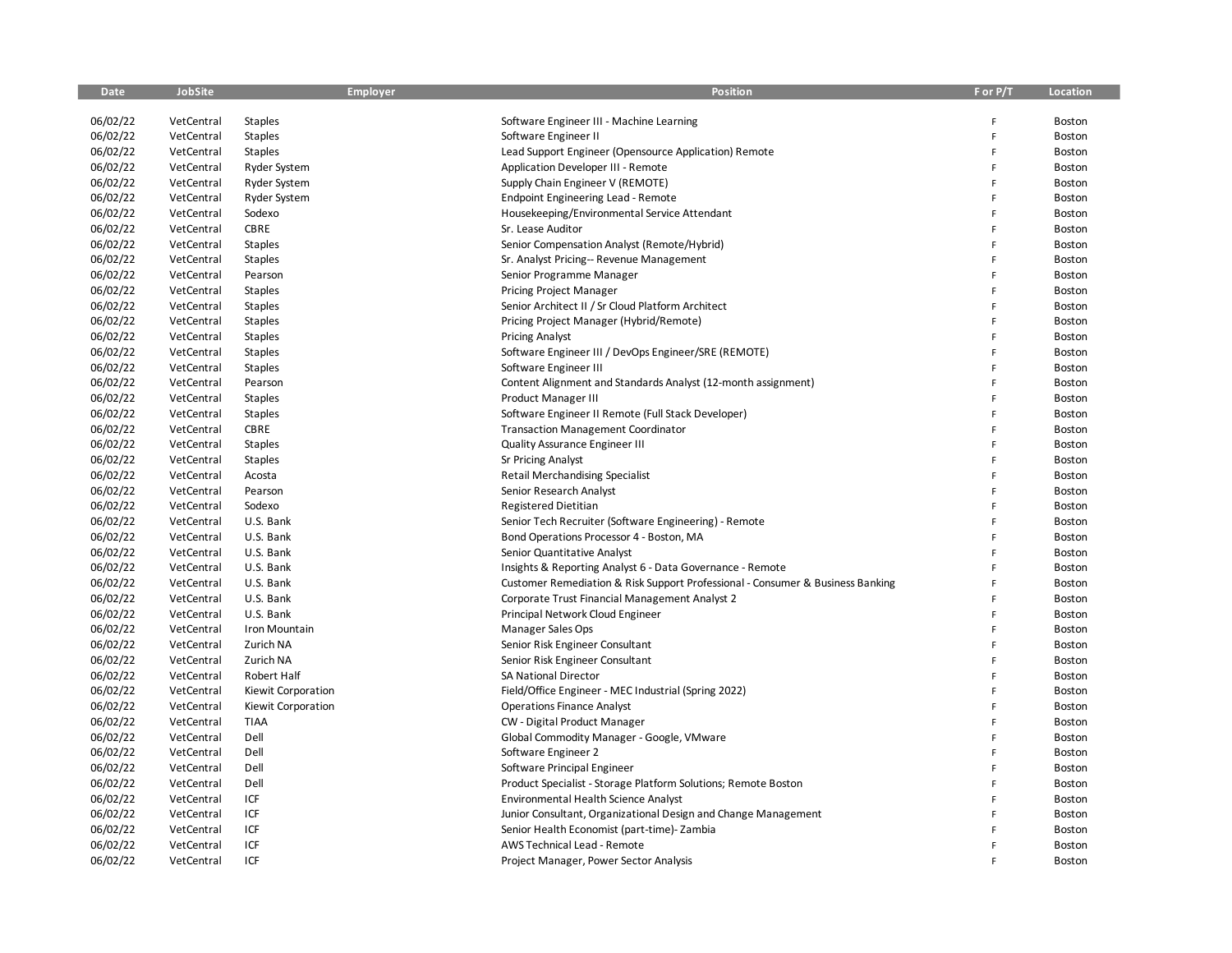| <b>Date</b> | <b>JobSite</b> | <b>Employer</b>                      | <b>Position</b>                                                                   | F or P/T | Location      |
|-------------|----------------|--------------------------------------|-----------------------------------------------------------------------------------|----------|---------------|
|             |                |                                      |                                                                                   |          |               |
| 06/02/22    | VetCentral     | ICF                                  | <b>Environmental Health Scientist</b>                                             | F        | Boston        |
| 06/02/22    | VetCentral     | ICF                                  | Survey Interviewer-REMOTE                                                         | F        | Boston        |
| 06/02/22    | VetCentral     | ICF                                  | Environmental Health Science Analyst                                              | F        | Boston        |
| 06/02/22    | VetCentral     | ICF                                  | Health Data Acquisition Manager                                                   | F        | Boston        |
| 06/02/22    | VetCentral     | ICF                                  | <b>Innovation Business Analyst - Remote</b>                                       | F        | <b>Boston</b> |
| 06/02/22    | VetCentral     | Palo Alto Networks                   | Senior Consultant, Offensive Security, Proactive Services (Unit42)- Remote        | F        | Boston        |
| 06/02/22    | VetCentral     | Palo Alto Networks                   | Consultant, GRC, Proactive Services (Unit 42) - Remote                            | F        | Boston        |
| 06/02/22    | VetCentral     | <b>Kelly Services</b>                | Junior Change Management Consultant                                               | F        | Boston        |
| 06/02/22    | VetCentral     | ICF                                  | Associate Developer                                                               | F        | Boston        |
| 06/02/22    | VetCentral     | Starbucks Coffee Company             | barista - Store# 16764, SOUTH BOSTON/ WEST BROADWAY T                             | F        | Boston        |
| 06/02/22    | VetCentral     | <b>Starbucks Coffee Company</b>      | barista - Store# 07224, BETH ISRAEL                                               | F        | Boston        |
| 06/02/22    | VetCentral     | <b>Starbucks Coffee Company</b>      | barista - Store# 00872, 350 NEWBURY                                               | E        | Boston        |
| 06/02/22    | VetCentral     | Robert Half                          | <b>Staff Test Automation Engineer</b>                                             | F        | Boston        |
| 06/02/22    | VetCentral     | Robert Half                          | Help Desk Analyst I                                                               | F        | Boston        |
| 06/02/22    | VetCentral     | <b>Starbucks Coffee Company</b>      | barista - Store# 16764, SOUTH BOSTON/ WEST BROADWAY T                             | F        | Boston        |
| 06/02/22    | VetCentral     | <b>Starbucks Coffee Company</b>      | barista - Store# 00872, 350 NEWBURY                                               | F        | Boston        |
| 06/02/22    | VetCentral     | Starbucks Coffee Company             | barista - Store# 07224, BETH ISRAEL                                               | F        | Boston        |
| 06/02/22    | VetCentral     | <b>Allied Universal</b>              | Security Senior Service Technician - Up To 1k Sign On Bonus                       | F        | Boston        |
| 06/02/22    | VetCentral     | <b>Allied Universal</b>              | Security Service Technician- Up To 1k Sign On Bonus                               | F        | Boston        |
| 06/02/22    | VetCentral     | Siemens                              | Senior Operations Manager - Demand Flow - Smart Buildings - Remote                | F        | Boston        |
| 06/02/22    | VetCentral     | <b>Allied Universal</b>              | Security Officer Financial Institution                                            | F        | Boston        |
| 06/02/22    | VetCentral     | Siemens                              | Automation COC Senior Design Engineer - National Operations Center (NOC) ~ REMOTE | F        | Boston        |
| 06/02/22    | VetCentral     | Siemens                              | Senior Digital Deployment Specialist - Smart Buildings - Northeast                | F        | Boston        |
| 06/02/22    | VetCentral     | Siemens                              | Senior Software Architect for SaaS Transformation                                 | F        | Boston        |
| 06/02/22    | VetCentral     | CGI Technologies and Solutions, Inc. | Part Time Secretary III- Administrative Support (CRS)                             | F        | Boston        |
| 06/02/22    | VetCentral     | <b>Ryder System</b>                  | <b>Accounting Business Partner - REMOTE</b>                                       | F        | Boston        |
| 06/02/22    | VetCentral     | Pearson                              | Customer Technical Support Manager - Sales & Field Escalations                    | F        | Boston        |
| 06/02/22    | VetCentral     | Pearson                              | Software Project Coordinator                                                      | Ë        | Boston        |
| 06/02/22    | VetCentral     | Pearson                              | <b>Customer Service Technical Support Analyst</b>                                 | F        | Boston        |
| 06/02/22    | VetCentral     | Pearson                              | Sr. Director of Sales Center                                                      | Ë        | Boston        |
| 06/02/22    | VetCentral     | EY                                   | Microsoft Application Engineer                                                    | F        | Boston        |
| 06/02/22    | VetCentral     | EY                                   | Client Executive, Real Estate (Northeast)                                         | F        | Boston        |
| 06/02/22    | VetCentral     | EY                                   | Diversity Equity and Inclusion Consultant - Americas Consulting                   | F        | Boston        |
| 06/02/22    | VetCentral     | EY                                   | Oracle Applications Technical Consultant - Senior Manager                         | F        | Boston        |
| 06/02/22    | VetCentral     | M&T Bank                             | Mortgage Originator                                                               | F        | Boston        |
| 06/02/22    | VetCentral     | M&T Bank                             | Mortgage Originator                                                               | F        | Boston        |
| 06/02/22    | VetCentral     | <b>UMB Bank</b>                      | API Solutions Manager - Open to Remote                                            | F        | Boston        |
| 06/02/22    | VetCentral     | Teleperformance USA                  | Vice President, Client Solutions                                                  | F        | Boston        |
| 06/02/22    | VetCentral     | Teleperformance USA                  | Citrix Engineer                                                                   | F        | Boston        |
| 06/02/22    | VetCentral     | Teleperformance USA                  | Director, Digital Transformation - Travel                                         | F        | Boston        |
| 06/02/22    | VetCentral     | Teleperformance USA                  | <b>Solutions Architect</b>                                                        | Ë        | Boston        |
| 06/02/22    | VetCentral     | Teleperformance USA                  | Sr Network Engineer                                                               | F        | Boston        |
| 06/02/22    | VetCentral     | Abbott                               | EMT (Emergency Medical Technician) Full Time, Boston, MA                          | Ë        | Boston        |
| 06/02/22    | VetCentral     | <b>Sirius Computer Solutions</b>     | Analyst, Sirius Academy - Digital Solutions                                       | F        | Boston        |
| 06/02/22    | VetCentral     | <b>Aston Carter</b>                  | Fund Accountant Basic (1-3 Years)                                                 | E        | Boston        |
| 06/02/22    | VetCentral     | <b>Aston Carter</b>                  | <b>Customer Service Representative</b>                                            | F        | Boston        |
| 06/02/22    | VetCentral     | <b>Aston Carter</b>                  | Technical Recruiter -100% Remote                                                  | F        | Boston        |
| 06/02/22    | VetCentral     | Nutanix                              | SLED Account Manager - New England / Upstate NY                                   | F        | Boston        |
| 06/02/22    | VetCentral     | <b>Sirius Computer Solutions</b>     | Sirius Maintenance Sales Specialist                                               | F        | Boston        |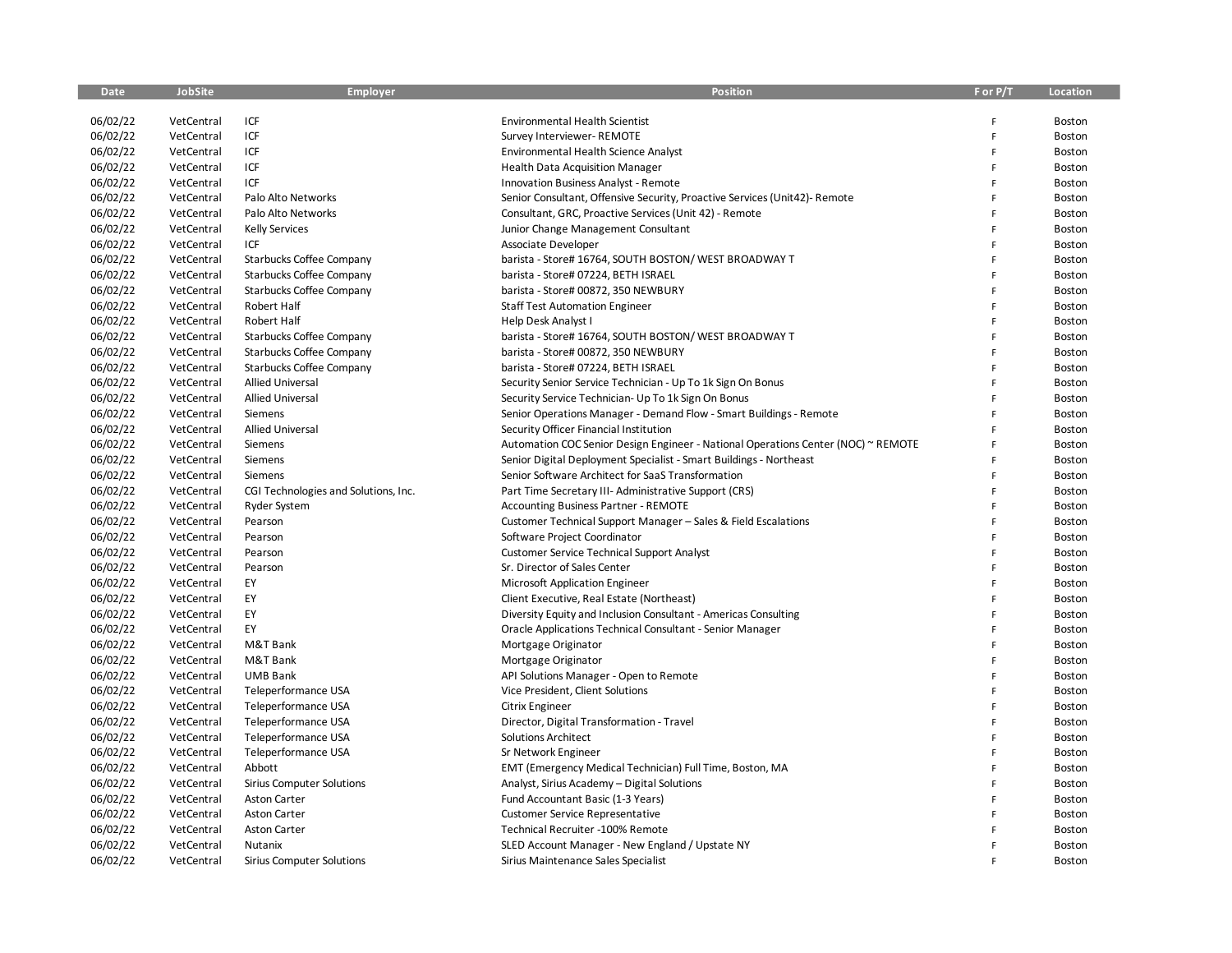| <b>Date</b> | <b>JobSite</b> | <b>Employer</b>                           | <b>Position</b>                                                                   | F or P/T | Location      |
|-------------|----------------|-------------------------------------------|-----------------------------------------------------------------------------------|----------|---------------|
|             |                |                                           |                                                                                   |          |               |
| 06/02/22    | VetCentral     | GoTo                                      | Senior Software Engineer                                                          | F        | Boston        |
| 06/02/22    | VetCentral     | GoTo                                      | Senior IT Service Desk Engineer                                                   | F        | Boston        |
| 06/02/22    | VetCentral     | GoTo                                      | <b>Product Manager</b>                                                            | F        | Boston        |
| 06/02/22    | VetCentral     | Autodesk                                  | Marketing Process Innovation Lead                                                 | F        | Boston        |
| 06/02/22    | VetCentral     | Autodesk                                  | Corporate Counsel, Data Use                                                       | F        | Boston        |
| 06/02/22    | VetCentral     | Disney Media & Entertainment Distribution | Senior Software Engineer-Cloud Infrastructure                                     | F        | Boston        |
| 06/02/22    | VetCentral     | Autodesk                                  | Corporate Counsel, Data Use                                                       | F        | Boston        |
| 06/02/22    | VetCentral     | <b>Prime Therapeutics</b>                 | <b>Metric and Reporting Analyst</b>                                               | F        | Boston        |
| 06/02/22    | VetCentral     | <b>Prime Therapeutics</b>                 | Senior Compliance Analyst - Remote                                                | F        | Boston        |
| 06/02/22    | VetCentral     | <b>Prime Therapeutics</b>                 | Senior Compliance Analyst - Remote                                                | F        | Boston        |
| 06/02/22    | VetCentral     | Sevita                                    | Program Assistant for Adult Day Center                                            | F        | Boston        |
| 06/02/22    | VetCentral     | Black & Veatch                            | <b>Construction Operations Manager - Nuclear</b>                                  | Ë        | Boston        |
| 06/02/22    | VetCentral     | Black & Veatch                            | Project Controls Analyst                                                          | F        | Boston        |
| 06/02/22    | VetCentral     | Black & Veatch                            | Solar Project Manager - Services                                                  | E        | Boston        |
| 06/02/22    | VetCentral     | Black & Veatch                            | Solar Project Manager - EPC                                                       | E        | Boston        |
| 06/02/22    | VetCentral     | Santander US                              | Analyst, Corporate Affairs                                                        | F        | Boston        |
| 06/02/22    | VetCentral     | Black & Veatch                            | Client Director- State & Local Government                                         | F        | Boston        |
| 06/02/22    | VetCentral     | Santander US                              | USA Associate Director, Corporate Affairs                                         | F        | <b>Boston</b> |
| 06/02/22    | VetCentral     | Black & Veatch                            | Project Controls Sr Manager                                                       | Ë        | Boston        |
| 06/02/22    | VetCentral     | Kimpton Hotels & Restaurants              | Room Attendant - Kimpton Nine Zero Hotel                                          | F        | <b>Boston</b> |
| 06/02/22    | VetCentral     | Confluent                                 | Sales Enablement Program Manager                                                  | F        | Boston        |
| 06/02/22    | VetCentral     | Confluent                                 | <b>Field Marketing Specialist</b>                                                 | F        | Boston        |
| 06/02/22    | VetCentral     | Sodexo                                    | General Manager 5 - Food                                                          | F        | Boston        |
| 06/02/22    | VetCentral     | Sodexo                                    | Lead Database Administrator                                                       | F        | Boston        |
| 06/02/22    | VetCentral     | Paramount                                 | <b>News Director</b>                                                              | F        | Boston        |
| 06/02/22    | VetCentral     | Luxottica                                 | Sales Associate Sunglass Hut                                                      | F        | Boston        |
| 06/02/22    | VetCentral     | Sodexo                                    | Human Resources Specialist                                                        | F        | Boston        |
| 06/02/22    | VetCentral     | The Estee Lauder Companies                | Fragrance Lab Technician - Le Labo - 35 Hrs - Boston, MA                          | F        | Boston        |
| 06/02/22    | VetCentral     | Home Depot                                | Distribution Center Area Supervisor                                               | F        | Boston        |
| 06/02/22    | VetCentral     | Oracle                                    | Cloud Platform Sales, State and Local - OH                                        | Ë        | Boston        |
| 06/02/22    | VetCentral     | Oracle                                    | Sr Principal Consultant - General ERP Solutions - NetSuite Managed Services (ACS) | F        | Boston        |
| 06/02/22    | VetCentral     | Oracle                                    | Senior Content Architect                                                          | F        | Boston        |
| 06/02/22    | VetCentral     | <b>Huntington National Bank</b>           | FinOps Analyst                                                                    | F        | Boston        |
| 06/02/22    | VetCentral     | Oracle                                    | Sr. Director, Sales Acceleration, Oracle Linux & Virtualization Sales             | Ë        | Boston        |
| 06/02/22    | VetCentral     | Oracle                                    | Co-Op- (QA) Software Engineer in Test - Fall 2022                                 | F        | Boston        |
| 06/02/22    | VetCentral     | Oracle                                    | Manager, Product Management                                                       | F        | Boston        |
| 06/02/22    | VetCentral     | Oracle                                    | <b>Account Executive</b>                                                          | F        | <b>Boston</b> |
| 06/02/22    | VetCentral     | Oracle                                    | Oracle NAA Sales Excellence, Senior Project Manager                               | F        | <b>Boston</b> |
| 06/02/22    | VetCentral     | Oracle                                    | Business Analyst, Oracle Industries Marketing Operations Team                     | F        | Boston        |
| 06/02/22    | VetCentral     | Oracle                                    | NetSuite Account Manager                                                          | Ë        | <b>Boston</b> |
| 06/02/22    | VetCentral     | C&A Industries, LLC                       | RN / REGISTERED NURSE / POST PARTUM RN / NEONATAL NURSE                           | F        | Boston        |
| 06/02/22    | VetCentral     | <b>CBRE</b>                               | Chief Building Engineer Supervisor                                                | F        | Boston        |
| 06/02/22    | VetCentral     | <b>CBRE</b>                               | <b>CMMS Account Manager</b>                                                       | F        | Boston        |
| 06/02/22    | VetCentral     | CBRE                                      | Metrology & Calibrations Technician                                               | F        | Boston        |
| 06/02/22    | VetCentral     | C&A Industries, LLC                       | RN / REGISTERED NURSE / MED SURG RN / MEDICAL SURGICAL NURSE                      | F        | Boston        |
| 06/02/22    | VetCentral     | C&A Industries, LLC                       | RN / REGISTERED NURSE / PEDIATRIC RN / PEDIATRIC NURSE / PEDS                     | F        | Boston        |
| 06/02/22    | VetCentral     | C&A Industries, LLC                       | RN / REGISTERED NURSE / NEONATAL ICU RN / NICU NURSE                              | F        | Boston        |
| 06/02/22    | VetCentral     | C&A Industries, LLC                       | RN / REGISTERED NURSE / ICU RN / INTENSIVE CARE NURSE                             | F        | Boston        |
| 06/02/22    | VetCentral     | C&A Industries, LLC                       | RN / REGISTERED NURSE / ICU RN / INTENSIVE CARE NURSE                             | p        | Boston        |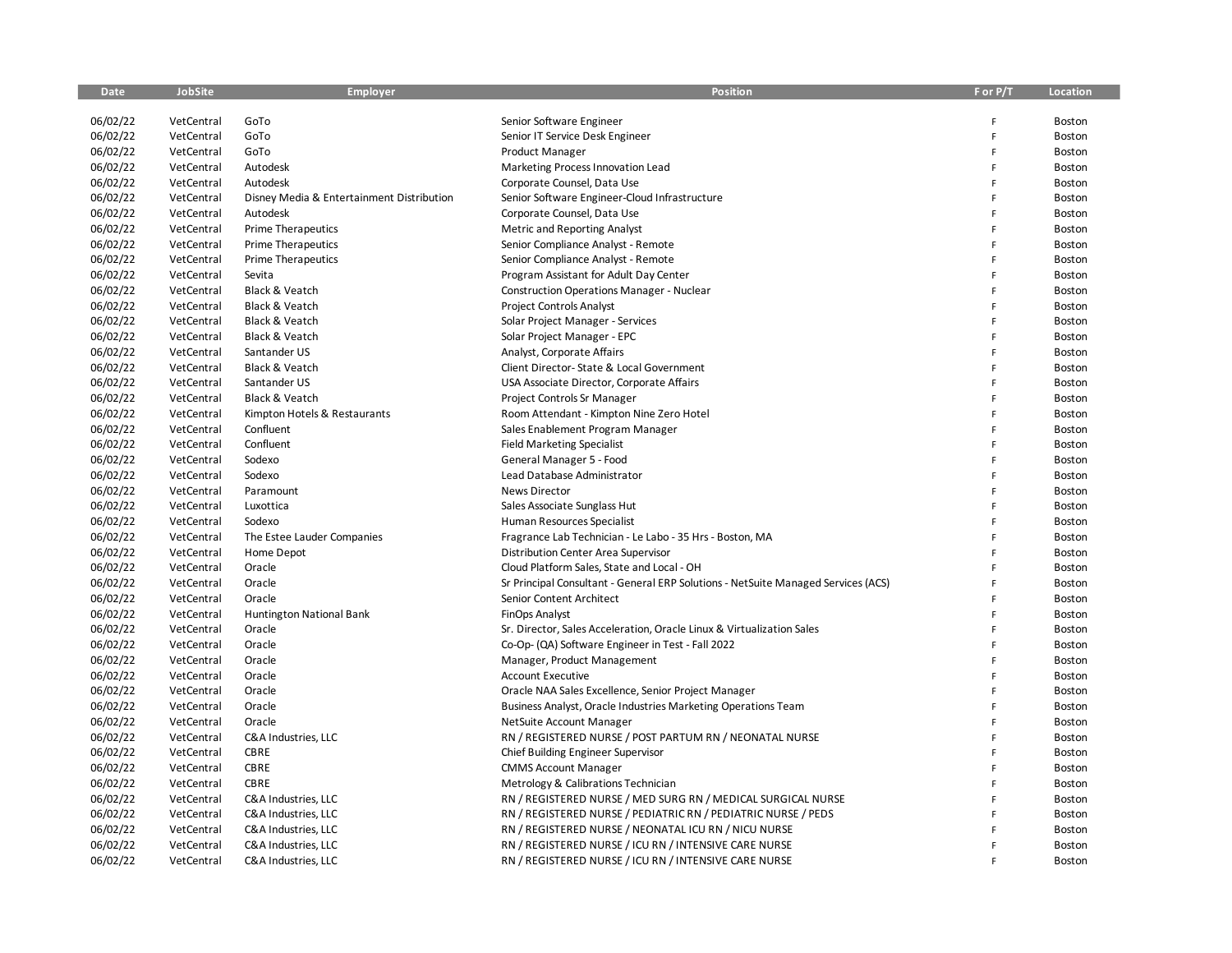| <b>Date</b> | <b>JobSite</b> | <b>Employer</b>                    | <b>Position</b>                                                           | F or P/T | Location |
|-------------|----------------|------------------------------------|---------------------------------------------------------------------------|----------|----------|
|             |                |                                    |                                                                           |          |          |
| 06/02/22    | VetCentral     | C&A Industries, LLC                | RN / REGISTERED NURSE / CARDIOVASCULAR RN / CVICU NURSE                   | F        | Boston   |
| 06/02/22    | VetCentral     | <b>Public Consulting Group</b>     | Operations Analyst 2 - Healthcare                                         | F        | Boston   |
| 06/02/22    | VetCentral     | <b>Public Consulting Group</b>     | Project Manager 1                                                         | F        | Boston   |
| 06/02/22    | VetCentral     | <b>Public Consulting Group</b>     | Operations Analyst 1 - Healthcare                                         | F        | Boston   |
| 06/02/22    | VetCentral     | Guidehouse                         | Workday HCM Architect - Associate Director                                | F        | Boston   |
| 06/02/22    | VetCentral     | Guidehouse                         | Workday Payroll & Time Tracking Managing Consultant                       | F        | Boston   |
| 06/02/22    | VetCentral     | Guidehouse                         | Cleared Lead Data Scientist - Managing Consultant                         | F        | Boston   |
| 06/02/22    | VetCentral     | Marriott                           | Food and Beverage Supervisor                                              | F        | Boston   |
| 06/02/22    | VetCentral     | Guidehouse                         | Senior Consultant, Public Health Communications                           | F        | Boston   |
| 06/02/22    | VetCentral     | Marriott                           | Door Attendant                                                            | F        | Boston   |
| 06/02/22    | VetCentral     | Guidehouse                         | Workday Payroll Time Tracking Architect - Associate Director              | F        | Boston   |
| 06/02/22    | VetCentral     | Guidehouse                         | Public Sector Financial Services   IT Risk & Controls - Senior Consultant | F        | Boston   |
| 06/02/22    | VetCentral     | Marriott                           | <b>Franchised General Manager</b>                                         | F        | Boston   |
| 06/02/22    | VetCentral     | Marriott                           | Bellperson                                                                | E        | Boston   |
| 06/02/22    | VetCentral     | Marriott                           | Franchised Front Desk Agent                                               | E        | Boston   |
| 06/02/22    | VetCentral     | Guidehouse                         | Health Information Management Tech II                                     | F        | Boston   |
| 06/02/22    | VetCentral     | Guidehouse                         | Cleared Cloud Web App UI Developer, Senior Consultant                     | F        | Boston   |
| 06/02/22    | VetCentral     | Guidehouse                         | Cleared DevSecOps Engineer - Cloud Architect, Senior Consultant           | F        | Boston   |
| 06/02/22    | VetCentral     | Guidehouse                         | Life Sciences and Drug Review SME - Senior Consultant                     | F        | Boston   |
| 06/02/22    | VetCentral     | Guidehouse                         | Data Analyst - Senior Consultant                                          | F        | Boston   |
| 06/02/22    | VetCentral     | Marriott                           | <b>Assistant Manager - Room Operations</b>                                | F        | Boston   |
| 06/02/22    | VetCentral     | Marriott                           | Food and Beverage Supervisor                                              | F        | Boston   |
| 06/02/22    | VetCentral     | Nike                               | Senior Manager, Global Partner Markets Business Development               | F        | Boston   |
| 06/02/22    | VetCentral     | Peloton Interactive, Inc.          | Field Testing Associate Program Manager (Contract)                        | F        | Boston   |
| 06/02/22    | VetCentral     | Peloton Interactive, Inc.          | Sales Specialist (Part-Time) - Prudential Center                          | F        | Boston   |
| 06/02/22    | VetCentral     | <b>DLA Piper</b>                   | Junior to Mid-Level Real Estate Associate                                 | F        | Boston   |
| 06/02/22    | VetCentral     | Merck                              | Associate Director - Agile Coach                                          | F        | Boston   |
| 06/02/22    | VetCentral     | Merck                              | Senior Director, Global Clinical Supply Regions Head                      | F        | Boston   |
| 06/02/22    | VetCentral     | Merck                              | Senior Scrum Master                                                       | F        | Boston   |
| 06/02/22    | VetCentral     | <b>RES</b>                         | Distribution Groundman                                                    | Ë        | Boston   |
| 06/02/22    | VetCentral     | <b>RES</b>                         | Heavy Equipment Operator - Distribution                                   | F        | Boston   |
| 06/02/22    | VetCentral     | <b>RES</b>                         | Working Foreman - Distribution                                            | F        | Boston   |
| 06/02/22    | VetCentral     | <b>RES</b>                         | Journeyman Lineman -Distribution                                          | F        | Boston   |
| 06/02/22    | VetCentral     | <b>Grant Thornton LLP</b>          | Financial Due Diligence Senior Associate                                  | F        | Boston   |
| 06/02/22    | VetCentral     | <b>Grant Thornton LLP</b>          | Finance Transformation Experienced Associate - Revenue Cycle              | F        | Boston   |
| 06/02/22    | VetCentral     | <b>Grant Thornton LLP</b>          | IT Risk Experienced Associate                                             | F        | Boston   |
| 06/02/22    | VetCentral     | JPMorgan Chase                     | Commercial Real Estate Client Associate                                   | F        | Boston   |
| 06/02/22    | VetCentral     | JPMorgan Chase                     | Associate I -Compliance Reporting Services                                | F        | Boston   |
| 06/02/22    | VetCentral     | JPMorgan Chase                     | Associate II - Asset Owner Operations Service Delivery                    | F        | Boston   |
| 06/02/22    | VetCentral     | The Walt Disney Company            | <b>Guest Services Senior Manager</b>                                      | F        | Boston   |
| 06/02/22    | VetCentral     | PeopleReady                        | <b>Finish Carpenter</b>                                                   | F        | Boston   |
| 06/02/22    | VetCentral     | Celestica                          | Senior Principal, Design Engineering                                      | F        | Boston   |
| 06/02/22    | VetCentral     | Avanade Inc.                       | Business Development Executive, Banking & Capital Markets                 | F        | Boston   |
| 06/02/22    | VetCentral     | Avanade Inc.                       | Global Learning and Development Operations and Execution Lead             | F        | Boston   |
| 06/02/22    | VetCentral     | Cardinal Health                    | Director, Financial Planning & Analysis - Global Products & Supply Chain  | F        | Boston   |
| 06/02/22    | VetCentral     | <b>Motion Recruitment Partners</b> | Senior .NET Engineer (C#, Angular)                                        | F        | Boston   |
| 06/02/22    | VetCentral     | Audacy                             | Social Media Producer (Part-Time)                                         | F        | Boston   |
| 06/02/22    | VetCentral     | Sedgwick                           | <b>Clinical Training Manager</b>                                          | F        | Boston   |
| 06/02/22    | VetCentral     | Sedgwick                           | Concierge Performance Associate                                           | p        | Boston   |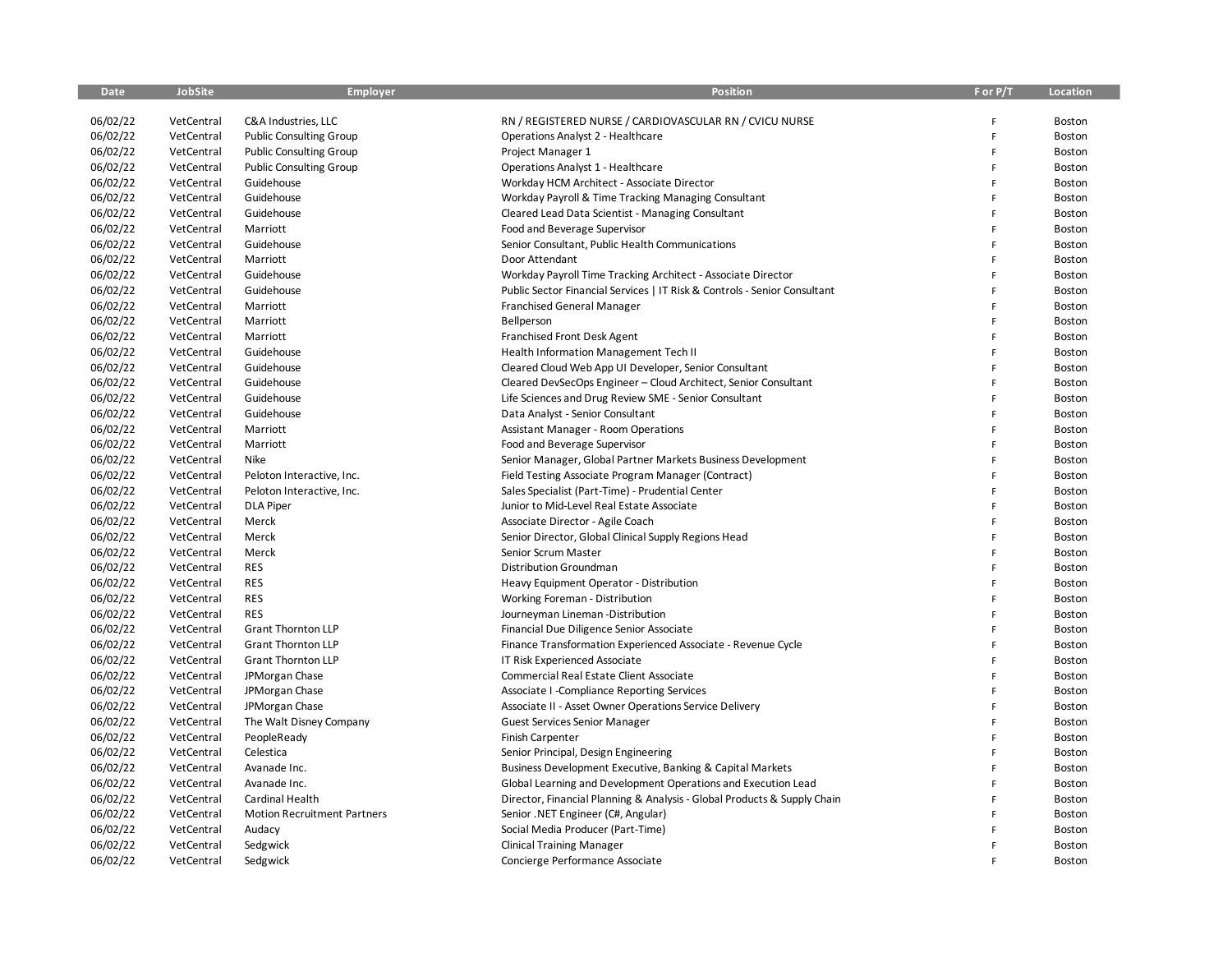| Date     | <b>JobSite</b> | <b>Employer</b>                     | <b>Position</b>                                                                        | F or P/T | Location |
|----------|----------------|-------------------------------------|----------------------------------------------------------------------------------------|----------|----------|
|          |                |                                     |                                                                                        |          |          |
| 06/02/22 | VetCentral     | Sedgwick                            | Auto Claims Representative                                                             | F        | Boston   |
| 06/02/22 | VetCentral     | Sedgwick                            | Auto Bodily Injury Claims Examiner                                                     | F        | Boston   |
| 06/02/22 | VetCentral     | Labcorp                             | Statistical Programmer, Entry Level (Remote)                                           | F        | Boston   |
| 06/02/22 | VetCentral     | Sedgwick                            | Liability Claims Team Lead                                                             | F        | Boston   |
| 06/02/22 | VetCentral     | Under Armour, Inc.                  | Sr. Professional, Digital Product Curator - Apparel & Accessories                      | F        | Boston   |
| 06/02/22 | VetCentral     | Under Armour, Inc.                  | <b>District Manager</b>                                                                | F        | Boston   |
| 06/02/22 | VetCentral     | Deloitte                            | Supply Chain Transportation / TMS Senior Consultant - P&F                              | F        | Boston   |
| 06/02/22 | VetCentral     | Deloitte                            | M&A Integration & Divestiture Management Office Senior Manager                         | F        | Boston   |
| 06/02/22 | VetCentral     | Deloitte                            | Cyber Risk Digital Identity, Solution Delivery Manager                                 | F        | Boston   |
| 06/02/22 | VetCentral     | Deloitte                            | Technology Services Optimization - ServiceNow - Senior Manager                         | F        | Boston   |
| 06/02/22 | VetCentral     | Deloitte                            | Java Full Stack Developer                                                              | F        | Boston   |
| 06/02/22 | VetCentral     | Deloitte                            | Power, Utilities & Renewables - SAP Manager - (EAM)                                    | Ē        | Boston   |
| 06/02/22 | VetCentral     | Deloitte                            | Supply Chain Sourcing and Analytics Senior Consultant                                  | F        | Boston   |
| 06/02/22 | VetCentral     | Deloitte                            | e-Procurement Manager (Ariba/Coupa)                                                    | F        | Boston   |
| 06/02/22 | VetCentral     | Deloitte                            | Oil, Gas & Chemicals M&A Integration & Divestiture Execution Manager                   | F        | Boston   |
| 06/02/22 | VetCentral     | Deloitte                            | Supply Chain Sourcing and Analytics Consultant                                         | F        | Boston   |
| 06/02/22 | VetCentral     | Deloitte                            | Supply Chain Planning Consultant (09, OMP or Blue Yonder/JDA) - P&F                    | F        | Boston   |
| 06/02/22 | VetCentral     | Deloitte                            | Oracle ERP Cloud Senior Consultant                                                     | F        | Boston   |
| 06/02/22 | VetCentral     | Deloitte                            | Power, Utilities & Renewables - SAP Sr. Consultant- (FICO/EAM)                         | F        | Boston   |
| 06/02/22 | VetCentral     | Deloitte                            | HRST Lead Digital Enablement-Talent Case Mgmt                                          | F        | Boston   |
| 06/02/22 | VetCentral     | Deloitte                            | Insights & Analytics Manager, Experience Management                                    | F        | Boston   |
| 06/02/22 | VetCentral     | Deloitte                            | Supply Chain Planning Senior Consultant (09, OMP, or Blue Yonder/ JDA)                 | F        | Boston   |
| 06/02/22 | VetCentral     | Deloitte                            | <b>Strategic Marketing Manager</b>                                                     | F        | Boston   |
| 06/02/22 | VetCentral     | Deloitte                            | Hyperscaler Cloud - Specialist Master                                                  | F        | Boston   |
| 06/02/22 | VetCentral     | Deloitte                            | Industrial Products & Construction - Cloud, Strategy & Transformation - Senior Manager | F        | Boston   |
| 06/02/22 | VetCentral     | Deloitte                            | PLM Senior Consultant                                                                  | F        | Boston   |
| 06/02/22 | VetCentral     | Deloitte                            | Supply Chain Dynamic Fulfillment / WMS Senior Consultant - P&F                         | F        | Boston   |
| 06/02/22 | VetCentral     | Deloitte                            | Consultant, Paid Social Media Buyer                                                    | F        | Boston   |
| 06/02/22 | VetCentral     | Deloitte                            | Finance, Technology, and Innovation Encore Consultant                                  | F        | Boston   |
| 06/02/22 | VetCentral     | Deloitte                            | AWS Cloud Engineer                                                                     | F        | Boston   |
| 06/02/22 | VetCentral     | Deloitte                            | Technology Services Optimization - ServiceNow - Consultant                             | F        | Boston   |
| 06/02/22 | VetCentral     | Deloitte                            | AWS Java Developer                                                                     | F        | Boston   |
| 06/02/22 | VetCentral     | Deloitte                            | Technology Business Management - Project Portfolio Management - Senior Consultant      | F        | Boston   |
| 06/02/22 | VetCentral     | Humana                              | Billing & Enrollment Representative 1                                                  | p        | Boston   |
| 06/02/22 | VetCentral     | Humana                              | Lead Cloud Solutions Engineer                                                          | F        | Boston   |
| 06/02/22 | VetCentral     | Humana                              | AWS Cloud Security Engineer 2 - Remote                                                 | F        | Boston   |
| 06/02/22 | VetCentral     | Humana                              | Senior Scrum Master - Remote                                                           | F        | Boston   |
| 06/02/22 | VetCentral     | Danaher Corporation                 | Customer Success Leader (remote)                                                       | F        | Boston   |
| 06/02/22 | VetCentral     | <b>Power Engineers</b>              | Engineering Technology Implementation Intern                                           | F        | Boston   |
| 06/02/22 | VetCentral     | Danaher Corporation                 | <b>Commercial Director - Biologics</b>                                                 | F        | Boston   |
| 06/02/22 | VetCentral     | WelbeHealth                         | Solutions Software Engineer                                                            | F        | Boston   |
| 06/02/22 | VetCentral     | UKG (Ultimate Kronos Group)         | SR SALES OPERATIONS ADMINISTRATOR                                                      | Ë        | Boston   |
| 06/02/22 | VetCentral     | UKG (Ultimate Kronos Group)         | Sr Sales Operations Administrator                                                      | F        | Boston   |
| 06/02/22 | VetCentral     | UKG (Ultimate Kronos Group)         | Solution Consultant - Hr/Payroll                                                       | F        | Boston   |
| 06/02/22 | VetCentral     | UKG (Ultimate Kronos Group)         | Learning Experience Designer                                                           | F        | Boston   |
| 06/02/22 | VetCentral     | UKG (Ultimate Kronos Group)         | Sr. Services Project Manager - Pacific/Mountain Time Zone                              | Ë        | Boston   |
| 06/02/22 | VetCentral     | UKG (Ultimate Kronos Group)         | Software QA Engineer                                                                   | F        | Boston   |
| 06/02/22 | VetCentral     | Siemens Digital Industries Software | <b>Emulation Consultant</b>                                                            | F        | Boston   |
| 06/02/22 | VetCentral     | WelbeHealth                         | Tech Support II                                                                        | p        | Boston   |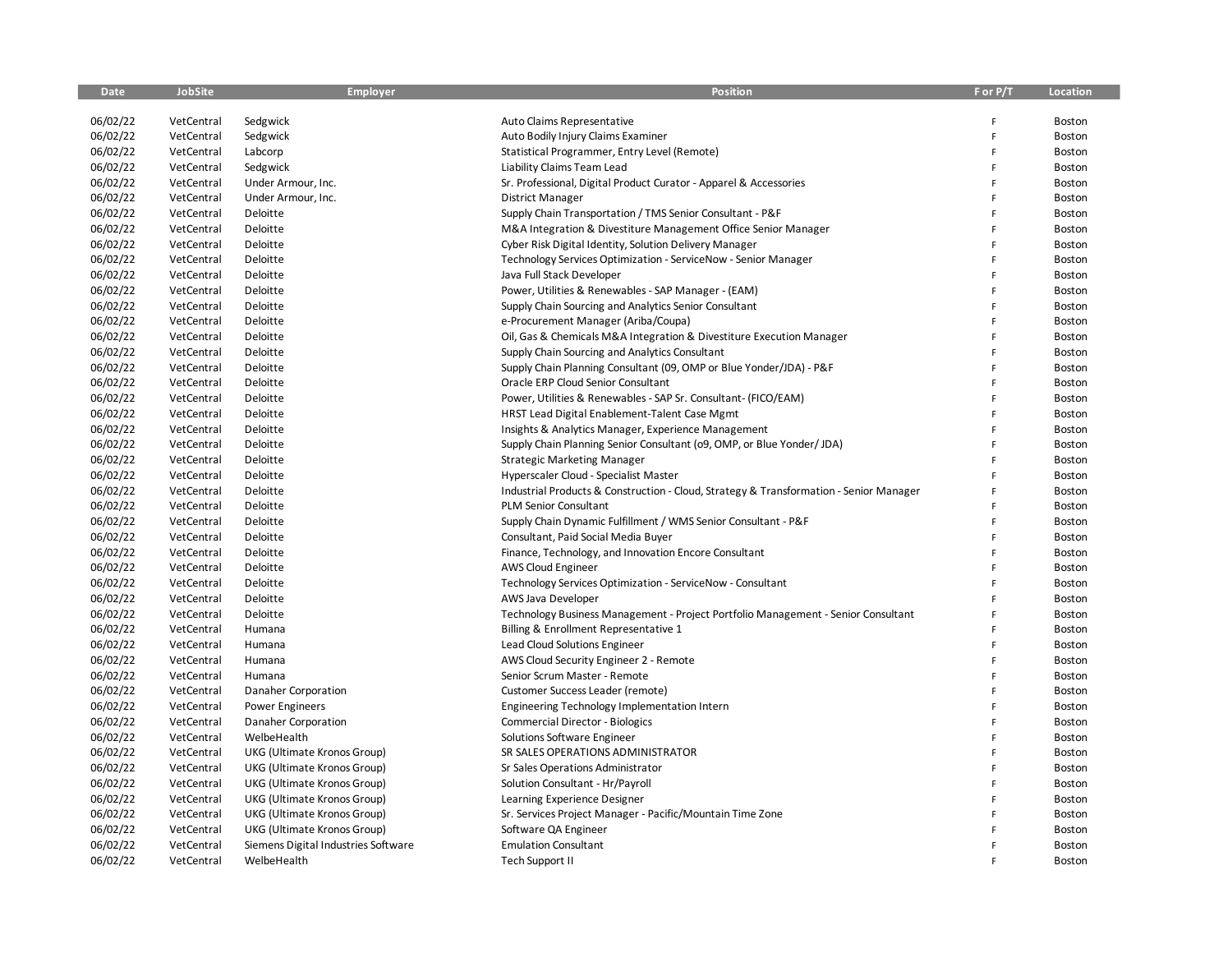| <b>Date</b> | <b>JobSite</b> | <b>Employer</b>                           | <b>Position</b>                                                              | F or P/T     | Location      |
|-------------|----------------|-------------------------------------------|------------------------------------------------------------------------------|--------------|---------------|
|             |                |                                           |                                                                              |              |               |
| 06/02/22    | VetCentral     | WelbeHealth                               | IT - Tech Support                                                            | F            | Boston        |
| 06/02/22    | VetCentral     | Siemens Digital Industries Software       | CFD Consulting Engineer HYBRID                                               | F            | Boston        |
| 06/02/22    | VetCentral     | Cornerstone onDemand                      | Regional Sales Manager, Federal Aero/Defense - REMOTE(United States)         | F            | Boston        |
| 06/02/22    | VetCentral     | Techtronic Industries North America, Inc. | <b>Field Specialist</b>                                                      | F            | Boston        |
| 06/02/22    | VetCentral     | <b>AVEVA</b>                              | <b>Application Analyst</b>                                                   | F            | Boston        |
| 06/02/22    | VetCentral     | AVEVA                                     | Climate Program Manager                                                      | F            | Boston        |
| 06/02/22    | VetCentral     | CDM Smith                                 | Federal Remediation Program Manager                                          | F            | Boston        |
| 06/02/22    | VetCentral     | CDM Smith                                 | Toll Technologist 5 - Back Office                                            | F            | Boston        |
| 06/02/22    | VetCentral     | CDM Smith                                 | Lead IT Project Manager (Remote)                                             | F            | Boston        |
| 06/02/22    | VetCentral     | <b>CDM Smith</b>                          | <b>Environmental Engineer 1</b>                                              | F            | Boston        |
| 06/02/22    | VetCentral     | Travelers                                 | Account Executive Officer - Commercial Underwriter, Northland Transportation | F            | Boston        |
| 06/02/22    | VetCentral     | Travelers                                 | Risk Control Technical Consultant, Field                                     | F            | Boston        |
| 06/02/22    | VetCentral     | Concentrix                                | Solutions Leader-Technology & Media Vertical                                 | F            | Boston        |
| 06/02/22    | VetCentral     | Travelers                                 | <b>Scrum Master</b>                                                          | F            | Boston        |
| 06/02/22    | VetCentral     | <b>TD Bank</b>                            | Business Intelligence & Rptg Specialist (US)                                 | F            | Boston        |
| 06/02/22    | VetCentral     | Nelnet                                    | K12 Implementation Specialist I - OA/OE - SIS                                | $\mathsf{F}$ | Boston        |
| 06/02/22    | VetCentral     | TD Bank                                   | Credit Portfolio Manager II Boston                                           | F            | Boston        |
| 06/02/22    | VetCentral     | TD Bank                                   | <b>Talent Acquisition Manager II</b>                                         | $\mathsf F$  | Boston        |
| 06/02/22    | VetCentral     | Nelnet                                    | <b>Business Development Executive</b>                                        | F            | Boston        |
| 06/02/22    | VetCentral     | <b>Acxiom LLC</b>                         | <b>Financial Analyst</b>                                                     | F            | Boston        |
| 06/02/22    | VetCentral     | <b>Acxiom LLC</b>                         | Software Engineer - Platform                                                 | F            | Boston        |
| 06/02/22    | VetCentral     | <b>Acxiom LLC</b>                         | Sourcing Talent Manager                                                      | F            | Boston        |
| 06/02/22    | VetCentral     | <b>Evolent Health</b>                     | Associate Director, EDI Production Support                                   | F            | Boston        |
| 06/02/22    | VetCentral     | Evolent Health                            | Analyst, Systems                                                             | F            | Boston        |
| 06/02/22    | VetCentral     | Evolent Health                            | Sr. Analyst, Configuration - Provider Contracts                              | F            | Boston        |
| 06/02/22    | VetCentral     | <b>Evolent Health</b>                     | Sr Director, Configuration                                                   | F            | Boston        |
| 06/02/22    |                |                                           |                                                                              | F            |               |
|             | VetCentral     | Evolent Health                            | Development Manager                                                          | F            | Boston        |
| 06/02/22    | VetCentral     | Change Healthcare                         | Patient Services Representative                                              | F            | Boston        |
| 06/02/22    | VetCentral     | Change Healthcare                         | Services Operations Manager                                                  | F            | Boston        |
| 06/02/22    | VetCentral     | Change Healthcare                         | Enterprise Imaging Sales Operations Director                                 | F            | <b>Boston</b> |
| 06/02/22    | VetCentral     | <b>WTW</b>                                | Market Leader - Corporate Risk & Broking                                     |              | Boston        |
| 06/02/22    | VetCentral     | Oracle                                    | Data Engineer                                                                | F            | Boston        |
| 06/02/22    | VetCentral     | Oracle                                    | Cloud Platform Sales, State and Local - AR/MS                                | F            | Boston        |
| 06/02/22    | VetCentral     | Oracle                                    | <b>Application Sales Executive</b>                                           | F            | Boston        |
| 06/02/22    | VetCentral     | Oracle                                    | Oracle Fusion Financial Technical Support Analyst                            | F            | Boston        |
| 06/02/22    | VetCentral     | <b>WTW</b>                                | <b>Market Sales Operations</b>                                               | F            | Boston        |
| 06/02/22    | VetCentral     | Change Healthcare                         | Data Analyst - Data Science and Statistics                                   | $\mathsf F$  | Boston        |
| 06/02/22    | VetCentral     | Change Healthcare                         | Software Engineer III (Java)                                                 | F            | Boston        |
| 06/02/22    | VetCentral     | Walgreens                                 | Pharmacy Customer Associate - Designated Hitter                              | F            | Boston        |
| 06/02/22    | VetCentral     | <b>Motion Recruitment Partners</b>        | Recruiter - Entry Level                                                      | F            | Boston        |
| 06/02/22    | VetCentral     | FedEx Office                              | Retail Customer Service Associate                                            | F            | Boston        |
| 06/02/22    | VetCentral     | <b>Motion Recruitment Partners</b>        | Business Development Representative - Entry Level                            | F            | Boston        |
| 06/02/22    | VetCentral     | <b>Motion Recruitment Partners</b>        | <b>Account Executive</b>                                                     | F            | Boston        |
| 06/02/22    | VetCentral     | <b>Motion Recruitment Partners</b>        | <b>Entry Level Sales</b>                                                     | F            | <b>Boston</b> |
| 06/02/22    | VetCentral     | <b>Motion Recruitment Partners</b>        | <b>Experienced Full-desk Recruiting Sales</b>                                | F            | Boston        |
| 06/02/22    | VetCentral     | UnitedHealth Group                        | Lead Technical Product Manager - Telecommute in Boston, MA                   | F            | Boston        |
| 06/02/22    | VetCentral     | <b>Motion Recruitment Partners</b>        | <b>Talent Advisor</b>                                                        | F            | Boston        |
| 06/02/22    | VetCentral     | <b>Motion Recruitment Partners</b>        | Senior Talent Advisor                                                        | F            | Boston        |
| 06/02/22    | VetCentral     | <b>Motion Recruitment Partners</b>        | Talent Recruiter, Enterprise Talent Services                                 | F            | Boston        |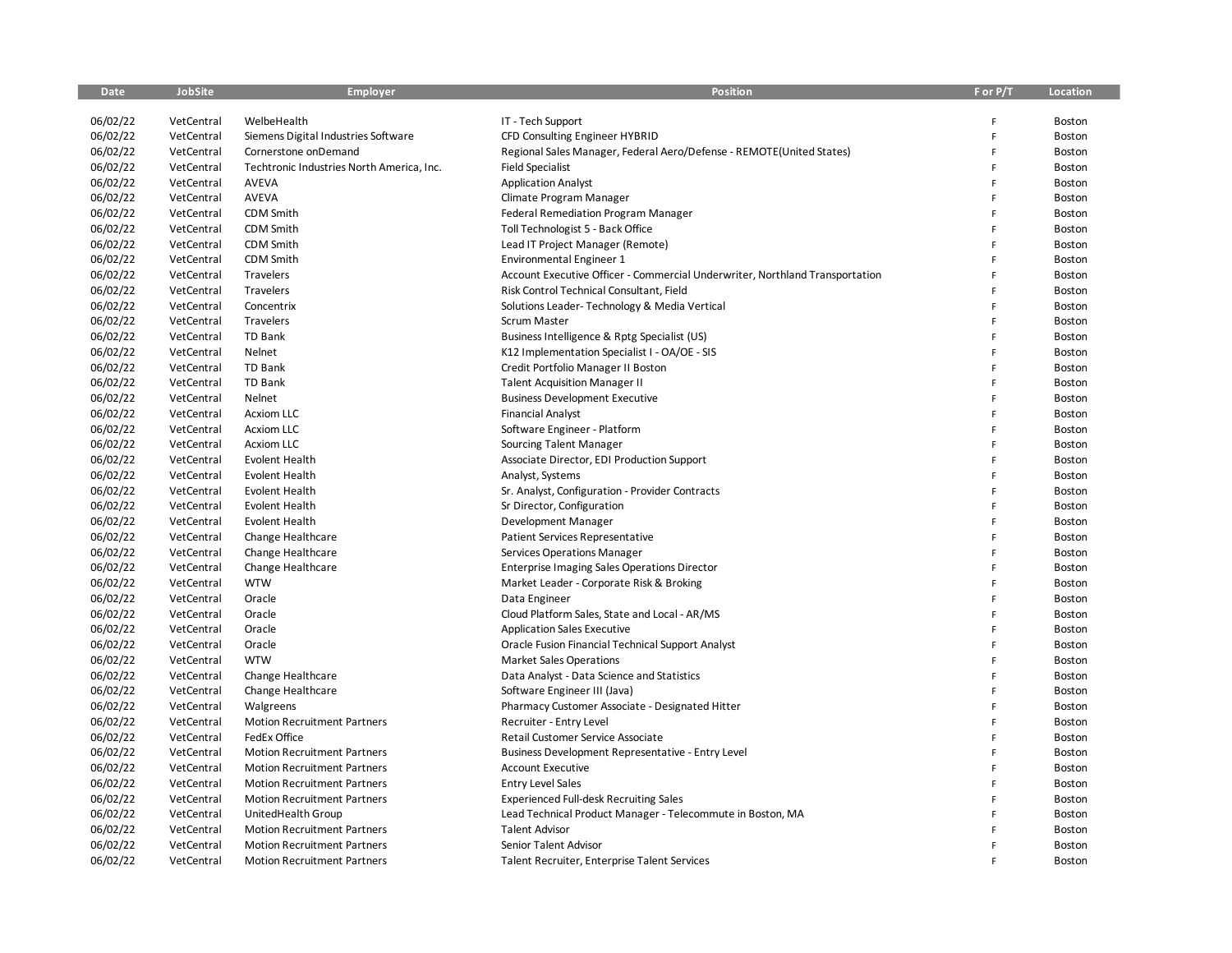| <b>Date</b> | <b>JobSite</b> | <b>Employer</b>                       | Position                                                                    | F or P/T | Location      |
|-------------|----------------|---------------------------------------|-----------------------------------------------------------------------------|----------|---------------|
|             |                |                                       |                                                                             |          |               |
| 06/02/22    | VetCentral     | SS&C Technologies                     | Staff Accountant, Insurance and Investment Accounting                       | F        | Boston        |
| 06/02/22    | VetCentral     | SS&C Technologies                     | Loan Operations - Senior Associate/Associate Manager                        | F        | Boston        |
| 06/02/22    | VetCentral     | SS&C Technologies                     | <b>Strategic Account Manager</b>                                            | F        | Boston        |
| 06/02/22    | VetCentral     | Oracle                                | Product Manager - Public Safety, Mapping Module                             | F        | Boston        |
| 06/02/22    | VetCentral     | Oracle                                | Data Scientist / Machine Learning Engineer                                  | F        | <b>Boston</b> |
| 06/02/22    | VetCentral     | Oracle                                | Oracle Senior Manager SEM Healthcare, East                                  | F        | Boston        |
| 06/02/22    | VetCentral     | Oracle                                | Oracle NAA, Sales Excellence Internal Communications Manager                | F        | Boston        |
| 06/02/22    | VetCentral     | Oracle                                | Sales Director, Cloud Platform State and Local - South Region               | F        | Boston        |
| 06/02/22    | VetCentral     | Oracle                                | Digital Paid Media Manager - Insights and Analytics                         | F        | Boston        |
| 06/02/22    | VetCentral     | Oracle                                | <b>Application Sales Executive</b>                                          | F        | Boston        |
| 06/02/22    | VetCentral     | Oracle                                | Accounting Director-Fin                                                     | F        | Boston        |
| 06/02/22    | VetCentral     | Oracle                                | Principal Cloud Architect-OCI                                               | F        | Boston        |
| 06/02/22    | VetCentral     | Oracle                                | Internet Sales Representative II                                            | F        | Boston        |
| 06/02/22    | VetCentral     | Oracle                                | Cruise Application Specialist-SPMS - US/REMOTE                              | F        | Boston        |
| 06/02/22    | VetCentral     | Alexandria Real Estate Equities, Inc. | <b>Asset Services Coordinator</b>                                           | F        | Boston        |
| 06/02/22    | VetCentral     | IGT                                   | Director, Payment Service Operations                                        | F        | Boston        |
| 06/02/22    | VetCentral     | <b>IGT</b>                            | <b>Business Systems Analyst</b>                                             | F        | Boston        |
| 06/02/22    | VetCentral     | Pacific Northwest National Laboratory | Software Engineer - Building Research 3                                     | F        | <b>Boston</b> |
| 06/02/22    | VetCentral     | Keurig Dr Pepper                      | <b>Marketing Analytics Manager</b>                                          | F        | Boston        |
| 06/02/22    | VetCentral     | Keurig Dr Pepper                      | Senior Finance Manager                                                      | F        | Boston        |
| 06/02/22    | VetCentral     | Lincoln Financial Group               | Life Underwriting Training & Development Consultant                         | F        | Boston        |
| 06/02/22    | VetCentral     | Zoom                                  | Vendor Qualification Program Manager                                        | F        | Boston        |
| 06/02/22    | VetCentral     | Zoom                                  | FP&A Senior Manager - Online                                                | F        | Boston        |
| 06/02/22    | VetCentral     | Verint Systems, Inc.                  | <b>Enterprise Integrations Architect</b>                                    | F        | Boston        |
| 06/02/22    | VetCentral     | Verint Systems, Inc.                  | Analyst, Financial                                                          | F        | Boston        |
| 06/02/22    | VetCentral     | Verint Systems, Inc.                  | Sr. Project Manager                                                         | F        | Boston        |
| 06/02/22    | VetCentral     | Verint Systems, Inc.                  | Associate Account Executive                                                 | F        | Boston        |
| 06/02/22    | VetCentral     | TEKsystems                            | Tableau Lead Data Analyst                                                   | Ë        | Boston        |
| 06/02/22    | VetCentral     | TEKsystems                            | IAM Operations Engineer (100% Remote                                        | F        | Boston        |
| 06/02/22    | VetCentral     | TEKsystems                            | 100% Remote IAM Analyst                                                     | Ë        | Boston        |
| 06/02/22    | VetCentral     | TEKsystems                            | Mac Systems Engineer                                                        | F        | Boston        |
| 06/02/22    | VetCentral     | Wells Fargo                           | Lead Data Management Analyst                                                | F        | Boston        |
| 06/02/22    | VetCentral     | <b>Wells Fargo</b>                    | Lead Data Management Analyst                                                | F        | Boston        |
| 06/02/22    | VetCentral     | <b>Wells Fargo</b>                    | Senior EDLP Information Security Analyst                                    | F        | Boston        |
| 06/02/22    | VetCentral     | <b>International Paper</b>            | Sales Account Representative                                                | F        | Boston        |
| 06/02/22    | VetCentral     | Microsoft Corporation                 | Technical Support Engineering - Azure Media & Communication Services        | F        | Boston        |
| 06/02/22    | VetCentral     | Microsoft Corporation                 | Industry Solutions Sustainability Service Line, Solution Architecture       | F        | Boston        |
| 06/02/22    | VetCentral     | Microsoft Corporation                 | <b>Product Marketing Manager</b>                                            | F        | Boston        |
| 06/02/22    | VetCentral     | Microsoft Corporation                 | Sr Product Marketing Manager                                                | F        | Boston        |
| 06/02/22    | VetCentral     | Microsoft Corporation                 | Partner Technical Advisor                                                   | F        | Boston        |
| 06/02/22    | VetCentral     | Microsoft Corporation                 | Director Sales Excellence                                                   | Ë        | Boston        |
| 06/02/22    | VetCentral     | <b>Regions Bank</b>                   | Credit Risk Management Consumer Credit Administrator - (Remote Opportunity) | F        | Boston        |
| 06/02/22    | VetCentral     | Apria                                 | <b>Patient Account Resolution Specialist</b>                                | F        | Boston        |
| 06/02/22    | VetCentral     | Microsoft Corporation                 | <b>Customer Success Account Director-Financial Services</b>                 | F        | Boston        |
| 06/02/22    | VetCentral     | Microsoft Corporation                 | <b>Support Solution Specialist</b>                                          | E        | Boston        |
| 06/02/22    | VetCentral     | Microsoft Corporation                 | Technical Support Engineering - Escalation Engineer (Configuration Manager) | F        | Boston        |
| 06/02/22    | VetCentral     | <b>Regions Bank</b>                   | Systems Administrator                                                       | F        | Boston        |
| 06/02/22    | VetCentral     | Microsoft Corporation                 | Technical Program Manager, Customer Innovation Group                        | F        | Boston        |
| 06/02/22    | VetCentral     | Microsoft Corporation                 | Director, Cross Industry Solution Architect - Contact Center                | F        | Boston        |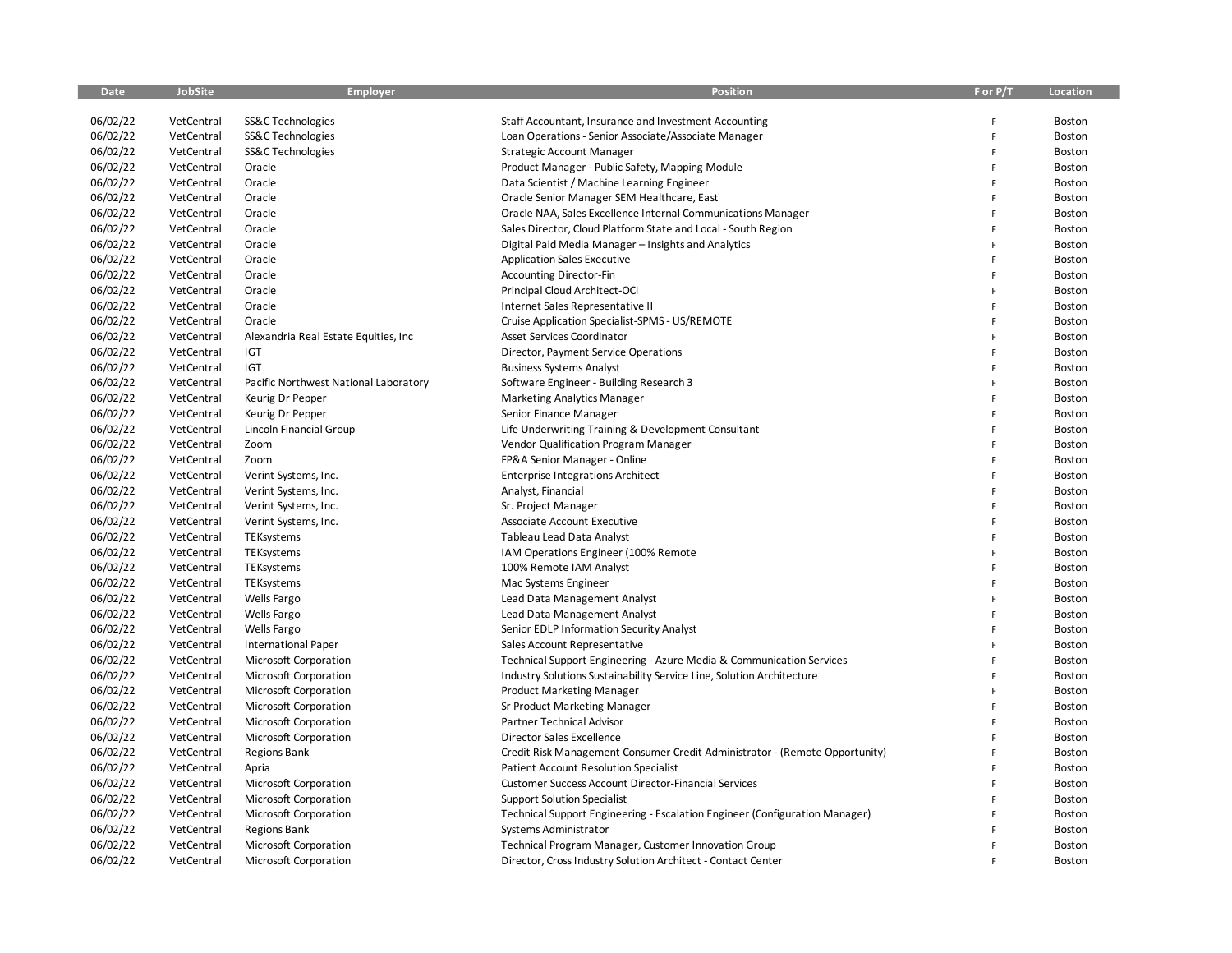| <b>Date</b> | JobSite    | Employer                 | Position                                                                             | F or P/T | Location      |
|-------------|------------|--------------------------|--------------------------------------------------------------------------------------|----------|---------------|
|             |            |                          |                                                                                      |          |               |
| 06/02/22    | VetCentral | Actalent                 | Lab Technician                                                                       |          | Boston        |
| 06/02/22    | VetCentral | <b>Regions Bank</b>      | Marketing Geography Strategist - De Novo (REMOTE OPPORTUNITY)                        |          | Boston        |
| 06/02/22    | VetCentral | Actalent                 | Senior Project Manager                                                               |          | Boston        |
| 06/02/22    | VetCentral | Microsoft Corporation    | Senior Applied AI Engineer                                                           |          | Boston        |
| 06/02/22    | VetCentral | Microsoft Corporation    | Head of Applied Data Architecture, Technical Architecture - Data & AI Service Line   |          | Boston        |
| 06/02/22    | VetCentral | Microsoft Corporation    | <b>Executive Assistant</b>                                                           |          | <b>Boston</b> |
| 06/02/22    | VetCentral | Actalent                 | Architectural Designer                                                               |          | <b>Boston</b> |
| 06/02/22    | VetCentral | Actalent                 | Regulatory Affairs Coordinator (HYBRID)                                              |          | Boston        |
| 06/02/22    | VetCentral | Actalent                 | Architectural Job Captain                                                            |          | <b>Boston</b> |
| 06/02/22    | VetCentral | Apria                    | Manager, FP&A                                                                        | F        | Boston        |
| 06/02/22    | VetCentral | Actalent                 | Regulatory Affairs Specialist (HYBRID)                                               |          | Boston        |
| 06/02/22    | VetCentral | Actalent                 | Project Architect                                                                    |          | Boston        |
| 06/02/22    | VetCentral | Actalent                 | Architectural Drafter                                                                |          | Boston        |
| 06/02/22    | VetCentral | Microsoft Corporation    | Sr. Project Manager Consulting (Top Secret) CTJ                                      |          | Boston        |
| 06/02/22    | VetCentral | Microsoft Corporation    | <b>Talent Development Director</b>                                                   |          | <b>Boston</b> |
| 06/02/22    | VetCentral | Microsoft Corporation    | Cloud Security CxE Readiness PM                                                      | F        | Boston        |
| 06/02/22    | VetCentral | Microsoft Corporation    | Business Program Manager - Incident Manager (US Cit)                                 |          | <b>Boston</b> |
| 06/02/22    | VetCentral | Actalent                 | Architectural Project Manager                                                        | F        | Boston        |
| 06/02/22    | VetCentral | Waymo                    | Senior Recruiter, Business                                                           |          | <b>Boston</b> |
| 06/02/22    | VetCentral | Actalent                 | Lab Pathology Coordinator                                                            |          | <b>Boston</b> |
| 06/02/22    | VetCentral | Microsoft Corporation    | <b>Customer Success Account Manager</b>                                              |          | Boston        |
| 06/02/22    | VetCentral | Microsoft Corporation    | Account Delivery Executive - (Top Secret) CTJ                                        |          | Boston        |
| 06/02/22    | VetCentral | Microsoft Corporation    | Technical Support Engineer - Power BI                                                |          | Boston        |
| 06/02/22    | VetCentral | Microsoft Corporation    | Cloud Solution Architect - NoSQL/OSS DB                                              |          | <b>Boston</b> |
| 06/02/22    | VetCentral | Splunk                   | Director Platform Solution Strategists                                               |          | <b>Boston</b> |
| 06/02/22    | VetCentral | VMware                   | Senior Consultant, EUC Professional Services - Opportunity for Working Remotely      |          | <b>Boston</b> |
| 06/02/22    | VetCentral | VMware                   | Sr. Cloud Solutions Architect – Healthcare - Opportunity for Working Remotely        |          | <b>Boston</b> |
| 06/02/22    | VetCentral | VMware                   | Federal Senior Technical Account Manager - Opportunity for Working Remotely          |          | Boston        |
| 06/02/22    | VetCentral | VMware                   | CloudHealth - Senior Manager - Product Management - Opportunity for Working Remotely |          | Boston        |
| 06/02/22    | VetCentral | VMware                   | Data Engineer - Opportunity for Working Remotely                                     |          | Boston        |
| 06/02/22    | VetCentral | VMware                   | Software Quality Engineer - Opportunity for Working Remotely                         |          | Boston        |
| 06/02/22    | VetCentral | VMware                   | Senior Manager, Professional Services Delivery - Opportunity for Working Remotely    |          | <b>Boston</b> |
| 06/02/22    | VetCentral | J&J Family of Companies  | Senior Scientist - Discovery, Bioinformatics Analyst                                 |          | <b>Boston</b> |
| 06/02/22    | VetCentral | Oracle                   | Applications Sales Manager - 2022A                                                   |          | <b>Boston</b> |
| 06/02/22    | VetCentral | Oracle                   | Alliances Consultant                                                                 | F        | Boston        |
| 06/02/22    | VetCentral | Oracle                   | Cloud and Technology Integration Solution Sales Specialist                           |          | <b>Boston</b> |
| 06/02/22    | VetCentral | Oracle                   | Consulting Client Partner - Federal                                                  | F        | Boston        |
| 06/02/22    | VetCentral | J&J Family of Companies  | Senior Scientist - Discovery, Genetics/Statistical Genetics                          |          | <b>Boston</b> |
| 06/02/22    | VetCentral | Oracle                   | Oracle Fusion Financial Technical Support Analyst                                    |          | <b>Boston</b> |
| 06/02/22    | VetCentral | Thermo Fisher Scientific | Sr. Bioscience Account Manager - Field                                               |          | Boston        |
| 06/02/22    | VetCentral | Thermo Fisher Scientific | Field Sales Representative II, Boston Metro Area                                     |          | <b>Boston</b> |
| 06/02/22    | VetCentral | Thermo Fisher Scientific | Bioscience Account Manager - Field Sales                                             |          | <b>Boston</b> |
| 06/02/22    | VetCentral | Thermo Fisher Scientific | Manager, Transformation                                                              |          | Boston        |
| 06/02/22    | VetCentral | Thermo Fisher Scientific | Sr Procurement Manager - Site Services                                               |          | <b>Boston</b> |
| 06/02/22    | VetCentral | Thermo Fisher Scientific | Sr. Director, Quality and Regulatory                                                 |          | <b>Boston</b> |
| 06/02/22    | VetCentral | Thermo Fisher Scientific | Procurement Manager - Site Services                                                  |          | <b>Boston</b> |
| 06/02/22    | VetCentral | Thermo Fisher Scientific | Capital Planning Manager                                                             |          | Boston        |
| 06/02/22    | VetCentral | Thermo Fisher Scientific | Senior Financial Analyst, FP&A - Analytical Instruments Group (Remote)               |          | Boston        |
| 06/02/22    | VetCentral | Thermo Fisher Scientific | Financial Analyst, Analytical Instruments Group (Remote!)                            |          | Boston        |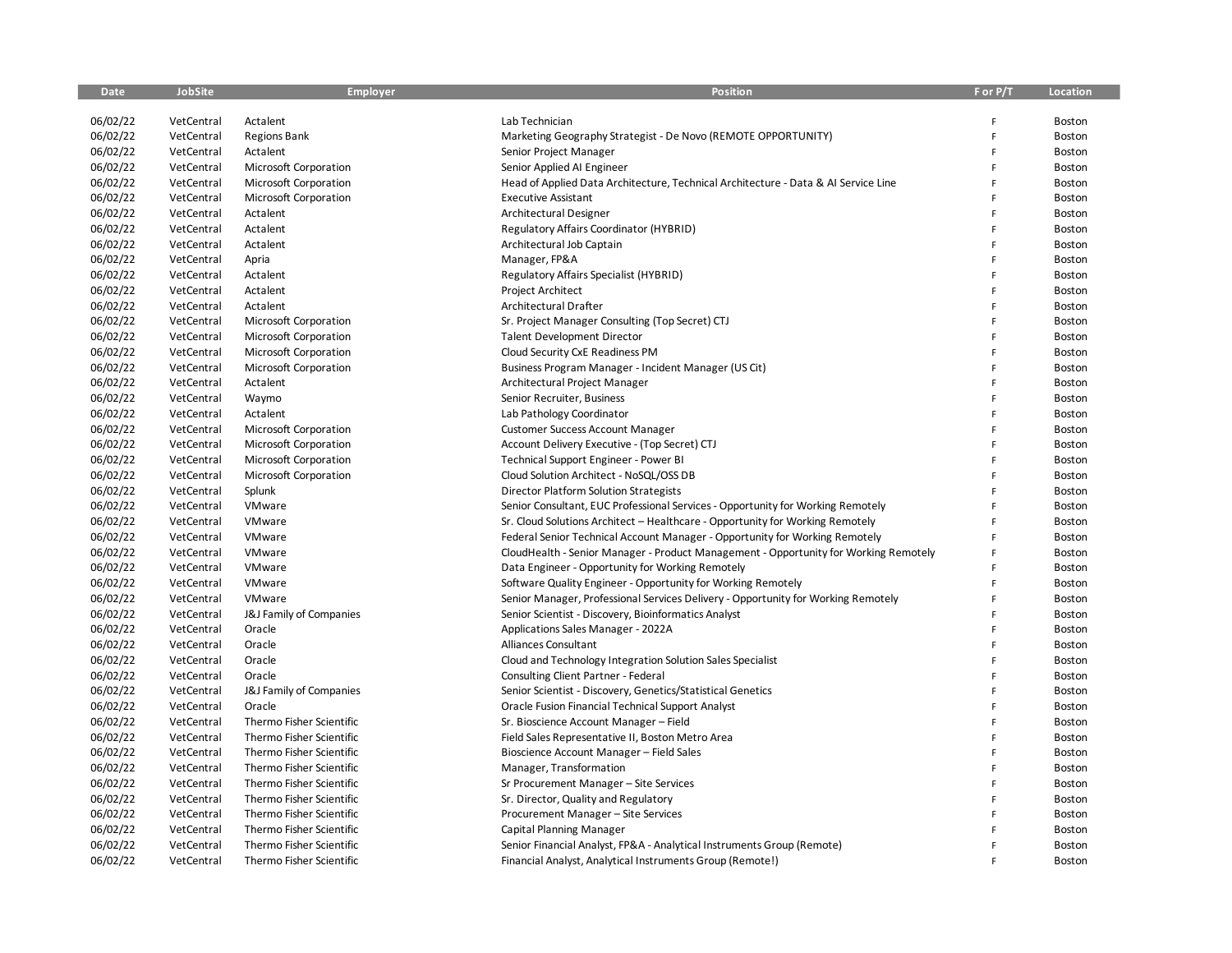| <b>Date</b> | <b>JobSite</b> | <b>Employer</b>           | <b>Position</b>                                                  | F or P/T | Location |
|-------------|----------------|---------------------------|------------------------------------------------------------------|----------|----------|
|             |                |                           |                                                                  |          |          |
| 06/02/22    | VetCentral     | Thermo Fisher Scientific  | Manager, Finance - Analytical Instruments Group                  | F        | Boston   |
| 06/02/22    | VetCentral     | Thermo Fisher Scientific  | Capital Portfolio Project Manager                                | F        | Boston   |
| 06/02/22    | VetCentral     | Thermo Fisher Scientific  | PPI Sr. Manager, Digital PPI                                     | F        | Boston   |
| 06/02/22    | VetCentral     | Thermo Fisher Scientific  | Senior Site Specialist - Lab Support Services                    | F        | Boston   |
| 06/02/22    | VetCentral     | Thermo Fisher Scientific  | <b>Technical Scrum Master</b>                                    | F        | Boston   |
| 06/02/22    | VetCentral     | Thermo Fisher Scientific  | Senior Supplier Management Engineer                              | F        | Boston   |
| 06/02/22    | VetCentral     | Thermo Fisher Scientific  | Global Process Validation and CMC Lead                           | F        | Boston   |
| 06/02/22    | VetCentral     | Encore                    | Event Sales Manager, Hotel Services - Boston Marriott Long Wharf | F        | Boston   |
| 06/02/22    | VetCentral     | Thermo Fisher Scientific  | Software Developer III, Life Sciences and Laboratory Products    | F        | Boston   |
| 06/02/22    | VetCentral     | Thermo Fisher Scientific  | Lead Field Service Technician                                    | F        | Boston   |
| 06/02/22    | VetCentral     | Encore                    | Event Technical Lead Audio Visual - Four Seasons Hotel Boston    | F        | Boston   |
| 06/02/22    | VetCentral     | <b>American Express</b>   | <b>Engineering Director - Mobile Engineering</b>                 | F        | Boston   |
| 06/02/22    | VetCentral     | <b>American Express</b>   | Manager - Client Management                                      | F        | Boston   |
| 06/02/22    | VetCentral     | Oracle                    | Account Manager, Oracle for Startups NA & LATAM                  | F        | Boston   |
| 06/02/22    | VetCentral     | Oracle                    | Data Science Intern                                              | F        | Boston   |
| 06/02/22    | VetCentral     | Thermo Fisher Scientific  | Sr Sales Manager                                                 | F        | Boston   |
| 06/02/22    | VetCentral     | Oracle                    | Sales Director, Cloud Platform State and Local - Midwest         | F        | Boston   |
| 06/02/22    | VetCentral     | Oracle                    | Cruise Application Specialist-SPMS - US/REMOTE                   | F        | Boston   |
| 06/02/22    | VetCentral     | <b>American Express</b>   | <b>Account Resolution Specialist</b>                             | F        | Boston   |
| 06/02/22    | VetCentral     | Oracle                    | Oracle Cloud Project Portfolio Management (PPM) Support Analyst  | F        | Boston   |
| 06/02/22    | VetCentral     | Thermo Fisher Scientific  | Product Specialist Manager                                       | F        | Boston   |
| 06/02/22    | VetCentral     | Thermo Fisher Scientific  | Senior Scientific Instrumentation Sales Representative           | F        | Boston   |
| 06/02/22    | VetCentral     | Citizens                  | <b>Full Stack Application Developer</b>                          | F        | Boston   |
| 06/02/22    | VetCentral     | Intermountain Healthcare  | SelectHealth Provider Credentialing Contract Specialist-Remote   | F        | Boston   |
| 06/02/22    | VetCentral     | <b>CTG</b>                | <b>Help Desk Analyst</b>                                         | F        | Boston   |
| 06/02/22    | VetCentral     | Intermountain Healthcare  | <b>Executive Assistant - Remote</b>                              | F        | Boston   |
| 06/02/22    | VetCentral     | <b>CTG</b>                | <b>Verifications Specialist</b>                                  | F        | Boston   |
| 06/02/22    | VetCentral     | Canon USA & Affiliates    | Office Service Representative II                                 | F        | Boston   |
| 06/02/22    | VetCentral     | Aerotek                   | Concrete Technician                                              | F        | Boston   |
| 06/02/22    | VetCentral     | Maxim Healthcare Staffing | MRI Technologist                                                 | F        | Boston   |
| 06/02/22    | VetCentral     | Aerotek                   | Technician                                                       | F        | Boston   |
| 06/02/22    | VetCentral     | Accenture                 | Data Engineer - 4310786                                          | F        | Boston   |
| 06/02/22    | VetCentral     | General Electric          | Regional Planning Leader - Offshore Wind                         | F        | Boston   |
| 06/02/22    | VetCentral     | Accenture                 | Legal Project Manager                                            | F        | Boston   |
| 06/02/22    | VetCentral     | Accenture                 | <b>Outsourcing Transition Associate Director</b>                 | F        | Boston   |
| 06/02/22    | VetCentral     | Accenture                 | Talent & Organization/Human Potential Principal Director         | F        | Boston   |
| 06/02/22    | VetCentral     | Accenture                 | Resources Delivery Lead - Chemicals                              | F        | Boston   |
| 06/02/22    | VetCentral     | Accenture                 | Healthcare Payer/Provider Strategy Manager                       | F        | Boston   |
| 06/02/22    | VetCentral     | Accenture                 | <b>Full Stack Engineer</b>                                       | F        | Boston   |
| 06/02/22    | VetCentral     | Accenture                 | <b>Customer Success Mgmt Senior Analyst</b>                      | F        | Boston   |
| 06/02/22    | VetCentral     | Accenture                 | Insurance Business Strategy Consultant                           | F        | Boston   |
| 06/02/22    | VetCentral     | Accenture                 | Healthcare Payer/Provider Strategy Senior Manager                | F        | Boston   |
| 06/02/22    | VetCentral     | Accenture                 | Senior Java Developer - 4291187                                  | F        | Boston   |
| 06/02/22    | VetCentral     | Accenture                 | Cloud Engineering Consultant                                     | F        | Boston   |
| 06/02/22    | VetCentral     | Accenture                 | Salesforce Technical Lead                                        | F        | Boston   |
| 06/02/22    | VetCentral     | <b>Bank of America</b>    | <b>Supervision Manager</b>                                       | F        | Boston   |
| 06/02/22    | VetCentral     | <b>ADP</b>                | Relationship Manager II, Retirement Services                     | F        | Boston   |
| 06/02/22    | VetCentral     | <b>Bank of America</b>    | <b>Treasury Sales Officer II</b>                                 | F        | Boston   |
| 06/02/22    | VetCentral     | <b>Bank of America</b>    | Private Wealth Investment Management Specialist                  | F        | Boston   |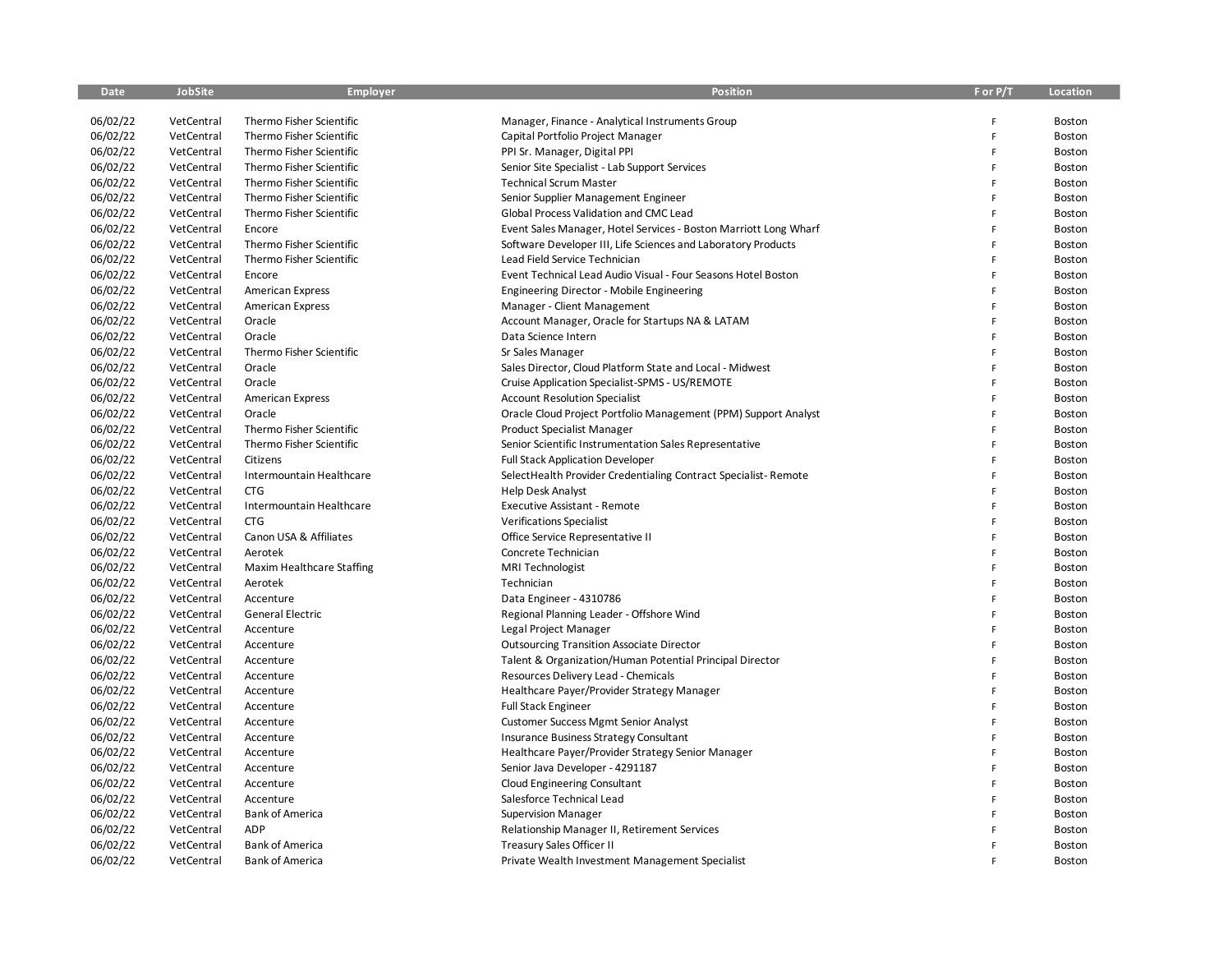| <b>Date</b> | <b>JobSite</b> | <b>Employer</b>        | <b>Position</b>                                                                  | F or P/T | Location |
|-------------|----------------|------------------------|----------------------------------------------------------------------------------|----------|----------|
|             |                |                        |                                                                                  |          |          |
| 06/02/22    | VetCentral     | <b>Bank of America</b> | <b>CREB Credit Products Manager</b>                                              | F        | Boston   |
| 06/02/22    | VetCentral     | Randstad US            | <b>Employment Specialist</b>                                                     | F        | Boston   |
| 06/02/22    | VetCentral     | <b>Bank of America</b> | Service Delivery Consultant II (GHR)                                             | F        | Boston   |
| 06/02/22    | VetCentral     | Randstad US            | <b>Technical Recruiter</b>                                                       | F        | Boston   |
| 06/02/22    | VetCentral     | <b>Bank of America</b> | Service Delivery Consultant II (GHR)                                             | F        | Boston   |
| 06/02/22    | VetCentral     | <b>IQVIA</b>           | <b>Principal Medical Writer</b>                                                  | F        | Boston   |
| 06/02/22    | VetCentral     | Salesforce.com, Inc    | Solution Consultant / Senior Solution Consultant / Solution Architect            | F        | Boston   |
| 06/02/22    | VetCentral     | <b>IQVIA</b>           | <b>Quality Assurance Manager</b>                                                 | F        | Boston   |
| 06/02/22    | VetCentral     | <b>IQVIA</b>           | Nurse with NET or Acromegaly experience - USA                                    | F        | Boston   |
| 06/02/22    | VetCentral     | Randstad US            | sr. product marketing manager - cybersecurity                                    | F        | Boston   |
| 06/02/22    | VetCentral     | Randstad US            | property and casualty insurance agent                                            | F        | Boston   |
| 06/02/22    | VetCentral     | Randstad US            | training specialist                                                              | Ë        | Boston   |
| 06/02/22    | VetCentral     | Randstad US            | medical office assistant                                                         | F        | Boston   |
| 06/02/22    | VetCentral     | Amazon Web Services    | Senior Customer Solutions Manager                                                | F        | Boston   |
| 06/02/22    | VetCentral     | Amazon Web Services    | Principal Software Engineer, AWS Transfer Family                                 | F        | Boston   |
| 06/02/22    | VetCentral     | Deloitte               | Technology Services Optimization - ServiceNow - Solution Architect               | F        | Boston   |
| 06/02/22    | VetCentral     | Deloitte               | Smart Factory Business Product Manager                                           | F        | Boston   |
| 06/02/22    | VetCentral     | Deloitte               | <b>Technology Strategy Manager</b>                                               | F        | Boston   |
| 06/02/22    | VetCentral     | Deloitte               | PLM Software Developer - Senior Consultant                                       | F        | Boston   |
| 06/02/22    | VetCentral     | Deloitte               | ESG Strategy & Transformation Manager - Strategy & Analytics                     | F        | Boston   |
| 06/02/22    | VetCentral     | Deloitte               | Oil, Gas, & Chemicals Mergers & Acquisitions Strategy Manager                    | F        | Boston   |
| 06/02/22    | VetCentral     | Deloitte               | Audit & Assurance Staff Intern - Summer 2023, Winter 2024                        | F        | Boston   |
| 06/02/22    | VetCentral     | Deloitte               | Product Consultant - NBI US                                                      | F        | Boston   |
| 06/02/22    | VetCentral     | Deloitte               | Cloud Application Solution Architect - Manager - NBI_US                          | F        | Boston   |
| 06/02/22    | VetCentral     | Deloitte               | AI and Data Strategy Senior Manager                                              | F        | Boston   |
| 06/02/22    | VetCentral     | Deloitte               | Risk & Financial Advisory - Consultant - Third Party Risk Management             | F        | Boston   |
| 06/02/22    | VetCentral     | Deloitte               | Technology Strategy - Senior Consultant                                          | Ē        | Boston   |
| 06/02/22    | VetCentral     | Deloitte               | Graphic Design Lead                                                              | F        | Boston   |
| 06/02/22    | VetCentral     | Deloitte               | DevOps Cloud Architect - NBI_US                                                  | F        | Boston   |
| 06/02/22    | VetCentral     | Deloitte               | Industrial Products & Construction - Cloud Strategy & Transformation Manager     | F        | Boston   |
| 06/02/22    | VetCentral     | Deloitte               | Network Optimization Sr Consultant P&F                                           | F        | Boston   |
| 06/02/22    | VetCentral     | Deloitte               | Power, Utilities & Renewables - Cloud Strategy & Transformation - Senior Manager | F        | Boston   |
| 06/02/22    | VetCentral     | Deloitte               | Digital Identity-Solution Delivery Manager                                       | F        | Boston   |
| 06/02/22    | VetCentral     | Deloitte               | Power, Utilities & Renewables - SAP Senior Manager - (EAM)                       | F        | Boston   |
| 06/02/22    | VetCentral     | Deloitte               | <b>Automation Engineer SDET</b>                                                  | F        | Boston   |
| 06/02/22    | VetCentral     | Deloitte               | eProcurement Senior Consultant                                                   | F        | Boston   |
| 06/02/22    | VetCentral     | Meta                   | Data Center Facilities Operations Regional Startup Engineer                      | F        | Boston   |
| 06/02/22    | VetCentral     | Meta                   | Program Manager - Engagement, Team Experience                                    | F        | Boston   |
| 06/02/22    | VetCentral     | Meta                   | Internal Service Operations Program Manager                                      | F        | Boston   |
| 06/02/22    | VetCentral     | Meta                   | <b>Brand Motion Designer</b>                                                     | F        | Boston   |
| 06/02/22    | VetCentral     | Meta                   | Infrastructure Technical Program Manager - Media & Calling                       | F        | Boston   |
| 06/02/22    | VetCentral     | Meta                   | Head of Facebook Integrity, Product Data Operations                              | Ë        | Boston   |
| 06/02/22    | VetCentral     | Meta                   | Governance Director                                                              | F        | Boston   |
| 06/02/22    | VetCentral     | Meta                   | Lead Counsel, Data Center Leasing and Development                                | F        | Boston   |
| 06/02/22    | VetCentral     | Meta                   | Head of Product Marketing, WhatsApp Payments                                     | F        | Boston   |
| 06/02/22    | VetCentral     | Meta                   | Alliances Marketing Lead, Kustomer                                               | F        | Boston   |
| 06/02/22    | VetCentral     | Meta                   | Data Engineering Manager                                                         | F        | Boston   |
| 06/02/22    | VetCentral     | Meta                   | Data Scientist                                                                   | F        | Boston   |
| 06/02/22    | VetCentral     | Meta                   | Product Designer, Design Systems Kustomer                                        | p        | Boston   |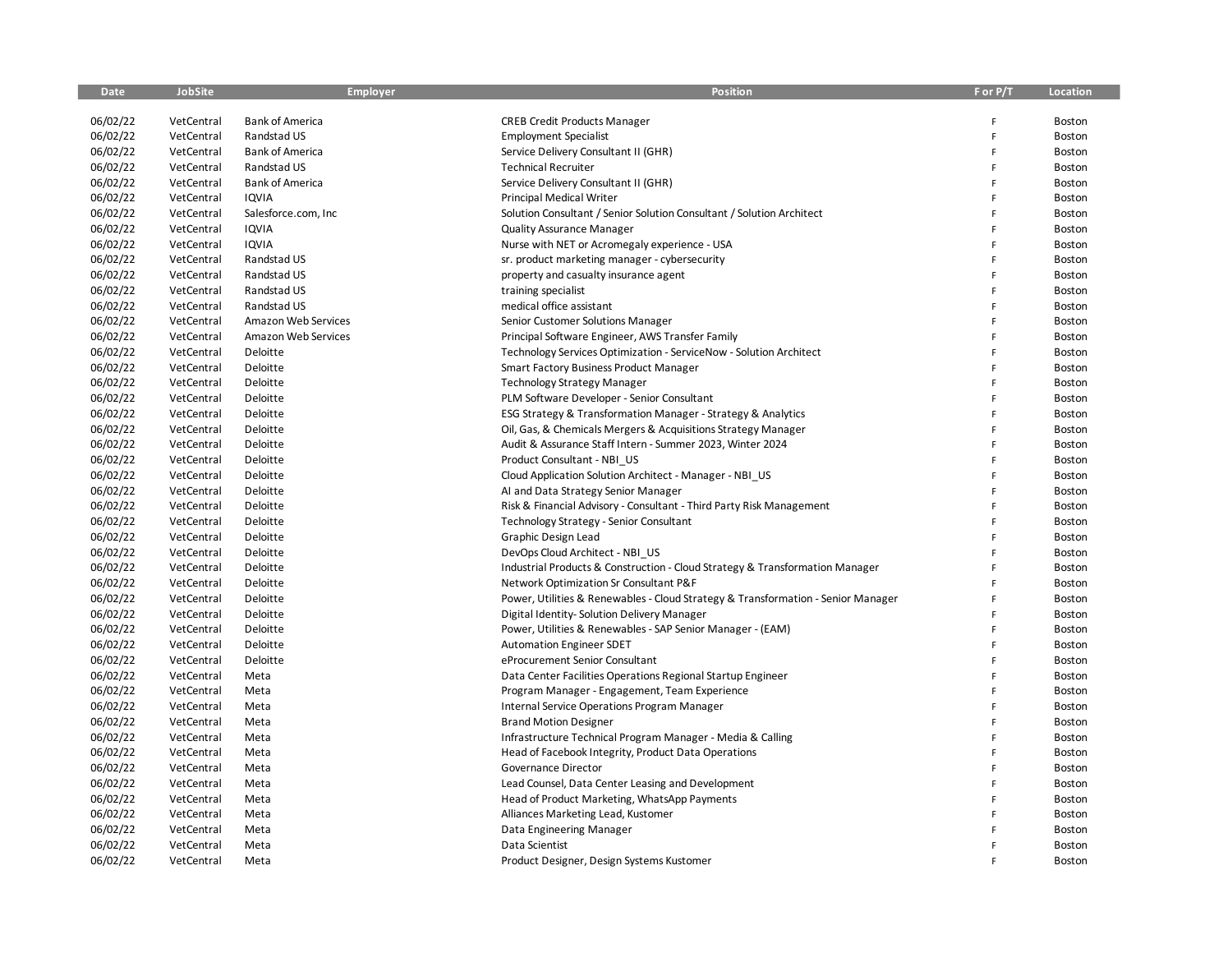| <b>Date</b> | <b>JobSite</b> | <b>Employer</b>                                | <b>Position</b>                                                                 | F or P/T     | Location   |
|-------------|----------------|------------------------------------------------|---------------------------------------------------------------------------------|--------------|------------|
|             |                |                                                |                                                                                 |              |            |
| 06/02/22    | VetCentral     | Meta                                           | Insights Analyst - HR Technology                                                | F            | Boston     |
| 06/02/22    | VetCentral     | Meta                                           | Lead Patent Counsel, Reality Labs                                               | F            | Boston     |
| 06/02/22    | VetCentral     | <b>General Dynamics Information Technology</b> | Python/JAVA Software Developer/GIS-Mid-Level - USA-Remote                       | F            | Bourne     |
| 06/02/22    | VetCentral     | <b>General Dynamics Information Technology</b> | Senior JAVA Software Developer- Remote Role/100% Telecommute                    | F            | Bourne     |
| 06/02/22    | VetCentral     | <b>General Dynamics Information Technology</b> | Cyber Security Analyst Advisor - REMOTE!                                        | F            | Bourne     |
| 06/02/22    | VetCentral     | <b>General Dynamics Information Technology</b> | Case Coordinator - Bilingual Spanish/English Social Worker - Harlingen, TX area | F            | Bourne     |
| 06/02/22    | VetCentral     | <b>General Dynamics Information Technology</b> | Data Scientist (Health and Human Services)                                      | F            | Bourne     |
| 06/02/22    | VetCentral     | <b>General Dynamics Information Technology</b> | Tableau Developer 100% Remote                                                   | F            | Bourne     |
| 06/02/22    | VetCentral     | Robert Half                                    | Sales & Use Tax Accountant                                                      | F            | Burlington |
| 06/02/22    | VetCentral     | HealthEdge Software Inc                        | <b>Business Development Representative</b>                                      | F            | Burlington |
| 06/02/22    | VetCentral     | Acosta                                         | Roku Dedicated Sales and Training Representative                                | F            | Burlington |
| 06/02/22    | VetCentral     | Robert Half                                    | <b>Product Marketing Manager</b>                                                | F            | Burlington |
| 06/02/22    | VetCentral     | Robert Half                                    | Accounts Receivable Lead (100% Remote)                                          | F            | Burlington |
| 06/02/22    | VetCentral     | CGI Technologies and Solutions, Inc.           | Product Manager                                                                 | F            | Burlington |
| 06/02/22    | VetCentral     | <b>Sunrise Senior Living</b>                   | Reminiscence / Memory Care Coordinator                                          | F            | Burlington |
| 06/02/22    | VetCentral     | CVS Health                                     | Software Development Engineer                                                   | F            | Burlington |
| 06/02/22    | VetCentral     | Oracle                                         | NetSuite - Area Vice President - Central territory                              | Ë            | Burlington |
| 06/02/22    | VetCentral     | Oracle                                         | NetSuite - Area Vice President - East Coast                                     | F.           | Burlington |
| 06/02/22    | VetCentral     | Oracle                                         | Sales Snr Manager OD Prime                                                      | F            | Burlington |
| 06/02/22    | VetCentral     | Oracle                                         | Sales Development Representative                                                | F            | Burlington |
| 06/02/22    | VetCentral     | Nuance                                         | Senior Principal Software Engineer                                              | F            | Burlington |
| 06/02/22    | VetCentral     | Akamai Technologies, Inc.                      | Performance Engineering Manager                                                 | F            | Cambridge  |
| 06/02/22    | VetCentral     | Akamai Technologies, Inc.                      | Software Development Engineer in Test II - Remote                               | F            | Cambridge  |
| 06/02/22    | VetCentral     | Akamai Technologies, Inc.                      | Senior Product Support Engineer                                                 | F            | Cambridge  |
| 06/02/22    | VetCentral     | Robert Half                                    | Senior Financial Analyst - Tech/Software                                        | F            | Cambridge  |
| 06/02/22    | VetCentral     | Compass Group, North America                   | GENERAL MANAGER - CAMBRIDGE, MA                                                 | F            | Cambridge  |
| 06/02/22    | VetCentral     | <b>Public Consulting Group</b>                 | Federal Revenue Analyst                                                         | F            | Cambridge  |
| 06/02/22    | VetCentral     | <b>Staples</b>                                 | Delivery Helper                                                                 | F            | Cambridge  |
| 06/02/22    | VetCentral     | <b>Staples</b>                                 | Senior Manager - Applications Security, Cyber Security (Remote US location)     | F            | Cambridge  |
| 06/02/22    | VetCentral     | CBRE                                           | Research Director, Data Centers - U.S. Remote                                   | F            | Cambridge  |
| 06/02/22    | VetCentral     | <b>CBRE</b>                                    | Sr. Lease Auditor                                                               | F            | Cambridge  |
| 06/02/22    | VetCentral     | Acosta                                         | <b>Retail Merchandising Specialist</b>                                          | F            | Cambridge  |
| 06/02/22    | VetCentral     | Acosta                                         | Merchandising Lead and Trainer                                                  | $\mathsf{F}$ | Cambridge  |
| 06/02/22    | VetCentral     | Robert Half                                    | Senior Accountant - Public Biotech                                              | F            | Cambridge  |
| 06/02/22    | VetCentral     | <b>Starbucks Coffee Company</b>                | barista - Store# 08742, KENDALL SQUARE                                          | F            | Cambridge  |
| 06/02/22    | VetCentral     | <b>Starbucks Coffee Company</b>                | barista - Store# 08742, KENDALL SQUARE                                          | F            | Cambridge  |
| 06/02/22    | VetCentral     | Philips                                        | North America Commerical Pricing Director, Health Systems- Imaging              | F            | Cambridge  |
| 06/02/22    | VetCentral     | Philips                                        | Business Marketing Manager - GI/OBGYN Ultrasound                                | F            | Cambridge  |
| 06/02/22    | VetCentral     | Philips                                        | Solutions Operations Leader                                                     | F            | Cambridge  |
| 06/02/22    | VetCentral     | M&T Bank                                       | Mortgage Originator                                                             | F            | Cambridge  |
| 06/02/22    | VetCentral     | <b>CBRE</b>                                    | Metrology & Calibrations Technician                                             | F            | Cambridge  |
| 06/02/22    | VetCentral     | <b>CBRE</b>                                    | <b>CMMS Account Manager</b>                                                     | F            | Cambridge  |
| 06/02/22    | VetCentral     | <b>CBRE</b>                                    | Chief Building Engineer Supervisor                                              | F            | Cambridge  |
| 06/02/22    | VetCentral     | <b>Bristol Myers Squibb</b>                    | Senior Scientist, Computational Biology                                         | F            | Cambridge  |
| 06/02/22    | VetCentral     | IBM                                            | <b>Fraud Services Manager</b>                                                   | F            | Cambridge  |
| 06/02/22    | VetCentral     | IBM                                            | <b>Integration Architect</b>                                                    | F            | Cambridge  |
| 06/02/22    | VetCentral     | Sage Therapeutics                              | Associate Director, Commercial Learning, Scientific Knowledge                   | F            | Cambridge  |
| 06/02/22    | VetCentral     | Sage Therapeutics                              | Senior Manager, Congress and Field Operations, Medical Affairs                  | F            | Cambridge  |
| 06/02/22    | VetCentral     | Sage Therapeutics                              | Executive Assistant, Finance                                                    | F            | Cambridge  |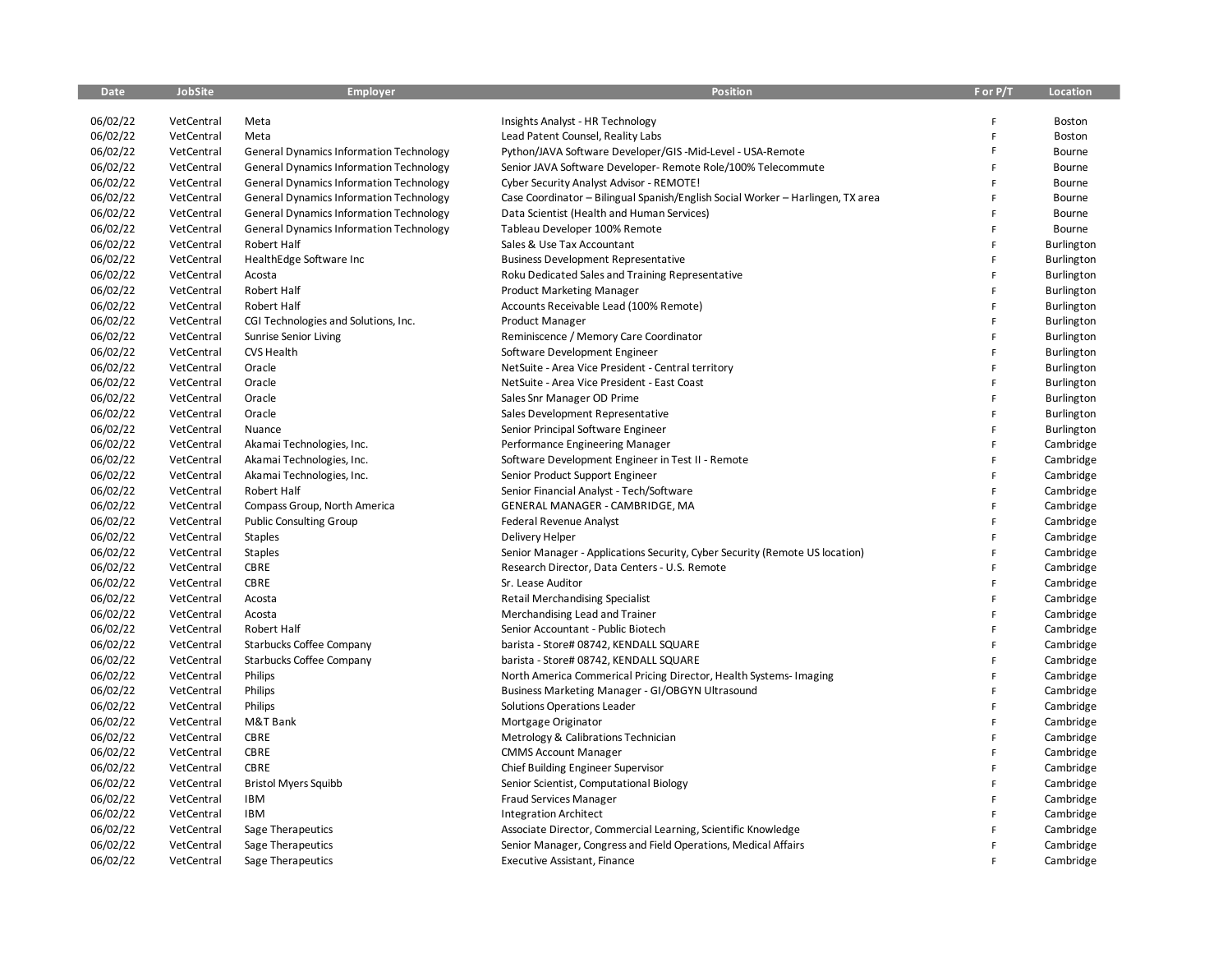| <b>Date</b> | <b>JobSite</b> | <b>Employer</b>          | <b>Position</b>                                                                    | F or P/T | Location  |
|-------------|----------------|--------------------------|------------------------------------------------------------------------------------|----------|-----------|
|             |                |                          |                                                                                    |          |           |
| 06/02/22    | VetCentral     | Sage Therapeutics        | Senior Manager, Channel Marketing                                                  | F        | Cambridge |
| 06/02/22    | VetCentral     | Amgen                    | Process Development Senior Scientist (Analytical Chemistry, Oligonucleotides)      | F        | Cambridge |
| 06/02/22    | VetCentral     | Pegasystems              | Digital Marketing Fall Intern                                                      | F        | Cambridge |
| 06/02/22    | VetCentral     | TEKsystems               | Desktop Support Technician                                                         | F        | Cambridge |
| 06/02/22    | VetCentral     | Microsoft Corporation    | Account Delivery Executive - (Top Secret) CTJ                                      | F        | Cambridge |
| 06/02/22    | VetCentral     | Microsoft Corporation    | Technical Support Engineering - Azure Media & Communication Services               | F        | Cambridge |
| 06/02/22    | VetCentral     | Microsoft Corporation    | Director, Cross Industry Solution Architect - Contact Center                       | F        | Cambridge |
| 06/02/22    | VetCentral     | Microsoft Corporation    | Industry Solutions Sustainability Service Line, Solution Architecture              | F        | Cambridge |
| 06/02/22    | VetCentral     | Microsoft Corporation    | Technical Support Engineering - Escalation Engineer (Configuration Manager)        | F        | Cambridge |
| 06/02/22    | VetCentral     | Microsoft Corporation    | Technical Program Manager, Customer Innovation Group                               | F        | Cambridge |
| 06/02/22    | VetCentral     | Microsoft Corporation    | Partner Technical Advisor                                                          | F        | Cambridge |
| 06/02/22    | VetCentral     | Apple                    | Senior Software Engineer, Weather Team                                             | F        | Cambridge |
| 06/02/22    | VetCentral     | Actalent                 | Research Associate II                                                              | F        | Cambridge |
| 06/02/22    | VetCentral     | Microsoft Corporation    | Head of Applied Data Architecture, Technical Architecture - Data & AI Service Line | F        | Cambridge |
| 06/02/22    | VetCentral     | Microsoft Corporation    | <b>Executive Assistant</b>                                                         | F        | Cambridge |
| 06/02/22    | VetCentral     | Actalent                 | <b>Medical Assistant</b>                                                           | F        | Cambridge |
| 06/02/22    | VetCentral     | Microsoft Corporation    | Sr. Project Manager Consulting (Top Secret) CTJ                                    | F        | Cambridge |
| 06/02/22    | VetCentral     | Apple                    | Senior Meteorological Software Engineer                                            | F        | Cambridge |
| 06/02/22    | VetCentral     | Apple                    | Senior Backend Software Engineer - Weather Team                                    | F        | Cambridge |
| 06/02/22    | VetCentral     | Actalent                 | <b>Medical Receptionist</b>                                                        | F        | Cambridge |
| 06/02/22    | VetCentral     | Actalent                 | Medical Assistant                                                                  | F        | Cambridge |
| 06/02/22    | VetCentral     | Actalent                 | <b>Medical Practice Assistant</b>                                                  | F        | Cambridge |
| 06/02/22    | VetCentral     | Microsoft Corporation    | <b>Talent Development Director</b>                                                 | F        | Cambridge |
| 06/02/22    | VetCentral     | Microsoft Corporation    | Cloud Security CxE Readiness PM                                                    | F        | Cambridge |
| 06/02/22    | VetCentral     | Microsoft Corporation    | Business Program Manager - Incident Manager (US Cit)                               | F        | Cambridge |
| 06/02/22    | VetCentral     | Actalent                 | Phlebotomy Technician                                                              | F        | Cambridge |
| 06/02/22    | VetCentral     | Actalent                 | Principal Clinical Data Manager (REMOTE)                                           | F        | Cambridge |
| 06/02/22    | VetCentral     | Microsoft Corporation    | Technical Support Engineer - Power BI                                              | F        | Cambridge |
| 06/02/22    | VetCentral     | Microsoft Corporation    | Senior Applied AI Engineer                                                         | F        | Cambridge |
| 06/02/22    | VetCentral     | Microsoft Corporation    | Cloud Solution Architect - NoSQL/OSS DB                                            | F        | Cambridge |
| 06/02/22    | VetCentral     | Microsoft Corporation    | <b>Customer Success Account Manager</b>                                            | F        | Cambridge |
| 06/02/22    | VetCentral     | Actalent                 | <b>Manufacturing Specialist</b>                                                    | F        | Cambridge |
| 06/02/22    | VetCentral     | Thermo Fisher Scientific | Sr Site Specialist                                                                 | F        | Cambridge |
| 06/02/22    | VetCentral     | Thermo Fisher Scientific | Sr. Manager, Human Resources                                                       | F        | Cambridge |
| 06/02/22    | VetCentral     | Thermo Fisher Scientific | Site Coverage Specialist                                                           | F        | Cambridge |
| 06/02/22    | VetCentral     | Thermo Fisher Scientific | Sr Service Support Representative - Pipette Coordinator                            | F        | Cambridge |
| 06/02/22    | VetCentral     | Thermo Fisher Scientific | <b>Field Applications Scientist</b>                                                | F        | Cambridge |
| 06/02/22    | VetCentral     | Thermo Fisher Scientific | <b>Lead Planning Specialist</b>                                                    | F        | Cambridge |
| 06/02/22    | VetCentral     | Thermo Fisher Scientific | Senior Site Specialist                                                             | F        | Cambridge |
| 06/02/22    | VetCentral     | Comcast                  | Xfinity Mobile Retail Sales Consultant (Part Time)                                 | F        | Cambridge |
| 06/02/22    | VetCentral     | <b>CTG</b>               | <b>Verifications Specialist</b>                                                    | F        | Cambridge |
| 06/02/22    | VetCentral     | <b>CTG</b>               | <b>Help Desk Analyst</b>                                                           | F        | Cambridge |
| 06/02/22    | VetCentral     | <b>ABM Industries</b>    | Valet (H)                                                                          | F        | Cambridge |
| 06/02/22    | VetCentral     | <b>IQVIA</b>             | Principal Medical Writer                                                           | F        | Cambridge |
| 06/02/22    | VetCentral     | IQVIA                    | Senior Principal, Patient Centered Solutions                                       | F        | Cambridge |
| 06/02/22    | VetCentral     | <b>IQVIA</b>             | Associate Director, Scientific Services, PCS                                       | F        | Cambridge |
| 06/02/22    | VetCentral     | Randstad US              | purchasing specialist                                                              | F        | Cambridge |
| 06/02/22    | VetCentral     | Randstad US              | usa - sr manager global regulatory affairs                                         | F        | Cambridge |
| 06/02/22    | VetCentral     | Randstad US              | clinical operations lead iii                                                       | F        | Cambridge |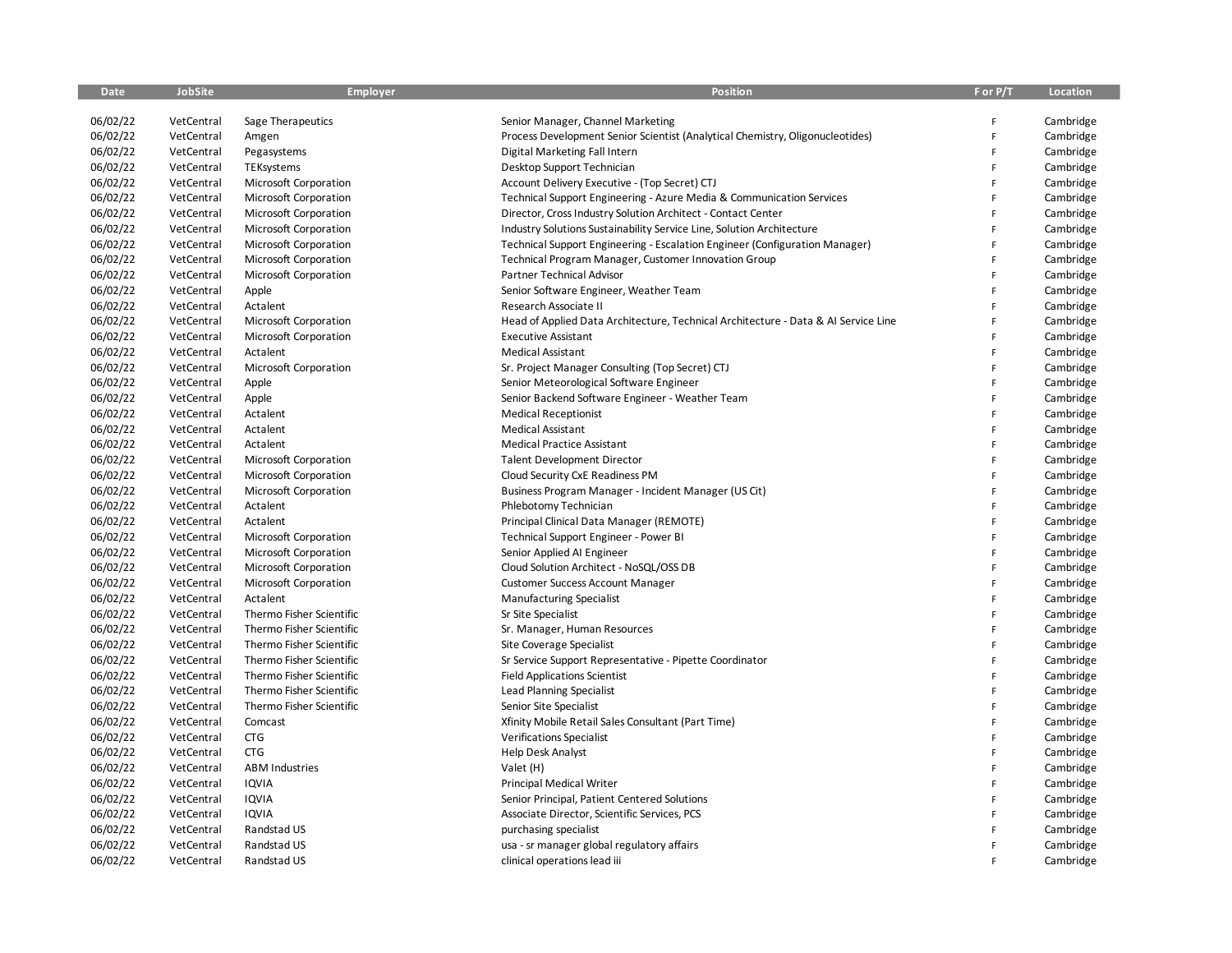| <b>Date</b> | <b>JobSite</b> | Employer                    | <b>Position</b>                                                    | F or P/T     | Location   |
|-------------|----------------|-----------------------------|--------------------------------------------------------------------|--------------|------------|
|             |                |                             |                                                                    |              |            |
| 06/02/22    | VetCentral     | <b>CDM Smith</b>            | <b>Construction Specialist 1</b>                                   | F            | Chelmsford |
| 06/02/22    | VetCentral     | Robert Half                 | Sr. Customer Service Representative                                | F            | Chelmsford |
| 06/02/22    | VetCentral     | Robert Half                 | <b>Operations Analyst III</b>                                      | F            | Chelmsford |
| 06/02/22    | VetCentral     | <b>Kelly Services</b>       | Buyer                                                              | $\mathsf{F}$ | Chelmsford |
| 06/02/22    | VetCentral     | <b>Kelly Services</b>       | Planner/Scheduler                                                  | $\mathsf{F}$ | Chelmsford |
| 06/02/22    | VetCentral     | PDS Tech Inc                | TSG Support Technician with Driving                                | F            | Chelmsford |
| 06/02/22    | VetCentral     | UKG (Ultimate Kronos Group) | Software QA Engineer                                               | $\mathsf{F}$ | Chelmsford |
| 06/02/22    | VetCentral     | <b>CDM Smith</b>            | Toll Technologist 5 - Back Office                                  | F            | Chelmsford |
| 06/02/22    | VetCentral     | CDM Smith                   | Lead IT Project Manager (Remote)                                   | $\mathsf F$  | Chelmsford |
| 06/02/22    | VetCentral     | <b>CDM Smith</b>            | <b>Federal Remediation Program Manager</b>                         | $\mathsf{F}$ | Chelmsford |
| 06/02/22    | VetCentral     | Thermo Fisher Scientific    | Supervisor, POROS Manufacturing - Day Shift                        | $\mathsf F$  | Chelmsford |
| 06/02/22    | VetCentral     | Thermo Fisher Scientific    | POROS Affinity Resin Manufacturing Supervisor                      | F            | Chelmsford |
| 06/02/22    | VetCentral     | Thermo Fisher Scientific    | Supervisor, POROS Manufacturing - Night Shift                      | F            | Chelmsford |
| 06/02/22    | VetCentral     | Thermo Fisher Scientific    | Scientist III                                                      | F            | Chelmsford |
| 06/02/22    | VetCentral     | Thermo Fisher Scientific    | Manufacturing Engineer II, POROS                                   | F            | Chelmsford |
| 06/02/22    | VetCentral     | Thermo Fisher Scientific    | Quality Control HPLC Scientist I                                   | F            | Chelmsford |
| 06/02/22    | VetCentral     | Thermo Fisher Scientific    | Manufacturing Scheduler III                                        | F            | Chelmsford |
| 06/02/22    | VetCentral     | Thermo Fisher Scientific    | Quality Control Senior Technician, 12-hour rotating nights         | $\mathsf{F}$ | Chelmsford |
| 06/02/22    | VetCentral     | Thermo Fisher Scientific    | QC Supervisor                                                      | $\mathsf{F}$ | Chelmsford |
| 06/02/22    | VetCentral     | Thermo Fisher Scientific    | Quality Control Senior Technician, 12-hour rotating days           | $\mathsf{F}$ | Chelmsford |
| 06/02/22    | VetCentral     | Thermo Fisher Scientific    | Manufacturing Technician II, POROS - Day Shift                     | F            | Chelmsford |
| 06/02/22    | VetCentral     | Thermo Fisher Scientific    | Sr Global Regulatory Affairs Specialist                            | $\mathsf{F}$ | Chelmsford |
| 06/02/22    | VetCentral     | Thermo Fisher Scientific    | Validation Engineer III, MSE                                       | F            | Chelmsford |
| 06/02/22    | VetCentral     | Thermo Fisher Scientific    | Senior Manager, Product Management                                 | $\mathsf F$  | Chelmsford |
| 06/02/22    | VetCentral     | Acosta                      | <b>Retail Merchandising Specialist</b>                             | F            | Danvers    |
| 06/02/22    | VetCentral     | PeopleReady                 | <b>Equipment Operator</b>                                          | $\mathsf F$  | Danvers    |
| 06/02/22    | VetCentral     | Illinois Tool Works, Inc.   | Senior Buyer                                                       | F            | Danvers    |
| 06/02/22    | VetCentral     | Medtronic                   | Ship/Rec/Stores Clerk II                                           | F            | Danvers    |
| 06/02/22    | VetCentral     | <b>IQVIA</b>                | Principal Medical Writer                                           | F            | Danvers    |
| 06/02/22    | VetCentral     | Randstad US                 | receiving forklift operator                                        | F            | Danvers    |
| 06/02/22    | VetCentral     | <b>IQVIA</b>                | Principal Medical Writer                                           | F            | Georgetown |
| 06/02/22    | VetCentral     | Lahey Health                | Medical Assistant I                                                | F            | Gloucester |
| 06/02/22    | VetCentral     | <b>Applied Materials</b>    | <b>Product Quality Engineer III</b>                                | $\mathsf{F}$ | Gloucester |
| 06/02/22    | VetCentral     | <b>Applied Materials</b>    | account technologist IV - MTS                                      | F            | Gloucester |
| 06/02/22    | VetCentral     | <b>Applied Materials</b>    | Process Technician                                                 | F            | Gloucester |
| 06/02/22    | VetCentral     | <b>Applied Materials</b>    | Product Marketing; Power Devices & Compound Semiconductor Products | F            | Gloucester |
| 06/02/22    | VetCentral     | <b>Applied Materials</b>    | Control Systems Software Engineer III                              | $\mathsf F$  | Gloucester |
| 06/02/22    | VetCentral     | <b>Applied Materials</b>    | Product Line Management, VIISta Products                           | F            | Gloucester |
| 06/02/22    | VetCentral     | <b>Applied Materials</b>    | Non-Tech Proj/Prg Mgmt                                             | $\mathsf{F}$ | Gloucester |
| 06/02/22    | VetCentral     | <b>Applied Materials</b>    | Manager III, Operations Management                                 | $\mathsf{F}$ | Gloucester |
| 06/02/22    | VetCentral     | <b>Applied Materials</b>    | <b>Inbound Logistics Planner</b>                                   | $\mathsf F$  | Gloucester |
| 06/02/22    | VetCentral     | <b>Applied Materials</b>    | Product Marketing Manager, High Dose Products                      | $\mathsf F$  | Gloucester |
| 06/02/22    | VetCentral     | <b>Applied Materials</b>    | Inspection and Metrology Manager                                   | F            | Gloucester |
| 06/02/22    | VetCentral     | <b>Applied Materials</b>    | Control Systems Software Engineer III                              | F            | Gloucester |
| 06/02/22    | VetCentral     | <b>Applied Materials</b>    | Outbound Logistics Planner                                         | F            | Gloucester |
| 06/02/22    | VetCentral     | <b>Applied Materials</b>    | Planner, Machine Coordinator                                       | F            | Gloucester |
| 06/02/22    | VetCentral     | <b>Applied Materials</b>    | Implant System Engineer                                            | F            | Gloucester |
| 06/02/22    | VetCentral     | <b>IQVIA</b>                | <b>Principal Medical Writer</b>                                    | F            | Gloucester |
| 06/02/22    | VetCentral     | Randstad US                 | forklift operator                                                  | F            | Gloucester |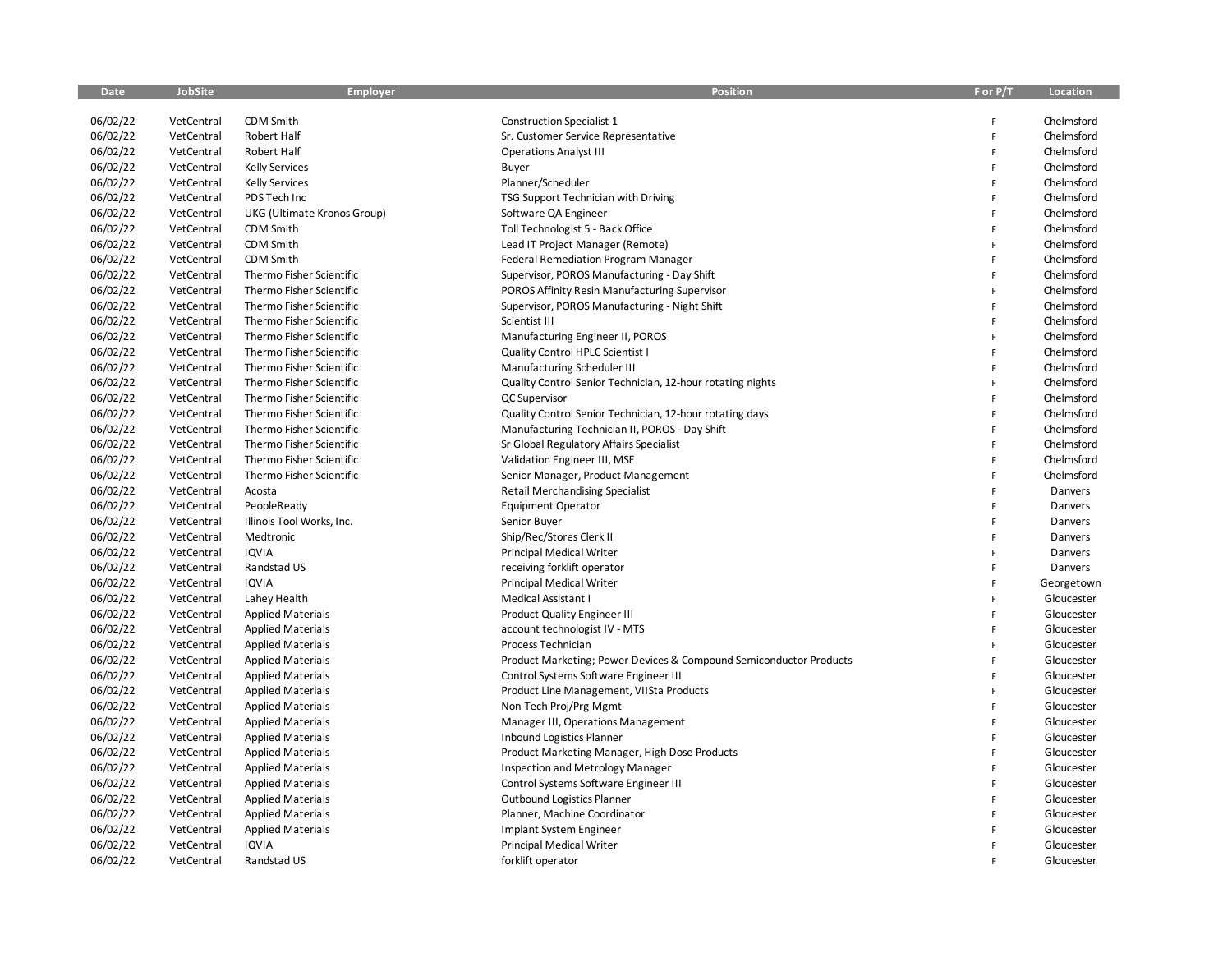| <b>Date</b> | <b>JobSite</b> | <b>Employer</b>                                | <b>Position</b>                                                                 | F or P/T | Location  |
|-------------|----------------|------------------------------------------------|---------------------------------------------------------------------------------|----------|-----------|
|             |                |                                                |                                                                                 |          |           |
| 06/02/22    | VetCentral     | Compass Group, North America                   | TRANSPORT DRIVER (FULL-TIME & PART-TIME)                                        | F        | Hathorne  |
| 06/02/22    | VetCentral     | <b>IQVIA</b>                                   | <b>Principal Medical Writer</b>                                                 | F        | Hathorne  |
| 06/02/22    | VetCentral     | <b>Staples</b>                                 | <b>Territory Sales Representative</b>                                           | F        | Haverhill |
| 06/02/22    | VetCentral     | Acosta                                         | <b>Retail Merchandising Specialist</b>                                          | F        | Haverhill |
| 06/02/22    | VetCentral     | Santander US                                   | Relationship Banker, Westgate, Haverville, MA                                   | F        | Haverhill |
| 06/02/22    | VetCentral     | Mondelez International                         | Warehouse Associate - Earn additional 3K to start                               | F        | Haverhill |
| 06/02/22    | VetCentral     | <b>IQVIA</b>                                   | <b>Principal Medical Writer</b>                                                 | F        | Haverhill |
| 06/02/22    | VetCentral     | Sevita                                         | <b>Behavioral Management Therapist</b>                                          | F        | Lawrence  |
| 06/02/22    | VetCentral     | Sevita                                         | Case Manager - Therapeutic Foster Care                                          | F        | Lawrence  |
| 06/02/22    | VetCentral     | Sevita                                         | Clinical Supervisor - Foster Care                                               | F        | Lawrence  |
| 06/02/22    | VetCentral     | TD Bank                                        | Teller I (US)                                                                   | F        | Lawrence  |
| 06/02/22    | VetCentral     | <b>Staples</b>                                 | <b>Delivery Driver</b>                                                          | F        | Lawrence  |
| 06/02/22    | VetCentral     | <b>IQVIA</b>                                   | Principal Medical Writer                                                        | F        | Lawrence  |
| 06/02/22    | VetCentral     | Randstad US                                    | warehouse manager                                                               | F        | Lawrence  |
| 06/02/22    | VetCentral     | <b>General Dynamics Information Technology</b> | Cyber Security Analyst Advisor - REMOTE!                                        | F        | Lincoln   |
| 06/02/22    | VetCentral     | <b>General Dynamics Information Technology</b> | Case Coordinator - Bilingual Spanish/English Social Worker - Harlingen, TX area | F        | Lincoln   |
| 06/02/22    | VetCentral     | <b>General Dynamics Information Technology</b> | Python/JAVA Software Developer/GIS-Mid-Level - USA-Remote                       | F        | Lincoln   |
| 06/02/22    | VetCentral     | <b>General Dynamics Information Technology</b> | Senior JAVA Software Developer- Remote Role/100% Telecommute                    | F        | Lincoln   |
| 06/02/22    | VetCentral     | <b>General Dynamics Information Technology</b> | Tableau Developer 100% Remote                                                   | F        | Lincoln   |
| 06/02/22    | VetCentral     | <b>General Dynamics Information Technology</b> | Data Scientist (Health and Human Services)                                      | F        | Lincoln   |
| 06/02/22    | VetCentral     | <b>CBRE</b>                                    | Research Director, Data Centers - U.S. Remote                                   | F        | Lowell    |
| 06/02/22    | VetCentral     | CBRE                                           | Sr. Lease Auditor                                                               | F        | Lowell    |
| 06/02/22    | VetCentral     | M&T Bank                                       | Mortgage Originator                                                             | F        | Lowell    |
| 06/02/22    | VetCentral     | Sevita                                         | <b>Behavior Management Therapist</b>                                            | F        | Lowell    |
| 06/02/22    | VetCentral     | CBRE                                           | <b>CMMS Account Manager</b>                                                     | F        | Lowell    |
| 06/02/22    | VetCentral     | CBRE                                           | Chief Building Engineer Supervisor                                              | F        | Lowell    |
| 06/02/22    | VetCentral     | <b>CVS Health</b>                              | <b>Operations Manager</b>                                                       | F        | Lowell    |
| 06/02/22    | VetCentral     | IBM                                            | Back-End Developer                                                              | F        | Lowell    |
| 06/02/22    | VetCentral     | UKG (Ultimate Kronos Group)                    | Lead Technical Program Manager                                                  | F        | Lowell    |
| 06/02/22    | VetCentral     | UKG (Ultimate Kronos Group)                    | Cloud Engineer, SysAdmin                                                        | F        | Lowell    |
| 06/02/22    | VetCentral     | UKG (Ultimate Kronos Group)                    | Legal Intern                                                                    | F        | Lowell    |
| 06/02/22    | VetCentral     | UKG (Ultimate Kronos Group)                    | Software QA Engineer                                                            | F        | Lowell    |
| 06/02/22    | VetCentral     | UKG (Ultimate Kronos Group)                    | Lead Employee Communications Strategist                                         | F        | Lowell    |
| 06/02/22    | VetCentral     | UKG (Ultimate Kronos Group)                    | Principal IT Financial Management Analyst                                       | F        | Lowell    |
| 06/02/22    | VetCentral     | CDM Smith                                      | Federal Remediation Program Manager                                             | F        | Lowell    |
| 06/02/22    | VetCentral     | <b>CDM Smith</b>                               | Toll Technologist 5 - Back Office                                               | F        | Lowell    |
| 06/02/22    | VetCentral     | CDM Smith                                      | Lead IT Project Manager (Remote)                                                | F        | Lowell    |
| 06/02/22    | VetCentral     | Walgreens                                      | <b>Customer Service Associate</b>                                               | F        | Lowell    |
| 06/02/22    | VetCentral     | Actalent                                       | FPGA Design Verification Engineer                                               | F        | Lowell    |
| 06/02/22    | VetCentral     | <b>CTG</b>                                     | <b>Verifications Specialist</b>                                                 | F        | Lowell    |
| 06/02/22    | VetCentral     | <b>CTG</b>                                     | <b>Help Desk Analyst</b>                                                        | F        | Lowell    |
| 06/02/22    | VetCentral     | <b>IQVIA</b>                                   | <b>Principal Medical Writer</b>                                                 | F        | Lowell    |
| 06/02/22    | VetCentral     | Robert Half                                    | Project Manager/Sr. Consultant                                                  | F        | Lynn      |
| 06/02/22    | VetCentral     | Robert Half                                    | Web & Mobile Systems Administrator                                              | F        | Lynn      |
| 06/02/22    | VetCentral     | Compass Group, North America                   | <b>EXECUTIVE CHEF (healthcare)</b>                                              | F        | Lynn      |
| 06/02/22    | VetCentral     | Sevita                                         | <b>Behavior Management Therapist</b>                                            | F        | Lynn      |
| 06/02/22    | VetCentral     | PeopleReady                                    | Skilled Labor                                                                   | F        | Lynn      |
| 06/02/22    | VetCentral     | <b>IQVIA</b>                                   | <b>Principal Medical Writer</b>                                                 | F        | Lynn      |
| 06/02/22    | VetCentral     | CareerStaff Unlimited                          | Licensed Practical Nurse - LPN - Skilled Nursing Facility                       | F        | Medford   |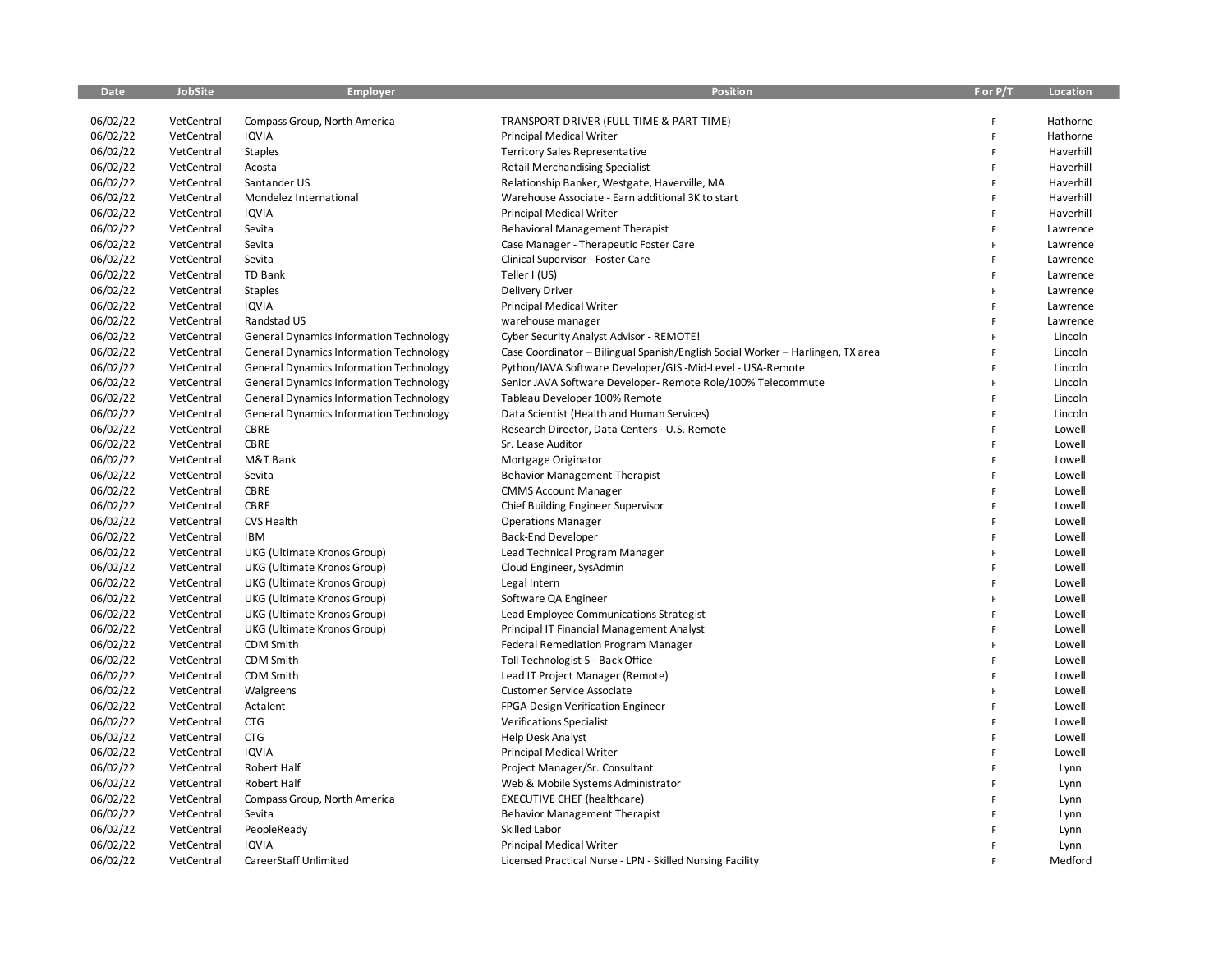| Date     | <b>JobSite</b> | <b>Employer</b>                                | <b>Position</b>                                                                      | F or P/T     | Location        |
|----------|----------------|------------------------------------------------|--------------------------------------------------------------------------------------|--------------|-----------------|
|          |                |                                                |                                                                                      |              |                 |
| 06/02/22 | VetCentral     | Actalent                                       | Phlebotomist (Boston)                                                                | F            | Medford         |
| 06/02/22 | VetCentral     | CareerStaff Unlimited                          | Licensed Practical Nurse - LPN - Skilled Nursing Facility                            | F            | Medford         |
| 06/02/22 | VetCentral     | <b>IQVIA</b>                                   | <b>Principal Medical Writer</b>                                                      | F            | Medford         |
| 06/02/22 | VetCentral     | Acosta                                         | Merchandising Lead and Trainer                                                       | F            | Methuen         |
| 06/02/22 | VetCentral     | C&A Industries, LLC                            | RN / REGISTERED NURSE / MED SURG RN / MEDICAL SURGICAL NURSE                         | F            | Methuen         |
| 06/02/22 | VetCentral     | <b>IQVIA</b>                                   | Principal Medical Writer                                                             | F            | Methuen         |
| 06/02/22 | VetCentral     | <b>Kelly Services</b>                          | Assembler                                                                            | F            | Newburyport     |
| 06/02/22 | VetCentral     | <b>CVS Health</b>                              | Staff Pharmacist PT                                                                  | F            | Newburyport     |
| 06/02/22 | VetCentral     | Walgreens                                      | <b>Customer Service Associate</b>                                                    | $\mathsf{F}$ | Newburyport     |
| 06/02/22 | VetCentral     | <b>IQVIA</b>                                   | <b>Principal Medical Writer</b>                                                      | F            | Newburyport     |
| 06/02/22 | VetCentral     | <b>CVS Health</b>                              | Licensed Beauty Sales Consultant                                                     | $\mathsf{F}$ | North Andover   |
| 06/02/22 | VetCentral     | Walgreens                                      | Pharmacy Customer Associate - Designated Hitter                                      | F            | North Andover   |
| 06/02/22 | VetCentral     | Randstad US                                    | facilities maintenance technician                                                    | F            | North Billerica |
| 06/02/22 | VetCentral     | Randstad US                                    | building automation engineer                                                         | $\mathsf{F}$ | North Billerica |
| 06/02/22 | VetCentral     | Teradyne                                       | <b>Commodity Manager</b>                                                             | $\mathsf F$  | North Reading   |
| 06/02/22 | VetCentral     | Robert Half                                    | Staff Accountant                                                                     | $\mathsf{F}$ | Peabody         |
| 06/02/22 | VetCentral     | <b>Allied Universal</b>                        | Security Officer - Simon Retail Mall                                                 | F            | Peabody         |
| 06/02/22 | VetCentral     | Luxottica                                      | <b>Store Manager</b>                                                                 | F            | Peabody         |
| 06/02/22 | VetCentral     | <b>Sunrise Senior Living</b>                   | CNA/HHA/PCA - overnight (11 pm - 7 am) Weekends                                      | F            | Peabody         |
| 06/02/22 | VetCentral     | <b>CVS Health</b>                              | Pharmacy Tech Retail Full Time Long Term Care                                        | F            | Peabody         |
| 06/02/22 | VetCentral     | JPMorgan Chase                                 | Branch Manager (Network Expansion)Float- North Shore MA                              | F            | Peabody         |
| 06/02/22 | VetCentral     | <b>General Dynamics Information Technology</b> | Data Scientist (Health and Human Services)                                           | $\mathsf{F}$ | Peabody         |
| 06/02/22 | VetCentral     | <b>General Dynamics Information Technology</b> | Senior JAVA Software Developer- Remote Role/100% Telecommute                         | F            | Peabody         |
| 06/02/22 | VetCentral     | <b>General Dynamics Information Technology</b> | Cyber Security Analyst Advisor - REMOTE!                                             | F            | Peabody         |
| 06/02/22 | VetCentral     | <b>General Dynamics Information Technology</b> | Tableau Developer 100% Remote                                                        | F            | Peabody         |
| 06/02/22 | VetCentral     | <b>General Dynamics Information Technology</b> | Case Coordinator - Bilingual Spanish/English Social Worker - Harlingen, TX area      | F            | Peabody         |
| 06/02/22 | VetCentral     | <b>General Dynamics Information Technology</b> | Python/JAVA Software Developer/GIS-Mid-Level - USA-Remote                            | F            | Peabody         |
| 06/02/22 | VetCentral     | Walgreens                                      | <b>Pharmacy Operations Manager</b>                                                   | F            | Peabody         |
| 06/02/22 | VetCentral     | <b>IQVIA</b>                                   | <b>Principal Medical Writer</b>                                                      | F            | Peabody         |
| 06/02/22 | VetCentral     | Randstad US                                    | forklift operator                                                                    | F            | Peabody         |
| 06/02/22 | VetCentral     | Acosta                                         | <b>Walmart Retail Specialist</b>                                                     | F            | Salem           |
| 06/02/22 | VetCentral     | Sevita                                         | <b>Behavior Management Therapist</b>                                                 | F            | Salem           |
| 06/02/22 | VetCentral     | Walgreens                                      | Shift Lead                                                                           | $\mathsf{F}$ | Salem           |
| 06/02/22 | VetCentral     | <b>IQVIA</b>                                   | <b>Principal Medical Writer</b>                                                      | F            | Salem           |
| 06/02/22 | VetCentral     | Curtiss-Wright Corporation                     | <b>Tactical Data Link Specialist</b>                                                 | F            | Tewksbury       |
| 06/02/22 | VetCentral     | Actalent                                       | Laboratory Technician                                                                | F            | Tewksbury       |
| 06/02/22 | VetCentral     | Raytheon Technologies                          | Prin Specialist, FP&A - NABA Conference Attendees Only                               | $\mathsf F$  | Tewksbury       |
| 06/02/22 | VetCentral     | Raytheon Technologies                          | Analyst, Program Cost Controls - Early Professional - NABA Conference Attendees Only | F            | Tewksbury       |
| 06/02/22 | VetCentral     | Raytheon Technologies                          | Subcontract Manager, Procurement                                                     | $\mathsf{F}$ | Tewksbury       |
| 06/02/22 | VetCentral     | Raytheon Technologies                          | Human Resources Partner (hybrid)                                                     | F            | Tewksbury       |
| 06/02/22 | VetCentral     | Raytheon Technologies                          | Prin Specialist, Program Cost Controls - NABA Conference Attendees Only              | $\mathsf{F}$ | Tewksbury       |
| 06/02/22 | VetCentral     | Raytheon Technologies                          | Analyst, FP&A -Early Professional - NABA Conference Attendees Only                   | F            | Tewksbury       |
| 06/02/22 | VetCentral     | Thermo Fisher Scientific                       | Developer III                                                                        | F            | Tewksbury       |
| 06/02/22 | VetCentral     | Thermo Fisher Scientific                       | Supplier Quality Program Manager                                                     | F            | Tewksbury       |
| 06/02/22 | VetCentral     | Thermo Fisher Scientific                       | Warehouse Supervisor                                                                 | F            | Tewksbury       |
| 06/02/22 | VetCentral     | Thermo Fisher Scientific                       | Manufacturing Planner/Scheduler III                                                  | F            | Tewksbury       |
| 06/02/22 | VetCentral     | Thermo Fisher Scientific                       | Validation Technician II                                                             | F            | Tewksbury       |
| 06/02/22 | VetCentral     | Thermo Fisher Scientific                       | Validation Technician II                                                             | $\mathsf{F}$ | Tewksbury       |
| 06/02/22 | VetCentral     | Thermo Fisher Scientific                       | Software Engineer, REST/Web Development                                              | Ė            | Tewksbury       |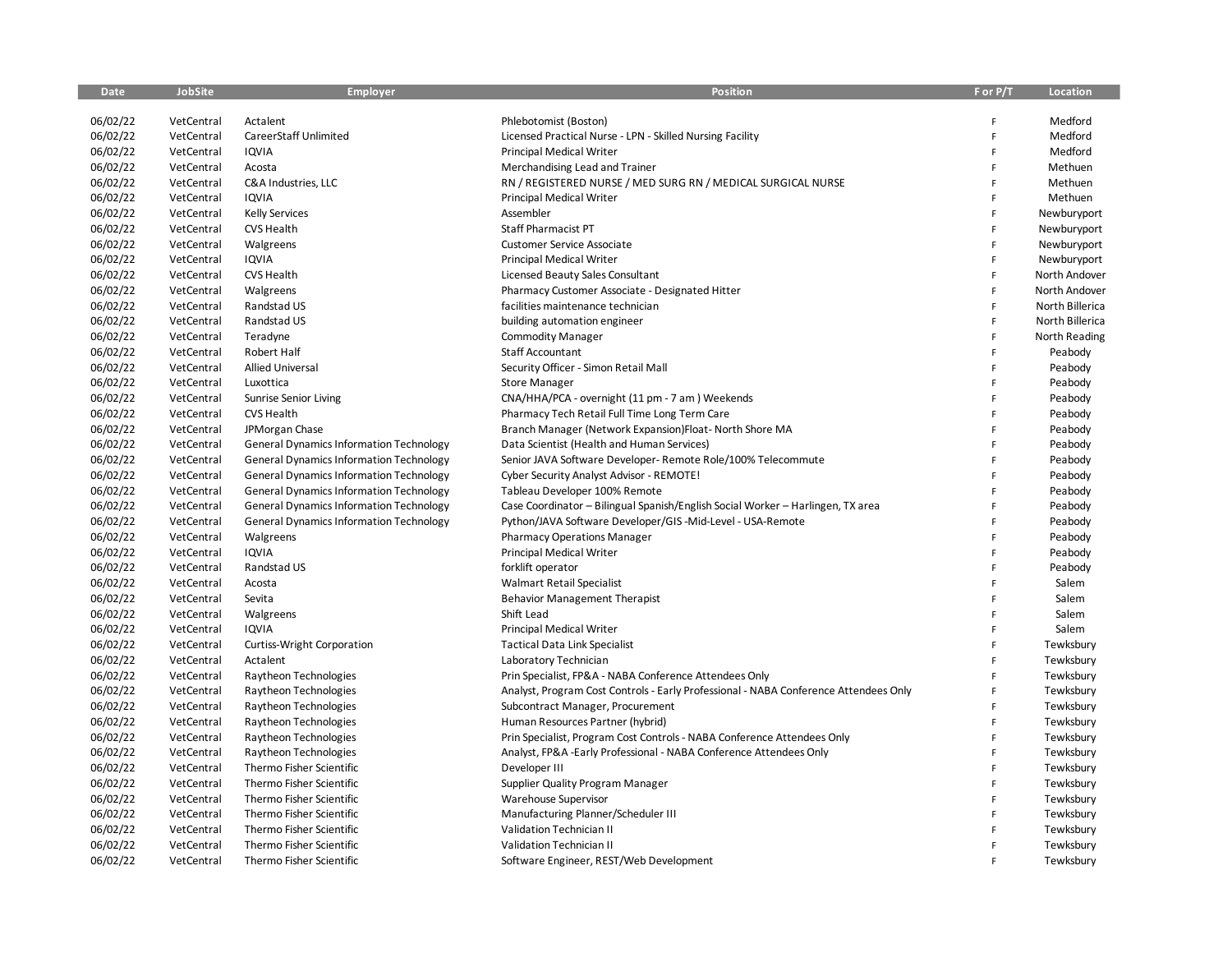| <b>Date</b> | <b>JobSite</b> | <b>Employer</b>                     | <b>Position</b>                                                     | F or P/T       | Location  |
|-------------|----------------|-------------------------------------|---------------------------------------------------------------------|----------------|-----------|
|             |                |                                     |                                                                     |                |           |
| 06/02/22    | VetCentral     | Thermo Fisher Scientific            | Regulatory Product Steward - Lead                                   | F              | Tewksbury |
| 06/02/22    | VetCentral     | Thermo Fisher Scientific            | Technical Services Manager - Tewksbury, MA                          | $\mathsf{F}$   | Tewksbury |
| 06/02/22    | VetCentral     | Thermo Fisher Scientific            | Software Engineer - R&D                                             | $\mathsf{F}$   | Tewksbury |
| 06/02/22    | VetCentral     | <b>IQVIA</b>                        | Principal Medical Writer                                            | F              | Tewksbury |
| 06/02/22    | VetCentral     | Sevita                              | Bachelor Level Clinician FSP                                        | $\mathsf{F}$   | Wakefield |
| 06/02/22    | VetCentral     | Walgreens                           | <b>Customer Service Associate</b>                                   | F              | Wakefield |
| 06/02/22    | VetCentral     | Walgreens                           | Shift Lead                                                          | F              | Wakefield |
| 06/02/22    | VetCentral     | CareerStaff Unlimited               | Licensed Practical Nurse - LPN - Skilled Nursing Facility           | F              | Wakefield |
| 06/02/22    | VetCentral     | CareerStaff Unlimited               | Licensed Practical Nurse - LPN - Skilled Nursing Facility           | F              | Wakefield |
| 06/02/22    | VetCentral     | Lionbridge Technologies             | <b>Technical Project Manager</b>                                    | F              | Waltham   |
| 06/02/22    | VetCentral     | Rocket Software, Inc.               | Senior Project Manager                                              | F              | Waltham   |
| 06/02/22    | VetCentral     | Acosta                              | <b>Retail Merchandising Specialist</b>                              | F              | Waltham   |
| 06/02/22    | VetCentral     | Robert Half                         | Project Manager/Sr. Consultant                                      | F              | Waltham   |
| 06/02/22    | VetCentral     | UKG (Ultimate Kronos Group)         | Software QA Engineer                                                | $\mathsf{F}$   | Waltham   |
| 06/02/22    | VetCentral     | Siemens Digital Industries Software | Information Developer (Technical Writer) - Advanced                 | F              | Waltham   |
| 06/02/22    | VetCentral     | Staples                             | Retail Sales Print Associate                                        | $\overline{F}$ | Waltham   |
| 06/02/22    | VetCentral     | <b>Staples</b>                      | Retail Sales Print Associate                                        | F              | Waltham   |
| 06/02/22    | VetCentral     | <b>Staples</b>                      | Retail Sales Technology Associate                                   | F              | Waltham   |
| 06/02/22    | VetCentral     | Raytheon Technologies               | Internal Auditor-Remote work option                                 | F              | Waltham   |
| 06/02/22    | VetCentral     | Raytheon Technologies               | Senior Manager - Program Integrator - LRGBAD NSPA - Remote          | F              | Waltham   |
| 06/02/22    | VetCentral     | Thermo Fisher Scientific            | Executive Assistant - Join a \$40B Industry Leader!                 | F              | Waltham   |
| 06/02/22    | VetCentral     | Thermo Fisher Scientific            | Senior Director, Finance, Corporate Financial Planning & Analysis   | F              | Waltham   |
| 06/02/22    | VetCentral     | Thermo Fisher Scientific            | Director Financial Systems & Consolidations                         | F              | Waltham   |
| 06/02/22    | VetCentral     | Thermo Fisher Scientific            | Sr. Program Manager, Integrated Facilities                          | F              | Waltham   |
| 06/02/22    | VetCentral     | Thermo Fisher Scientific            | Corporate Development Associate - Join a \$40B Industry Leader!     | F              | Waltham   |
| 06/02/22    | VetCentral     | Thermo Fisher Scientific            | Senior Finance Manager - Finance Transformation                     | F              | Waltham   |
| 06/02/22    | VetCentral     | Thermo Fisher Scientific            | Sustainability Communications Specialist                            | F              | Waltham   |
| 06/02/22    | VetCentral     | Thermo Fisher Scientific            | Engineer II, Product Legislation Compliance - Remote                | F              | Waltham   |
| 06/02/22    | VetCentral     | Thermo Fisher Scientific            | Field Service Engineer III - MA                                     | F              | Waltham   |
| 06/02/22    | VetCentral     | Thermo Fisher Scientific            | Core Account Demand Planner                                         | F              | Waltham   |
| 06/02/22    | VetCentral     | Molina Healthcare                   | Dir, Sales-Waltham, MA                                              | $\mathsf{F}$   | Waltham   |
| 06/02/22    | VetCentral     | Molina Healthcare                   | Mgr, Sales-Waltham, MA                                              | F              | Waltham   |
| 06/02/22    | VetCentral     | Molina Healthcare                   | Mgr, Sales-Waltham, MA                                              | F              | Waltham   |
| 06/02/22    | VetCentral     | Thermo Fisher Scientific            | Graduate Leadership Development Program - HR Summer Associate       | F              | Waltham   |
| 06/02/22    | VetCentral     | Thermo Fisher Scientific            | Supply Chain Program Lead                                           | $\mathsf{F}$   | Waltham   |
| 06/02/22    | VetCentral     | Thermo Fisher Scientific            | Media, Buffer Prep & Tissue Culture Support                         | F              | Waltham   |
| 06/02/22    | VetCentral     | Thermo Fisher Scientific            | Communications & Operations Manager                                 | $\mathsf{F}$   | Waltham   |
| 06/02/22    | VetCentral     | Thermo Fisher Scientific            | Executive Assistant-VP, Global Talent & VP of Diversity & Inclusion | F              | Waltham   |
| 06/02/22    | VetCentral     | Thermo Fisher Scientific            | Sr. Manager, Corporate Strategy                                     | F              | Waltham   |
| 06/02/22    | VetCentral     | Thermo Fisher Scientific            | Sr Director of Supply Chain-Biologicals & Chemicals Division        | F              | Waltham   |
| 06/02/22    | VetCentral     | Thermo Fisher Scientific            | Senior Internal Auditor                                             | F              | Waltham   |
| 06/02/22    | VetCentral     | Thermo Fisher Scientific            | Operations Leadership Development Program (OLDP)                    | F              | Waltham   |
| 06/02/22    | VetCentral     | <b>Bank of America</b>              | Segment Marketing Programs Dev Mgr II                               | F              | Waltham   |
| 06/02/22    | VetCentral     | <b>Bank of America</b>              | Sr. LRR Specialist covering Global Markets and International        | F              | Waltham   |
| 06/02/22    | VetCentral     | <b>Bank of America</b>              | Fraud Claims Senior Reporting Analyst                               | F              | Waltham   |
| 06/02/22    | VetCentral     | <b>Bank of America</b>              | Social Media Operations Executive                                   | F              | Waltham   |
| 06/02/22    | VetCentral     | <b>IQVIA</b>                        | <b>Principal Medical Writer</b>                                     | F              | Waltham   |
| 06/02/22    | VetCentral     | Thermo Fisher Scientific            | Janitor II                                                          | F              | Waltham   |
| 06/02/22    | VetCentral     | Acosta                              | <b>Walmart Retail Specialist</b>                                    | F              | Waltham   |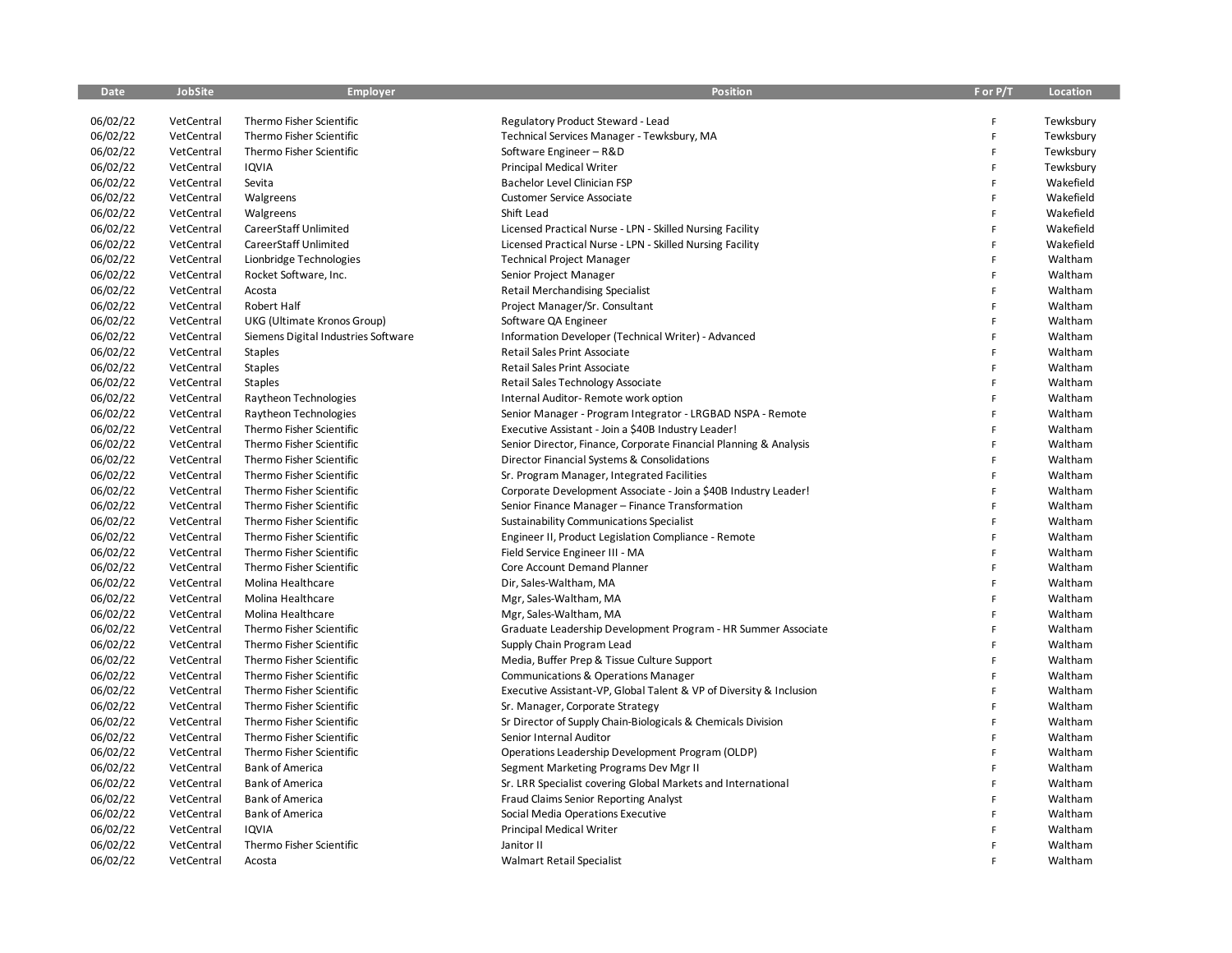| <b>Date</b> | <b>JobSite</b> | <b>Employer</b>                                | <b>Position</b>                                                                 | F or P/T     | Location        |
|-------------|----------------|------------------------------------------------|---------------------------------------------------------------------------------|--------------|-----------------|
|             |                |                                                |                                                                                 |              |                 |
| 06/02/22    | VetCentral     | Actalent                                       | <b>Associate Chemist</b>                                                        | F            | Waltham         |
| 06/02/22    | VetCentral     | <b>Charles River Laboratories</b>              | Sr. Business Operations Project Manager                                         | F            | Wilmington      |
| 06/02/22    | VetCentral     | <b>Charles River Laboratories</b>              | Inside Sales Specialist, Biologics - East Coast US territory (REMOTE)           | F            | Wilmington      |
| 06/02/22    | VetCentral     | <b>Charles River Laboratories</b>              | Digitalization Co-Op-Fall 2022                                                  | F            | Wilmington      |
| 06/02/22    | VetCentral     | Textron                                        | Buyer                                                                           | F            | Wilmington      |
| 06/02/22    | VetCentral     | L3Harris                                       | Inspection D                                                                    | F            | Wilmington      |
| 06/02/22    | VetCentral     | C&A Industries, LLC                            | ULTRASOUND TECHNOLOGIST / SONOGRAPHER                                           | $\mathsf{F}$ | Winchester      |
| 06/02/22    | VetCentral     | Acosta                                         | <b>Retail Merchandising Specialist</b>                                          | F            | Woburn          |
| 06/02/22    | VetCentral     | Anixter                                        | Warehouse Associate                                                             | F            | Woburn          |
| 06/02/22    | VetCentral     | Walgreens                                      | <b>Customer Service Associate</b>                                               | F            | Woburn          |
| 06/02/22    | VetCentral     | <b>Staples</b>                                 | Retail Sales Associate                                                          | F            | Woburn          |
| 06/02/22    | VetCentral     | <b>Staples</b>                                 | Retail Sales Technology Associate                                               | F            | Woburn          |
| 06/02/22    | VetCentral     | Actalent                                       | Research Associate                                                              | F            | Woburn          |
| 06/02/22    | VetCentral     | Actalent                                       | Research Associate II                                                           | F            | Woburn          |
| 06/02/22    | VetCentral     | IQVIA                                          | <b>Principal Medical Writer</b>                                                 | F            | Woburn          |
| 06/02/22    | VetCentral     | Randstad US                                    | shipper/receiver                                                                | F            | Woburn          |
| 06/02/22    | VetCentral     | <b>General Dynamics Information Technology</b> | Case Coordinator - Bilingual Spanish/English Social Worker - Harlingen, TX area | F            | Woods Hole      |
| 06/02/22    | VetCentral     | <b>General Dynamics Information Technology</b> | Data Scientist (Health and Human Services)                                      | F            | Woods Hole      |
| 06/02/22    | VetCentral     | <b>General Dynamics Information Technology</b> | Python/JAVA Software Developer/GIS-Mid-Level - USA-Remote                       | F            | Woods Hole      |
| 06/02/22    | VetCentral     | <b>General Dynamics Information Technology</b> | Tableau Developer 100% Remote                                                   | F            | Woods Hole      |
| 06/02/22    | VetCentral     | <b>General Dynamics Information Technology</b> | Cyber Security Analyst Advisor - REMOTE!                                        | F            | Woods Hole      |
| 06/02/22    | VetCentral     | <b>General Dynamics Information Technology</b> | Senior JAVA Software Developer- Remote Role/100% Telecommute                    | $\mathsf{F}$ | Woods Hole      |
| 06/02/22    | USAJobs.gov    | Department of Veterans Affairs                 | Student Trainee Medical and Health - Closing 06/09/22                           | F            | Boston          |
| 06/02/22    | USAJobs.gov    | Department of Veterans Affairs                 | Security Assistant - Closing 06./08/22                                          | F            | Leeds           |
| 06/02/22    | USAJobs.gov    | Department of Homeland Security                | Public Affairs Specialist - Closing 06/08/22                                    | F            | Maynar          |
| 06/02/22    | USAJobs.gov    | Department of Defense                          | Store Associate - Closing 06/13/22                                              | F            | Hanscom AFB     |
| 06/02/22    | USAJobs.gov    | Department of Veterans Affairs                 | Senior Social Worker - Closing 06/22/22                                         | F            | <b>Brockton</b> |
| 06/02/22    | USAJobs.gov    | Department of Veterans Affairs                 | Social Worker Program Coordinator - Closing 06/22/22                            | F            | Jamaica Plain   |
| 06/02/22    | USAJobs.gov    | Department of Veterans Affairs                 | Maintenance Mechanic - Closing 06/16/22                                         | F            | Leeds           |
| 06/02/22    | USAJobs.gov    | Department of Veterans Affairs                 | Social Worker - Closing 06/22/22                                                | F            | <b>Brockton</b> |
| 06/02/22    | USAJobs.gov    | Department of Homeland Security                | Interdisciplinary Architect Civil Engineer - Closing 06/13/22                   | F            | <b>Boston</b>   |
| 06/02/22    | USAJobs.gov    | Department of Veterans Affairs                 | Nurse Community Living Center Clc - Closing 07/3122                             | F            | Bedford         |
| 06/02/22    | USAJobs.gov    | Department of Veterans Affairs                 | Practical Nurse - Closing 08/01/22                                              | F            | Leeds           |
| 06/02/22    | USAJobs.gov    | Department of Veterans Affairs                 | Practical Nurse - Closing 08/01/22                                              | F            | Greenfield      |
| 06/02/22    | USAJobs.gov    | Department of Veterans Affairs                 | Practical Nurse - Closing 08/01/22                                              | F            | Leeds           |
| 06/02/22    | USAJobs.gov    | Department of Veterans Affairs                 | Social Worker - Closing 06/22/22                                                | F            | West Roxbury    |
| 06/02/22    | USAJobs.gov    | Department of Veterans Affairs                 | Practical Nurse - Closing 08/01/22                                              | F            | Bedford         |
| 06/02/22    | USAJobs.gov    | Department of Veterans Affairs                 | Licensed Practical Nurse Outpatient - Closing 08/01/22                          | F            | Bedford         |
| 06/02/22    | NSCC-AY        | <b>United Rentals</b>                          | Sales Intern                                                                    | F            | Boston          |
| 06/02/22    | NSCC-AY        | <b>United Rentals</b>                          | Inside Sales Rep                                                                | F            | Boston          |
| 06/02/22    | NSCC-AY        | <b>United Rentals</b>                          | Field Service Mechanic                                                          | F            | Boston          |
| 06/02/22    | NSCC-AY        | <b>United Rentals</b>                          | Inside Sales Rep                                                                | E            | Boston          |
| 06/02/22    | NSCC-AY        | <b>United Rentals</b>                          | Parts Supervisor                                                                | Ë            | Everett         |
| 06/02/22    | NSCC-AY        | <b>United Rentals</b>                          | Inside Sales Rep                                                                | F            | Everett         |
| 06/02/22    | NSCC-AY        | <b>United Rentals</b>                          | <b>Equipment Associate</b>                                                      | F            | Everett         |
| 06/02/22    | NSCC-AY        | <b>United Rentals</b>                          | Market Sales Coordinator                                                        | Ë            | Everett         |
| 06/02/22    | NSCC-AY        | <b>United Rentals</b>                          | <b>Equipment Associate</b>                                                      |              | Oxford          |
| 06/02/22    | NSCC-AY        | <b>United Rentals</b>                          | <b>Outside Sales Rep</b>                                                        | F            | Oxford          |
| 06/02/22    | NSCC-AY        | <b>United Rentals</b>                          | Lead Fleet Technician                                                           | Ë            | Salisbury       |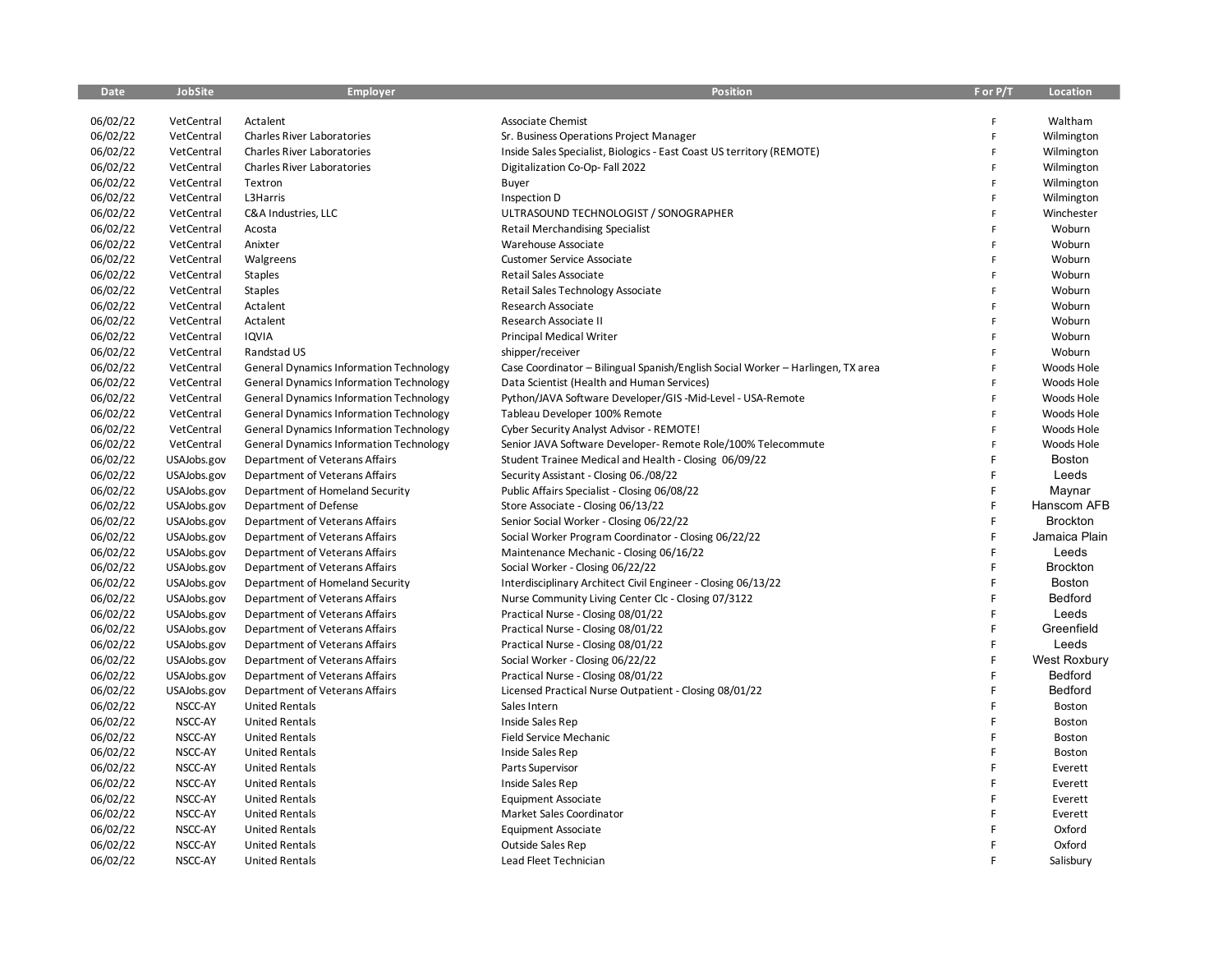| <b>Date</b> | <b>JobSite</b> | <b>Employer</b>                           | <b>Position</b>                                                               | F or P/T | Location          |
|-------------|----------------|-------------------------------------------|-------------------------------------------------------------------------------|----------|-------------------|
|             |                |                                           |                                                                               |          |                   |
| 06/02/22    | NSCC-AY        | <b>United Rentals</b>                     | Sr Fleet Technician                                                           | F        | Salisbury         |
| 06/02/22    | NSCC-AY        | <b>United Rentals</b>                     | Driver CDL A                                                                  | F        | Salisbury         |
| 06/02/22    | ZipRecruiter   | <b>Marten Transport</b>                   | Need CDL-A Truck Driver Now, 06/02/2022, Earn \$75,000/Year Minimum           | F        | Salem             |
| 06/02/22    | ZipRecruiter   | J.B. Hunt - Recent Grads                  | CDL Truck Driver - Consistent Home Time - Competitive Pay + Benefits          | F        | Lynn              |
| 06/02/22    | ZipRecruiter   | <b>Titan Transfer</b>                     | CDL-A Regional Company Truck Driver- Home Weekly! (\$100,000/Year)            | F        | Boston            |
| 06/02/22    | ZipRecruiter   | <b>Titan Transfer</b>                     | CDL-A Local Company Truck Driver- Earn Over \$60,000 Annually!                | F        | Boston            |
| 06/02/22    | ZipRecruiter   | U.S. Xpress                               | Need CDL Truck Driver Now - Medical Benefits + 401(k) (\$165,000/Year)        | F        | Peabody           |
| 06/02/22    | ZipRecruiter   | J&R Schugel                               | CDL Truck Driver - Flexible Home Time (\$1,365/Week)                          | F        | Lynn              |
| 06/02/22    | ZipRecruiter   | Variant - Company Driver                  | Need CDL Truck Driver, 06/02/2022, Earn \$0.56-\$0.60 CPM                     | F        | Peabody           |
| 06/02/22    | ZipRecruiter   | Variant                                   | CDL-A Company Driver - OTR - Dry Van (\$1,500 Transition Bonus)               | F        | Lynn              |
| 06/02/22    | ZipRecruiter   | RITE-ROUTE TRANSPORTATION                 | Drivers (\$15/hr.)                                                            | F        | Salem             |
| 06/02/22    | ZipRecruiter   | <b>Contemporary Staffing Solutions</b>    | Content Writer (\$80,000-\$120,000/Year)                                      | F        | Boston            |
| 06/02/22    | ZipRecruiter   | Wellington Management Company, LLP        | Writer, Short Form                                                            | F        | Boston            |
| 06/02/22    | ZipRecruiter   | Adecco                                    | Driver (\$15/hr.)                                                             | F        | Boston            |
| 06/02/22    | ZipRecruiter   | <b>Brightview Senior Living</b>           | <b>Driver</b>                                                                 | F        | North Andover     |
| 06/02/22    | ZipRecruiter   | <b>WillScot Corporation</b>               | Driver - Storage Solutions                                                    | F        | North Andover     |
| 06/02/22    | ZipRecruiter   | Enterprise Rent-A-Car                     | Driver - Boston Airport (\$16.50-\$18.50/hr.)                                 | F        | Boston            |
| 06/02/22    | ZipRecruiter   | <b>Matter Communications</b>              | Content Writing Specialist - Best Places to Work Winner!                      | F        | Boston            |
| 06/02/22    | ZipRecruiter   | <b>Hire Digital</b>                       | Content Writer                                                                | F        | Boston            |
| 06/02/22    | ZipRecruiter   | Pine Street Inn                           | Full-Time Driver - 6-month Temporary position (\$22/hr.)                      | F        | Boston            |
| 06/02/22    | ZipRecruiter   | <b>Town Fair Tire</b>                     | Driver                                                                        | F        | Salem             |
| 06/02/22    | ZipRecruiter   | www.totalpraisellc.com                    | Driver (\$17 - \$20/hr.)                                                      | F        | Peabody           |
| 06/02/22    | Indeed.com     | Gloucester Public Schools System          | Family Engagment / Attendance Supervisor                                      | F        | Gloucester        |
| 06/02/22    | Indeed.com     | Salem Hospital NSMC                       | General Kitchen Worker - 40 Hours Rotating Shift                              | F        | Salem             |
| 06/02/22    | Indeed.com     | NATIONAL GRID CO USA (NE POWER)           | Cable Splicer Apprentice (\$36.10/hr.)                                        | F        | Beverly           |
| 06/02/22    | Indeed.com     | Sentinel Benefits & Financial             | Full-Time Service Center Representative                                       | F        | Wakefield         |
| 06/02/22    | Indeed.com     | <b>Crimson Logistics</b>                  | Delivery Transporter--NO THC TEST (\$19/50/hr.)                               | F        | Lynn              |
| 06/02/22    | Indeed.com     | MCH Security and Protective Services      | <b>Protection Specialist</b>                                                  | F        | Gloucester        |
| 06/02/22    | Indeed.com     | Spoiled Rotten Doggy Daycare              | Overnight Dog Boarding Attendant (\$175/Day)                                  | F        | Danvers           |
| 06/02/22    | Indeed.com     | Manchester Essex Regional School District | Central Office Administrative Assistant                                       | F        | Manchester        |
| 06/02/22    | Indeed.com     | <b>Crimson Logistics</b>                  | Delivery Associate-- NO THC TEST (\$19.50/hr.)                                | F        | Lynn              |
| 06/02/22    | Indeed.com     | Boston Baby Nurse and Nanny               | FT Nanny Needed for 4 & 2 year olds and Soon to be Newborn! (\$27 - \$30/hr.) | F        | Wenham            |
| 06/02/22    | Indeed.com     | Salem Public Schools                      | Technical Support Analyst, Salem Public Schools SY 2022-2023                  | F        | Salem             |
| 06/02/22    | Indeed.com     | Hampton Inn Salem Boston                  | Night Auditor (\$17.50/hr.)                                                   | F        | Salem             |
| 06/02/22    | Indeed.com     | Rangam Consultants Inc                    | Mail Clerk (\$19 - \$20/hr.)                                                  | F        | Andover           |
| 06/02/22    | Indeed.com     | Pfizer                                    | Mail Clerk (contract)                                                         | F        | Andover           |
| 06/02/22    | Indeed.com     | Salem Hospital(NSMC)                      | Corrective Gen Maintenance                                                    | F        | Salem             |
| 06/02/22    | Indeed.com     | Medtronic                                 | Ship/Rec/Stores Clerk II                                                      | F        | Danvers           |
| 06/02/22    | Indeed.com     | Dennis K. Burke, Inc.                     | Fuel Driver - Class B - Chelsea - Nights (\$32/hr.)                           | F        | Salem             |
| 06/02/22    | Indeed.com     | <b>Rich Products Corporation</b>          | Material Handler                                                              | F        | Salem             |
| 06/02/22    | Indeed.com     | CHELMSFORD HOUSING AUTHORITY              | Housing Coordinator (\$25.64 - \$26.66/hr.)                                   | F        | Chelmsford        |
| 06/02/22    | Indeed.com     | <b>Blinds To Go</b>                       | Customer Service / Package Handler (\$18/hr.)                                 | F        | Peabody           |
| 06/02/22    | MaxOutreach    | Talascend                                 | Software Developer                                                            | F        | Boston            |
| 06/02/22    | MaxOutreach    | Talascend                                 | DataOps Infrastructure Engineer - REMOTE                                      | F        | Boston            |
| 06/02/22    | MaxOutreach    | Talascend                                 | Technical Architect - Principal - REMOTE                                      | F        | Boston            |
| 06/02/22    | MaxOutreach    | A client of Fenway Search Group           | <b>AP Specialist</b>                                                          | F        | <b>Burlington</b> |
| 06/02/22    | MaxOutreach    | A client of Fenway Search Group           | <b>Plant Controller</b>                                                       | F        | Wilmington        |
| 06/02/22    | MaxOutreach    | Ancestry.com                              | Senior Software Engineer - Java, AWS (REMOTE)                                 | F        | Boston            |
| 06/02/22    | MaxOutreach    | BankProv                                  | <b>Relationship Specialist</b>                                                | F        | Amesbury          |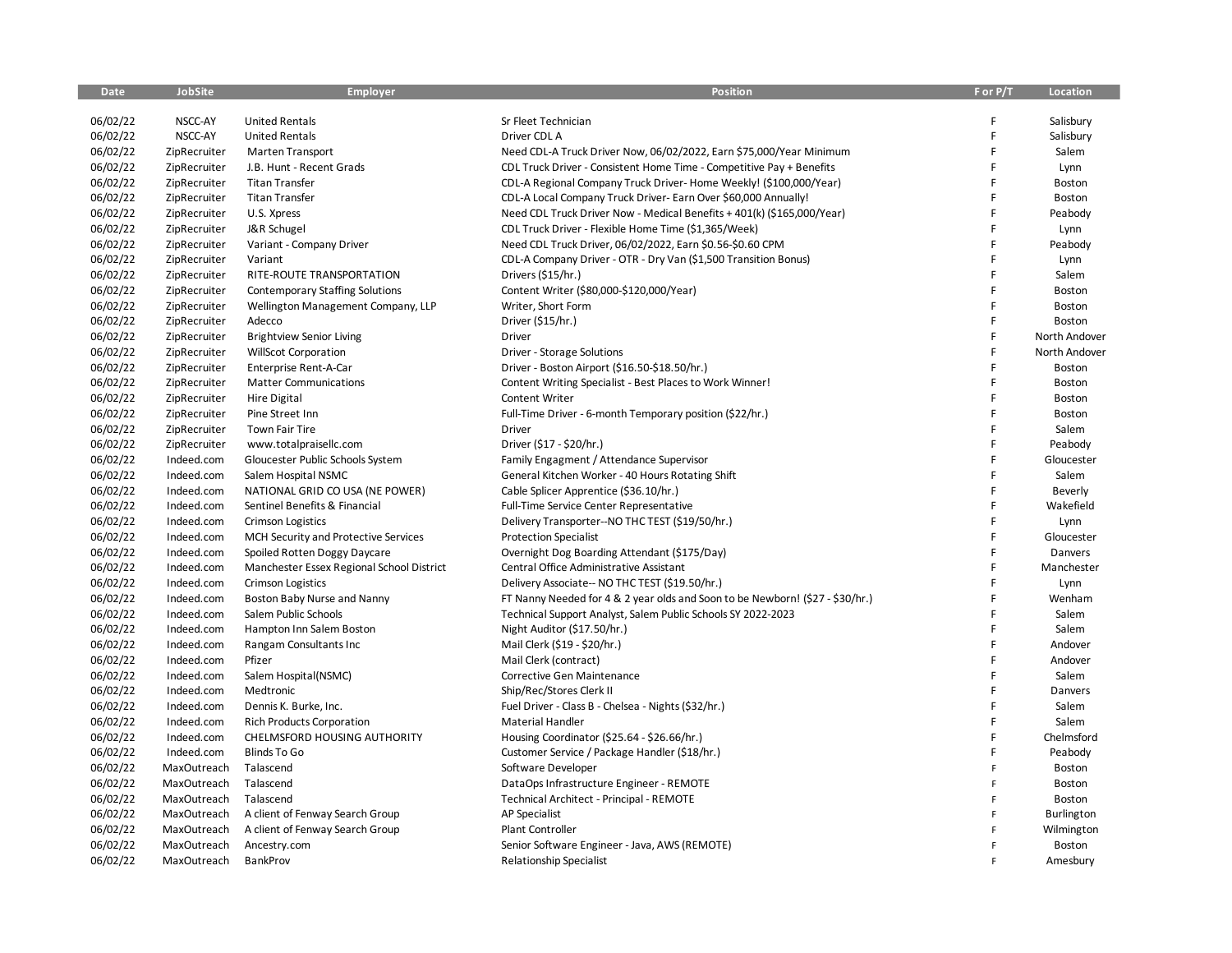| 06/02/22<br>MaxOutreach<br>Belong<br>Licensed General Contractor<br>Boston<br>F<br>06/02/22<br>MaxOutreach<br>BEPC, Inc.<br>Polymer Scientist<br>Bedford<br>F<br>06/02/22<br>MaxOutreach<br>Biogen<br>Manager, Clinical Trial Lead<br>F<br>Cambridge<br>06/02/22<br>Boston<br>MaxOutreach<br><b>Boston Globe Media</b><br>Digital Producer - The Emancipator<br>F<br>06/02/22<br>Boston<br>MaxOutreach<br>Connection Recruitment Inc.<br><b>National Sales Manager</b><br>F<br>06/02/22<br>IT Support Specialist - (MSP Experience Required)<br>Chelmsford<br>MaxOutreach<br>Connexion Systems Engineering, Inc.<br>F<br>06/02/22<br>MaxOutreach<br>Corps Team Services<br>Logistics Analyst<br>F<br>Beverly<br>06/02/22<br>MaxOutreach<br>Longwood Venues<br>Cooks (\$20 per hour)<br>Boston<br>F<br>06/02/22<br>MaxOutreach<br>Minim<br>Senior Product Manager, Software (remote)<br>F<br>Boston<br>06/02/22<br>MaxOutreach<br>Seaver Construction<br>Flexible Part-Time Accounting Position<br>Woburn<br>F<br>06/02/22<br>Sentinel Benefits Financial<br>Full-Time Service Center Representative<br>Wakefield<br>MaxOutreach<br>F<br>06/02/22<br>MaxOutreach<br>Takeda Pharmaceutical<br>Manufacturing Lead Investigator<br>F<br>Cambridge<br>06/02/22<br>MaxOutreach<br>The Davis Company<br>Assembler/Machine Operator Opening! - Burlington MA - All Shifts Open<br>F<br>Burlington<br>06/02/22<br>MaxOutreach<br><b>Tutela Technologies</b><br>Market Research Analyst<br>Boston<br>F<br>06/02/22<br>MaxOutreach<br>WildcoPES<br>Petroleum Field Service Technician<br>Waltham<br>F<br>06/02/22<br>Account Executive (SAAS)<br>MaxOutreach<br>Yottaa<br>Ë<br>Boston<br>06/03/22<br>F<br>VetCentral<br><b>Allied Universal</b><br>Security Sales Coordinator<br>Andover<br>06/03/22<br>F<br>VetCentral<br><b>Motion Recruitment Partners</b><br><b>Python Quality Assurance Engineer</b><br>Andover<br>06/03/22<br>F<br>VetCentral<br>ManpowerGroup<br>Recruiter<br>Andover<br>06/03/22<br>F<br>VetCentral<br>Raytheon Technologies<br>Principal Procurement Specialist (Hybrid)<br>Andover<br>06/03/22<br>VetCentral<br>Raytheon Technologies<br><b>Estimating and Pricing Analyst (Remote)</b><br>Andover<br>06/03/22<br>Pfizer<br>F<br>VetCentral<br>Andover<br>QC Project Management Associate<br>06/03/22<br>Pfizer<br>F<br>VetCentral<br>QC Sci 1<br>Andover<br>06/03/22<br>Pfizer<br>F<br>VetCentral<br>Instrument Lab Manager<br>Andover<br>06/03/22<br>VetCentral<br>Anthem, Inc<br>Manager, Provider Audits - DRG Validation - Clinical Documentation/Coding<br>Andover<br>06/03/22<br>VetCentral<br>Researcher/Senior Researcher (Job Family)<br>Andover<br>Anthem, Inc<br>06/03/22<br>F<br>VetCentral<br>Behav Hlth/EAP Consultant I<br>Andover<br>Anthem, Inc<br>06/03/22<br>F<br>Advanced Analytics Analyst Sr/Consultant (Job Family)<br>VetCentral<br>Anthem, Inc<br>Andover<br>06/03/22<br>F<br>VetCentral<br>Advanced Analytics Analyst Sr/Consultant (Job Family)<br>Andover<br>Anthem, Inc<br>06/03/22<br>F<br>VetCentral<br>Anthem, Inc.<br><b>Talent Acquisition Support Spec</b><br>Andover<br>06/03/22<br>F<br>VetCentral<br>Provider Collaboration Mgr<br>Andover<br>Anthem, Inc<br>06/03/22<br>F<br>VetCentral<br>Anthem, Inc<br>Advanced Analytics Analyst Sr/Consultant (Job Family)<br>Andover<br>06/03/22<br>F<br>VetCentral<br>Anthem, Inc<br>Director Total Rewards Ops Spec<br>Andover<br>Ë<br>06/03/22<br>VetCentral<br>Andover<br>Anthem, Inc<br>Business Info Analyst Sr.<br>06/03/22<br>Ë<br>VetCentral<br>Director Clinical Quality Management-Remote<br>Andover<br>Anthem, Inc<br>06/03/22<br>VetCentral<br>F<br>Andover<br>Anthem, Inc<br>Advanced Analytics Analyst Sr/Consultant (Job Family)<br>06/03/22<br>F<br>VetCentral<br>Anthem, Inc<br>Pharmacist Program Manager<br>Andover<br>06/03/22<br>F<br>VetCentral<br>Anthem, Inc.<br>Engineer III<br>Andover<br>06/03/22<br>F<br>Bedford<br>VetCentral<br>Assembler<br>Aerotek<br>06/03/22<br>Bedford<br>VetCentral<br>Thermo Fisher Scientific<br>R&D Product Development Chemist/Engineer<br>06/03/22<br>F<br>Bedford<br>VetCentral<br>The MITRE Corporation<br><b>Contested Logistic Principal</b><br>06/03/22<br>F<br>Bedford<br>VetCentral<br>The MITRE Corporation<br>Senior Data Scientist<br>06/03/22<br>Bedford<br>VetCentral<br>The MITRE Corporation<br>Health Program Analysis and Transformation, Senior, Lead, or Principal<br>06/03/22<br>Ē<br>Bedford<br>VetCentral<br>Randstad US<br>customer service<br>06/03/22<br>F<br>VetCentral<br>Compass Group, North America<br>TECHNICIAN, BIOMEDICAL I<br>Beverly<br>06/03/22<br>F<br><b>Allied Universal</b><br>VetCentral<br>Security Officer Engineering<br>Beverly<br>06/03/22<br>F<br>VetCentral<br>Lahey Health<br>Home Care RN Case Manager - SIGN ON BONUS!<br>Beverly<br>06/03/22<br>VetCentral<br>Lahey Health<br>Home Care RN Team Resource - SIGN ON BONUS!<br>Beverly<br>06/03/22<br>F<br>VetCentral<br>Home Care OT Case Manager<br>Lahey Health<br>Beverly | <b>Date</b> | <b>JobSite</b> | <b>Employer</b> | <b>Position</b>                             | F or P/T | <b>Location</b> |
|----------------------------------------------------------------------------------------------------------------------------------------------------------------------------------------------------------------------------------------------------------------------------------------------------------------------------------------------------------------------------------------------------------------------------------------------------------------------------------------------------------------------------------------------------------------------------------------------------------------------------------------------------------------------------------------------------------------------------------------------------------------------------------------------------------------------------------------------------------------------------------------------------------------------------------------------------------------------------------------------------------------------------------------------------------------------------------------------------------------------------------------------------------------------------------------------------------------------------------------------------------------------------------------------------------------------------------------------------------------------------------------------------------------------------------------------------------------------------------------------------------------------------------------------------------------------------------------------------------------------------------------------------------------------------------------------------------------------------------------------------------------------------------------------------------------------------------------------------------------------------------------------------------------------------------------------------------------------------------------------------------------------------------------------------------------------------------------------------------------------------------------------------------------------------------------------------------------------------------------------------------------------------------------------------------------------------------------------------------------------------------------------------------------------------------------------------------------------------------------------------------------------------------------------------------------------------------------------------------------------------------------------------------------------------------------------------------------------------------------------------------------------------------------------------------------------------------------------------------------------------------------------------------------------------------------------------------------------------------------------------------------------------------------------------------------------------------------------------------------------------------------------------------------------------------------------------------------------------------------------------------------------------------------------------------------------------------------------------------------------------------------------------------------------------------------------------------------------------------------------------------------------------------------------------------------------------------------------------------------------------------------------------------------------------------------------------------------------------------------------------------------------------------------------------------------------------------------------------------------------------------------------------------------------------------------------------------------------------------------------------------------------------------------------------------------------------------------------------------------------------------------------------------------------------------------------------------------------------------------------------------------------------------------------------------------------------------------------------------------------------------------------------------------------------------------------------------------------------------------------------------------------------------------------------------------------------------------------------------------------------------------------------------------------------------------------------------------------------------------------------------------------------------------------------------------------------------------------------------------------------------------------------------------------------------------------------------------------------------------------------------------------------------------|-------------|----------------|-----------------|---------------------------------------------|----------|-----------------|
|                                                                                                                                                                                                                                                                                                                                                                                                                                                                                                                                                                                                                                                                                                                                                                                                                                                                                                                                                                                                                                                                                                                                                                                                                                                                                                                                                                                                                                                                                                                                                                                                                                                                                                                                                                                                                                                                                                                                                                                                                                                                                                                                                                                                                                                                                                                                                                                                                                                                                                                                                                                                                                                                                                                                                                                                                                                                                                                                                                                                                                                                                                                                                                                                                                                                                                                                                                                                                                                                                                                                                                                                                                                                                                                                                                                                                                                                                                                                                                                                                                                                                                                                                                                                                                                                                                                                                                                                                                                                                                                                                                                                                                                                                                                                                                                                                                                                                                                                                                                                                                        |             |                |                 |                                             |          |                 |
|                                                                                                                                                                                                                                                                                                                                                                                                                                                                                                                                                                                                                                                                                                                                                                                                                                                                                                                                                                                                                                                                                                                                                                                                                                                                                                                                                                                                                                                                                                                                                                                                                                                                                                                                                                                                                                                                                                                                                                                                                                                                                                                                                                                                                                                                                                                                                                                                                                                                                                                                                                                                                                                                                                                                                                                                                                                                                                                                                                                                                                                                                                                                                                                                                                                                                                                                                                                                                                                                                                                                                                                                                                                                                                                                                                                                                                                                                                                                                                                                                                                                                                                                                                                                                                                                                                                                                                                                                                                                                                                                                                                                                                                                                                                                                                                                                                                                                                                                                                                                                                        |             |                |                 |                                             |          |                 |
|                                                                                                                                                                                                                                                                                                                                                                                                                                                                                                                                                                                                                                                                                                                                                                                                                                                                                                                                                                                                                                                                                                                                                                                                                                                                                                                                                                                                                                                                                                                                                                                                                                                                                                                                                                                                                                                                                                                                                                                                                                                                                                                                                                                                                                                                                                                                                                                                                                                                                                                                                                                                                                                                                                                                                                                                                                                                                                                                                                                                                                                                                                                                                                                                                                                                                                                                                                                                                                                                                                                                                                                                                                                                                                                                                                                                                                                                                                                                                                                                                                                                                                                                                                                                                                                                                                                                                                                                                                                                                                                                                                                                                                                                                                                                                                                                                                                                                                                                                                                                                                        |             |                |                 |                                             |          |                 |
|                                                                                                                                                                                                                                                                                                                                                                                                                                                                                                                                                                                                                                                                                                                                                                                                                                                                                                                                                                                                                                                                                                                                                                                                                                                                                                                                                                                                                                                                                                                                                                                                                                                                                                                                                                                                                                                                                                                                                                                                                                                                                                                                                                                                                                                                                                                                                                                                                                                                                                                                                                                                                                                                                                                                                                                                                                                                                                                                                                                                                                                                                                                                                                                                                                                                                                                                                                                                                                                                                                                                                                                                                                                                                                                                                                                                                                                                                                                                                                                                                                                                                                                                                                                                                                                                                                                                                                                                                                                                                                                                                                                                                                                                                                                                                                                                                                                                                                                                                                                                                                        |             |                |                 |                                             |          |                 |
|                                                                                                                                                                                                                                                                                                                                                                                                                                                                                                                                                                                                                                                                                                                                                                                                                                                                                                                                                                                                                                                                                                                                                                                                                                                                                                                                                                                                                                                                                                                                                                                                                                                                                                                                                                                                                                                                                                                                                                                                                                                                                                                                                                                                                                                                                                                                                                                                                                                                                                                                                                                                                                                                                                                                                                                                                                                                                                                                                                                                                                                                                                                                                                                                                                                                                                                                                                                                                                                                                                                                                                                                                                                                                                                                                                                                                                                                                                                                                                                                                                                                                                                                                                                                                                                                                                                                                                                                                                                                                                                                                                                                                                                                                                                                                                                                                                                                                                                                                                                                                                        |             |                |                 |                                             |          |                 |
|                                                                                                                                                                                                                                                                                                                                                                                                                                                                                                                                                                                                                                                                                                                                                                                                                                                                                                                                                                                                                                                                                                                                                                                                                                                                                                                                                                                                                                                                                                                                                                                                                                                                                                                                                                                                                                                                                                                                                                                                                                                                                                                                                                                                                                                                                                                                                                                                                                                                                                                                                                                                                                                                                                                                                                                                                                                                                                                                                                                                                                                                                                                                                                                                                                                                                                                                                                                                                                                                                                                                                                                                                                                                                                                                                                                                                                                                                                                                                                                                                                                                                                                                                                                                                                                                                                                                                                                                                                                                                                                                                                                                                                                                                                                                                                                                                                                                                                                                                                                                                                        |             |                |                 |                                             |          |                 |
|                                                                                                                                                                                                                                                                                                                                                                                                                                                                                                                                                                                                                                                                                                                                                                                                                                                                                                                                                                                                                                                                                                                                                                                                                                                                                                                                                                                                                                                                                                                                                                                                                                                                                                                                                                                                                                                                                                                                                                                                                                                                                                                                                                                                                                                                                                                                                                                                                                                                                                                                                                                                                                                                                                                                                                                                                                                                                                                                                                                                                                                                                                                                                                                                                                                                                                                                                                                                                                                                                                                                                                                                                                                                                                                                                                                                                                                                                                                                                                                                                                                                                                                                                                                                                                                                                                                                                                                                                                                                                                                                                                                                                                                                                                                                                                                                                                                                                                                                                                                                                                        |             |                |                 |                                             |          |                 |
|                                                                                                                                                                                                                                                                                                                                                                                                                                                                                                                                                                                                                                                                                                                                                                                                                                                                                                                                                                                                                                                                                                                                                                                                                                                                                                                                                                                                                                                                                                                                                                                                                                                                                                                                                                                                                                                                                                                                                                                                                                                                                                                                                                                                                                                                                                                                                                                                                                                                                                                                                                                                                                                                                                                                                                                                                                                                                                                                                                                                                                                                                                                                                                                                                                                                                                                                                                                                                                                                                                                                                                                                                                                                                                                                                                                                                                                                                                                                                                                                                                                                                                                                                                                                                                                                                                                                                                                                                                                                                                                                                                                                                                                                                                                                                                                                                                                                                                                                                                                                                                        |             |                |                 |                                             |          |                 |
|                                                                                                                                                                                                                                                                                                                                                                                                                                                                                                                                                                                                                                                                                                                                                                                                                                                                                                                                                                                                                                                                                                                                                                                                                                                                                                                                                                                                                                                                                                                                                                                                                                                                                                                                                                                                                                                                                                                                                                                                                                                                                                                                                                                                                                                                                                                                                                                                                                                                                                                                                                                                                                                                                                                                                                                                                                                                                                                                                                                                                                                                                                                                                                                                                                                                                                                                                                                                                                                                                                                                                                                                                                                                                                                                                                                                                                                                                                                                                                                                                                                                                                                                                                                                                                                                                                                                                                                                                                                                                                                                                                                                                                                                                                                                                                                                                                                                                                                                                                                                                                        |             |                |                 |                                             |          |                 |
|                                                                                                                                                                                                                                                                                                                                                                                                                                                                                                                                                                                                                                                                                                                                                                                                                                                                                                                                                                                                                                                                                                                                                                                                                                                                                                                                                                                                                                                                                                                                                                                                                                                                                                                                                                                                                                                                                                                                                                                                                                                                                                                                                                                                                                                                                                                                                                                                                                                                                                                                                                                                                                                                                                                                                                                                                                                                                                                                                                                                                                                                                                                                                                                                                                                                                                                                                                                                                                                                                                                                                                                                                                                                                                                                                                                                                                                                                                                                                                                                                                                                                                                                                                                                                                                                                                                                                                                                                                                                                                                                                                                                                                                                                                                                                                                                                                                                                                                                                                                                                                        |             |                |                 |                                             |          |                 |
|                                                                                                                                                                                                                                                                                                                                                                                                                                                                                                                                                                                                                                                                                                                                                                                                                                                                                                                                                                                                                                                                                                                                                                                                                                                                                                                                                                                                                                                                                                                                                                                                                                                                                                                                                                                                                                                                                                                                                                                                                                                                                                                                                                                                                                                                                                                                                                                                                                                                                                                                                                                                                                                                                                                                                                                                                                                                                                                                                                                                                                                                                                                                                                                                                                                                                                                                                                                                                                                                                                                                                                                                                                                                                                                                                                                                                                                                                                                                                                                                                                                                                                                                                                                                                                                                                                                                                                                                                                                                                                                                                                                                                                                                                                                                                                                                                                                                                                                                                                                                                                        |             |                |                 |                                             |          |                 |
|                                                                                                                                                                                                                                                                                                                                                                                                                                                                                                                                                                                                                                                                                                                                                                                                                                                                                                                                                                                                                                                                                                                                                                                                                                                                                                                                                                                                                                                                                                                                                                                                                                                                                                                                                                                                                                                                                                                                                                                                                                                                                                                                                                                                                                                                                                                                                                                                                                                                                                                                                                                                                                                                                                                                                                                                                                                                                                                                                                                                                                                                                                                                                                                                                                                                                                                                                                                                                                                                                                                                                                                                                                                                                                                                                                                                                                                                                                                                                                                                                                                                                                                                                                                                                                                                                                                                                                                                                                                                                                                                                                                                                                                                                                                                                                                                                                                                                                                                                                                                                                        |             |                |                 |                                             |          |                 |
|                                                                                                                                                                                                                                                                                                                                                                                                                                                                                                                                                                                                                                                                                                                                                                                                                                                                                                                                                                                                                                                                                                                                                                                                                                                                                                                                                                                                                                                                                                                                                                                                                                                                                                                                                                                                                                                                                                                                                                                                                                                                                                                                                                                                                                                                                                                                                                                                                                                                                                                                                                                                                                                                                                                                                                                                                                                                                                                                                                                                                                                                                                                                                                                                                                                                                                                                                                                                                                                                                                                                                                                                                                                                                                                                                                                                                                                                                                                                                                                                                                                                                                                                                                                                                                                                                                                                                                                                                                                                                                                                                                                                                                                                                                                                                                                                                                                                                                                                                                                                                                        |             |                |                 |                                             |          |                 |
|                                                                                                                                                                                                                                                                                                                                                                                                                                                                                                                                                                                                                                                                                                                                                                                                                                                                                                                                                                                                                                                                                                                                                                                                                                                                                                                                                                                                                                                                                                                                                                                                                                                                                                                                                                                                                                                                                                                                                                                                                                                                                                                                                                                                                                                                                                                                                                                                                                                                                                                                                                                                                                                                                                                                                                                                                                                                                                                                                                                                                                                                                                                                                                                                                                                                                                                                                                                                                                                                                                                                                                                                                                                                                                                                                                                                                                                                                                                                                                                                                                                                                                                                                                                                                                                                                                                                                                                                                                                                                                                                                                                                                                                                                                                                                                                                                                                                                                                                                                                                                                        |             |                |                 |                                             |          |                 |
|                                                                                                                                                                                                                                                                                                                                                                                                                                                                                                                                                                                                                                                                                                                                                                                                                                                                                                                                                                                                                                                                                                                                                                                                                                                                                                                                                                                                                                                                                                                                                                                                                                                                                                                                                                                                                                                                                                                                                                                                                                                                                                                                                                                                                                                                                                                                                                                                                                                                                                                                                                                                                                                                                                                                                                                                                                                                                                                                                                                                                                                                                                                                                                                                                                                                                                                                                                                                                                                                                                                                                                                                                                                                                                                                                                                                                                                                                                                                                                                                                                                                                                                                                                                                                                                                                                                                                                                                                                                                                                                                                                                                                                                                                                                                                                                                                                                                                                                                                                                                                                        |             |                |                 |                                             |          |                 |
|                                                                                                                                                                                                                                                                                                                                                                                                                                                                                                                                                                                                                                                                                                                                                                                                                                                                                                                                                                                                                                                                                                                                                                                                                                                                                                                                                                                                                                                                                                                                                                                                                                                                                                                                                                                                                                                                                                                                                                                                                                                                                                                                                                                                                                                                                                                                                                                                                                                                                                                                                                                                                                                                                                                                                                                                                                                                                                                                                                                                                                                                                                                                                                                                                                                                                                                                                                                                                                                                                                                                                                                                                                                                                                                                                                                                                                                                                                                                                                                                                                                                                                                                                                                                                                                                                                                                                                                                                                                                                                                                                                                                                                                                                                                                                                                                                                                                                                                                                                                                                                        |             |                |                 |                                             |          |                 |
|                                                                                                                                                                                                                                                                                                                                                                                                                                                                                                                                                                                                                                                                                                                                                                                                                                                                                                                                                                                                                                                                                                                                                                                                                                                                                                                                                                                                                                                                                                                                                                                                                                                                                                                                                                                                                                                                                                                                                                                                                                                                                                                                                                                                                                                                                                                                                                                                                                                                                                                                                                                                                                                                                                                                                                                                                                                                                                                                                                                                                                                                                                                                                                                                                                                                                                                                                                                                                                                                                                                                                                                                                                                                                                                                                                                                                                                                                                                                                                                                                                                                                                                                                                                                                                                                                                                                                                                                                                                                                                                                                                                                                                                                                                                                                                                                                                                                                                                                                                                                                                        |             |                |                 |                                             |          |                 |
|                                                                                                                                                                                                                                                                                                                                                                                                                                                                                                                                                                                                                                                                                                                                                                                                                                                                                                                                                                                                                                                                                                                                                                                                                                                                                                                                                                                                                                                                                                                                                                                                                                                                                                                                                                                                                                                                                                                                                                                                                                                                                                                                                                                                                                                                                                                                                                                                                                                                                                                                                                                                                                                                                                                                                                                                                                                                                                                                                                                                                                                                                                                                                                                                                                                                                                                                                                                                                                                                                                                                                                                                                                                                                                                                                                                                                                                                                                                                                                                                                                                                                                                                                                                                                                                                                                                                                                                                                                                                                                                                                                                                                                                                                                                                                                                                                                                                                                                                                                                                                                        |             |                |                 |                                             |          |                 |
|                                                                                                                                                                                                                                                                                                                                                                                                                                                                                                                                                                                                                                                                                                                                                                                                                                                                                                                                                                                                                                                                                                                                                                                                                                                                                                                                                                                                                                                                                                                                                                                                                                                                                                                                                                                                                                                                                                                                                                                                                                                                                                                                                                                                                                                                                                                                                                                                                                                                                                                                                                                                                                                                                                                                                                                                                                                                                                                                                                                                                                                                                                                                                                                                                                                                                                                                                                                                                                                                                                                                                                                                                                                                                                                                                                                                                                                                                                                                                                                                                                                                                                                                                                                                                                                                                                                                                                                                                                                                                                                                                                                                                                                                                                                                                                                                                                                                                                                                                                                                                                        |             |                |                 |                                             |          |                 |
|                                                                                                                                                                                                                                                                                                                                                                                                                                                                                                                                                                                                                                                                                                                                                                                                                                                                                                                                                                                                                                                                                                                                                                                                                                                                                                                                                                                                                                                                                                                                                                                                                                                                                                                                                                                                                                                                                                                                                                                                                                                                                                                                                                                                                                                                                                                                                                                                                                                                                                                                                                                                                                                                                                                                                                                                                                                                                                                                                                                                                                                                                                                                                                                                                                                                                                                                                                                                                                                                                                                                                                                                                                                                                                                                                                                                                                                                                                                                                                                                                                                                                                                                                                                                                                                                                                                                                                                                                                                                                                                                                                                                                                                                                                                                                                                                                                                                                                                                                                                                                                        |             |                |                 |                                             |          |                 |
|                                                                                                                                                                                                                                                                                                                                                                                                                                                                                                                                                                                                                                                                                                                                                                                                                                                                                                                                                                                                                                                                                                                                                                                                                                                                                                                                                                                                                                                                                                                                                                                                                                                                                                                                                                                                                                                                                                                                                                                                                                                                                                                                                                                                                                                                                                                                                                                                                                                                                                                                                                                                                                                                                                                                                                                                                                                                                                                                                                                                                                                                                                                                                                                                                                                                                                                                                                                                                                                                                                                                                                                                                                                                                                                                                                                                                                                                                                                                                                                                                                                                                                                                                                                                                                                                                                                                                                                                                                                                                                                                                                                                                                                                                                                                                                                                                                                                                                                                                                                                                                        |             |                |                 |                                             |          |                 |
|                                                                                                                                                                                                                                                                                                                                                                                                                                                                                                                                                                                                                                                                                                                                                                                                                                                                                                                                                                                                                                                                                                                                                                                                                                                                                                                                                                                                                                                                                                                                                                                                                                                                                                                                                                                                                                                                                                                                                                                                                                                                                                                                                                                                                                                                                                                                                                                                                                                                                                                                                                                                                                                                                                                                                                                                                                                                                                                                                                                                                                                                                                                                                                                                                                                                                                                                                                                                                                                                                                                                                                                                                                                                                                                                                                                                                                                                                                                                                                                                                                                                                                                                                                                                                                                                                                                                                                                                                                                                                                                                                                                                                                                                                                                                                                                                                                                                                                                                                                                                                                        |             |                |                 |                                             |          |                 |
|                                                                                                                                                                                                                                                                                                                                                                                                                                                                                                                                                                                                                                                                                                                                                                                                                                                                                                                                                                                                                                                                                                                                                                                                                                                                                                                                                                                                                                                                                                                                                                                                                                                                                                                                                                                                                                                                                                                                                                                                                                                                                                                                                                                                                                                                                                                                                                                                                                                                                                                                                                                                                                                                                                                                                                                                                                                                                                                                                                                                                                                                                                                                                                                                                                                                                                                                                                                                                                                                                                                                                                                                                                                                                                                                                                                                                                                                                                                                                                                                                                                                                                                                                                                                                                                                                                                                                                                                                                                                                                                                                                                                                                                                                                                                                                                                                                                                                                                                                                                                                                        |             |                |                 |                                             |          |                 |
|                                                                                                                                                                                                                                                                                                                                                                                                                                                                                                                                                                                                                                                                                                                                                                                                                                                                                                                                                                                                                                                                                                                                                                                                                                                                                                                                                                                                                                                                                                                                                                                                                                                                                                                                                                                                                                                                                                                                                                                                                                                                                                                                                                                                                                                                                                                                                                                                                                                                                                                                                                                                                                                                                                                                                                                                                                                                                                                                                                                                                                                                                                                                                                                                                                                                                                                                                                                                                                                                                                                                                                                                                                                                                                                                                                                                                                                                                                                                                                                                                                                                                                                                                                                                                                                                                                                                                                                                                                                                                                                                                                                                                                                                                                                                                                                                                                                                                                                                                                                                                                        |             |                |                 |                                             |          |                 |
|                                                                                                                                                                                                                                                                                                                                                                                                                                                                                                                                                                                                                                                                                                                                                                                                                                                                                                                                                                                                                                                                                                                                                                                                                                                                                                                                                                                                                                                                                                                                                                                                                                                                                                                                                                                                                                                                                                                                                                                                                                                                                                                                                                                                                                                                                                                                                                                                                                                                                                                                                                                                                                                                                                                                                                                                                                                                                                                                                                                                                                                                                                                                                                                                                                                                                                                                                                                                                                                                                                                                                                                                                                                                                                                                                                                                                                                                                                                                                                                                                                                                                                                                                                                                                                                                                                                                                                                                                                                                                                                                                                                                                                                                                                                                                                                                                                                                                                                                                                                                                                        |             |                |                 |                                             |          |                 |
|                                                                                                                                                                                                                                                                                                                                                                                                                                                                                                                                                                                                                                                                                                                                                                                                                                                                                                                                                                                                                                                                                                                                                                                                                                                                                                                                                                                                                                                                                                                                                                                                                                                                                                                                                                                                                                                                                                                                                                                                                                                                                                                                                                                                                                                                                                                                                                                                                                                                                                                                                                                                                                                                                                                                                                                                                                                                                                                                                                                                                                                                                                                                                                                                                                                                                                                                                                                                                                                                                                                                                                                                                                                                                                                                                                                                                                                                                                                                                                                                                                                                                                                                                                                                                                                                                                                                                                                                                                                                                                                                                                                                                                                                                                                                                                                                                                                                                                                                                                                                                                        |             |                |                 |                                             |          |                 |
|                                                                                                                                                                                                                                                                                                                                                                                                                                                                                                                                                                                                                                                                                                                                                                                                                                                                                                                                                                                                                                                                                                                                                                                                                                                                                                                                                                                                                                                                                                                                                                                                                                                                                                                                                                                                                                                                                                                                                                                                                                                                                                                                                                                                                                                                                                                                                                                                                                                                                                                                                                                                                                                                                                                                                                                                                                                                                                                                                                                                                                                                                                                                                                                                                                                                                                                                                                                                                                                                                                                                                                                                                                                                                                                                                                                                                                                                                                                                                                                                                                                                                                                                                                                                                                                                                                                                                                                                                                                                                                                                                                                                                                                                                                                                                                                                                                                                                                                                                                                                                                        |             |                |                 |                                             |          |                 |
|                                                                                                                                                                                                                                                                                                                                                                                                                                                                                                                                                                                                                                                                                                                                                                                                                                                                                                                                                                                                                                                                                                                                                                                                                                                                                                                                                                                                                                                                                                                                                                                                                                                                                                                                                                                                                                                                                                                                                                                                                                                                                                                                                                                                                                                                                                                                                                                                                                                                                                                                                                                                                                                                                                                                                                                                                                                                                                                                                                                                                                                                                                                                                                                                                                                                                                                                                                                                                                                                                                                                                                                                                                                                                                                                                                                                                                                                                                                                                                                                                                                                                                                                                                                                                                                                                                                                                                                                                                                                                                                                                                                                                                                                                                                                                                                                                                                                                                                                                                                                                                        |             |                |                 |                                             |          |                 |
|                                                                                                                                                                                                                                                                                                                                                                                                                                                                                                                                                                                                                                                                                                                                                                                                                                                                                                                                                                                                                                                                                                                                                                                                                                                                                                                                                                                                                                                                                                                                                                                                                                                                                                                                                                                                                                                                                                                                                                                                                                                                                                                                                                                                                                                                                                                                                                                                                                                                                                                                                                                                                                                                                                                                                                                                                                                                                                                                                                                                                                                                                                                                                                                                                                                                                                                                                                                                                                                                                                                                                                                                                                                                                                                                                                                                                                                                                                                                                                                                                                                                                                                                                                                                                                                                                                                                                                                                                                                                                                                                                                                                                                                                                                                                                                                                                                                                                                                                                                                                                                        |             |                |                 |                                             |          |                 |
|                                                                                                                                                                                                                                                                                                                                                                                                                                                                                                                                                                                                                                                                                                                                                                                                                                                                                                                                                                                                                                                                                                                                                                                                                                                                                                                                                                                                                                                                                                                                                                                                                                                                                                                                                                                                                                                                                                                                                                                                                                                                                                                                                                                                                                                                                                                                                                                                                                                                                                                                                                                                                                                                                                                                                                                                                                                                                                                                                                                                                                                                                                                                                                                                                                                                                                                                                                                                                                                                                                                                                                                                                                                                                                                                                                                                                                                                                                                                                                                                                                                                                                                                                                                                                                                                                                                                                                                                                                                                                                                                                                                                                                                                                                                                                                                                                                                                                                                                                                                                                                        |             |                |                 |                                             |          |                 |
|                                                                                                                                                                                                                                                                                                                                                                                                                                                                                                                                                                                                                                                                                                                                                                                                                                                                                                                                                                                                                                                                                                                                                                                                                                                                                                                                                                                                                                                                                                                                                                                                                                                                                                                                                                                                                                                                                                                                                                                                                                                                                                                                                                                                                                                                                                                                                                                                                                                                                                                                                                                                                                                                                                                                                                                                                                                                                                                                                                                                                                                                                                                                                                                                                                                                                                                                                                                                                                                                                                                                                                                                                                                                                                                                                                                                                                                                                                                                                                                                                                                                                                                                                                                                                                                                                                                                                                                                                                                                                                                                                                                                                                                                                                                                                                                                                                                                                                                                                                                                                                        |             |                |                 |                                             |          |                 |
|                                                                                                                                                                                                                                                                                                                                                                                                                                                                                                                                                                                                                                                                                                                                                                                                                                                                                                                                                                                                                                                                                                                                                                                                                                                                                                                                                                                                                                                                                                                                                                                                                                                                                                                                                                                                                                                                                                                                                                                                                                                                                                                                                                                                                                                                                                                                                                                                                                                                                                                                                                                                                                                                                                                                                                                                                                                                                                                                                                                                                                                                                                                                                                                                                                                                                                                                                                                                                                                                                                                                                                                                                                                                                                                                                                                                                                                                                                                                                                                                                                                                                                                                                                                                                                                                                                                                                                                                                                                                                                                                                                                                                                                                                                                                                                                                                                                                                                                                                                                                                                        |             |                |                 |                                             |          |                 |
|                                                                                                                                                                                                                                                                                                                                                                                                                                                                                                                                                                                                                                                                                                                                                                                                                                                                                                                                                                                                                                                                                                                                                                                                                                                                                                                                                                                                                                                                                                                                                                                                                                                                                                                                                                                                                                                                                                                                                                                                                                                                                                                                                                                                                                                                                                                                                                                                                                                                                                                                                                                                                                                                                                                                                                                                                                                                                                                                                                                                                                                                                                                                                                                                                                                                                                                                                                                                                                                                                                                                                                                                                                                                                                                                                                                                                                                                                                                                                                                                                                                                                                                                                                                                                                                                                                                                                                                                                                                                                                                                                                                                                                                                                                                                                                                                                                                                                                                                                                                                                                        |             |                |                 |                                             |          |                 |
|                                                                                                                                                                                                                                                                                                                                                                                                                                                                                                                                                                                                                                                                                                                                                                                                                                                                                                                                                                                                                                                                                                                                                                                                                                                                                                                                                                                                                                                                                                                                                                                                                                                                                                                                                                                                                                                                                                                                                                                                                                                                                                                                                                                                                                                                                                                                                                                                                                                                                                                                                                                                                                                                                                                                                                                                                                                                                                                                                                                                                                                                                                                                                                                                                                                                                                                                                                                                                                                                                                                                                                                                                                                                                                                                                                                                                                                                                                                                                                                                                                                                                                                                                                                                                                                                                                                                                                                                                                                                                                                                                                                                                                                                                                                                                                                                                                                                                                                                                                                                                                        |             |                |                 |                                             |          |                 |
|                                                                                                                                                                                                                                                                                                                                                                                                                                                                                                                                                                                                                                                                                                                                                                                                                                                                                                                                                                                                                                                                                                                                                                                                                                                                                                                                                                                                                                                                                                                                                                                                                                                                                                                                                                                                                                                                                                                                                                                                                                                                                                                                                                                                                                                                                                                                                                                                                                                                                                                                                                                                                                                                                                                                                                                                                                                                                                                                                                                                                                                                                                                                                                                                                                                                                                                                                                                                                                                                                                                                                                                                                                                                                                                                                                                                                                                                                                                                                                                                                                                                                                                                                                                                                                                                                                                                                                                                                                                                                                                                                                                                                                                                                                                                                                                                                                                                                                                                                                                                                                        |             |                |                 |                                             |          |                 |
|                                                                                                                                                                                                                                                                                                                                                                                                                                                                                                                                                                                                                                                                                                                                                                                                                                                                                                                                                                                                                                                                                                                                                                                                                                                                                                                                                                                                                                                                                                                                                                                                                                                                                                                                                                                                                                                                                                                                                                                                                                                                                                                                                                                                                                                                                                                                                                                                                                                                                                                                                                                                                                                                                                                                                                                                                                                                                                                                                                                                                                                                                                                                                                                                                                                                                                                                                                                                                                                                                                                                                                                                                                                                                                                                                                                                                                                                                                                                                                                                                                                                                                                                                                                                                                                                                                                                                                                                                                                                                                                                                                                                                                                                                                                                                                                                                                                                                                                                                                                                                                        |             |                |                 |                                             |          |                 |
|                                                                                                                                                                                                                                                                                                                                                                                                                                                                                                                                                                                                                                                                                                                                                                                                                                                                                                                                                                                                                                                                                                                                                                                                                                                                                                                                                                                                                                                                                                                                                                                                                                                                                                                                                                                                                                                                                                                                                                                                                                                                                                                                                                                                                                                                                                                                                                                                                                                                                                                                                                                                                                                                                                                                                                                                                                                                                                                                                                                                                                                                                                                                                                                                                                                                                                                                                                                                                                                                                                                                                                                                                                                                                                                                                                                                                                                                                                                                                                                                                                                                                                                                                                                                                                                                                                                                                                                                                                                                                                                                                                                                                                                                                                                                                                                                                                                                                                                                                                                                                                        |             |                |                 |                                             |          |                 |
|                                                                                                                                                                                                                                                                                                                                                                                                                                                                                                                                                                                                                                                                                                                                                                                                                                                                                                                                                                                                                                                                                                                                                                                                                                                                                                                                                                                                                                                                                                                                                                                                                                                                                                                                                                                                                                                                                                                                                                                                                                                                                                                                                                                                                                                                                                                                                                                                                                                                                                                                                                                                                                                                                                                                                                                                                                                                                                                                                                                                                                                                                                                                                                                                                                                                                                                                                                                                                                                                                                                                                                                                                                                                                                                                                                                                                                                                                                                                                                                                                                                                                                                                                                                                                                                                                                                                                                                                                                                                                                                                                                                                                                                                                                                                                                                                                                                                                                                                                                                                                                        |             |                |                 |                                             |          |                 |
|                                                                                                                                                                                                                                                                                                                                                                                                                                                                                                                                                                                                                                                                                                                                                                                                                                                                                                                                                                                                                                                                                                                                                                                                                                                                                                                                                                                                                                                                                                                                                                                                                                                                                                                                                                                                                                                                                                                                                                                                                                                                                                                                                                                                                                                                                                                                                                                                                                                                                                                                                                                                                                                                                                                                                                                                                                                                                                                                                                                                                                                                                                                                                                                                                                                                                                                                                                                                                                                                                                                                                                                                                                                                                                                                                                                                                                                                                                                                                                                                                                                                                                                                                                                                                                                                                                                                                                                                                                                                                                                                                                                                                                                                                                                                                                                                                                                                                                                                                                                                                                        |             |                |                 |                                             |          |                 |
|                                                                                                                                                                                                                                                                                                                                                                                                                                                                                                                                                                                                                                                                                                                                                                                                                                                                                                                                                                                                                                                                                                                                                                                                                                                                                                                                                                                                                                                                                                                                                                                                                                                                                                                                                                                                                                                                                                                                                                                                                                                                                                                                                                                                                                                                                                                                                                                                                                                                                                                                                                                                                                                                                                                                                                                                                                                                                                                                                                                                                                                                                                                                                                                                                                                                                                                                                                                                                                                                                                                                                                                                                                                                                                                                                                                                                                                                                                                                                                                                                                                                                                                                                                                                                                                                                                                                                                                                                                                                                                                                                                                                                                                                                                                                                                                                                                                                                                                                                                                                                                        |             |                |                 |                                             |          |                 |
|                                                                                                                                                                                                                                                                                                                                                                                                                                                                                                                                                                                                                                                                                                                                                                                                                                                                                                                                                                                                                                                                                                                                                                                                                                                                                                                                                                                                                                                                                                                                                                                                                                                                                                                                                                                                                                                                                                                                                                                                                                                                                                                                                                                                                                                                                                                                                                                                                                                                                                                                                                                                                                                                                                                                                                                                                                                                                                                                                                                                                                                                                                                                                                                                                                                                                                                                                                                                                                                                                                                                                                                                                                                                                                                                                                                                                                                                                                                                                                                                                                                                                                                                                                                                                                                                                                                                                                                                                                                                                                                                                                                                                                                                                                                                                                                                                                                                                                                                                                                                                                        |             |                |                 |                                             |          |                 |
|                                                                                                                                                                                                                                                                                                                                                                                                                                                                                                                                                                                                                                                                                                                                                                                                                                                                                                                                                                                                                                                                                                                                                                                                                                                                                                                                                                                                                                                                                                                                                                                                                                                                                                                                                                                                                                                                                                                                                                                                                                                                                                                                                                                                                                                                                                                                                                                                                                                                                                                                                                                                                                                                                                                                                                                                                                                                                                                                                                                                                                                                                                                                                                                                                                                                                                                                                                                                                                                                                                                                                                                                                                                                                                                                                                                                                                                                                                                                                                                                                                                                                                                                                                                                                                                                                                                                                                                                                                                                                                                                                                                                                                                                                                                                                                                                                                                                                                                                                                                                                                        |             |                |                 |                                             |          |                 |
|                                                                                                                                                                                                                                                                                                                                                                                                                                                                                                                                                                                                                                                                                                                                                                                                                                                                                                                                                                                                                                                                                                                                                                                                                                                                                                                                                                                                                                                                                                                                                                                                                                                                                                                                                                                                                                                                                                                                                                                                                                                                                                                                                                                                                                                                                                                                                                                                                                                                                                                                                                                                                                                                                                                                                                                                                                                                                                                                                                                                                                                                                                                                                                                                                                                                                                                                                                                                                                                                                                                                                                                                                                                                                                                                                                                                                                                                                                                                                                                                                                                                                                                                                                                                                                                                                                                                                                                                                                                                                                                                                                                                                                                                                                                                                                                                                                                                                                                                                                                                                                        |             |                |                 |                                             |          |                 |
|                                                                                                                                                                                                                                                                                                                                                                                                                                                                                                                                                                                                                                                                                                                                                                                                                                                                                                                                                                                                                                                                                                                                                                                                                                                                                                                                                                                                                                                                                                                                                                                                                                                                                                                                                                                                                                                                                                                                                                                                                                                                                                                                                                                                                                                                                                                                                                                                                                                                                                                                                                                                                                                                                                                                                                                                                                                                                                                                                                                                                                                                                                                                                                                                                                                                                                                                                                                                                                                                                                                                                                                                                                                                                                                                                                                                                                                                                                                                                                                                                                                                                                                                                                                                                                                                                                                                                                                                                                                                                                                                                                                                                                                                                                                                                                                                                                                                                                                                                                                                                                        |             |                |                 |                                             |          |                 |
|                                                                                                                                                                                                                                                                                                                                                                                                                                                                                                                                                                                                                                                                                                                                                                                                                                                                                                                                                                                                                                                                                                                                                                                                                                                                                                                                                                                                                                                                                                                                                                                                                                                                                                                                                                                                                                                                                                                                                                                                                                                                                                                                                                                                                                                                                                                                                                                                                                                                                                                                                                                                                                                                                                                                                                                                                                                                                                                                                                                                                                                                                                                                                                                                                                                                                                                                                                                                                                                                                                                                                                                                                                                                                                                                                                                                                                                                                                                                                                                                                                                                                                                                                                                                                                                                                                                                                                                                                                                                                                                                                                                                                                                                                                                                                                                                                                                                                                                                                                                                                                        |             |                |                 |                                             |          |                 |
|                                                                                                                                                                                                                                                                                                                                                                                                                                                                                                                                                                                                                                                                                                                                                                                                                                                                                                                                                                                                                                                                                                                                                                                                                                                                                                                                                                                                                                                                                                                                                                                                                                                                                                                                                                                                                                                                                                                                                                                                                                                                                                                                                                                                                                                                                                                                                                                                                                                                                                                                                                                                                                                                                                                                                                                                                                                                                                                                                                                                                                                                                                                                                                                                                                                                                                                                                                                                                                                                                                                                                                                                                                                                                                                                                                                                                                                                                                                                                                                                                                                                                                                                                                                                                                                                                                                                                                                                                                                                                                                                                                                                                                                                                                                                                                                                                                                                                                                                                                                                                                        |             |                |                 |                                             |          |                 |
|                                                                                                                                                                                                                                                                                                                                                                                                                                                                                                                                                                                                                                                                                                                                                                                                                                                                                                                                                                                                                                                                                                                                                                                                                                                                                                                                                                                                                                                                                                                                                                                                                                                                                                                                                                                                                                                                                                                                                                                                                                                                                                                                                                                                                                                                                                                                                                                                                                                                                                                                                                                                                                                                                                                                                                                                                                                                                                                                                                                                                                                                                                                                                                                                                                                                                                                                                                                                                                                                                                                                                                                                                                                                                                                                                                                                                                                                                                                                                                                                                                                                                                                                                                                                                                                                                                                                                                                                                                                                                                                                                                                                                                                                                                                                                                                                                                                                                                                                                                                                                                        |             |                |                 |                                             |          |                 |
|                                                                                                                                                                                                                                                                                                                                                                                                                                                                                                                                                                                                                                                                                                                                                                                                                                                                                                                                                                                                                                                                                                                                                                                                                                                                                                                                                                                                                                                                                                                                                                                                                                                                                                                                                                                                                                                                                                                                                                                                                                                                                                                                                                                                                                                                                                                                                                                                                                                                                                                                                                                                                                                                                                                                                                                                                                                                                                                                                                                                                                                                                                                                                                                                                                                                                                                                                                                                                                                                                                                                                                                                                                                                                                                                                                                                                                                                                                                                                                                                                                                                                                                                                                                                                                                                                                                                                                                                                                                                                                                                                                                                                                                                                                                                                                                                                                                                                                                                                                                                                                        |             |                |                 |                                             |          |                 |
|                                                                                                                                                                                                                                                                                                                                                                                                                                                                                                                                                                                                                                                                                                                                                                                                                                                                                                                                                                                                                                                                                                                                                                                                                                                                                                                                                                                                                                                                                                                                                                                                                                                                                                                                                                                                                                                                                                                                                                                                                                                                                                                                                                                                                                                                                                                                                                                                                                                                                                                                                                                                                                                                                                                                                                                                                                                                                                                                                                                                                                                                                                                                                                                                                                                                                                                                                                                                                                                                                                                                                                                                                                                                                                                                                                                                                                                                                                                                                                                                                                                                                                                                                                                                                                                                                                                                                                                                                                                                                                                                                                                                                                                                                                                                                                                                                                                                                                                                                                                                                                        |             |                |                 |                                             |          |                 |
|                                                                                                                                                                                                                                                                                                                                                                                                                                                                                                                                                                                                                                                                                                                                                                                                                                                                                                                                                                                                                                                                                                                                                                                                                                                                                                                                                                                                                                                                                                                                                                                                                                                                                                                                                                                                                                                                                                                                                                                                                                                                                                                                                                                                                                                                                                                                                                                                                                                                                                                                                                                                                                                                                                                                                                                                                                                                                                                                                                                                                                                                                                                                                                                                                                                                                                                                                                                                                                                                                                                                                                                                                                                                                                                                                                                                                                                                                                                                                                                                                                                                                                                                                                                                                                                                                                                                                                                                                                                                                                                                                                                                                                                                                                                                                                                                                                                                                                                                                                                                                                        | 06/03/22    | VetCentral     | Lahey Health    | Home Care RN Team Resource - SIGN ON BONUS! | F        | Beverly         |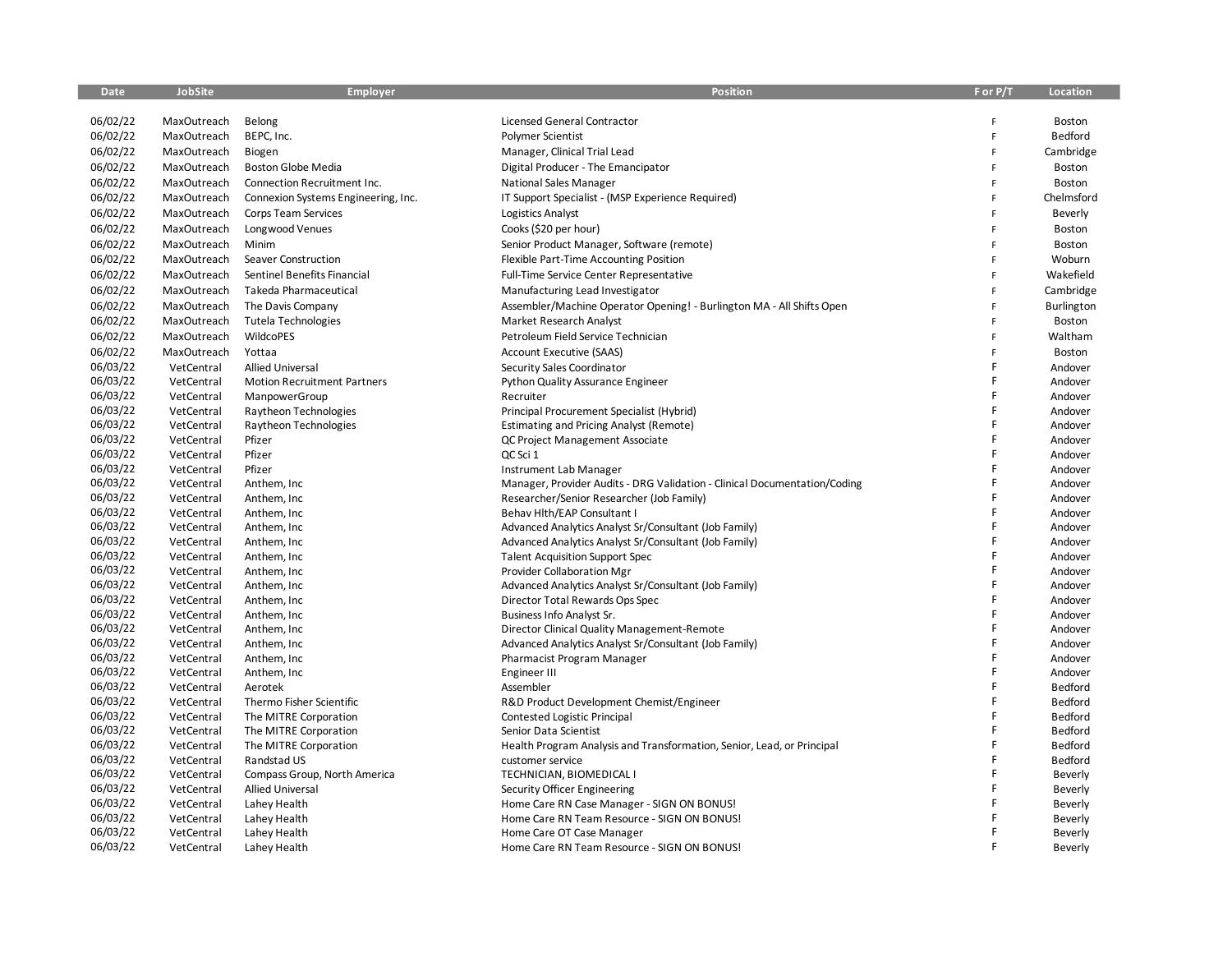| <b>Date</b> | <b>JobSite</b> | <b>Employer</b>         | <b>Position</b>                                                     | F or P/T | Location         |
|-------------|----------------|-------------------------|---------------------------------------------------------------------|----------|------------------|
|             |                |                         |                                                                     |          |                  |
| 06/03/22    | VetCentral     | Lahey Health            | Home Care RN Case Manager - SIGN ON BONUS!                          | F        | Beverly          |
| 06/03/22    | VetCentral     | Sevita                  | Speech Language Pathologist                                         | F        | Beverly          |
| 06/03/22    | VetCentral     | <b>Allied Universal</b> | Security Officer Hospital                                           | F        | <b>Billerica</b> |
| 06/03/22    | VetCentral     | <b>Allied Universal</b> | Security Officer Corporate                                          | F        | <b>Billerica</b> |
| 06/03/22    | VetCentral     | <b>Kelly Services</b>   | <b>CNC Water Jet Operator</b>                                       |          | <b>Billerica</b> |
| 06/03/22    | VetCentral     | <b>Kelly Services</b>   | General Assembler                                                   | F        | <b>Billerica</b> |
| 06/03/22    | VetCentral     | <b>Kelly Services</b>   | General Shop Laborer                                                | F        | <b>Billerica</b> |
| 06/03/22    | VetCentral     | CBRE                    | Senior Project Manager - Owner's Representative                     | F        | <b>Billerica</b> |
| 06/03/22    | VetCentral     | Sevita                  | Direct Support Professional/Caregiver Team Lead                     | F        | <b>Billerica</b> |
| 06/03/22    | VetCentral     | Randstad US             | temp receptionist - 1st shift                                       | F        | <b>Billerica</b> |
| 06/03/22    | VetCentral     | <b>KPMG</b>             | Temporary Deskside Services Advisor II                              | Ē        | Boston           |
| 06/03/22    | VetCentral     | <b>KPMG</b>             | Director, Risk Management Policy-Tax                                | F        | Boston           |
| 06/03/22    | VetCentral     | Highmark Health         | Product Designer - Design Systems                                   | F        | Boston           |
| 06/03/22    | VetCentral     | Highmark Health         | Lead Product Designer - Design Systems                              | F        | Boston           |
| 06/03/22    | VetCentral     | <b>Highmark Health</b>  | IT Infrastructure Engineer                                          |          | Boston           |
| 06/03/22    | VetCentral     | <b>KPMG</b>             | Senior Associate, Modeling/ Quantitative Services                   | F        | Boston           |
| 06/03/22    | VetCentral     | <b>Highmark Health</b>  | Lead Design Producer- Design Operations and Compliance              |          | Boston           |
| 06/03/22    | VetCentral     | <b>KPMG</b>             | Temporary Deskside Services Advisor I                               | F        | Boston           |
| 06/03/22    | VetCentral     | <b>KPMG</b>             | Associate, Business Tax Services                                    | F        | Boston           |
| 06/03/22    | VetCentral     | <b>KPMG</b>             | Senior Director, Business Development, Healthcare Sales Leader      | F        | Boston           |
| 06/03/22    | VetCentral     | <b>KPMG</b>             | Manager, Cyber Security - Google Cloud                              | F        | Boston           |
| 06/03/22    | VetCentral     | <b>KPMG</b>             | Manager, Forensic-IDC-HCLS-LS-Contract Compliance                   |          | Boston           |
| 06/03/22    | VetCentral     | <b>KPMG</b>             | Senior Associate, Resource Management                               | F        | Boston           |
| 06/03/22    | VetCentral     | <b>Highmark Health</b>  | Senior Scrum Master                                                 | Ē        | Boston           |
| 06/03/22    | VetCentral     | <b>Highmark Health</b>  | Senior Digital ProductOps Manager                                   | F        | Boston           |
| 06/03/22    | VetCentral     | Highmark Health         | Storage Administrator - REMOTE                                      | F        | Boston           |
| 06/03/22    | VetCentral     | <b>Highmark Health</b>  | Digital Product Manager                                             | F        | Boston           |
| 06/03/22    | VetCentral     | Highmark Health         | Senior Digital Product Manager                                      | F        | <b>Boston</b>    |
| 06/03/22    | VetCentral     | PwC                     | SAP OTC Director                                                    | F        | Boston           |
| 06/03/22    | VetCentral     | PwC                     | NIS - IT Risk and Assurance Manager                                 | Ë        | Boston           |
| 06/03/22    | VetCentral     | PwC                     | TRS - Legal Business Solutions Senior Manager                       | F        | <b>Boston</b>    |
| 06/03/22    | VetCentral     | <b>Highmark Health</b>  | Clinical Design Specialist                                          | F        | Boston           |
| 06/03/22    | VetCentral     | Highmark Health         | Lead Accessibility Designer- Design Operations and Compliance       | F        | Boston           |
| 06/03/22    | VetCentral     | <b>Highmark Health</b>  | Senior Product Designer - Design Systems                            |          | Boston           |
| 06/03/22    | VetCentral     | PwC                     | <b>Business Analyst</b>                                             | F        | Boston           |
| 06/03/22    | VetCentral     | PwC                     | Quote-to-Cash Consultant - Sr. Associate                            | F        | <b>Boston</b>    |
| 06/03/22    | VetCentral     | PwC                     | Microsoft D365 Functional Solution Architect, Senior Manager        | F        | Boston           |
| 06/03/22    | VetCentral     | PwC                     | Sr. Developer                                                       | Ē        | Boston           |
| 06/03/22    | VetCentral     | PwC                     | SAP IBP Sr Associate                                                | F        | Boston           |
| 06/03/22    | VetCentral     | PwC                     | Asset Wealth Mgmt - Regulated Invest Company - Tax Manager          | F        | Boston           |
| 06/03/22    | VetCentral     | PwC                     | Workday Financials Adaptive Planning Director                       | Ē        | <b>Boston</b>    |
| 06/03/22    | VetCentral     | PwC                     | <b>Tech Lead</b>                                                    | F        | Boston           |
| 06/03/22    | VetCentral     | PwC                     | Asset Wealth Mgmt - Regulated Invest Company - Tax Senior Associate | F        | Boston           |
| 06/03/22    | VetCentral     | PwC                     | Firmwide Marketing Senior Associate                                 |          | Boston           |
| 06/03/22    | VetCentral     | PwC                     | <b>US Tech - Solution Architect</b>                                 | F        | Boston           |
| 06/03/22    | VetCentral     | PwC                     | <b>Firmwide Marketing Manager</b>                                   | F        | Boston           |
| 06/03/22    | VetCentral     | PwC                     |                                                                     | F        | <b>Boston</b>    |
| 06/03/22    | VetCentral     | PwC                     | <b>BPM Technical Delivery Senior Manager</b>                        |          |                  |
| 06/03/22    |                | PwC                     | TRS - Legal Business Solutions Senior Manager                       |          | Boston           |
| 06/03/22    | VetCentral     | PwC                     | TRS - Legal Business Solutions Senior Manager                       |          | Boston           |
| 06/03/22    | VetCentral     | PwC                     | Creative Account Manager - Senior Manager                           |          | Boston           |
|             | VetCentral     |                         | Quote-to-Cash Consultant - Sr. Associate                            |          | Boston           |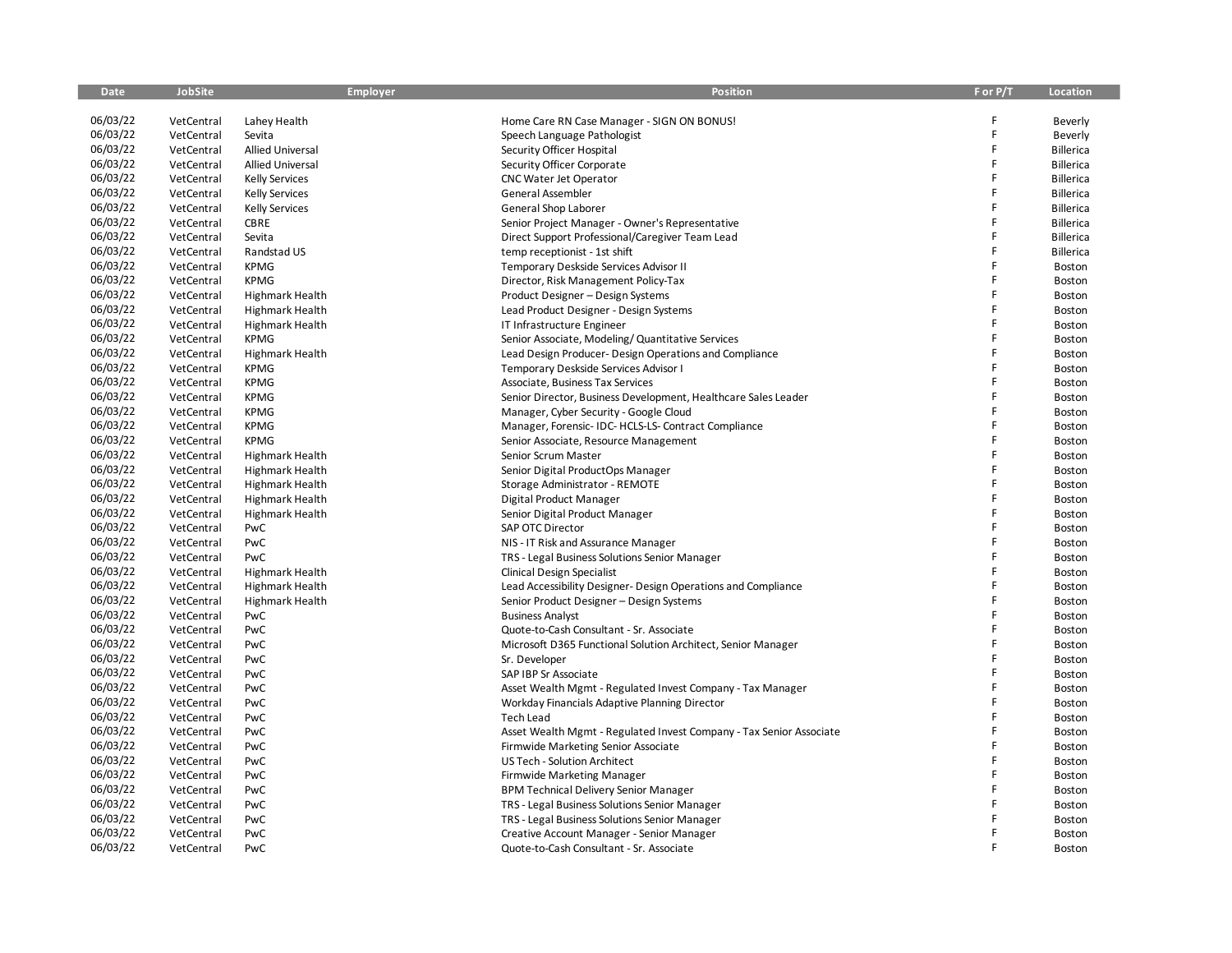| <b>Date</b> | <b>JobSite</b> | <b>Employer</b>                | <b>Position</b>                                                                                   | F or P/T | <b>Location</b> |
|-------------|----------------|--------------------------------|---------------------------------------------------------------------------------------------------|----------|-----------------|
|             |                |                                |                                                                                                   |          |                 |
| 06/03/22    | VetCentral     | PwC                            | Quote-to-Cash Consultant - Sr. Associate                                                          |          | Boston          |
| 06/03/22    | VetCentral     | T-ROC                          | Market Development Manager                                                                        | F        | Boston          |
| 06/03/22    | VetCentral     | Compass Group, North America   | Part-Time Payroll Supervisor, Boston Convention and Exhibition Center                             | F        | Boston          |
| 06/03/22    | VetCentral     | Compass Group, North America   | MOVING COORDINATOR (FULL-TIME)                                                                    | F        | <b>Boston</b>   |
| 06/03/22    | VetCentral     | Compass Group, North America   | Imaging Regional Support Specialist                                                               | F        | Boston          |
| 06/03/22    | VetCentral     | <b>Staples</b>                 | Senior Pricing Analyst (Remote/Hybrid)                                                            | F        | Boston          |
| 06/03/22    | VetCentral     | <b>Public Consulting Group</b> | Project Manager 1                                                                                 | F        | Boston          |
| 06/03/22    | VetCentral     | <b>Public Consulting Group</b> | Operations Analyst 1 - Healthcare                                                                 | F        | Boston          |
| 06/03/22    | VetCentral     | Deloitte                       | US System of Quality Control Senior                                                               | F        | Boston          |
| 06/03/22    | VetCentral     | Deloitte                       | Mid Scrum Master - Remote / Public Trust                                                          | F        | Boston          |
| 06/03/22    | VetCentral     | Deloitte                       | QA Automation Tester                                                                              |          | Boston          |
| 06/03/22    | VetCentral     | Deloitte                       | Supply Chain and Network Operations - Order Management (OMS) Senior Solution Consultant P&        |          | Boston          |
| 06/03/22    | VetCentral     | Deloitte                       | Insights & Analytics Senior Consultant, Experience Management                                     |          | Boston          |
| 06/03/22    | VetCentral     | Deloitte                       | eDiscovery Project Coordinator (Relativity Analytics)                                             | F        | Boston          |
| 06/03/22    | VetCentral     | Deloitte                       | Supply Chain Dynamic Fulfillment / WMS Consultant - P&F                                           | F        | Boston          |
| 06/03/22    | VetCentral     | Deloitte                       | Oracle Cloud Supply Chain Senior Consultant                                                       | F        | Boston          |
| 06/03/22    | VetCentral     | Deloitte                       | Full Stack Java Developer                                                                         | F        | Boston          |
| 06/03/22    | VetCentral     | Deloitte                       | Insights & Analytics Consultant, Experience Management                                            | F        | Boston          |
| 06/03/22    | VetCentral     | <b>Advantage Solutions</b>     | Associate Business Development Manager                                                            | F        | Boston          |
| 06/03/22    | VetCentral     | Deloitte                       | Client Relationship Executive (CRE) - US Industrial Products & Construction (IP&C), Senior Manage | F        | Boston          |
| 06/03/22    | VetCentral     | Deloitte                       | MCTFS Technical Lead Architect - Remote / Secret Clearance                                        |          | Boston          |
| 06/03/22    | VetCentral     | Deloitte                       | Supply Chain Sourcing and Analytics Consultant                                                    | F        | Boston          |
| 06/03/22    | VetCentral     | Deloitte                       | Senior Manager, Future of Work (US Innovation)   Businesses, Global and Strategic Services (BGS)  | F        | Boston          |
| 06/03/22    | VetCentral     | Deloitte                       | Supply Chain Dynamic Fulfillment - P&F - WMS Specialist Leader                                    |          | Boston          |
| 06/03/22    | VetCentral     | Deloitte                       | Supply Chain Sourcing and Analytics Senior Consultant                                             | F        | Boston          |
| 06/03/22    | VetCentral     | Deloitte                       | CyberArk Consultant                                                                               | F        | Boston          |
| 06/03/22    | VetCentral     | Deloitte                       | IT Sourcing & Category Management Consulting Manager                                              | F        | Boston          |
| 06/03/22    | VetCentral     | Deloitte                       | Beyond Trust - Senior Consultant                                                                  | Ē        | Boston          |
| 06/03/22    | VetCentral     | Deloitte                       | Senior Consultant Stakeholder Outreach & Communications                                           | F        | Boston          |
| 06/03/22    | VetCentral     | Deloitte                       | 09 Solution Architect - Senior Consultant                                                         | F        | Boston          |
| 06/03/22    | VetCentral     | Deloitte                       | Senior Manager - Customer Experience, Experience Management                                       |          | Boston          |
| 06/03/22    | VetCentral     | Deloitte                       | Senior Manager, DEI Experienced Recruiting (Talent Acquisition)                                   |          | Boston          |
| 06/03/22    | VetCentral     | Deloitte                       | Digital Supply Chain Solution Architect - Manager P&F                                             | F        | Boston          |
| 06/03/22    | VetCentral     | Deloitte                       | M&A Restructuring Technology and Portfolio Transformation - VP                                    | F        | Boston          |
| 06/03/22    | VetCentral     | Deloitte                       | Apigee Developer - Specialist Senior                                                              | F        | Boston          |
| 06/03/22    | VetCentral     | Deloitte                       | Data Analyst                                                                                      | F        | Boston          |
| 06/03/22    | VetCentral     | Deloitte                       | CyberArk Manager                                                                                  | F        | Boston          |
| 06/03/22    | VetCentral     | EY                             | Global Digital Content Leader                                                                     | F        | Boston          |
| 06/03/22    | VetCentral     | CDM Smith                      | Electrical Engineer 6                                                                             |          | Boston          |
| 06/03/22    | VetCentral     | Humana                         | Data Scientist                                                                                    | F        | Boston          |
| 06/03/22    | VetCentral     | Humana                         | Senior Software Engineer (Remote)                                                                 |          | Boston          |
| 06/03/22    | VetCentral     | Humana                         | Lead Agile Coach                                                                                  | F        | Boston          |
| 06/03/22    | VetCentral     | Humana                         | Senior Quality Engineer                                                                           | F        | Boston          |
| 06/03/22    | VetCentral     | GoTo                           | Manager, Field Engineering                                                                        |          | Boston          |
| 06/03/22    | VetCentral     | GoTo                           | Vice President, Marketing Analytics                                                               | F        | Boston          |
| 06/03/22    | VetCentral     | GoTo                           | Manager, Web Content Strategy                                                                     |          | Boston          |
| 06/03/22    | VetCentral     | EPAM Systems, Inc.             | Manager, Business Consulting - CIO Advisory - Remote                                              | F        | Boston          |
| 06/03/22    | VetCentral     | EPAM Systems, Inc.             | Senior Manager, Data-Driven Organization Strategist - Remote                                      |          | Boston          |
| 06/03/22    | VetCentral     | EPAM Systems, Inc.             | Senior Manager, Data-Driven Organization Strategist - Remote                                      |          | Boston          |
| 06/03/22    | VetCentral     | EPAM Systems, Inc.             | MACH & Acquia Alliance Manager - Remote                                                           |          | Boston          |
| 06/03/22    | VetCentral     | EPAM Systems, Inc.             | Senior DevOps Engineer - Remote                                                                   |          | Boston          |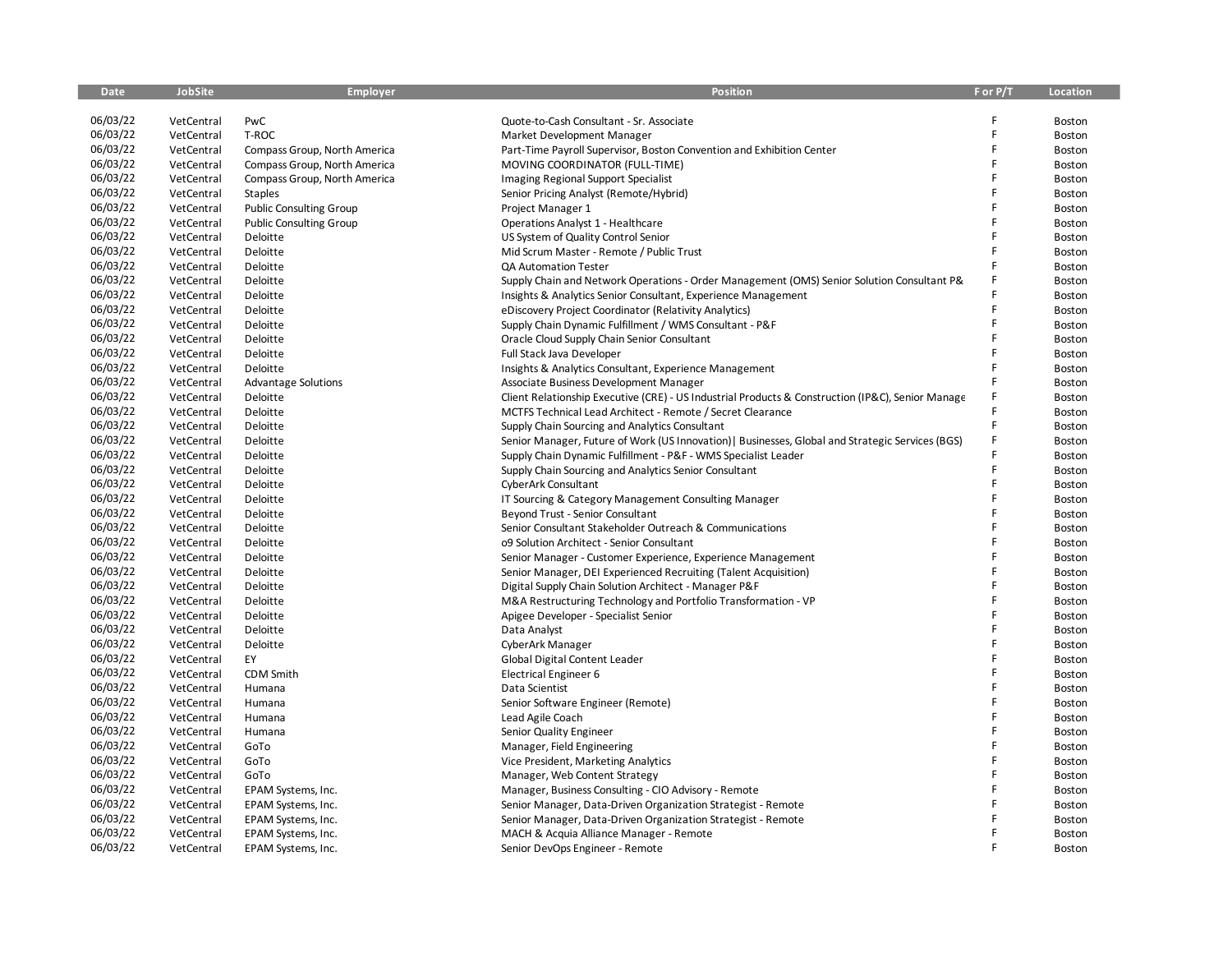| <b>Date</b> | <b>JobSite</b> | <b>Employer</b>    | <b>Position</b>                                                    | F or P/T | <b>Location</b> |
|-------------|----------------|--------------------|--------------------------------------------------------------------|----------|-----------------|
|             |                |                    |                                                                    |          |                 |
| 06/03/22    | VetCentral     | EPAM Systems, Inc. | Senior Data Analyst                                                | F        | Boston          |
| 06/03/22    | VetCentral     | EPAM Systems, Inc. | Senior Manager, Data-Driven Organization Strategist - Remote       | F        | Boston          |
| 06/03/22    | VetCentral     | EPAM Systems, Inc. | Lead Content Strategist - Remote                                   | F        | Boston          |
| 06/03/22    | VetCentral     | EPAM Systems, Inc. | Senior Software Engineer in Test - Remote                          | F        | Boston          |
| 06/03/22    | VetCentral     | EPAM Systems, Inc. | Director, Marketing Operations - Remote                            | F        | Boston          |
| 06/03/22    | VetCentral     | EPAM Systems, Inc. | Salesforce Lead Engineer - Remote                                  | F        | Boston          |
| 06/03/22    | VetCentral     | EPAM Systems, Inc. | Senior Account Manager - Remote                                    | F        | Boston          |
| 06/03/22    | VetCentral     | EPAM Systems, Inc. | <b>Internal Communications Specialist - Remote</b>                 | F        | Boston          |
| 06/03/22    | VetCentral     | EPAM Systems, Inc. | Senior DevOps Engineer - Remote                                    | F        | Boston          |
| 06/03/22    | VetCentral     | EPAM Systems, Inc. | Internal Communications Specialist - Remote                        | F        | Boston          |
| 06/03/22    | VetCentral     | EPAM Systems, Inc. | Director, Account Management                                       | F        | Boston          |
| 06/03/22    | VetCentral     | EPAM Systems, Inc. | Principal, Principal CIO & Technology Consulting Strategy - Remote |          | Boston          |
| 06/03/22    | VetCentral     | EPAM Systems, Inc. | Principal, Principal CIO & Technology Consulting Strategy - Remote | F        | Boston          |
| 06/03/22    | VetCentral     | EPAM Systems, Inc. | AWS DevOps Engineer - Remote                                       | F        | Boston          |
| 06/03/22    | VetCentral     | EPAM Systems, Inc. | Senior Sales Engineer – Salesforce - Remote                        | F        | Boston          |
| 06/03/22    | VetCentral     | EPAM Systems, Inc. | Senior Sales Engineer - Salesforce - Remote                        | F        | Boston          |
| 06/03/22    | VetCentral     | EPAM Systems, Inc. | Senior Manager, CIO Advisory (Industrial) - Remote                 | F        | Boston          |
| 06/03/22    | VetCentral     | EPAM Systems, Inc. | MACH & Acquia Alliance Manager - Remote                            | F        | Boston          |
| 06/03/22    | VetCentral     | EPAM Systems, Inc. | Principal, Principal CIO & Technology Consulting Strategy - Remote | F        | Boston          |
| 06/03/22    | VetCentral     | EPAM Systems, Inc. | AWS DevOps Engineer - Remote                                       | F        | Boston          |
| 06/03/22    | VetCentral     | EPAM Systems, Inc. | Consultant - Data Governance - Remote                              | F        | Boston          |
| 06/03/22    | VetCentral     | EPAM Systems, Inc. | Senior Sales Engineer - Salesforce - Remote                        | F        | Boston          |
| 06/03/22    | VetCentral     | EPAM Systems, Inc. | Senior Scientific Informatics Consultant                           | F        | Boston          |
| 06/03/22    | VetCentral     | EPAM Systems, Inc. | Principal, Principal CIO & Technology Consulting Strategy - Remote | F        | Boston          |
| 06/03/22    | VetCentral     | EPAM Systems, Inc. | Internal Communications Specialist - Remote                        | F        | Boston          |
| 06/03/22    | VetCentral     | EPAM Systems, Inc. | Lead Content Strategist                                            | F        | Boston          |
| 06/03/22    | VetCentral     | EPAM Systems, Inc. | Lead Content Strategist                                            | F        | Boston          |
| 06/03/22    | VetCentral     | EPAM Systems, Inc. | Lead Content Strategist - Remote                                   | F        | Boston          |
| 06/03/22    | VetCentral     | EPAM Systems, Inc. | Senior DevOps Engineer - Remote                                    | F        | Boston          |
| 06/03/22    | VetCentral     | EPAM Systems, Inc. | Senior UX Researcher - Remote                                      | F        | Boston          |
| 06/03/22    | VetCentral     | EPAM Systems, Inc. | Lead Content Strategist - Remote                                   | F        | Boston          |
| 06/03/22    | VetCentral     | EPAM Systems, Inc. | <b>Engineering Team Lead</b>                                       | F        | Boston          |
| 06/03/22    | VetCentral     | EPAM Systems, Inc. | Senior DevOps Engineer - Remote                                    | F        | Boston          |
| 06/03/22    | VetCentral     | EPAM Systems, Inc. | Lead Content Strategist - Remote                                   | F        | Boston          |
| 06/03/22    | VetCentral     | EPAM Systems, Inc. | Senior Manager - Data and Analytics Strategy - Remote              | F        | Boston          |
| 06/03/22    | VetCentral     | EPAM Systems, Inc. | Middleware Engineer                                                | F        | Boston          |
| 06/03/22    | VetCentral     | EPAM Systems, Inc. | Senior Content Specialist - Remote                                 | F        | Boston          |
| 06/03/22    | VetCentral     | EPAM Systems, Inc. | Senior UX Researcher - Remote                                      | Ë        | Boston          |
| 06/03/22    | VetCentral     | EPAM Systems, Inc. | Senior UX Researcher - Remote                                      | F        | Boston          |
| 06/03/22    | VetCentral     | EPAM Systems, Inc. | Senior Content Specialist - Remote                                 | F        | Boston          |
| 06/03/22    | VetCentral     | EPAM Systems, Inc. | Senior Delivery Manager                                            | Ë        | Boston          |
| 06/03/22    | VetCentral     | EPAM Systems, Inc. | Senior UX Researcher - Remote                                      | F        | Boston          |
| 06/03/22    | VetCentral     | EPAM Systems, Inc. | Lead Content Strategist - Remote                                   | F        | Boston          |
| 06/03/22    | VetCentral     | EPAM Systems, Inc. | Senior Delivery Manager                                            | F        | Boston          |
| 06/03/22    | VetCentral     | EPAM Systems, Inc. | Director, Delivery Management                                      | F        | Boston          |
| 06/03/22    | VetCentral     | EPAM Systems, Inc. | Senior UX Researcher - Remote                                      | F        | Boston          |
| 06/03/22    | VetCentral     |                    |                                                                    | F        | Boston          |
| 06/03/22    |                | EPAM Systems, Inc. | Senior Delivery Manager                                            |          |                 |
| 06/03/22    | VetCentral     | EPAM Systems, Inc. | Senior Digital Project Manager                                     |          | Boston          |
| 06/03/22    | VetCentral     | EPAM Systems, Inc. | Lead Content Strategist                                            | F        | Boston          |
| 06/03/22    | VetCentral     | EPAM Systems, Inc. | Director, Marketing Operations - Remote                            |          | Boston          |
|             | VetCentral     | EPAM Systems, Inc. | Lead Content Strategist - Remote                                   |          | Boston          |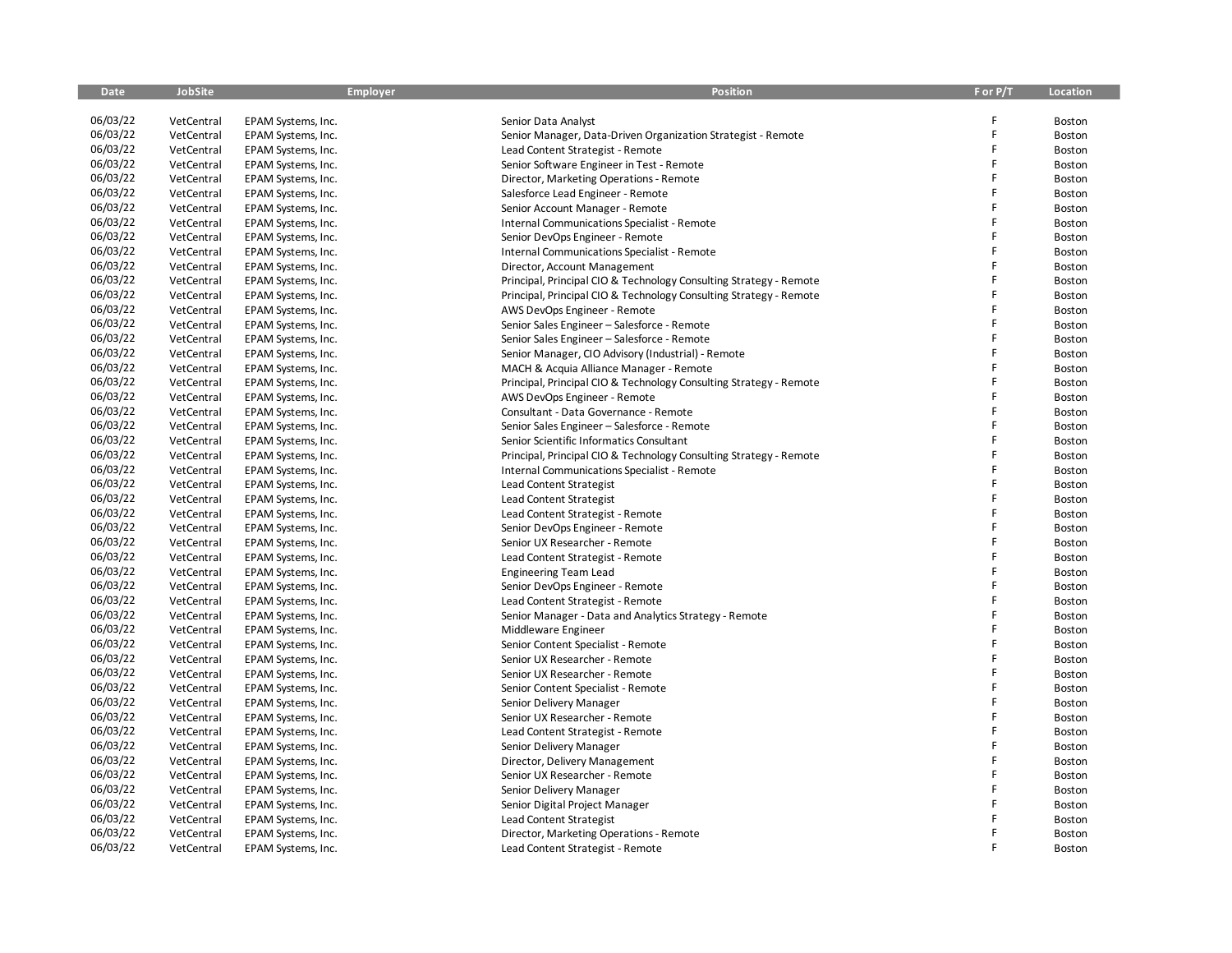| <b>Date</b> | <b>JobSite</b>           | <b>Employer</b>                          | <b>Position</b>                                              | F or P/T | <b>Location</b>  |
|-------------|--------------------------|------------------------------------------|--------------------------------------------------------------|----------|------------------|
|             |                          |                                          |                                                              |          |                  |
| 06/03/22    | VetCentral               | EPAM Systems, Inc.                       | GCP DevOps Architect - Remote                                | F        | Boston           |
| 06/03/22    | VetCentral               | EPAM Systems, Inc.                       | Lead Content Strategist - Remote                             | F        | Boston           |
| 06/03/22    | VetCentral               | EPAM Systems, Inc.                       | GCP DevOps Architect - Remote                                | F        | Boston           |
| 06/03/22    | VetCentral               | EPAM Systems, Inc.                       | GCP DevOps Architect - Remote                                | F        | Boston           |
| 06/03/22    | VetCentral               | EPAM Systems, Inc.                       | Director, Marketing Operations - Remote                      | F        | Boston           |
| 06/03/22    | VetCentral               | EPAM Systems, Inc.                       | GCP DevOps Architect - Remote                                | F        | Boston           |
| 06/03/22    | VetCentral               | EPAM Systems, Inc.                       | GCP DevOps Architect - Remote                                | F        | Boston           |
| 06/03/22    | VetCentral               | EPAM Systems, Inc.                       | Director, Marketing Operations - Remote                      | F        | Boston           |
| 06/03/22    | VetCentral               | EPAM Systems, Inc.                       | Senior Digital Project Manager                               | F        | Boston           |
| 06/03/22    | VetCentral               | EPAM Systems, Inc.                       | Director, Marketing Operations - Remote                      | F        | Boston           |
| 06/03/22    | VetCentral               | EPAM Systems, Inc.                       | Senior Software Engineer                                     | F        | Boston           |
| 06/03/22    | VetCentral               | EPAM Systems, Inc.                       | Director, Marketing Operations - Remote                      | F        | Boston           |
| 06/03/22    | VetCentral               | EPAM Systems, Inc.                       | Senior Digital Project Manager                               | F        | Boston           |
| 06/03/22    | VetCentral               | EPAM Systems, Inc.                       | Lead Content Strategist - Remote                             | F        | Boston           |
| 06/03/22    | VetCentral               | EPAM Systems, Inc.                       | Senior UX Researcher - Remote                                | F        | Boston           |
| 06/03/22    | VetCentral               | EPAM Systems, Inc.                       | Senior Digital Project Manager                               | F        | Boston           |
| 06/03/22    | VetCentral               | EPAM Systems, Inc.                       | Director, Marketing Operations - Remote                      | F        | Boston           |
| 06/03/22    | VetCentral               | EPAM Systems, Inc.                       | Senior Data Analyst                                          | F        | Boston           |
| 06/03/22    | VetCentral               | EPAM Systems, Inc.                       | Senior Digital Project Manager                               | F        | Boston           |
| 06/03/22    | VetCentral               | EPAM Systems, Inc.                       | Senior Data Analyst                                          | F        | Boston           |
| 06/03/22    | VetCentral               | EPAM Systems, Inc.                       | Director, Marketing Operations - Remote                      | F        | <b>Boston</b>    |
| 06/03/22    | VetCentral               | EPAM Systems, Inc.                       | Lead Recruitment Marketing Specialist - Remote               | F        | Boston           |
| 06/03/22    | VetCentral               | EPAM Systems, Inc.                       | Lead Recruitment Marketing Specialist - Remote               | F        | <b>Boston</b>    |
| 06/03/22    | VetCentral               | EPAM Systems, Inc.                       | Lead Recruitment Marketing Specialist - Remote               | F        | Boston           |
| 06/03/22    | VetCentral               | EPAM Systems, Inc.                       | Senior Web Analytics Consultant - Remote                     | F        | Boston           |
| 06/03/22    | VetCentral               | EPAM Systems, Inc.                       | Lead Content Strategist - Remote                             | F        | Boston           |
| 06/03/22    | VetCentral               | EPAM Systems, Inc.                       | Senior UX Researcher - Remote                                | F        | Boston           |
| 06/03/22    | VetCentral               | EPAM Systems, Inc.                       | Lead Content Strategist - Remote                             | F        | Boston           |
| 06/03/22    | VetCentral               | EPAM Systems, Inc.                       | Senior Web Analytics Consultant - Remote                     | F        | Boston           |
| 06/03/22    | VetCentral               | EPAM Systems, Inc.                       | Senior Web Analytics Consultant - Remote                     | F        | Boston           |
| 06/03/22    | VetCentral               | EPAM Systems, Inc.                       | Lead Recruitment Marketing Specialist - Remote               | F        | <b>Boston</b>    |
| 06/03/22    | VetCentral               | EPAM Systems, Inc.                       | Lead Content Strategist                                      | F        | Boston           |
| 06/03/22    | VetCentral               | EPAM Systems, Inc.                       | Senior Web Analytics Consultant - Remote                     | F        | Boston           |
| 06/03/22    | VetCentral               | EPAM Systems, Inc.                       | Senior Web Analytics Consultant - Remote                     | F        | <b>Boston</b>    |
| 06/03/22    | VetCentral               | EPAM Systems, Inc.                       | Senior Manager - Data and Analytics Strategy - Remote        | F        | Boston           |
| 06/03/22    | VetCentral               | EPAM Systems, Inc.                       | Senior Web Analytics Consultant - Remote                     | F        | Boston           |
| 06/03/22    | VetCentral               | EPAM Systems, Inc.                       | Lead Recruitment Marketing Specialist - Remote               | F        | Boston           |
| 06/03/22    | VetCentral               | EPAM Systems, Inc.                       | Senior Salesforce Solution Architect                         | Ë        | Boston           |
| 06/03/22    | VetCentral               | EPAM Systems, Inc.                       | Senior Enterprise Architect                                  | F        | Boston           |
| 06/03/22    | VetCentral               | EPAM Systems, Inc.                       | Senior UX Researcher - Remote                                | F        | <b>Boston</b>    |
| 06/03/22    | VetCentral               | EPAM Systems, Inc.                       | Principal – CIO & Technology Advisory - Remote               | F        | Boston           |
| 06/03/22    | VetCentral               | EPAM Systems, Inc.                       | Middleware Engineer                                          | F        | Boston           |
| 06/03/22    | VetCentral               | EPAM Systems, Inc.                       | Senior UX Researcher - Remote                                | F        | Boston           |
| 06/03/22    | VetCentral               | EPAM Systems, Inc.                       | Senior Data Analyst                                          | F        | Boston           |
| 06/03/22    | VetCentral               | EPAM Systems, Inc.                       | Lead Content Strategist                                      | F        | Boston           |
| 06/03/22    | VetCentral               | EPAM Systems, Inc.                       | Senior UX Researcher - Remote                                | F        | Boston           |
| 06/03/22    | VetCentral               |                                          |                                                              | F        | Boston           |
| 06/03/22    |                          | EPAM Systems, Inc.                       | Lead Content Strategist                                      |          |                  |
| 06/03/22    | VetCentral               | EPAM Systems, Inc.                       | Principal – CIO & Technology Advisory - Remote               |          | Boston           |
| 06/03/22    | VetCentral<br>VetCentral | EPAM Systems, Inc.                       | Lead Content Strategist<br>Recruiter - Remote                | F        | Boston           |
| 06/03/22    | VetCentral               | EPAM Systems, Inc.<br>EPAM Systems, Inc. | Account Management Director for Healthcare and Life Sciences |          | Boston<br>Boston |
|             |                          |                                          |                                                              |          |                  |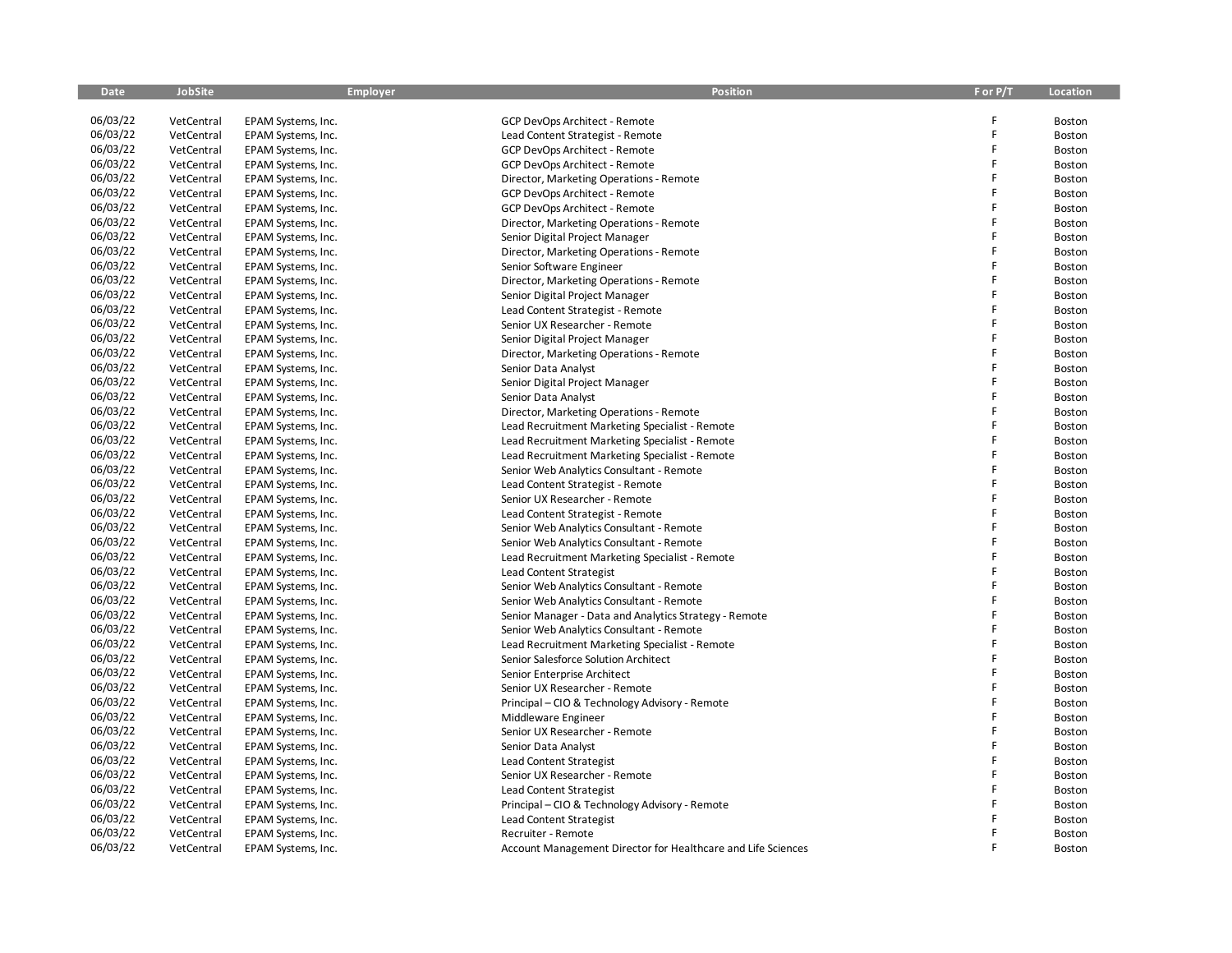| <b>Date</b> | <b>JobSite</b> | <b>Employer</b>    | <b>Position</b>                                                                   | F or P/T | <b>Location</b> |
|-------------|----------------|--------------------|-----------------------------------------------------------------------------------|----------|-----------------|
|             |                |                    |                                                                                   |          |                 |
| 06/03/22    | VetCentral     | EPAM Systems, Inc. | Principal, CIO & Technology Consulting Strategy - Remote                          | F        | Boston          |
| 06/03/22    | VetCentral     | EPAM Systems, Inc. | Recruiter - Remote                                                                | F        | Boston          |
| 06/03/22    | VetCentral     | EPAM Systems, Inc. | Recruiter - Remote                                                                | F        | Boston          |
| 06/03/22    | VetCentral     | EPAM Systems, Inc. | MACH & Acquia Alliance Manager - Remote                                           | F        | <b>Boston</b>   |
| 06/03/22    | VetCentral     | EPAM Systems, Inc. | Principal, CIO & Technology Consulting Strategy - Remote                          | F        | Boston          |
| 06/03/22    | VetCentral     | EPAM Systems, Inc. | Principal, CIO & Technology Consulting Strategy - Remote                          | F        | Boston          |
| 06/03/22    | VetCentral     | EPAM Systems, Inc. | MACH & Acquia Alliance Manager - Remote                                           | F        | Boston          |
| 06/03/22    | VetCentral     | EPAM Systems, Inc. | Recruiter - Remote                                                                | F        | Boston          |
| 06/03/22    | VetCentral     | EPAM Systems, Inc. | Principal, CIO & Technology Consulting Strategy - Remote                          | F        | Boston          |
| 06/03/22    | VetCentral     | EPAM Systems, Inc. | Principal, CIO & Technology Consulting Strategy - Remote                          | F        | Boston          |
| 06/03/22    | VetCentral     | EPAM Systems, Inc. | Senior Director, Account Management (Healthcare/Life Science)                     | F        | Boston          |
| 06/03/22    | VetCentral     | EPAM Systems, Inc. | Senior UX Researcher - Remote                                                     | F        | Boston          |
| 06/03/22    | VetCentral     | EPAM Systems, Inc. | Lead Content Strategist                                                           | F        | Boston          |
| 06/03/22    | VetCentral     | EPAM Systems, Inc. | Principal, CIO & Technology Consulting Strategy - Remote                          | F        | <b>Boston</b>   |
| 06/03/22    | VetCentral     | EPAM Systems, Inc. | Senior Web Analytics Consultant - Remote                                          | F        | Boston          |
| 06/03/22    | VetCentral     | EPAM Systems, Inc. | Senior Digital Project Manager                                                    | F        | Boston          |
| 06/03/22    | VetCentral     | EPAM Systems, Inc. | Marketing Program Manager - Remote                                                | F        | Boston          |
| 06/03/22    | VetCentral     | EPAM Systems, Inc. | Senior Manager, Data-Driven Organization Strategist - Remote                      | F        | Boston          |
| 06/03/22    | VetCentral     | EPAM Systems, Inc. | Senior Director, Cloud Security Consulting                                        | F        | <b>Boston</b>   |
| 06/03/22    | VetCentral     | EPAM Systems, Inc. | <b>Scrum Master</b>                                                               | F        | Boston          |
| 06/03/22    | VetCentral     | EPAM Systems, Inc. | Senior Sales Engineer - Salesforce - Remote                                       | Ë        | Boston          |
| 06/03/22    | VetCentral     | EPAM Systems, Inc. | Principal, CIO & Technology Consulting Strategy - Remote                          | F        | Boston          |
| 06/03/22    | VetCentral     | EPAM Systems, Inc. | Senior Sales Engineer - Salesforce - Remote                                       | F        | Boston          |
| 06/03/22    | VetCentral     | EPAM Systems, Inc. | Lead Content Strategist                                                           | F        | <b>Boston</b>   |
| 06/03/22    | VetCentral     | EPAM Systems, Inc. | Lead Software Engineer - Remote                                                   | F        | Boston          |
| 06/03/22    | VetCentral     | EPAM Systems, Inc. | Principal - CIO & Technology Advisory - Remote                                    | F        | Boston          |
| 06/03/22    | VetCentral     | EPAM Systems, Inc. | Lead Software Engineer - Remote                                                   | F        | Boston          |
| 06/03/22    | VetCentral     | EPAM Systems, Inc. | Manager - Data Governance - Remote                                                | F        | Boston          |
| 06/03/22    | VetCentral     | EPAM Systems, Inc. | Manager - Data Governance - Remote                                                | F        | <b>Boston</b>   |
| 06/03/22    | VetCentral     | EPAM Systems, Inc. | Principal, Principal CIO & Technology Consulting Strategy - Remote                | F        | <b>Boston</b>   |
| 06/03/22    | VetCentral     | EPAM Systems, Inc. | Principal, Principal CIO & Technology Consulting Strategy - Remote                | F        | Boston          |
| 06/03/22    | VetCentral     | EPAM Systems, Inc. | Director, Marketing Operations - Remote                                           | F        | Boston          |
| 06/03/22    | VetCentral     | EPAM Systems, Inc. | MACH & Acquia Alliance Manager - Remote                                           | F        | Boston          |
| 06/03/22    | VetCentral     | EPAM Systems, Inc. | Consultant - Data Governance - Remote                                             | F        | Boston          |
| 06/03/22    | VetCentral     | EPAM Systems, Inc. | Senior Sales Engineer – Salesforce - Remote                                       | F        | Boston          |
| 06/03/22    | VetCentral     | EPAM Systems, Inc. | Engagement Director - Remote                                                      | F        | Boston          |
| 06/03/22    | VetCentral     | EPAM Systems, Inc. | Marketing Program Manager - Remote                                                | F        | Boston          |
| 06/03/22    | VetCentral     | EPAM Systems, Inc. | Marketing Program Manager - Remote                                                | F        | <b>Boston</b>   |
| 06/03/22    | VetCentral     | EPAM Systems, Inc. | Principal, Principal CIO & Technology Consulting Strategy - Remote                | F        | Boston          |
| 06/03/22    | VetCentral     | EPAM Systems, Inc. | Senior Director, Account Management                                               | F        | Boston          |
| 06/03/22    | VetCentral     | EPAM Systems, Inc. | Marketing Program Manager - Remote                                                | F        | Boston          |
| 06/03/22    | VetCentral     | EPAM Systems, Inc. | Organizational Change Management Consultant                                       | F        | Boston          |
| 06/03/22    | VetCentral     | Marriott           | Assistant Chief Engineer                                                          | F        | Boston          |
| 06/03/22    | VetCentral     | <b>HNTB</b>        | Project Manager II - Traffic                                                      | F        | Boston          |
| 06/03/22    | VetCentral     | EPAM Systems, Inc. | Principal - CIO & Technology Advisory - Remote                                    | F        | <b>Boston</b>   |
| 06/03/22    | VetCentral     | Iron Mountain      | Senior Security Engineer                                                          | F        | Boston          |
| 06/03/22    | VetCentral     | Iron Mountain      | Principal Software Architect - Digital Transformation, Cloud (GCP / AWS), Imaging | F        | Boston          |
| 06/03/22    | VetCentral     | <b>CBRE</b>        | Project Management Intern - Property Condition Assessments                        | F        | Boston          |
| 06/03/22    | VetCentral     | CBRE               | Lease Administration Supervisor                                                   | F        | Boston          |
| 06/03/22    | VetCentral     | Acosta             | <b>Retail Account Manager</b>                                                     | F        | Boston          |
| 06/03/22    | VetCentral     | Pearson            | Software Developer                                                                | F        | Boston          |
|             |                |                    |                                                                                   |          |                 |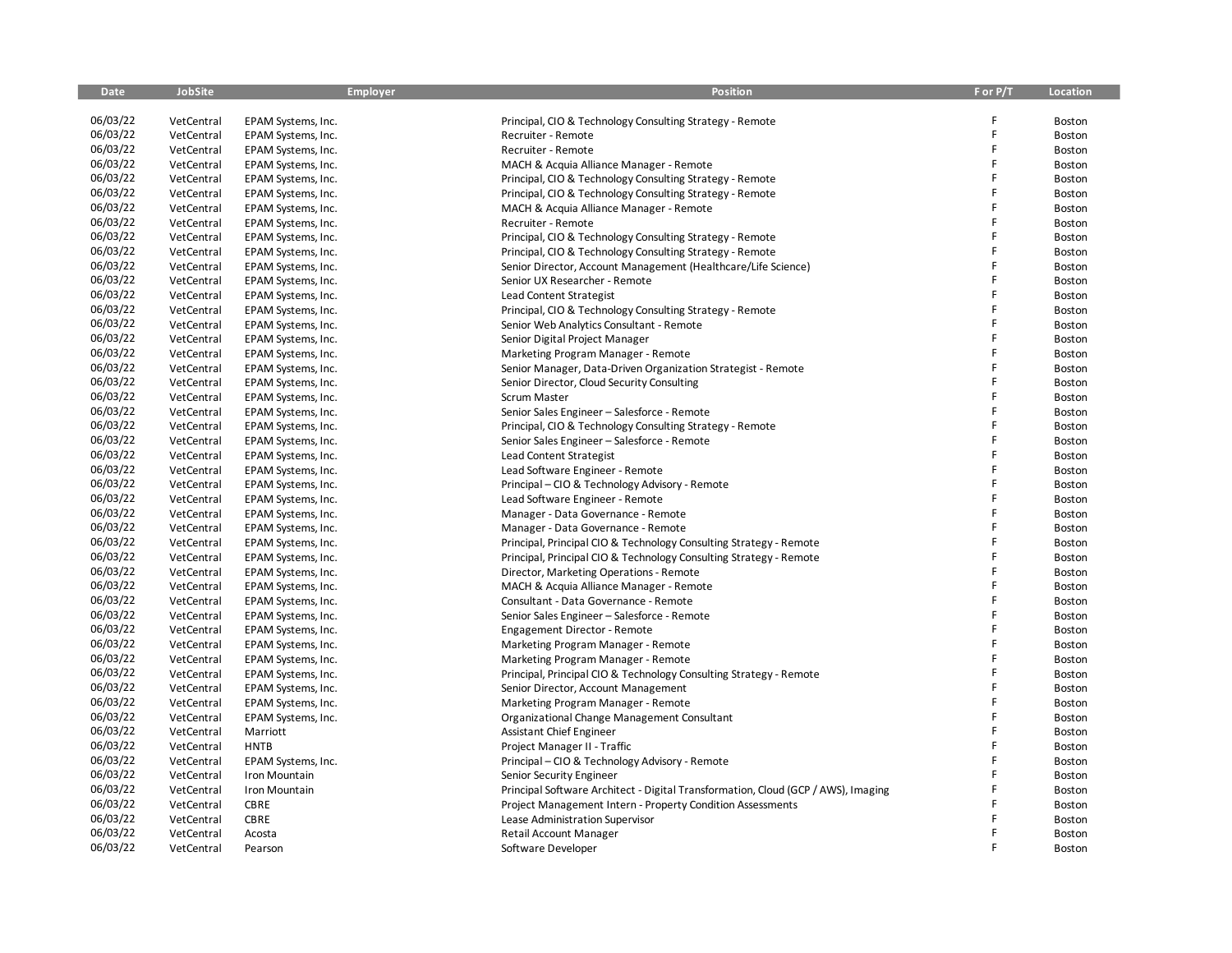| <b>Date</b> | <b>JobSite</b> | Employer                        | <b>Position</b>                                                         | F or P/T | Location      |
|-------------|----------------|---------------------------------|-------------------------------------------------------------------------|----------|---------------|
|             |                |                                 |                                                                         |          |               |
| 06/03/22    | VetCentral     | Pearson                         | Rater (Remote):                                                         |          | Boston        |
| 06/03/22    | VetCentral     | Pearson                         | <b>Teaching Administrator</b>                                           | F        | Boston        |
| 06/03/22    | VetCentral     | Siemens                         | IT Organizational Design & Transformation Manager (m/f/d)               | F        | Boston        |
| 06/03/22    | VetCentral     | Siemens                         | <b>Talent Acquisition Marketing Specialist (Remote)</b>                 | F        | Boston        |
| 06/03/22    | VetCentral     | Siemens                         | Global Service Portfolio Migration Manager - Security 80% -100%         | F        | Boston        |
| 06/03/22    | VetCentral     | Siemens                         | Sr. Sales Executive, Automation Solutions ~ Boston                      | Ē        | Boston        |
| 06/03/22    | VetCentral     | Siemens                         | Research Engineer - Computer Graphics for Industrial Metaverse (Remote) |          | Boston        |
| 06/03/22    | VetCentral     | The Estee Lauder Companies      | Fragrance Lab Technician - Le Labo - 35 Hrs - Boston, MA                | Ē        | Boston        |
| 06/03/22    | VetCentral     | <b>HNTB</b>                     | Technology Support Rep II                                               | F        | <b>Boston</b> |
| 06/03/22    | VetCentral     | U.S. Bank                       | Credit Risk Manager - Dealer Services - Multiple Locations or Remote    | F        | Boston        |
| 06/03/22    | VetCentral     | U.S. Bank                       | <b>Structured Finance Analyst 2</b>                                     | F        | Boston        |
| 06/03/22    | VetCentral     | U.S. Bank                       | CDC New Markets - Project Manager                                       |          | Boston        |
| 06/03/22    | VetCentral     | U.S. Bank                       | CDC Specialty Finance - Relationship Manager                            | F        | Boston        |
| 06/03/22    | VetCentral     | U.S. Bank                       | Wealth Banking Services Jr. Private Banker - Boston, MA                 |          | <b>Boston</b> |
| 06/03/22    | VetCentral     | U.S. Bank                       | Project Manager 3                                                       | F        | Boston        |
| 06/03/22    | VetCentral     | U.S. Bank                       | Data Analytics Advanced Developer - Tableau (Multiple Levels)           | F        | Boston        |
| 06/03/22    | VetCentral     | U.S. Bank                       | Senior Application Systems Administrator                                |          | Boston        |
| 06/03/22    | VetCentral     | U.S. Bank                       | Senior Software Engineer - (Full Stack - TigerGraph)                    | F        | Boston        |
| 06/03/22    | VetCentral     | U.S. Bank                       | Quantitative Model Analyst - Cincinnati or Remote                       |          | Boston        |
| 06/03/22    | VetCentral     | Iron Mountain                   | Global Senior Product Marketing Manager, Digital Solutions              |          | Boston        |
| 06/03/22    | VetCentral     | Robert Half                     | <b>HR</b> Generalist                                                    | F        | Boston        |
| 06/03/22    | VetCentral     | Kiewit Corporation              | <b>Inventory Specialist</b>                                             |          | Boston        |
| 06/03/22    | VetCentral     | <b>Starbucks Coffee Company</b> | barista - Store# 11726, FENWAY, TRILOGY                                 | F        | Boston        |
| 06/03/22    | VetCentral     | <b>Allied Universal</b>         | Security Officer Financial-Armed                                        |          | Boston        |
| 06/03/22    | VetCentral     | <b>TIAA</b>                     | Virtual Financial Consultant, IAC                                       | F        | Boston        |
| 06/03/22    | VetCentral     | ICF                             | Remote Bilingual (English/Spanish) Child Welfare Auditor - ON CALL      | F        | Boston        |
| 06/03/22    | VetCentral     | <b>Allied Universal</b>         | Security Sales Coordinator                                              |          | Boston        |
| 06/03/22    | VetCentral     | ICF                             | Senior Manager, Community Services and Development                      | F        | Boston        |
| 06/03/22    | VetCentral     | ICF                             | Java Developer                                                          | F        | Boston        |
| 06/03/22    | VetCentral     | <b>Allied Universal</b>         | <b>Regional Trainer</b>                                                 | F        | Boston        |
| 06/03/22    | VetCentral     | ICF                             | <b>Business Analyst</b>                                                 | F        | Boston        |
| 06/03/22    | VetCentral     | ICF                             | Manager, User Experience (remote)                                       |          | Boston        |
| 06/03/22    | VetCentral     | ICF                             | Sr. Business Analyst -Remote                                            | F        | <b>Boston</b> |
| 06/03/22    | VetCentral     | Robert Half                     | Contracts Counsel                                                       | F        | Boston        |
| 06/03/22    | VetCentral     | ICF                             | IT Project Manager - Remote                                             | F        | Boston        |
| 06/03/22    | VetCentral     | <b>Allied Universal</b>         | Security Officer Financial                                              | F        | Boston        |
| 06/03/22    | VetCentral     | ICF                             | Oracle DBA Team Lead                                                    |          | Boston        |
| 06/03/22    | VetCentral     | <b>Allied Universal</b>         | Security Officer Bank Protection                                        | F        | Boston        |
| 06/03/22    | VetCentral     | ICF                             | Elastic Technical Engagement Manager                                    | F        | Boston        |
| 06/03/22    | VetCentral     | <b>Starbucks Coffee Company</b> | barista - Store# 00801, BOSTON COMMON                                   | F        | Boston        |
| 06/03/22    | VetCentral     | ICF                             | <b>Environmental Exposure Scientist</b>                                 |          | Boston        |
| 06/03/22    | VetCentral     | <b>Starbucks Coffee Company</b> | barista - Store# 49088, COPLEY MARRIOTT                                 | F        | Boston        |
| 06/03/22    | VetCentral     | ICF                             | <b>Environmental Exposure Scientist</b>                                 | F        | Boston        |
| 06/03/22    | VetCentral     | <b>Allied Universal</b>         | Security Officer Corporate                                              |          | Boston        |
| 06/03/22    | VetCentral     | ICF                             | Environmental Epidemiologist (REMOTE)                                   | F        | <b>Boston</b> |
| 06/03/22    | VetCentral     | Dell                            | Product Sales Specialist - Data Protection Solutions (Remote Northeast) | F        | <b>Boston</b> |
| 06/03/22    | VetCentral     | Pearson                         | Senior Software Developer                                               |          | Boston        |
| 06/03/22    | VetCentral     | EY                              | Marketing Special Event and Experiences Manager, Assistant Director     |          | <b>Boston</b> |
| 06/03/22    | VetCentral     | EY                              | Digital Advertising Analyst - Tech Consulting Senior - Location Open    |          | Boston        |
| 06/03/22    | VetCentral     | EY                              | Marketing Event and Sponsorship Manager, Assistant Director             | F        | <b>Boston</b> |
| 06/03/22    | VetCentral     | EY                              | Industry and Solutions Marketing Manager, Assistant Director            | F        | Boston        |
|             |                |                                 |                                                                         |          |               |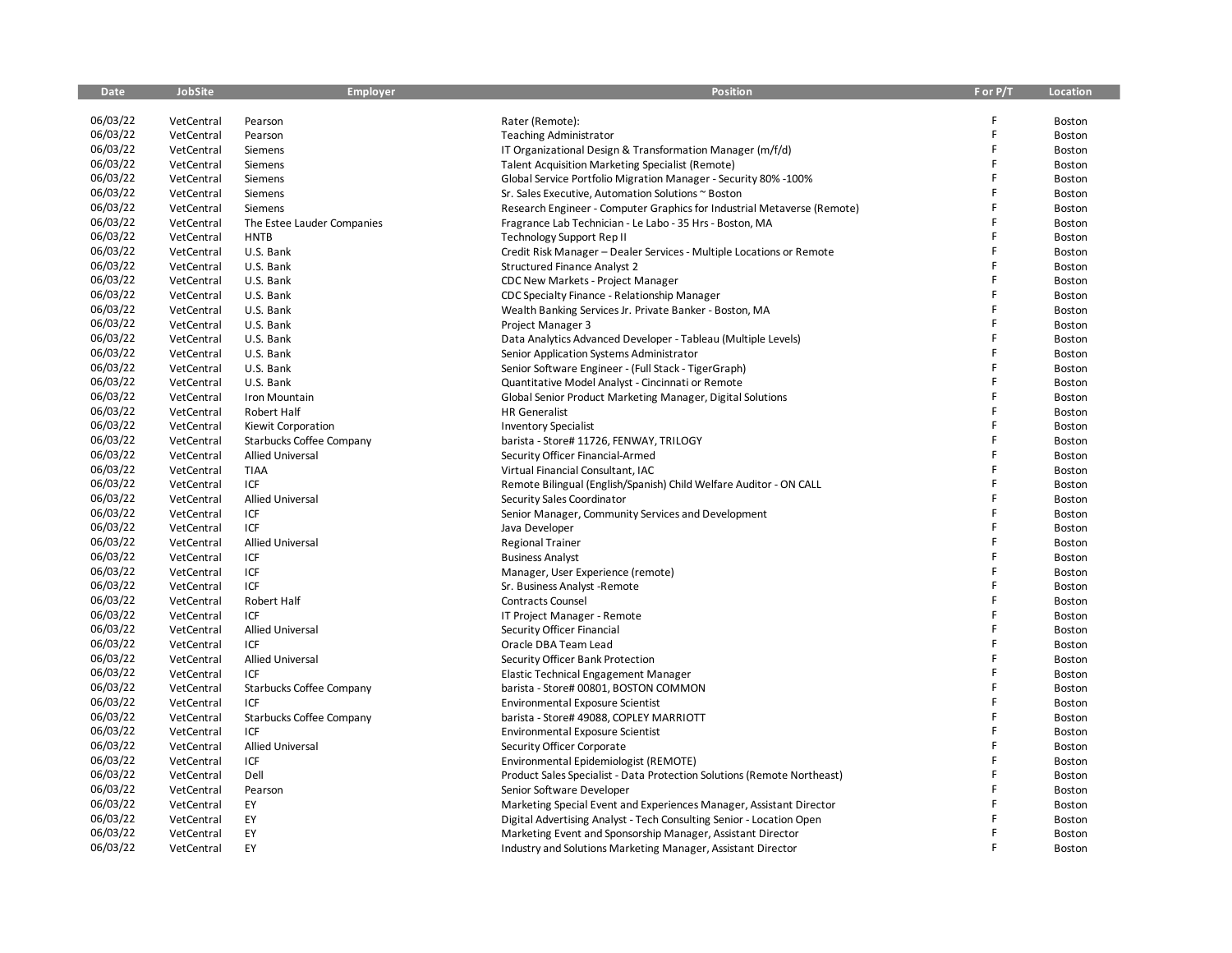| <b>Date</b> | <b>JobSite</b> | <b>Employer</b>                       | <b>Position</b>                                                                     | F or P/T | Location      |
|-------------|----------------|---------------------------------------|-------------------------------------------------------------------------------------|----------|---------------|
|             |                |                                       |                                                                                     |          |               |
| 06/03/22    | VetCentral     | EY                                    | ?Marketing Technology Solution Architect - Tech Consulting Senior Manager           |          | Boston        |
| 06/03/22    | VetCentral     | EY                                    | Digital Content Editor, Senior Associate                                            | F        | Boston        |
| 06/03/22    | VetCentral     | EY                                    | Payroll Tax Associate (Remote)                                                      | F        | Boston        |
| 06/03/22    | VetCentral     | M&T Bank                              | UNIVERSAL BANKER                                                                    | F        | <b>Boston</b> |
| 06/03/22    | VetCentral     | AT&T                                  | Cybersecurity Consultant - Incident Response and Forensics                          | F        | Boston        |
| 06/03/22    | VetCentral     | AT&T                                  | Cybersecurity Consultant Lv. 3                                                      | F        | Boston        |
| 06/03/22    | VetCentral     | Pacific Northwest National Laboratory | <b>Digital Analytics Manager</b>                                                    | F        | Boston        |
| 06/03/22    | VetCentral     | Abbott                                | Clinical Education Specialist-Connecticut-MA                                        | F        | Boston        |
| 06/03/22    | VetCentral     | Under Armour, Inc.                    | Vendor Management Specialist (REMOTE)                                               | F        | Boston        |
| 06/03/22    | VetCentral     | Teleperformance USA                   | Vice President Business Development                                                 | F        | Boston        |
| 06/03/22    | VetCentral     | Teleperformance USA                   | <b>Executive Assistant</b>                                                          | F        | Boston        |
| 06/03/22    | VetCentral     | Under Armour, Inc.                    | Sr. Professional, Email Producer (Remote)                                           |          | Boston        |
| 06/03/22    | VetCentral     | Cengage Group                         | <b>Enterprise Architect</b>                                                         | F        | <b>Boston</b> |
| 06/03/22    | VetCentral     | Teleperformance USA                   | Global Lead Virtualization Automation Engineer - DevSecOps                          | F        | <b>Boston</b> |
| 06/03/22    | VetCentral     | Black & Veatch                        | Project Manager - Data Centers - Remote United States                               | F        | Boston        |
| 06/03/22    | VetCentral     | Black & Veatch                        | Construction Manager 2 - Telecom - Remote United States                             | F        | Boston        |
| 06/03/22    | VetCentral     | Black & Veatch                        | Conveyance Civil Engineer 4 (Remote)                                                | F        | Boston        |
| 06/03/22    | VetCentral     | Black & Veatch                        | Project Manager - Distributed Energy - Remote United States                         | F        | Boston        |
| 06/03/22    | VetCentral     | MassMutual                            | Financial Reporting & Analysis Specialist                                           | F        | Boston        |
| 06/03/22    | VetCentral     | MassMutual                            | Solution Architect MassMutual Strategic Distributors                                | F        | Boston        |
| 06/03/22    | VetCentral     | MassMutual                            | Marketing Portfolio Management Consultant                                           | F        | Boston        |
| 06/03/22    | VetCentral     | MassMutual                            | Tech Lead - HR & Employee Experience Technology                                     | F        | Boston        |
| 06/03/22    | VetCentral     | MassMutual                            | Underwriting Case Specialist - 100% remote US                                       | F        | <b>Boston</b> |
| 06/03/22    | VetCentral     | MassMutual                            | <b>Full Stack Engineer Annuity Technology</b>                                       | F        | Boston        |
| 06/03/22    | VetCentral     | MassMutual                            | Head of Investment Advisory Services                                                | F        | Boston        |
| 06/03/22    | VetCentral     | PwC                                   | NIS - Contracts Manager                                                             | F        | <b>Boston</b> |
| 06/03/22    | VetCentral     | PwC                                   | Tax Reporting & Strategy Deals Sr Associate                                         | F        | Boston        |
| 06/03/22    | VetCentral     | PwC                                   | NIS - Senior Client Interactions Manager and Americas Lead                          | F        | Boston        |
| 06/03/22    | VetCentral     | PwC                                   | Finance Treasury and Working Capital - Sr Manager                                   | F        | Boston        |
| 06/03/22    | VetCentral     | PwC                                   | Clinical R&D Senior Associate                                                       | F        | Boston        |
| 06/03/22    | VetCentral     | PwC                                   | Strategy& Health Industries - Pharma Oncology Strategy Manager                      |          | <b>Boston</b> |
| 06/03/22    | VetCentral     | PwC                                   | Deals Strategy Analytics - Senior Associate                                         | F        | Boston        |
| 06/03/22    | VetCentral     | PwC                                   | Deals Strategy Analytics - Manager                                                  | F        | Boston        |
| 06/03/22    | VetCentral     | Cordis                                | Project Manager - Regulatory Affairs (Remote)                                       | F        | Boston        |
| 06/03/22    | VetCentral     | Zebra Technologies                    | Dir Software Solutions Sales Sr                                                     | F        | Boston        |
| 06/03/22    | VetCentral     | Zebra Technologies                    | Software Licensing Engineer                                                         | F        | Boston        |
| 06/03/22    | VetCentral     | Zebra Technologies                    | Customer Success Specialist - Renewals (Remote)                                     | F        | Boston        |
| 06/03/22    | VetCentral     | Anaplan                               | Mid Enterprise Account Executive                                                    | F        | Boston        |
| 06/03/22    | VetCentral     | Zebra Technologies                    | Director Competitive Market Intelligence                                            |          | Boston        |
| 06/03/22    | VetCentral     | Zebra Technologies                    | <b>Advanced Optical Engineer</b>                                                    | F        | Boston        |
| 06/03/22    | VetCentral     | Zebra Technologies                    | <b>Business Analyst, II</b>                                                         |          | Boston        |
| 06/03/22    | VetCentral     | Zebra Technologies                    | Senior Software Developer- Remote                                                   | F        | Boston        |
| 06/03/22    | VetCentral     | Zebra Technologies                    | Software Solutions Consultant Executive - Healthcare                                | F        | Boston        |
| 06/03/22    | VetCentral     | Zebra Technologies                    | Senior Manager Global Strategic Growth- Utilities and Energy                        | F        | Boston        |
| 06/03/22    | VetCentral     | Zebra Technologies                    | <b>AEM Solution Architect</b>                                                       | F        | Boston        |
| 06/03/22    | VetCentral     | Zebra Technologies                    | Senior Sales Engineer - RFID Supplies (Remote)                                      | F        | Boston        |
| 06/03/22    | VetCentral     | Zebra Technologies                    | <b>Global Content Marketing Manager</b>                                             | F        | Boston        |
| 06/03/22    | VetCentral     | Zebra Technologies                    | Sales Engagement Manager                                                            |          | Boston        |
| 06/03/22    | VetCentral     | Zebra Technologies                    | Senior Project Manager, Marketing Process                                           |          | Boston        |
| 06/03/22    | VetCentral     | Zebra Technologies                    | <b>Customer Success Specialist Manager</b>                                          |          | Boston        |
| 06/03/22    | VetCentral     | J&J Family of Companies               | Sr. Thought Leader Liaison - Product Director - Multiple Myeloma - NorthEast Region |          | Boston        |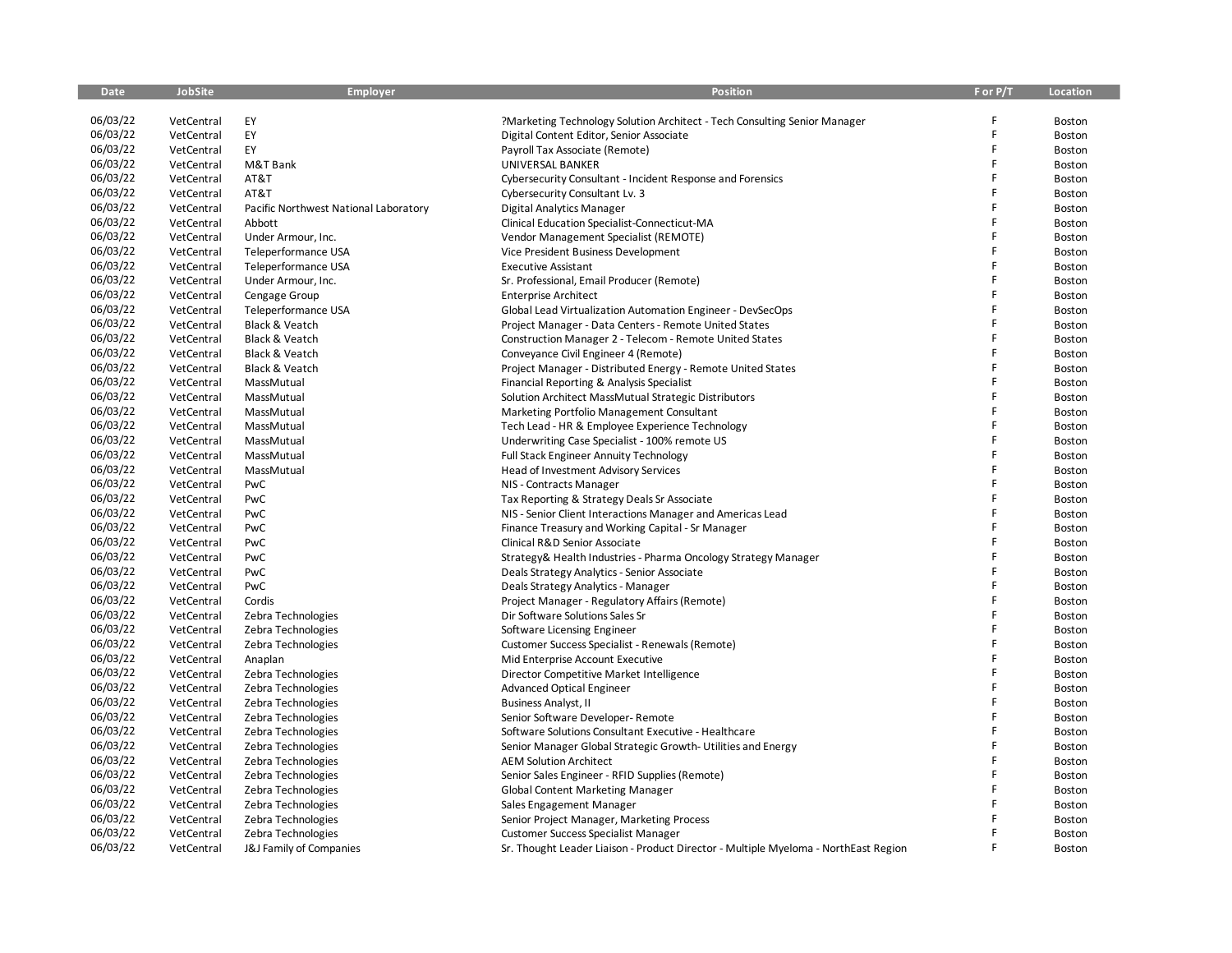| <b>Date</b> | <b>JobSite</b> | <b>Employer</b>           | <b>Position</b>                                                                               | F or P/T | <b>Location</b> |
|-------------|----------------|---------------------------|-----------------------------------------------------------------------------------------------|----------|-----------------|
|             |                |                           |                                                                                               |          |                 |
| 06/03/22    | VetCentral     | Zebra Technologies        | Salesforce Technical Architect                                                                |          | Boston          |
| 06/03/22    | VetCentral     | Zebra Technologies        | Senior Account Manager - Strategic Accounts (Nashville/Seattle)                               | F        | Boston          |
| 06/03/22    | VetCentral     | Zebra Technologies        | Enterprise Systems Analyst, Advisor                                                           | F        | Boston          |
| 06/03/22    | VetCentral     | Zebra Technologies        | Principal Audio Architect (Remote US or Canada)                                               | F        | Boston          |
| 06/03/22    | VetCentral     | Zebra Technologies        | Principal Cloud Engineer                                                                      | F        | Boston          |
| 06/03/22    | VetCentral     | Zebra Technologies        | Senior Customer Success Manager - Retail (Remote)                                             | F        | Boston          |
| 06/03/22    | VetCentral     | Zebra Technologies        | Senior SQL Developer/ SQL Data Engineer                                                       | F        | Boston          |
| 06/03/22    | VetCentral     | Zebra Technologies        | Senior Software Engineer- Mobile Developer                                                    | F        | Boston          |
| 06/03/22    | VetCentral     | Zebra Technologies        | <b>FullStack Engineer</b>                                                                     | F        | Boston          |
| 06/03/22    | VetCentral     | Zebra Technologies        | Senior Territory Account Manager (Boston)                                                     | F        | Boston          |
| 06/03/22    | VetCentral     | Zebra Technologies        | Software QA Engineer, Senior                                                                  | F        | Boston          |
| 06/03/22    | VetCentral     | Zebra Technologies        | Software Development Engineer, Senior                                                         |          | Boston          |
| 06/03/22    | VetCentral     | Zebra Technologies        | Salesforce Technical Architect                                                                | F        | Boston          |
| 06/03/22    | VetCentral     | Zebra Technologies        | <b>Manager Information Systems</b>                                                            | F        | Boston          |
| 06/03/22    | VetCentral     | Zebra Technologies        | Manager Release & Deployment Engineering                                                      | Ë        | Boston          |
| 06/03/22    | VetCentral     | J&J Family of Companies   | Account Executive - Boston, MA - Ethicon US LLC                                               | F        | Boston          |
| 06/03/22    | VetCentral     | Zebra Technologies        | Enterprise Systems Analyst, Advisor                                                           | F        | Boston          |
| 06/03/22    | VetCentral     | Zebra Technologies        | <b>Transformation Project Manager</b>                                                         | F        | Boston          |
| 06/03/22    | VetCentral     | Zebra Technologies        | <b>Principal Optical Engineer</b>                                                             | F        | Boston          |
| 06/03/22    | VetCentral     | Zebra Technologies        | <b>Advanced Product Owner Software Solutions</b>                                              | F        | Boston          |
| 06/03/22    | VetCentral     | Zebra Technologies        | Senior Project Manager, Marketing Transformation                                              | F        | Boston          |
| 06/03/22    | VetCentral     | Zebra Technologies        | <b>Customer Success Executive</b>                                                             |          | Boston          |
| 06/03/22    | VetCentral     | Zebra Technologies        | <b>Customer Success Executive</b>                                                             | F        | Boston          |
| 06/03/22    | VetCentral     | Zebra Technologies        | Supply Chain Network Design & Optimization Senior Modeler                                     | F        | Boston          |
| 06/03/22    | VetCentral     | Zebra Technologies        | Firmware/Software Engineer, II                                                                | F        | Boston          |
| 06/03/22    | VetCentral     | PPD                       | <b>VP GPD Vaccines</b>                                                                        | F        | Boston          |
| 06/03/22    | VetCentral     | PPD                       | <b>Research Scientist</b>                                                                     | F        | Boston          |
| 06/03/22    | VetCentral     | <b>Grant Thornton LLP</b> | Financial Due Diligence Senior Associate                                                      | F        | Boston          |
| 06/03/22    | VetCentral     | <b>Grant Thornton LLP</b> | Financial Due Diligence Senior Associate                                                      | F        | Boston          |
| 06/03/22    | VetCentral     | <b>Grant Thornton LLP</b> | Financial Due Diligence Senior Associate                                                      | F        | Boston          |
| 06/03/22    | VetCentral     | VMware                    | Senior Manager, Global Support Communications - Opportunity for Working Remotely              |          | Boston          |
| 06/03/22    | VetCentral     | VMware                    | Member of Technical Staff (Software Engineer) - Tanzu Team - Opportunity for Working Remotely |          | Boston          |
| 06/03/22    | VetCentral     | Apria                     | PATIENT ACCOUNT RESOLUTION SPECIALIST LEAD COE                                                | F        | Boston          |
| 06/03/22    | VetCentral     | <b>CBRE</b>               | <b>Business Analytics Manager</b>                                                             | F        | Boston          |
| 06/03/22    | VetCentral     | CBRE                      | Sr. Business Analyst                                                                          | F        | Boston          |
| 06/03/22    | VetCentral     | Actalent                  | Biostatistician 100% Remote                                                                   | F        | Boston          |
| 06/03/22    | VetCentral     | Actalent                  | <b>Statistical Programmer</b>                                                                 | F        | Boston          |
| 06/03/22    | VetCentral     | Actalent                  | <b>TMF Manager</b>                                                                            | F        | Boston          |
| 06/03/22    | VetCentral     | Nestle                    | Retail Sales Supervisor                                                                       |          | Boston          |
| 06/03/22    | VetCentral     | CBRE                      | Senior Project Manager - Owner's Representative                                               | F        | Boston          |
| 06/03/22    | VetCentral     | Nestle                    | <b>Stock Specialist</b>                                                                       | F        | Boston          |
| 06/03/22    | VetCentral     | Nestle                    | Director Analytical Development (Remote)                                                      | F        | Boston          |
| 06/03/22    | VetCentral     | Actalent                  | Clinical Research Scientist                                                                   | F        | Boston          |
| 06/03/22    | VetCentral     | Cornerstone onDemand      | Talent Acquisition Partner - Contract - United States                                         | F        | Boston          |
| 06/03/22    | VetCentral     | CBRE                      | SP - Associate                                                                                | F        | Boston          |
| 06/03/22    | VetCentral     | Fiserv                    | Finxact - Business Development Manager                                                        | F        | Boston          |
| 06/03/22    | VetCentral     | CBRE                      | Sr Business Operations Analyst                                                                | F        | Boston          |
| 06/03/22    | VetCentral     | Unity Technologies        | Software Engineer, Solutions Games                                                            |          | Boston          |
| 06/03/22    | VetCentral     | <b>Bank of America</b>    | Digital Channel Consultant-Boston                                                             |          | Boston          |
| 06/03/22    | VetCentral     | <b>Bank of America</b>    | Audit Supervisor - Market Conduct Risk/Trade Surveillance                                     | F        | Boston          |
| 06/03/22    | VetCentral     | Maxim Healthcare Staffing | MRI Technologist                                                                              |          | Boston          |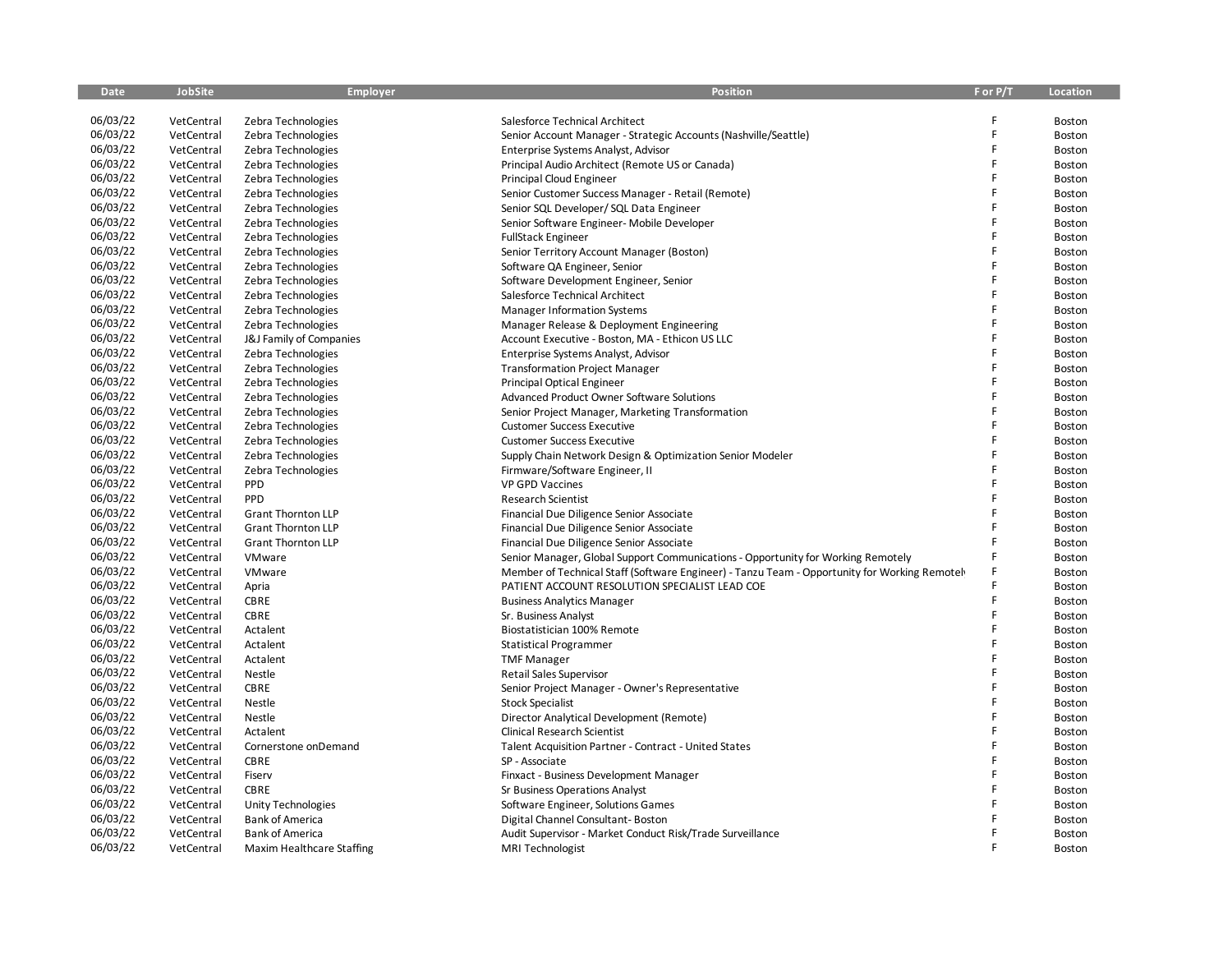| <b>Date</b> | <b>JobSite</b> | <b>Employer</b>                    | <b>Position</b>                                                             | F or P/T | <b>Location</b> |
|-------------|----------------|------------------------------------|-----------------------------------------------------------------------------|----------|-----------------|
|             |                |                                    |                                                                             |          |                 |
| 06/03/22    | VetCentral     | Maxim Healthcare Staffing          | X-Ray Technician                                                            |          | Boston          |
| 06/03/22    | VetCentral     | <b>Bank of America</b>             | Talent Management Consultant II - Chief Administrative Officer Organization | F        | Boston          |
| 06/03/22    | VetCentral     | Marriott                           | Franchised Parker Valet                                                     | F        | Boston          |
| 06/03/22    | VetCentral     | Marriott                           | Bellperson                                                                  | F        | <b>Boston</b>   |
| 06/03/22    | VetCentral     | Splunk                             | <b>Technical Revenue Accounting Manager (Remote)</b>                        | F        | Boston          |
| 06/03/22    | VetCentral     | Marriott                           | Valet                                                                       | F        | Boston          |
| 06/03/22    | VetCentral     | Splunk                             | Sr. Manager, Global Services, Cloud Migration PMO                           | F        | Boston          |
| 06/03/22    | VetCentral     | Splunk                             | Revenue Manager (Remote)                                                    | F        | Boston          |
| 06/03/22    | VetCentral     | Splunk                             | Sr. Software Engineer - Tooling and Infrastructure (EST Remote Available)   |          | Boston          |
| 06/03/22    | VetCentral     | Splunk                             | Revenue Analyst (Remote)                                                    | F        | Boston          |
| 06/03/22    | VetCentral     | <b>Motion Recruitment Partners</b> | Senior Sourcer - Fully Remote                                               | F        | Boston          |
| 06/03/22    | VetCentral     | Red Hat                            | Concierge and Events Coordinator - Executive Briefing Center                |          | Boston          |
| 06/03/22    | VetCentral     | <b>Public Consulting Group</b>     | Director, Technology Consulting                                             | F        | Boston          |
| 06/03/22    | VetCentral     | <b>Public Consulting Group</b>     | Policy Advisor - Healthcare                                                 | F        | Boston          |
| 06/03/22    | VetCentral     | Nelnet                             | Senior Model Developer                                                      | F        | Boston          |
| 06/03/22    | VetCentral     | Pegasystems                        | <b>Principal Account Executive</b>                                          | F        | Boston          |
| 06/03/22    | VetCentral     | Pegasystems                        | Senior Solutions Consultant - Financial Services                            | F        | Boston          |
| 06/03/22    | VetCentral     | <b>Acxiom LLC</b>                  | <b>Expert Cloud Engineer</b>                                                | F        | Boston          |
| 06/03/22    | VetCentral     | Pegasystems                        | Senior Solutions Consultant - Financial Services                            | F        | Boston          |
| 06/03/22    | VetCentral     | Pegasystems                        | Senior Commercial Operations Enablement Specialist                          | F        | Boston          |
| 06/03/22    | VetCentral     | <b>Acxiom LLC</b>                  | Project Manager II - Remote                                                 | F        | Boston          |
| 06/03/22    | VetCentral     | <b>Acxiom LLC</b>                  | Delivery Analyst                                                            |          | Boston          |
| 06/03/22    | VetCentral     | Intermountain Healthcare           | Chief Clinical Information Officer                                          | F        | <b>Boston</b>   |
| 06/03/22    | VetCentral     | Intermountain Healthcare           | Data Analyst-Cost Management & Pricing (Staff/Senior)- Remote               | F        | Boston          |
| 06/03/22    | VetCentral     | Walgreens                          | Shift Lead                                                                  | F        | Boston          |
| 06/03/22    | VetCentral     | Intermountain Healthcare           | <b>Business Systems Analyst</b>                                             | F        | <b>Boston</b>   |
| 06/03/22    | VetCentral     | <b>SMX</b>                         | Financial Analyst (1430)                                                    | F        | Boston          |
| 06/03/22    | VetCentral     | Centene Corporation                | Business Systems Analyst (SQL) Remote                                       | Ē        | Boston          |
| 06/03/22    | VetCentral     | EPAM Systems, Inc.                 | Recruitment Marketing Content Creator - Remote                              | F        | Boston          |
| 06/03/22    | VetCentral     | EPAM Systems, Inc.                 | Conversation Designer - Remote                                              | F        | Boston          |
| 06/03/22    | VetCentral     | EPAM Systems, Inc.                 | Recruitment Marketing Content Creator - Remote                              |          | Boston          |
| 06/03/22    | VetCentral     | EPAM Systems, Inc.                 | Recruitment Marketing Content Creator - Remote                              | F        | Boston          |
| 06/03/22    | VetCentral     | EPAM Systems, Inc.                 | Recruitment Marketing Content Creator - Remote                              | F        | Boston          |
| 06/03/22    | VetCentral     | EPAM Systems, Inc.                 | Recruitment Marketing Content Creator - Remote                              | F        | Boston          |
| 06/03/22    | VetCentral     | EPAM Systems, Inc.                 | Recruitment Marketing Content Creator - Remote                              | F        | Boston          |
| 06/03/22    | VetCentral     | EPAM Systems, Inc.                 | Recruitment Marketing Content Creator - Remote                              | F        | Boston          |
| 06/03/22    | VetCentral     | EPAM Systems, Inc.                 | Recruitment Marketing Content Creator - Remote                              | F        | Boston          |
| 06/03/22    | VetCentral     | EPAM Systems, Inc.                 | Recruitment Marketing Content Creator - Remote                              | Ē        | Boston          |
| 06/03/22    | VetCentral     | EPAM Systems, Inc.                 | Salesforce Marketing Cloud Trainer / Instructional designer - Remote        |          | Boston          |
| 06/03/22    | VetCentral     | EPAM Systems, Inc.                 | Salesforce Marketing Cloud Trainer / Instructional designer - Remote        | F        | Boston          |
| 06/03/22    | VetCentral     | EPAM Systems, Inc.                 | Salesforce Marketing Cloud Trainer / Instructional designer - Remote        | F        | Boston          |
| 06/03/22    | VetCentral     | EPAM Systems, Inc.                 | Client Engagement Director - Data & Analytics - Remote                      | F        | Boston          |
| 06/03/22    | VetCentral     | EPAM Systems, Inc.                 | Salesforce Marketing Cloud Trainer / Instructional designer - Remote        | F        | Boston          |
| 06/03/22    | VetCentral     | EPAM Systems, Inc.                 | Salesforce Marketing Cloud Trainer / Instructional designer - Remote        | F        | Boston          |
| 06/03/22    | VetCentral     | EPAM Systems, Inc.                 | Client Engagement Lead - Data & Analytics - Remote                          | F        | Boston          |
| 06/03/22    | VetCentral     | Aerotek                            | Carpenter/Framer Construction Worker                                        | F        | Boston          |
| 06/03/22    | VetCentral     | Medtronic                          |                                                                             | F        | <b>Boston</b>   |
| 06/03/22    | VetCentral     | Aerotek                            | Sr Strategic Sourcing Program Manager                                       |          |                 |
| 06/03/22    |                |                                    | <b>Construction Laborer</b>                                                 |          | Boston          |
| 06/03/22    | VetCentral     | Medtronic                          | Prin Quality Systems Spec                                                   | F        | Boston          |
| 06/03/22    | VetCentral     | JPMorgan Chase                     | Associate I - Fund Accounting                                               |          | Boston          |
|             | VetCentral     | JPMorgan Chase                     | <b>Associate II - Global Derivatives Operations</b>                         |          | Boston          |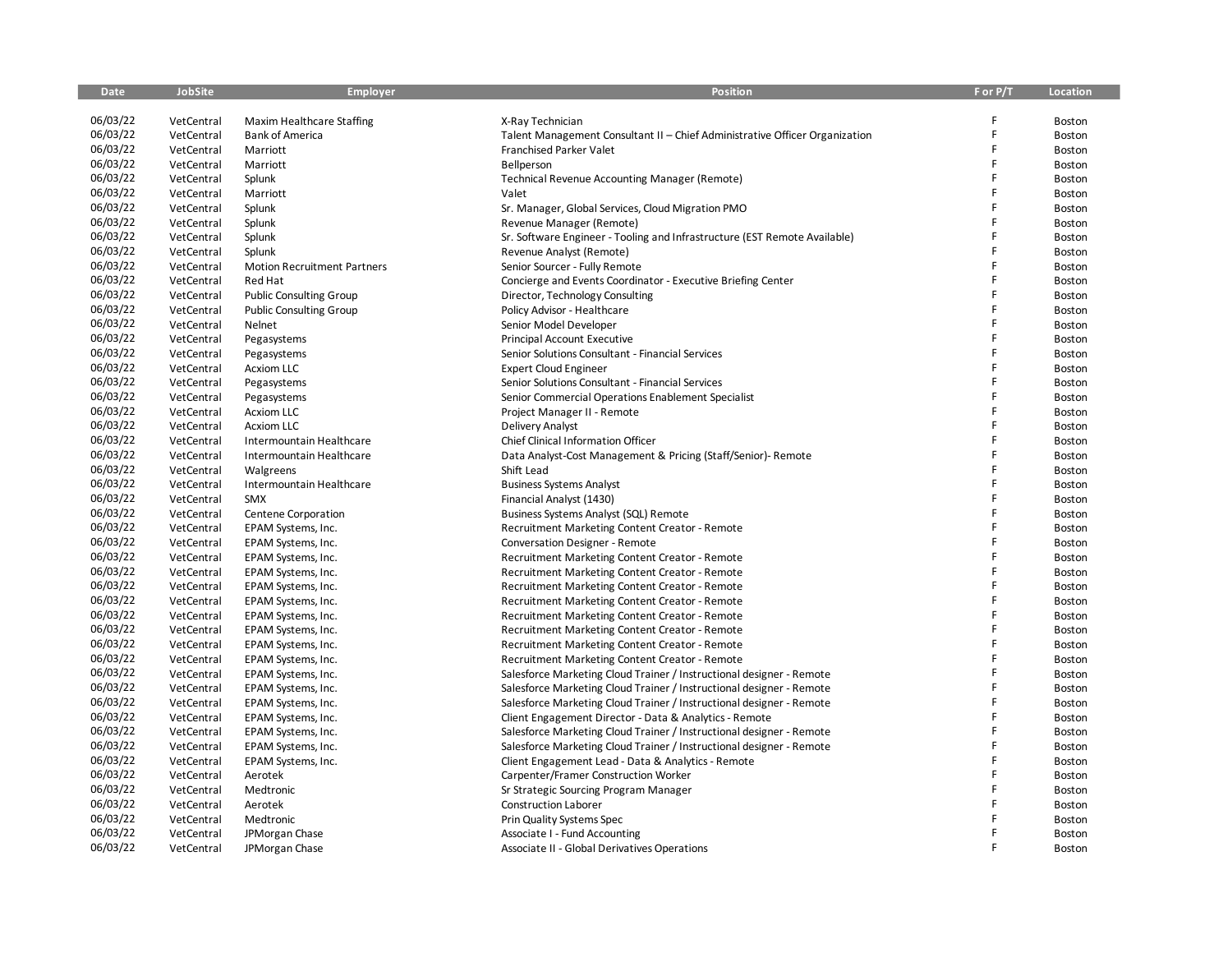| <b>Date</b> | <b>JobSite</b> | <b>Employer</b>             | <b>Position</b>                                                                       | F or P/T | <b>Location</b> |
|-------------|----------------|-----------------------------|---------------------------------------------------------------------------------------|----------|-----------------|
|             |                |                             |                                                                                       |          |                 |
| 06/03/22    | VetCentral     | JPMorgan Chase              | Talent Acquisition - Senior Recruiter, Asset Management Alternatives - Vice President |          | Boston          |
| 06/03/22    | VetCentral     | Guidehouse                  | Change Management Consultant-Cross Practice Solutions                                 |          | Boston          |
| 06/03/22    | VetCentral     | Deloitte                    | Product Engineering Services (PES) - Embedded SW - Specialist Leader                  | F        | Boston          |
| 06/03/22    | VetCentral     | Guidehouse                  | Remote Pro Fee Coder - Radiation Oncology                                             | F        | Boston          |
| 06/03/22    | VetCentral     | Guidehouse                  | Workday HCM Senior Consultant                                                         | F        | Boston          |
| 06/03/22    | VetCentral     | Deloitte                    | Senior Data Scientist, Experience Management                                          | F        | Boston          |
| 06/03/22    | VetCentral     | Guidehouse                  | Workday Payroll & Time Tracking Managing Consultant                                   | F        | Boston          |
| 06/03/22    | VetCentral     | Guidehouse                  | Workday Payroll Time Tracking Senior Consultant                                       | F        | Boston          |
| 06/03/22    | VetCentral     | Automation Anywhere, Inc.   | Sr. Manager, Support Operations                                                       | Ë        | <b>Boston</b>   |
| 06/03/22    | VetCentral     | Deloitte                    | CyberArk Senior Consultant                                                            | F        | Boston          |
| 06/03/22    | VetCentral     | Deloitte                    | Manager, Sustainability                                                               | Ë        | Boston          |
| 06/03/22    | VetCentral     | Deloitte                    | ER&I - EP-SAP Supply Chain Manager - OG&C                                             | F        | Boston          |
| 06/03/22    | VetCentral     | Deloitte                    | Smart Factory Sales Engineer Consultant - NBI US                                      | F        | Boston          |
| 06/03/22    | VetCentral     | Deloitte                    | Front-End Architect                                                                   | F        | <b>Boston</b>   |
| 06/03/22    | VetCentral     | Deloitte                    | Strategy Manager, Commercial Insights                                                 | F        | Boston          |
| 06/03/22    | VetCentral     | Deloitte                    | Independence Consultation Manager                                                     | F        | Boston          |
| 06/03/22    | VetCentral     | Deloitte                    | DSN - Sustainable Procurement Manager                                                 |          | Boston          |
| 06/03/22    | VetCentral     | Deloitte                    | Emerging Market Opportunities - Program Manager                                       | F        | Boston          |
| 06/03/22    | VetCentral     | Deloitte                    | Smart Factory Data Architect - Senior Consultant                                      | F        | Boston          |
| 06/03/22    | VetCentral     | Deloitte                    | Adobe Functional Senior Consultant                                                    | F        | Boston          |
| 06/03/22    | VetCentral     | Proofpoint                  | Senior Front-End Engineer                                                             | F        | Boston          |
| 06/03/22    | VetCentral     | Proofpoint                  | Senior Front-End Engineer                                                             | F        | Boston          |
| 06/03/22    | VetCentral     | Thermo Fisher Scientific    | Senior Manager, Regulatory Affairs                                                    | F        | Boston          |
| 06/03/22    | VetCentral     | Thermo Fisher Scientific    | <b>Export Compliance Specialist II</b>                                                | F        | Boston          |
| 06/03/22    | VetCentral     | Thermo Fisher Scientific    | Sr. Product Support Engineer - REMOTE                                                 | F        | Boston          |
| 06/03/22    | VetCentral     | Thermo Fisher Scientific    | Sr. Director, IT - CTD Business Partner                                               | F        | Boston          |
| 06/03/22    | VetCentral     | Thermo Fisher Scientific    | <b>Automation Specialist</b>                                                          | F        | Boston          |
| 06/03/22    | VetCentral     | Thermo Fisher Scientific    | Proposal Writer - Advanced Therapies (REMOTE, US East Coast)                          | F        | Boston          |
| 06/03/22    | VetCentral     | Thermo Fisher Scientific    | Proposal Manager - Cell Therapy (USA Remote)                                          | F        | Boston          |
| 06/03/22    | VetCentral     | Thermo Fisher Scientific    | Product Manager, Protein Expression - REMOTE                                          | F        | Boston          |
| 06/03/22    | VetCentral     | <b>RES</b>                  | Apprenticeship-Transmission Technician                                                | F        | Boston          |
| 06/03/22    | VetCentral     | TEKsystems                  | <b>Business Support Associate-DT Boston</b>                                           | F        | Boston          |
| 06/03/22    | VetCentral     | Change Healthcare           | Software Engineer II                                                                  | F        | <b>Boston</b>   |
| 06/03/22    | VetCentral     | Confluent                   | Staff Product Designer - Design Systems                                               | F        | Boston          |
| 06/03/22    | VetCentral     | Change Healthcare           | Product Support Manager                                                               | F        | Boston          |
| 06/03/22    | VetCentral     | Change Healthcare           | QE Lead - RCM Analytics                                                               | F        | Boston          |
| 06/03/22    | VetCentral     | Change Healthcare           | Senior Business Partner Relationship Manager - Remote (anywhere US)                   |          | Boston          |
| 06/03/22    | VetCentral     | Change Healthcare           | Sr. Client Executive - Risk Adjustment / Decision Analytics / Member Engagement       | F        | Boston          |
| 06/03/22    | VetCentral     | Change Healthcare           | <b>MDIV Programming Analyst</b>                                                       | F        | Boston          |
| 06/03/22    | VetCentral     | Change Healthcare           | Senior UX Content Strategist / Designer                                               | F        | Boston          |
| 06/03/22    | VetCentral     | Change Healthcare           | Business Systems Analyst - Healthcare                                                 | F        | Boston          |
| 06/03/22    | VetCentral     | Change Healthcare           | <b>ENROLLMENT REP II</b>                                                              | F        | Boston          |
| 06/03/22    | VetCentral     | Change Healthcare           | Vice President Payer Sales                                                            | F        | Boston          |
| 06/03/22    | VetCentral     | Change Healthcare           | Cloud Training and Adoption Manager (Remote Anywhere Canada or U.S.)                  |          | Boston          |
| 06/03/22    | VetCentral     | Change Healthcare           | Vice President, Partner Business Development                                          | F        | <b>Boston</b>   |
| 06/03/22    | VetCentral     | Cigna                       | Agency Account Supervisor - Brand Marketing - Work at Home                            | F        | <b>Boston</b>   |
| 06/03/22    | VetCentral     | <b>WTW</b>                  | P&C Actuarial Senior Analyst                                                          | F        | Boston          |
| 06/03/22    | VetCentral     | <b>BMO Financial Group</b>  | Cyber Controls Testing Analyst-Virtual/Remote                                         | Ē        | <b>Boston</b>   |
| 06/03/22    | VetCentral     | <b>WTW</b>                  | P&C Actuarial Senior Analyst                                                          |          | Boston          |
| 06/03/22    | VetCentral     | Randstad US                 | Program Director - Integrated MSP                                                     | F        | <b>Boston</b>   |
| 06/03/22    | VetCentral     | UKG (Ultimate Kronos Group) | Lead Talent Development Consultant                                                    | F        | Boston          |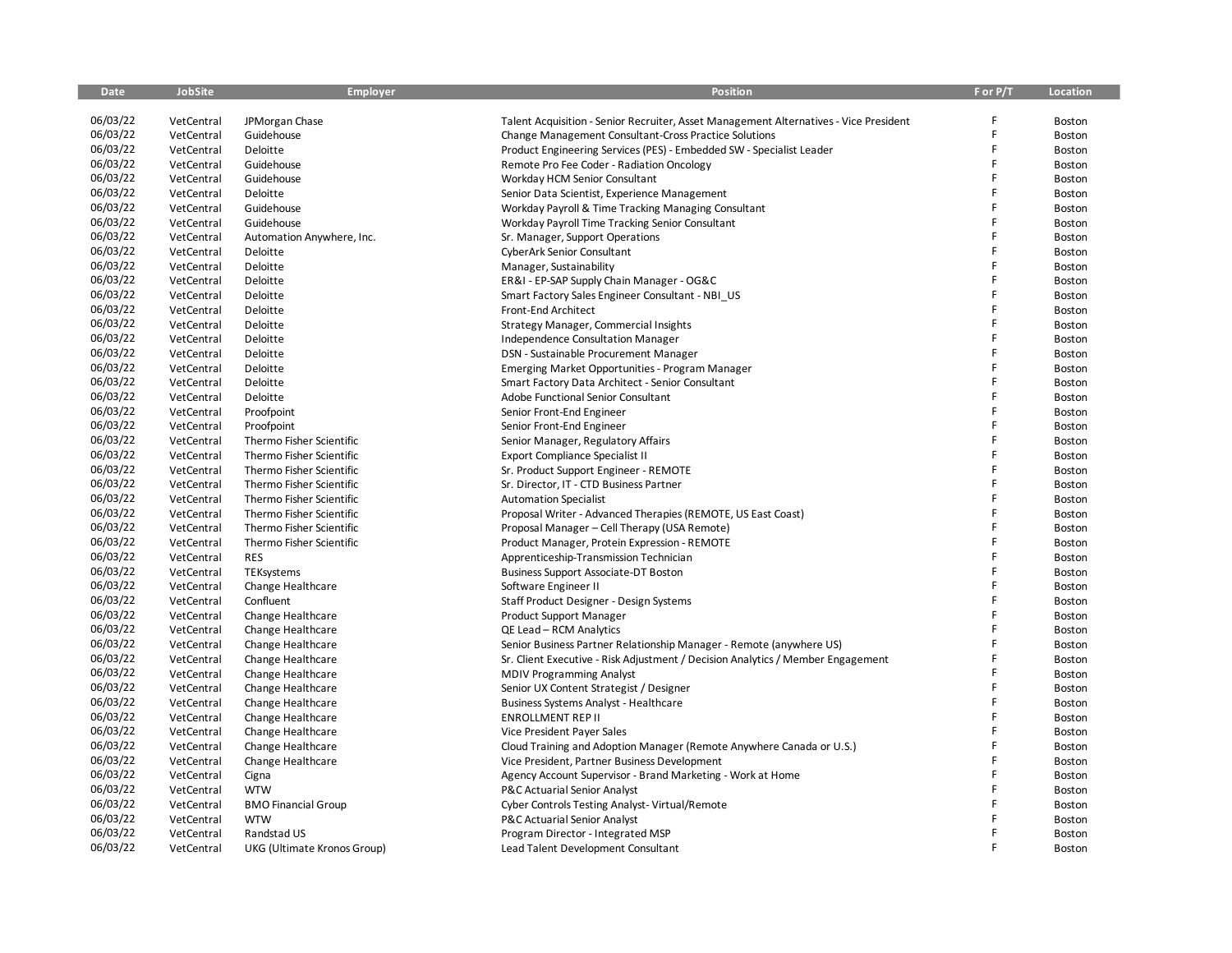| <b>Date</b> | <b>JobSite</b>           | <b>Employer</b>              | <b>Position</b>                                                                              | F or P/T | <b>Location</b> |
|-------------|--------------------------|------------------------------|----------------------------------------------------------------------------------------------|----------|-----------------|
|             |                          |                              |                                                                                              |          |                 |
| 06/03/22    | VetCentral               | UKG (Ultimate Kronos Group)  | <b>Supervisor Sales Operations</b>                                                           |          | Boston          |
| 06/03/22    | VetCentral               | UKG (Ultimate Kronos Group)  | Lead Employee Communications Strategist                                                      | F        | Boston          |
| 06/03/22    | VetCentral               | UKG (Ultimate Kronos Group)  | Sr Project Manager - Retail   Hospitality   Food Service                                     | F        | Boston          |
| 06/03/22    | VetCentral               | Danaher Corporation          | Director, Product Security Programs                                                          | F        | Boston          |
| 06/03/22    | VetCentral               | <b>IQVIA</b>                 | Data Team Lead - Real World Evidence                                                         | F        | Boston          |
| 06/03/22    | VetCentral               | GoTo                         | Associate Partner Success Manager                                                            | F        | Boston          |
| 06/03/22    | VetCentral               | GoTo                         | Partner Success Manager                                                                      | F        | Boston          |
| 06/03/22    | VetCentral               | Avanade Inc.                 | Sales Enablement Training and Certification Lead                                             | F        | Boston          |
| 06/03/22    | VetCentral               | iCIMS                        | Sr. Account Manager, Enterprise Growth (West)                                                | F        | Boston          |
| 06/03/22    | VetCentral               | <b>iCIMS</b>                 | Principal Account Executive, Enterprise Core (East)                                          | F        | Boston          |
| 06/03/22    | VetCentral               | iCIMS                        | Principal Account Manager, Enterprise (Central)                                              | F        | Boston          |
| 06/03/22    | VetCentral               | <b>iCIMS</b>                 | Sr. Account Manager, Enterprise Growth (East)                                                |          | Boston          |
| 06/03/22    | VetCentral               | iCIMS                        | Principal Account Manager, Enterprise (East)                                                 | F        | Boston          |
| 06/03/22    | VetCentral               | Wells Fargo                  | Vice President - Senior Commercial Real Estate Asset Manager (LIHTC)                         | Ē        | Boston          |
| 06/03/22    | VetCentral               | Wells Fargo                  | Business Execution Consultant - Front Line Education and Awareness Content Development       | F        | Boston          |
| 06/03/22    | VetCentral               | Wells Fargo                  | Senior Lead Secured Lending Underwriter                                                      |          | Boston          |
| 06/03/22    | VetCentral               | Santander US                 | Associate, Data Science                                                                      | F        | Boston          |
| 06/03/22    | VetCentral               | <b>Wells Fargo</b>           | Senior Business Execution Consultant - Learning Delivery Lead                                | F        | Boston          |
| 06/03/22    | VetCentral               | Sedgwick                     | Ancillary Services Team Lead                                                                 | F        | Boston          |
| 06/03/22    | VetCentral               | Sedgwick                     | <b>WFA Client Services Manager</b>                                                           | F        | Boston          |
| 06/03/22    | VetCentral               | Compass Group, North America | FOOD SERVICE WORKER/CASHIER (INTERN)                                                         | F        | Boston          |
| 06/03/22    | VetCentral               | Compass Group, North America | CATERING ATTENDANT (FULL-TIME)                                                               | F        | Boston          |
| 06/03/22    | VetCentral               | Compass Group, North America | Banquet Manager, Hynes Convention Center                                                     | F        | Boston          |
| 06/03/22    | VetCentral               | Compass Group, North America | FOOD SERVICE UTILITY (FULL-TIME)                                                             | F        | Boston          |
| 06/03/22    | VetCentral               | Compass Group, North America | CATERING OPERATIONS MANAGER                                                                  | F        | Boston          |
| 06/03/22    | VetCentral               | Compass Group, North America | Communications Manager (Boston, MA)                                                          | F        | Boston          |
| 06/03/22    | VetCentral               | Compass Group, North America | BARISTA (FULL-TIME)                                                                          | F        | Boston          |
| 06/03/22    | VetCentral               | Compass Group, North America | ADMIN, OFFICE PERSONNEL - HOURLY (FULL-TIME)                                                 | F        | Boston          |
| 06/03/22    | VetCentral               | Compass Group, North America | BARISTA (FULL-TIME & PART-TIME)                                                              | F        | Boston          |
| 06/03/22    | VetCentral               | <b>American Express</b>      | Analyst/Sr. Analyst, AP Automation                                                           | F        | Boston          |
| 06/03/22    | VetCentral               | <b>American Express</b>      | Dir-Product Development                                                                      | F        | Boston          |
| 06/03/22    | VetCentral               | Sodexo                       | Senior Project Manager                                                                       | F        | Boston          |
| 06/03/22    | VetCentral               | ServiceNow, Inc.             | <b>Advisory Solution Consultant - Strategic Accounts</b>                                     | F        | Boston          |
| 06/03/22    | VetCentral               | Travelers                    | AVP, Casualty Underwriting Strategy                                                          | F        | Boston          |
| 06/03/22    | VetCentral               | Travelers                    | Manager, Third Party Data                                                                    | F        | Boston          |
| 06/03/22    | VetCentral               | Travelers                    | Senior Director Lead Engineer (React, Node, IAM, Leadership)                                 | F        | Boston          |
| 06/03/22    | VetCentral               | Citigroup                    | Citi Wealth at Work - Law Firm Group - Banker Team Leader                                    | F        | Boston          |
| 06/03/22    | VetCentral               | Citigroup                    | Citi Wealth at Work - Law Firm Group - Banker - VP/SVP                                       | Ē        | Boston          |
| 06/03/22    | VetCentral               | SitusAMC                     | Specialist I, Client Services Support I                                                      |          | Boston          |
| 06/03/22    | VetCentral               | TD Bank                      | Healthcare Credit Analyst II (Remote)                                                        | F        | Boston          |
| 06/03/22    | VetCentral               | Salesforce.com, Inc          | Senior Manager/Director/Senior Director, Products Technical Program Manager (non-IT)         |          | Boston          |
| 06/03/22    | VetCentral               | Salesforce.com, Inc.         | <b>Technical Architect</b>                                                                   | F        | Boston          |
| 06/03/22    | VetCentral               | Salesforce.com, Inc          | Delivery Director- MuleSoft                                                                  |          | Boston          |
| 06/03/22    | VetCentral               | Salesforce.com, Inc          | Human Resource Business Partner, Sr Director, Director, Sr Manager Levels (HRBP Openings Rem |          | Boston          |
| 06/03/22    | VetCentral               | Salesforce.com, Inc          | <b>Business Strategy Director, Business Value</b>                                            | F        | Boston          |
| 06/03/22    | VetCentral               | <b>US Foods</b>              |                                                                                              | F        |                 |
| 06/03/22    |                          | <b>US Foods</b>              | CDL A Delivery Truck Driver \$15K Sign on bonus (Hyannis, MA)                                | F        | Boston          |
| 06/03/22    | VetCentral<br>VetCentral |                              | Delivery Driver - Avon - CDL A - \$10K Sign On Bonus                                         |          | Boston          |
| 06/03/22    |                          | <b>Prime Therapeutics</b>    | Regulatory Analyst (Remote)                                                                  |          | Boston          |
| 06/03/22    | VetCentral               | <b>Prime Therapeutics</b>    | Senior Compliance Analyst - Remote                                                           | F        | Boston          |
| 06/03/22    | VetCentral               | <b>Prime Therapeutics</b>    | Director of Compliance - PBM Client Audit Management - Remote                                |          | Boston          |
|             | VetCentral               | Randstad US                  | Program Director - Integrated MSP                                                            |          | Boston          |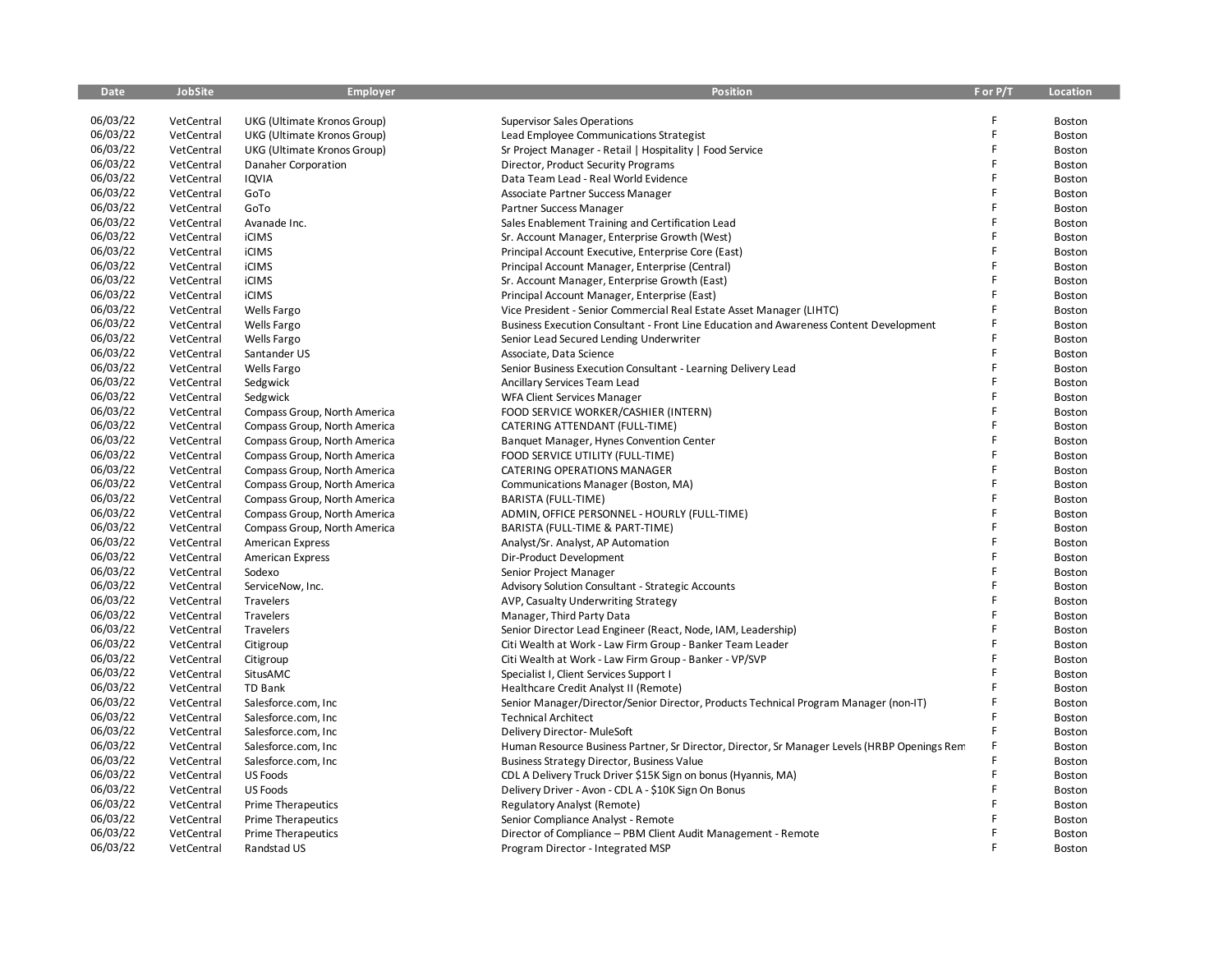| 06/03/22<br>VetCentral<br><b>Applied Materials</b><br>Global Talent Acquisition Program Manager IV (B4) - US Remote<br>Boston<br>06/03/22<br>F<br>VetCentral<br>Lead Data Scientist - People Analytics<br>Humana<br>Boston<br>F<br>06/03/22<br>VetCentral<br>Humana<br>Financial Underwriting Representative - Seasonal/Short Term Opportunity<br>Boston<br>06/03/22<br>F<br>VetCentral<br>Humana<br>Compensation Lead<br>Boston<br>06/03/22<br>F<br>VetCentral<br>Humana and NABA Partnership Opportunities<br>Boston<br>Humana<br>06/03/22<br>F<br><b>CVS Health</b><br>Senior SEO Analyst<br>VetCentral<br>Boston<br>06/03/22<br>F<br>VetCentral<br><b>CVS Health</b><br>Digital Product Owner<br>Boston<br>F<br>06/03/22<br>VetCentral<br><b>CVS Health</b><br>Boston<br>Digital Product Senior Analyst<br>06/03/22<br>F<br>VetCentral<br><b>CVS Health</b><br>Boston<br><b>Pharmacy Manager</b><br>06/03/22<br>F<br>VetCentral<br><b>CVS Health</b><br>UX Researcher<br>Boston<br>06/03/22<br>F<br>VetCentral<br><b>CVS Health</b><br>Staff Pharmacist FT<br>Boston<br>06/03/22<br>VetCentral<br><b>CVS Health</b><br>Staff Pharmacist PT<br>Boston<br>06/03/22<br>F<br>VetCentral<br><b>CVS Health</b><br><b>Retail Store Manager</b><br>Boston<br>06/03/22<br>F<br>VetCentral<br>TIBCO Software<br>Junior Project Manager<br>Boston<br>06/03/22<br>F<br>TIBCO Software<br>VetCentral<br>Junior Front End Web Developer<br>Boston<br>06/03/22<br>F<br>VetCentral<br>C&A Industries, LLC<br>MRI TECH / MAGNETIC RESONANCE TECHNOLOGIST<br>Boston<br>06/03/22<br>VetCentral<br>C&A Industries, LLC<br>SURGICAL TECHNICIAN<br>Boston<br>06/03/22<br>F<br>VetCentral<br>C&A Industries, LLC<br>RN / REGISTERED NURSE / ICU RN / INTENSIVE CARE NURSE<br>Boston<br>06/03/22<br>F<br>VetCentral<br>C&A Industries, LLC<br>RN / REGISTERED NURSE / ER RN / EMERGENCY ROOM NURSE<br>Boston<br>06/03/22<br>F<br>VetCentral<br>CVS Health<br>Boston<br>Senior Legal Counsel - Employment Law<br>06/03/22<br>F<br>VetCentral<br>C&A Industries, LLC<br>RN / REGISTERED NURSE / ICU RN / INTENSIVE CARE NURSE<br>Boston<br>06/03/22<br>VetCentral<br>STERILE PROCESSING TECHNICIAN<br>C&A Industries, LLC<br>Boston<br>06/03/22<br>F<br>VetCentral<br>C&A Industries, LLC<br>RN / REGISTERED NURSE / PACU RN / RECOVERY ROOM NURSE<br>Boston<br>06/03/22<br>F<br>VetCentral<br>Keurig Dr Pepper<br>Order Management Specialist<br>Boston<br>06/03/22<br>F<br>VetCentral<br><b>S&amp;P Global</b><br>Lead Full Stack Software Developer<br>Boston<br>06/03/22<br>F<br>VetCentral<br><b>Envista Holdings Corporation</b><br>Sales Executive, New Accounts<br>Boston<br>06/03/22<br>VetCentral<br>Director of Communications<br>F<br>Boston<br>WelbeHealth<br>06/03/22<br>Ë<br>VetCentral<br>Autodesk<br>Director, HR Business Partner, Marketing<br>Boston<br>06/03/22<br>VetCentral<br>Autodesk<br>Senior Financial Analyst, AEC Design Solutions Group<br>F<br>Boston<br>F<br>06/03/22<br>VetCentral<br>Autodesk<br>Anaplan Model Builder<br>Boston<br>06/03/22<br>F<br>VetCentral<br>Autodesk<br>ACAD & Subs Community Mgr<br>Boston<br>06/03/22<br>F<br>VetCentral<br>Autodesk<br>ACAD & Subs Community Mgr<br>Boston<br>06/03/22<br>F<br>VetCentral<br>Zoom<br>Senior Product Counsel<br>Boston<br>06/03/22<br>F<br>VetCentral<br>Zoom<br>Quota and Connected Planning Analyst<br>Boston<br>06/03/22<br>F<br>VetCentral<br><b>Regions Bank</b><br>Capital Markets Agency Underwriting Analyst<br>Boston<br>06/03/22<br>F<br>VetCentral<br>Citizens<br>Investment Banking Summer Analyst - Debt Capital Markets, Boston or Charlotte<br>Boston<br>06/03/22<br>F<br>VetCentral<br>UnitedHealth Group<br>Acute Care Sales Specialist - Boston, MA<br>Boston<br>06/03/22<br>Ē<br>VetCentral<br>Bachelor Level Clinician FSP<br>Sevita<br>Boston<br>06/03/22<br>F<br>VetCentral<br>Citizens<br>Citizens Banker<br>Boston<br>F<br>06/03/22<br>VetCentral<br><b>Regions Bank</b><br><b>CMBS Loan Originator</b><br>Boston<br>06/03/22<br>Ē<br>VetCentral<br><b>Regions Bank</b><br>Capital Markets Agency Underwriting Analyst<br>Boston<br>06/03/22<br>F<br>VetCentral<br><b>Regions Bank</b><br>Capital Markets Agency Middle Market Originator<br>Boston<br>06/03/22<br>F<br>Boston<br>VetCentral<br><b>Regions Bank</b><br>Capital Markets Agency Small Loan Originator<br>06/03/22<br>VetCentral<br>Citizens<br><b>EDI Business Systems Analyst</b><br>Boston<br>06/03/22<br>F<br>VetCentral<br>Senior Application Performance Monitoring Engineer<br>Boston<br>Citizens<br>06/03/22<br>F<br>VetCentral<br>Randstad US<br>Boston<br>attorney<br>06/03/22<br>F<br>VetCentral<br>Randstad US<br>hr hybrid-wfh<br>Boston<br>06/03/22<br>F<br>VetCentral<br>Randstad US<br>business intelligence and reporting analyst<br>Boston<br>06/03/22<br>VetCentral<br>Randstad US<br>medical coder<br>Boston<br>06/03/22<br>F<br>VetCentral<br>Randstad US<br>Boston<br>lead ux designer<br>06/03/22<br>F<br>VetCentral<br>PwC<br>Workday HCM, Payroll - Manager<br>Boston | <b>Date</b> | <b>JobSite</b> | <b>Employer</b> | <b>Position</b> | F or P/T | Location |
|-----------------------------------------------------------------------------------------------------------------------------------------------------------------------------------------------------------------------------------------------------------------------------------------------------------------------------------------------------------------------------------------------------------------------------------------------------------------------------------------------------------------------------------------------------------------------------------------------------------------------------------------------------------------------------------------------------------------------------------------------------------------------------------------------------------------------------------------------------------------------------------------------------------------------------------------------------------------------------------------------------------------------------------------------------------------------------------------------------------------------------------------------------------------------------------------------------------------------------------------------------------------------------------------------------------------------------------------------------------------------------------------------------------------------------------------------------------------------------------------------------------------------------------------------------------------------------------------------------------------------------------------------------------------------------------------------------------------------------------------------------------------------------------------------------------------------------------------------------------------------------------------------------------------------------------------------------------------------------------------------------------------------------------------------------------------------------------------------------------------------------------------------------------------------------------------------------------------------------------------------------------------------------------------------------------------------------------------------------------------------------------------------------------------------------------------------------------------------------------------------------------------------------------------------------------------------------------------------------------------------------------------------------------------------------------------------------------------------------------------------------------------------------------------------------------------------------------------------------------------------------------------------------------------------------------------------------------------------------------------------------------------------------------------------------------------------------------------------------------------------------------------------------------------------------------------------------------------------------------------------------------------------------------------------------------------------------------------------------------------------------------------------------------------------------------------------------------------------------------------------------------------------------------------------------------------------------------------------------------------------------------------------------------------------------------------------------------------------------------------------------------------------------------------------------------------------------------------------------------------------------------------------------------------------------------------------------------------------------------------------------------------------------------------------------------------------------------------------------------------------------------------------------------------------------------------------------------------------------------------------------------------------------------------------------------------------------------------------------------------------------------------------------------------------------------------------------------------------------------------------------------------------------------------------------------------------------------------------------------------------------------------------------------------------------------------------------------------------------------------------------------------------------------------------------------------------------------------------------------------------------------------------------------------------------------------------------------------------------------------------------------------------------------------------------------|-------------|----------------|-----------------|-----------------|----------|----------|
|                                                                                                                                                                                                                                                                                                                                                                                                                                                                                                                                                                                                                                                                                                                                                                                                                                                                                                                                                                                                                                                                                                                                                                                                                                                                                                                                                                                                                                                                                                                                                                                                                                                                                                                                                                                                                                                                                                                                                                                                                                                                                                                                                                                                                                                                                                                                                                                                                                                                                                                                                                                                                                                                                                                                                                                                                                                                                                                                                                                                                                                                                                                                                                                                                                                                                                                                                                                                                                                                                                                                                                                                                                                                                                                                                                                                                                                                                                                                                                                                                                                                                                                                                                                                                                                                                                                                                                                                                                                                                                                                                                                                                                                                                                                                                                                                                                                                                                                                                                                                                                                           |             |                |                 |                 |          |          |
|                                                                                                                                                                                                                                                                                                                                                                                                                                                                                                                                                                                                                                                                                                                                                                                                                                                                                                                                                                                                                                                                                                                                                                                                                                                                                                                                                                                                                                                                                                                                                                                                                                                                                                                                                                                                                                                                                                                                                                                                                                                                                                                                                                                                                                                                                                                                                                                                                                                                                                                                                                                                                                                                                                                                                                                                                                                                                                                                                                                                                                                                                                                                                                                                                                                                                                                                                                                                                                                                                                                                                                                                                                                                                                                                                                                                                                                                                                                                                                                                                                                                                                                                                                                                                                                                                                                                                                                                                                                                                                                                                                                                                                                                                                                                                                                                                                                                                                                                                                                                                                                           |             |                |                 |                 |          |          |
|                                                                                                                                                                                                                                                                                                                                                                                                                                                                                                                                                                                                                                                                                                                                                                                                                                                                                                                                                                                                                                                                                                                                                                                                                                                                                                                                                                                                                                                                                                                                                                                                                                                                                                                                                                                                                                                                                                                                                                                                                                                                                                                                                                                                                                                                                                                                                                                                                                                                                                                                                                                                                                                                                                                                                                                                                                                                                                                                                                                                                                                                                                                                                                                                                                                                                                                                                                                                                                                                                                                                                                                                                                                                                                                                                                                                                                                                                                                                                                                                                                                                                                                                                                                                                                                                                                                                                                                                                                                                                                                                                                                                                                                                                                                                                                                                                                                                                                                                                                                                                                                           |             |                |                 |                 |          |          |
|                                                                                                                                                                                                                                                                                                                                                                                                                                                                                                                                                                                                                                                                                                                                                                                                                                                                                                                                                                                                                                                                                                                                                                                                                                                                                                                                                                                                                                                                                                                                                                                                                                                                                                                                                                                                                                                                                                                                                                                                                                                                                                                                                                                                                                                                                                                                                                                                                                                                                                                                                                                                                                                                                                                                                                                                                                                                                                                                                                                                                                                                                                                                                                                                                                                                                                                                                                                                                                                                                                                                                                                                                                                                                                                                                                                                                                                                                                                                                                                                                                                                                                                                                                                                                                                                                                                                                                                                                                                                                                                                                                                                                                                                                                                                                                                                                                                                                                                                                                                                                                                           |             |                |                 |                 |          |          |
|                                                                                                                                                                                                                                                                                                                                                                                                                                                                                                                                                                                                                                                                                                                                                                                                                                                                                                                                                                                                                                                                                                                                                                                                                                                                                                                                                                                                                                                                                                                                                                                                                                                                                                                                                                                                                                                                                                                                                                                                                                                                                                                                                                                                                                                                                                                                                                                                                                                                                                                                                                                                                                                                                                                                                                                                                                                                                                                                                                                                                                                                                                                                                                                                                                                                                                                                                                                                                                                                                                                                                                                                                                                                                                                                                                                                                                                                                                                                                                                                                                                                                                                                                                                                                                                                                                                                                                                                                                                                                                                                                                                                                                                                                                                                                                                                                                                                                                                                                                                                                                                           |             |                |                 |                 |          |          |
|                                                                                                                                                                                                                                                                                                                                                                                                                                                                                                                                                                                                                                                                                                                                                                                                                                                                                                                                                                                                                                                                                                                                                                                                                                                                                                                                                                                                                                                                                                                                                                                                                                                                                                                                                                                                                                                                                                                                                                                                                                                                                                                                                                                                                                                                                                                                                                                                                                                                                                                                                                                                                                                                                                                                                                                                                                                                                                                                                                                                                                                                                                                                                                                                                                                                                                                                                                                                                                                                                                                                                                                                                                                                                                                                                                                                                                                                                                                                                                                                                                                                                                                                                                                                                                                                                                                                                                                                                                                                                                                                                                                                                                                                                                                                                                                                                                                                                                                                                                                                                                                           |             |                |                 |                 |          |          |
|                                                                                                                                                                                                                                                                                                                                                                                                                                                                                                                                                                                                                                                                                                                                                                                                                                                                                                                                                                                                                                                                                                                                                                                                                                                                                                                                                                                                                                                                                                                                                                                                                                                                                                                                                                                                                                                                                                                                                                                                                                                                                                                                                                                                                                                                                                                                                                                                                                                                                                                                                                                                                                                                                                                                                                                                                                                                                                                                                                                                                                                                                                                                                                                                                                                                                                                                                                                                                                                                                                                                                                                                                                                                                                                                                                                                                                                                                                                                                                                                                                                                                                                                                                                                                                                                                                                                                                                                                                                                                                                                                                                                                                                                                                                                                                                                                                                                                                                                                                                                                                                           |             |                |                 |                 |          |          |
|                                                                                                                                                                                                                                                                                                                                                                                                                                                                                                                                                                                                                                                                                                                                                                                                                                                                                                                                                                                                                                                                                                                                                                                                                                                                                                                                                                                                                                                                                                                                                                                                                                                                                                                                                                                                                                                                                                                                                                                                                                                                                                                                                                                                                                                                                                                                                                                                                                                                                                                                                                                                                                                                                                                                                                                                                                                                                                                                                                                                                                                                                                                                                                                                                                                                                                                                                                                                                                                                                                                                                                                                                                                                                                                                                                                                                                                                                                                                                                                                                                                                                                                                                                                                                                                                                                                                                                                                                                                                                                                                                                                                                                                                                                                                                                                                                                                                                                                                                                                                                                                           |             |                |                 |                 |          |          |
|                                                                                                                                                                                                                                                                                                                                                                                                                                                                                                                                                                                                                                                                                                                                                                                                                                                                                                                                                                                                                                                                                                                                                                                                                                                                                                                                                                                                                                                                                                                                                                                                                                                                                                                                                                                                                                                                                                                                                                                                                                                                                                                                                                                                                                                                                                                                                                                                                                                                                                                                                                                                                                                                                                                                                                                                                                                                                                                                                                                                                                                                                                                                                                                                                                                                                                                                                                                                                                                                                                                                                                                                                                                                                                                                                                                                                                                                                                                                                                                                                                                                                                                                                                                                                                                                                                                                                                                                                                                                                                                                                                                                                                                                                                                                                                                                                                                                                                                                                                                                                                                           |             |                |                 |                 |          |          |
|                                                                                                                                                                                                                                                                                                                                                                                                                                                                                                                                                                                                                                                                                                                                                                                                                                                                                                                                                                                                                                                                                                                                                                                                                                                                                                                                                                                                                                                                                                                                                                                                                                                                                                                                                                                                                                                                                                                                                                                                                                                                                                                                                                                                                                                                                                                                                                                                                                                                                                                                                                                                                                                                                                                                                                                                                                                                                                                                                                                                                                                                                                                                                                                                                                                                                                                                                                                                                                                                                                                                                                                                                                                                                                                                                                                                                                                                                                                                                                                                                                                                                                                                                                                                                                                                                                                                                                                                                                                                                                                                                                                                                                                                                                                                                                                                                                                                                                                                                                                                                                                           |             |                |                 |                 |          |          |
|                                                                                                                                                                                                                                                                                                                                                                                                                                                                                                                                                                                                                                                                                                                                                                                                                                                                                                                                                                                                                                                                                                                                                                                                                                                                                                                                                                                                                                                                                                                                                                                                                                                                                                                                                                                                                                                                                                                                                                                                                                                                                                                                                                                                                                                                                                                                                                                                                                                                                                                                                                                                                                                                                                                                                                                                                                                                                                                                                                                                                                                                                                                                                                                                                                                                                                                                                                                                                                                                                                                                                                                                                                                                                                                                                                                                                                                                                                                                                                                                                                                                                                                                                                                                                                                                                                                                                                                                                                                                                                                                                                                                                                                                                                                                                                                                                                                                                                                                                                                                                                                           |             |                |                 |                 |          |          |
|                                                                                                                                                                                                                                                                                                                                                                                                                                                                                                                                                                                                                                                                                                                                                                                                                                                                                                                                                                                                                                                                                                                                                                                                                                                                                                                                                                                                                                                                                                                                                                                                                                                                                                                                                                                                                                                                                                                                                                                                                                                                                                                                                                                                                                                                                                                                                                                                                                                                                                                                                                                                                                                                                                                                                                                                                                                                                                                                                                                                                                                                                                                                                                                                                                                                                                                                                                                                                                                                                                                                                                                                                                                                                                                                                                                                                                                                                                                                                                                                                                                                                                                                                                                                                                                                                                                                                                                                                                                                                                                                                                                                                                                                                                                                                                                                                                                                                                                                                                                                                                                           |             |                |                 |                 |          |          |
|                                                                                                                                                                                                                                                                                                                                                                                                                                                                                                                                                                                                                                                                                                                                                                                                                                                                                                                                                                                                                                                                                                                                                                                                                                                                                                                                                                                                                                                                                                                                                                                                                                                                                                                                                                                                                                                                                                                                                                                                                                                                                                                                                                                                                                                                                                                                                                                                                                                                                                                                                                                                                                                                                                                                                                                                                                                                                                                                                                                                                                                                                                                                                                                                                                                                                                                                                                                                                                                                                                                                                                                                                                                                                                                                                                                                                                                                                                                                                                                                                                                                                                                                                                                                                                                                                                                                                                                                                                                                                                                                                                                                                                                                                                                                                                                                                                                                                                                                                                                                                                                           |             |                |                 |                 |          |          |
|                                                                                                                                                                                                                                                                                                                                                                                                                                                                                                                                                                                                                                                                                                                                                                                                                                                                                                                                                                                                                                                                                                                                                                                                                                                                                                                                                                                                                                                                                                                                                                                                                                                                                                                                                                                                                                                                                                                                                                                                                                                                                                                                                                                                                                                                                                                                                                                                                                                                                                                                                                                                                                                                                                                                                                                                                                                                                                                                                                                                                                                                                                                                                                                                                                                                                                                                                                                                                                                                                                                                                                                                                                                                                                                                                                                                                                                                                                                                                                                                                                                                                                                                                                                                                                                                                                                                                                                                                                                                                                                                                                                                                                                                                                                                                                                                                                                                                                                                                                                                                                                           |             |                |                 |                 |          |          |
|                                                                                                                                                                                                                                                                                                                                                                                                                                                                                                                                                                                                                                                                                                                                                                                                                                                                                                                                                                                                                                                                                                                                                                                                                                                                                                                                                                                                                                                                                                                                                                                                                                                                                                                                                                                                                                                                                                                                                                                                                                                                                                                                                                                                                                                                                                                                                                                                                                                                                                                                                                                                                                                                                                                                                                                                                                                                                                                                                                                                                                                                                                                                                                                                                                                                                                                                                                                                                                                                                                                                                                                                                                                                                                                                                                                                                                                                                                                                                                                                                                                                                                                                                                                                                                                                                                                                                                                                                                                                                                                                                                                                                                                                                                                                                                                                                                                                                                                                                                                                                                                           |             |                |                 |                 |          |          |
|                                                                                                                                                                                                                                                                                                                                                                                                                                                                                                                                                                                                                                                                                                                                                                                                                                                                                                                                                                                                                                                                                                                                                                                                                                                                                                                                                                                                                                                                                                                                                                                                                                                                                                                                                                                                                                                                                                                                                                                                                                                                                                                                                                                                                                                                                                                                                                                                                                                                                                                                                                                                                                                                                                                                                                                                                                                                                                                                                                                                                                                                                                                                                                                                                                                                                                                                                                                                                                                                                                                                                                                                                                                                                                                                                                                                                                                                                                                                                                                                                                                                                                                                                                                                                                                                                                                                                                                                                                                                                                                                                                                                                                                                                                                                                                                                                                                                                                                                                                                                                                                           |             |                |                 |                 |          |          |
|                                                                                                                                                                                                                                                                                                                                                                                                                                                                                                                                                                                                                                                                                                                                                                                                                                                                                                                                                                                                                                                                                                                                                                                                                                                                                                                                                                                                                                                                                                                                                                                                                                                                                                                                                                                                                                                                                                                                                                                                                                                                                                                                                                                                                                                                                                                                                                                                                                                                                                                                                                                                                                                                                                                                                                                                                                                                                                                                                                                                                                                                                                                                                                                                                                                                                                                                                                                                                                                                                                                                                                                                                                                                                                                                                                                                                                                                                                                                                                                                                                                                                                                                                                                                                                                                                                                                                                                                                                                                                                                                                                                                                                                                                                                                                                                                                                                                                                                                                                                                                                                           |             |                |                 |                 |          |          |
|                                                                                                                                                                                                                                                                                                                                                                                                                                                                                                                                                                                                                                                                                                                                                                                                                                                                                                                                                                                                                                                                                                                                                                                                                                                                                                                                                                                                                                                                                                                                                                                                                                                                                                                                                                                                                                                                                                                                                                                                                                                                                                                                                                                                                                                                                                                                                                                                                                                                                                                                                                                                                                                                                                                                                                                                                                                                                                                                                                                                                                                                                                                                                                                                                                                                                                                                                                                                                                                                                                                                                                                                                                                                                                                                                                                                                                                                                                                                                                                                                                                                                                                                                                                                                                                                                                                                                                                                                                                                                                                                                                                                                                                                                                                                                                                                                                                                                                                                                                                                                                                           |             |                |                 |                 |          |          |
|                                                                                                                                                                                                                                                                                                                                                                                                                                                                                                                                                                                                                                                                                                                                                                                                                                                                                                                                                                                                                                                                                                                                                                                                                                                                                                                                                                                                                                                                                                                                                                                                                                                                                                                                                                                                                                                                                                                                                                                                                                                                                                                                                                                                                                                                                                                                                                                                                                                                                                                                                                                                                                                                                                                                                                                                                                                                                                                                                                                                                                                                                                                                                                                                                                                                                                                                                                                                                                                                                                                                                                                                                                                                                                                                                                                                                                                                                                                                                                                                                                                                                                                                                                                                                                                                                                                                                                                                                                                                                                                                                                                                                                                                                                                                                                                                                                                                                                                                                                                                                                                           |             |                |                 |                 |          |          |
|                                                                                                                                                                                                                                                                                                                                                                                                                                                                                                                                                                                                                                                                                                                                                                                                                                                                                                                                                                                                                                                                                                                                                                                                                                                                                                                                                                                                                                                                                                                                                                                                                                                                                                                                                                                                                                                                                                                                                                                                                                                                                                                                                                                                                                                                                                                                                                                                                                                                                                                                                                                                                                                                                                                                                                                                                                                                                                                                                                                                                                                                                                                                                                                                                                                                                                                                                                                                                                                                                                                                                                                                                                                                                                                                                                                                                                                                                                                                                                                                                                                                                                                                                                                                                                                                                                                                                                                                                                                                                                                                                                                                                                                                                                                                                                                                                                                                                                                                                                                                                                                           |             |                |                 |                 |          |          |
|                                                                                                                                                                                                                                                                                                                                                                                                                                                                                                                                                                                                                                                                                                                                                                                                                                                                                                                                                                                                                                                                                                                                                                                                                                                                                                                                                                                                                                                                                                                                                                                                                                                                                                                                                                                                                                                                                                                                                                                                                                                                                                                                                                                                                                                                                                                                                                                                                                                                                                                                                                                                                                                                                                                                                                                                                                                                                                                                                                                                                                                                                                                                                                                                                                                                                                                                                                                                                                                                                                                                                                                                                                                                                                                                                                                                                                                                                                                                                                                                                                                                                                                                                                                                                                                                                                                                                                                                                                                                                                                                                                                                                                                                                                                                                                                                                                                                                                                                                                                                                                                           |             |                |                 |                 |          |          |
|                                                                                                                                                                                                                                                                                                                                                                                                                                                                                                                                                                                                                                                                                                                                                                                                                                                                                                                                                                                                                                                                                                                                                                                                                                                                                                                                                                                                                                                                                                                                                                                                                                                                                                                                                                                                                                                                                                                                                                                                                                                                                                                                                                                                                                                                                                                                                                                                                                                                                                                                                                                                                                                                                                                                                                                                                                                                                                                                                                                                                                                                                                                                                                                                                                                                                                                                                                                                                                                                                                                                                                                                                                                                                                                                                                                                                                                                                                                                                                                                                                                                                                                                                                                                                                                                                                                                                                                                                                                                                                                                                                                                                                                                                                                                                                                                                                                                                                                                                                                                                                                           |             |                |                 |                 |          |          |
|                                                                                                                                                                                                                                                                                                                                                                                                                                                                                                                                                                                                                                                                                                                                                                                                                                                                                                                                                                                                                                                                                                                                                                                                                                                                                                                                                                                                                                                                                                                                                                                                                                                                                                                                                                                                                                                                                                                                                                                                                                                                                                                                                                                                                                                                                                                                                                                                                                                                                                                                                                                                                                                                                                                                                                                                                                                                                                                                                                                                                                                                                                                                                                                                                                                                                                                                                                                                                                                                                                                                                                                                                                                                                                                                                                                                                                                                                                                                                                                                                                                                                                                                                                                                                                                                                                                                                                                                                                                                                                                                                                                                                                                                                                                                                                                                                                                                                                                                                                                                                                                           |             |                |                 |                 |          |          |
|                                                                                                                                                                                                                                                                                                                                                                                                                                                                                                                                                                                                                                                                                                                                                                                                                                                                                                                                                                                                                                                                                                                                                                                                                                                                                                                                                                                                                                                                                                                                                                                                                                                                                                                                                                                                                                                                                                                                                                                                                                                                                                                                                                                                                                                                                                                                                                                                                                                                                                                                                                                                                                                                                                                                                                                                                                                                                                                                                                                                                                                                                                                                                                                                                                                                                                                                                                                                                                                                                                                                                                                                                                                                                                                                                                                                                                                                                                                                                                                                                                                                                                                                                                                                                                                                                                                                                                                                                                                                                                                                                                                                                                                                                                                                                                                                                                                                                                                                                                                                                                                           |             |                |                 |                 |          |          |
|                                                                                                                                                                                                                                                                                                                                                                                                                                                                                                                                                                                                                                                                                                                                                                                                                                                                                                                                                                                                                                                                                                                                                                                                                                                                                                                                                                                                                                                                                                                                                                                                                                                                                                                                                                                                                                                                                                                                                                                                                                                                                                                                                                                                                                                                                                                                                                                                                                                                                                                                                                                                                                                                                                                                                                                                                                                                                                                                                                                                                                                                                                                                                                                                                                                                                                                                                                                                                                                                                                                                                                                                                                                                                                                                                                                                                                                                                                                                                                                                                                                                                                                                                                                                                                                                                                                                                                                                                                                                                                                                                                                                                                                                                                                                                                                                                                                                                                                                                                                                                                                           |             |                |                 |                 |          |          |
|                                                                                                                                                                                                                                                                                                                                                                                                                                                                                                                                                                                                                                                                                                                                                                                                                                                                                                                                                                                                                                                                                                                                                                                                                                                                                                                                                                                                                                                                                                                                                                                                                                                                                                                                                                                                                                                                                                                                                                                                                                                                                                                                                                                                                                                                                                                                                                                                                                                                                                                                                                                                                                                                                                                                                                                                                                                                                                                                                                                                                                                                                                                                                                                                                                                                                                                                                                                                                                                                                                                                                                                                                                                                                                                                                                                                                                                                                                                                                                                                                                                                                                                                                                                                                                                                                                                                                                                                                                                                                                                                                                                                                                                                                                                                                                                                                                                                                                                                                                                                                                                           |             |                |                 |                 |          |          |
|                                                                                                                                                                                                                                                                                                                                                                                                                                                                                                                                                                                                                                                                                                                                                                                                                                                                                                                                                                                                                                                                                                                                                                                                                                                                                                                                                                                                                                                                                                                                                                                                                                                                                                                                                                                                                                                                                                                                                                                                                                                                                                                                                                                                                                                                                                                                                                                                                                                                                                                                                                                                                                                                                                                                                                                                                                                                                                                                                                                                                                                                                                                                                                                                                                                                                                                                                                                                                                                                                                                                                                                                                                                                                                                                                                                                                                                                                                                                                                                                                                                                                                                                                                                                                                                                                                                                                                                                                                                                                                                                                                                                                                                                                                                                                                                                                                                                                                                                                                                                                                                           |             |                |                 |                 |          |          |
|                                                                                                                                                                                                                                                                                                                                                                                                                                                                                                                                                                                                                                                                                                                                                                                                                                                                                                                                                                                                                                                                                                                                                                                                                                                                                                                                                                                                                                                                                                                                                                                                                                                                                                                                                                                                                                                                                                                                                                                                                                                                                                                                                                                                                                                                                                                                                                                                                                                                                                                                                                                                                                                                                                                                                                                                                                                                                                                                                                                                                                                                                                                                                                                                                                                                                                                                                                                                                                                                                                                                                                                                                                                                                                                                                                                                                                                                                                                                                                                                                                                                                                                                                                                                                                                                                                                                                                                                                                                                                                                                                                                                                                                                                                                                                                                                                                                                                                                                                                                                                                                           |             |                |                 |                 |          |          |
|                                                                                                                                                                                                                                                                                                                                                                                                                                                                                                                                                                                                                                                                                                                                                                                                                                                                                                                                                                                                                                                                                                                                                                                                                                                                                                                                                                                                                                                                                                                                                                                                                                                                                                                                                                                                                                                                                                                                                                                                                                                                                                                                                                                                                                                                                                                                                                                                                                                                                                                                                                                                                                                                                                                                                                                                                                                                                                                                                                                                                                                                                                                                                                                                                                                                                                                                                                                                                                                                                                                                                                                                                                                                                                                                                                                                                                                                                                                                                                                                                                                                                                                                                                                                                                                                                                                                                                                                                                                                                                                                                                                                                                                                                                                                                                                                                                                                                                                                                                                                                                                           |             |                |                 |                 |          |          |
|                                                                                                                                                                                                                                                                                                                                                                                                                                                                                                                                                                                                                                                                                                                                                                                                                                                                                                                                                                                                                                                                                                                                                                                                                                                                                                                                                                                                                                                                                                                                                                                                                                                                                                                                                                                                                                                                                                                                                                                                                                                                                                                                                                                                                                                                                                                                                                                                                                                                                                                                                                                                                                                                                                                                                                                                                                                                                                                                                                                                                                                                                                                                                                                                                                                                                                                                                                                                                                                                                                                                                                                                                                                                                                                                                                                                                                                                                                                                                                                                                                                                                                                                                                                                                                                                                                                                                                                                                                                                                                                                                                                                                                                                                                                                                                                                                                                                                                                                                                                                                                                           |             |                |                 |                 |          |          |
|                                                                                                                                                                                                                                                                                                                                                                                                                                                                                                                                                                                                                                                                                                                                                                                                                                                                                                                                                                                                                                                                                                                                                                                                                                                                                                                                                                                                                                                                                                                                                                                                                                                                                                                                                                                                                                                                                                                                                                                                                                                                                                                                                                                                                                                                                                                                                                                                                                                                                                                                                                                                                                                                                                                                                                                                                                                                                                                                                                                                                                                                                                                                                                                                                                                                                                                                                                                                                                                                                                                                                                                                                                                                                                                                                                                                                                                                                                                                                                                                                                                                                                                                                                                                                                                                                                                                                                                                                                                                                                                                                                                                                                                                                                                                                                                                                                                                                                                                                                                                                                                           |             |                |                 |                 |          |          |
|                                                                                                                                                                                                                                                                                                                                                                                                                                                                                                                                                                                                                                                                                                                                                                                                                                                                                                                                                                                                                                                                                                                                                                                                                                                                                                                                                                                                                                                                                                                                                                                                                                                                                                                                                                                                                                                                                                                                                                                                                                                                                                                                                                                                                                                                                                                                                                                                                                                                                                                                                                                                                                                                                                                                                                                                                                                                                                                                                                                                                                                                                                                                                                                                                                                                                                                                                                                                                                                                                                                                                                                                                                                                                                                                                                                                                                                                                                                                                                                                                                                                                                                                                                                                                                                                                                                                                                                                                                                                                                                                                                                                                                                                                                                                                                                                                                                                                                                                                                                                                                                           |             |                |                 |                 |          |          |
|                                                                                                                                                                                                                                                                                                                                                                                                                                                                                                                                                                                                                                                                                                                                                                                                                                                                                                                                                                                                                                                                                                                                                                                                                                                                                                                                                                                                                                                                                                                                                                                                                                                                                                                                                                                                                                                                                                                                                                                                                                                                                                                                                                                                                                                                                                                                                                                                                                                                                                                                                                                                                                                                                                                                                                                                                                                                                                                                                                                                                                                                                                                                                                                                                                                                                                                                                                                                                                                                                                                                                                                                                                                                                                                                                                                                                                                                                                                                                                                                                                                                                                                                                                                                                                                                                                                                                                                                                                                                                                                                                                                                                                                                                                                                                                                                                                                                                                                                                                                                                                                           |             |                |                 |                 |          |          |
|                                                                                                                                                                                                                                                                                                                                                                                                                                                                                                                                                                                                                                                                                                                                                                                                                                                                                                                                                                                                                                                                                                                                                                                                                                                                                                                                                                                                                                                                                                                                                                                                                                                                                                                                                                                                                                                                                                                                                                                                                                                                                                                                                                                                                                                                                                                                                                                                                                                                                                                                                                                                                                                                                                                                                                                                                                                                                                                                                                                                                                                                                                                                                                                                                                                                                                                                                                                                                                                                                                                                                                                                                                                                                                                                                                                                                                                                                                                                                                                                                                                                                                                                                                                                                                                                                                                                                                                                                                                                                                                                                                                                                                                                                                                                                                                                                                                                                                                                                                                                                                                           |             |                |                 |                 |          |          |
|                                                                                                                                                                                                                                                                                                                                                                                                                                                                                                                                                                                                                                                                                                                                                                                                                                                                                                                                                                                                                                                                                                                                                                                                                                                                                                                                                                                                                                                                                                                                                                                                                                                                                                                                                                                                                                                                                                                                                                                                                                                                                                                                                                                                                                                                                                                                                                                                                                                                                                                                                                                                                                                                                                                                                                                                                                                                                                                                                                                                                                                                                                                                                                                                                                                                                                                                                                                                                                                                                                                                                                                                                                                                                                                                                                                                                                                                                                                                                                                                                                                                                                                                                                                                                                                                                                                                                                                                                                                                                                                                                                                                                                                                                                                                                                                                                                                                                                                                                                                                                                                           |             |                |                 |                 |          |          |
|                                                                                                                                                                                                                                                                                                                                                                                                                                                                                                                                                                                                                                                                                                                                                                                                                                                                                                                                                                                                                                                                                                                                                                                                                                                                                                                                                                                                                                                                                                                                                                                                                                                                                                                                                                                                                                                                                                                                                                                                                                                                                                                                                                                                                                                                                                                                                                                                                                                                                                                                                                                                                                                                                                                                                                                                                                                                                                                                                                                                                                                                                                                                                                                                                                                                                                                                                                                                                                                                                                                                                                                                                                                                                                                                                                                                                                                                                                                                                                                                                                                                                                                                                                                                                                                                                                                                                                                                                                                                                                                                                                                                                                                                                                                                                                                                                                                                                                                                                                                                                                                           |             |                |                 |                 |          |          |
|                                                                                                                                                                                                                                                                                                                                                                                                                                                                                                                                                                                                                                                                                                                                                                                                                                                                                                                                                                                                                                                                                                                                                                                                                                                                                                                                                                                                                                                                                                                                                                                                                                                                                                                                                                                                                                                                                                                                                                                                                                                                                                                                                                                                                                                                                                                                                                                                                                                                                                                                                                                                                                                                                                                                                                                                                                                                                                                                                                                                                                                                                                                                                                                                                                                                                                                                                                                                                                                                                                                                                                                                                                                                                                                                                                                                                                                                                                                                                                                                                                                                                                                                                                                                                                                                                                                                                                                                                                                                                                                                                                                                                                                                                                                                                                                                                                                                                                                                                                                                                                                           |             |                |                 |                 |          |          |
|                                                                                                                                                                                                                                                                                                                                                                                                                                                                                                                                                                                                                                                                                                                                                                                                                                                                                                                                                                                                                                                                                                                                                                                                                                                                                                                                                                                                                                                                                                                                                                                                                                                                                                                                                                                                                                                                                                                                                                                                                                                                                                                                                                                                                                                                                                                                                                                                                                                                                                                                                                                                                                                                                                                                                                                                                                                                                                                                                                                                                                                                                                                                                                                                                                                                                                                                                                                                                                                                                                                                                                                                                                                                                                                                                                                                                                                                                                                                                                                                                                                                                                                                                                                                                                                                                                                                                                                                                                                                                                                                                                                                                                                                                                                                                                                                                                                                                                                                                                                                                                                           |             |                |                 |                 |          |          |
|                                                                                                                                                                                                                                                                                                                                                                                                                                                                                                                                                                                                                                                                                                                                                                                                                                                                                                                                                                                                                                                                                                                                                                                                                                                                                                                                                                                                                                                                                                                                                                                                                                                                                                                                                                                                                                                                                                                                                                                                                                                                                                                                                                                                                                                                                                                                                                                                                                                                                                                                                                                                                                                                                                                                                                                                                                                                                                                                                                                                                                                                                                                                                                                                                                                                                                                                                                                                                                                                                                                                                                                                                                                                                                                                                                                                                                                                                                                                                                                                                                                                                                                                                                                                                                                                                                                                                                                                                                                                                                                                                                                                                                                                                                                                                                                                                                                                                                                                                                                                                                                           |             |                |                 |                 |          |          |
|                                                                                                                                                                                                                                                                                                                                                                                                                                                                                                                                                                                                                                                                                                                                                                                                                                                                                                                                                                                                                                                                                                                                                                                                                                                                                                                                                                                                                                                                                                                                                                                                                                                                                                                                                                                                                                                                                                                                                                                                                                                                                                                                                                                                                                                                                                                                                                                                                                                                                                                                                                                                                                                                                                                                                                                                                                                                                                                                                                                                                                                                                                                                                                                                                                                                                                                                                                                                                                                                                                                                                                                                                                                                                                                                                                                                                                                                                                                                                                                                                                                                                                                                                                                                                                                                                                                                                                                                                                                                                                                                                                                                                                                                                                                                                                                                                                                                                                                                                                                                                                                           |             |                |                 |                 |          |          |
|                                                                                                                                                                                                                                                                                                                                                                                                                                                                                                                                                                                                                                                                                                                                                                                                                                                                                                                                                                                                                                                                                                                                                                                                                                                                                                                                                                                                                                                                                                                                                                                                                                                                                                                                                                                                                                                                                                                                                                                                                                                                                                                                                                                                                                                                                                                                                                                                                                                                                                                                                                                                                                                                                                                                                                                                                                                                                                                                                                                                                                                                                                                                                                                                                                                                                                                                                                                                                                                                                                                                                                                                                                                                                                                                                                                                                                                                                                                                                                                                                                                                                                                                                                                                                                                                                                                                                                                                                                                                                                                                                                                                                                                                                                                                                                                                                                                                                                                                                                                                                                                           |             |                |                 |                 |          |          |
|                                                                                                                                                                                                                                                                                                                                                                                                                                                                                                                                                                                                                                                                                                                                                                                                                                                                                                                                                                                                                                                                                                                                                                                                                                                                                                                                                                                                                                                                                                                                                                                                                                                                                                                                                                                                                                                                                                                                                                                                                                                                                                                                                                                                                                                                                                                                                                                                                                                                                                                                                                                                                                                                                                                                                                                                                                                                                                                                                                                                                                                                                                                                                                                                                                                                                                                                                                                                                                                                                                                                                                                                                                                                                                                                                                                                                                                                                                                                                                                                                                                                                                                                                                                                                                                                                                                                                                                                                                                                                                                                                                                                                                                                                                                                                                                                                                                                                                                                                                                                                                                           |             |                |                 |                 |          |          |
|                                                                                                                                                                                                                                                                                                                                                                                                                                                                                                                                                                                                                                                                                                                                                                                                                                                                                                                                                                                                                                                                                                                                                                                                                                                                                                                                                                                                                                                                                                                                                                                                                                                                                                                                                                                                                                                                                                                                                                                                                                                                                                                                                                                                                                                                                                                                                                                                                                                                                                                                                                                                                                                                                                                                                                                                                                                                                                                                                                                                                                                                                                                                                                                                                                                                                                                                                                                                                                                                                                                                                                                                                                                                                                                                                                                                                                                                                                                                                                                                                                                                                                                                                                                                                                                                                                                                                                                                                                                                                                                                                                                                                                                                                                                                                                                                                                                                                                                                                                                                                                                           |             |                |                 |                 |          |          |
|                                                                                                                                                                                                                                                                                                                                                                                                                                                                                                                                                                                                                                                                                                                                                                                                                                                                                                                                                                                                                                                                                                                                                                                                                                                                                                                                                                                                                                                                                                                                                                                                                                                                                                                                                                                                                                                                                                                                                                                                                                                                                                                                                                                                                                                                                                                                                                                                                                                                                                                                                                                                                                                                                                                                                                                                                                                                                                                                                                                                                                                                                                                                                                                                                                                                                                                                                                                                                                                                                                                                                                                                                                                                                                                                                                                                                                                                                                                                                                                                                                                                                                                                                                                                                                                                                                                                                                                                                                                                                                                                                                                                                                                                                                                                                                                                                                                                                                                                                                                                                                                           |             |                |                 |                 |          |          |
|                                                                                                                                                                                                                                                                                                                                                                                                                                                                                                                                                                                                                                                                                                                                                                                                                                                                                                                                                                                                                                                                                                                                                                                                                                                                                                                                                                                                                                                                                                                                                                                                                                                                                                                                                                                                                                                                                                                                                                                                                                                                                                                                                                                                                                                                                                                                                                                                                                                                                                                                                                                                                                                                                                                                                                                                                                                                                                                                                                                                                                                                                                                                                                                                                                                                                                                                                                                                                                                                                                                                                                                                                                                                                                                                                                                                                                                                                                                                                                                                                                                                                                                                                                                                                                                                                                                                                                                                                                                                                                                                                                                                                                                                                                                                                                                                                                                                                                                                                                                                                                                           |             |                |                 |                 |          |          |
|                                                                                                                                                                                                                                                                                                                                                                                                                                                                                                                                                                                                                                                                                                                                                                                                                                                                                                                                                                                                                                                                                                                                                                                                                                                                                                                                                                                                                                                                                                                                                                                                                                                                                                                                                                                                                                                                                                                                                                                                                                                                                                                                                                                                                                                                                                                                                                                                                                                                                                                                                                                                                                                                                                                                                                                                                                                                                                                                                                                                                                                                                                                                                                                                                                                                                                                                                                                                                                                                                                                                                                                                                                                                                                                                                                                                                                                                                                                                                                                                                                                                                                                                                                                                                                                                                                                                                                                                                                                                                                                                                                                                                                                                                                                                                                                                                                                                                                                                                                                                                                                           |             |                |                 |                 |          |          |
|                                                                                                                                                                                                                                                                                                                                                                                                                                                                                                                                                                                                                                                                                                                                                                                                                                                                                                                                                                                                                                                                                                                                                                                                                                                                                                                                                                                                                                                                                                                                                                                                                                                                                                                                                                                                                                                                                                                                                                                                                                                                                                                                                                                                                                                                                                                                                                                                                                                                                                                                                                                                                                                                                                                                                                                                                                                                                                                                                                                                                                                                                                                                                                                                                                                                                                                                                                                                                                                                                                                                                                                                                                                                                                                                                                                                                                                                                                                                                                                                                                                                                                                                                                                                                                                                                                                                                                                                                                                                                                                                                                                                                                                                                                                                                                                                                                                                                                                                                                                                                                                           |             |                |                 |                 |          |          |
|                                                                                                                                                                                                                                                                                                                                                                                                                                                                                                                                                                                                                                                                                                                                                                                                                                                                                                                                                                                                                                                                                                                                                                                                                                                                                                                                                                                                                                                                                                                                                                                                                                                                                                                                                                                                                                                                                                                                                                                                                                                                                                                                                                                                                                                                                                                                                                                                                                                                                                                                                                                                                                                                                                                                                                                                                                                                                                                                                                                                                                                                                                                                                                                                                                                                                                                                                                                                                                                                                                                                                                                                                                                                                                                                                                                                                                                                                                                                                                                                                                                                                                                                                                                                                                                                                                                                                                                                                                                                                                                                                                                                                                                                                                                                                                                                                                                                                                                                                                                                                                                           |             |                |                 |                 |          |          |
|                                                                                                                                                                                                                                                                                                                                                                                                                                                                                                                                                                                                                                                                                                                                                                                                                                                                                                                                                                                                                                                                                                                                                                                                                                                                                                                                                                                                                                                                                                                                                                                                                                                                                                                                                                                                                                                                                                                                                                                                                                                                                                                                                                                                                                                                                                                                                                                                                                                                                                                                                                                                                                                                                                                                                                                                                                                                                                                                                                                                                                                                                                                                                                                                                                                                                                                                                                                                                                                                                                                                                                                                                                                                                                                                                                                                                                                                                                                                                                                                                                                                                                                                                                                                                                                                                                                                                                                                                                                                                                                                                                                                                                                                                                                                                                                                                                                                                                                                                                                                                                                           |             |                |                 |                 |          |          |
|                                                                                                                                                                                                                                                                                                                                                                                                                                                                                                                                                                                                                                                                                                                                                                                                                                                                                                                                                                                                                                                                                                                                                                                                                                                                                                                                                                                                                                                                                                                                                                                                                                                                                                                                                                                                                                                                                                                                                                                                                                                                                                                                                                                                                                                                                                                                                                                                                                                                                                                                                                                                                                                                                                                                                                                                                                                                                                                                                                                                                                                                                                                                                                                                                                                                                                                                                                                                                                                                                                                                                                                                                                                                                                                                                                                                                                                                                                                                                                                                                                                                                                                                                                                                                                                                                                                                                                                                                                                                                                                                                                                                                                                                                                                                                                                                                                                                                                                                                                                                                                                           |             |                |                 |                 |          |          |
|                                                                                                                                                                                                                                                                                                                                                                                                                                                                                                                                                                                                                                                                                                                                                                                                                                                                                                                                                                                                                                                                                                                                                                                                                                                                                                                                                                                                                                                                                                                                                                                                                                                                                                                                                                                                                                                                                                                                                                                                                                                                                                                                                                                                                                                                                                                                                                                                                                                                                                                                                                                                                                                                                                                                                                                                                                                                                                                                                                                                                                                                                                                                                                                                                                                                                                                                                                                                                                                                                                                                                                                                                                                                                                                                                                                                                                                                                                                                                                                                                                                                                                                                                                                                                                                                                                                                                                                                                                                                                                                                                                                                                                                                                                                                                                                                                                                                                                                                                                                                                                                           |             |                |                 |                 |          |          |
|                                                                                                                                                                                                                                                                                                                                                                                                                                                                                                                                                                                                                                                                                                                                                                                                                                                                                                                                                                                                                                                                                                                                                                                                                                                                                                                                                                                                                                                                                                                                                                                                                                                                                                                                                                                                                                                                                                                                                                                                                                                                                                                                                                                                                                                                                                                                                                                                                                                                                                                                                                                                                                                                                                                                                                                                                                                                                                                                                                                                                                                                                                                                                                                                                                                                                                                                                                                                                                                                                                                                                                                                                                                                                                                                                                                                                                                                                                                                                                                                                                                                                                                                                                                                                                                                                                                                                                                                                                                                                                                                                                                                                                                                                                                                                                                                                                                                                                                                                                                                                                                           |             |                |                 |                 |          |          |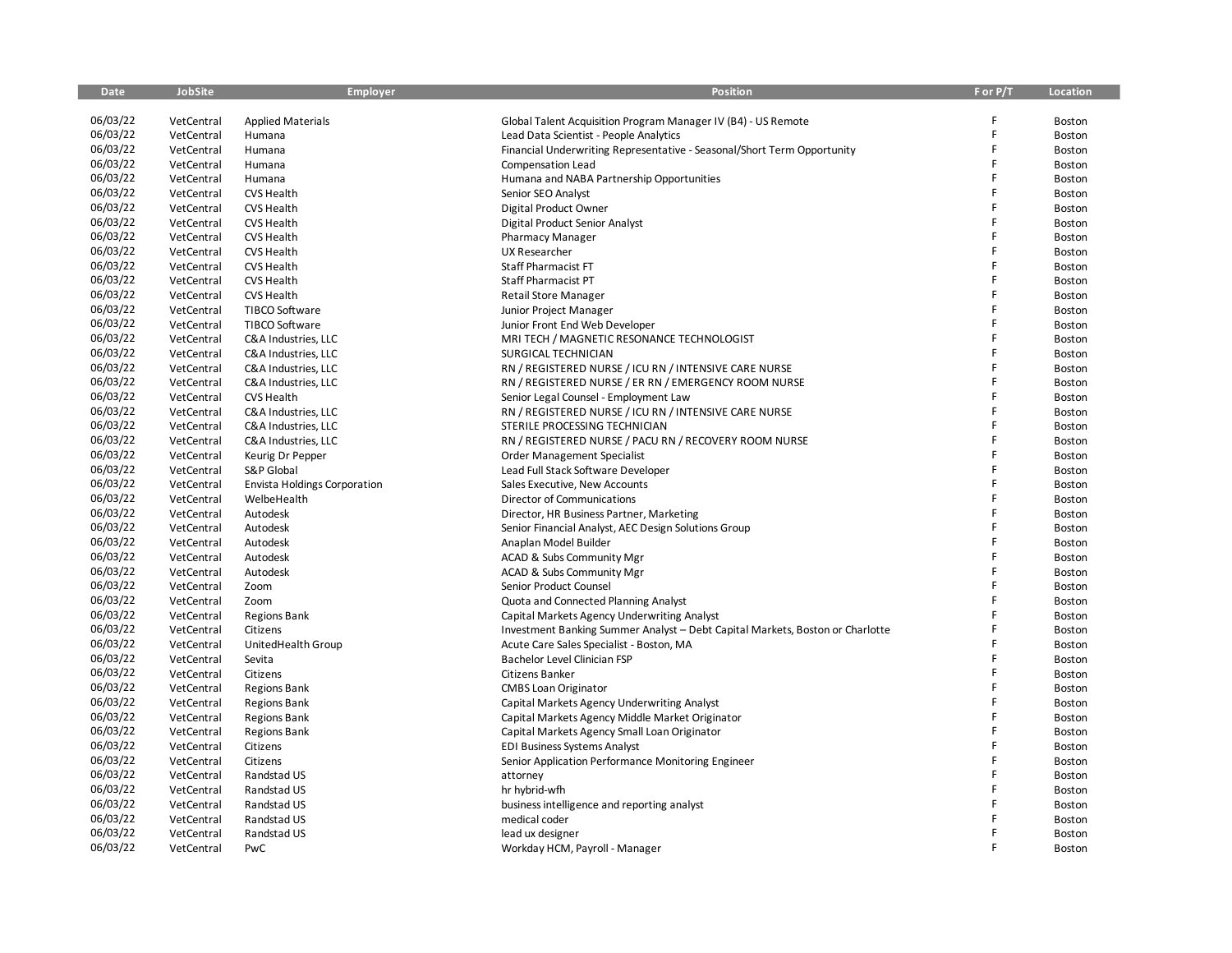| <b>Date</b> | <b>JobSite</b> | <b>Employer</b>        | <b>Position</b>                                                                    | F or P/T | <b>Location</b> |
|-------------|----------------|------------------------|------------------------------------------------------------------------------------|----------|-----------------|
|             |                |                        |                                                                                    |          |                 |
| 06/03/22    | VetCentral     | PwC                    | Tax Reporting & Strategy Deals Sr Associate                                        |          | Boston          |
| 06/03/22    | VetCentral     | PwC                    | Tax Reporting & Strategy Deals Sr Associate                                        | F        | Boston          |
| 06/03/22    | VetCentral     | PwC                    | Deals Strategy Analytics - Senior Associate                                        | F        | Boston          |
| 06/03/22    | VetCentral     | PwC                    | NQO Communications Senior Associate                                                | F        | <b>Boston</b>   |
| 06/03/22    | VetCentral     | PwC                    | Deals Strategy Analytics - Senior Associate                                        | F        | Boston          |
| 06/03/22    | VetCentral     | PwC                    | Deals Strategy Analytics - Manager                                                 | F        | Boston          |
| 06/03/22    | VetCentral     | PwC                    | Deals Strategy Analytics - Director                                                | F        | Boston          |
| 06/03/22    | VetCentral     | PwC                    | Deals Strategy Analytics - Manager                                                 | F        | Boston          |
| 06/03/22    | VetCentral     | Amazon Web Services    | Software Development Engineer, EBS                                                 | F        | Boston          |
| 06/03/22    | VetCentral     | Amazon Web Services    | Software Development Engineer, EBS                                                 | F        | <b>Boston</b>   |
| 06/03/22    | VetCentral     | Amazon Web Services    | Sr. Solutions Architect - Data Warehouse Specialist, Device Economics              | F        | Boston          |
| 06/03/22    | VetCentral     | Amazon Web Services    | Software Development Engineer, S3 Edge                                             | F        | Boston          |
| 06/03/22    | VetCentral     | Amazon Web Services    | Analytics Customer Experience Specialist                                           | F        | Boston          |
| 06/03/22    | VetCentral     | Amazon Web Services    | Software Dev Engineer I, Elastic Block Storage                                     | F        | <b>Boston</b>   |
| 06/03/22    | VetCentral     | Amazon Web Services    | Front End Engineer-II, SalesNav                                                    | F        | Boston          |
| 06/03/22    | VetCentral     | Amazon Web Services    | Senior Product Manager - Technical, New Initiative                                 | F        | Boston          |
| 06/03/22    | VetCentral     | CDM Smith              | Building Information Modeler (BIM) 6                                               |          | Boston          |
| 06/03/22    | VetCentral     | <b>KPMG</b>            | Senior Associate, Corporate Finance, Digital Media                                 | F        | <b>Boston</b>   |
| 06/03/22    | VetCentral     | <b>KPMG</b>            | Senior Associate, Personal Independence                                            | F        | Boston          |
| 06/03/22    | VetCentral     | <b>KPMG</b>            | Senior Associate, Alternative Investments                                          | F        | Boston          |
| 06/03/22    | VetCentral     | <b>KPMG</b>            | Manager, Personal Independence                                                     | F        | Boston          |
| 06/03/22    | VetCentral     | <b>KPMG</b>            | Manager, Consulting - CLM                                                          |          | Boston          |
| 06/03/22    | VetCentral     | <b>KPMG</b>            | Senior Financial Analyst. F&A (Federal)                                            | F        | Boston          |
| 06/03/22    | VetCentral     | <b>KPMG</b>            | Senior Specialist, Federal Data Scientist                                          | F        | Boston          |
| 06/03/22    | VetCentral     | <b>KPMG</b>            | Sr. Associate, Procurement Consulting - P2P- Coupa                                 | F        | Boston          |
| 06/03/22    | VetCentral     | <b>KPMG</b>            | Manager, Cloud Delivery Engineer                                                   | F        | <b>Boston</b>   |
| 06/03/22    | VetCentral     | Anthem, Inc            | Advanced Analytics Analyst Sr/Consultant (Job Family)                              | F        | Boston          |
| 06/03/22    | VetCentral     | Anthem, Inc            | Researcher/Senior Researcher (Job Family)                                          | F        | Boston          |
| 06/03/22    | VetCentral     | Anthem, Inc            | Advanced Analytics Analyst Sr/Consultant (Job Family)                              | F        | Boston          |
| 06/03/22    | VetCentral     | Deloitte               | Power, Utilities & Renewables - Digital Grid (ADMS/EMS/DERMS/EV) Consultant        | F        | <b>Boston</b>   |
| 06/03/22    | VetCentral     | Deloitte               | <b>VMware NSX Specialist Master</b>                                                |          | Boston          |
| 06/03/22    | VetCentral     | Deloitte               | Smart Factory Agile Business Analyst - NBI_US                                      | F        | Boston          |
| 06/03/22    | VetCentral     | Deloitte               | Manager, Diversity, Equity, and Inclusion (DEI) Institute                          |          | Boston          |
| 06/03/22    | VetCentral     | Deloitte               | Strategic Communications Manager: Diversity, Equity, and Inclusion (DEI) Institute |          | Boston          |
| 06/03/22    | VetCentral     | Deloitte               | Analyst - Investment Management                                                    | F        | Boston          |
| 06/03/22    | VetCentral     | Deloitte               | Senior Appian Developer                                                            |          | Boston          |
| 06/03/22    | VetCentral     | Deloitte               | Manager, AAPS Risk & Compliance                                                    | F        | Boston          |
| 06/03/22    | VetCentral     | Deloitte               | <b>Business Solution Analysis Lead-Advisory Research</b>                           | Ë        | Boston          |
| 06/03/22    | VetCentral     | Deloitte               | Senior QA Automation Engineer                                                      | F        | Boston          |
| 06/03/22    | VetCentral     | Anthem, Inc            | Director of Medicaid Pharmacy Accounts                                             | Ë        | Boston          |
| 06/03/22    | VetCentral     | Deloitte               | Audit & Assurance Intern - Summer 2022, Winter 2023                                | F        | Boston          |
| 06/03/22    | VetCentral     | Deloitte               | Senior One Team Ambassador                                                         | F        | Boston          |
| 06/03/22    | VetCentral     | Accenture              | Workday Testing Consultant/Lead - Education & Government                           | F        | Boston          |
| 06/03/22    | VetCentral     | Accenture              | Data Engineer Manager                                                              | F        | Boston          |
| 06/03/22    | VetCentral     | Accenture              | Strategic Projects Sourcer                                                         | F        | Boston          |
| 06/03/22    | VetCentral     | Accenture              | People Analytics Advisory & Insights Associate Lead                                | F        | Boston          |
| 06/03/22    | VetCentral     | Accenture              | Transmission Network Engineer Associate Manager                                    | F        | Boston          |
| 06/03/22    | VetCentral     | Accenture              | Macro Economics & Finance Strategy Manager                                         | F        | Boston          |
| 06/03/22    | VetCentral     | Accenture              | Public Service Industry Advisor                                                    |          | Boston          |
| 06/03/22    | VetCentral     | Highmark Health        | Decision Support Analyst (Remote)                                                  | F        | Boston          |
| 06/03/22    | VetCentral     | <b>Highmark Health</b> | Program Manager                                                                    | F        | Boston          |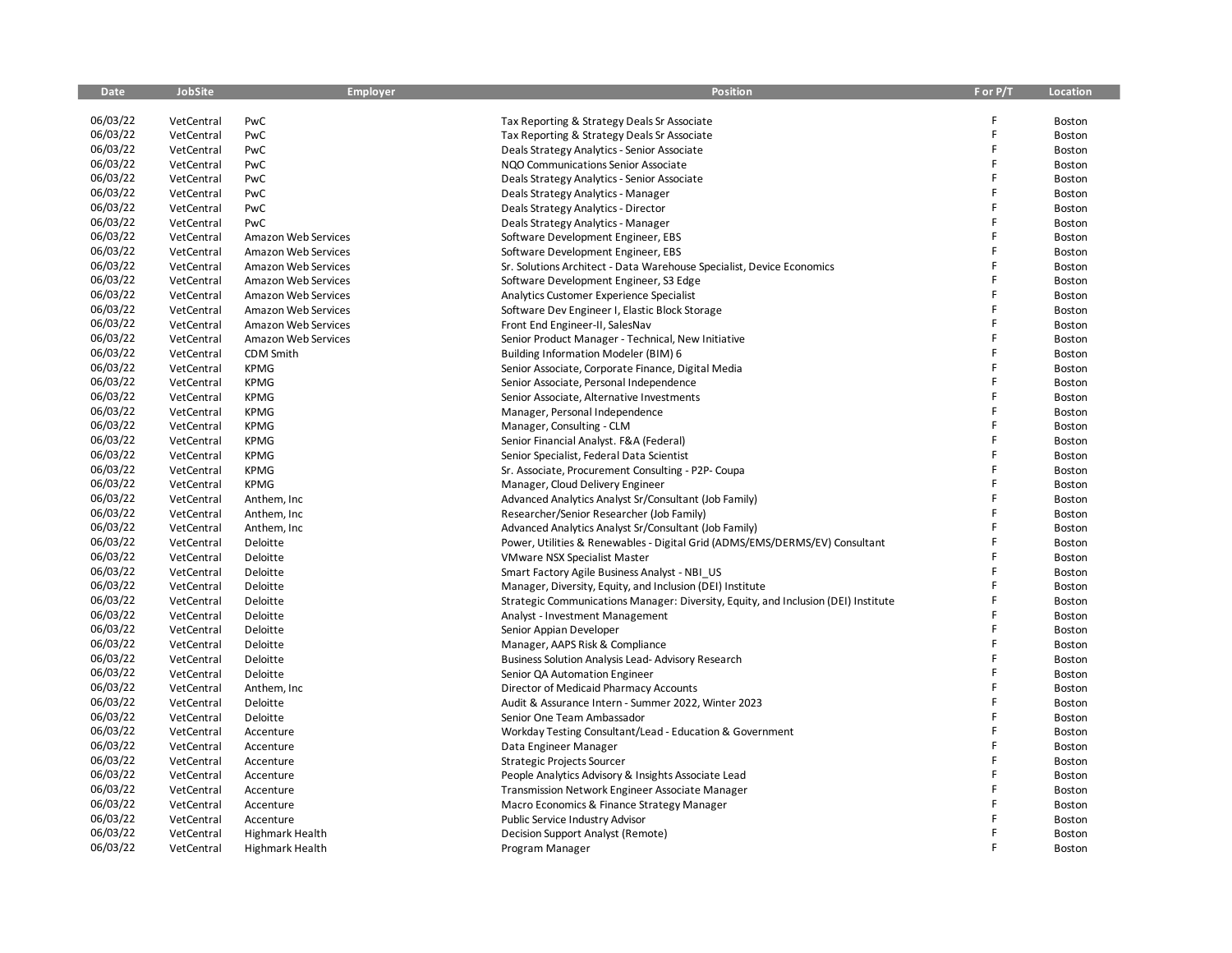| <b>Date</b> | <b>JobSite</b> | <b>Employer</b>                                | <b>Position</b>                                                                 | F or P/T | <b>Location</b> |
|-------------|----------------|------------------------------------------------|---------------------------------------------------------------------------------|----------|-----------------|
|             |                |                                                |                                                                                 |          |                 |
| 06/03/22    | VetCentral     | <b>Highmark Health</b>                         | Program Manager                                                                 | F        | Boston          |
| 06/03/22    | VetCentral     | <b>Highmark Health</b>                         | HR Customer Service Specialist                                                  | F        | Boston          |
| 06/03/22    | VetCentral     | Meta                                           | Quantitative Researcher                                                         | F        | Boston          |
| 06/03/22    | VetCentral     | Meta                                           | Product Designer, Kustomer                                                      | F        | Boston          |
| 06/03/22    | VetCentral     | Meta                                           | Product Marketing Manager, Growth, North America - Specialty eCommerce & Retail | F        | Boston          |
| 06/03/22    | VetCentral     | Meta                                           | Program Manager, Ads Compliance                                                 |          | Boston          |
| 06/03/22    | VetCentral     | <b>Highmark Health</b>                         | <b>Customer Service Representative</b>                                          | F        | Boston          |
| 06/03/22    | VetCentral     | <b>Highmark Health</b>                         | <b>HRIS Analyst</b>                                                             | F        | Boston          |
| 06/03/22    | VetCentral     | Highmark Health                                | Senior Business Intelligence Engineer (Remote)                                  | F        | Boston          |
| 06/03/22    | VetCentral     | Highmark Health                                | Associate Information Security Engineer                                         | F        | Boston          |
| 06/03/22    | VetCentral     | Meta                                           | Director, Privacy Program Marketing                                             | F        | Boston          |
| 06/03/22    | VetCentral     | Meta                                           | Contracts Manager, Reality Labs                                                 |          | Boston          |
| 06/03/22    | VetCentral     | Meta                                           | <b>MacOS Client Platform Engineer</b>                                           | F        | Boston          |
| 06/03/22    | VetCentral     | Microsoft Corporation                          | Sustainability Capture Lead, Americas                                           | F        | Boston          |
| 06/03/22    | VetCentral     | Meta                                           | Technical Product Manager, Kustomer                                             | F        | Boston          |
| 06/03/22    | VetCentral     | Microsoft Corporation                          | Director of US Health and Public Sector Field Marketing                         | F        | Boston          |
| 06/03/22    | VetCentral     | Microsoft Corporation                          | Sustainability Service Line Capture Lead Manager                                | F        | Boston          |
| 06/03/22    | VetCentral     | Microsoft Corporation                          | Sustainability Service Line, Solution Strategy Program Manager                  | F        | Boston          |
| 06/03/22    | VetCentral     | Microsoft Corporation                          | Sustainability Capture Lead, Americas                                           | F        | Boston          |
| 06/03/22    | VetCentral     | Microsoft Corporation                          | Associate Dynamics Consultant, Government Industry Team                         | F        | Boston          |
| 06/03/22    | VetCentral     | Microsoft Corporation                          | Sr. Customer Engineer (Top Secret) CTJ                                          | F        | Boston          |
| 06/03/22    | VetCentral     | Microsoft Corporation                          | Customer Engineer - Security (US Cit)                                           | F        | Boston          |
| 06/03/22    | VetCentral     | Microsoft Corporation                          | Deal Manager                                                                    | F        | Boston          |
| 06/03/22    | VetCentral     | Microsoft Corporation                          | Senior Software Engineer                                                        | F        | Boston          |
| 06/03/22    | VetCentral     | Microsoft Corporation                          | Software Engineer II                                                            | F        | Boston          |
| 06/03/22    | VetCentral     | Microsoft Corporation                          | Software Engineer - CTJ                                                         | F        | Boston          |
| 06/03/22    | VetCentral     | <b>General Dynamics Information Technology</b> | Senior Monitoring Specialist (Deputy Task Manager)                              | F        | Bourne          |
| 06/03/22    | VetCentral     | <b>General Dynamics Information Technology</b> | Software Developer                                                              | F        | Bourne          |
| 06/03/22    | VetCentral     | <b>General Dynamics Information Technology</b> | Cloud Solutions Architect SME-REMOTE                                            | F        | Bourne          |
| 06/03/22    | VetCentral     | <b>General Dynamics Information Technology</b> | Program Monitor                                                                 | F        | Bourne          |
| 06/03/22    | VetCentral     | <b>General Dynamics Information Technology</b> | Intermediate Cloud DevOps Engineer                                              | F        | Bourne          |
| 06/03/22    | VetCentral     | <b>General Dynamics Information Technology</b> | AWS Cloud Microsoft Engineer-REMOTE ROLE                                        | F        | Bourne          |
| 06/03/22    | VetCentral     | <b>General Dynamics Information Technology</b> | Network/UC Engineer                                                             | F        | Bourne          |
| 06/03/22    | VetCentral     | <b>General Dynamics Information Technology</b> | Network/UC Engineer                                                             | F        | Bourne          |
| 06/03/22    | VetCentral     | Lahey Health                                   | Medical Assistant I                                                             | F        | Burlington      |
| 06/03/22    | VetCentral     | Lahey Health                                   | Risk Mgmt & Pat Safety Spec                                                     | F        | Burlington      |
| 06/03/22    | VetCentral     | Lahey Health                                   | Clinical Research Coordinator I, Great for New Grads! - 40 hours, Day shift     | F        | Burlington      |
| 06/03/22    | VetCentral     | Lahey Health                                   | Lab Technician                                                                  | F        | Burlington      |
| 06/03/22    | VetCentral     | Lahey Health                                   | Operating Room Nurse - 40 hours, days                                           | F        | Burlington      |
| 06/03/22    | VetCentral     | Lahey Health                                   | Pathology Assistant                                                             | F        | Burlington      |
| 06/03/22    | VetCentral     | Lahey Health                                   | Research Associate - Observership                                               | F        | Burlington      |
| 06/03/22    | VetCentral     | Lahey Health                                   | Registered Nurse, Medical Surgical Unit, 36 Day/Night Rotation                  | F        | Burlington      |
| 06/03/22    | VetCentral     | Lahey Health                                   | Nurse Practitioner - Hematology Oncology                                        | F        | Burlington      |
| 06/03/22    | VetCentral     | Lahey Health                                   | RN Ambulatory Gynecology 32 hours                                               | F        | Burlington      |
| 06/03/22    | VetCentral     | Lahey Health                                   | Sr Sleep Technician Per Diem                                                    | F        | Burlington      |
| 06/03/22    | VetCentral     | Lahey Health                                   | Medical Social Worker LCSW NEW SALARY RATES!                                    | F        | Burlington      |
| 06/03/22    | VetCentral     | Lahey Health                                   | Unit Coordinator                                                                | F        | Burlington      |
| 06/03/22    | VetCentral     | Lahey Health                                   | <b>Medical Breast Onologist</b>                                                 |          | Burlington      |
| 06/03/22    | VetCentral     | Lahey Health                                   | <b>HVAC Mechanic</b>                                                            |          | Burlington      |
| 06/03/22    | VetCentral     | Lahey Health                                   | Non Invasive CV Technician - 40 hours, Day shift                                | F        | Burlington      |
| 06/03/22    | VetCentral     | Lahey Health                                   | Registered Nurse, Medical Surgical Unit, 24 Day/Night Rotation                  | F        | Burlington      |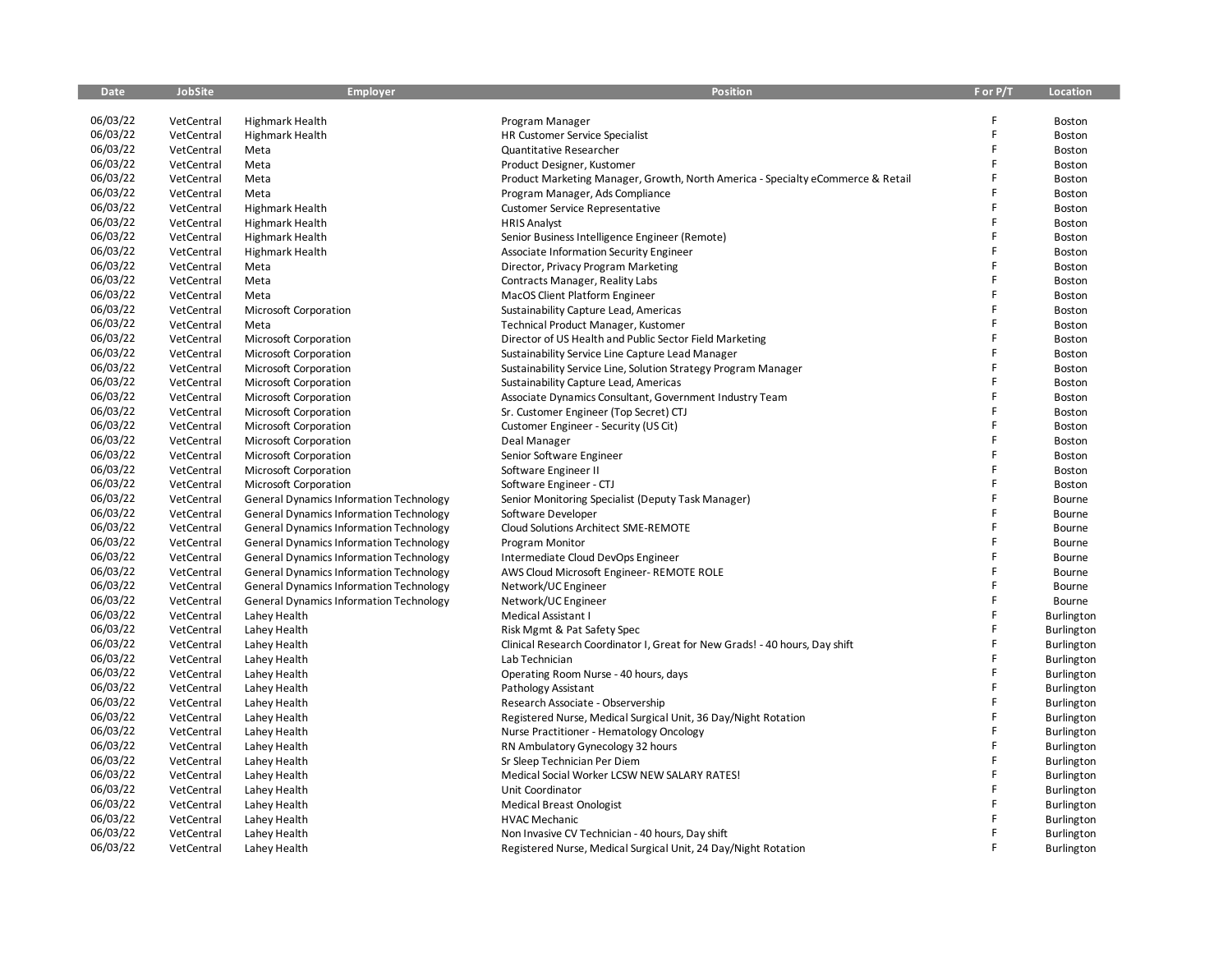| Date     | JobSite    | <b>Employer</b>              | Position                                                                                     | F or P/T | Location       |
|----------|------------|------------------------------|----------------------------------------------------------------------------------------------|----------|----------------|
|          |            |                              |                                                                                              |          |                |
| 06/03/22 | VetCentral | Nuance                       | <b>Strategic Client Advisor</b>                                                              | F        | Burlington     |
| 06/03/22 | VetCentral | Nuance                       | Project Planner                                                                              | F        | Burlington     |
| 06/03/22 | VetCentral | Salesforce.com, Inc          | Human Resource Business Partner, Sr Director, Director, Sr Manager Levels (HRBP Openings Rem |          | Burlington     |
| 06/03/22 | VetCentral | CVS Health                   | Software Development Engineer                                                                |          | Burlington     |
| 06/03/22 | VetCentral | <b>Allied Universal</b>      | Security Officer Academy                                                                     | F        | <b>Byfield</b> |
| 06/03/22 | VetCentral | Cigna                        | Pharmacy Technician - Freedom Fertility                                                      | F        | Byfield        |
| 06/03/22 | VetCentral | Akamai Technologies, Inc.    | Storage Software Engineer II - Remote                                                        | F        | Cambridge      |
| 06/03/22 | VetCentral | Akamai Technologies, Inc.    | Senior Manager, Solutions Engineering - Remote                                               | F        | Cambridge      |
| 06/03/22 | VetCentral | Akamai Technologies, Inc.    | Associate Platform Operations Engineer - Remote                                              | F        | Cambridge      |
| 06/03/22 | VetCentral | Akamai Technologies, Inc.    | Senior Industry Marketing Specialist - Healthcare & Life Sciences - Remote                   | F        | Cambridge      |
| 06/03/22 | VetCentral | Akamai Technologies, Inc.    | MySQL Software Engineer II - Remote                                                          | F        | Cambridge      |
| 06/03/22 | VetCentral | Sanofi Group                 | Director - Global Oncology Stakeholder Relations, Medical                                    | F        | Cambridge      |
| 06/03/22 | VetCentral | Sanofi Group                 | Director - Global Oncology Stakeholder Relations, Medical                                    | F        | Cambridge      |
| 06/03/22 | VetCentral | Sanofi Group                 | Principal Scientist, Head of Flow Center of Excellence                                       | F        | Cambridge      |
| 06/03/22 | VetCentral | Sanofi Group                 | Digital, Social, and Executive Communications Manager, Specialty Care                        | F        | Cambridge      |
| 06/03/22 | VetCentral | Marriott                     | General Accountant                                                                           | F        | Cambridge      |
| 06/03/22 | VetCentral | CBRE                         | Lease Administration Supervisor                                                              | F        | Cambridge      |
| 06/03/22 | VetCentral | CBRE                         | Project Management Intern - Property Condition Assessments                                   | F        | Cambridge      |
| 06/03/22 | VetCentral | Akamai Technologies, Inc.    | Software Engineer II - Remote                                                                | F        | Cambridge      |
| 06/03/22 | VetCentral | Akamai Technologies, Inc.    | Security Strategy & Operations Manager-Remote                                                | F        | Cambridge      |
| 06/03/22 | VetCentral | Sanofi Group                 | Senior Administrative Assistant                                                              | F        | Cambridge      |
| 06/03/22 | VetCentral | Robert Half                  | Administrative Assistant                                                                     | F        | Cambridge      |
| 06/03/22 | VetCentral | Sanofi Group                 | Clinical Research Director, Neurology Development                                            | F        | Cambridge      |
| 06/03/22 | VetCentral | Sanofi Group                 | Head of Global Development - CMO Communications                                              | F        | Cambridge      |
| 06/03/22 | VetCentral | Sanofi Group                 | Global Scientific Communications Lead - Rare Disease (REMOTE)                                | F        | Cambridge      |
| 06/03/22 | VetCentral | Sanofi Group                 | Single-cell Biology Scientist                                                                | F        | Cambridge      |
| 06/03/22 | VetCentral | Sanofi Group                 | Director, Case Management--Oncology                                                          | F        | Cambridge      |
| 06/03/22 | VetCentral | The Boeing Company           | Intellectual Property Professional                                                           | F        | Cambridge      |
| 06/03/22 | VetCentral | Philips                      | Manager, Mergers & Acquisitions                                                              | F        | Cambridge      |
| 06/03/22 | VetCentral | Philips                      | Systems Engineer                                                                             | F        | Cambridge      |
| 06/03/22 | VetCentral | Philips                      | Full Stack Software Developer                                                                | F        | Cambridge      |
| 06/03/22 | VetCentral | Kimpton Hotels & Restaurants | Catering Sales Manager - Kimpton Marlowe Hotel                                               | F        | Cambridge      |
| 06/03/22 | VetCentral |                              | Director, ICF Predictive Sciences                                                            | F        |                |
| 06/03/22 |            | <b>Bristol Myers Squibb</b>  |                                                                                              | F        | Cambridge      |
| 06/03/22 | VetCentral | CBRE                         | Sr Business Operations Analyst                                                               | F        | Cambridge      |
| 06/03/22 | VetCentral | <b>CBRE</b>                  | <b>Business Analytics Manager</b>                                                            | F        | Cambridge      |
| 06/03/22 | VetCentral | CBRE                         | Sr. Business Analyst                                                                         | F        | Cambridge      |
| 06/03/22 | VetCentral | Actalent                     | Clinical Project Manager                                                                     | F        | Cambridge      |
|          | VetCentral | <b>CBRE</b>                  | Senior Project Manager - Owner's Representative                                              | F        | Cambridge      |
| 06/03/22 | VetCentral | Sage Therapeutics            | Director, Analytical Development                                                             | F        | Cambridge      |
| 06/03/22 | VetCentral | Charles River Laboratories   | Animal Technician 3                                                                          | F        | Cambridge      |
| 06/03/22 | VetCentral | Walgreens                    | <b>Customer Service Associate</b>                                                            |          | Cambridge      |
| 06/03/22 | VetCentral | Walgreens                    | Shift Lead                                                                                   | F        | Cambridge      |
| 06/03/22 | VetCentral | AbbVie                       | Associate Scientist II, Transcriptional Profiling                                            | F        | Cambridge      |
| 06/03/22 | VetCentral | Thermo Fisher Scientific     | Sr. QA Client Alliance Specialist                                                            | F        | Cambridge      |
| 06/03/22 | VetCentral | Thermo Fisher Scientific     | Bioscience Account Manager - Field Sales                                                     | F        | Cambridge      |
| 06/03/22 | VetCentral | Thermo Fisher Scientific     | Process Development AS Lab Support Technician                                                | F        | Cambridge      |
| 06/03/22 | VetCentral | Amgen                        | Senior Project Manager, CMC Process Development                                              | F        | Cambridge      |
| 06/03/22 | VetCentral | Salesforce.com, Inc          | Human Resource Business Partner, Sr Director, Director, Sr Manager Levels (HRBP Openings Rem |          | Cambridge      |
| 06/03/22 | VetCentral | <b>Applied Materials</b>     | Global Talent Acquisition Program Manager IV (B4) - US Remote                                |          | Cambridge      |
| 06/03/22 | VetCentral | Abt Associates               | Operational and Administrative Analyst - Chief Global Equity Officer and Equity Center       | F        | Cambridge      |
| 06/03/22 | VetCentral | <b>CVS Health</b>            | <b>Family Nurse Practitioner</b>                                                             | F        | Cambridge      |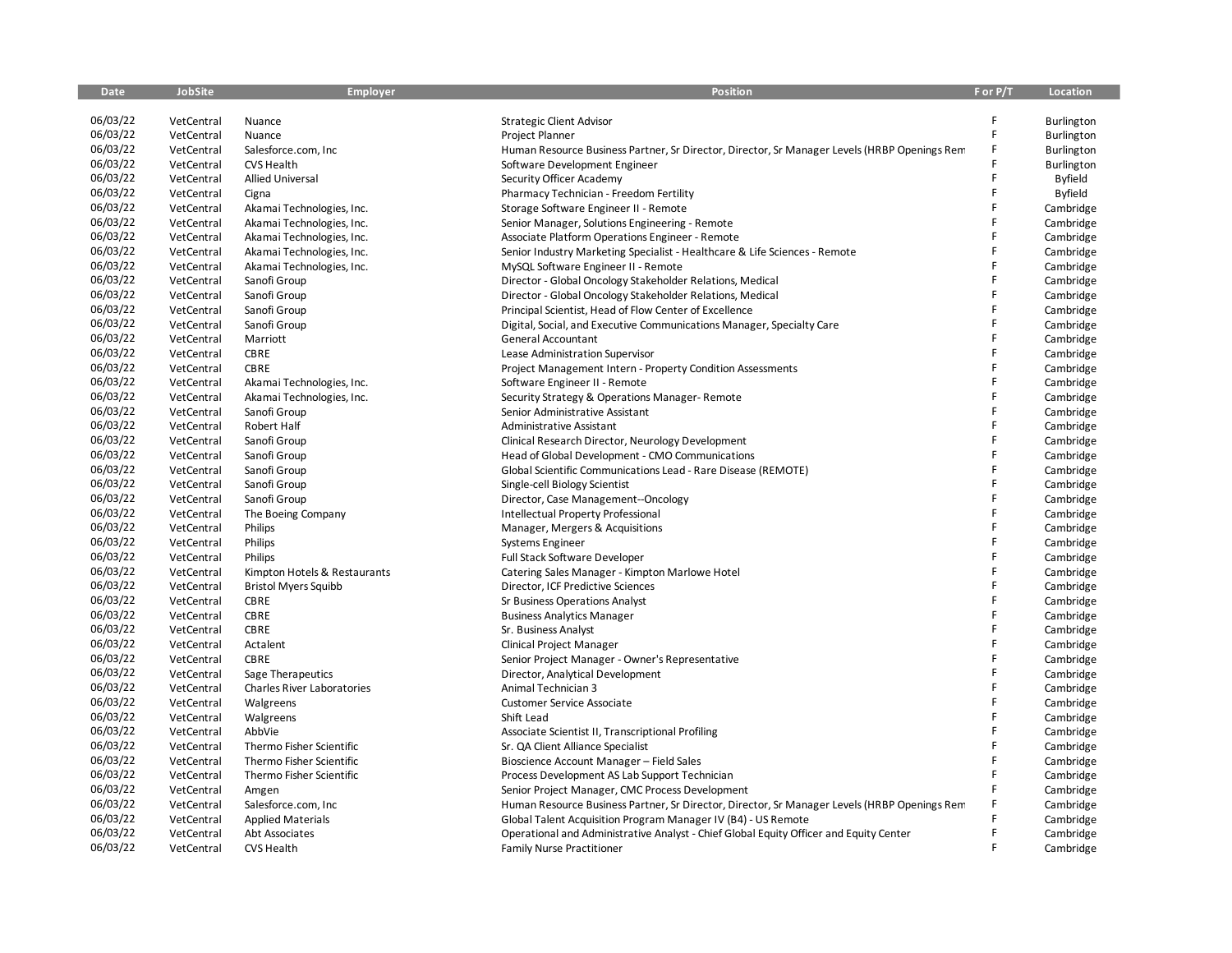| <b>Date</b> | <b>JobSite</b> | Employer                  | <b>Position</b>                                                          | F or P/T | <b>Location</b> |
|-------------|----------------|---------------------------|--------------------------------------------------------------------------|----------|-----------------|
|             |                |                           |                                                                          |          |                 |
| 06/03/22    | VetCentral     | Pfizer                    | Senior Associate Scientist                                               | F        | Cambridge       |
| 06/03/22    | VetCentral     | Pfizer                    | Global Toxicology Study Toxicologist Lead                                | F        | Cambridge       |
| 06/03/22    | VetCentral     | Google                    | Staff Software Engineer, Android                                         | F        | Cambridge       |
| 06/03/22    | VetCentral     | Google                    | Software Engineer III, Front End, Google Cloud Application Modernization | F        | Cambridge       |
| 06/03/22    | VetCentral     | Randstad US               | sr clinical operations manager                                           | F        | Cambridge       |
| 06/03/22    | VetCentral     | Randstad US               | staff accountant                                                         | F        | Cambridge       |
| 06/03/22    | VetCentral     | Randstad US               | vendor management contract analyst iii                                   | F        | Cambridge       |
| 06/03/22    | VetCentral     | Randstad US               | order entry clerk                                                        | F        | Cambridge       |
| 06/03/22    | VetCentral     | Randstad US               | executive assistant                                                      | F        | Cambridge       |
| 06/03/22    | VetCentral     | Randstad US               | order entry clerk                                                        | F        | Cambridge       |
| 06/03/22    | VetCentral     | Randstad US               | order entry clerk                                                        | F        | Cambridge       |
| 06/03/22    | VetCentral     | Microsoft Corporation     | Sustainability Service Line, Solution Strategy Program Manager           | F        | Cambridge       |
| 06/03/22    | VetCentral     | Microsoft Corporation     | Senior Software Engineer                                                 | F        | Cambridge       |
| 06/03/22    | VetCentral     | Microsoft Corporation     | Deal Manager                                                             | F        | Cambridge       |
| 06/03/22    | VetCentral     | Microsoft Corporation     | Sustainability Capture Lead, Americas                                    | F        | Cambridge       |
| 06/03/22    | VetCentral     | Microsoft Corporation     | Customer Engineer - Security (US Cit)                                    | F        | Cambridge       |
| 06/03/22    | VetCentral     | Microsoft Corporation     | Sustainability Capture Lead, Americas                                    | F        | Cambridge       |
| 06/03/22    | VetCentral     | Microsoft Corporation     | Sustainability Service Line Capture Lead Manager                         | F        | Cambridge       |
| 06/03/22    | VetCentral     | Microsoft Corporation     | Associate Dynamics Consultant, Government Industry Team                  | F        | Cambridge       |
| 06/03/22    | VetCentral     | Microsoft Corporation     | Sr. Customer Engineer (Top Secret) CTJ                                   | F        | Cambridge       |
| 06/03/22    | VetCentral     | Microsoft Corporation     | Software Engineer II                                                     | F        | Cambridge       |
| 06/03/22    | VetCentral     | Microsoft Corporation     | Software Engineer - CTJ                                                  | F        | Cambridge       |
| 06/03/22    | VetCentral     | Robert Half               | Help Desk Analyst I                                                      | F        | Charlestown     |
| 06/03/22    | VetCentral     | <b>CBRE</b>               | Senior Project Manager - Owner's Representative                          | Ë        | Charlestown     |
| 06/03/22    | VetCentral     | <b>HNTB</b>               | Technology Support Rep II                                                | F        | Chelmsford      |
| 06/03/22    | VetCentral     | <b>Allied Universal</b>   | Security Officer Mail Distribution                                       | F        | Chelmsford      |
| 06/03/22    | VetCentral     | PDS Tech Inc              | TSG Support Technician with Driving                                      | F        | Chelmsford      |
| 06/03/22    | VetCentral     | Thermo Fisher Scientific  | Sr Mfg Equipment Maintenance Technician Weekend 1st Shift                | F        | Chelmsford      |
| 06/03/22    | VetCentral     | CDM Smith                 | Building Information Modeler (BIM) 6                                     | F        | Chelmsford      |
| 06/03/22    | VetCentral     | AECOM                     | <b>Bid Management Specialist II</b>                                      | F        | Chelmsford      |
| 06/03/22    | VetCentral     | <b>Allied Universal</b>   | Security Officer Engineering                                             | F        | Danvers         |
| 06/03/22    | VetCentral     | Lahey Health              | Patient Service Representative                                           | F        | Danvers         |
| 06/03/22    | VetCentral     | Illinois Tool Works, Inc. | Senior Buyer                                                             | F        | Danvers         |
| 06/03/22    | VetCentral     | <b>Buffalo Wild Wings</b> | Service Manager                                                          | F        | Danvers         |
| 06/03/22    | VetCentral     | Medtronic                 | Sr Sourcing Engineer                                                     | F        | Danvers         |
| 06/03/22    | VetCentral     | Medtronic                 | Extrusion Operator I - 2nd Shift                                         | F        | Danvers         |
| 06/03/22    | VetCentral     | Randstad US               | weekend shift assembler- overnight                                       | F        | Danvers         |
| 06/03/22    | VetCentral     | Randstad US               | assembler                                                                | Ë        | Danvers         |
| 06/03/22    | VetCentral     | Randstad US               | weekend manufacturing overnights                                         | F        | Danvers         |
| 06/03/22    | VetCentral     | <b>Allied Universal</b>   | Security Officer Engineering                                             | F        | Gloucester      |
| 06/03/22    | VetCentral     | Lahey Health              | Receptionist                                                             | F        | Gloucester      |
| 06/03/22    | VetCentral     | Walgreens                 | <b>Customer Service Associate</b>                                        | F.       | Gloucester      |
| 06/03/22    | VetCentral     | <b>Applied Materials</b>  | Manager I, Materials Management                                          | F        | Gloucester      |
| 06/03/22    | VetCentral     | <b>Applied Materials</b>  | Planner II                                                               | F        | Gloucester      |
| 06/03/22    | VetCentral     | <b>Applied Materials</b>  | Manager I, Materials Management                                          | F        | Gloucester      |
| 06/03/22    | VetCentral     | <b>Applied Materials</b>  | Material Handler III                                                     | F        | Gloucester      |
| 06/03/22    | VetCentral     | <b>Applied Materials</b>  | Planner II                                                               | F        | Gloucester      |
| 06/03/22    | VetCentral     | <b>Applied Materials</b>  | Planner/Buyer                                                            | F        | Gloucester      |
| 06/03/22    | VetCentral     | <b>Applied Materials</b>  | Manager I, Materials Management                                          |          | Gloucester      |
| 06/03/22    | VetCentral     | <b>Applied Materials</b>  | Cable Shop Technician                                                    | F        | Gloucester      |
| 06/03/22    | VetCentral     | <b>Applied Materials</b>  | Global Talent Acquisition Program Manager IV (B4) - US Remote            | F        | Gloucester      |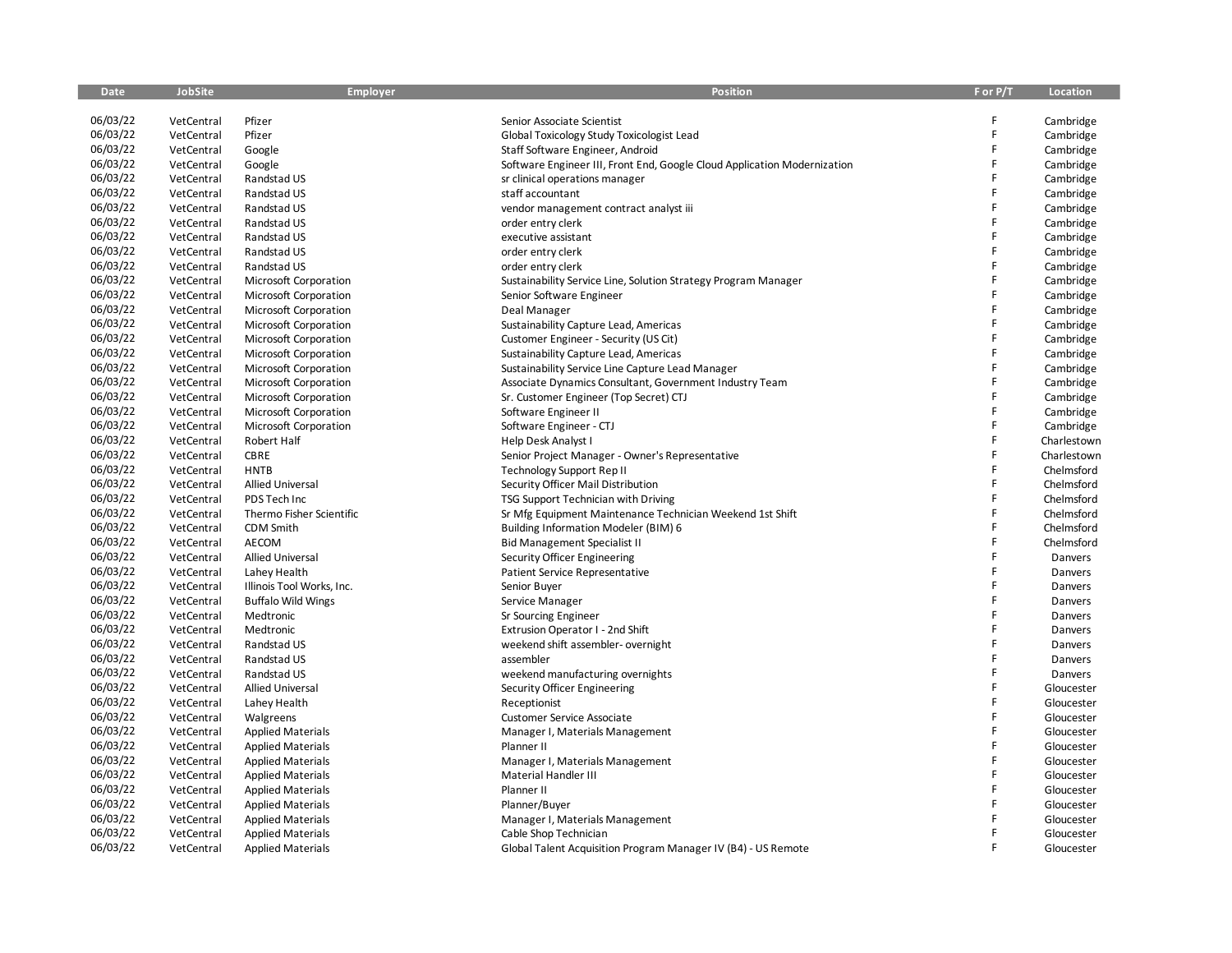| <b>Date</b> | <b>JobSite</b> | <b>Employer</b>                                | <b>Position</b>                                                | F or P/T    | Location    |
|-------------|----------------|------------------------------------------------|----------------------------------------------------------------|-------------|-------------|
|             |                |                                                |                                                                |             |             |
| 06/03/22    | VetCentral     | Sodexo                                         | Grocery Deli Bakery Team Member                                | F           | Hanscom AFB |
| 06/03/22    | VetCentral     | ManTech                                        | *Security Administrator/Visitor Control                        | $\mathsf F$ | Hanscom AFB |
| 06/03/22    | VetCentral     | Compass Group, North America                   | LINEN DISTRIBUTION TECHNICIAN (FULL TIME)                      | F           | Haverhill   |
| 06/03/22    | VetCentral     | Aerotek                                        | Pre/Post Operator                                              | F           | Haverhill   |
| 06/03/22    | VetCentral     | <b>Allied Universal</b>                        | Security Officer Engineering                                   | F           | Ipswich     |
| 06/03/22    | VetCentral     | CBRE                                           | Senior Project Manager - Owner's Representative                | F           | Lawrence    |
| 06/03/22    | VetCentral     | Molina Healthcare                              | Field-Based Family Nurse Practitioner                          | F           | Lawrence    |
| 06/03/22    | VetCentral     | <b>Staples</b>                                 | Hiring Event - Delivery Driver - 6/9/22                        | F           | Lawrence    |
| 06/03/22    | VetCentral     | Sevita                                         | Bachelor Level Clinician FSP                                   | F           | Lawrence    |
| 06/03/22    | VetCentral     | <b>Huron Consulting Group</b>                  | Workday Student Consulting Associate - Student Records         | F           | Lexington   |
| 06/03/22    | VetCentral     | <b>Allied Universal</b>                        | Security Officer Pharmaceutical Campus                         | F           | Lexington   |
| 06/03/22    | VetCentral     | Fresenius Medical Care North America           | Software Test Automation Engineer                              | F           | Lexington   |
| 06/03/22    | VetCentral     | Fresenius Medical Care North America           | Senior Systems Developer                                       | F           | Lexington   |
| 06/03/22    | VetCentral     | Novo Nordisk                                   | Director - Al Imaging                                          | F           | Lexington   |
| 06/03/22    | VetCentral     | Novo Nordisk                                   | Director - AI Delivery & Strategy                              | F           | Lexington   |
| 06/03/22    | VetCentral     | Novo Nordisk                                   | Director - Digital Data Science                                | F           | Lexington   |
| 06/03/22    | VetCentral     | Novo Nordisk                                   | Senior Director - Al Machine Learning                          | F           | Lexington   |
| 06/03/22    | VetCentral     | <b>General Dynamics Information Technology</b> | Senior Monitoring Specialist (Deputy Task Manager)             | F           | Lincoln     |
| 06/03/22    | VetCentral     | <b>General Dynamics Information Technology</b> | Intermediate Cloud DevOps Engineer                             | F           | Lincoln     |
| 06/03/22    | VetCentral     | <b>General Dynamics Information Technology</b> | Network/UC Engineer                                            | F           | Lincoln     |
| 06/03/22    | VetCentral     | <b>General Dynamics Information Technology</b> | <b>Program Monitor</b>                                         | F           | Lincoln     |
| 06/03/22    | VetCentral     | <b>General Dynamics Information Technology</b> | Cloud Solutions Architect SME-REMOTE                           | F           | Lincoln     |
| 06/03/22    | VetCentral     | <b>General Dynamics Information Technology</b> | Software Developer                                             | F           | Lincoln     |
| 06/03/22    | VetCentral     | <b>General Dynamics Information Technology</b> | AWS Cloud Microsoft Engineer-REMOTE ROLE                       | F           | Lincoln     |
| 06/03/22    | VetCentral     | <b>General Dynamics Information Technology</b> | Network/UC Engineer                                            | F           | Lincoln     |
| 06/03/22    | VetCentral     | CBRE                                           | Project Management Intern - Property Condition Assessments     | F           | Lowell      |
| 06/03/22    | VetCentral     | CBRE                                           | Lease Administration Supervisor                                | F           | Lowell      |
| 06/03/22    | VetCentral     | Robert Half                                    | Data Entry Clerk                                               | F           | Lowell      |
| 06/03/22    | VetCentral     | M&T Bank                                       | Universal Banker                                               | F           | Lowell      |
| 06/03/22    | VetCentral     | <b>CBRE</b>                                    | <b>Business Analytics Manager</b>                              | F           | Lowell      |
| 06/03/22    | VetCentral     | CBRE                                           | Sr. Business Analyst                                           | F           | Lowell      |
| 06/03/22    | VetCentral     | CBRE                                           | Senior Project Manager - Owner's Representative                | F           | Lowell      |
| 06/03/22    | VetCentral     | CBRE                                           | Sr Business Operations Analyst                                 | F           | Lowell      |
| 06/03/22    | VetCentral     | UKG (Ultimate Kronos Group)                    | Lead Salesforce.com Developer                                  | F           | Lowell      |
| 06/03/22    | VetCentral     | UKG (Ultimate Kronos Group)                    | Cyber Risk Analyst Intern - Fall 2022                          | F           | Lowell      |
| 06/03/22    | VetCentral     | UKG (Ultimate Kronos Group)                    | Associate Financial Analyst                                    | F           | Lowell      |
| 06/03/22    | VetCentral     | UKG (Ultimate Kronos Group)                    | Software Engineering Internship - Fall 2022                    | F           | Lowell      |
| 06/03/22    | VetCentral     | <b>Applied Materials</b>                       | Global Talent Acquisition Program Manager IV (B4) - US Remote  | F           | Lowell      |
| 06/03/22    | VetCentral     | Sevita                                         | Bachelor Level Clinician FSP                                   | F           | Lowell      |
| 06/03/22    | VetCentral     | Sevita                                         | Bachelor Level Clinician                                       | F           | Lowell      |
| 06/03/22    | VetCentral     | CDM Smith                                      | Building Information Modeler (BIM) 6                           | F           | Lowell      |
| 06/03/22    | VetCentral     | Lahey Health                                   | Recovery Specialist - Addiction Treatment Services             | F           | Lynn        |
| 06/03/22    | VetCentral     | <b>General Electric</b>                        | Engineering Technical Program Manager - T64/T58 Model Engineer | F           | Lynn        |
| 06/03/22    | VetCentral     | Walgreens                                      | Customer Service Associate - Temporary                         | F           | Lynn        |
| 06/03/22    | VetCentral     | Capgemini                                      | Desktop Analyst 2 - Desktop support, Tse, Unix                 | F           | Lynn        |
| 06/03/22    | VetCentral     | <b>Applied Materials</b>                       | Global Talent Acquisition Program Manager IV (B4) - US Remote  | F           | Lynn        |
| 06/03/22    | VetCentral     | Sevita                                         | Bachelor Level Clinician FSP.                                  | F           | Lynn        |
| 06/03/22    | VetCentral     | Randstad US                                    | recruiter                                                      | F           | Lynn        |
| 06/03/22    | VetCentral     | Siemens                                        | Sr. Sales Executive, Automation Solutions ~ Boston             | F           | Medford     |
| 06/03/22    | VetCentral     | <b>Starbucks Coffee Company</b>                | barista - Store# 07283, MEDFORD-WHOLE FOODS                    | F           | Medford     |
| 06/03/22    | VetCentral     | <b>CBRE</b>                                    | Senior Project Manager - Owner's Representative                | F           | Medford     |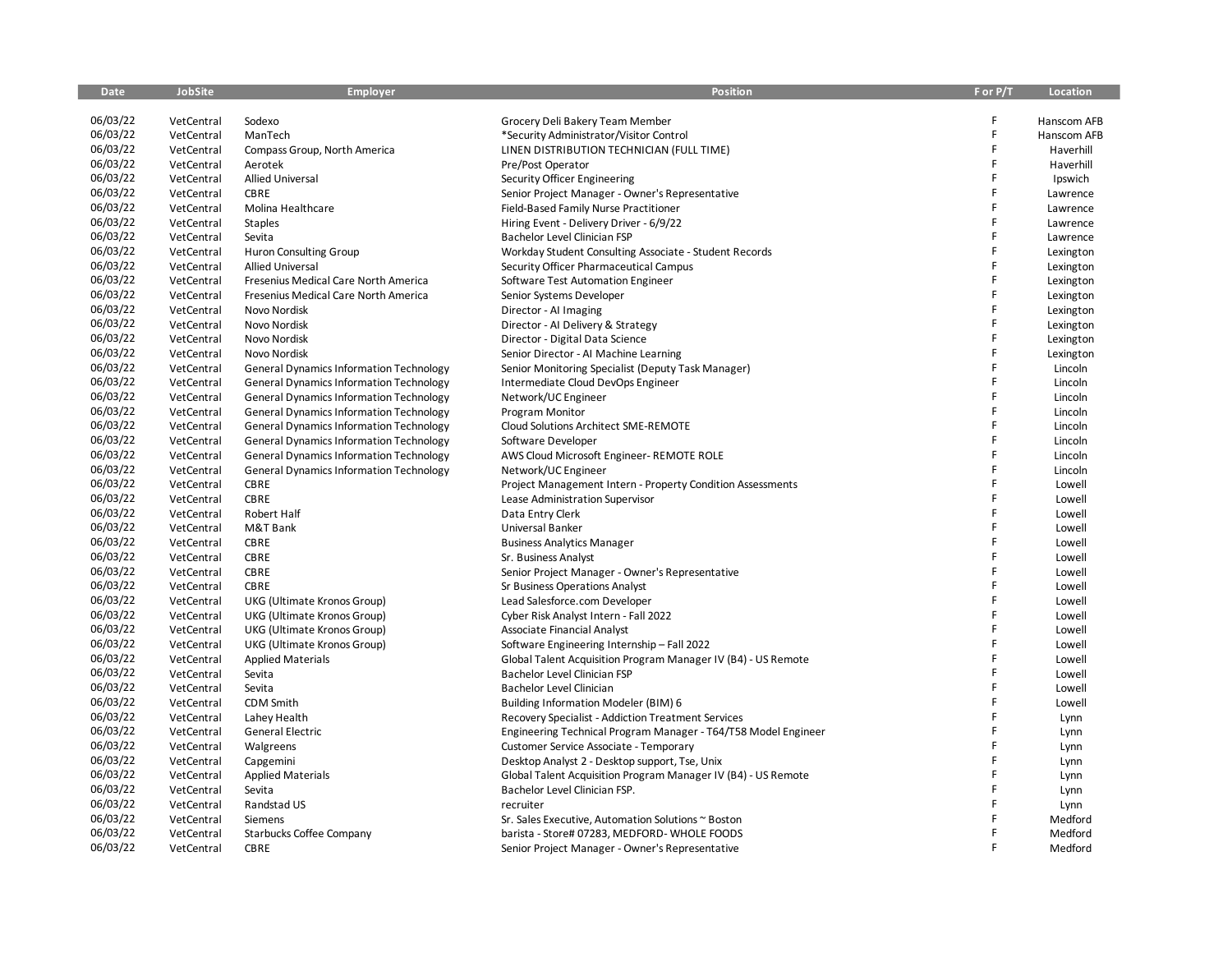| <b>Date</b> | <b>JobSite</b> | <b>Employer</b>                                | <b>Position</b>                                                                                  | F or P/T | <b>Location</b> |
|-------------|----------------|------------------------------------------------|--------------------------------------------------------------------------------------------------|----------|-----------------|
|             |                |                                                |                                                                                                  |          |                 |
| 06/03/22    | VetCentral     | Anheuser-Busch                                 | TRADE MARKETING SUPERVISOR                                                                       | F        | Medford         |
| 06/03/22    | VetCentral     | C&A Industries, LLC                            | RN / REGISTERED NURSE / ER RN / EMERGENCY ROOM NURSE                                             | F        | Methuen         |
| 06/03/22    | VetCentral     | <b>Applied Materials</b>                       | Global Talent Acquisition Program Manager IV (B4) - US Remote                                    | F        | Newburyport     |
| 06/03/22    | VetCentral     | Deloitte                                       | US System of Quality Control Senior                                                              | F        | Newton          |
| 06/03/22    | VetCentral     | Deloitte                                       | eDiscovery Project Coordinator (Relativity Analytics)                                            |          | Newton          |
| 06/03/22    | VetCentral     | Deloitte                                       | Mid Scrum Master - Remote / Public Trust                                                         |          | Newton          |
| 06/03/22    | VetCentral     | Deloitte                                       | Senior Manager, Future of Work (US Innovation)   Businesses, Global and Strategic Services (BGS) |          | Newton          |
| 06/03/22    | VetCentral     | Deloitte                                       | MCTFS Technical Lead Architect - Remote / Secret Clearance                                       | F        | Newton          |
| 06/03/22    | VetCentral     | Deloitte                                       | Senior Consultant Stakeholder Outreach & Communications                                          | F        | Newton          |
| 06/03/22    | VetCentral     | Deloitte                                       | Senior Manager, DEI Experienced Recruiting (Talent Acquisition)                                  | F        | Newton          |
| 06/03/22    | VetCentral     | <b>Allied Universal</b>                        | Security Officer Property Company                                                                | F        | Newton          |
| 06/03/22    | VetCentral     | <b>Allied Universal</b>                        | Security Officer Equipment Office                                                                |          | Newton          |
| 06/03/22    | VetCentral     | CBRE                                           | Senior Project Manager - Owner's Representative                                                  | F        | Newton          |
| 06/03/22    | VetCentral     | Nestle                                         | <b>Stock Specialist</b>                                                                          | Ē        | Newton          |
| 06/03/22    | VetCentral     | Deloitte                                       | Senior Data Scientist, Experience Management                                                     | F        | Newton          |
| 06/03/22    | VetCentral     | Sallie Mae                                     | Digital Analyst                                                                                  |          | Newton          |
| 06/03/22    | VetCentral     | Deloitte                                       | Strategic Communications Manager: Diversity, Equity, and Inclusion (DEI) Institute               |          | Newton          |
| 06/03/22    | VetCentral     | Deloitte                                       | Manager, Diversity, Equity, and Inclusion (DEI) Institute                                        |          | Newton          |
| 06/03/22    | VetCentral     | Deloitte                                       | Manager, AAPS Risk & Compliance                                                                  | F        | Newton          |
| 06/03/22    | VetCentral     | TEKsystems                                     | Cable Technician                                                                                 | F        | North Andover   |
| 06/03/22    | VetCentral     | Aerotek                                        | Laborer                                                                                          | F        | North Andover   |
| 06/03/22    | VetCentral     | Aerotek                                        | Laborer                                                                                          | F        | North Andover   |
| 06/03/22    | VetCentral     | Teradyne                                       | <b>Talent Management Specialist</b>                                                              | F        | North Reading   |
| 06/03/22    | VetCentral     | Siemens                                        | Sr. Sales Executive, Automation Solutions ~ Boston                                               | F        | North Waltham   |
| 06/03/22    | VetCentral     | Robert Half                                    | <b>Accounts Payable Clerk</b>                                                                    | F        | Peabody         |
| 06/03/22    | VetCentral     | <b>Allied Universal</b>                        | Security Officer Judicial Building                                                               | F        | Peabody         |
| 06/03/22    | VetCentral     | <b>Allied Universal</b>                        | Security Officer Engineering                                                                     | F        | Peabody         |
| 06/03/22    | VetCentral     | <b>General Dynamics Information Technology</b> | Program Monitor                                                                                  | F        | Peabody         |
| 06/03/22    | VetCentral     | <b>General Dynamics Information Technology</b> | Network/UC Engineer                                                                              | F        | Peabody         |
| 06/03/22    | VetCentral     | <b>General Dynamics Information Technology</b> | AWS Cloud Microsoft Engineer-REMOTE ROLE                                                         | F        | Peabody         |
| 06/03/22    | VetCentral     | <b>General Dynamics Information Technology</b> | Intermediate Cloud DevOps Engineer                                                               |          | Peabody         |
| 06/03/22    | VetCentral     | <b>General Dynamics Information Technology</b> | Network/UC Engineer                                                                              | F        | Peabody         |
| 06/03/22    | VetCentral     | <b>General Dynamics Information Technology</b> | Software Developer                                                                               | F        | Peabody         |
| 06/03/22    | VetCentral     | <b>General Dynamics Information Technology</b> | <b>Cloud Solutions Architect SME-REMOTE</b>                                                      | F        | Peabody         |
| 06/03/22    | VetCentral     | <b>General Dynamics Information Technology</b> | Senior Monitoring Specialist (Deputy Task Manager)                                               | F        | Peabody         |
| 06/03/22    | VetCentral     | Luxottica                                      | Sales Associate Sunglass Hut                                                                     | F        | Peabody         |
| 06/03/22    | VetCentral     | Sevita                                         | Speech Language Pathologist                                                                      | F        | Peabody         |
| 06/03/22    | VetCentral     | Randstad US                                    | assembly                                                                                         | F        | Peabody         |
| 06/03/22    | VetCentral     | Randstad US                                    | overnight order picker                                                                           |          | Peabody         |
| 06/03/22    | VetCentral     | Randstad US                                    | overnight order picker                                                                           | F        | Peabody         |
| 06/03/22    | VetCentral     | <b>Allied Universal</b>                        | Security Officer Judicial Building                                                               | Ë        | Salem           |
| 06/03/22    | VetCentral     | Starbucks Coffee Company                       | barista - Store# 07356, SALEM - DODGE STREET                                                     | F        | Salem           |
| 06/03/22    | VetCentral     | <b>Allied Universal</b>                        | Security Officer Engineering                                                                     | F        | Salem           |
| 06/03/22    | VetCentral     | <b>CBRE</b>                                    | Senior Project Manager - Owner's Representative                                                  | F        | Salem           |
| 06/03/22    | VetCentral     | Sevita                                         | Bachelor Level Clinician. FSP                                                                    | F        | Salem           |
| 06/03/22    | VetCentral     | Sevita                                         | Bachelor Level Clinician FSP.                                                                    | F        | Salem           |
| 06/03/22    | VetCentral     | <b>CBRE</b>                                    | Senior Project Manager - Owner's Representative                                                  | F        | South Boston    |
| 06/03/22    | VetCentral     | Home Depot                                     | Distribution Center - Operations Manager                                                         |          | Tewksbury       |
| 06/03/22    | VetCentral     | Corning Incorporated                           | CSS Manager II, Business Process Engineering (Corning NY or Charlotte NC or Tewksbury MA)        |          | Tewksbury       |
| 06/03/22    | VetCentral     | Raytheon Technologies                          | Principal Procurement Specialist (Hybrid)                                                        | F        | Tewksbury       |
| 06/03/22    | VetCentral     | Raytheon Technologies                          | Cybersecurity Strategic Architect / Manager - 50% remote from Tewksbury, MA                      | F        | Tewksbury       |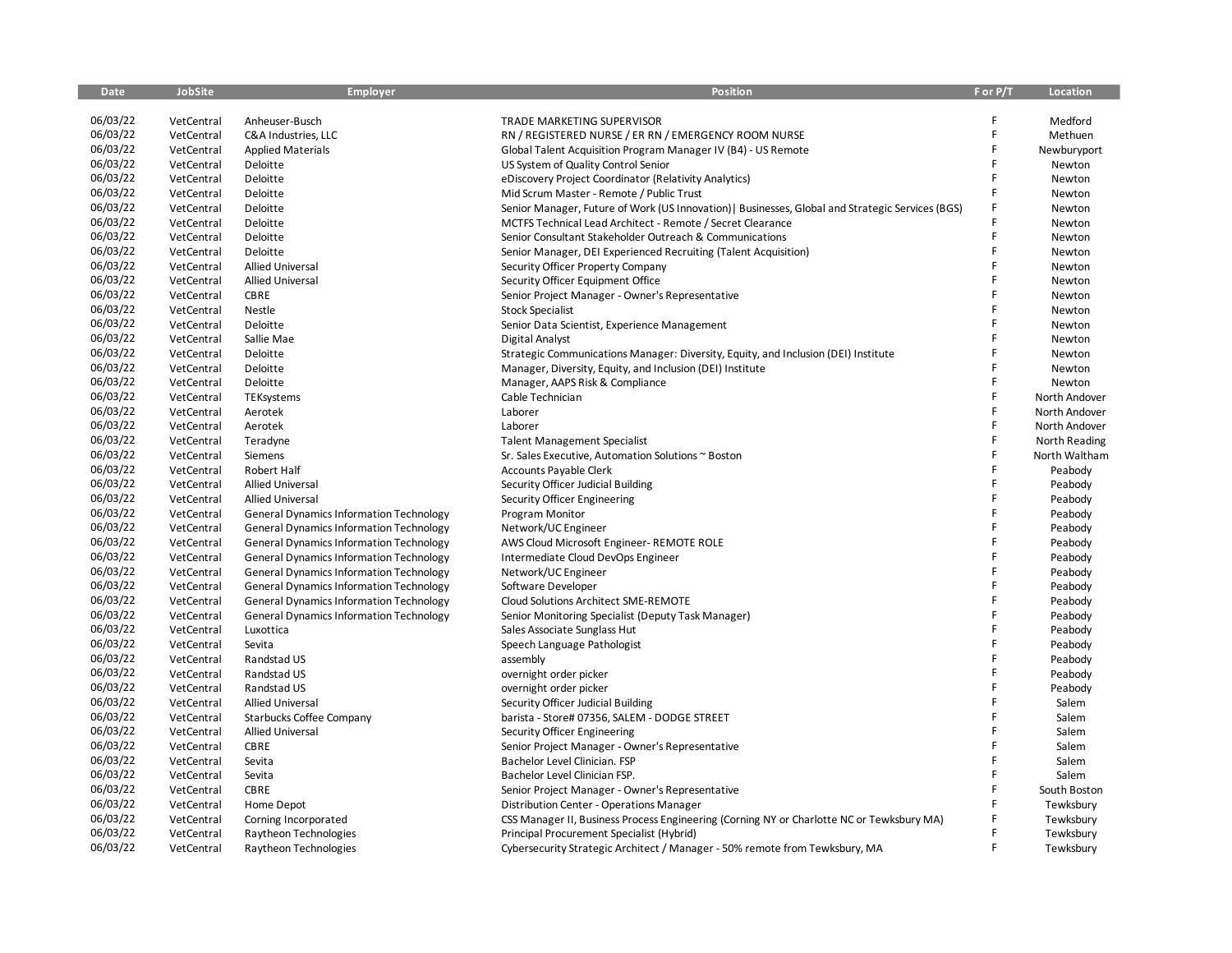| 06/03/22<br>F<br>VetCentral<br>Raytheon Technologies<br>Administrative Business Partner, Global Trade<br>Tewksbury<br>06/03/22<br>F<br>VetCentral<br>Thermo Fisher Scientific<br>Sr Customer Service Representative<br>Tewksbury<br>F<br>06/03/22<br>VetCentral<br>Thermo Fisher Scientific<br>Engineer III, DevOps<br>Tewksbury<br>06/03/22<br>F<br>VetCentral<br>Leidos<br>Quality Assurance Specialist<br>Tewksbury<br>06/03/22<br>F<br>VetCentral<br>M&T Bank<br>Universal Banker<br>Topsfield<br>06/03/22<br>F<br>Wakefield<br>VetCentral<br>Kuehne+Nagel<br>Sea Logistics Import Specialist<br>06/03/22<br>F<br>VetCentral<br><b>CVS Health</b><br><b>Staff Pharmacist PT</b><br>Wakefield<br>F<br>06/03/22<br>Wakefield<br>VetCentral<br>Sevita<br>Bachelor Level Clinician FSP<br>06/03/22<br>F<br>VetCentral<br>SR COOK (FULL-TIME)<br>Waltham<br>Compass Group, North America<br>06/03/22<br>F<br>VetCentral<br>Rocket Software, Inc.<br>Intern - Marketing<br>Waltham<br>F<br>06/03/22<br>Waltham<br>VetCentral<br>Rocket Software, Inc.<br><b>Marketing Manager</b><br>06/03/22<br>F<br>VetCentral<br>Rocket Software, Inc.<br>Waltham<br>Intern - Marketing<br>06/03/22<br>F<br>Waltham<br>VetCentral<br>Sanofi Group<br>Senior Raw Material Planner - Vaccine<br>F<br>06/03/22<br>VetCentral<br>Sanofi Group<br>Waltham<br>Senior Scientist Cell and Genome Engineering<br>06/03/22<br>F<br>VetCentral<br>Sanofi Group<br>Waltham<br>Senior Scientist Flow Cytometry<br>06/03/22<br>F<br>Sanofi Group<br>Waltham<br>VetCentral<br>mRNA - Analytical Development Research Associate - Vaccine<br>06/03/22<br>F<br>VetCentral<br>Sanofi Group<br>Associate Director Cell Culture Process Development<br>Waltham<br>06/03/22<br>F<br>Waltham<br>VetCentral<br>Sanofi Group<br>Senior Research Associate Cell Culture Process Development<br>06/03/22<br>F<br>VetCentral<br>Sanofi Group<br>Senior Research Associate Cell Culture<br>Waltham<br>06/03/22<br>F<br>VetCentral<br>Sanofi Group<br>Scientist Flow Cytometry<br>Waltham<br>06/03/22<br>F<br>Waltham<br>VetCentral<br>Kiewit Corporation<br>Material Coordinator III - Kiewit Supply Network<br>06/03/22<br>Ë<br>VetCentral<br><b>Allied Universal</b><br>Security Officer Equipment Office<br>Waltham<br>06/03/22<br>F<br>VetCentral<br>CareerStaff Unlimited<br>Waltham<br>None<br>06/03/22<br>F<br>PPD<br>VetCentral<br>Director, HR Business Partner (remote US)<br>Waltham<br>06/03/22<br>F<br>VetCentral<br><b>CBRE</b><br>Waltham<br>Senior Project Manager - Owner's Representative<br>06/03/22<br>F<br><b>Bank of America</b><br>Waltham<br>VetCentral<br>Marketing Product Manager I<br>06/03/22<br>F<br><b>Bank of America</b><br>VetCentral<br><b>Business Control Specialist</b><br>Waltham<br>Ë<br>06/03/22<br><b>Bank of America</b><br>Waltham<br>VetCentral<br>Consultant II-System Engineer<br>06/03/22<br>F<br>VetCentral<br>Molina Healthcare<br>Rep, Enrollment Services 1<br>Waltham<br>F<br>06/03/22<br>Waltham<br>VetCentral<br><b>Staples</b><br>TSA Customer Service Representative Part-time<br>06/03/22<br>Ë<br>Waltham<br>VetCentral<br>Raytheon Technologies<br>Growth and Proposal Lead (GPL)-100% remote!<br>06/03/22<br>F<br>Waltham<br>VetCentral<br>Thermo Fisher Scientific<br>Specialist Media, Buffer Prep & Tissue Culture Support<br>F<br>06/03/22<br>VetCentral<br>Thermo Fisher Scientific<br><b>Business Insights Analyst</b><br>Waltham<br>06/03/22<br>F<br>VetCentral<br>Thermo Fisher Scientific<br>Sr. Program Manager, Cell Biology Global Operations<br>Waltham<br>F<br>06/03/22<br>VetCentral<br>Thermo Fisher Scientific<br>BI Manager-Financial Intelligence (Remote)<br>Waltham<br>06/03/22<br>F<br>VetCentral<br>Thermo Fisher Scientific<br>Specialist Band II<br>Waltham<br>06/03/22<br>F<br>Waltham<br>VetCentral<br>Thermo Fisher Scientific<br>Sr. Manager, Corporate Strategy<br>F<br>06/03/22<br>VetCentral<br>Thermo Fisher Scientific<br>Sr. Finance Manager - Laboratory Plastics Essentials<br>Waltham<br>06/03/22<br>F<br>VetCentral<br>Thermo Fisher Scientific<br>Sr. Market Development Specialist<br>Waltham<br>06/03/22<br>F<br>VetCentral<br>Sodexo<br>Senior Project Manager<br>Waltham<br>F<br>06/03/22<br>VetCentral<br>Fresenius Medical Care North America<br>Van Driver - Acute Dialysis<br>Waltham<br>06/03/22<br>F<br>VetCentral<br>Fresenius Medical Care North America<br>Sr. Sales Business Analyst<br>Waltham<br>F<br>06/03/22<br>VetCentral<br>Fresenius Medical Care North America<br>Waltham<br><b>Business Intelligence Analyst</b><br>06/03/22<br>F<br>VetCentral<br>Fresenius Medical Care North America<br>Sr RA Associate Pharma<br>Waltham<br>06/03/22<br>F<br>VetCentral<br>Fresenius Medical Care North America<br>Waltham<br>Senior Enterprise Systems Analyst<br>06/03/22<br>F<br>VetCentral<br>ServiceNow, Inc.<br>Senior Business Analyst<br>Waltham | <b>Date</b> | <b>JobSite</b> | <b>Employer</b> | <b>Position</b> | F or P/T | Location |
|------------------------------------------------------------------------------------------------------------------------------------------------------------------------------------------------------------------------------------------------------------------------------------------------------------------------------------------------------------------------------------------------------------------------------------------------------------------------------------------------------------------------------------------------------------------------------------------------------------------------------------------------------------------------------------------------------------------------------------------------------------------------------------------------------------------------------------------------------------------------------------------------------------------------------------------------------------------------------------------------------------------------------------------------------------------------------------------------------------------------------------------------------------------------------------------------------------------------------------------------------------------------------------------------------------------------------------------------------------------------------------------------------------------------------------------------------------------------------------------------------------------------------------------------------------------------------------------------------------------------------------------------------------------------------------------------------------------------------------------------------------------------------------------------------------------------------------------------------------------------------------------------------------------------------------------------------------------------------------------------------------------------------------------------------------------------------------------------------------------------------------------------------------------------------------------------------------------------------------------------------------------------------------------------------------------------------------------------------------------------------------------------------------------------------------------------------------------------------------------------------------------------------------------------------------------------------------------------------------------------------------------------------------------------------------------------------------------------------------------------------------------------------------------------------------------------------------------------------------------------------------------------------------------------------------------------------------------------------------------------------------------------------------------------------------------------------------------------------------------------------------------------------------------------------------------------------------------------------------------------------------------------------------------------------------------------------------------------------------------------------------------------------------------------------------------------------------------------------------------------------------------------------------------------------------------------------------------------------------------------------------------------------------------------------------------------------------------------------------------------------------------------------------------------------------------------------------------------------------------------------------------------------------------------------------------------------------------------------------------------------------------------------------------------------------------------------------------------------------------------------------------------------------------------------------------------------------------------------------------------------------------------------------------------------------------------------------------------------------------------------------------------------------------------------------------------------------------------------------------------------------------------------------------------------------------------------------------------------------------------------------------------------------------------------------------------------------------------------------------------------------------------------------------------------------------------------------------------------------------------------------------------------------------------------|-------------|----------------|-----------------|-----------------|----------|----------|
|                                                                                                                                                                                                                                                                                                                                                                                                                                                                                                                                                                                                                                                                                                                                                                                                                                                                                                                                                                                                                                                                                                                                                                                                                                                                                                                                                                                                                                                                                                                                                                                                                                                                                                                                                                                                                                                                                                                                                                                                                                                                                                                                                                                                                                                                                                                                                                                                                                                                                                                                                                                                                                                                                                                                                                                                                                                                                                                                                                                                                                                                                                                                                                                                                                                                                                                                                                                                                                                                                                                                                                                                                                                                                                                                                                                                                                                                                                                                                                                                                                                                                                                                                                                                                                                                                                                                                                                                                                                                                                                                                                                                                                                                                                                                                                                                                                                                                                                              |             |                |                 |                 |          |          |
|                                                                                                                                                                                                                                                                                                                                                                                                                                                                                                                                                                                                                                                                                                                                                                                                                                                                                                                                                                                                                                                                                                                                                                                                                                                                                                                                                                                                                                                                                                                                                                                                                                                                                                                                                                                                                                                                                                                                                                                                                                                                                                                                                                                                                                                                                                                                                                                                                                                                                                                                                                                                                                                                                                                                                                                                                                                                                                                                                                                                                                                                                                                                                                                                                                                                                                                                                                                                                                                                                                                                                                                                                                                                                                                                                                                                                                                                                                                                                                                                                                                                                                                                                                                                                                                                                                                                                                                                                                                                                                                                                                                                                                                                                                                                                                                                                                                                                                                              |             |                |                 |                 |          |          |
|                                                                                                                                                                                                                                                                                                                                                                                                                                                                                                                                                                                                                                                                                                                                                                                                                                                                                                                                                                                                                                                                                                                                                                                                                                                                                                                                                                                                                                                                                                                                                                                                                                                                                                                                                                                                                                                                                                                                                                                                                                                                                                                                                                                                                                                                                                                                                                                                                                                                                                                                                                                                                                                                                                                                                                                                                                                                                                                                                                                                                                                                                                                                                                                                                                                                                                                                                                                                                                                                                                                                                                                                                                                                                                                                                                                                                                                                                                                                                                                                                                                                                                                                                                                                                                                                                                                                                                                                                                                                                                                                                                                                                                                                                                                                                                                                                                                                                                                              |             |                |                 |                 |          |          |
|                                                                                                                                                                                                                                                                                                                                                                                                                                                                                                                                                                                                                                                                                                                                                                                                                                                                                                                                                                                                                                                                                                                                                                                                                                                                                                                                                                                                                                                                                                                                                                                                                                                                                                                                                                                                                                                                                                                                                                                                                                                                                                                                                                                                                                                                                                                                                                                                                                                                                                                                                                                                                                                                                                                                                                                                                                                                                                                                                                                                                                                                                                                                                                                                                                                                                                                                                                                                                                                                                                                                                                                                                                                                                                                                                                                                                                                                                                                                                                                                                                                                                                                                                                                                                                                                                                                                                                                                                                                                                                                                                                                                                                                                                                                                                                                                                                                                                                                              |             |                |                 |                 |          |          |
|                                                                                                                                                                                                                                                                                                                                                                                                                                                                                                                                                                                                                                                                                                                                                                                                                                                                                                                                                                                                                                                                                                                                                                                                                                                                                                                                                                                                                                                                                                                                                                                                                                                                                                                                                                                                                                                                                                                                                                                                                                                                                                                                                                                                                                                                                                                                                                                                                                                                                                                                                                                                                                                                                                                                                                                                                                                                                                                                                                                                                                                                                                                                                                                                                                                                                                                                                                                                                                                                                                                                                                                                                                                                                                                                                                                                                                                                                                                                                                                                                                                                                                                                                                                                                                                                                                                                                                                                                                                                                                                                                                                                                                                                                                                                                                                                                                                                                                                              |             |                |                 |                 |          |          |
|                                                                                                                                                                                                                                                                                                                                                                                                                                                                                                                                                                                                                                                                                                                                                                                                                                                                                                                                                                                                                                                                                                                                                                                                                                                                                                                                                                                                                                                                                                                                                                                                                                                                                                                                                                                                                                                                                                                                                                                                                                                                                                                                                                                                                                                                                                                                                                                                                                                                                                                                                                                                                                                                                                                                                                                                                                                                                                                                                                                                                                                                                                                                                                                                                                                                                                                                                                                                                                                                                                                                                                                                                                                                                                                                                                                                                                                                                                                                                                                                                                                                                                                                                                                                                                                                                                                                                                                                                                                                                                                                                                                                                                                                                                                                                                                                                                                                                                                              |             |                |                 |                 |          |          |
|                                                                                                                                                                                                                                                                                                                                                                                                                                                                                                                                                                                                                                                                                                                                                                                                                                                                                                                                                                                                                                                                                                                                                                                                                                                                                                                                                                                                                                                                                                                                                                                                                                                                                                                                                                                                                                                                                                                                                                                                                                                                                                                                                                                                                                                                                                                                                                                                                                                                                                                                                                                                                                                                                                                                                                                                                                                                                                                                                                                                                                                                                                                                                                                                                                                                                                                                                                                                                                                                                                                                                                                                                                                                                                                                                                                                                                                                                                                                                                                                                                                                                                                                                                                                                                                                                                                                                                                                                                                                                                                                                                                                                                                                                                                                                                                                                                                                                                                              |             |                |                 |                 |          |          |
|                                                                                                                                                                                                                                                                                                                                                                                                                                                                                                                                                                                                                                                                                                                                                                                                                                                                                                                                                                                                                                                                                                                                                                                                                                                                                                                                                                                                                                                                                                                                                                                                                                                                                                                                                                                                                                                                                                                                                                                                                                                                                                                                                                                                                                                                                                                                                                                                                                                                                                                                                                                                                                                                                                                                                                                                                                                                                                                                                                                                                                                                                                                                                                                                                                                                                                                                                                                                                                                                                                                                                                                                                                                                                                                                                                                                                                                                                                                                                                                                                                                                                                                                                                                                                                                                                                                                                                                                                                                                                                                                                                                                                                                                                                                                                                                                                                                                                                                              |             |                |                 |                 |          |          |
|                                                                                                                                                                                                                                                                                                                                                                                                                                                                                                                                                                                                                                                                                                                                                                                                                                                                                                                                                                                                                                                                                                                                                                                                                                                                                                                                                                                                                                                                                                                                                                                                                                                                                                                                                                                                                                                                                                                                                                                                                                                                                                                                                                                                                                                                                                                                                                                                                                                                                                                                                                                                                                                                                                                                                                                                                                                                                                                                                                                                                                                                                                                                                                                                                                                                                                                                                                                                                                                                                                                                                                                                                                                                                                                                                                                                                                                                                                                                                                                                                                                                                                                                                                                                                                                                                                                                                                                                                                                                                                                                                                                                                                                                                                                                                                                                                                                                                                                              |             |                |                 |                 |          |          |
|                                                                                                                                                                                                                                                                                                                                                                                                                                                                                                                                                                                                                                                                                                                                                                                                                                                                                                                                                                                                                                                                                                                                                                                                                                                                                                                                                                                                                                                                                                                                                                                                                                                                                                                                                                                                                                                                                                                                                                                                                                                                                                                                                                                                                                                                                                                                                                                                                                                                                                                                                                                                                                                                                                                                                                                                                                                                                                                                                                                                                                                                                                                                                                                                                                                                                                                                                                                                                                                                                                                                                                                                                                                                                                                                                                                                                                                                                                                                                                                                                                                                                                                                                                                                                                                                                                                                                                                                                                                                                                                                                                                                                                                                                                                                                                                                                                                                                                                              |             |                |                 |                 |          |          |
|                                                                                                                                                                                                                                                                                                                                                                                                                                                                                                                                                                                                                                                                                                                                                                                                                                                                                                                                                                                                                                                                                                                                                                                                                                                                                                                                                                                                                                                                                                                                                                                                                                                                                                                                                                                                                                                                                                                                                                                                                                                                                                                                                                                                                                                                                                                                                                                                                                                                                                                                                                                                                                                                                                                                                                                                                                                                                                                                                                                                                                                                                                                                                                                                                                                                                                                                                                                                                                                                                                                                                                                                                                                                                                                                                                                                                                                                                                                                                                                                                                                                                                                                                                                                                                                                                                                                                                                                                                                                                                                                                                                                                                                                                                                                                                                                                                                                                                                              |             |                |                 |                 |          |          |
|                                                                                                                                                                                                                                                                                                                                                                                                                                                                                                                                                                                                                                                                                                                                                                                                                                                                                                                                                                                                                                                                                                                                                                                                                                                                                                                                                                                                                                                                                                                                                                                                                                                                                                                                                                                                                                                                                                                                                                                                                                                                                                                                                                                                                                                                                                                                                                                                                                                                                                                                                                                                                                                                                                                                                                                                                                                                                                                                                                                                                                                                                                                                                                                                                                                                                                                                                                                                                                                                                                                                                                                                                                                                                                                                                                                                                                                                                                                                                                                                                                                                                                                                                                                                                                                                                                                                                                                                                                                                                                                                                                                                                                                                                                                                                                                                                                                                                                                              |             |                |                 |                 |          |          |
|                                                                                                                                                                                                                                                                                                                                                                                                                                                                                                                                                                                                                                                                                                                                                                                                                                                                                                                                                                                                                                                                                                                                                                                                                                                                                                                                                                                                                                                                                                                                                                                                                                                                                                                                                                                                                                                                                                                                                                                                                                                                                                                                                                                                                                                                                                                                                                                                                                                                                                                                                                                                                                                                                                                                                                                                                                                                                                                                                                                                                                                                                                                                                                                                                                                                                                                                                                                                                                                                                                                                                                                                                                                                                                                                                                                                                                                                                                                                                                                                                                                                                                                                                                                                                                                                                                                                                                                                                                                                                                                                                                                                                                                                                                                                                                                                                                                                                                                              |             |                |                 |                 |          |          |
|                                                                                                                                                                                                                                                                                                                                                                                                                                                                                                                                                                                                                                                                                                                                                                                                                                                                                                                                                                                                                                                                                                                                                                                                                                                                                                                                                                                                                                                                                                                                                                                                                                                                                                                                                                                                                                                                                                                                                                                                                                                                                                                                                                                                                                                                                                                                                                                                                                                                                                                                                                                                                                                                                                                                                                                                                                                                                                                                                                                                                                                                                                                                                                                                                                                                                                                                                                                                                                                                                                                                                                                                                                                                                                                                                                                                                                                                                                                                                                                                                                                                                                                                                                                                                                                                                                                                                                                                                                                                                                                                                                                                                                                                                                                                                                                                                                                                                                                              |             |                |                 |                 |          |          |
|                                                                                                                                                                                                                                                                                                                                                                                                                                                                                                                                                                                                                                                                                                                                                                                                                                                                                                                                                                                                                                                                                                                                                                                                                                                                                                                                                                                                                                                                                                                                                                                                                                                                                                                                                                                                                                                                                                                                                                                                                                                                                                                                                                                                                                                                                                                                                                                                                                                                                                                                                                                                                                                                                                                                                                                                                                                                                                                                                                                                                                                                                                                                                                                                                                                                                                                                                                                                                                                                                                                                                                                                                                                                                                                                                                                                                                                                                                                                                                                                                                                                                                                                                                                                                                                                                                                                                                                                                                                                                                                                                                                                                                                                                                                                                                                                                                                                                                                              |             |                |                 |                 |          |          |
|                                                                                                                                                                                                                                                                                                                                                                                                                                                                                                                                                                                                                                                                                                                                                                                                                                                                                                                                                                                                                                                                                                                                                                                                                                                                                                                                                                                                                                                                                                                                                                                                                                                                                                                                                                                                                                                                                                                                                                                                                                                                                                                                                                                                                                                                                                                                                                                                                                                                                                                                                                                                                                                                                                                                                                                                                                                                                                                                                                                                                                                                                                                                                                                                                                                                                                                                                                                                                                                                                                                                                                                                                                                                                                                                                                                                                                                                                                                                                                                                                                                                                                                                                                                                                                                                                                                                                                                                                                                                                                                                                                                                                                                                                                                                                                                                                                                                                                                              |             |                |                 |                 |          |          |
|                                                                                                                                                                                                                                                                                                                                                                                                                                                                                                                                                                                                                                                                                                                                                                                                                                                                                                                                                                                                                                                                                                                                                                                                                                                                                                                                                                                                                                                                                                                                                                                                                                                                                                                                                                                                                                                                                                                                                                                                                                                                                                                                                                                                                                                                                                                                                                                                                                                                                                                                                                                                                                                                                                                                                                                                                                                                                                                                                                                                                                                                                                                                                                                                                                                                                                                                                                                                                                                                                                                                                                                                                                                                                                                                                                                                                                                                                                                                                                                                                                                                                                                                                                                                                                                                                                                                                                                                                                                                                                                                                                                                                                                                                                                                                                                                                                                                                                                              |             |                |                 |                 |          |          |
|                                                                                                                                                                                                                                                                                                                                                                                                                                                                                                                                                                                                                                                                                                                                                                                                                                                                                                                                                                                                                                                                                                                                                                                                                                                                                                                                                                                                                                                                                                                                                                                                                                                                                                                                                                                                                                                                                                                                                                                                                                                                                                                                                                                                                                                                                                                                                                                                                                                                                                                                                                                                                                                                                                                                                                                                                                                                                                                                                                                                                                                                                                                                                                                                                                                                                                                                                                                                                                                                                                                                                                                                                                                                                                                                                                                                                                                                                                                                                                                                                                                                                                                                                                                                                                                                                                                                                                                                                                                                                                                                                                                                                                                                                                                                                                                                                                                                                                                              |             |                |                 |                 |          |          |
|                                                                                                                                                                                                                                                                                                                                                                                                                                                                                                                                                                                                                                                                                                                                                                                                                                                                                                                                                                                                                                                                                                                                                                                                                                                                                                                                                                                                                                                                                                                                                                                                                                                                                                                                                                                                                                                                                                                                                                                                                                                                                                                                                                                                                                                                                                                                                                                                                                                                                                                                                                                                                                                                                                                                                                                                                                                                                                                                                                                                                                                                                                                                                                                                                                                                                                                                                                                                                                                                                                                                                                                                                                                                                                                                                                                                                                                                                                                                                                                                                                                                                                                                                                                                                                                                                                                                                                                                                                                                                                                                                                                                                                                                                                                                                                                                                                                                                                                              |             |                |                 |                 |          |          |
|                                                                                                                                                                                                                                                                                                                                                                                                                                                                                                                                                                                                                                                                                                                                                                                                                                                                                                                                                                                                                                                                                                                                                                                                                                                                                                                                                                                                                                                                                                                                                                                                                                                                                                                                                                                                                                                                                                                                                                                                                                                                                                                                                                                                                                                                                                                                                                                                                                                                                                                                                                                                                                                                                                                                                                                                                                                                                                                                                                                                                                                                                                                                                                                                                                                                                                                                                                                                                                                                                                                                                                                                                                                                                                                                                                                                                                                                                                                                                                                                                                                                                                                                                                                                                                                                                                                                                                                                                                                                                                                                                                                                                                                                                                                                                                                                                                                                                                                              |             |                |                 |                 |          |          |
|                                                                                                                                                                                                                                                                                                                                                                                                                                                                                                                                                                                                                                                                                                                                                                                                                                                                                                                                                                                                                                                                                                                                                                                                                                                                                                                                                                                                                                                                                                                                                                                                                                                                                                                                                                                                                                                                                                                                                                                                                                                                                                                                                                                                                                                                                                                                                                                                                                                                                                                                                                                                                                                                                                                                                                                                                                                                                                                                                                                                                                                                                                                                                                                                                                                                                                                                                                                                                                                                                                                                                                                                                                                                                                                                                                                                                                                                                                                                                                                                                                                                                                                                                                                                                                                                                                                                                                                                                                                                                                                                                                                                                                                                                                                                                                                                                                                                                                                              |             |                |                 |                 |          |          |
|                                                                                                                                                                                                                                                                                                                                                                                                                                                                                                                                                                                                                                                                                                                                                                                                                                                                                                                                                                                                                                                                                                                                                                                                                                                                                                                                                                                                                                                                                                                                                                                                                                                                                                                                                                                                                                                                                                                                                                                                                                                                                                                                                                                                                                                                                                                                                                                                                                                                                                                                                                                                                                                                                                                                                                                                                                                                                                                                                                                                                                                                                                                                                                                                                                                                                                                                                                                                                                                                                                                                                                                                                                                                                                                                                                                                                                                                                                                                                                                                                                                                                                                                                                                                                                                                                                                                                                                                                                                                                                                                                                                                                                                                                                                                                                                                                                                                                                                              |             |                |                 |                 |          |          |
|                                                                                                                                                                                                                                                                                                                                                                                                                                                                                                                                                                                                                                                                                                                                                                                                                                                                                                                                                                                                                                                                                                                                                                                                                                                                                                                                                                                                                                                                                                                                                                                                                                                                                                                                                                                                                                                                                                                                                                                                                                                                                                                                                                                                                                                                                                                                                                                                                                                                                                                                                                                                                                                                                                                                                                                                                                                                                                                                                                                                                                                                                                                                                                                                                                                                                                                                                                                                                                                                                                                                                                                                                                                                                                                                                                                                                                                                                                                                                                                                                                                                                                                                                                                                                                                                                                                                                                                                                                                                                                                                                                                                                                                                                                                                                                                                                                                                                                                              |             |                |                 |                 |          |          |
|                                                                                                                                                                                                                                                                                                                                                                                                                                                                                                                                                                                                                                                                                                                                                                                                                                                                                                                                                                                                                                                                                                                                                                                                                                                                                                                                                                                                                                                                                                                                                                                                                                                                                                                                                                                                                                                                                                                                                                                                                                                                                                                                                                                                                                                                                                                                                                                                                                                                                                                                                                                                                                                                                                                                                                                                                                                                                                                                                                                                                                                                                                                                                                                                                                                                                                                                                                                                                                                                                                                                                                                                                                                                                                                                                                                                                                                                                                                                                                                                                                                                                                                                                                                                                                                                                                                                                                                                                                                                                                                                                                                                                                                                                                                                                                                                                                                                                                                              |             |                |                 |                 |          |          |
|                                                                                                                                                                                                                                                                                                                                                                                                                                                                                                                                                                                                                                                                                                                                                                                                                                                                                                                                                                                                                                                                                                                                                                                                                                                                                                                                                                                                                                                                                                                                                                                                                                                                                                                                                                                                                                                                                                                                                                                                                                                                                                                                                                                                                                                                                                                                                                                                                                                                                                                                                                                                                                                                                                                                                                                                                                                                                                                                                                                                                                                                                                                                                                                                                                                                                                                                                                                                                                                                                                                                                                                                                                                                                                                                                                                                                                                                                                                                                                                                                                                                                                                                                                                                                                                                                                                                                                                                                                                                                                                                                                                                                                                                                                                                                                                                                                                                                                                              |             |                |                 |                 |          |          |
|                                                                                                                                                                                                                                                                                                                                                                                                                                                                                                                                                                                                                                                                                                                                                                                                                                                                                                                                                                                                                                                                                                                                                                                                                                                                                                                                                                                                                                                                                                                                                                                                                                                                                                                                                                                                                                                                                                                                                                                                                                                                                                                                                                                                                                                                                                                                                                                                                                                                                                                                                                                                                                                                                                                                                                                                                                                                                                                                                                                                                                                                                                                                                                                                                                                                                                                                                                                                                                                                                                                                                                                                                                                                                                                                                                                                                                                                                                                                                                                                                                                                                                                                                                                                                                                                                                                                                                                                                                                                                                                                                                                                                                                                                                                                                                                                                                                                                                                              |             |                |                 |                 |          |          |
|                                                                                                                                                                                                                                                                                                                                                                                                                                                                                                                                                                                                                                                                                                                                                                                                                                                                                                                                                                                                                                                                                                                                                                                                                                                                                                                                                                                                                                                                                                                                                                                                                                                                                                                                                                                                                                                                                                                                                                                                                                                                                                                                                                                                                                                                                                                                                                                                                                                                                                                                                                                                                                                                                                                                                                                                                                                                                                                                                                                                                                                                                                                                                                                                                                                                                                                                                                                                                                                                                                                                                                                                                                                                                                                                                                                                                                                                                                                                                                                                                                                                                                                                                                                                                                                                                                                                                                                                                                                                                                                                                                                                                                                                                                                                                                                                                                                                                                                              |             |                |                 |                 |          |          |
|                                                                                                                                                                                                                                                                                                                                                                                                                                                                                                                                                                                                                                                                                                                                                                                                                                                                                                                                                                                                                                                                                                                                                                                                                                                                                                                                                                                                                                                                                                                                                                                                                                                                                                                                                                                                                                                                                                                                                                                                                                                                                                                                                                                                                                                                                                                                                                                                                                                                                                                                                                                                                                                                                                                                                                                                                                                                                                                                                                                                                                                                                                                                                                                                                                                                                                                                                                                                                                                                                                                                                                                                                                                                                                                                                                                                                                                                                                                                                                                                                                                                                                                                                                                                                                                                                                                                                                                                                                                                                                                                                                                                                                                                                                                                                                                                                                                                                                                              |             |                |                 |                 |          |          |
|                                                                                                                                                                                                                                                                                                                                                                                                                                                                                                                                                                                                                                                                                                                                                                                                                                                                                                                                                                                                                                                                                                                                                                                                                                                                                                                                                                                                                                                                                                                                                                                                                                                                                                                                                                                                                                                                                                                                                                                                                                                                                                                                                                                                                                                                                                                                                                                                                                                                                                                                                                                                                                                                                                                                                                                                                                                                                                                                                                                                                                                                                                                                                                                                                                                                                                                                                                                                                                                                                                                                                                                                                                                                                                                                                                                                                                                                                                                                                                                                                                                                                                                                                                                                                                                                                                                                                                                                                                                                                                                                                                                                                                                                                                                                                                                                                                                                                                                              |             |                |                 |                 |          |          |
|                                                                                                                                                                                                                                                                                                                                                                                                                                                                                                                                                                                                                                                                                                                                                                                                                                                                                                                                                                                                                                                                                                                                                                                                                                                                                                                                                                                                                                                                                                                                                                                                                                                                                                                                                                                                                                                                                                                                                                                                                                                                                                                                                                                                                                                                                                                                                                                                                                                                                                                                                                                                                                                                                                                                                                                                                                                                                                                                                                                                                                                                                                                                                                                                                                                                                                                                                                                                                                                                                                                                                                                                                                                                                                                                                                                                                                                                                                                                                                                                                                                                                                                                                                                                                                                                                                                                                                                                                                                                                                                                                                                                                                                                                                                                                                                                                                                                                                                              |             |                |                 |                 |          |          |
|                                                                                                                                                                                                                                                                                                                                                                                                                                                                                                                                                                                                                                                                                                                                                                                                                                                                                                                                                                                                                                                                                                                                                                                                                                                                                                                                                                                                                                                                                                                                                                                                                                                                                                                                                                                                                                                                                                                                                                                                                                                                                                                                                                                                                                                                                                                                                                                                                                                                                                                                                                                                                                                                                                                                                                                                                                                                                                                                                                                                                                                                                                                                                                                                                                                                                                                                                                                                                                                                                                                                                                                                                                                                                                                                                                                                                                                                                                                                                                                                                                                                                                                                                                                                                                                                                                                                                                                                                                                                                                                                                                                                                                                                                                                                                                                                                                                                                                                              |             |                |                 |                 |          |          |
|                                                                                                                                                                                                                                                                                                                                                                                                                                                                                                                                                                                                                                                                                                                                                                                                                                                                                                                                                                                                                                                                                                                                                                                                                                                                                                                                                                                                                                                                                                                                                                                                                                                                                                                                                                                                                                                                                                                                                                                                                                                                                                                                                                                                                                                                                                                                                                                                                                                                                                                                                                                                                                                                                                                                                                                                                                                                                                                                                                                                                                                                                                                                                                                                                                                                                                                                                                                                                                                                                                                                                                                                                                                                                                                                                                                                                                                                                                                                                                                                                                                                                                                                                                                                                                                                                                                                                                                                                                                                                                                                                                                                                                                                                                                                                                                                                                                                                                                              |             |                |                 |                 |          |          |
|                                                                                                                                                                                                                                                                                                                                                                                                                                                                                                                                                                                                                                                                                                                                                                                                                                                                                                                                                                                                                                                                                                                                                                                                                                                                                                                                                                                                                                                                                                                                                                                                                                                                                                                                                                                                                                                                                                                                                                                                                                                                                                                                                                                                                                                                                                                                                                                                                                                                                                                                                                                                                                                                                                                                                                                                                                                                                                                                                                                                                                                                                                                                                                                                                                                                                                                                                                                                                                                                                                                                                                                                                                                                                                                                                                                                                                                                                                                                                                                                                                                                                                                                                                                                                                                                                                                                                                                                                                                                                                                                                                                                                                                                                                                                                                                                                                                                                                                              |             |                |                 |                 |          |          |
|                                                                                                                                                                                                                                                                                                                                                                                                                                                                                                                                                                                                                                                                                                                                                                                                                                                                                                                                                                                                                                                                                                                                                                                                                                                                                                                                                                                                                                                                                                                                                                                                                                                                                                                                                                                                                                                                                                                                                                                                                                                                                                                                                                                                                                                                                                                                                                                                                                                                                                                                                                                                                                                                                                                                                                                                                                                                                                                                                                                                                                                                                                                                                                                                                                                                                                                                                                                                                                                                                                                                                                                                                                                                                                                                                                                                                                                                                                                                                                                                                                                                                                                                                                                                                                                                                                                                                                                                                                                                                                                                                                                                                                                                                                                                                                                                                                                                                                                              |             |                |                 |                 |          |          |
|                                                                                                                                                                                                                                                                                                                                                                                                                                                                                                                                                                                                                                                                                                                                                                                                                                                                                                                                                                                                                                                                                                                                                                                                                                                                                                                                                                                                                                                                                                                                                                                                                                                                                                                                                                                                                                                                                                                                                                                                                                                                                                                                                                                                                                                                                                                                                                                                                                                                                                                                                                                                                                                                                                                                                                                                                                                                                                                                                                                                                                                                                                                                                                                                                                                                                                                                                                                                                                                                                                                                                                                                                                                                                                                                                                                                                                                                                                                                                                                                                                                                                                                                                                                                                                                                                                                                                                                                                                                                                                                                                                                                                                                                                                                                                                                                                                                                                                                              |             |                |                 |                 |          |          |
|                                                                                                                                                                                                                                                                                                                                                                                                                                                                                                                                                                                                                                                                                                                                                                                                                                                                                                                                                                                                                                                                                                                                                                                                                                                                                                                                                                                                                                                                                                                                                                                                                                                                                                                                                                                                                                                                                                                                                                                                                                                                                                                                                                                                                                                                                                                                                                                                                                                                                                                                                                                                                                                                                                                                                                                                                                                                                                                                                                                                                                                                                                                                                                                                                                                                                                                                                                                                                                                                                                                                                                                                                                                                                                                                                                                                                                                                                                                                                                                                                                                                                                                                                                                                                                                                                                                                                                                                                                                                                                                                                                                                                                                                                                                                                                                                                                                                                                                              |             |                |                 |                 |          |          |
|                                                                                                                                                                                                                                                                                                                                                                                                                                                                                                                                                                                                                                                                                                                                                                                                                                                                                                                                                                                                                                                                                                                                                                                                                                                                                                                                                                                                                                                                                                                                                                                                                                                                                                                                                                                                                                                                                                                                                                                                                                                                                                                                                                                                                                                                                                                                                                                                                                                                                                                                                                                                                                                                                                                                                                                                                                                                                                                                                                                                                                                                                                                                                                                                                                                                                                                                                                                                                                                                                                                                                                                                                                                                                                                                                                                                                                                                                                                                                                                                                                                                                                                                                                                                                                                                                                                                                                                                                                                                                                                                                                                                                                                                                                                                                                                                                                                                                                                              |             |                |                 |                 |          |          |
|                                                                                                                                                                                                                                                                                                                                                                                                                                                                                                                                                                                                                                                                                                                                                                                                                                                                                                                                                                                                                                                                                                                                                                                                                                                                                                                                                                                                                                                                                                                                                                                                                                                                                                                                                                                                                                                                                                                                                                                                                                                                                                                                                                                                                                                                                                                                                                                                                                                                                                                                                                                                                                                                                                                                                                                                                                                                                                                                                                                                                                                                                                                                                                                                                                                                                                                                                                                                                                                                                                                                                                                                                                                                                                                                                                                                                                                                                                                                                                                                                                                                                                                                                                                                                                                                                                                                                                                                                                                                                                                                                                                                                                                                                                                                                                                                                                                                                                                              |             |                |                 |                 |          |          |
|                                                                                                                                                                                                                                                                                                                                                                                                                                                                                                                                                                                                                                                                                                                                                                                                                                                                                                                                                                                                                                                                                                                                                                                                                                                                                                                                                                                                                                                                                                                                                                                                                                                                                                                                                                                                                                                                                                                                                                                                                                                                                                                                                                                                                                                                                                                                                                                                                                                                                                                                                                                                                                                                                                                                                                                                                                                                                                                                                                                                                                                                                                                                                                                                                                                                                                                                                                                                                                                                                                                                                                                                                                                                                                                                                                                                                                                                                                                                                                                                                                                                                                                                                                                                                                                                                                                                                                                                                                                                                                                                                                                                                                                                                                                                                                                                                                                                                                                              |             |                |                 |                 |          |          |
|                                                                                                                                                                                                                                                                                                                                                                                                                                                                                                                                                                                                                                                                                                                                                                                                                                                                                                                                                                                                                                                                                                                                                                                                                                                                                                                                                                                                                                                                                                                                                                                                                                                                                                                                                                                                                                                                                                                                                                                                                                                                                                                                                                                                                                                                                                                                                                                                                                                                                                                                                                                                                                                                                                                                                                                                                                                                                                                                                                                                                                                                                                                                                                                                                                                                                                                                                                                                                                                                                                                                                                                                                                                                                                                                                                                                                                                                                                                                                                                                                                                                                                                                                                                                                                                                                                                                                                                                                                                                                                                                                                                                                                                                                                                                                                                                                                                                                                                              |             |                |                 |                 |          |          |
|                                                                                                                                                                                                                                                                                                                                                                                                                                                                                                                                                                                                                                                                                                                                                                                                                                                                                                                                                                                                                                                                                                                                                                                                                                                                                                                                                                                                                                                                                                                                                                                                                                                                                                                                                                                                                                                                                                                                                                                                                                                                                                                                                                                                                                                                                                                                                                                                                                                                                                                                                                                                                                                                                                                                                                                                                                                                                                                                                                                                                                                                                                                                                                                                                                                                                                                                                                                                                                                                                                                                                                                                                                                                                                                                                                                                                                                                                                                                                                                                                                                                                                                                                                                                                                                                                                                                                                                                                                                                                                                                                                                                                                                                                                                                                                                                                                                                                                                              |             |                |                 |                 |          |          |
|                                                                                                                                                                                                                                                                                                                                                                                                                                                                                                                                                                                                                                                                                                                                                                                                                                                                                                                                                                                                                                                                                                                                                                                                                                                                                                                                                                                                                                                                                                                                                                                                                                                                                                                                                                                                                                                                                                                                                                                                                                                                                                                                                                                                                                                                                                                                                                                                                                                                                                                                                                                                                                                                                                                                                                                                                                                                                                                                                                                                                                                                                                                                                                                                                                                                                                                                                                                                                                                                                                                                                                                                                                                                                                                                                                                                                                                                                                                                                                                                                                                                                                                                                                                                                                                                                                                                                                                                                                                                                                                                                                                                                                                                                                                                                                                                                                                                                                                              |             |                |                 |                 |          |          |
|                                                                                                                                                                                                                                                                                                                                                                                                                                                                                                                                                                                                                                                                                                                                                                                                                                                                                                                                                                                                                                                                                                                                                                                                                                                                                                                                                                                                                                                                                                                                                                                                                                                                                                                                                                                                                                                                                                                                                                                                                                                                                                                                                                                                                                                                                                                                                                                                                                                                                                                                                                                                                                                                                                                                                                                                                                                                                                                                                                                                                                                                                                                                                                                                                                                                                                                                                                                                                                                                                                                                                                                                                                                                                                                                                                                                                                                                                                                                                                                                                                                                                                                                                                                                                                                                                                                                                                                                                                                                                                                                                                                                                                                                                                                                                                                                                                                                                                                              |             |                |                 |                 |          |          |
|                                                                                                                                                                                                                                                                                                                                                                                                                                                                                                                                                                                                                                                                                                                                                                                                                                                                                                                                                                                                                                                                                                                                                                                                                                                                                                                                                                                                                                                                                                                                                                                                                                                                                                                                                                                                                                                                                                                                                                                                                                                                                                                                                                                                                                                                                                                                                                                                                                                                                                                                                                                                                                                                                                                                                                                                                                                                                                                                                                                                                                                                                                                                                                                                                                                                                                                                                                                                                                                                                                                                                                                                                                                                                                                                                                                                                                                                                                                                                                                                                                                                                                                                                                                                                                                                                                                                                                                                                                                                                                                                                                                                                                                                                                                                                                                                                                                                                                                              |             |                |                 |                 |          |          |
|                                                                                                                                                                                                                                                                                                                                                                                                                                                                                                                                                                                                                                                                                                                                                                                                                                                                                                                                                                                                                                                                                                                                                                                                                                                                                                                                                                                                                                                                                                                                                                                                                                                                                                                                                                                                                                                                                                                                                                                                                                                                                                                                                                                                                                                                                                                                                                                                                                                                                                                                                                                                                                                                                                                                                                                                                                                                                                                                                                                                                                                                                                                                                                                                                                                                                                                                                                                                                                                                                                                                                                                                                                                                                                                                                                                                                                                                                                                                                                                                                                                                                                                                                                                                                                                                                                                                                                                                                                                                                                                                                                                                                                                                                                                                                                                                                                                                                                                              |             |                |                 |                 |          |          |
|                                                                                                                                                                                                                                                                                                                                                                                                                                                                                                                                                                                                                                                                                                                                                                                                                                                                                                                                                                                                                                                                                                                                                                                                                                                                                                                                                                                                                                                                                                                                                                                                                                                                                                                                                                                                                                                                                                                                                                                                                                                                                                                                                                                                                                                                                                                                                                                                                                                                                                                                                                                                                                                                                                                                                                                                                                                                                                                                                                                                                                                                                                                                                                                                                                                                                                                                                                                                                                                                                                                                                                                                                                                                                                                                                                                                                                                                                                                                                                                                                                                                                                                                                                                                                                                                                                                                                                                                                                                                                                                                                                                                                                                                                                                                                                                                                                                                                                                              |             |                |                 |                 |          |          |
|                                                                                                                                                                                                                                                                                                                                                                                                                                                                                                                                                                                                                                                                                                                                                                                                                                                                                                                                                                                                                                                                                                                                                                                                                                                                                                                                                                                                                                                                                                                                                                                                                                                                                                                                                                                                                                                                                                                                                                                                                                                                                                                                                                                                                                                                                                                                                                                                                                                                                                                                                                                                                                                                                                                                                                                                                                                                                                                                                                                                                                                                                                                                                                                                                                                                                                                                                                                                                                                                                                                                                                                                                                                                                                                                                                                                                                                                                                                                                                                                                                                                                                                                                                                                                                                                                                                                                                                                                                                                                                                                                                                                                                                                                                                                                                                                                                                                                                                              |             |                |                 |                 |          |          |
| 06/03/22<br>F<br>VetCentral<br><b>Aston Carter</b><br><b>Global Product Manager</b><br>Waltham                                                                                                                                                                                                                                                                                                                                                                                                                                                                                                                                                                                                                                                                                                                                                                                                                                                                                                                                                                                                                                                                                                                                                                                                                                                                                                                                                                                                                                                                                                                                                                                                                                                                                                                                                                                                                                                                                                                                                                                                                                                                                                                                                                                                                                                                                                                                                                                                                                                                                                                                                                                                                                                                                                                                                                                                                                                                                                                                                                                                                                                                                                                                                                                                                                                                                                                                                                                                                                                                                                                                                                                                                                                                                                                                                                                                                                                                                                                                                                                                                                                                                                                                                                                                                                                                                                                                                                                                                                                                                                                                                                                                                                                                                                                                                                                                                               |             |                |                 |                 |          |          |
| 06/03/22<br>VetCentral<br>Randstad US<br>Waltham<br>automation technician                                                                                                                                                                                                                                                                                                                                                                                                                                                                                                                                                                                                                                                                                                                                                                                                                                                                                                                                                                                                                                                                                                                                                                                                                                                                                                                                                                                                                                                                                                                                                                                                                                                                                                                                                                                                                                                                                                                                                                                                                                                                                                                                                                                                                                                                                                                                                                                                                                                                                                                                                                                                                                                                                                                                                                                                                                                                                                                                                                                                                                                                                                                                                                                                                                                                                                                                                                                                                                                                                                                                                                                                                                                                                                                                                                                                                                                                                                                                                                                                                                                                                                                                                                                                                                                                                                                                                                                                                                                                                                                                                                                                                                                                                                                                                                                                                                                    |             |                |                 |                 |          |          |
| 06/03/22<br>Robert Half<br>VetCentral<br>Reporting<br>Wilmington                                                                                                                                                                                                                                                                                                                                                                                                                                                                                                                                                                                                                                                                                                                                                                                                                                                                                                                                                                                                                                                                                                                                                                                                                                                                                                                                                                                                                                                                                                                                                                                                                                                                                                                                                                                                                                                                                                                                                                                                                                                                                                                                                                                                                                                                                                                                                                                                                                                                                                                                                                                                                                                                                                                                                                                                                                                                                                                                                                                                                                                                                                                                                                                                                                                                                                                                                                                                                                                                                                                                                                                                                                                                                                                                                                                                                                                                                                                                                                                                                                                                                                                                                                                                                                                                                                                                                                                                                                                                                                                                                                                                                                                                                                                                                                                                                                                             |             |                |                 |                 |          |          |
| 06/03/22<br>F<br><b>Starbucks Coffee Company</b><br>VetCentral<br>barista - Store# 11757, WILMINGTON CROSSING<br>Wilmington                                                                                                                                                                                                                                                                                                                                                                                                                                                                                                                                                                                                                                                                                                                                                                                                                                                                                                                                                                                                                                                                                                                                                                                                                                                                                                                                                                                                                                                                                                                                                                                                                                                                                                                                                                                                                                                                                                                                                                                                                                                                                                                                                                                                                                                                                                                                                                                                                                                                                                                                                                                                                                                                                                                                                                                                                                                                                                                                                                                                                                                                                                                                                                                                                                                                                                                                                                                                                                                                                                                                                                                                                                                                                                                                                                                                                                                                                                                                                                                                                                                                                                                                                                                                                                                                                                                                                                                                                                                                                                                                                                                                                                                                                                                                                                                                  |             |                |                 |                 |          |          |
| 06/03/22<br>F<br>VetCentral<br><b>Charles River Laboratories</b><br>Lead Maintenance Technician<br>Wilmington                                                                                                                                                                                                                                                                                                                                                                                                                                                                                                                                                                                                                                                                                                                                                                                                                                                                                                                                                                                                                                                                                                                                                                                                                                                                                                                                                                                                                                                                                                                                                                                                                                                                                                                                                                                                                                                                                                                                                                                                                                                                                                                                                                                                                                                                                                                                                                                                                                                                                                                                                                                                                                                                                                                                                                                                                                                                                                                                                                                                                                                                                                                                                                                                                                                                                                                                                                                                                                                                                                                                                                                                                                                                                                                                                                                                                                                                                                                                                                                                                                                                                                                                                                                                                                                                                                                                                                                                                                                                                                                                                                                                                                                                                                                                                                                                                |             |                |                 |                 |          |          |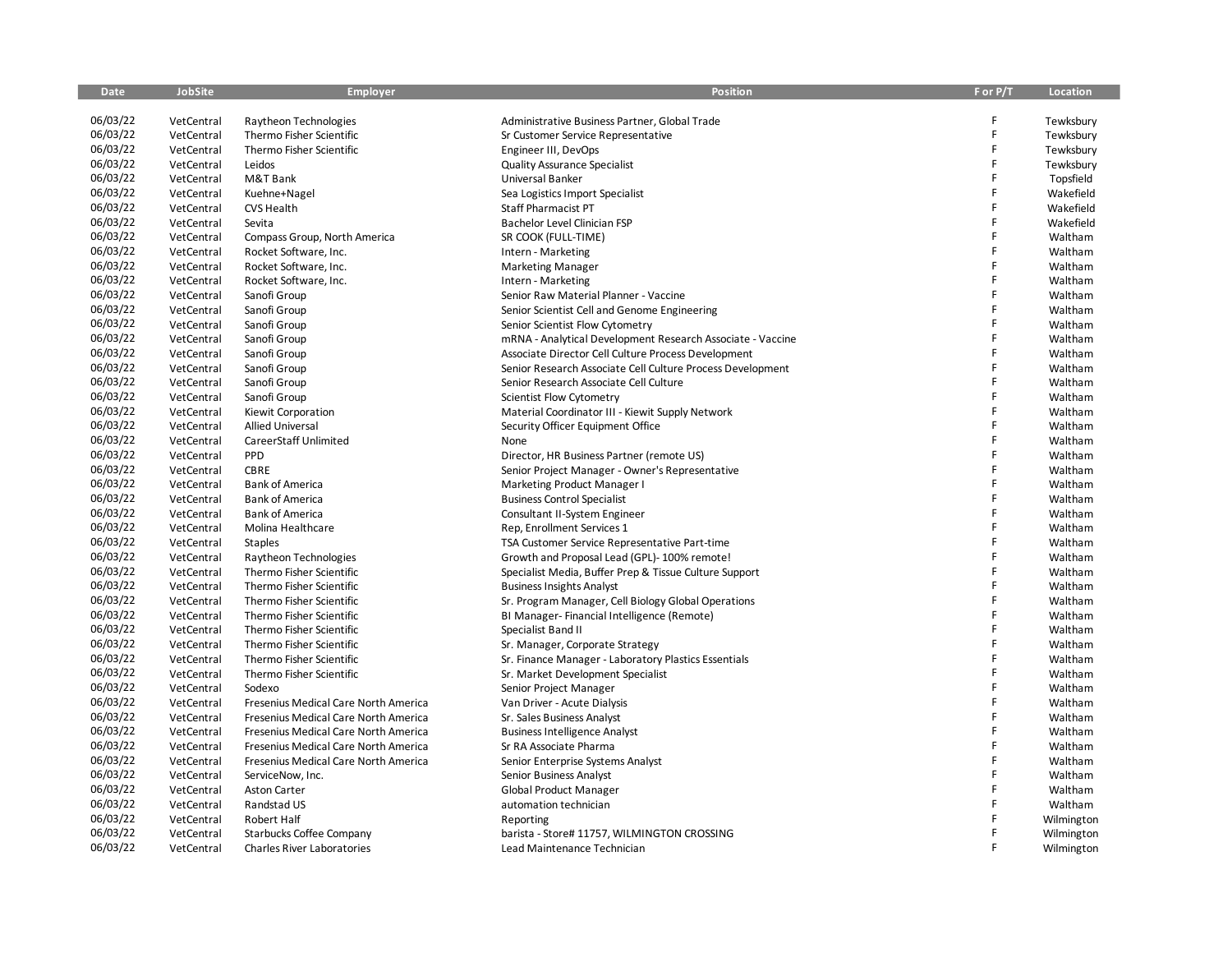| <b>Date</b> | <b>JobSite</b> | <b>Employer</b>                                | <b>Position</b>                                                                                     | F or P/T | Location      |
|-------------|----------------|------------------------------------------------|-----------------------------------------------------------------------------------------------------|----------|---------------|
|             |                |                                                |                                                                                                     |          |               |
| 06/03/22    | VetCentral     | L3Harris                                       | Manager, Facilities Engineering                                                                     | F        | Wilmington    |
| 06/03/22    | VetCentral     | C&A Industries, LLC                            | PT   SNF   WILMINGTON, MA                                                                           | F        | Wilmington    |
| 06/03/22    | VetCentral     | Lahey Health                                   | Registered Nurse (RN), Hospital Float Pool - 12 Hours, Night                                        | F        | Winchester    |
| 06/03/22    | VetCentral     | Lahey Health                                   | Medical Assistant, Hematology And Oncology - Per Diem                                               | F        | Winchester    |
| 06/03/22    | VetCentral     | C&A Industries, LLC                            | RN / REGISTERED NURSE / MED SURG RN / MEDICAL SURGICAL NURSE                                        | F        | Winchester    |
| 06/03/22    | VetCentral     | Robert Half                                    | <b>Collections Analyst</b>                                                                          | F        | Woburn        |
| 06/03/22    | VetCentral     | Lahey Health                                   | <b>Training Specialist</b>                                                                          | F        | Woburn        |
| 06/03/22    | VetCentral     | Aerotek                                        | Order Picker                                                                                        | F        | Woburn        |
| 06/03/22    | VetCentral     | American Tower                                 | Senior Program Manager Finance Process and Systems                                                  | F        | Woburn        |
| 06/03/22    | VetCentral     | Compass Group, North America                   | COOK (FULL-TIME)                                                                                    | F        | Woburn        |
| 06/03/22    | VetCentral     | Clean Harbors                                  | Class B Local Route Driver                                                                          | F        | Woburn        |
| 06/03/22    | VetCentral     | TD Bank                                        | Financial Advisor (FA) Trainee Northeast Region (US)                                                |          | Woburn        |
| 06/03/22    | VetCentral     | Crown Equipment Corporation                    | Mechanic - Auto / Diesel / Forklift Technician                                                      | F        | Woburn        |
| 06/03/22    | VetCentral     | Crown Equipment Corporation                    | Battery and Charger Tech                                                                            | F        | Woburn        |
| 06/03/22    | VetCentral     | Crown Equipment Corporation                    | Mechanic - Auto / Diesel / Forklift Technician                                                      | F        | Woburn        |
| 06/03/22    | VetCentral     | CVS Health                                     | Staff Pharmacist PT                                                                                 | F        | Woburn        |
| 06/03/22    | VetCentral     | Randstad US                                    | production manager                                                                                  | F        | Woburn        |
| 06/03/22    | VetCentral     | Randstad US                                    | quality manager                                                                                     | F        | Woburn        |
| 06/03/22    | VetCentral     | Anthem, Inc                                    | Advanced Analytics Analyst Sr/Consultant (Job Family)                                               | F        | Woburn        |
| 06/03/22    | VetCentral     | Anthem, Inc.                                   | Advanced Analytics Analyst Sr/Consultant (Job Family)                                               | F        | Woburn        |
| 06/03/22    | VetCentral     | <b>General Dynamics Information Technology</b> | Program Monitor                                                                                     | F        | Woods Hole    |
| 06/03/22    | VetCentral     | <b>General Dynamics Information Technology</b> | Network/UC Engineer                                                                                 | F        | Woods Hole    |
| 06/03/22    | VetCentral     | <b>General Dynamics Information Technology</b> | AWS Cloud Microsoft Engineer-REMOTE ROLE                                                            | F        | Woods Hole    |
| 06/03/22    | VetCentral     | <b>General Dynamics Information Technology</b> | Network/UC Engineer                                                                                 | F        | Woods Hole    |
| 06/03/22    | VetCentral     | <b>General Dynamics Information Technology</b> | Senior Monitoring Specialist (Deputy Task Manager)                                                  | F        | Woods Hole    |
| 06/03/22    | VetCentral     | <b>General Dynamics Information Technology</b> | Cloud Solutions Architect SME-REMOTE                                                                | F        | Woods Hole    |
| 06/03/22    | VetCentral     | <b>General Dynamics Information Technology</b> | Software Developer                                                                                  | F        | Woods Hole    |
| 06/03/22    | VetCentral     | <b>General Dynamics Information Technology</b> | Intermediate Cloud DevOps Engineer                                                                  | F        | Woods Hole    |
| 06/03/22    | USAJobs.goov   | Department of Defense                          | Attorney Adviser General - Closing 06/23/22                                                         | F        | Hanscom AFB   |
| 06/03/22    | USAJobs.goov   | Department of the Army                         | Interdisciplinary Architect Civil Engineer Mechanical Engineer Electrical Engineer - Closing 06/17/ | F        | Concord       |
| 06/03/22    | USAJobs.goov   | Department of Agriculture                      | Supervisory Veterinary Medical Officer Public Health Veterinarian Svmo Sphv - Closing 06/30/22      | F        | West Groton   |
| 06/03/22    | USAJobs.goov   | Department of Agriculture                      | Supervisory Veterinary Medical Officer Public Health Veterinarian Svmo Sphv - Closing 06/17/22      | F.       | West Groton   |
| 06/03/22    | USAJobs.goov   | Securities and Exchange Commission             | General Attorney - Closing 06/17/22                                                                 | F        | Boston        |
| 06/03/22    | USAJobs.goov   | Department of Defense                          | Human Resources Specialist - Closing 09/30/22                                                       | F        | Hanscom AFB   |
| 06/03/22    | ZipRecruiter   | <b>Heartland Express</b>                       | CDL-A Team Truck Driver (\$108,000/Year)                                                            | F        | Salem         |
| 06/03/22    | ZipRecruiter   | <b>TransAm Trucking</b>                        | CDL-A Truck Driver - No Experience Required                                                         | F        | Lynn          |
| 06/03/22    | ZipRecruiter   | Sysco - Boston                                 | CDL Truck Driver - Home Daily - Earn Up to \$115,000/Yr + Sign-On                                   | F        | Salem         |
| 06/03/22    | ZipRecruiter   | TransForce                                     | Truck Driver CDL A - Local (\$26/hr.)                                                               | F        | Boston        |
| 06/03/22    | ZipRecruiter   | Smith Transport                                | CDL-A Over the Road Truck Drivers-- Home Time: Every Other Weekend!                                 | F        | Salem         |
| 06/03/22    | ZipRecruiter   | Lazer Spot - Local                             | CDL Yard Jockey - Home Daily - Top Pay + Excellent Benefits                                         | F        | Peabody       |
| 06/03/22    | ZipRecruiter   | Koch Trucking                                  | CDL A - Truck Driver Marine Div - \$100K potential, \$0.58-\$0.66/Mile                              | F        | Boston        |
| 06/03/22    | ZipRecruiter   | A Global Healthcare Communications Network     | Associate Copy Writer                                                                               | F        | Boston        |
| 06/03/22    | ZipRecruiter   | <b>Contemporary Staffing Solutions</b>         | Content Writer (\$80,000 - \$120,000/Year)                                                          | F        | Boston        |
| 06/03/22    | ZipRecruiter   | Robert Half                                    | Copywriter                                                                                          | F        | Boston        |
| 06/03/22    | ZipRecruiter   | RITE-ROUTE TRANSPORTATION                      | Drivers (\$15/hr.)                                                                                  | F        | Salem         |
| 06/03/22    | ZipRecruiter   | Meet                                           | Senior Copywriter-Healthcare Advertising-Remote                                                     | F        | Boston        |
| 06/03/22    | ZipRecruiter   | Wellington Management Company, LLP             | Writer, Short Form                                                                                  | F        | <b>Boston</b> |
| 06/03/22    | ZipRecruiter   | Cloudsmith                                     | <b>Technical Content Writer</b>                                                                     |          | Boston        |
| 06/03/22    | ZipRecruiter   | Rue Gilt Groupe                                | Associate Copywriter                                                                                |          | Boston        |
| 06/03/22    | ZipRecruiter   | <b>Branching Minds</b>                         | Marketing Content Copywriter (Fully remote) (August 2022)                                           | F        | Boston        |
| 06/03/22    | ZipRecruiter   | Adecco                                         | Driver (\$15/hr.)                                                                                   |          | Boston        |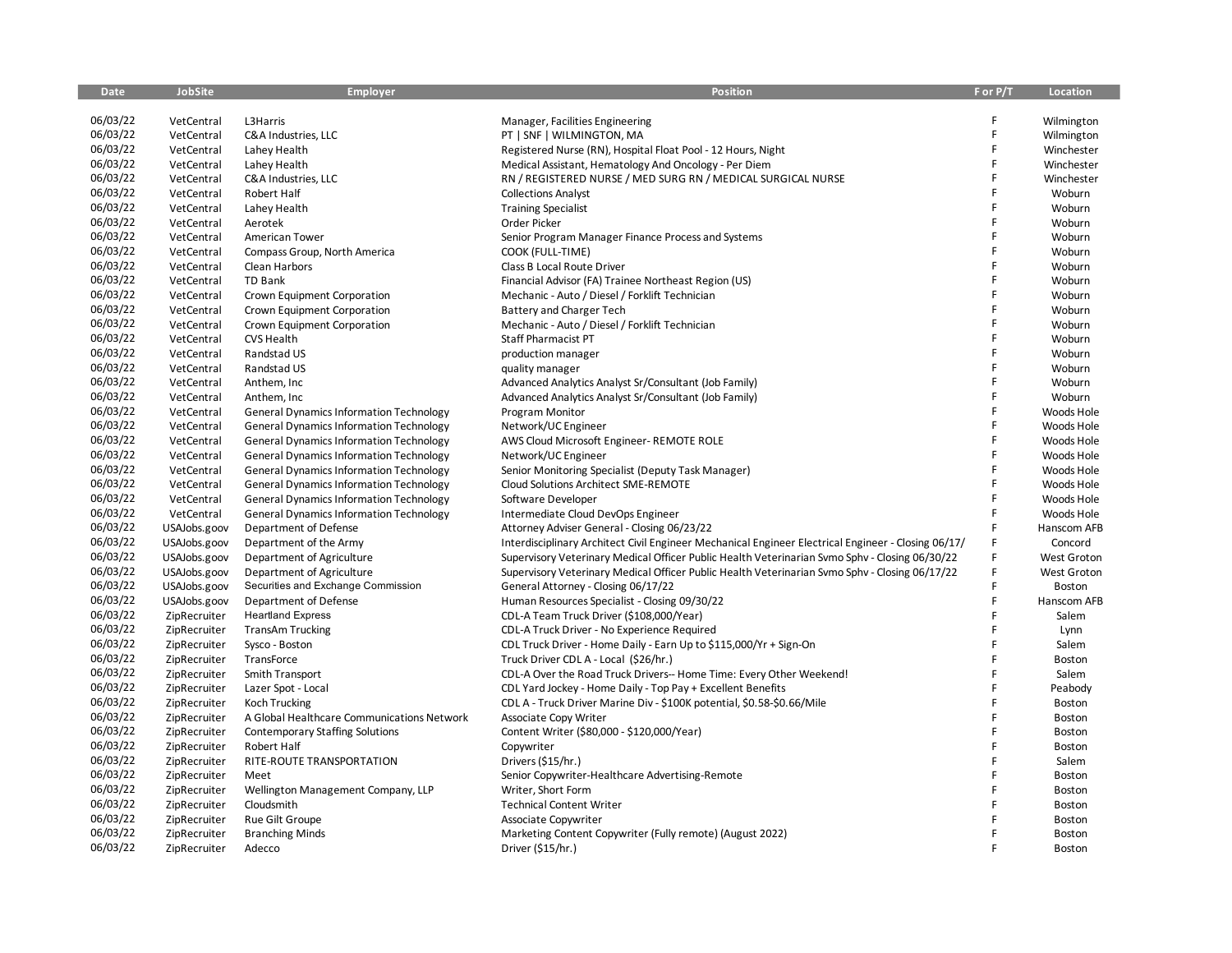| <b>Date</b> | <b>JobSite</b>     | <b>Employer</b>                                 | <b>Position</b>                                                           | F or P/T | <b>Location</b> |
|-------------|--------------------|-------------------------------------------------|---------------------------------------------------------------------------|----------|-----------------|
|             |                    |                                                 |                                                                           |          |                 |
| 06/03/22    | ZipRecruiter       | <b>WillScot Corporation</b>                     | Driver - Storage Solutions                                                | F        | North Andover   |
| 06/03/22    | ZipRecruiter       | Pine Street Inn                                 | Driver - 6-month Temporary position (\$22/hr.)                            | F        | Boston          |
| 06/03/22    | ZipRecruiter       | Clover Food Lab                                 | Driver (\$20/hr.)                                                         | F        | Cambridge       |
| 06/03/22    | ZipRecruiter       | <b>Brightview Senior Living</b>                 | <b>Driver</b>                                                             | F        | Noprth Andover  |
| 06/03/22    | ZipRecruiter       | Universal Weather and Aviation, Inc.            | Driver                                                                    | F        | Revere          |
| 06/03/22    | ZipRecruiter       | DoorDash                                        | DoorDash Boston - Delivery Drivers Get Paid Around \$24/hour              | F        | Wenham          |
| 06/03/22    | <b>CircaWorks</b>  | ABIOMED Inc.                                    | Senior SAP Business Analyst                                               | F        | Danvers         |
| 06/03/22    | <b>CircaWorks</b>  | ABIOMED Inc.                                    | Sr Clinical Project Manager                                               | F        | Danvers         |
| 06/03/22    | <b>CircaWorks</b>  | ABM                                             | CLEANER (H)                                                               | F        | Middleton       |
| 06/03/22    | <b>CircaWorks</b>  | Altice USA                                      | <b>SMB Account Executive</b>                                              | F        | Wakefield       |
| 06/03/22    | <b>CircaWorks</b>  | Altice USA                                      | Senior Sales Engineer                                                     | F        | Wakefield       |
| 06/03/22    | <b>CircaWorks</b>  | Amazon.com Services Inc.                        | Delivery Station Team Member                                              | F        | Revere          |
| 06/03/22    | <b>CircaWorks</b>  | Amedisys, Inc.                                  | Shared Services Personal Care Line Scheduler                              | F        | Beverly         |
| 06/03/22    | <b>CircaWorks</b>  | Amedisys, Inc.                                  | Workforce Development Specialist- PCL                                     | F        | Marblehead      |
| 06/03/22    | <b>CircaWorks</b>  | American Renal Associates                       | Systems Administrator                                                     | F        | <b>Beverly</b>  |
| 06/03/22    | <b>Circa Works</b> | Anderson Merchandisers LLC                      | P/T - Flex Associate - Lynn, MA                                           | F        | Beverly         |
| 06/03/22    | <b>Circa Works</b> | Anderson Merchandisers LLC                      | Full-Time Territory Retail Lead Trainee - Saugus, MA                      | F        | Saugus          |
| 06/03/22    | <b>Circa Works</b> | Arkema Inc                                      | Shipping & Receiving Specialist Job                                       | F        | Middleton       |
| 06/03/22    | <b>CircaWorks</b>  | Arkema Inc                                      | Production Operator - Sign on Bonus \$5,000-Middleton, MA Job             | F        | Middleton       |
| 06/03/22    | <b>CircaWorks</b>  | Arkema Inc                                      | Sr. Process Engineer Job                                                  | F        | Middleton       |
| 06/03/22    | <b>Circa Works</b> | <b>BARNES</b>                                   | Cost Accountant                                                           | F        | Peabody         |
| 06/03/22    | <b>CircaWorks</b>  | <b>Belcan Corporation</b>                       | Quality Assurance Tech I                                                  | F        | North Reading   |
| 06/03/22    | <b>Circa Works</b> | <b>Brightview Senior Living</b>                 | Wellness Nurse-LPN or RN                                                  | F        | Danvers         |
| 06/03/22    | <b>Circa Works</b> | Cell Signal Technology                          | Account Manager - Central/MidWest                                         | F        | Danvers         |
| 06/03/22    | <b>CircaWorks</b>  | Cell Signal Technology                          | eCommerce Product Manager                                                 | F        | Danvers         |
| 06/03/22    | <b>Circa Works</b> | Ceva Logistics                                  | Freight Handler Forklift Operator II                                      | F        | Peabody         |
| 06/03/22    | <b>CircaWorks</b>  | Chelsea Jewish Lifecare                         | Memory Care Unit Activities Assistant (Full Time) - \$2,000 Sign On-Bonus | F        | Peabody         |
| 06/03/22    | <b>Circa Works</b> | MA Executive Office of Health and Human Service | Northeast Residential Services Summer - Direct Care Worker I/ Day Shift   | F        | Danvers         |
| 06/03/22    | <b>Circa Works</b> | Communications & Power Industries LLC           | RF Microwave Technician                                                   | F        | Beverly         |
| 06/03/22    | <b>CircaWorks</b>  | Community Bank System, Inc.                     | <b>Business Risk Specialist</b>                                           | F        | Wakefield       |
| 06/03/22    | <b>Circa Works</b> | Community Bank System, Inc.                     | <b>Administrative Assistant</b>                                           | F        | Wakefield       |
| 06/03/22    | <b>CircaWorks</b>  | Covanta                                         | <b>Equipment Operator</b>                                                 | F        | Danvers         |
| 06/03/22    | <b>Circa Works</b> | CSI Support & Development                       | Jr. Maintenance Technician - REVERE                                       | F        | Revere          |
| 06/03/22    | <b>CircaWorks</b>  | Darling Ingredients                             | Warehouse Blend/Ship Operator (Night Shift)                               | F        | Peabody         |
| 06/03/22    | <b>CircaWorks</b>  | <b>DHL Global Forwarding</b>                    | Air Export Manager                                                        | F        | Peabody         |
| 06/03/22    | <b>Circa Works</b> | <b>DHL Global Forwarding</b>                    | <b>Customer Service - Domestic Operations Specialist</b>                  | F        | Peabody         |
| 06/03/22    | <b>Circa Works</b> | <b>DN Tanks LLC</b>                             | Project Manager - MA                                                      | F        | Wakefield       |
| 06/03/22    | <b>CircaWorks</b>  | DoodyCalls                                      | Field Technician                                                          | F        | Danvers         |
| 06/03/22    | <b>CircaWorks</b>  | Esri                                            | Account Manager - Infrastructure                                          | F        | Middleton       |
| 06/03/22    | <b>Circa Works</b> | Excelitas Technologies Corp.                    | Senior Procurement Specialist                                             | F        | Salem           |
| 06/03/22    | <b>CircaWorks</b>  | <b>Follett Corporation</b>                      | Store Manager II - Salem State University Bookstore                       | F        | Salem           |
| 06/03/22    | <b>Circa Works</b> | <b>Follett Corporation</b>                      | Assistant Store Manager - Full Time - Salem State University Bookstore    | F        | Salem           |
| 06/03/22    | <b>CircaWorks</b>  | Freudenberg Group                               | Quality Inspector - 3rd Shift - 11:00pm to 7:00am                         | F        | <b>Beverly</b>  |
| 06/03/22    | <b>CircaWorks</b>  | Frontier Technology Inc.                        | Cloud Developer                                                           | F        | Beverly         |
| 06/03/22    | <b>Circa Works</b> | Frontier Technology Inc.                        | Senior Imaging Scientist                                                  | F        | Beverly         |
| 06/03/22    | <b>CircaWorks</b>  | General Mills, Inc.                             | P/T - Retail Sales Associate, Blue Buffalo                                | F        | Salem           |
| 06/03/22    | <b>CircaWorks</b>  | Guitar Center Stores, Inc.                      | Music Teacher, Professional                                               | F        | Lynn            |
| 06/03/22    | <b>CircaWorks</b>  | High Liner Foods USA                            | Senior Inventory Control Analyst                                          | F        | Peabody         |
| 06/03/22    | <b>CircaWorks</b>  | HP Hood                                         | TRANSPORTATION ANALYST II                                                 | F        | Lynnfield       |
| 06/03/22    | <b>CircaWorks</b>  | Inspire Medical Systems, Inc.                   | Territory Manager (Northshore)                                            | F        | Melrose         |
| 06/03/22    | <b>Circa Works</b> | Insurance Services Office, Inc.                 | <b>MSA Nurse Reviewer</b>                                                 |          | North Reading   |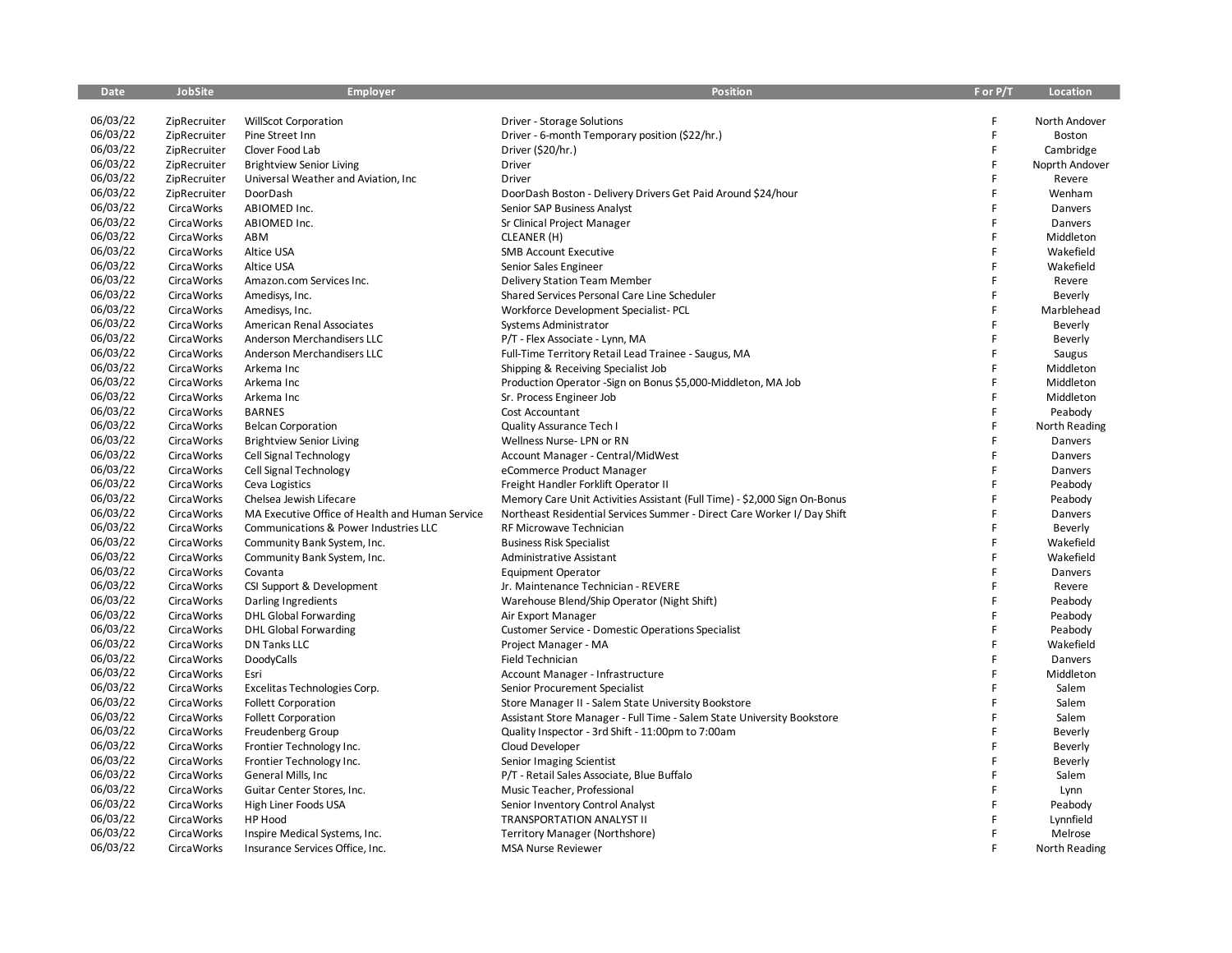| <b>Date</b> | <b>JobSite</b>     | <b>Employer</b>                 | <b>Position</b>                                                        | F or P/T    | Location      |
|-------------|--------------------|---------------------------------|------------------------------------------------------------------------|-------------|---------------|
|             |                    |                                 |                                                                        |             |               |
| 06/03/22    | <b>Circa Works</b> | Insurance Services Office, Inc. | <b>MSP Attorney</b>                                                    | F           | North Reading |
| 06/03/22    | <b>Circa Works</b> | Leisure Care LLC                | Sales Advisor                                                          | $\mathsf F$ | Danvers       |
| 06/03/22    | <b>CircaWorks</b>  | Levi Strauss & Co.              | P/T - Supervisor, Levi's Mainline - Lynnfield, MA                      | P/T         | Lynnfield     |
| 06/03/22    | <b>Circa Works</b> | Merck KGaA, Darmstadt, Germany  | Shipper/Receiver I - B Shift                                           | F           | Danvers       |
| 06/03/22    | <b>CircaWorks</b>  | Merck KGaA, Darmstadt, Germany  | <b>Calibration Coordinator</b>                                         | F           | Danvers       |
| 06/03/22    | <b>CircaWorks</b>  | Merck KGaA, Darmstadt, Germany  | <b>Engineering Technician 2</b>                                        | F           | Danvers       |
| 06/03/22    | <b>CircaWorks</b>  | Microchip Technology Inc        | Senior Administrator-Production Control                                | F           | Beverly       |
| 06/03/22    | <b>CircaWorks</b>  | Microchip Technology Inc        | <b>Engineer II-Quality</b>                                             | F           | Beverly       |
| 06/03/22    | <b>CircaWorks</b>  | Microchip Technology Inc        | Planner                                                                | F           | Beverly       |
| 06/03/22    | <b>CircaWorks</b>  | Milliman, Inc                   | Software Developer - IntelliScript                                     | F           | Wakefield     |
| 06/03/22    | <b>CircaWorks</b>  | Milliman, Inc                   | Quality Assurance Engineer - IntelliScript                             | F           | Wakefield     |
| 06/03/22    | <b>CircaWorks</b>  | Milliman, Inc                   | Actuarial Analyst, Risk Score - IntelliScript                          | F           | Wakefield     |
| 06/03/22    | <b>CircaWorks</b>  | Milliman, Inc                   | Actuary                                                                | F           | Wakefield     |
| 06/03/22    | <b>CircaWorks</b>  | Milliman, Inc                   | IS Manager/Cybersecurity/Incident Response (CSIRC) Manager             | F           | Wakefield     |
| 06/03/22    | <b>CircaWorks</b>  | N-Able                          | <b>Vulnerability Management Lead</b>                                   | F           | Wakefield     |
| 06/03/22    | <b>CircaWorks</b>  | N-Able                          | Senior Product Manager (Microsoft Technologies)                        | F           | Wakefield     |
| 06/03/22    | <b>CircaWorks</b>  | <b>National Grid</b>            | Cable Splicer Apprentice                                               | F           | Beverly       |
| 06/03/22    | <b>CircaWorks</b>  | New England Biolabs             | Postdoctoral Fellowship - RNA Division                                 | F           | Beverly       |
| 06/03/22    | <b>CircaWorks</b>  | Northshore Medical Center       | Medical Assistant - Family Medicine (Beverly)                          | F           | Beverly       |
| 06/03/22    | <b>CircaWorks</b>  | Northshore Medical Center       | Executive Director of Clinical Practice - North Shore Physicians Group | F           | Peabody       |
| 06/03/22    | <b>CircaWorks</b>  | Northshore Medical Center       | Patient Service Representative - Neurosurgery & Spine (Peabody)        | F           | Peabody       |
| 06/03/22    | <b>CircaWorks</b>  | Northshore Medical Center       | RN - Internal Medicine (Salem)                                         | F           | Salem         |
| 06/03/22    | <b>Circa Works</b> | Northshore Medical Center       | RN - Cardiology (Salem)                                                | F           | Salem         |
| 06/03/22    | <b>Circa Works</b> | Northshore Medical Center       | Patient Service Representative - Internal Medicine (Salem)             | F           | Salem         |
| 06/03/22    | <b>CircaWorks</b>  | Northshore Medical Center       | LPN/RN - Internal Medicine, Salem                                      | F           | Salem         |
| 06/03/22    | <b>CircaWorks</b>  | OneDigital - Danvers            | <b>Relationship Manager</b>                                            | F           | Danvers       |
| 06/03/22    | <b>CircaWorks</b>  | Peabody Essex Museum            | Employee Experience Associate                                          | F           | Salem         |
| 06/03/22    | <b>Circa Works</b> | Peabody Essex Museum            | <b>Exhibition Project Manager</b>                                      | F           | Salem         |
| 06/03/22    | <b>CircaWorks</b>  | QBE Americas, Inc.              | Senior Claims Specialist - Accident and Health                         | F           | Marblehead    |
| 06/03/22    | <b>CircaWorks</b>  | QIAGEN                          | <b>Protein Purification Specialist</b>                                 | F           | Beverly       |
| 06/03/22    | <b>CircaWorks</b>  | <b>QIAGEN</b>                   | Kitting Operations Supervisor                                          | F           | Beverly       |
| 06/03/22    | <b>CircaWorks</b>  | ScanScape                       | In Store Merchandise Scanner                                           | F           | Peabody       |
| 06/03/22    | <b>CircaWorks</b>  | SDL                             | <b>Technical Support Engineer</b>                                      | F           | Wakefield     |
| 06/03/22    | <b>CircaWorks</b>  | SDL                             | Senior Account Manager - Life Sciences & Localization                  | F           | Wakefield     |
| 06/03/22    | <b>CircaWorks</b>  | SDL                             | Business Development & Business Capture - Federal Government           | F           | Wakefield     |
| 06/03/22    | <b>CircaWorks</b>  | Sonepar USA                     | Electrical Distributor - Counter Sales - Peabody, MA                   | F           | Peabody       |
| 06/03/22    | <b>CircaWorks</b>  | Spaulding Hospital North Shore  | Physical Therapist (PT), Peabody Outpatient (40 hrs.)                  | F           | Lynn          |
| 06/03/22    | <b>CircaWorks</b>  | Spaulding Hospital North Shore  | Physical Therapist, Salem Hospital Inpatient (Per diem)                | F           | Salem         |
| 06/03/22    | <b>CircaWorks</b>  | Spire Hospitality               | Chief Engineer - Holiday Inn & Suites Boston Peabody                   | F           | Peabidy       |
| 06/03/22    | <b>CircaWorks</b>  | Spire Hospitality               | Front Desk Agent                                                       | F           | Peabn         |
| 06/03/22    | <b>CircaWorks</b>  | Spire Hospitality               | Front Desk Agent                                                       | F           | Peabody       |
| 06/03/22    | <b>CircaWorks</b>  | Target                          | <b>Target Security Specialist</b>                                      | F           | Revere        |
| 06/03/22    | <b>CircaWorks</b>  | TCC                             | Sales Associate                                                        | F           | Swampscott    |
| 06/03/22    | <b>CircaWorks</b>  | TriMedX                         | <b>Biomedical Technician III</b>                                       | F           | Melrose       |
| 06/03/22    | <b>CircaWorks</b>  | TUV SUD America                 | Medical Product Expert - Auditor                                       | F           | Peabody       |
| 06/03/22    | <b>CircaWorks</b>  | TUV SUD America                 | Business Development Manager, Highly Autonomous Driving (HAD)          | F           | Peabody       |
| 06/03/22    | <b>CircaWorks</b>  | UDR, Inc.                       | <b>Resident Service Specialist</b>                                     | F           | Danvers       |
| 06/03/22    | <b>CircaWorks</b>  | Wheelabrator Technologies Inc.  | <b>Utility Operator</b>                                                | F           | Saugus        |
| 06/03/22    | <b>CircaWorks</b>  | Wheelabrator Technologies Inc.  | Crane Operator                                                         | F           | Saugus        |
| 06/03/22    | <b>CircaWorks</b>  | Wheelabrator Technologies Inc.  | Maintenance Mechanic - \$3,500 Sign on Bonus!                          | F           | Saugus        |
| 06/03/22    | <b>Circa Works</b> | YMCA of the North Shore         | Help Desk Admin                                                        | F           | Beverly       |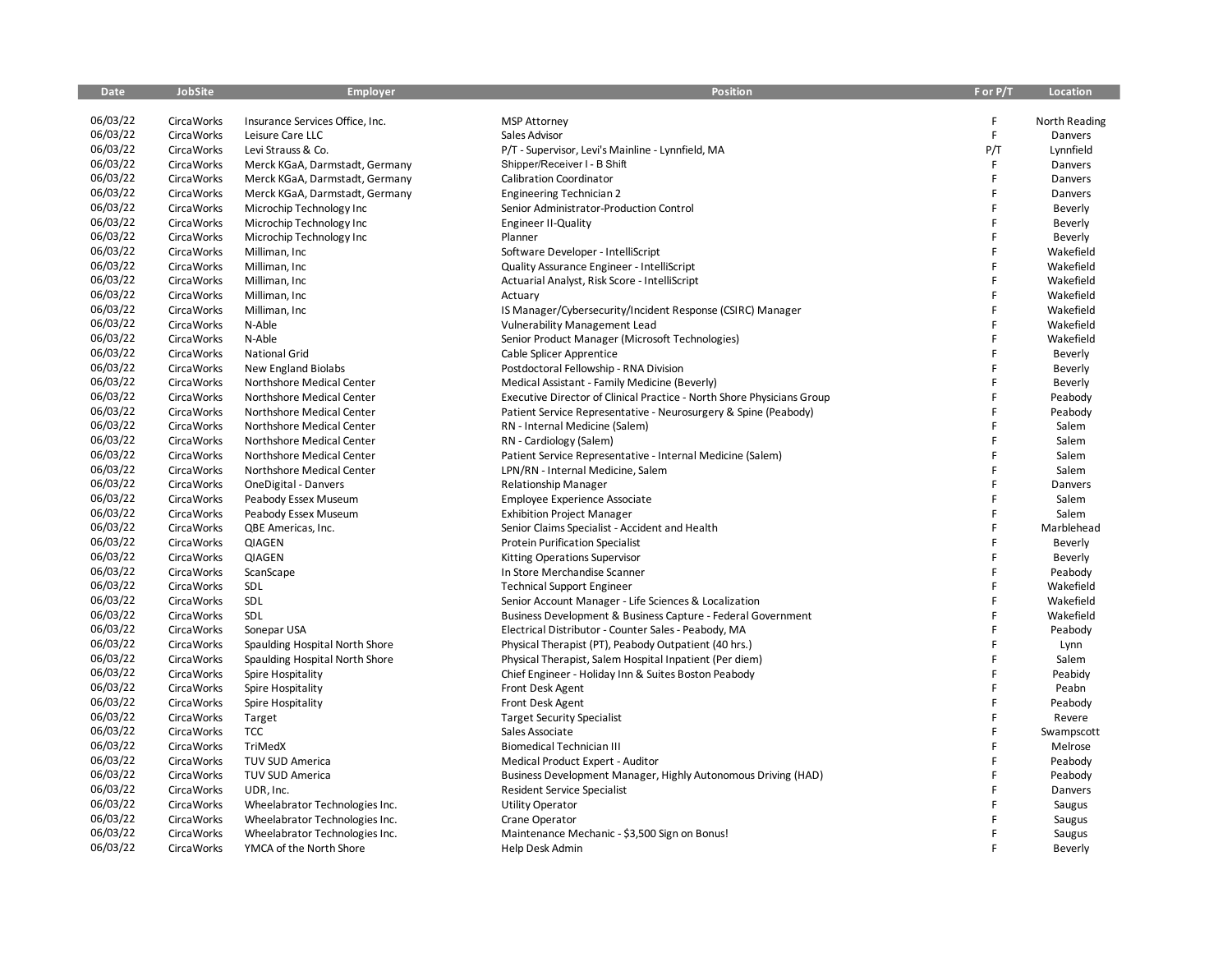| <b>Date</b> | <b>JobSite</b>     | <b>Employer</b>                      | <b>Position</b>                                                         | F or P/T | <b>Location</b> |
|-------------|--------------------|--------------------------------------|-------------------------------------------------------------------------|----------|-----------------|
|             |                    |                                      |                                                                         |          |                 |
| 06/03/22    | <b>Circa Works</b> | YMCA of the North Shore              | <b>Aquatics Director</b>                                                | F        | Beverly         |
| 06/03/22    | <b>Circa Works</b> | YMCA of the North Shore              | Early Learning Teachers (Infant & Toddler - Certified)                  | F        | Marblehead      |
| 06/03/22    | <b>CircaWorks</b>  | YMCA of the North Shore              | <b>Tumbling Coach</b>                                                   | F        | Marblehead      |
| 06/03/22    | <b>Circa Works</b> | YMCA of the North Shore - Salem, MA  | Early Childhood Educator (Certified)                                    | F        | Salem           |
| 06/03/22    | Indeed.com         | The Dolben Company                   | Leasing Consultant                                                      | F        | Salem           |
| 06/03/22    | Indeed.com         | Salem Hospital(NSMC)                 | Virtual Monitor Tech                                                    | F        | Salem           |
| 06/03/22    | Indeed.com         | NATIONAL GRID CO USA (NE POWER)      | Cable Splicer Apprentice (\$36.10/hr.)                                  | F        | Beverly         |
| 06/03/22    | Indeed.com         | North East Area                      | Clerk IV North Shore Site Office (\$43.,898 - \$58,071/Year)            | F        | Salem           |
| 06/03/22    | Indeed.com         | AMETEK, Inc.                         | Structural Assembler 11                                                 | F        | Peabody         |
| 06/03/22    | Indeed.com         | City of Haverhill                    | CIVILIAN DISPATCHER/HAVERHILL POLICE DEPARTMENT (\$21.37 - \$25.69/hr.) | F        | Haverhill       |
| 06/03/22    | Indeed.com         | <b>Apartment Services</b>            | Apartment Maintenance Technician (\$22 - \$25/hr.)                      | F        | Beverly         |
| 06/03/22    | Indeed.com         | Gloucester Public Schools System     | Community Engagement & Communications Coordinator                       | F        | Gloucester      |
| 06/03/22    | Indeed.com         | <b>City Experiences</b>              | Bartender - The Landing at Salem - Boston Harbor City Cruises           | F        | Salem           |
| 06/03/22    | Indeed.com         | <b>Community Credit Union</b>        | Teller/ Member Service Representative                                   | F        | Lynn            |
| 06/03/22    | Indeed.com         | Gloucester Public Schools System     | Family Engagment / Attendance Supervisor                                | F        | Gloucester      |
| 06/03/22    | Indeed.com         | U.S. District Court 4.3 4.3/5 rating | U.S. Probation Officer (\$51,041 - \$115,545/Year)                      | F        | Lawrence        |
| 06/03/22    | Indeed.com         | Salem Hospital(NSMC)                 | Patient Care Associate 1                                                | F        | Salem           |
| 06/03/22    | Indeed.com         | Mobile Styles App, Inc               | Manicurists needed! (\$30 - \$200 /hr.)                                 | F        | Beverly         |
| 06/03/22    | Indeed.com         | Sentinel Benefits & Financial        | Full-Time Service Center Representative                                 | F        | Wakefield       |
| 06/03/22    | Indeed.com         | Salem Hospital NSMC                  | General Kitchen Worker - 40 Hours Rotating Shift                        | F        | Salem           |
| 06/03/22    | Indeed.com         | Port Healthcare Center               | Director of Maintenance                                                 | F        | Newburyport     |
| 06/03/22    | Indeed.com         | NATIONAL GRID CO USA (NE POWER)      | CMS Clerk (\$21.74.hr,)                                                 | F        | Malden          |
| 06/04/22    | VetCentral         | Walgreens                            | Shift Lead                                                              | F        | Amesbury        |
| 06/04/22    | VetCentral         | Walgreens                            | Pharmacy Technician / Pharm Tech Apprenticeship                         | F        | Amesbury        |
| 06/04/22    | VetCentral         | TAD PGS, Inc.                        | <b>Offer Communication Specialist</b>                                   | F        | Andover         |
| 06/04/22    | VetCentral         | Philips                              | Technical Consultant - Vermont (CCNA/CCNP Required)                     | F        | Andover         |
| 06/04/22    | VetCentral         | Pfizer                               | mRNA QC Manager                                                         | F        | Andover         |
| 06/04/22    | VetCentral         | ManpowerGroup                        | Production Worker - Packing                                             | F        | Andover         |
| 06/04/22    | VetCentral         | <b>IBM</b>                           | <b>Aviation Meteorologist</b>                                           | F        | Andover         |
| 06/04/22    | VetCentral         | Anthem, Inc                          | Approver Sr                                                             | F        | Andover         |
| 06/04/22    | VetCentral         | Anthem, Inc                          | Clinical Compliance Manager                                             | F        | Andover         |
| 06/04/22    | VetCentral         | Anthem, Inc.                         | Staff VP Customer Success - Commercial                                  | F        | Andover         |
| 06/04/22    | VetCentral         | Anthem, Inc                          | Data Engineer III                                                       | F        | Andover         |
| 06/04/22    | VetCentral         | Anthem, Inc                          | Clinical Compliance Manager                                             | F        | Andover         |
| 06/04/22    | VetCentral         | Anthem, Inc                          | Staff VP CIO (National Government Services)                             | F        | Andover         |
| 06/04/22    | VetCentral         | The MITRE Corporation                | Health and Human Services Writing for Impact Lead                       | F        | Bedford         |
| 06/04/22    | VetCentral         | The MITRE Corporation                | Cloud Engineering - Group Leader                                        | F        | Bedford         |
| 06/04/22    | VetCentral         | Aerotek                              | 1st Shift Manufacturing Assembly                                        | F        | Bedford         |
| 06/04/22    | VetCentral         | Aerotek                              | 2nd Shift Manufacturing Assembly                                        | F        | Bedford         |
| 06/04/22    | VetCentral         | Aerotek                              | 1st Shift Whiteroom Assembler                                           | F        | Bedford         |
| 06/04/22    | VetCentral         | <b>Digital Prospectors</b>           | QA Consultant                                                           | F        | Bedford         |
| 06/04/22    | VetCentral         | Randstad US                          | customer service rep                                                    | F        | Bedford         |
| 06/04/22    | VetCentral         | Lahey Health                         | Staff RN Ambulatory Care - Urology                                      | F        | Beverly         |
| 06/04/22    | VetCentral         | Lahey Health                         | Registered Nurse (RN) - Emergency                                       | F        | Beverly         |
| 06/04/22    | VetCentral         | Lahey Health                         | Pharmacy Technician Certified                                           | F        | Beverly         |
| 06/04/22    | VetCentral         | Lahey Health                         | Behav Health Technician                                                 | F        | Beverly         |
| 06/04/22    | VetCentral         | Lahey Health                         | Registered Nurse (RN) - Emergency                                       | F        | Beverly         |
| 06/04/22    | VetCentral         | Lahey Health                         | RN Staff Team Leader - Maternal Services                                |          | Beverly         |
| 06/04/22    | VetCentral         | Lahey Health                         | Registered Nurse (RN) - IV Therapy                                      |          | Beverly         |
| 06/04/22    | VetCentral         | Lahey Health                         | Registered Nurse - New Grad                                             | F        | Beverly         |
| 06/04/22    | VetCentral         | Lahey Health                         | Registered Nurse (RN) - Emergency                                       | F        | Beverly         |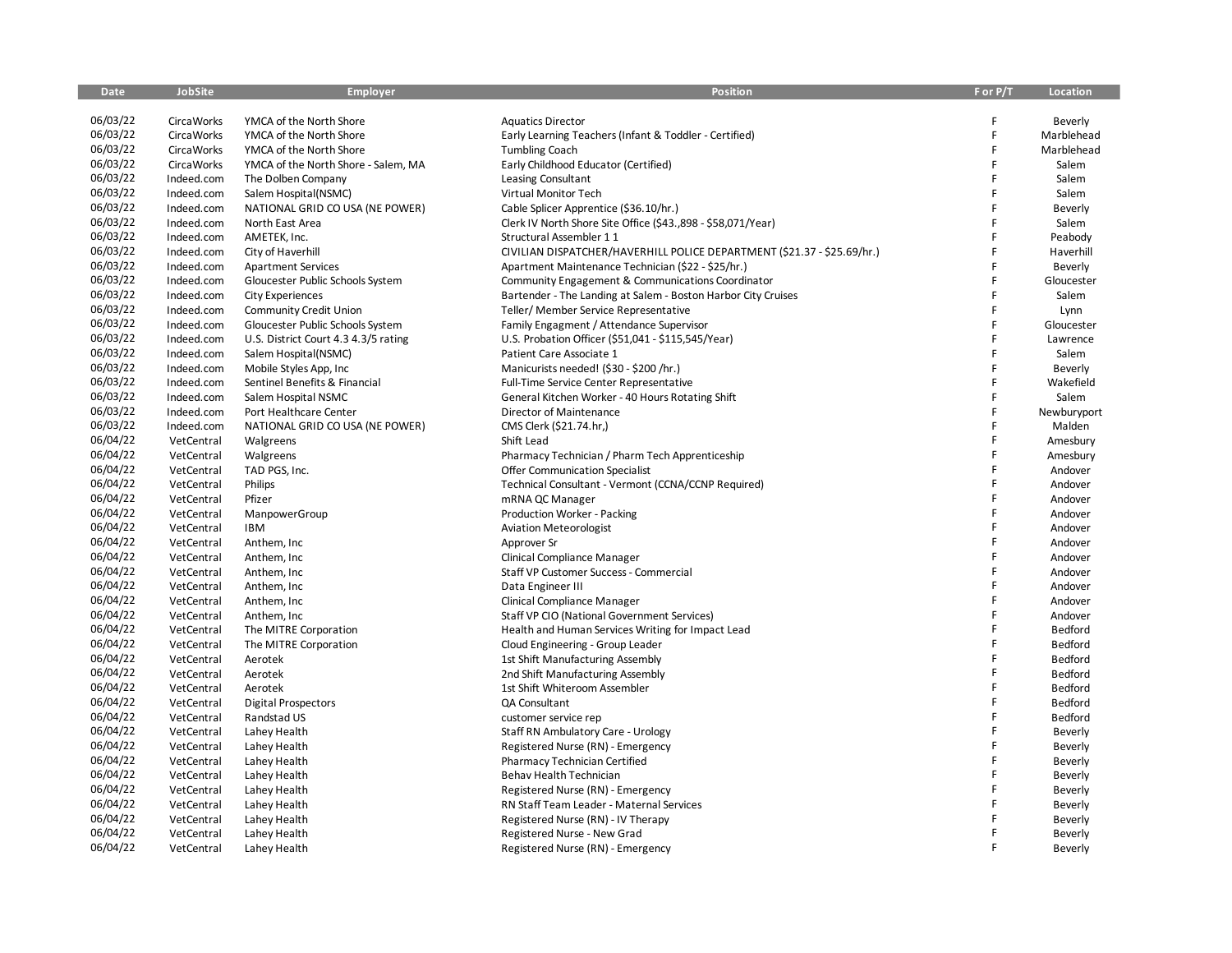| <b>Date</b> | <b>JobSite</b> | <b>Employer</b>                    | <b>Position</b>                                                                                  | F or P/T | <b>Location</b> |
|-------------|----------------|------------------------------------|--------------------------------------------------------------------------------------------------|----------|-----------------|
|             |                |                                    |                                                                                                  |          |                 |
| 06/04/22    | VetCentral     | Lahey Health                       | Registered Nurse (RN) - Emergency                                                                |          | Beverly         |
| 06/04/22    | VetCentral     | Lahey Health                       | Nursing Assistant - PACU                                                                         | F        | Beverly         |
| 06/04/22    | VetCentral     | Lahey Health                       | Nursing Assistant - Med/Surg                                                                     | F        | Beverly         |
| 06/04/22    | VetCentral     | Lahey Health                       | Cardiology Technician                                                                            | F        | Beverly         |
| 06/04/22    | VetCentral     | Lahey Health                       | Food Service Worker                                                                              |          | Beverly         |
| 06/04/22    | VetCentral     | <b>GNC</b>                         | <b>Retail Store Manager</b>                                                                      | F        | Beverly         |
| 06/04/22    | VetCentral     | GNC                                | Retail Part Time Sales Associate                                                                 | F        | Beverly         |
| 06/04/22    | VetCentral     | <b>KPMG</b>                        | Advisory Associate (Boston MA)                                                                   | F        | Boston          |
| 06/04/22    | VetCentral     | <b>KPMG</b>                        | Tax Associate (Boston_MA)                                                                        | F        | Boston          |
| 06/04/22    | VetCentral     | <b>KPMG</b>                        | Audit Intern (Boston MA)                                                                         | F        | Boston          |
| 06/04/22    | VetCentral     | <b>KPMG</b>                        | Audit Associate (Boston_MA)                                                                      | F        | Boston          |
| 06/04/22    | VetCentral     | <b>UPS</b>                         | Warehouse Worker - Package Handler                                                               |          | Boston          |
| 06/04/22    | VetCentral     | Merck                              | Associate Director, Hospital & Specialty Communications Strategy Lead/Face-to-Face Channel       | F        | Boston          |
| 06/04/22    | VetCentral     | Merck                              | Senior Scientist, Global Trial Optimization                                                      | F        | Boston          |
| 06/04/22    | VetCentral     | Merck                              | IT Automation Process Lead                                                                       | F        | Boston          |
| 06/04/22    | VetCentral     | PeopleReady                        | <b>Construction Helper</b>                                                                       | F        | Boston          |
| 06/04/22    | VetCentral     | <b>Bank of America</b>             | Consumer Banking & ME Market Leader                                                              | F        | Boston          |
| 06/04/22    | VetCentral     | Conduent                           | Virtual Customer Experience Associate                                                            | F        | Boston          |
| 06/04/22    | VetCentral     | Conduent                           | <b>Talent Acquisition Sourcing Specialist</b>                                                    | F        | Boston          |
| 06/04/22    | VetCentral     | Deloitte                           | PySpark Data Engineer                                                                            | F        | Boston          |
| 06/04/22    | VetCentral     | Deloitte                           | Java Developer                                                                                   |          | Boston          |
| 06/04/22    | VetCentral     | Deloitte                           | SAP SuccessFactors Employee Central Consultant                                                   |          | Boston          |
| 06/04/22    | VetCentral     | Deloitte                           | Government & Public Services (GPS) Project Delivery Start-Up Coach - State, Local & Higher Educa |          | Boston          |
| 06/04/22    | VetCentral     | Deloitte                           | Senior Finance Transformation Consultant                                                         |          | Boston          |
| 06/04/22    | VetCentral     | Deloitte                           | Alliance Manager - Databricks (Enabling Manager) - National_Office                               | F        | Boston          |
| 06/04/22    | VetCentral     | Deloitte                           | Administrative Services Manager, Administrative Business Center - virtual                        | F        | Boston          |
| 06/04/22    | VetCentral     | Deloitte                           | <b>BISO Analyst</b>                                                                              | F        | Boston          |
| 06/04/22    | VetCentral     | Deloitte                           | GPS (Government & Public Services) Business Conflicts Program Consultant/Senior Consultant       |          | Boston          |
| 06/04/22    | VetCentral     | Deloitte                           | SAP Delivery Manager                                                                             |          | Boston          |
| 06/04/22    | VetCentral     | Deloitte                           | Real Estate-Location Strategy Senior Consultant                                                  | F        | Boston          |
| 06/04/22    | VetCentral     | Deloitte                           | Manager, Learning and Development Manager                                                        |          | Boston          |
| 06/04/22    | VetCentral     | Deloitte                           | Senior Analyst, Third Party Risk Management                                                      |          | Boston          |
| 06/04/22    | VetCentral     | Deloitte                           | Encore Human Capital Consultant                                                                  |          | Boston          |
| 06/04/22    | VetCentral     | Deloitte                           | Finance Strategy, Operational Finance, and Financial Planning & Analysis Manager                 |          | Boston          |
| 06/04/22    | VetCentral     | Deloitte                           | Real Estate Location Strategy Consultant                                                         | F        | Boston          |
| 06/04/22    | VetCentral     | Deloitte                           | Appian Developer- Location Open                                                                  | Ē        | Boston          |
| 06/04/22    | VetCentral     | EY                                 | Independence Associate - Global Monitoring Solutions                                             |          | Boston          |
| 06/04/22    | VetCentral     | LinkedIn                           | Staff Software Engineer, Web- Media SDK                                                          | Ē        | Boston          |
| 06/04/22    | VetCentral     | <b>Public Consulting Group</b>     | Policy Advisor - Healthcare                                                                      |          | Boston          |
| 06/04/22    | VetCentral     | <b>Public Consulting Group</b>     | Director, Technology Consulting                                                                  | F        | Boston          |
| 06/04/22    | VetCentral     | <b>Motion Recruitment Partners</b> | Senior Sourcer - Fully Remote                                                                    |          | Boston          |
| 06/04/22    | VetCentral     | <b>Regeneron Pharmaceuticals</b>   | Oncology Key Account Leader (Northeast)                                                          | F        | Boston          |
| 06/04/22    | VetCentral     | Oracle                             | RVP Sales - Financial Services                                                                   | F        | Boston          |
| 06/04/22    | VetCentral     | Oracle                             | Consulting Client Partner - Healthcare                                                           |          | Boston          |
| 06/04/22    | VetCentral     | Oracle                             | Product Manager/Strategy 5-ProdDev                                                               | F        | Boston          |
| 06/04/22    | VetCentral     | Oracle                             | Senior Sales Manager - Cloud & Engineered Systems                                                |          | Boston          |
| 06/04/22    | VetCentral     | Oracle                             | CX Cloud Techno-Functional Architect                                                             | F        | <b>Boston</b>   |
| 06/04/22    | VetCentral     | Ryder System                       | Senior Accountant - REMOTE                                                                       |          | Boston          |
| 06/04/22    | VetCentral     | Oracle                             | <b>HCM Cloud Techno-Functional Analyst</b>                                                       |          | Boston          |
| 06/04/22    | VetCentral     | Oracle                             | Technology Sales Representative II                                                               |          | Boston          |
| 06/04/22    | VetCentral     | Oracle                             | Cloud Security Architect - Security Solutions                                                    |          | Boston          |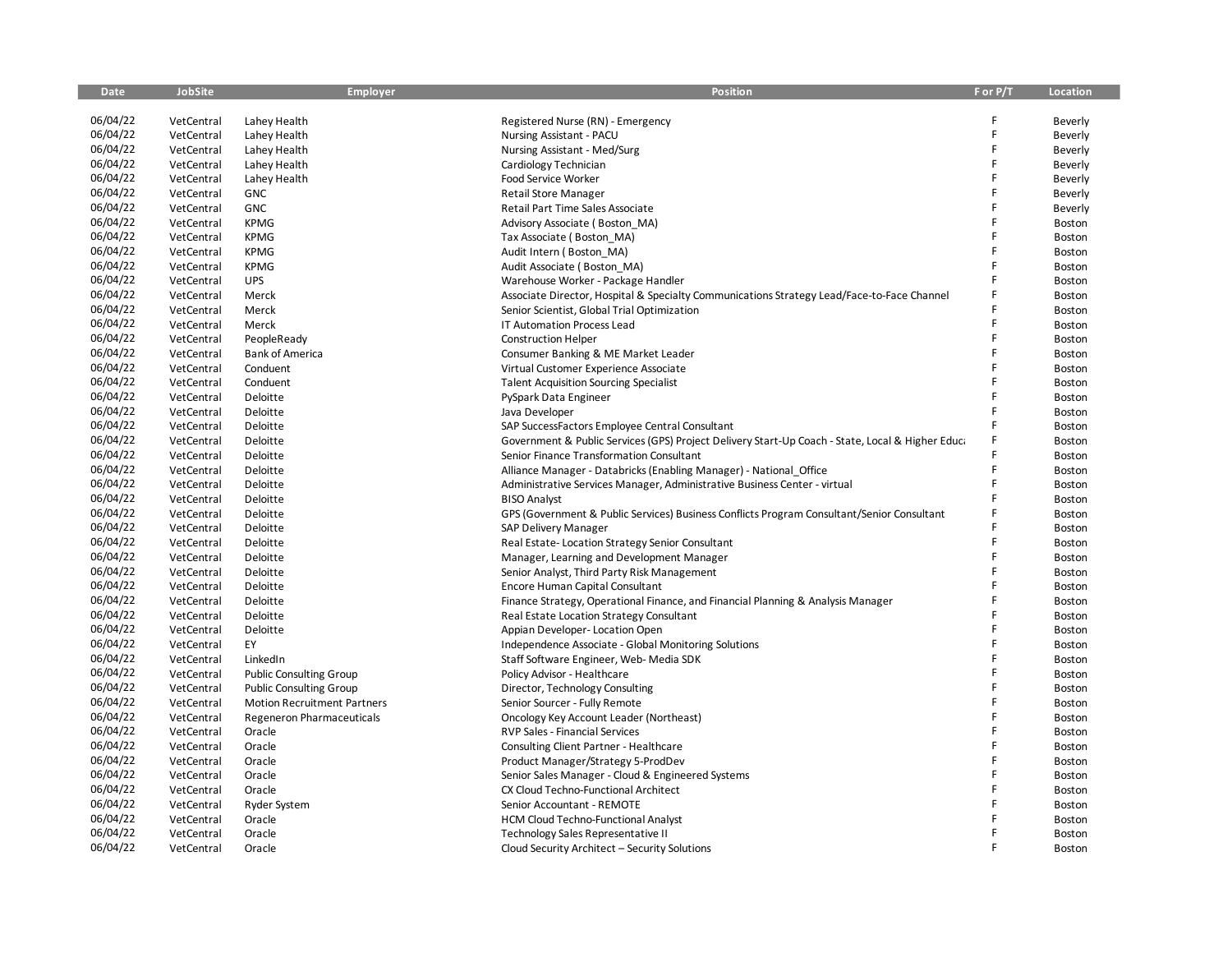| <b>Date</b> | <b>JobSite</b> | <b>Employer</b>         | <b>Position</b>                                                                               | F or P/T | Location      |
|-------------|----------------|-------------------------|-----------------------------------------------------------------------------------------------|----------|---------------|
|             |                |                         |                                                                                               |          |               |
| 06/04/22    | VetCentral     | Oracle                  | Principal Technical Support Analyst -HCM Cloud/Oracle Recruiting Cloud                        | F        | Boston        |
| 06/04/22    | VetCentral     | Oracle                  | Master Principal Sales Consultant                                                             | F        | Boston        |
| 06/04/22    | VetCentral     | Oracle                  | <b>Consulting Technical Manager</b>                                                           | F        | <b>Boston</b> |
| 06/04/22    | VetCentral     | Oracle                  | Cloud Operations Engineer (DevOps)                                                            | F        | Boston        |
| 06/04/22    | VetCentral     | Oracle                  | Technology Sales Representative IV                                                            |          | Boston        |
| 06/04/22    | VetCentral     | Oracle                  | Oracle NAA HCM Enablement Manager                                                             | F        | Boston        |
| 06/04/22    | VetCentral     | Oracle                  | Oracle NetSuite Enablement Training Lead - Military Veteran Hiring Program                    | F        | Boston        |
| 06/04/22    | VetCentral     | Oracle                  | Cloud Operations Engineer (DevOps)                                                            | Ē        | Boston        |
| 06/04/22    | VetCentral     | Oracle                  | Site Reliability Developer 4                                                                  |          | <b>Boston</b> |
| 06/04/22    | VetCentral     | Sodexo                  | Driver - Goods-Materials-Psngr                                                                | F        | Boston        |
| 06/04/22    | VetCentral     | Sodexo                  | Senior Manager, Health & Safety                                                               | Ē        | Boston        |
| 06/04/22    | VetCentral     | Oracle                  | Sales Representative OD Prime I                                                               | F        | Boston        |
| 06/04/22    | VetCentral     | Oracle                  | Oracle NAA HCM Experience Manager                                                             | F        | Boston        |
| 06/04/22    | VetCentral     | Oracle                  | Cloud Platform Sales, Federal - DOD                                                           | F        | Boston        |
| 06/04/22    | VetCentral     | Oracle                  | Sales Operations Director-Reporting and Analytics                                             |          | Boston        |
| 06/04/22    | VetCentral     | Oracle                  | License Platform Sales, State and Local - California                                          | F        | Boston        |
| 06/04/22    | VetCentral     | Oracle                  | Sales Director/Regional Sales Manager, Commercial Cloud                                       |          | Boston        |
| 06/04/22    | VetCentral     | Oracle                  | Finance Manager - IaaS Workloads                                                              | F        | Boston        |
| 06/04/22    | VetCentral     | Oracle                  | <b>Principal Consultant</b>                                                                   | F        | Boston        |
| 06/04/22    | VetCentral     | <b>CBRE</b>             | <b>Business Operations Manager - Project Controls</b>                                         | F        | Boston        |
| 06/04/22    | VetCentral     | CBRE                    | Sr Contract Administrator                                                                     | F        | Boston        |
| 06/04/22    | VetCentral     | <b>CBRE</b>             | <b>Technical Project Manager</b>                                                              |          | Boston        |
| 06/04/22    | VetCentral     | CBRE                    | Forum Project Manager                                                                         | F        | <b>Boston</b> |
| 06/04/22    | VetCentral     | CBRE                    | <b>Client Strategy Consulting Analyst</b>                                                     | Ē        | Boston        |
| 06/04/22    | VetCentral     | <b>Bank of America</b>  | Relationship Banker - Greater Boston Back Bay Market - South End, Boston, MA                  | F        | Boston        |
| 06/04/22    | VetCentral     | <b>Bank of America</b>  | Investment Analyst, CIO Fixed Income Team                                                     | F        | <b>Boston</b> |
| 06/04/22    | VetCentral     | <b>Bank of America</b>  | Retail Business Strategy & Initiative Integration                                             | F        | Boston        |
| 06/04/22    | VetCentral     | <b>Bank of America</b>  | Audit Supervisor - Global Banking and Markets Issues Management                               | F        | Boston        |
| 06/04/22    | VetCentral     | <b>Bank of America</b>  | Relationship Banker - Greater Boston Back Bay Market - Back Bay Financial Center - Boston, MA |          | Boston        |
| 06/04/22    | VetCentral     | <b>Bank of America</b>  | Consumer Investments Financial Solutions Advisor Development Program - Kenmore Square Finan   | F        | Boston        |
| 06/04/22    | VetCentral     | Iron Mountain           | Marketing Creative Project Coordinator - Remote                                               | F        | Boston        |
| 06/04/22    | VetCentral     | Ryder System            | Financial Analyst, FP&A                                                                       | F        | Boston        |
| 06/04/22    | VetCentral     | U.S. Bank               | <b>Operations Manager 2</b>                                                                   | F        | Boston        |
| 06/04/22    | VetCentral     | U.S. Bank               | Account Sales Rep 3                                                                           |          | Boston        |
| 06/04/22    | VetCentral     | Robert Half             | Contract Administrator (Temporary)                                                            | F        | Boston        |
| 06/04/22    | VetCentral     | Siemens                 | Enterprise Account Executive - Smart Buildings / Energy Services - Remote                     | F        | Boston        |
| 06/04/22    | VetCentral     | Siemens                 | Senior Product Manager - Overhead Protection                                                  |          | Boston        |
| 06/04/22    | VetCentral     | Siemens                 | IT Program & Project Lead IOT Initiatives (f/m/d)                                             |          | Boston        |
| 06/04/22    | VetCentral     | Palo Alto Networks      | Principal Consultant, DFIR, Reactive Services (Unit 42) - Remote                              | F        | Boston        |
| 06/04/22    | VetCentral     | Palo Alto Networks      | Consulting Director, DFIR Reactive Services (Unit 42) - Remote                                | F        | Boston        |
| 06/04/22    | VetCentral     | Siemens                 | IT/OT Lead Architect (f/m/d)                                                                  | F        | Boston        |
| 06/04/22    | VetCentral     | Robert Half             | Staff Accountant                                                                              | F        | Boston        |
| 06/04/22    | VetCentral     | Robert Half             | Bookkeeper                                                                                    | Ë        | Boston        |
| 06/04/22    | VetCentral     | Robert Half             | Data Analyst                                                                                  |          | Boston        |
| 06/04/22    | VetCentral     | Robert Half             | Database Administrator                                                                        | F        | Boston        |
| 06/04/22    | VetCentral     | Dell                    | Senior Director - Multi Cloud Engineer (Remote)                                               | F        | Boston        |
| 06/04/22    | VetCentral     | Dell                    | Software Principal Engineer                                                                   | F        | Boston        |
| 06/04/22    | VetCentral     | Dell                    | Software Principal Engineer - Remote USA                                                      |          | Boston        |
| 06/04/22    | VetCentral     | <b>Allied Universal</b> | SIU Investigator                                                                              |          | Boston        |
| 06/04/22    | VetCentral     | <b>Allied Universal</b> | Security Officer Grocery                                                                      |          | Boston        |
| 06/04/22    | VetCentral     | <b>Allied Universal</b> | Private Investigator                                                                          |          | Boston        |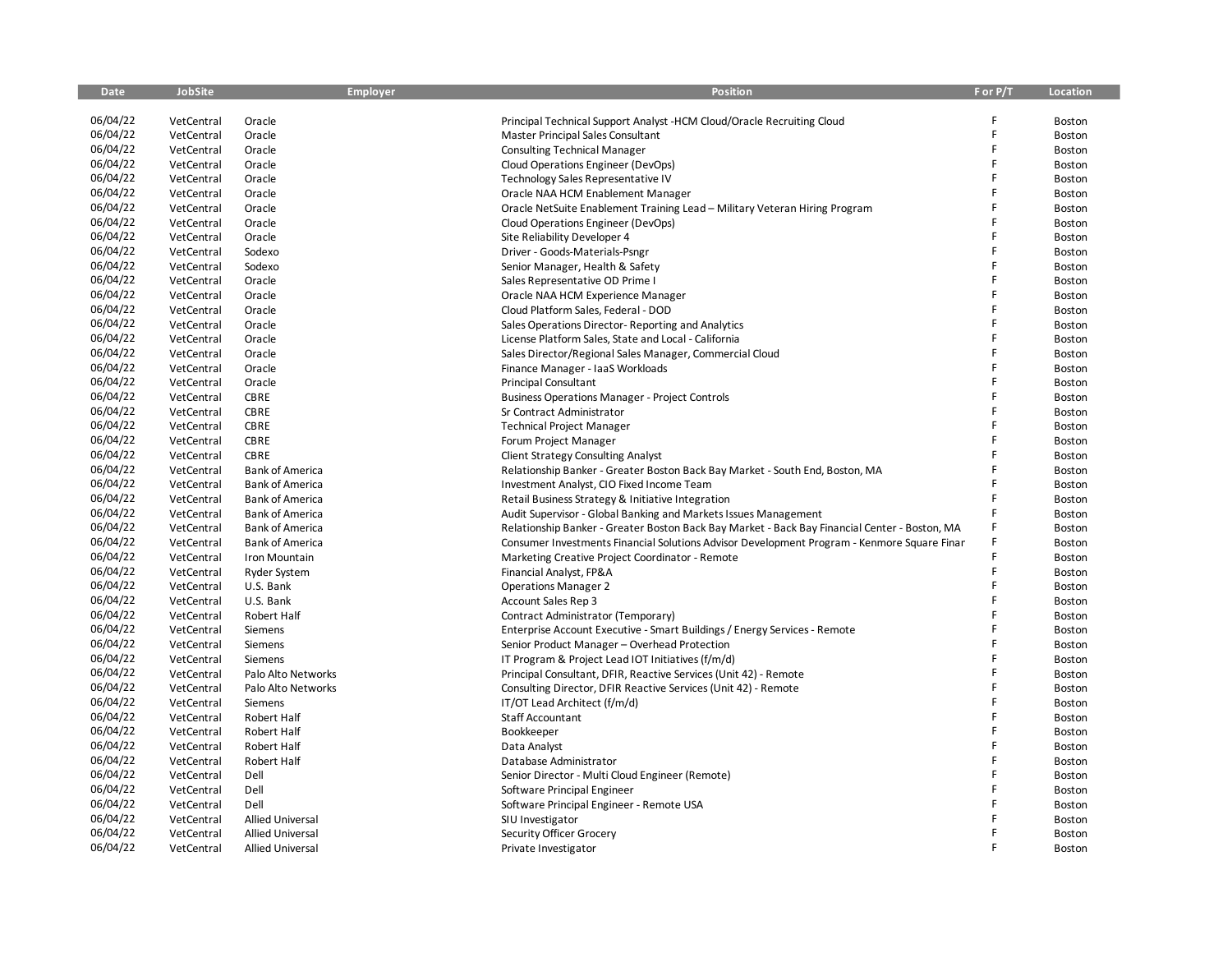| <b>Date</b> | <b>JobSite</b> | <b>Employer</b>                    | <b>Position</b>                                                                                | F or P/T | <b>Location</b> |
|-------------|----------------|------------------------------------|------------------------------------------------------------------------------------------------|----------|-----------------|
|             |                |                                    |                                                                                                |          |                 |
| 06/04/22    | VetCentral     | <b>Allied Universal</b>            | Security Officer Corporate                                                                     |          | Boston          |
| 06/04/22    | VetCentral     | <b>Allied Universal</b>            | Security Officer Corporate                                                                     | F        | Boston          |
| 06/04/22    | VetCentral     | ICF                                | ServiceNow Developer (All Levels Remote)                                                       | F        | Boston          |
| 06/04/22    | VetCentral     | ICF                                | Survey Interviewer- REMOTE                                                                     | F        | Boston          |
| 06/04/22    | VetCentral     | ICF                                | Associate Developer                                                                            | F        | Boston          |
| 06/04/22    | VetCentral     | ICF                                | Housing and Community Development Researcher (Remote Role)                                     | F        | Boston          |
| 06/04/22    | VetCentral     | ICF                                | Senior Cloud Security Developer, DevOps   Remote position within the US                        | F        | Boston          |
| 06/04/22    | VetCentral     | ICF                                | Senior Manager, User Experience (remote)                                                       | F        | Boston          |
| 06/04/22    | VetCentral     | EY                                 | Assurance Services Senior Manager - External Audit                                             |          | Boston          |
| 06/04/22    | VetCentral     | EY                                 | Strategic Operations Project Manager - Non-Technical - EST or CST cities                       | F        | Boston          |
| 06/04/22    | VetCentral     | EY                                 | Director Governance Research                                                                   | F        | Boston          |
| 06/04/22    | VetCentral     | Pearson                            | Writing Tutor - Part Time (Work From Home)                                                     |          | Boston          |
| 06/04/22    | VetCentral     | <b>Motion Recruitment Partners</b> | Help Desk Technician                                                                           | F        | Boston          |
| 06/04/22    | VetCentral     | Alliance HealthCare Services       | <b>Tractor Trailer Truck Driver</b>                                                            | F        | Boston          |
| 06/04/22    | VetCentral     | Danaher Corporation                | Senior IT Software Engineer - CX - Front End - USA Remote                                      | F        | Boston          |
| 06/04/22    | VetCentral     | Integra LifeSciences               | Quality Engineer-I                                                                             | F        | Boston          |
| 06/04/22    | VetCentral     | <b>US Foods</b>                    | Sales Coordinator (Blended: Onsite and Remote)                                                 |          | Boston          |
| 06/04/22    | VetCentral     | <b>Grant Thornton LLP</b>          | IASC Intelligent Automation Analyst                                                            | F        | Boston          |
| 06/04/22    | VetCentral     | <b>US Foods</b>                    | Straight Truck Delivery Driver - CDL B - \$10K Sign On Bonus                                   | F        | Boston          |
| 06/04/22    | VetCentral     | <b>US Foods</b>                    | Shuttle Driver - Avon, MA (\$10,000 Sign-on Bonus!)                                            | F        | Boston          |
| 06/04/22    | VetCentral     | <b>Grant Thornton LLP</b>          | Diligence Senior Associate                                                                     | F        | Boston          |
| 06/04/22    | VetCentral     | <b>Grant Thornton LLP</b>          | Diligence Senior Associate                                                                     |          | Boston          |
| 06/04/22    | VetCentral     | Splunk                             | <b>Technical Security Strategist</b>                                                           | F        | Boston          |
| 06/04/22    | VetCentral     | Mondelez International             | Full-time Nabisco Sales Service Representative/Merchandiser Order Writer- Tewksbury, MA        |          | Boston          |
| 06/04/22    | VetCentral     | Splunk                             | Technical Project Manager, Global Services - Cloud Migration                                   | F        | Boston          |
| 06/04/22    | VetCentral     | Splunk                             | Regional Sales Manager, Observability - Strategic (Boston)                                     | F        | Boston          |
| 06/04/22    | VetCentral     | Splunk                             | Senior Revenue Analyst (Remote)                                                                | F        | Boston          |
| 06/04/22    | VetCentral     | Option Care Health                 | Engineer, Information Security - Remote National                                               |          | Boston          |
| 06/04/22    | VetCentral     | Vontier                            | VP Lean Business Systems                                                                       | F        | Boston          |
| 06/04/22    | VetCentral     | <b>Sirius Computer Solutions</b>   | Sirius Managing Consultant - Security Programs                                                 | F        | Boston          |
| 06/04/22    | VetCentral     | Deloitte                           | Salesforce Marketing Cloud Technical Consultant                                                |          | Boston          |
| 06/04/22    | VetCentral     | Deloitte                           | Finance Strategy & Transformation Consulting Senior Consultant                                 | F        | Boston          |
| 06/04/22    | VetCentral     | Deloitte                           | Lead Learning and Development Specialist                                                       | F        | Boston          |
| 06/04/22    | VetCentral     | Deloitte                           | Transformation and Restructuring Manager, M&A IT                                               | F        | Boston          |
| 06/04/22    | VetCentral     | Deloitte                           | Encore SAP SuccessFactors Employee Central AMS Consultant                                      | F        | Boston          |
| 06/04/22    | VetCentral     | Deloitte                           | US E-Consulting-Finance and Enterprise Performance - Service Now / Nuvolo Consultant - EP/F&EI |          | Boston          |
| 06/04/22    | VetCentral     | Deloitte                           | Cloud Security Engineer                                                                        |          | Boston          |
| 06/04/22    | VetCentral     | Deloitte                           | Government & Public Services (GPS) Solutions Integration Lead                                  | Ë        | Boston          |
| 06/04/22    | VetCentral     | Deloitte                           | Data Science, Senior Consultant - Applied Artificial Intelligence                              | F        | Boston          |
| 06/04/22    | VetCentral     | Deloitte                           | Transformation and Restructuring Manager, M&A Finance                                          | F        | Boston          |
| 06/04/22    | VetCentral     | Deloitte                           | Real Estate and Location Strategy Senior Manager                                               |          | Boston          |
| 06/04/22    | VetCentral     | Deloitte                           | VP of Operations (SaaS)                                                                        | F        | Boston          |
| 06/04/22    | VetCentral     | Deloitte                           | M&A Human Capital Manager                                                                      | F        | Boston          |
| 06/04/22    | VetCentral     | Deloitte                           | <b>TRIRIGA Senior Consultant</b>                                                               |          | Boston          |
| 06/04/22    | VetCentral     | Pegasystems                        | *Private Event* Hiring our Heroes Virtual Career Summit- June 2022                             | F        | Boston          |
| 06/04/22    | VetCentral     | Pegasystems                        | <b>Associate Financial Analyst</b>                                                             |          | Boston          |
| 06/04/22    | VetCentral     | Pegasystems                        | Associate Sales Executive                                                                      | F        | Boston          |
| 06/04/22    | VetCentral     | Avanade Inc.                       | DevOps Architect                                                                               |          | Boston          |
| 06/04/22    | VetCentral     | Oracle                             | Cloud and Technology Analytics Solution Specialist                                             |          | Boston          |
| 06/04/22    | VetCentral     | Oracle                             | Cloud Integration Technical Architect 5                                                        | F        | Boston          |
| 06/04/22    | VetCentral     | <b>KPMG</b>                        | Senior Associate, Workday Financial Accounting/Foundation Data Model                           |          | Boston          |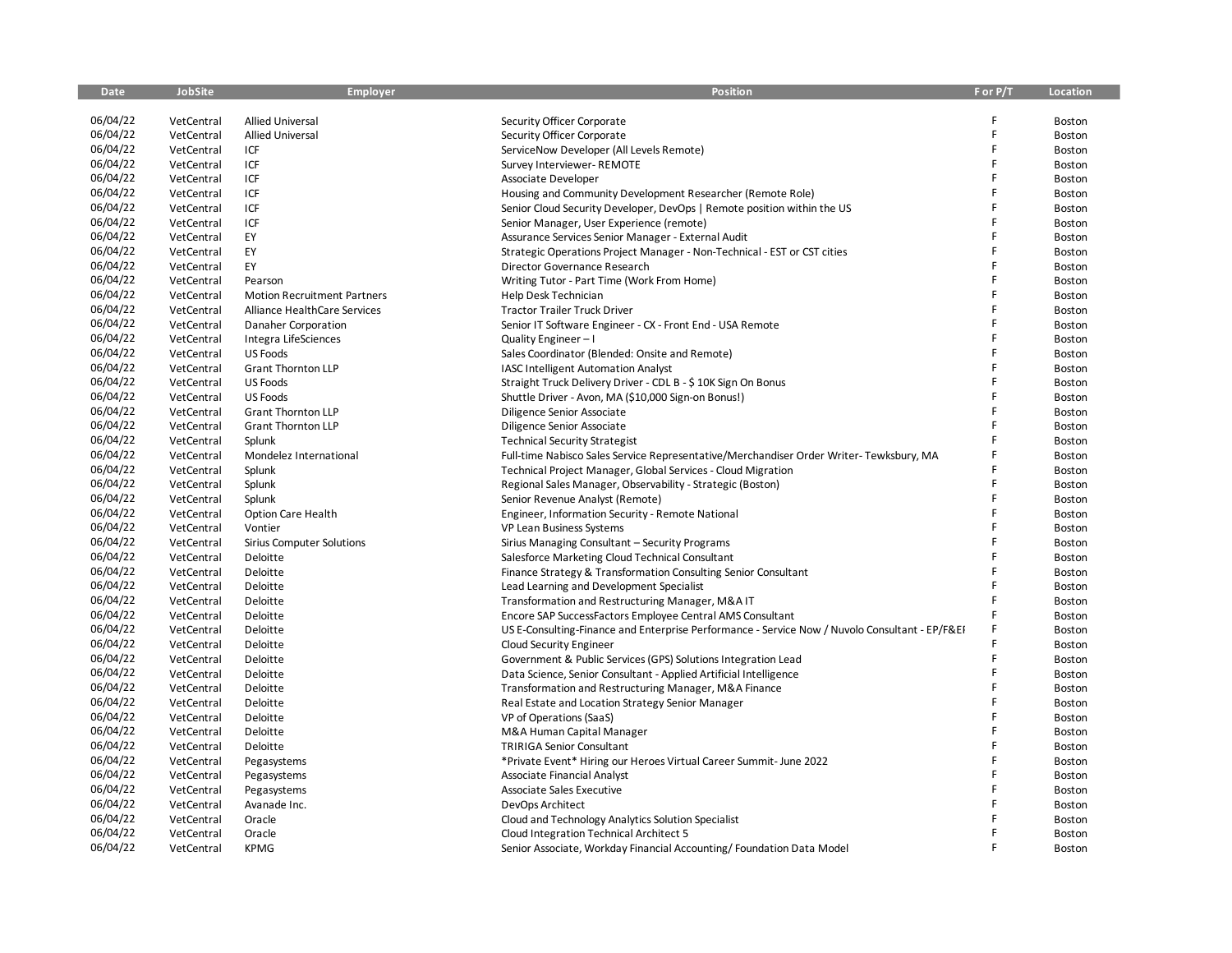| <b>Date</b> | <b>JobSite</b> | <b>Employer</b>  | <b>Position</b>                                                     | F or P/T | <b>Location</b> |
|-------------|----------------|------------------|---------------------------------------------------------------------|----------|-----------------|
|             |                |                  |                                                                     |          |                 |
| 06/04/22    | VetCentral     | <b>KPMG</b>      | Director, Risk Management Policy-Audit                              | F        | Boston          |
| 06/04/22    | VetCentral     | <b>KPMG</b>      | Manager, Technology Risk Management                                 | F        | Boston          |
| 06/04/22    | VetCentral     | <b>KPMG</b>      | Manager, Azure Site Reliability Engineer                            | F        | Boston          |
| 06/04/22    | VetCentral     | <b>KPMG</b>      | Audit Associate                                                     | F        | Boston          |
| 06/04/22    | VetCentral     | <b>KPMG</b>      | Associate/Senior Associate, Technology Risk Management              | F        | Boston          |
| 06/04/22    | VetCentral     | <b>KPMG</b>      | Senior Associate, Independence                                      | F        | Boston          |
| 06/04/22    | VetCentral     | <b>KPMG</b>      | Associate/Senior Associate, IT Audit                                | F        | Boston          |
| 06/04/22    | VetCentral     | Oracle           | Oracle NetSuite Sales Account Manager - Durham NC                   | F        | Boston          |
| 06/04/22    | VetCentral     | Oracle           | Senior Director-Commercial Strategy Healthcare Global Business Unit | F        | Boston          |
| 06/04/22    | VetCentral     | Oracle           | NetSuite-Alliances Business Development Associate                   | F        | Boston          |
| 06/04/22    | VetCentral     | Procter & Gamble | Application Developer and Controls Engineer                         | F        | Boston          |
| 06/04/22    | VetCentral     | <b>iCIMS</b>     | Sr. Account Executive - Enterprise Growth (Central Territory)       |          | Boston          |
| 06/04/22    | VetCentral     | Marriott         | <b>Front Desk Agent</b>                                             | F        | Boston          |
| 06/04/22    | VetCentral     | Luxottica        | Sunglass Hut - Assistant Manager I                                  | F        | Boston          |
| 06/04/22    | VetCentral     | Marriott         | Front Desk Guest Experience Overnight                               | F        | Boston          |
| 06/04/22    | VetCentral     | Randstad US      | Manager, Talent Delivery                                            | F        | Boston          |
| 06/04/22    | VetCentral     | Randstad US      | Recruiter                                                           | F        | Boston          |
| 06/04/22    | VetCentral     | Randstad US      | <b>Talent Sourcing Specialist</b>                                   | F        | Boston          |
| 06/04/22    | VetCentral     | Randstad US      | Sourcing Manager                                                    | F        | Boston          |
| 06/04/22    | VetCentral     | Randstad US      | <b>Executive Recruiter</b>                                          | F        | Boston          |
| 06/04/22    | VetCentral     | Randstad US      | Recruiter                                                           | F        | Boston          |
| 06/04/22    | VetCentral     | Randstad US      | <b>Talent Sourcing Specialist</b>                                   |          | Boston          |
| 06/04/22    | VetCentral     | Randstad US      | Sourcing Manager                                                    | F        | Boston          |
| 06/04/22    | VetCentral     | Randstad US      | Analyst, Internal Operations                                        | F        | Boston          |
| 06/04/22    | VetCentral     | Travelers        | Data Engineer, Information Delivery                                 | F        | Boston          |
| 06/04/22    | VetCentral     | Travelers        | Counsel - Compliance, Privacy, Data Usage                           | F        | Boston          |
| 06/04/22    | VetCentral     | Travelers        | Software Engineer (.Net core, middle/backend)                       | F        | Boston          |
| 06/04/22    | VetCentral     | Citizens         | Product Manager - Citizens Pay                                      | Ē        | Boston          |
| 06/04/22    | VetCentral     | Citizens         | Sr Data Scientist                                                   | F        | Boston          |
| 06/04/22    | VetCentral     | Citizens         | Compliance Sr Director                                              | F        | Boston          |
| 06/04/22    | VetCentral     | Citizens         | CSI Investment Assistant/WC Concierge                               |          | Boston          |
| 06/04/22    | VetCentral     | Humana           | Lead Cloud Security Innovation Architect                            | F        | Boston          |
| 06/04/22    | VetCentral     | Humana           | Integrated Clinical Capabilities Senior Product Owner               | F        | Boston          |
| 06/04/22    | VetCentral     | Sedgwick         | Claims Adjuster - Liability                                         | F        | Boston          |
| 06/04/22    | VetCentral     | Humana           | M&A Integration Technology Lead                                     | F        | Boston          |
| 06/04/22    | VetCentral     | Humana           | Senior Channel Development Professional                             | F        | Boston          |
| 06/04/22    | VetCentral     | Humana           | Lead Agile Coach, Cyber Security - Remote                           | F        | Boston          |
| 06/04/22    | VetCentral     | Humana           | Inbound Contacts Representative - Remote Opportunity                | F        | Boston          |
| 06/04/22    | VetCentral     | Humana           | Technology Leader - Azure - Remote                                  |          | Boston          |
| 06/04/22    | VetCentral     | Humana           | Associate Director, Infrastructure/Network Security (Remote)        | F        | Boston          |
| 06/04/22    | VetCentral     | CBRE             | Sr Transaction Manager                                              | F        | Boston          |
| 06/04/22    | VetCentral     | <b>CBRE</b>      | Sr Marketing Specialist                                             | F        | Boston          |
| 06/04/22    | VetCentral     | CBRE             | <b>Business Operations Coordinator - REMOTE</b>                     | F        | Boston          |
| 06/04/22    | VetCentral     | <b>CBRE</b>      | <b>Assistant Facilities Manager</b>                                 | F        | Boston          |
| 06/04/22    | VetCentral     | CBRE             | Sr Business Operations Coordinator - REMOTE                         | F        | Boston          |
| 06/04/22    | VetCentral     | CBRE             | Sr Commissioning Agent - CxA - Boston                               | F        | Boston          |
| 06/04/22    | VetCentral     | CBRE             | Sr Marketing Specialist, Industrial                                 | F        | Boston          |
| 06/04/22    | VetCentral     | CBRE             | Sr Facilities Manager                                               |          | Boston          |
| 06/04/22    | VetCentral     | <b>CBRE</b>      | Maintenance Planner                                                 |          | Boston          |
| 06/04/22    | VetCentral     | CBRE             | <b>Chief Building Engineer</b>                                      | F        | Boston          |
| 06/04/22    | VetCentral     | <b>CBRE</b>      | Records Administrative Coordinator                                  |          | Boston          |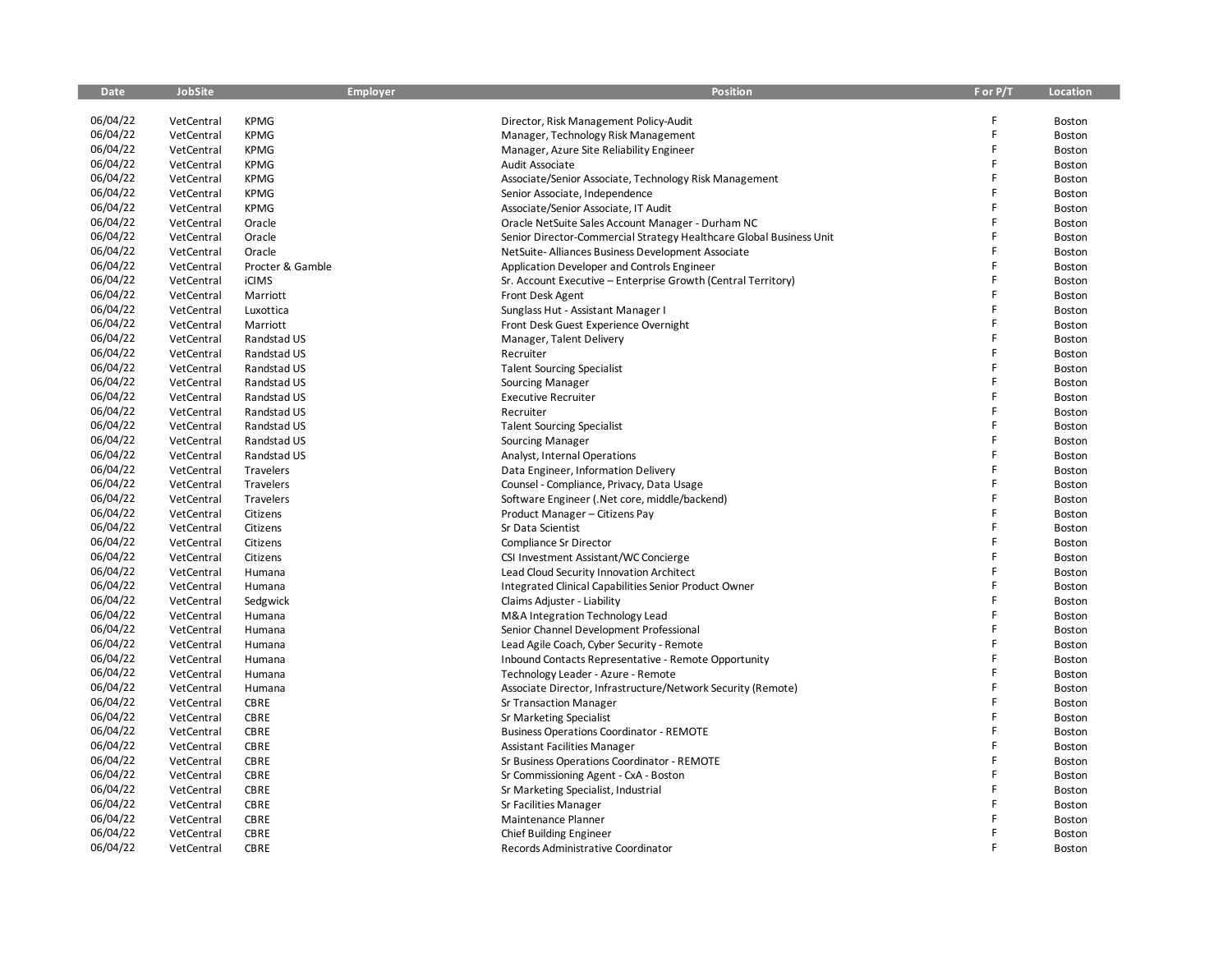| <b>Date</b> | <b>JobSite</b> | <b>Employer</b>              | <b>Position</b>                                                                 | F or P/T | <b>Location</b> |
|-------------|----------------|------------------------------|---------------------------------------------------------------------------------|----------|-----------------|
|             |                |                              |                                                                                 |          |                 |
| 06/04/22    | VetCentral     | <b>CBRE</b>                  | Workplace Advisory Strategy Manager                                             |          | Boston          |
| 06/04/22    | VetCentral     | <b>UMB Bank</b>              | SOA Systems Engineer (DataPower/APIC) - Open to Remote                          | Ē        | Boston          |
| 06/04/22    | VetCentral     | CBRE                         | Maintenance Technician                                                          | F        | Boston          |
| 06/04/22    | VetCentral     | CBRE                         | Client Success Coordinator (Hybrid)                                             | F        | <b>Boston</b>   |
| 06/04/22    | VetCentral     | Medtronic                    | Specialty Therapy Consultant, Cardiac Ablation Solutions - Boston/New York City |          | Boston          |
| 06/04/22    | VetCentral     | Medtronic                    | Sr Therapy Support Specialist, Pelvic Health - Boston North                     |          | Boston          |
| 06/04/22    | VetCentral     | Definitive Logic             | PPBE Subject Matter Expert-REMOTE                                               | F        | Boston          |
| 06/04/22    | VetCentral     | The Walt Disney Company      | Cruise Staff                                                                    | F        | Boston          |
| 06/04/22    | VetCentral     | Delta Air Lines, Inc.        | Department Manager                                                              | Ē        | Boston          |
| 06/04/22    | VetCentral     | HealthEdge Software Inc      | <b>Business Intelligence Analyst</b>                                            | F        | Boston          |
| 06/04/22    | VetCentral     | HealthEdge Software Inc      | QA Engineer                                                                     | F        | Boston          |
| 06/04/22    | VetCentral     | CVS Health                   | Digital Security Product Owner                                                  |          | Boston          |
| 06/04/22    | VetCentral     | CVS Health                   | DevSecOps Engineer                                                              | F        | Boston          |
| 06/04/22    | VetCentral     | <b>CVS Health</b>            | <b>Staff Pharmacist PT</b>                                                      | F        | Boston          |
| 06/04/22    | VetCentral     | <b>CVS Health</b>            | Senior Content Strategist / UX Writer                                           | F        | Boston          |
| 06/04/22    | VetCentral     | <b>CVS Health</b>            | <b>Platform Security Engineer</b>                                               | F        | Boston          |
| 06/04/22    | VetCentral     | Oracle                       | <b>Strategic Cloud Sales Executive</b>                                          |          | Boston          |
| 06/04/22    | VetCentral     | Oracle                       | License Platform Sales Representative, State and Local - Southern California    | F        | Boston          |
| 06/04/22    | VetCentral     | Oracle                       | Customer Success Manager- West Coast                                            | F        | Boston          |
| 06/04/22    | VetCentral     | Oracle                       | Content Strategist, Sr. Principal                                               | F        | Boston          |
| 06/04/22    | VetCentral     | Oracle                       | Cloud and Oracle Fusion Middleware Admistrator                                  |          | Boston          |
| 06/04/22    | VetCentral     | PwC                          | Info Governance and Privacy - Privacy Technology Senior Associate               |          | Boston          |
| 06/04/22    | VetCentral     | PwC                          | SAP MM Senior Associate                                                         | F        | <b>Boston</b>   |
| 06/04/22    | VetCentral     | PwC                          | SAP EWM Manager                                                                 |          | Boston          |
| 06/04/22    | VetCentral     | PwC                          | Health Payer Member/Patient Engagement, Experienced Associate                   | F        | Boston          |
| 06/04/22    | VetCentral     | PwC                          | SAP Application Development Senior Associate                                    | F        | <b>Boston</b>   |
| 06/04/22    | VetCentral     | PwC                          | Oracle HCM Cloud - Senior Associate                                             | F        | Boston          |
| 06/04/22    | VetCentral     | PwC                          | <b>Emerging Company Solutions - Experienced Associate</b>                       |          | Boston          |
| 06/04/22    | VetCentral     | PwC                          | Oracle Cloud Finance - Manager                                                  | F        | Boston          |
| 06/04/22    | VetCentral     | PwC                          | Firmwide Alumni Manager                                                         | F        | Boston          |
| 06/04/22    | VetCentral     | PwC                          | Cybersecurity Experienced Associate - Third Party Risk Management (MS)          |          | Boston          |
| 06/04/22    | VetCentral     | PwC                          | <b>Emerging Company Solutions - Senior Associate</b>                            |          | Boston          |
| 06/04/22    | VetCentral     | PwC                          | Sales Transformation Consultant - Sr. Manager                                   | F        | Boston          |
| 06/04/22    | VetCentral     | PwC                          | Sales Transformation Consultant - Manager                                       |          | Boston          |
| 06/04/22    | VetCentral     | PwC                          | Finance Operations, Manager                                                     | F        | Boston          |
| 06/04/22    | VetCentral     | PwC                          | Risk & Reg, IT Audit/Controls - Financial Svcs, Manager                         | F        | Boston          |
| 06/04/22    | VetCentral     | PwC                          | Quote to Cash Consultant - Manager                                              |          | Boston          |
| 06/04/22    | VetCentral     | PwC                          | Quote to Cash Consultant - Manager                                              |          | Boston          |
| 06/04/22    | VetCentral     | PwC                          | Oracle Cloud Finance - Senior Associate                                         |          | Boston          |
| 06/04/22    | VetCentral     | PwC                          | External Audit - Experienced Associate - Health Industries Northeast            | F        | Boston          |
| 06/04/22    | VetCentral     | PwC                          | Operations Consulting - Sourcing & Procurement - Senior Manager - TMT           |          | Boston          |
| 06/04/22    | VetCentral     | Zebra Technologies           | MANAGER ENGINEERING                                                             | F        | Boston          |
| 06/04/22    | VetCentral     | PwC                          | <b>Enterprise Solutions Architect</b>                                           | F        | Boston          |
| 06/04/22    | VetCentral     | PwC                          | Microsoft Azure Architect                                                       |          | Boston          |
| 06/04/22    | VetCentral     | PwC                          | Alliances S&O Incentives Senior Associate                                       | F        | Boston          |
| 06/04/22    | VetCentral     | TEKsystems                   | <b>Help Desk</b>                                                                |          | Boston          |
| 06/04/22    | VetCentral     | TEKsystems                   | Technical Support Specialist (Brighton MA)                                      | F        | <b>Boston</b>   |
| 06/04/22    | VetCentral     | TEKsystems                   | Technical Support Specialist (Brighton MA)                                      |          | Boston          |
| 06/04/22    | VetCentral     | Compass Group, North America | DISTRICT MANAGER - NEW ENGLAND REGION                                           |          | Boston          |
| 06/04/22    | VetCentral     | Compass Group, North America | MARKETING MANAGER- BOSTON, MA                                                   |          | <b>Boston</b>   |
| 06/04/22    | VetCentral     | Compass Group, North America | CAFE SUPERVISOR (FULL-TIME & PART-TIME)                                         |          | Boston          |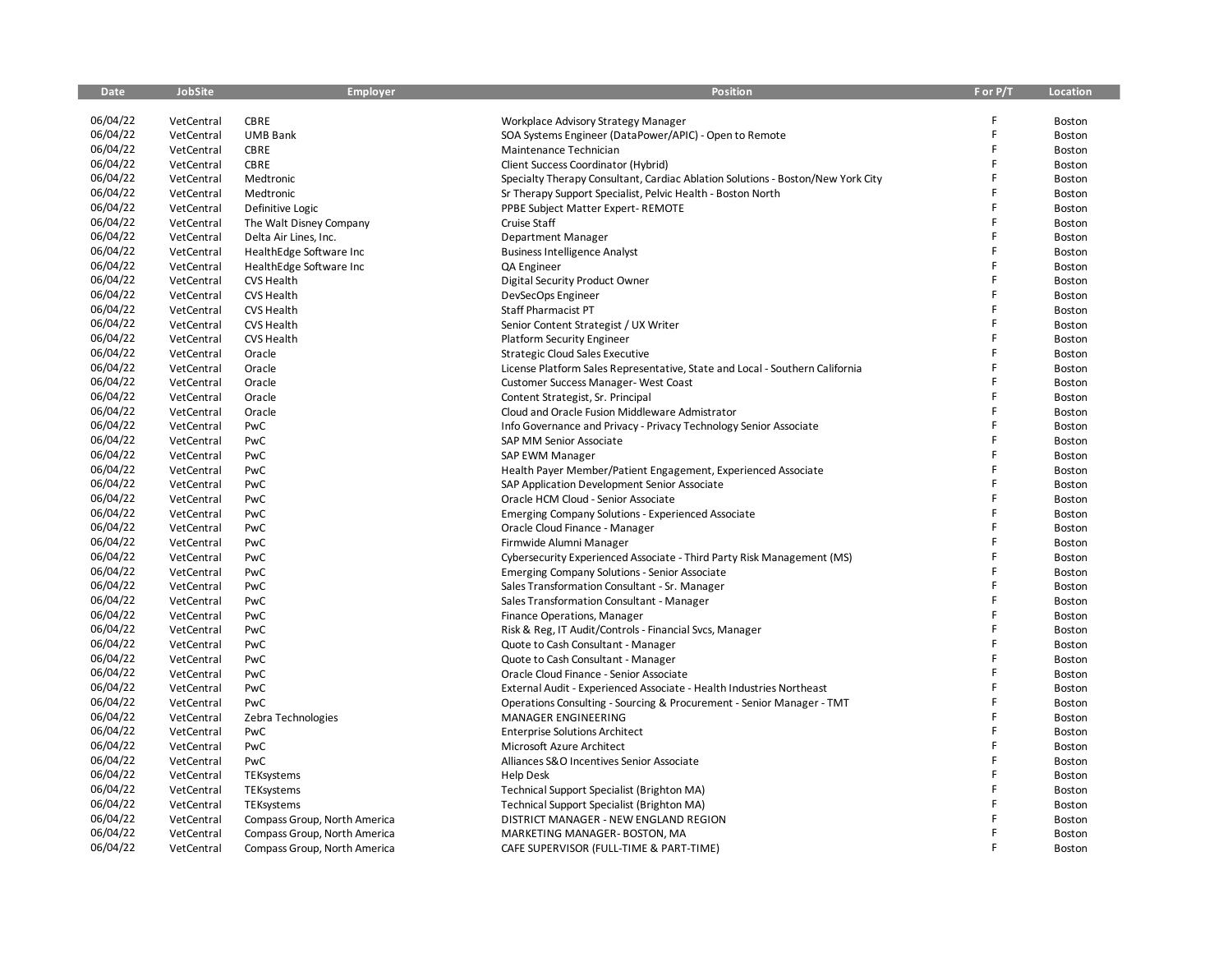| <b>Date</b> | <b>JobSite</b> | Employer                    | <b>Position</b>                                                             | F or P/T | <b>Location</b> |
|-------------|----------------|-----------------------------|-----------------------------------------------------------------------------|----------|-----------------|
|             |                |                             |                                                                             |          |                 |
| 06/04/22    | VetCentral     | Sevita                      | <b>Bilingual LPN for Adult Day Center</b>                                   |          | Boston          |
| 06/04/22    | VetCentral     | Oracle                      | Consulting Delivery   Technical Architect                                   | F        | Boston          |
| 06/04/22    | VetCentral     | Oracle                      | <b>MSP Architect Team Manager</b>                                           | F        | Boston          |
| 06/04/22    | VetCentral     | Oracle                      | Principal Oracle APEX Product Manager                                       | F        | Boston          |
| 06/04/22    | VetCentral     | Deloitte                    | Salesforce Marketing Cloud Business & Systems Integration Consultant (SFMC) | F        | Boston          |
| 06/04/22    | VetCentral     | Deloitte                    | Data Science, Specialist Master - Applied Artificial Intelligence           |          | Boston          |
| 06/04/22    | VetCentral     | Oracle                      | Director Genomics Commercialization-Healthcare Global Business Unit         | F        | Boston          |
| 06/04/22    | VetCentral     | Deloitte                    | Data Science, Consultant - Applied Artificial Intelligence                  | F        | Boston          |
| 06/04/22    | VetCentral     | Deloitte                    | AWS Cloud Engineer                                                          | Ē        | Boston          |
| 06/04/22    | VetCentral     | Deloitte                    | Transformation and Restructuring Finance, Senior Manager                    | F        | Boston          |
| 06/04/22    | VetCentral     | Deloitte                    | Client Account Management, Specialist                                       | F        | Boston          |
| 06/04/22    | VetCentral     | CTG                         | Project Manager                                                             |          | Boston          |
| 06/04/22    | VetCentral     | Teleperformance USA         | Recruiter (Remote)                                                          | F        | Boston          |
| 06/04/22    | VetCentral     | Teleperformance USA         | Graphic Designer and Marketing Associate                                    | F        | Boston          |
| 06/04/22    | VetCentral     | Teleperformance USA         | Manager, Regional Category - IT                                             | F        | Boston          |
| 06/04/22    | VetCentral     | Automation Anywhere, Inc.   | <b>RPA Solution Architect</b>                                               | F        | Boston          |
| 06/04/22    | VetCentral     | <b>Bank of America</b>      | <b>Treasury Solutions Officer</b>                                           | F        | Boston          |
| 06/04/22    | VetCentral     | Keurig Dr Pepper            | <b>Electrical Engineering Technician</b>                                    | F        | Boston          |
| 06/04/22    | VetCentral     | Oracle                      | Cloud and Oracle Fusion Middleware Architect                                | F        | Boston          |
| 06/04/22    | VetCentral     | Oracle                      | Demo Engineering Manager, Service Products                                  | F        | <b>Boston</b>   |
| 06/04/22    | VetCentral     | Keurig Dr Pepper            | Category Manager                                                            | F        | Boston          |
| 06/04/22    | VetCentral     | <b>SMX</b>                  | Director, Software Solutions Delivery (1431)                                |          | Boston          |
| 06/04/22    | VetCentral     | Oracle                      | Sr. Sales Manager                                                           | F        | Boston          |
| 06/04/22    | VetCentral     | Nelnet                      | IT Infrastructure Engineer - Network                                        | F        | Boston          |
| 06/04/22    | VetCentral     | Nelnet                      | Digital Marketing Intern - Nelnet Bank                                      | F        | Boston          |
| 06/04/22    | VetCentral     | Confluent                   | Manager, Customer Success Engineering (US Remote)                           | F        | Boston          |
| 06/04/22    | VetCentral     | Nelnet                      | IT Infrastructure Engineer - Network Automation                             | F        | Boston          |
| 06/04/22    | VetCentral     | Centene Corporation         | Senior Application Software Engineer (Core Systems) - remote                | Ë        | Boston          |
| 06/04/22    | VetCentral     | Centene Corporation         | Finance Data Analyst - Remote                                               | F        | Boston          |
| 06/04/22    | VetCentral     | Centene Corporation         | Senior IT Project Manager - Remote                                          | F        | Boston          |
| 06/04/22    | VetCentral     | Accenture                   | Inside Sales Manager                                                        | F        | Boston          |
| 06/04/22    | VetCentral     | Accenture                   | SAP Finance Technology Senior Manager                                       | F        | Boston          |
| 06/04/22    | VetCentral     | Accenture                   | <b>Business Interlock Specialist</b>                                        | F        | <b>Boston</b>   |
| 06/04/22    | VetCentral     | Accenture                   | Strategic Payroll Program Manager                                           | F        | Boston          |
| 06/04/22    | VetCentral     | Accenture                   | Software License Audit Associate Manager (Software Asset Management)        | F        | Boston          |
| 06/04/22    | VetCentral     | Intermountain Healthcare    | DevOps Site Reliability Engineer                                            | F        | Boston          |
| 06/04/22    | VetCentral     | Intermountain Healthcare    | Cloud Architect (Azure) - Remote                                            | F        | Boston          |
| 06/04/22    | VetCentral     | Intermountain Healthcare    | NCQA Accreditation Manager                                                  | F        | Boston          |
| 06/04/22    | VetCentral     | Intermountain Healthcare    | Referrals Specialist (Saltzer Health)                                       | F        | Boston          |
| 06/04/22    | VetCentral     | Randstad US                 | Sourcing Manager                                                            | F        | Boston          |
| 06/04/22    | VetCentral     | Cengage Group               | Senior Software Engineer                                                    | F        | Boston          |
| 06/04/22    | VetCentral     | Black & Veatch              | Safety & Health Manager 1 - Data Centers - WA                               | F        | Boston          |
| 06/04/22    | VetCentral     | Black & Veatch              | Civil Engineer 3 - Remote                                                   | F        | Boston          |
| 06/04/22    | VetCentral     | Nike                        | Senior Financial Analyst, Global Business Planning                          |          | Boston          |
| 06/04/22    | VetCentral     |                             | Solutions Engineer   Colocation Services                                    | F        | Boston          |
| 06/04/22    | VetCentral     | Flexential<br>Guidehouse    | Proposal Development Center Senior Director                                 | F        | Boston          |
| 06/04/22    |                |                             |                                                                             | F        |                 |
| 06/04/22    | VetCentral     | Salesforce.com, Inc         | Sr. Director, Global Renewals - Slack                                       | F        | Boston          |
| 06/04/22    | VetCentral     | Wyndham Hotels & Resorts    | Room Attendant                                                              |          | Boston          |
| 06/04/22    | VetCentral     | UKG (Ultimate Kronos Group) | Trust & Funding Operations Associate                                        | F        | Boston          |
| 06/04/22    | VetCentral     | Salesforce.com, Inc         | Salesforce Lightning Services Practice Architect                            | F        | Boston          |
|             | VetCentral     | Guidehouse                  | Remote Pro Fee Coder - General Surgery                                      |          | Boston          |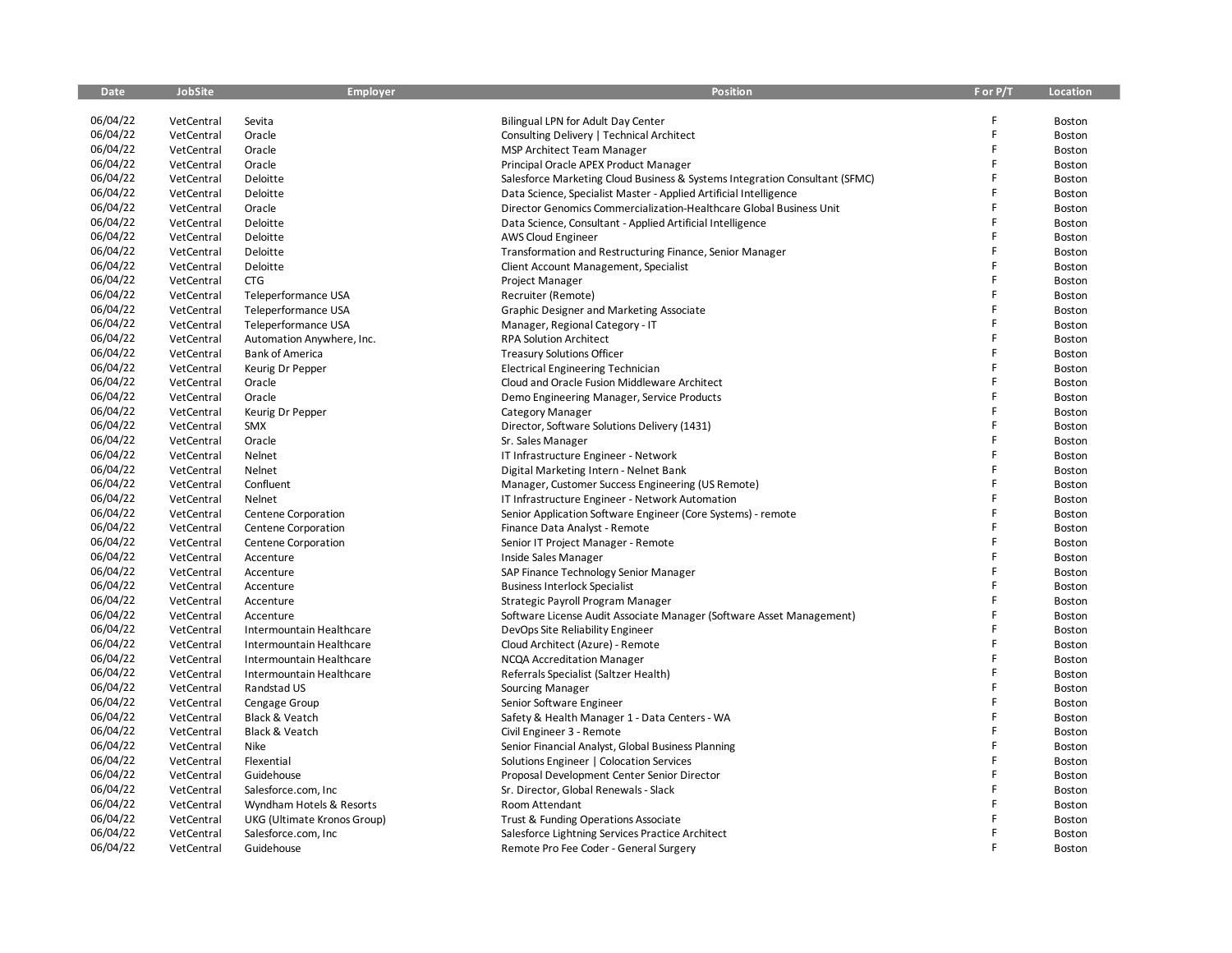| <b>Date</b> | <b>JobSite</b> | <b>Employer</b>                     | <b>Position</b>                                                                            | F or P/T | <b>Location</b>  |
|-------------|----------------|-------------------------------------|--------------------------------------------------------------------------------------------|----------|------------------|
|             |                |                                     |                                                                                            |          |                  |
| 06/04/22    | VetCentral     | Salesforce.com, Inc                 | Software/Principal Architect - Data Platform                                               |          | Boston           |
| 06/04/22    | VetCentral     | Guidehouse                          | Remote Medical Coder - Hospital Inpatient                                                  | F        | Boston           |
| 06/04/22    | VetCentral     | Salesforce.com, Inc                 | Senior Manager/Director, Products Technical Program Manager-Infrastructure                 | F        | Boston           |
| 06/04/22    | VetCentral     | Guidehouse                          | Remote Coding Denials Specialist - Cardiovascular and Cardiology Surgery                   | F        | <b>Boston</b>    |
| 06/04/22    | VetCentral     | Guidehouse                          | Remote Coding Denials Specialist - Multi-Specialty                                         | F        | Boston           |
| 06/04/22    | VetCentral     | Molina Healthcare                   | Medical Director - Remote                                                                  | F        | Boston           |
| 06/04/22    | VetCentral     | Guidehouse                          | Remote Pro Fee Coder - ENT Surgical                                                        | F        | Boston           |
| 06/04/22    | VetCentral     | Thermo Fisher Scientific            | Contract Director - Drug Substance Division, Remote                                        | F        | Boston           |
| 06/04/22    | VetCentral     | Thermo Fisher Scientific            | Director, North America Marketing, BioProduction                                           | F        | Boston           |
| 06/04/22    | VetCentral     | Thermo Fisher Scientific            | Senior Sales Operations Analyst                                                            | F        | Boston           |
| 06/04/22    | VetCentral     | Thermo Fisher Scientific            | <b>Global Marketing Communications Manager</b>                                             | F        | Boston           |
| 06/04/22    | VetCentral     | Maxim Healthcare Staffing           | Interventional Radiology Technologist                                                      |          | Boston           |
| 06/04/22    | VetCentral     | Thermo Fisher Scientific            | SDG Group Controller                                                                       | F        | Boston           |
| 06/04/22    | VetCentral     | Thermo Fisher Scientific            | Sr. Manager Financial Operations                                                           | F        | <b>Boston</b>    |
| 06/04/22    | VetCentral     | Encore                              | Operations Mgr, Htl Srvcs - The Westin Boston Seaport District                             | F        | Boston           |
| 06/04/22    | VetCentral     | Encore                              | Event Technical Lead Audio Visual - Omni Boston Hotel at the Seaport                       | F        | Boston           |
| 06/04/22    | VetCentral     | Wells Fargo                         | Senior Content Designer                                                                    | F        | Boston           |
| 06/04/22    | VetCentral     | Aerotek                             | <b>GSE Mechanic</b>                                                                        | F        | Boston           |
| 06/04/22    | VetCentral     | <b>ABM Industries</b>               | Sr. Business Development Manager, Semiconductor                                            | F        | Boston           |
| 06/04/22    | VetCentral     | <b>ABM Industries</b>               | Sr. Business Development Manager, Life Sciences                                            | F        | Boston           |
| 06/04/22    | VetCentral     | WelbeHealth                         | <b>Provider Relations Coordinator</b>                                                      | F        | Boston           |
| 06/04/22    | VetCentral     | <b>Prime Therapeutics</b>           | <b>Employer Account Executive - Remote</b>                                                 | F        | Boston           |
| 06/04/22    | VetCentral     | WelbeHealth                         | <b>Accounts Payable Specialist</b>                                                         | F        | Boston           |
| 06/04/22    | VetCentral     | WelbeHealth                         | Recruiter                                                                                  | F        | Boston           |
| 06/04/22    | VetCentral     | WelbeHealth                         | Home Services Billing Specialist                                                           | F        | Boston           |
| 06/04/22    | VetCentral     | <b>Prime Therapeutics</b>           | Financial Consultant Sr - Remote                                                           | F        | <b>Boston</b>    |
| 06/04/22    | VetCentral     | <b>American Express</b>             | Senior Engineer - DX                                                                       | F        | Boston           |
| 06/04/22    | VetCentral     | <b>American Express</b>             | American Express Sales Opportunities, Global Merchant Services                             | Ē        | Boston           |
| 06/04/22    | VetCentral     | <b>American Express</b>             | Director - Partner Management                                                              | F        | Boston           |
| 06/04/22    | VetCentral     | <b>American Express</b>             | Engineer II                                                                                | F        | Boston           |
| 06/04/22    | VetCentral     | <b>ASRC Federal Holding Company</b> | <b>Records Management Specialist</b>                                                       |          | <b>Boston</b>    |
| 06/04/22    | VetCentral     | Zoom                                | FP&A Manager - Finance and Workplace                                                       | F        | Boston           |
| 06/04/22    | VetCentral     | Merck                               | Senior Scientist - Cellular Pharmacology Flow Cytometry Core Manager                       | F        | Boston           |
| 06/04/22    | VetCentral     | Merck                               | Agile Coach / Scrum Master                                                                 | F        | Boston           |
| 06/04/22    | VetCentral     | VMware                              | Director - ISV Business Development (Open) - Opportunity for Working Remotely              | F        | Boston           |
| 06/04/22    | VetCentral     | VMware                              | Sr Director - ISV Ecosystem - Opportunity for Working Remotely                             |          | Boston           |
| 06/04/22    | VetCentral     | VMware                              | Senior Product Line Manager - VMware Cloud Regulated Markets - Opportunity for Working Rem |          | Boston           |
| 06/04/22    | VetCentral     | Zoom                                | Sales Recruiter - North America                                                            |          | Boston           |
| 06/04/22    | VetCentral     | VMware                              | Climate Strategy Lead - Opportunity for Working Remotely                                   | F        | Boston           |
| 06/04/22    | VetCentral     | Merck                               | <b>Early Clinical Scientist</b>                                                            | F        | Boston           |
| 06/04/22    | VetCentral     | Zoom                                | <b>Cloud Operations Engineer</b>                                                           | F        | Boston           |
| 06/04/22    | VetCentral     | <b>General Motors</b>               | Autonomy & Robotics EGM- GM Defense                                                        | F        | Boston           |
| 06/04/22    | VetCentral     | VMware                              | Observability Engineering - Site Reliability Engineer - Opportunity for Working Remotely   | Ē        | Boston           |
| 06/04/22    | VetCentral     | Zoom                                | Freemium Campaign Manager                                                                  |          | Boston           |
| 06/04/22    | VetCentral     | Merck                               | Associate Director, Global Clinical Data Integration Operations                            | Ē        | Boston           |
| 06/04/22    | VetCentral     | VMware                              | Sr. Transformation and Integration Program Manager - Opportunity for Working Remotely      |          | Boston           |
| 06/04/22    | VetCentral     | HP Inc.                             | Services Consultant                                                                        |          | <b>Boston</b>    |
| 06/04/22    | VetCentral     | Lincoln Financial Group             |                                                                                            |          | Boston           |
| 06/04/22    | VetCentral     | <b>DLA Piper</b>                    | Director, Actuarial (Dental Pricing)<br>2023 U.S. Summer Program - 2L Candidates (Boston)  |          |                  |
| 06/04/22    | VetCentral     | Canon USA & Affiliates              | Site Supervisor                                                                            | F        | Boston<br>Boston |
| 06/04/22    | VetCentral     | General Electric                    | Ultrasound Market General Manager - New England                                            |          | Boston           |
|             |                |                                     |                                                                                            |          |                  |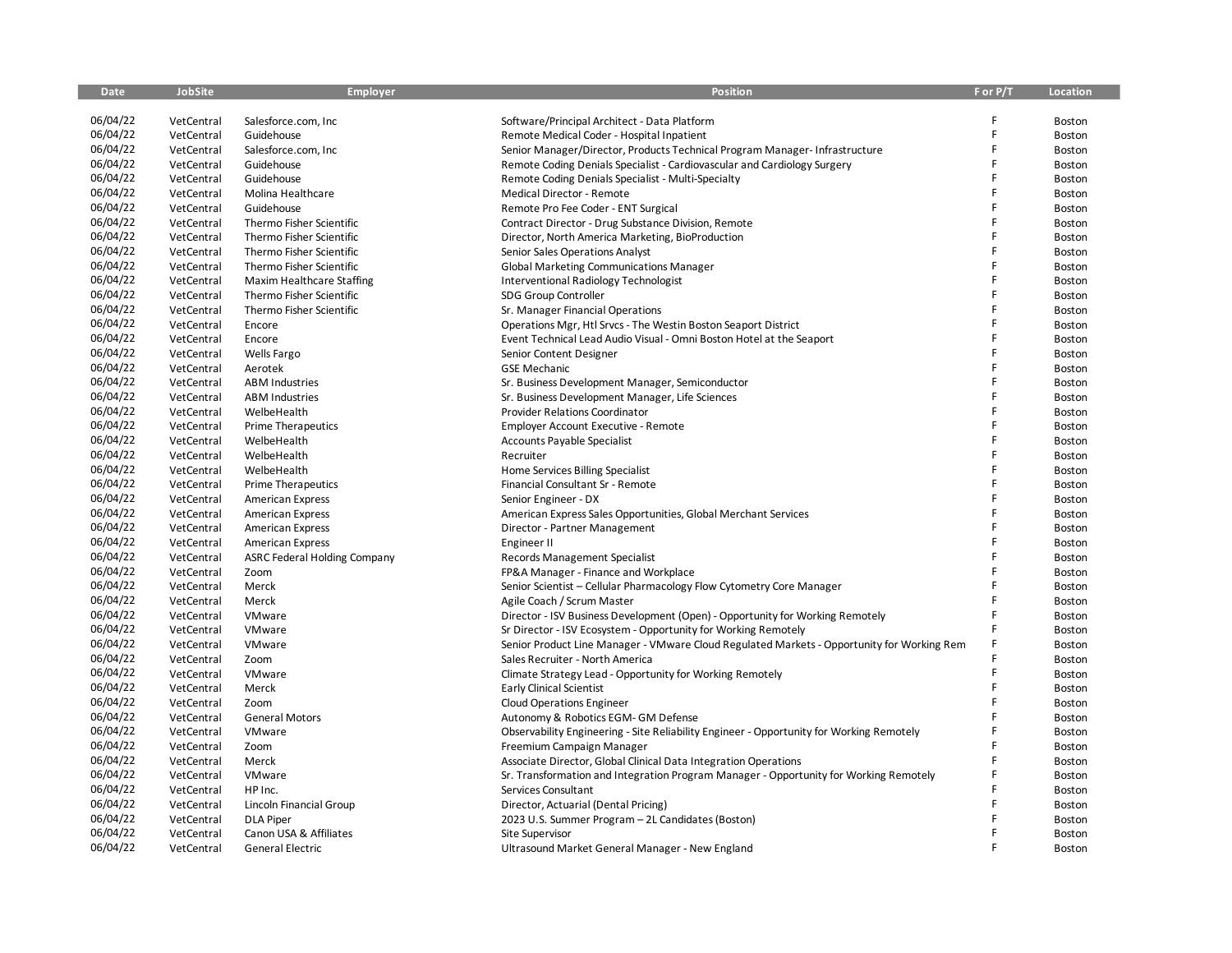| <b>Date</b> | <b>JobSite</b>           | <b>Employer</b>                       | <b>Position</b>                                                                      | F or P/T | <b>Location</b> |
|-------------|--------------------------|---------------------------------------|--------------------------------------------------------------------------------------|----------|-----------------|
|             |                          |                                       |                                                                                      |          |                 |
| 06/04/22    | VetCentral               | Canon USA & Affiliates                | Office Service Representative II                                                     | F        | Boston          |
| 06/04/22    | VetCentral               | Change Healthcare                     | Senior Data Entry Operator Remote                                                    | F        | Boston          |
| 06/04/22    | VetCentral               | Change Healthcare                     | Director, Public Sector Trade and Industry Relations                                 | F        | Boston          |
| 06/04/22    | VetCentral               | Change Healthcare                     | <b>Technical Program Manager</b>                                                     | F        | <b>Boston</b>   |
| 06/04/22    | VetCentral               | Change Healthcare                     | Intern                                                                               | F        | Boston          |
| 06/04/22    | VetCentral               | Change Healthcare                     | <b>Contract Analyst</b>                                                              | F        | <b>Boston</b>   |
| 06/04/22    | VetCentral               | Change Healthcare                     | Sr. Client Executive-Risk Adjustment/Decision Analytics/Member Engagement            | F        | Boston          |
| 06/04/22    | VetCentral               | Cordis                                | Project Manager, Marketing (Remote)                                                  | F        | Boston          |
| 06/04/22    | VetCentral               | Change Healthcare                     | Cloud Adoption Consultant                                                            | F        | Boston          |
| 06/04/22    | VetCentral               | Cordis                                | Global Corporate Controller - REMOTE                                                 | F        | Boston          |
| 06/04/22    | VetCentral               | FREEMAN                               | Senior Producer                                                                      | F        | Boston          |
| 06/04/22    | VetCentral               | <b>CDM Smith</b>                      | Electrical Engineer 6(Remote Options)                                                |          | Boston          |
| 06/04/22    | VetCentral               | Autodesk                              | Marketing Communications and User Experience Manager                                 | F        | Boston          |
| 06/04/22    | VetCentral               | J&J Family of Companies               | Regional Manager, Oncology Clinical Educators-Hematology, EAST-Janssen Biotech, Inc. |          | <b>Boston</b>   |
| 06/04/22    | VetCentral               | Curative Inc.                         | Senior Data Analyst-FHIR                                                             |          | Boston          |
| 06/04/22    | VetCentral               | CDM Smith                             | Management Specialist 7                                                              | F        | Boston          |
| 06/04/22    | VetCentral               | C&A Industries, LLC                   | RN / REGISTERED NURSE / ONCOLOGY RN / ONCOLOGY NURSE                                 | F        | Boston          |
| 06/04/22    | VetCentral               | Organon & Co.                         | Associate Director, Research and Development Quality IT and Complex Systems          | F        | Boston          |
| 06/04/22    | VetCentral               | C&A Industries, LLC                   | RN / REGISTERED NURSE / PACU RN / RECOVERY ROOM NURSE                                | F        | Boston          |
| 06/04/22    | VetCentral               | Siemens Digital Industries Software   | MES Engineer Electronics Industry                                                    | F        | Boston          |
| 06/04/22    | VetCentral               | <b>American Airlines</b>              | Premium Customer Service Representative                                              | F        | Boston          |
| 06/04/22    | VetCentral               | <b>Regions Bank</b>                   | Fraud Systems Analyst (REMOTE OPPORTUNITY)                                           | F        | Boston          |
| 06/04/22    | VetCentral               | <b>Digital Prospectors</b>            | <b>Submissions Content Verifier</b>                                                  | F        | <b>Boston</b>   |
| 06/04/22    | VetCentral               | Oracle                                | Technical Analyst 3- Support Oracle Analytics - OASE                                 | F        | Boston          |
| 06/04/22    | VetCentral               | Oracle                                | NetSuite-Alliances Business Development Associate                                    | F        | Boston          |
| 06/04/22    | VetCentral               | Oracle                                | <b>Principal Cloud Architect</b>                                                     | F        | <b>Boston</b>   |
| 06/04/22    | VetCentral               | Oracle                                | Technical Program Manager- Cloud & Technical Engineering                             | F        | Boston          |
| 06/04/22    | VetCentral               | Oracle                                | Cloud Native Software Development Consulting Engineer                                | F        | Boston          |
| 06/04/22    | VetCentral               | Oracle                                | Technical Solution Architect   Opower Consulting                                     | F        | Boston          |
| 06/04/22    | VetCentral               | Oracle                                | Chief of Staff - Product Marketing                                                   | F        | Boston          |
| 06/04/22    | VetCentral               | <b>Public Consulting Group</b>        | Contract Technical Project Manager                                                   | F        | <b>Boston</b>   |
| 06/04/22    | VetCentral               | <b>Public Consulting Group</b>        | <b>Technical Program Manager</b>                                                     | F        | Boston          |
| 06/04/22    | VetCentral               | <b>Public Consulting Group</b>        | <b>Customer Service Manager</b>                                                      | F        | Boston          |
| 06/04/22    | VetCentral               | <b>Public Consulting Group</b>        | <b>Evaluation Analyst</b>                                                            | F        | Boston          |
| 06/04/22    | VetCentral               | <b>Public Consulting Group</b>        | O365 Intune Engineer                                                                 | F        | Boston          |
| 06/04/22    | VetCentral               | <b>Public Consulting Group</b>        | Lead Technical Project Manager                                                       | F        | Boston          |
| 06/04/22    | VetCentral               | <b>Public Consulting Group</b>        | Data Analyst I                                                                       | F        | Boston          |
| 06/04/22    | VetCentral               | <b>Public Consulting Group</b>        | Senior Advisor - Healthcare                                                          | F        | Boston          |
| 06/04/22    | VetCentral               | Pacific Northwest National Laboratory | Undergrad Technical Intern - Energy Equity                                           |          | Boston          |
| 06/04/22    | VetCentral               | MassMutual                            | Accounting Associate - Investments (Hybrid)                                          | F        | Boston          |
| 06/04/22    | VetCentral               | MassMutual                            | Risk and Law Technology Developer                                                    | F        | Boston          |
| 06/04/22    | VetCentral               | Audacy                                | Political Project Manager                                                            | F        | Boston          |
| 06/04/22    | VetCentral               | Pacific Northwest National Laboratory | Sustainability Analyst - Defense (Part-Time)                                         | F        | Boston          |
| 06/04/22    | VetCentral               | MassMutual                            | Multi-Asset Class Strategies Solutions Analyst - Hybrid                              | F        | Boston          |
| 06/04/22    | VetCentral               | MassMutual                            | Key Account Manager - 100% Remote US                                                 | F        | Boston          |
| 06/04/22    | VetCentral               | Anthem, Inc                           | Clinical Compliance Manager                                                          | F        | Boston          |
| 06/04/22    |                          |                                       |                                                                                      | F        |                 |
| 06/04/22    | VetCentral<br>VetCentral | Randstad US<br>Randstad US            | airline ticket agent                                                                 |          | Boston          |
| 06/04/22    |                          | Randstad US                           | lead systems analyst-ibor                                                            |          | Boston          |
| 06/04/22    | VetCentral               |                                       | full stack engineer<br>Shift Lead                                                    | F        | Boston          |
| 06/04/22    | VetCentral               | Walgreens                             |                                                                                      | F        | Boston          |
|             | VetCentral               | PwC                                   | Risk & Reg. IT Audit/Controls - Financial Svcs, Manager                              |          | Boston          |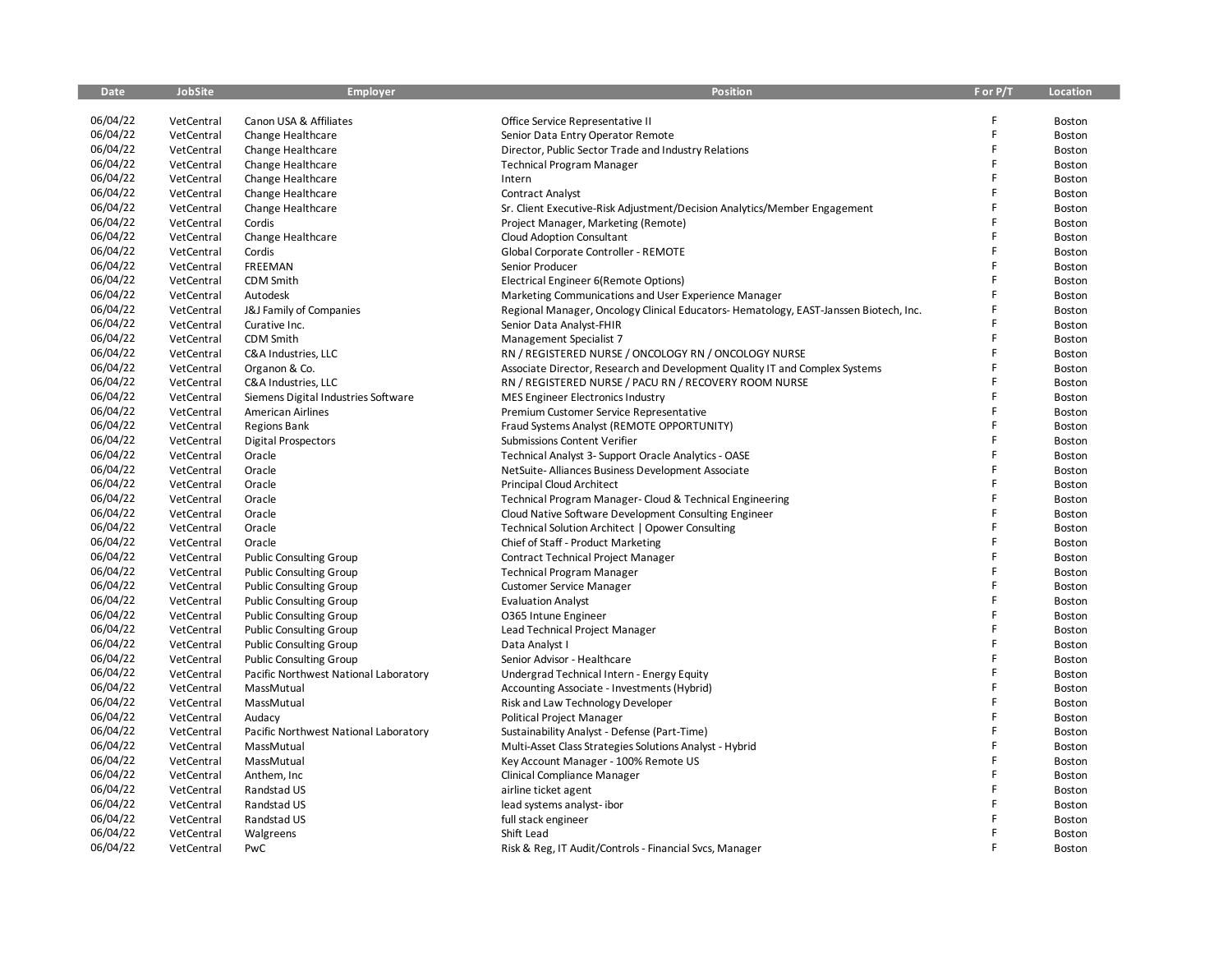| <b>Date</b> | <b>JobSite</b> | <b>Employer</b>              | <b>Position</b>                                                                               | F or P/T | <b>Location</b> |
|-------------|----------------|------------------------------|-----------------------------------------------------------------------------------------------|----------|-----------------|
|             |                |                              |                                                                                               |          |                 |
| 06/04/22    | VetCentral     | PwC                          | Risk & Reg, IT Audit/Controls - Financial Svcs, Manager                                       |          | Boston          |
| 06/04/22    | VetCentral     | PwC                          | Customer Pricing and Profitability Senior Manager                                             | F        | Boston          |
| 06/04/22    | VetCentral     | PwC                          | Regulatory Compliance - FS - Senior Associate                                                 | F        | Boston          |
| 06/04/22    | VetCentral     | PwC                          | Provider Operations - Senior Associate                                                        | F        | <b>Boston</b>   |
| 06/04/22    | VetCentral     | PwC                          | Quote to Cash Consultant - Manager                                                            | F        | Boston          |
| 06/04/22    | VetCentral     | PwC                          | Sales Transformation Consultant - Sr. Manager                                                 | F        | Boston          |
| 06/04/22    | VetCentral     | PwC                          | Sales Transformation Consultant - Sr. Manager                                                 | F        | Boston          |
| 06/04/22    | VetCentral     | PwC                          | Financial Markets Real Estate Consulting Senior Manager                                       | F        | Boston          |
| 06/04/22    | VetCentral     | PwC                          | Workday Finance & SCM - Sr. Manager                                                           |          | Boston          |
| 06/04/22    | VetCentral     | PwC                          | Sales Transformation Consultant - Manager                                                     | F        | Boston          |
| 06/04/22    | VetCentral     | PwC                          | E&C Privacy & Information Protection Manager (Incident Response)                              | F        | Boston          |
| 06/04/22    | VetCentral     | PwC                          | Info Governance and Privacy - Privacy Technology Senior Associate                             |          | Boston          |
| 06/04/22    | VetCentral     | PwC                          | Sales Transformation Consultant - Manager                                                     | F        | Boston          |
| 06/04/22    | VetCentral     | PwC                          | Info Governance and Privacy - Privacy Technology Senior Associate                             | F        | Boston          |
| 06/04/22    | VetCentral     | PwC                          | <b>Emerging Company Solutions - Manager</b>                                                   | F        | Boston          |
| 06/04/22    | VetCentral     | PwC                          | Workday Advanced Compensation Functional Consultant - Manager                                 | F        | Boston          |
| 06/04/22    | VetCentral     | PwC                          | Workday HCM Lead                                                                              |          | Boston          |
| 06/04/22    | VetCentral     | PwC                          | SAP EWM Senior Manager                                                                        | F        | Boston          |
| 06/04/22    | VetCentral     | PwC                          | Digital Products-Activation Manager/Implementation Manager                                    | F        | Boston          |
| 06/04/22    | VetCentral     | PwC                          | External Audit - Experienced Associate - Health Industries Northeast                          | F        | <b>Boston</b>   |
| 06/04/22    | VetCentral     | PwC                          | Risk & Reg - FS - Internal Audit/SOX - Senior Associate                                       | F        | Boston          |
| 06/04/22    | VetCentral     | PwC                          | External Audit - Experienced Associate - Health Industries Northeast                          |          | Boston          |
| 06/04/22    | VetCentral     | Amazon Web Services          | Enterprise Sales Representative - Boston/NY, Retail & Consumer Goods                          | F        | Boston          |
| 06/04/22    | VetCentral     | Amazon Web Services          | Software Development Engineer, Amazon Managed Service for Prometheus                          | F        | Boston          |
| 06/04/22    | VetCentral     | Amazon Web Services          | AWS Sales Account Manager - Higher Education                                                  | F        | Boston          |
| 06/04/22    | VetCentral     | Amazon Web Services          | Software Development Engineer                                                                 |          | <b>Boston</b>   |
| 06/04/22    | VetCentral     | Amazon Web Services          | Software Development Engineer - AWS Storage Gateway - Boston, MA, AWS Storage Gateway         | F        | <b>Boston</b>   |
| 06/04/22    | VetCentral     | Amazon Web Services          | Software Development Engineer, AWS Security                                                   | F        | <b>Boston</b>   |
| 06/04/22    | VetCentral     | Microsoft Corporation        | Modeling, Simulation, Serious Gaming Architect - Top Secret - CTJ                             | F        | Boston          |
| 06/04/22    | VetCentral     | Microsoft Corporation        | Viva Glint Senior Site Reliability Engineer - Remote                                          | F        | Boston          |
| 06/04/22    | VetCentral     | Microsoft Corporation        | Global Head of Lifecycle Marketing                                                            | F        | Boston          |
| 06/04/22    | VetCentral     | Microsoft Corporation        | Sustainability Specialist Architect Manager                                                   | F        | Boston          |
| 06/04/22    | VetCentral     | Microsoft Corporation        | Director, Cybersecurity Startups                                                              | F        | <b>Boston</b>   |
| 06/04/22    | VetCentral     | Microsoft Corporation        | Head of Business Architecture, Financial Services and Insurance - Data & AI Service Line      |          | Boston          |
| 06/04/22    | VetCentral     | Microsoft Corporation        | Senior Product Manager                                                                        |          | <b>Boston</b>   |
| 06/04/22    | VetCentral     | Microsoft Corporation        | <b>Onboarding Management IC4</b>                                                              | F        | <b>Boston</b>   |
| 06/04/22    | VetCentral     | <b>Microsoft Corporation</b> | Head of Business Architecture, Automotive, Mobility & Transportation (AMT) & Mfg Supply Chain |          | Boston          |
| 06/04/22    | VetCentral     | Microsoft Corporation        | Head of Business Architecture, Communications, Media and Telecom - Data & AI Service Line     |          | Boston          |
| 06/04/22    | VetCentral     | Microsoft Corporation        | Strategic Customer Enablement Lead                                                            | F        | Boston          |
| 06/04/22    | VetCentral     | <b>Microsoft Corporation</b> | Sr. Program Manager, Carbon Removal Transactions                                              | F        | Boston          |
| 06/04/22    | VetCentral     | <b>Microsoft Corporation</b> | Senior Risk Program Manager - Customer Experience & Success                                   |          | <b>Boston</b>   |
| 06/04/22    | VetCentral     | <b>Microsoft Corporation</b> | Program Manager II                                                                            | F        | Boston          |
| 06/04/22    | VetCentral     | Microsoft Corporation        | Customer & Partner Strategy Director - Industry Solutions Executive Office                    | F        | Boston          |
| 06/04/22    | VetCentral     | Microsoft Corporation        | Global Leader, Customer Engagement Methodology                                                |          | Boston          |
| 06/04/22    | VetCentral     | Microsoft Corporation        | Sr. Program Manager, Carbon Strategy and Development                                          | F        | <b>Boston</b>   |
| 06/04/22    | VetCentral     | Deloitte                     | Government & Public Services (GPS) Solutions Integration Lead                                 |          | Boston          |
| 06/04/22    | VetCentral     | Deloitte                     | US E-Consulting-Finance and Enterprise Performance - Finance Technology Enablement Manager    | F        | Boston          |
| 06/04/22    | VetCentral     | Deloitte                     | Encore Workday AMS Payroll Consultant- HCAS                                                   |          | Boston          |
| 06/04/22    | VetCentral     | Deloitte                     | US E-Consulting-GBS Manager - EP/F&EP-FY23                                                    |          | Boston          |
| 06/04/22    | VetCentral     | Deloitte                     | UI Designer                                                                                   | F        | Boston          |
| 06/04/22    | VetCentral     | Deloitte                     | Sales Executive - Cyber Detect & Response Services                                            | F        | Boston          |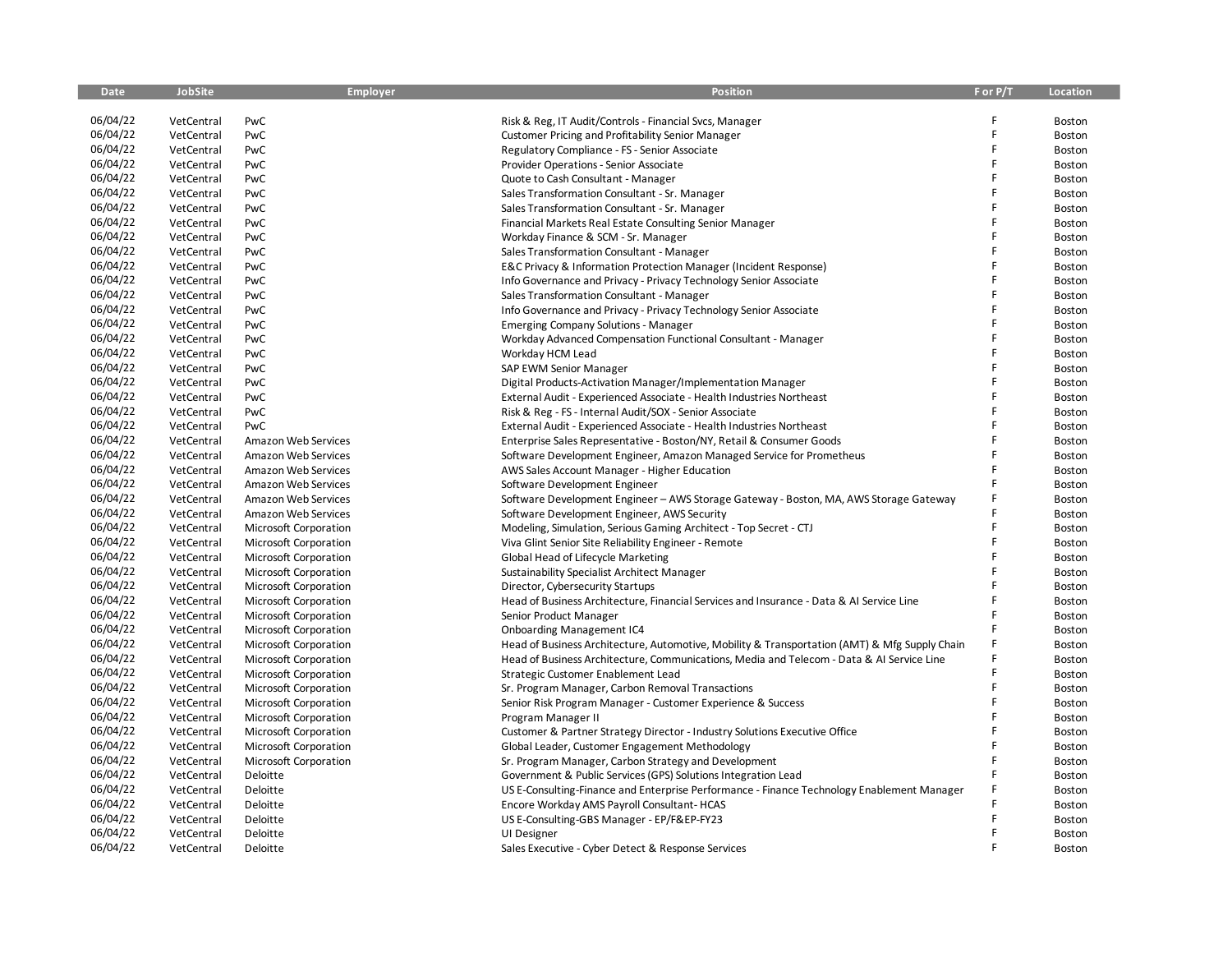| <b>Date</b> | <b>JobSite</b> | <b>Employer</b>                                | <b>Position</b>                                                                                   | F or P/T | Location |
|-------------|----------------|------------------------------------------------|---------------------------------------------------------------------------------------------------|----------|----------|
|             |                |                                                |                                                                                                   |          |          |
| 06/04/22    | VetCentral     | Deloitte                                       | Audit & Assurance Senior Assistant                                                                | F        | Boston   |
| 06/04/22    | VetCentral     | Deloitte                                       | Full Stack Developer - Virtual                                                                    | F        | Boston   |
| 06/04/22    | VetCentral     | Deloitte                                       | PySpark Data Engineer                                                                             | F        | Boston   |
| 06/04/22    | VetCentral     | Deloitte                                       | Encore Oracle Cloud AMS Payroll Consultant                                                        | F        | Boston   |
| 06/04/22    | VetCentral     | Deloitte                                       | <b>Creative Marketing Lead</b>                                                                    |          | Boston   |
| 06/04/22    | VetCentral     | Deloitte                                       | US E-Consulting-Finance and Enterprise Performance - Finance Technology Enablement Consultan      | F        | Boston   |
| 06/04/22    | VetCentral     | Deloitte                                       | Transformation and Restructuring Senior Manager - M&A IT                                          |          | Boston   |
| 06/04/22    | VetCentral     | Deloitte                                       | Manager, Competitive Intelligence - US Strategy   Businesses, Global and Strategic Services (BGS) | F        | Boston   |
| 06/04/22    | VetCentral     | Deloitte                                       | Risk Data Management-Analytics Manager                                                            |          | Boston   |
| 06/04/22    | VetCentral     | Deloitte                                       | <b>Cloud Operations Engineer</b>                                                                  | F        | Boston   |
| 06/04/22    | VetCentral     | Deloitte                                       | IT Cloud Operations & Compliance Manager                                                          | F        | Boston   |
| 06/04/22    | VetCentral     | Deloitte                                       | Manager, Business Systems Analysis                                                                | F        | Boston   |
| 06/04/22    | VetCentral     | Deloitte                                       | M&A Human Capital Senior Consultant                                                               | F        | Boston   |
| 06/04/22    | VetCentral     | Deloitte                                       | US E-Consulting-FinStrat/FinOps/FP&A/Business Finance Consultant-EP/F&EP - FY23                   |          | Boston   |
| 06/04/22    | VetCentral     | Deloitte                                       | GBS Senior Consultant - EP/F&EP                                                                   |          | Boston   |
| 06/04/22    | VetCentral     | Deloitte                                       | US E-Consulting-Finance and Enterprise Performance - Finance Technology Enablement Senior Co      |          | Boston   |
| 06/04/22    | VetCentral     | Meta                                           | Research Scientist, MEMS Designer                                                                 |          | Boston   |
| 06/04/22    | VetCentral     | Meta                                           | Animator, Visual Systems                                                                          | F        | Boston   |
| 06/04/22    | VetCentral     | Meta                                           | Product Marketing Manager, Ads Privacy & Regulations                                              | Ē        | Boston   |
| 06/04/22    | VetCentral     | Meta                                           | Creative Producer, Company Visual Systems                                                         |          | Boston   |
| 06/04/22    | VetCentral     | Meta                                           | Channel Marketing Manager, Business Ecosystem Partnerships Growth Marketing                       |          | Boston   |
| 06/04/22    | VetCentral     | Meta                                           | Director, VR Hardware Engineering, Reality Labs                                                   |          | Boston   |
| 06/04/22    | VetCentral     | Meta                                           | Software Development Engineer in Test, Privacy                                                    |          | Boston   |
| 06/04/22    | VetCentral     | Meta                                           | Data Center Product Hardware Lead Engineer                                                        |          | Boston   |
| 06/04/22    | VetCentral     | Meta                                           | Developer Operations Audit & Compliance Manager                                                   | F        | Boston   |
| 06/04/22    | VetCentral     | Meta                                           | <b>Motion Designer</b>                                                                            | F        | Boston   |
| 06/04/22    | VetCentral     | Meta                                           | Lead Counsel, eDiscovery & Information Governance                                                 |          | Boston   |
| 06/04/22    | VetCentral     | Meta                                           | Director, Product Marketing                                                                       | F        | Boston   |
| 06/04/22    | VetCentral     | Meta                                           | Director, Vendor Engagement                                                                       |          | Boston   |
| 06/04/22    | VetCentral     | Meta                                           | Director, Capacity Engineering and Analysis                                                       | Ë        | Boston   |
| 06/04/22    | VetCentral     | Meta                                           | Product Partnership Manager, Platform                                                             | F        | Boston   |
| 06/04/22    | VetCentral     | Meta                                           | Director & Associate General Counsel, Privacy (Legislation & Strategy)                            |          | Boston   |
| 06/04/22    | VetCentral     | Meta                                           | Finance Manager - New Product Experimentation & Remote Presence                                   |          | Boston   |
| 06/04/22    | VetCentral     | Meta                                           | <b>Application Security Engineer</b>                                                              |          | Boston   |
| 06/04/22    | VetCentral     | <b>Highmark Health</b>                         | <b>Manager Underwriting</b>                                                                       | F        | Boston   |
| 06/04/22    | VetCentral     | <b>Highmark Health</b>                         | Senior Project Manager                                                                            | F        | Boston   |
| 06/04/22    | VetCentral     | <b>Highmark Health</b>                         | Senior Business Systems Analyst                                                                   | F        | Boston   |
| 06/04/22    | VetCentral     | <b>Highmark Health</b>                         | Job Profile: Health Plan Category Product Manager                                                 |          | Boston   |
| 06/04/22    | VetCentral     | <b>Highmark Health</b>                         | Senior Performance Improvement Analyst - ECCM (Remote)                                            | F        | Boston   |
| 06/04/22    | VetCentral     | <b>Highmark Health</b>                         | Infrastructure Analyst - REMOTE                                                                   | F        | Boston   |
| 06/04/22    | VetCentral     | <b>Highmark Health</b>                         | <b>Manager Medical Economics</b>                                                                  | F        | Boston   |
| 06/04/22    | VetCentral     | <b>Highmark Health</b>                         | Senior Accountant                                                                                 | F        | Boston   |
| 06/04/22    | VetCentral     | <b>Highmark Health</b>                         | <b>Business Systems Analyst</b>                                                                   | F        | Boston   |
| 06/04/22    | VetCentral     |                                                |                                                                                                   |          | Boston   |
| 06/04/22    |                | <b>Highmark Health</b>                         | <b>Documentation Analyst</b>                                                                      | F        |          |
| 06/04/22    | VetCentral     | <b>Highmark Health</b>                         | Design Manager – User Research (REMOTE)                                                           |          | Boston   |
| 06/04/22    | VetCentral     | <b>Highmark Health</b>                         | Associate Business Systems Analyst                                                                |          | Boston   |
| 06/04/22    | VetCentral     | <b>IQVIA</b>                                   | Pharmacokineticist                                                                                |          | Boston   |
| 06/04/22    | VetCentral     | <b>General Dynamics Information Technology</b> | eADE Software Developer                                                                           |          | Bourne   |
| 06/04/22    | VetCentral     | <b>General Dynamics Information Technology</b> | Drupal - Web Developer-Mid Level - USA-Remote                                                     |          | Bourne   |
|             | VetCentral     | <b>General Dynamics Information Technology</b> | Systems Administrator/Engineer for Federal Program                                                |          | Bourne   |
| 06/04/22    | VetCentral     | <b>General Dynamics Information Technology</b> | MBSE Engineer (secret, preferred) - 100% Remote                                                   |          | Bourne   |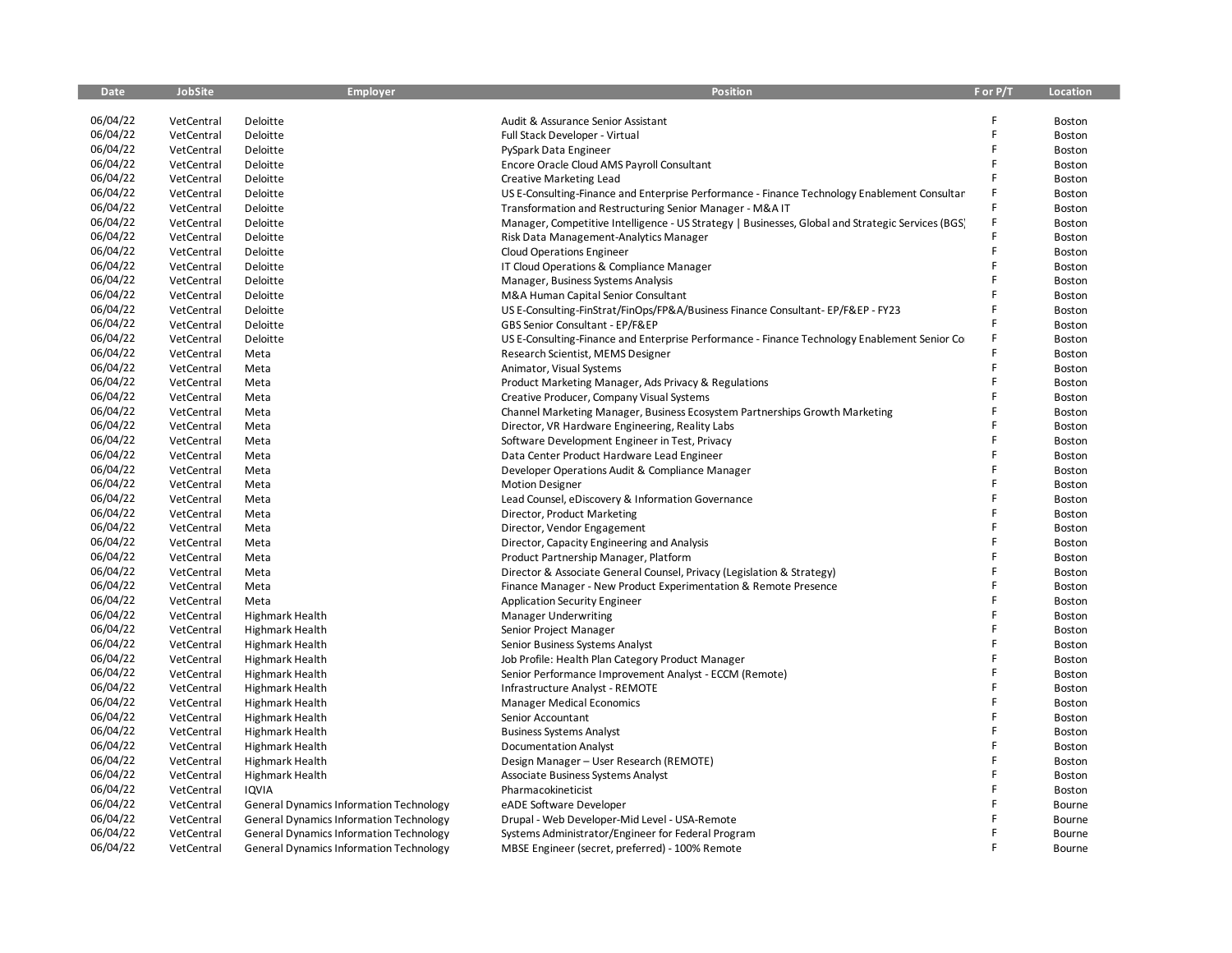| <b>Date</b> | <b>JobSite</b>           | <b>Employer</b>                                | Position                                                                                          | F or P/T | Location          |
|-------------|--------------------------|------------------------------------------------|---------------------------------------------------------------------------------------------------|----------|-------------------|
|             |                          |                                                |                                                                                                   |          |                   |
| 06/04/22    | VetCentral               | <b>General Dynamics Information Technology</b> | eLearning Program Manager                                                                         | F        | Bourne            |
| 06/04/22    | VetCentral               | <b>General Dynamics Information Technology</b> | <b>Implementation Manager</b>                                                                     | F        | Bourne            |
| 06/04/22    | VetCentral               | HealthEdge Software Inc                        | <b>Executive Assistant</b>                                                                        | F        | <b>Burlington</b> |
| 06/04/22    | VetCentral               | HealthEdge Software Inc                        | Vice President, Strategic Partnerships                                                            | F        | Burlington        |
| 06/04/22    | VetCentral               | Oracle                                         | Sales Representative OD Prime IV                                                                  | F        | <b>Burlington</b> |
| 06/04/22    | VetCentral               | Oracle                                         | Sales Representative OD Prime II                                                                  | F        | Burlington        |
| 06/04/22    | VetCentral               | Oracle                                         | RVP Sales - Financial Services                                                                    | F        | Burlington        |
| 06/04/22    | VetCentral               | <b>Bank of America</b>                         | Relationship Manager Business Owner Specialist - Burlington Mall Financial Center - Burlington, N | F        | Burlington        |
| 06/04/22    | VetCentral               | <b>Robert Half</b>                             | Recruiting Manager, Technology(P), Burlington, MA                                                 | F        | Burlington        |
| 06/04/22    | VetCentral               | Lahey Health                                   | Pulmonary Test/Resp Care Pract                                                                    | F        | Burlington        |
| 06/04/22    | VetCentral               | Lahey Health                                   | <b>Respiratory Care Practitioner</b>                                                              | F        | <b>Burlington</b> |
| 06/04/22    | VetCentral               | Lahey Health                                   | Reg & Scheduling Specialist                                                                       | F        | Burlington        |
| 06/04/22    | VetCentral               | Lahey Health                                   | Respiratory Care Practitioner, 5000 Sign On Bonus                                                 | F        | Burlington        |
| 06/04/22    | VetCentral               | Lahey Health                                   | RN Ambulatory Otolaryngolgoy per diem                                                             |          | Burlington        |
| 06/04/22    | VetCentral               | Lahey Health                                   | Clinical Pharmacist                                                                               | F        | Burlington        |
| 06/04/22    | VetCentral               | Lahey Health                                   | Registered Nurse, Transplant Unit, 36 Evening                                                     | F        | Burlington        |
| 06/04/22    | VetCentral               | Lahey Health                                   | Registered Nurse, Medical Surgical and Progressive Care Cardiac Unit, 24 Day/Night Rotation       | F        | Burlington        |
| 06/04/22    | VetCentral               | Lahey Health                                   | Staff RN Operating Room, 40 hours, day shift - \$15,000 sign-on bonus                             | F        | Burlington        |
| 06/04/22    | VetCentral               | Lahey Health                                   | RN Ambulatory Derm per diem                                                                       | F        | Burlington        |
| 06/04/22    | VetCentral               | Lahey Health                                   | Graduate Nurse - Ortho/Neurosurgery/Trauma Unit, 36Hr Day & Night Rotation - *Includes Nurs       |          | Burlington        |
| 06/04/22    | VetCentral               | Lahey Health                                   | Registered Nurse, Hematology/Oncology Unit, Per Diem                                              | F        | Burlington        |
| 06/04/22    | VetCentral               | Lahey Health                                   | Ophthalmic Technician                                                                             | F        | Burlington        |
| 06/04/22    | VetCentral               | Lahey Health                                   | Graduate Nurse - Ortho/Neurosurgery/Trauma Unit, 36Hr Day & Night Rotation - * Includes Nurse     | F        | Burlington        |
| 06/04/22    | VetCentral               | Lahey Health                                   | Nursing Assistant- FT 36 HR Days- Float Pool                                                      |          | Burlington        |
| 06/04/22    | VetCentral               | Lahey Health                                   | Registered Nurse, Transplant Unit, 36 Evenings                                                    | F        | Burlington        |
| 06/04/22    | VetCentral               | Lahey Health                                   | Anesthesis Tech II                                                                                | F        | Burlington        |
| 06/04/22    | VetCentral               | Lahey Health                                   | Anesthesiologist                                                                                  | F        | Burlington        |
| 06/04/22    | VetCentral               | Curia                                          | Supervisor, QC Environmental Monitoring                                                           | F        | Burlington        |
| 06/04/22    | VetCentral               | Abbott                                         | Analyst I, Postmarket Surveillance                                                                | F        | <b>Burlington</b> |
| 06/04/22    | VetCentral               | Nuance                                         | Software Engineer - Site Reliability Engineer                                                     | F        | Burlington        |
| 06/04/22    |                          |                                                |                                                                                                   | F        |                   |
| 06/04/22    | VetCentral<br>VetCentral | Nuance                                         | Senior Site Reliability Engineer                                                                  |          | Burlington        |
| 06/04/22    |                          | HealthEdge Software Inc                        | Cloud Operations DevOps Engineer                                                                  | F        | Burlington        |
| 06/04/22    | VetCentral               | Oracle                                         | <b>Applications Sales Executive</b>                                                               | F        | Burlington        |
| 06/04/22    | VetCentral               | Oracle                                         | <b>Business Development Representative II</b>                                                     | F        | Burlington        |
|             | VetCentral               | Oracle                                         | Internet Sales Representative II                                                                  | F        | Burlington        |
| 06/04/22    | VetCentral               | Oracle                                         | Telesales Business Development Manager                                                            | F        | Burlington        |
| 06/04/22    | VetCentral               | <b>Sunrise Senior Living</b>                   | Dishwasher                                                                                        | F        | Burlington        |
| 06/04/22    | VetCentral               | Aerotek                                        | Clean Room Operator                                                                               | F        | Burlington        |
| 06/04/22    | VetCentral               | Akamai Technologies, Inc.                      | Senior Software Engineer (QEMU) - Remote                                                          |          | Cambridge         |
| 06/04/22    | VetCentral               | Akamai Technologies, Inc.                      | Senior C++ Software Engineer (Storage) - Remote                                                   | F        | Cambridge         |
| 06/04/22    | VetCentral               | Akamai Technologies, Inc.                      | Security Consultant-Remote                                                                        | F        | Cambridge         |
| 06/04/22    | VetCentral               | Akamai Technologies, Inc.                      | Senior MySQL Software Engineer - Remote                                                           | F        | Cambridge         |
| 06/04/22    | VetCentral               | Akamai Technologies, Inc.                      | Software Engineer II (QEMU) - Remote                                                              | F        | Cambridge         |
| 06/04/22    | VetCentral               | Akamai Technologies, Inc.                      | Software Engineer II - Remote                                                                     | F        | Cambridge         |
| 06/04/22    | VetCentral               | Akamai Technologies, Inc.                      | Technical Project Manager II- Remote                                                              | F        | Cambridge         |
| 06/04/22    | VetCentral               | EY                                             | Independence Associate - Global Monitoring Solutions                                              | F        | Cambridge         |
| 06/04/22    | VetCentral               | CBRE                                           | Sr Contract Administrator                                                                         | F        | Cambridge         |
| 06/04/22    | VetCentral               | CBRE                                           | Forum Project Manager                                                                             | F        | Cambridge         |
| 06/04/22    | VetCentral               | CBRE                                           | <b>Client Strategy Consulting Analyst</b>                                                         |          | Cambridge         |
| 06/04/22    | VetCentral               | CBRE                                           | <b>Technical Project Manager</b>                                                                  | F        | Cambridge         |
| 06/04/22    | VetCentral               | Sanofi Group                                   | Senior Research Associate - Biomarkers and Clinical Bioanalyses                                   | F        | Cambridge         |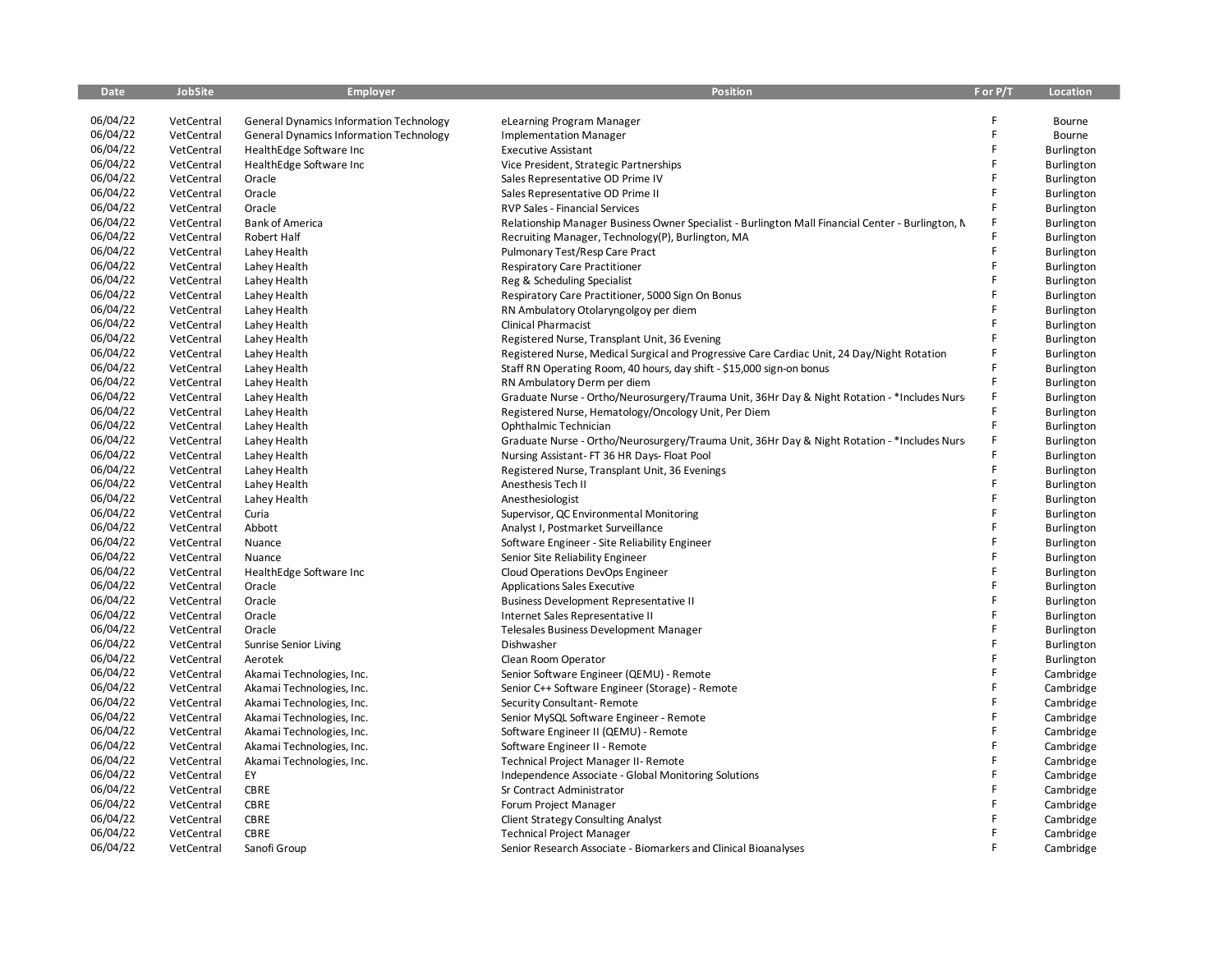| <b>Date</b> | <b>JobSite</b> | <b>Employer</b>              | <b>Position</b>                                                                              | F or P/T | Location  |
|-------------|----------------|------------------------------|----------------------------------------------------------------------------------------------|----------|-----------|
|             |                |                              |                                                                                              |          |           |
| 06/04/22    | VetCentral     | Sanofi Group                 | Associate Scientist, Nanoparticle Development                                                | F        | Cambridge |
| 06/04/22    | VetCentral     | Sanofi Group                 | Senior Director, New Product Planning - Oncology                                             | F        | Cambridge |
| 06/04/22    | VetCentral     | Sanofi Group                 | Omnichannel Marketing Director, Dupixent Dermatology HCP (Hybrid)                            | F        | Cambridge |
| 06/04/22    | VetCentral     | Robert Half                  | Financial Analyst - Entry Level                                                              | F        | Cambridge |
| 06/04/22    | VetCentral     | Philips                      | <b>Medical Safety Manager</b>                                                                | F        | Cambridge |
| 06/04/22    | VetCentral     | Philips                      | Software Engineer                                                                            | F        | Cambridge |
| 06/04/22    | VetCentral     | Philips                      | Senior Usability Designer                                                                    | F        | Cambridge |
| 06/04/22    | VetCentral     | Philips                      | Senior Software Architect                                                                    | F        | Cambridge |
| 06/04/22    | VetCentral     | Mathematica                  | <b>Technical Proposal Associate</b>                                                          | F        | Cambridge |
| 06/04/22    | VetCentral     | Pegasystems                  | <b>Associate Sales Executive</b>                                                             | F        | Cambridge |
| 06/04/22    | VetCentral     | CBRE                         | <b>Business Operations Coordinator - REMOTE</b>                                              | F        | Cambridge |
| 06/04/22    | VetCentral     | CBRE                         | Mail Services Specialist                                                                     | F        | Cambridge |
| 06/04/22    | VetCentral     | CBRE                         | Mail Services Specialist                                                                     | F        | Cambridge |
| 06/04/22    | VetCentral     | CBRE                         | <b>Sr Transaction Manager</b>                                                                | F        | Cambridge |
| 06/04/22    | VetCentral     | CBRE                         | Chief Building Engineer                                                                      | F        | Cambridge |
| 06/04/22    | VetCentral     | CBRE                         | Maintenance Technician                                                                       | F        | Cambridge |
| 06/04/22    | VetCentral     | CBRE                         | Maintenance Planner                                                                          | F        | Cambridge |
| 06/04/22    | VetCentral     | CBRE                         | Sr Business Operations Coordinator - REMOTE                                                  | F        | Cambridge |
| 06/04/22    | VetCentral     | CBRE                         | Sr Facilities Manager                                                                        | F        | Cambridge |
| 06/04/22    | VetCentral     | CBRE                         | Sr Facilities Manager                                                                        | F        | Cambridge |
| 06/04/22    | VetCentral     | CBRE                         | Workplace Advisory Strategy Manager                                                          | F        | Cambridge |
| 06/04/22    | VetCentral     | CBRE                         | <b>Assistant Facilities Manager</b>                                                          | F        | Cambridge |
| 06/04/22    | VetCentral     | CBRE                         | Records Administrative Coordinator                                                           | F        | Cambridge |
| 06/04/22    | VetCentral     | Abt Associates               | Social Science Analyst (Remote Flexibility)                                                  | F        | Cambridge |
| 06/04/22    | VetCentral     | Pfizer                       | Senior Associate Scientist                                                                   | F        | Cambridge |
| 06/04/22    | VetCentral     | <b>CTG</b>                   | Project Manager                                                                              | F        | Cambridge |
| 06/04/22    | VetCentral     | Sage Therapeutics            | Director, Drug Product Manufacturing                                                         | F        | Cambridge |
| 06/04/22    | VetCentral     | Thermo Fisher Scientific     | Sr Maintenance Technician (Nights)                                                           | F        | Cambridge |
| 06/04/22    | VetCentral     | Thermo Fisher Scientific     | Contract Director - Drug Substance Division, Remote                                          | F        | Cambridge |
| 06/04/22    | VetCentral     | Amgen                        | <b>Principal Engineer</b>                                                                    | F        | Cambridge |
| 06/04/22    | VetCentral     | J&J Family of Companies      | Senior Director, Translational Medicine Program Lead                                         | F        | Cambridge |
| 06/04/22    | VetCentral     | Organon & Co.                | Associate Director, Research and Development Quality IT and Complex Systems                  | F        | Cambridge |
| 06/04/22    | VetCentral     | KBR                          | ASP .NET Developer                                                                           | F        | Cambridge |
| 06/04/22    | VetCentral     | <b>Digital Prospectors</b>   | Submissions Content Verifier                                                                 | F        | Cambridge |
| 06/04/22    | VetCentral     | Randstad US                  | usa-scientist iii (scientific)                                                               | F        | Cambridge |
| 06/04/22    | VetCentral     | Randstad US                  | tech support                                                                                 | F        | Cambridge |
| 06/04/22    |                |                              |                                                                                              | F        |           |
| 06/04/22    | VetCentral     | Microsoft Corporation        | Modeling, Simulation, Serious Gaming Architect - Top Secret - CTJ                            | F        | Cambridge |
| 06/04/22    | VetCentral     | Microsoft Corporation        | Sustainability Specialist Architect Manager                                                  | F        | Cambridge |
|             | VetCentral     | Microsoft Corporation        | Head of Business Architecture, Financial Services and Insurance - Data & AI Service Line     | F        | Cambridge |
| 06/04/22    | VetCentral     | Microsoft Corporation        | Sr. Program Manager, Carbon Strategy and Development                                         | F        | Cambridge |
| 06/04/22    | VetCentral     | Microsoft Corporation        | Customer & Partner Strategy Director - Industry Solutions Executive Office                   |          | Cambridge |
| 06/04/22    | VetCentral     | Microsoft Corporation        | Viva Glint Senior Site Reliability Engineer - Remote                                         | F        | Cambridge |
| 06/04/22    | VetCentral     | Microsoft Corporation        | Head of Business Architecture, Automotive, Mobility & Transportation (AMT) and Manufacturing | F        | Cambridge |
| 06/04/22    | VetCentral     | Microsoft Corporation        | <b>Onboarding Management IC4</b>                                                             | F        | Cambridge |
| 06/04/22    | VetCentral     | Microsoft Corporation        | Strategic Customer Enablement Lead                                                           | F        | Cambridge |
| 06/04/22    | VetCentral     | Microsoft Corporation        | Head of Business Architecture, Communications, Media and Telecom - Data & AI Service Line    | F        | Cambridge |
| 06/04/22    | VetCentral     | <b>Microsoft Corporation</b> | Sr. Program Manager, Carbon Removal Transactions                                             | F        | Cambridge |
| 06/04/22    | VetCentral     | Microsoft Corporation        | Senior Risk Program Manager - Customer Experience & Success                                  | F        | Cambridge |
| 06/04/22    | VetCentral     | Microsoft Corporation        | Program Manager II                                                                           | F        | Cambridge |
| 06/04/22    | VetCentral     | Microsoft Corporation        | Global Leader, Customer Engagement Methodology                                               | F        | Cambridge |
| 06/04/22    | VetCentral     | <b>IQVIA</b>                 | Commercial Offerings Strategy Principal/Sr Principal - Emerging Biopharma                    | F        | Cambridge |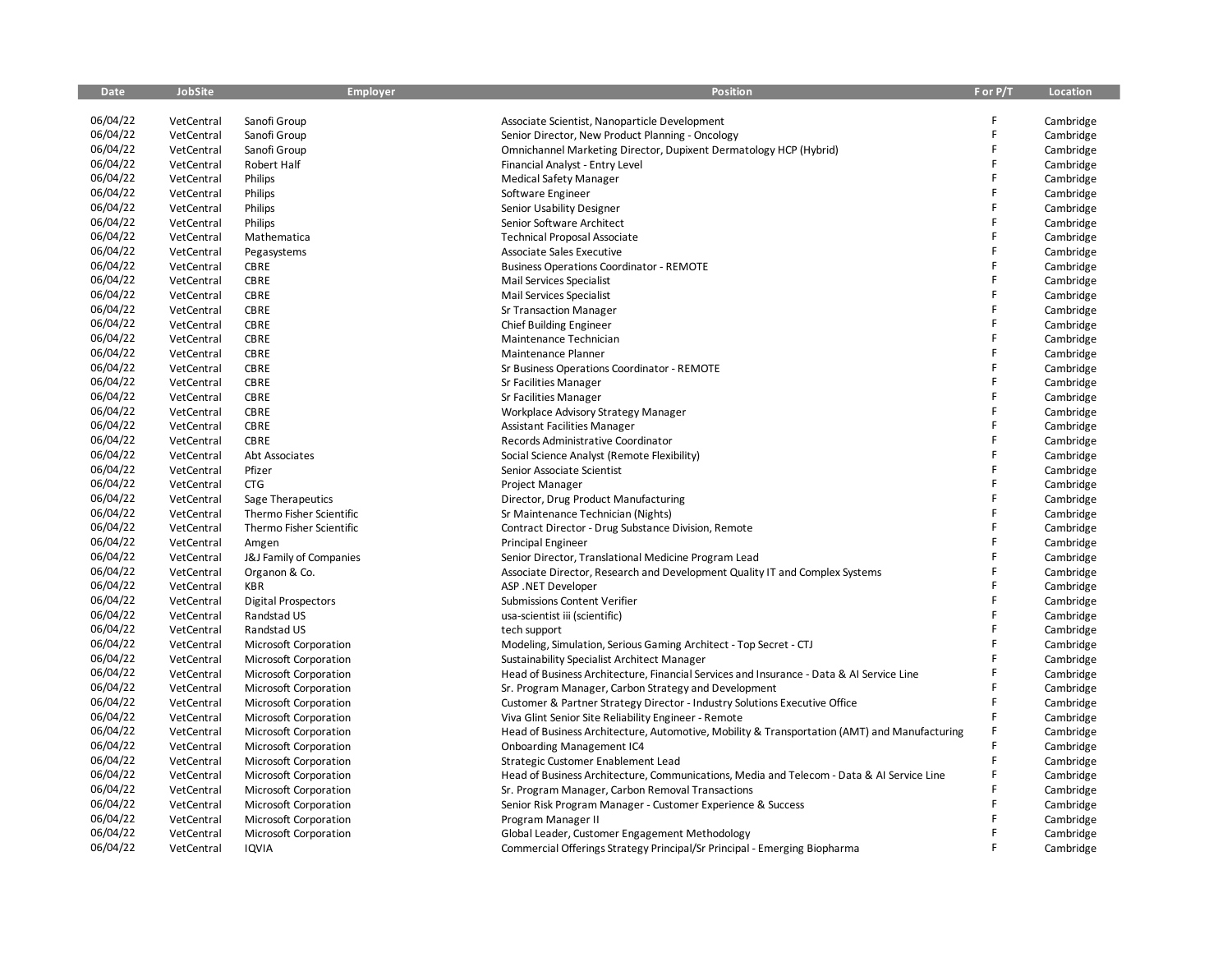| <b>Date</b> | <b>JobSite</b> | <b>Employer</b>                                | <b>Position</b>                                                         | F or P/T | Location    |
|-------------|----------------|------------------------------------------------|-------------------------------------------------------------------------|----------|-------------|
|             |                |                                                |                                                                         |          |             |
| 06/04/22    | VetCentral     | System One                                     | <b>Regulatory Affairs Specialist</b>                                    | F        | Charlestown |
| 06/04/22    | VetCentral     | CVS Health                                     | <b>Staff Pharmacist PT</b>                                              | F        | Chelmsford  |
| 06/04/22    | VetCentral     | <b>Aston Carter</b>                            | <b>Buyer II</b>                                                         | F        | Chelmsford  |
| 06/04/22    | VetCentral     | <b>UPS</b>                                     | Loss Prevention Associate                                               | F        | Chelmsford  |
| 06/04/22    | VetCentral     | Aerotek                                        | Clean Room Operator                                                     | F        | Chelmsford  |
| 06/04/22    | VetCentral     | <b>CDM Smith</b>                               | Electrical Engineer 6(Remote Options)                                   | F        | Chelmsford  |
| 06/04/22    | VetCentral     | <b>CDM Smith</b>                               | Management Specialist 7                                                 | F        | Chelmsford  |
| 06/04/22    | VetCentral     | Robert Half                                    | <b>HR Recruiter</b>                                                     | F        | Danvers     |
| 06/04/22    | VetCentral     | Lahey Health                                   | Occupational Therapist                                                  | F        | Danvers     |
| 06/04/22    | VetCentral     | Aerotek                                        | Clean Room Assembler                                                    | F        | Danvers     |
| 06/04/22    | VetCentral     | Aerotek                                        | Shipper                                                                 | Ë        | Danvers     |
| 06/04/22    | VetCentral     | Aerotek                                        | Production Associate II                                                 | F        | Danvers     |
| 06/04/22    | VetCentral     | Aerotek                                        | Inspector                                                               | F        | Danvers     |
| 06/04/22    | VetCentral     | Aerotek                                        | Field Service Technician                                                | F        | Danvers     |
| 06/04/22    | VetCentral     | <b>Taco Bell</b>                               | <b>Restaurant Maintenance</b>                                           | F        | Danvers     |
| 06/04/22    | VetCentral     | Lahey Health                                   | Registered Nurse (RN) - Med/Surg                                        | F        | Gloucester  |
| 06/04/22    | VetCentral     | Lahey Health                                   | Food Service Worker                                                     | F        | Gloucester  |
| 06/04/22    | VetCentral     | Lahey Health                                   | Food Service Worker                                                     | F        | Gloucester  |
| 06/04/22    | VetCentral     | Lahey Health                                   | <b>Practice Assistant</b>                                               | F        | Gloucester  |
| 06/04/22    | VetCentral     | Lahey Health                                   | Registered Nurse (RN) - Med/Surg                                        | F        | Gloucester  |
| 06/04/22    | VetCentral     | <b>United Site Services</b>                    | Driver - Route Service                                                  | F        | Haverhill   |
| 06/04/22    | VetCentral     | <b>Allied Universal</b>                        | Security Officer Residential                                            | F        | Lawrence    |
| 06/04/22    | VetCentral     | <b>CBRE</b>                                    | <b>Mail Services Specialist</b>                                         | F        | Lexington   |
| 06/04/22    | VetCentral     | CBRE                                           | Mail Services Specialist                                                | F        | Lexington   |
| 06/04/22    | VetCentral     | <b>CBRE</b>                                    | Sr Facilities Manager                                                   | F        | Lexington   |
| 06/04/22    | VetCentral     | CBRE                                           | Sr Facilities Manager                                                   | F        | Lexington   |
| 06/04/22    | VetCentral     | <b>CBRE</b>                                    | Records Administrative Coordinator                                      | F        | Lexington   |
| 06/04/22    | VetCentral     | CBRE                                           | Maintenance Planner                                                     | F        | Lexington   |
| 06/04/22    | VetCentral     | CBRE                                           | <b>Assistant Facilities Manager</b>                                     | F        | Lexington   |
| 06/04/22    | VetCentral     | <b>CBRE</b>                                    | <b>Chief Building Engineer</b>                                          | F        | Lexington   |
| 06/04/22    | VetCentral     | CBRE                                           | Maintenance Technician                                                  | F        | Lexington   |
| 06/04/22    | VetCentral     | Aerotek                                        | Concrete Technician                                                     | F        | Lexington   |
| 06/04/22    | VetCentral     | J&J Family of Companies                        | Medical Director/Senior Medical Director-Clinical Development, Oncology | F        | Lexington   |
| 06/04/22    | VetCentral     | <b>General Dynamics Information Technology</b> | eADE Software Developer                                                 | F        | Lincoln     |
| 06/04/22    | VetCentral     | <b>General Dynamics Information Technology</b> | MBSE Engineer (secret, preferred) - 100% Remote                         | F        | Lincoln     |
| 06/04/22    | VetCentral     | <b>General Dynamics Information Technology</b> | Drupal - Web Developer-Mid Level - USA-Remote                           | F        | Lincoln     |
| 06/04/22    | VetCentral     | <b>General Dynamics Information Technology</b> | <b>Implementation Manager</b>                                           | F        | Lincoln     |
| 06/04/22    | VetCentral     | <b>General Dynamics Information Technology</b> | eLearning Program Manager                                               | F        | Lincoln     |
| 06/04/22    | VetCentral     | <b>General Dynamics Information Technology</b> | Systems Administrator/Engineer for Federal Program                      | F        | Lincoln     |
| 06/04/22    | VetCentral     | <b>CBRE</b>                                    | <b>Client Strategy Consulting Analyst</b>                               | F        | Lowell      |
| 06/04/22    | VetCentral     | CBRE                                           | Forum Project Manager                                                   | F        | Lowell      |
| 06/04/22    | VetCentral     | CBRE                                           | <b>Technical Project Manager</b>                                        | F        | Lowell      |
| 06/04/22    | VetCentral     | <b>CBRE</b>                                    | Sr Contract Administrator                                               | F        | Lowell      |
| 06/04/22    | VetCentral     | <b>Allied Universal</b>                        | Security Officer Data Center Armed                                      | F        | Lowell      |
| 06/04/22    | VetCentral     | <b>US Foods</b>                                | Sales Coordinator (Blended: Onsite and Remote)                          | F        | Lowell      |
| 06/04/22    | VetCentral     | <b>CBRE</b>                                    | Workplace Advisory Strategy Manager                                     | F        | Lowell      |
| 06/04/22    | VetCentral     | <b>CBRE</b>                                    | <b>Sr Transaction Manager</b>                                           | F        | Lowell      |
| 06/04/22    | VetCentral     | CBRE                                           | <b>Business Operations Coordinator - REMOTE</b>                         | F        | Lowell      |
| 06/04/22    | VetCentral     | <b>CBRE</b>                                    | Sr Business Operations Coordinator - REMOTE                             |          | Lowell      |
| 06/04/22    | VetCentral     | CVS Health                                     | <b>Retail Store Manager</b>                                             |          | Lowell      |
| 06/04/22    | VetCentral     | <b>CTG</b>                                     | Project Manager                                                         | F        | Lowell      |
|             |                |                                                |                                                                         |          |             |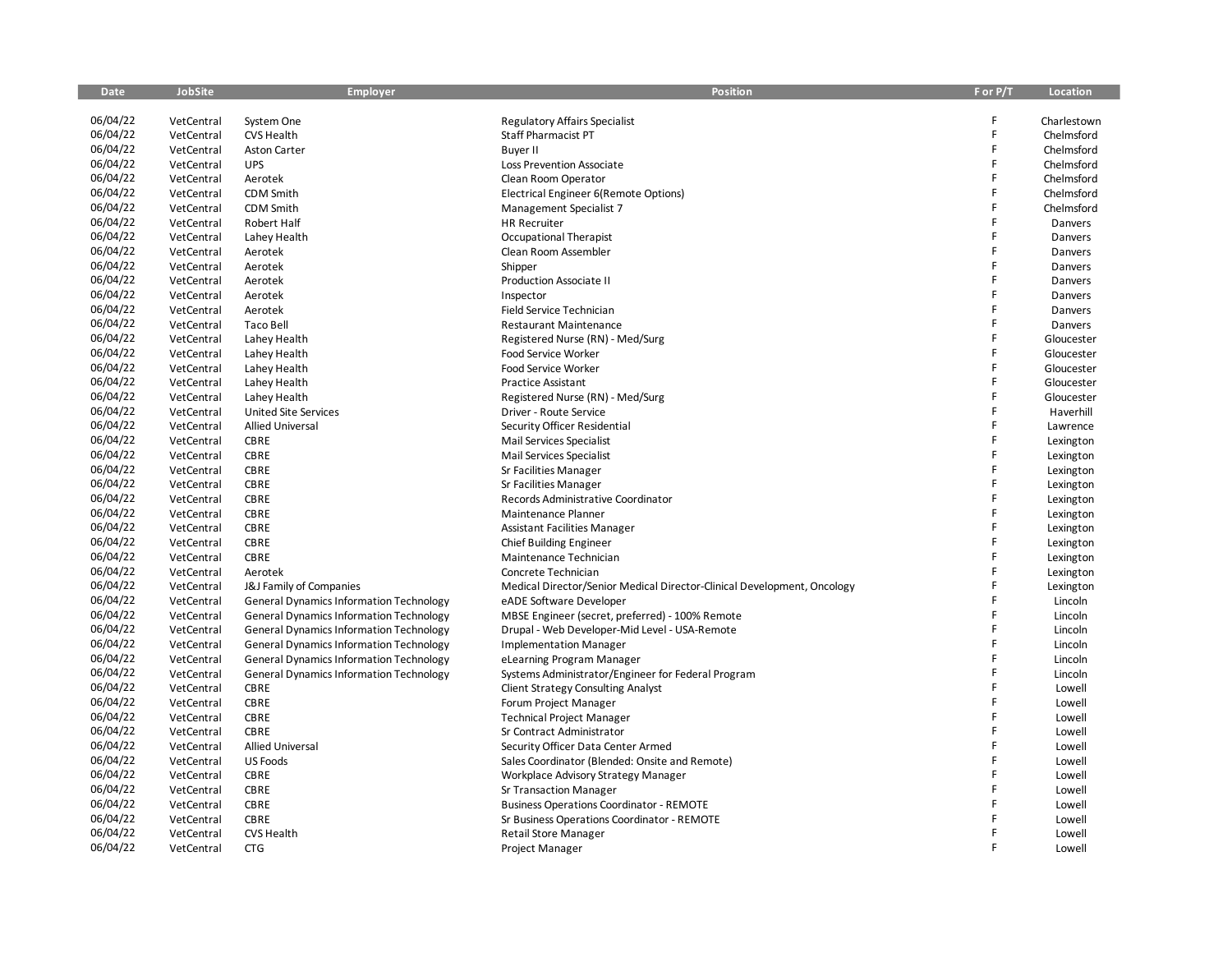| <b>Date</b> | <b>JobSite</b> | <b>Employer</b>                                | <b>Position</b>                                                                              | F or P/T | <b>Location</b> |
|-------------|----------------|------------------------------------------------|----------------------------------------------------------------------------------------------|----------|-----------------|
|             |                |                                                |                                                                                              |          |                 |
| 06/04/22    | VetCentral     | UKG (Ultimate Kronos Group)                    | Associate QA Accessibility Specialist                                                        | F        | Lowell          |
| 06/04/22    | VetCentral     | UKG (Ultimate Kronos Group)                    | Sr. Software QA Engineer                                                                     | F        | Lowell          |
| 06/04/22    | VetCentral     | UKG (Ultimate Kronos Group)                    | <b>Business Process Analyst</b>                                                              | F        | Lowell          |
| 06/04/22    | VetCentral     | <b>CDM Smith</b>                               | Electrical Engineer 6(Remote Options)                                                        | F        | Lowell          |
| 06/04/22    | VetCentral     | CDM Smith                                      | Management Specialist 7                                                                      | F        | Lowell          |
| 06/04/22    | VetCentral     | Organon & Co.                                  | Associate Director, Research and Development Quality IT and Complex Systems                  | F        | Lowell          |
| 06/04/22    | VetCentral     | <b>General Electric</b>                        | Sr Product Management Manager 3 - Hardware Owner AVI                                         | F        | Lynn            |
| 06/04/22    | VetCentral     | <b>Starbucks Coffee Company</b>                | barista - Store# 52676, LYNNFIELD, ROUTE 1                                                   | F        | Lynnfield       |
| 06/04/22    | VetCentral     | Transdev                                       | Dispatcher                                                                                   | F        | Medford         |
| 06/04/22    | VetCentral     | CareerStaff Unlimited                          | Registered Nurse (RN) - Interim-Assistant Director of Nursing-Long Term Care                 | F        | Medford         |
| 06/04/22    | VetCentral     | CareerStaff Unlimited                          | Center Nurse Executive (CNE) - Interim - Long Term Care                                      | F        | Medford         |
| 06/04/22    | VetCentral     | Citizens                                       | CML Loan Specialist I                                                                        |          | Medford         |
| 06/04/22    | VetCentral     | Citizens                                       | <b>CML Loan Specialist II</b>                                                                | F        | Medford         |
| 06/04/22    | VetCentral     | Robert Half                                    | Staff Accountant                                                                             | F        | Newburyport     |
| 06/04/22    | VetCentral     | C&A Industries, LLC                            | PT / PHYSICAL THERAPIST/TRAVELER                                                             | F        | Newburyport     |
| 06/04/22    | VetCentral     | Deloitte                                       | Java Developer                                                                               | F        | Newton          |
| 06/04/22    | VetCentral     | Deloitte                                       | Senior Analyst, Third Party Risk Management                                                  | F        | Newton          |
| 06/04/22    | VetCentral     | <b>Bank of America</b>                         | Consumer Investments Financial Solutions Advisor - Newtonville Financial Center - Newton, MA | F        | Newton          |
| 06/04/22    | VetCentral     | Robert Half                                    | Tax & Staff Accountant                                                                       | F        | Newton          |
| 06/04/22    | VetCentral     | Deloitte                                       | AWS Cloud Engineer                                                                           | F        | Newton          |
| 06/04/22    | VetCentral     | Deloitte                                       | Client Account Management, Specialist                                                        | F        | Newton          |
| 06/04/22    | VetCentral     | Santander US                                   | Financial Consultant, Newton, MA                                                             | F        | Newton          |
| 06/04/22    | VetCentral     | Deloitte                                       | IT Cloud Operations & Compliance Manager                                                     | F        | Newton          |
| 06/04/22    | VetCentral     | Deloitte                                       | Manager, Business Systems Analysis                                                           | F        | Newton          |
| 06/04/22    | VetCentral     | Deloitte                                       | Full Stack Developer - Virtual                                                               | F        | Newton          |
| 06/04/22    | VetCentral     | Deloitte                                       | <b>Cloud Operations Engineer</b>                                                             | F        | Newton          |
| 06/04/22    | VetCentral     | Walgreens                                      | <b>Customer Service Associate</b>                                                            | F        | North Andover   |
| 06/04/22    | VetCentral     | Teradyne                                       | Business Analyst - New College Graduate                                                      | F        | North Reading   |
| 06/04/22    | VetCentral     | Teradyne                                       | Product Support Coop - Technical                                                             | F        | North Reading   |
| 06/04/22    | VetCentral     | <b>US Foods</b>                                | Sales Coordinator (Blended: Onsite and Remote)                                               | F        | Peabody         |
| 06/04/22    | VetCentral     | Lahey Health                                   | CT Technologist - 36 hours, Night shift - New Rates!                                         | F        | Peabody         |
| 06/04/22    | VetCentral     | Lahey Health                                   | Medical Assistant I -Rheumatology                                                            | F        | Peabody         |
| 06/04/22    | VetCentral     | GNC                                            | Retail Part Time Sales Associate                                                             | F        | Peabody         |
| 06/04/22    | VetCentral     | Expeditors                                     | Ocean Export Agent (Part-time)                                                               | F        | Peabody         |
| 06/04/22    | VetCentral     | Expeditors                                     | Reconciliation Team Administrator                                                            | F        | Peabody         |
| 06/04/22    | VetCentral     | <b>General Dynamics Information Technology</b> | Systems Administrator/Engineer for Federal Program                                           | F        | Peabody         |
| 06/04/22    | VetCentral     | <b>General Dynamics Information Technology</b> | MBSE Engineer (secret, preferred) - 100% Remote                                              | F        | Peabody         |
| 06/04/22    | VetCentral     | <b>General Dynamics Information Technology</b> | eADE Software Developer                                                                      | F        | Peabody         |
| 06/04/22    | VetCentral     | <b>General Dynamics Information Technology</b> | eLearning Program Manager                                                                    | F        | Peabody         |
| 06/04/22    | VetCentral     | <b>General Dynamics Information Technology</b> | Drupal - Web Developer-Mid Level - USA-Remote                                                | F        | Peabody         |
| 06/04/22    | VetCentral     | <b>General Dynamics Information Technology</b> | <b>Implementation Manager</b>                                                                | F        | Peabody         |
| 06/04/22    | VetCentral     | Randstad US                                    | forklift operator                                                                            | F        | Peabody         |
| 06/04/22    | VetCentral     | Randstad US                                    | warehouse worker                                                                             | F        | Peabody         |
| 06/04/22    | VetCentral     | Acosta                                         | <b>Retail Merchandising Specialist</b>                                                       | F        | Reading         |
| 06/04/22    | VetCentral     | GNC                                            | Retail Part Time Sales Associate                                                             | F        | Salem           |
| 06/04/22    | VetCentral     | Sevita                                         | Psychiatric Nurse Practitioner                                                               | F        | Salem           |
| 06/04/22    | VetCentral     | <b>Kelly Services</b>                          | Plant Admin Support                                                                          | F        | Tewksbury       |
| 06/04/22    | VetCentral     | TAD PGS, Inc.                                  | P&P Assurance Engineer                                                                       | F        | Tewksbury       |
| 06/04/22    | VetCentral     | <b>Kelly Services</b>                          | General Labor                                                                                |          | Tewksbury       |
| 06/04/22    | VetCentral     | C.H. Robinson                                  | Software Engineer III - Remote                                                               | F        | Tewksbury       |
| 06/04/22    | VetCentral     | CVS Health                                     | Staff Pharmacist PT                                                                          | F        | Tewksbury       |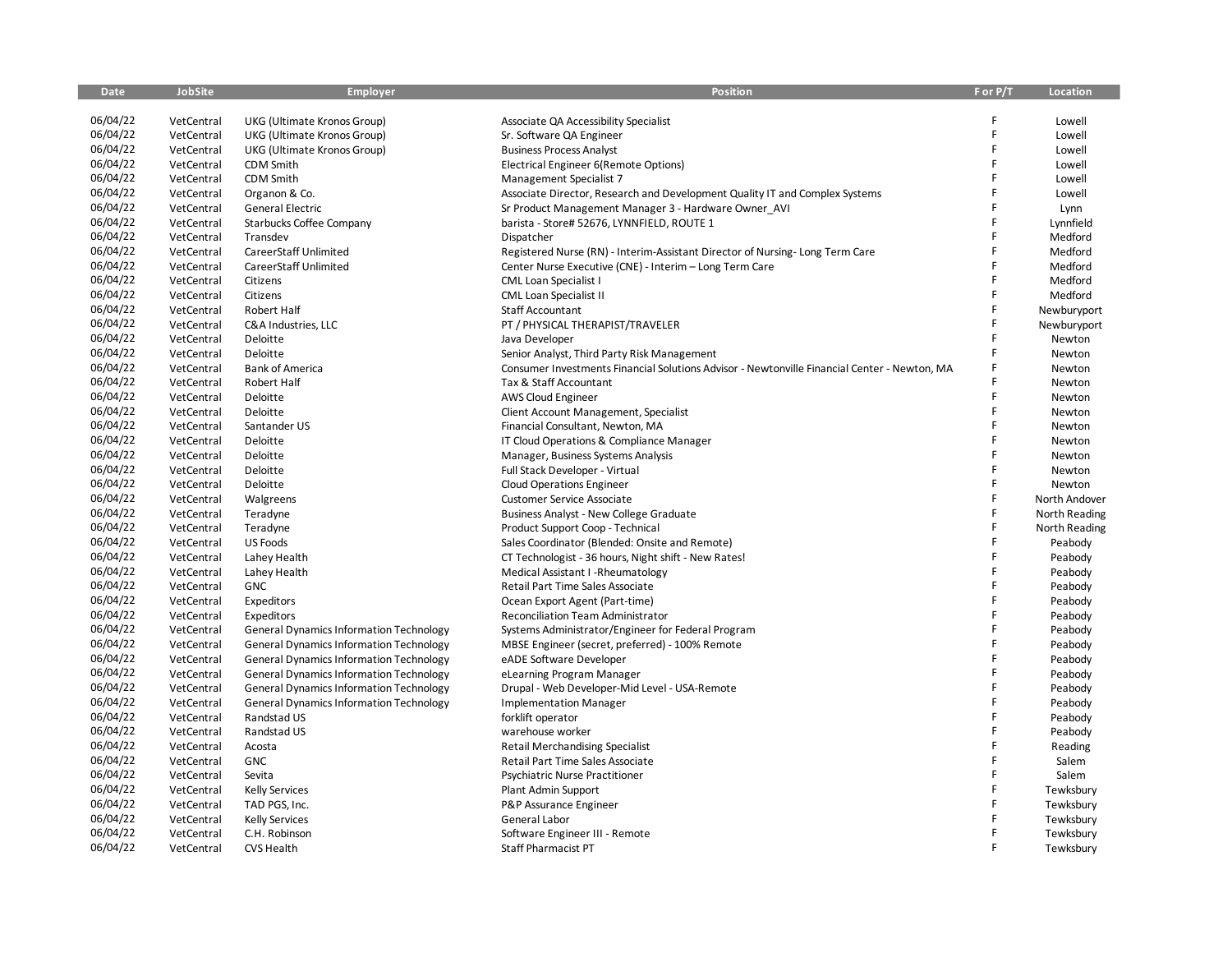| <b>Date</b> | <b>JobSite</b> | Employer                             | <b>Position</b>                                                  | F or P/T | Location   |
|-------------|----------------|--------------------------------------|------------------------------------------------------------------|----------|------------|
|             |                |                                      |                                                                  |          |            |
| 06/04/22    | VetCentral     | Leidos                               | Capture Manager - Security Enterprise Solutions                  | F        | Tewksbury  |
| 06/04/22    | VetCentral     | Leidos                               | Procurement Director                                             | F        | Tewksbury  |
| 06/04/22    | VetCentral     | Leidos                               | Senior Deep Learning / Computer Vision Engineer                  | F        | Tewksbury  |
| 06/04/22    | VetCentral     | Leidos                               | Director, Manufacturing Operations                               | F        | Tewksbury  |
| 06/04/22    | VetCentral     | Aerotek                              | <b>Production Associate</b>                                      | F        | Tewksbury  |
| 06/04/22    | VetCentral     | Randstad US                          | software test engineer                                           | F        | Tewksbury  |
| 06/04/22    | VetCentral     | Sevita                               | <b>Nurse Practitioner</b>                                        | F        | Wakefield  |
| 06/04/22    | VetCentral     | <b>Bank of America</b>               | Digital Channel Consultant-Boston                                | F        | Waltham    |
| 06/04/22    | VetCentral     | Rocket Software, Inc.                | Associate Customer Solutions Engineer                            | F        | Waltham    |
| 06/04/22    | VetCentral     | Rocket Software, Inc.                | Associate Customer Solutions Engineer                            | F        | Waltham    |
| 06/04/22    | VetCentral     | Rocket Software, Inc.                | Associate Customer Solutions Engineer                            | F        | Waltham    |
| 06/04/22    | VetCentral     | <b>Bank of America</b>               | System Engineer- Consultant II                                   | F        | Waltham    |
| 06/04/22    | VetCentral     | <b>Bank of America</b>               | Digital Consumer Privacy Manager                                 | F        | Waltham    |
| 06/04/22    | VetCentral     | <b>Bank of America</b>               | Private Bank Digital Channel Consultant - National               | F        | Waltham    |
| 06/04/22    | VetCentral     | Sanofi Group                         | Senior Scientist Drug Product Development - Manufacturing        | F        | Waltham    |
| 06/04/22    | VetCentral     | Robert Half                          | Sr. Software Engineer                                            | F        | Waltham    |
| 06/04/22    | VetCentral     | <b>Allied Universal</b>              | Security Site Supervisor NonUnion @ Union Site                   | F        | Waltham    |
| 06/04/22    | VetCentral     | Starbucks Coffee Company             | barista - Store# 20891, WALTHAM MARKET PLACE DRIVE               | F        | Waltham    |
| 06/04/22    | VetCentral     | Olympus Corporation of the Americas  | Engineer, II - Service                                           | F        | Waltham    |
| 06/04/22    | VetCentral     | Pegasystems                          | <b>Associate Sales Executive</b>                                 | F        | Waltham    |
| 06/04/22    | VetCentral     | ServiceNow, Inc.                     | Staff Software Engineer, Enterprise Search                       | F        | Waltham    |
| 06/04/22    | VetCentral     | ServiceNow, Inc.                     | Sr Staff Data Platform Software Engineer                         | F        | Waltham    |
| 06/04/22    | VetCentral     | <b>Bank of America</b>               | Marketing Product Manager II - Digital Marketing Program Manager | F        | Waltham    |
| 06/04/22    | VetCentral     | Molina Healthcare                    | Director, Provider Contracts (Massachusetts)                     | F        | Waltham    |
| 06/04/22    | VetCentral     | Thermo Fisher Scientific             | Director, North America Marketing, BioProduction                 | F        | Waltham    |
| 06/04/22    | VetCentral     | Thermo Fisher Scientific             | Training & Communications Manager                                | F        | Waltham    |
| 06/04/22    | VetCentral     | Thermo Fisher Scientific             | Change Management & Communications Manager                       | F        | Waltham    |
| 06/04/22    | VetCentral     | Thermo Fisher Scientific             | Change Management & Communications Senior Specialist             | Ë        | Waltham    |
| 06/04/22    | VetCentral     | Maxim Healthcare Staffing            | Medical Assistant Certified/Registered                           | F        | Waltham    |
| 06/04/22    | VetCentral     | <b>Wells Fargo</b>                   | Brokerage Client Assistant - Registered                          | F        | Waltham    |
| 06/04/22    | VetCentral     | FM Global                            | Sector Portfolio Manager - Multi Asset                           | F        | Waltham    |
| 06/04/22    | VetCentral     | System One                           | Sr. Scientist - Assay Development                                | F        | Waltham    |
| 06/04/22    | VetCentral     | Fresenius Medical Care North America | Director, Finance - Corp FP&A                                    | F        | Waltham    |
| 06/04/22    | VetCentral     | Fresenius Medical Care North America | Global Lead Medical, Safety & Post-Market Systems                | F        | Waltham    |
| 06/04/22    | VetCentral     | Fresenius Medical Care North America | HR REPORTING & ANALYTICS SPECIALIST                              | F        | Waltham    |
| 06/04/22    | VetCentral     | Fresenius Medical Care North America | <b>Principal Financial/Business Analyst</b>                      | F        | Waltham    |
| 06/04/22    | VetCentral     | <b>Kelly Services</b>                | Manufacturing Associate                                          | F        | Wilmington |
| 06/04/22    | VetCentral     | Citizens                             | Citizens Banker                                                  | F        | Wilmington |
| 06/04/22    | VetCentral     | L3Harris                             | Lead, Manufacturing Engineer-Sr. Project Manager                 | F        | Wilmington |
| 06/04/22    | VetCentral     | L3Harris                             | Scientist, Systems Engineer - EO/IR R&D PM                       | F        | Wilmington |
| 06/04/22    | VetCentral     | Randstad US                          | marketing support assistant                                      | F        | Wilmington |
| 06/04/22    | VetCentral     | Lahey Health                         | Case Manager RN - 40 Hours                                       | F.       | Winchester |
| 06/04/22    | VetCentral     | Lahey Health                         | Clerical Associate                                               | F        | Winchester |
| 06/04/22    | VetCentral     | Lahey Health                         | Registered Nurse (RN), Medical Surgical - Per Diem               | F        | Winchester |
| 06/04/22    | VetCentral     | Lahey Health                         | EKG Specialist - 24 Hours, Day                                   | F        | Winchester |
| 06/04/22    | VetCentral     | Lahey Health                         | Clinical Supervisor - 8 Hours                                    | F        | Winchester |
| 06/04/22    | VetCentral     | Lahey Health                         | Emergency Dept. Technician - 32 Hours                            | F        | Winchester |
| 06/04/22    | VetCentral     | Aston Carter                         | <b>Customer Solutions Representative</b>                         |          | Woburn     |
| 06/04/22    | VetCentral     | Aerotek                              | <b>Production Associate II</b>                                   |          | Woburn     |
| 06/04/22    | VetCentral     | Anthem, Inc                          | Clinical Compliance Manager                                      | F        | Woburn     |
| 06/04/22    | VetCentral     | Randstad US                          | production manager                                               | F        | Woburn     |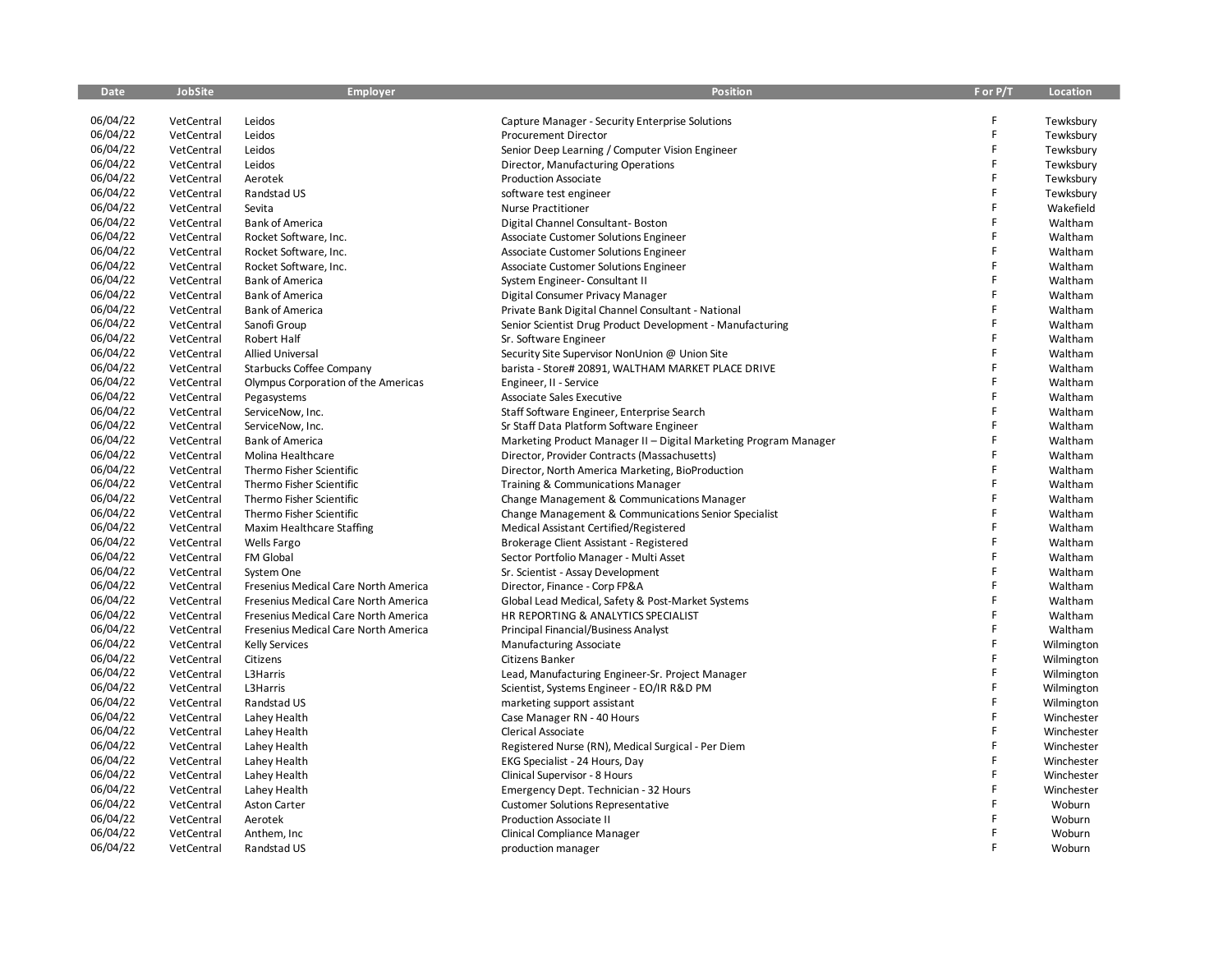| <b>Date</b> | <b>JobSite</b> | <b>Employer</b>                                | <b>Position</b>                                                                  | F or P/T      | Location   |
|-------------|----------------|------------------------------------------------|----------------------------------------------------------------------------------|---------------|------------|
|             |                |                                                |                                                                                  |               |            |
| 06/04/22    | VetCentral     | Randstad US                                    | warehouse worker                                                                 | F             | Woburn     |
| 06/04/22    | VetCentral     | <b>General Dynamics Information Technology</b> | Drupal - Web Developer-Mid Level - USA-Remote                                    | F             | Woods Hole |
| 06/04/22    | VetCentral     | <b>General Dynamics Information Technology</b> | Systems Administrator/Engineer for Federal Program                               | F             | Woods Hole |
| 06/04/22    | VetCentral     | <b>General Dynamics Information Technology</b> | MBSE Engineer (secret, preferred) - 100% Remote                                  | F             | Woods Hole |
| 06/04/22    | VetCentral     | <b>General Dynamics Information Technology</b> | eADE Software Developer                                                          | F             | Woods Hole |
| 06/04/22    | VetCentral     | <b>General Dynamics Information Technology</b> | eLearning Program Manager                                                        | F             | Woods Hole |
| 06/04/22    | VetCentral     | <b>General Dynamics Information Technology</b> | <b>Implementation Manager</b>                                                    | F             | Woods Hole |
| 06/04/22    | USAJobs.gov    | Smithsonian Institution                        | Program Manager - Closing 06/17/22                                               | Cambridge     |            |
| 06/04/22    | USAJobs.gov    | Department of the Army                         | Lead Security Guard - Closing 06/10/22                                           | <b>Natick</b> |            |
| 06/04/22    | USAJobs.gov    | Department of Justice                          | Student Trainee Legal Oa - Closing 06/10/22                                      | Norchester    |            |
| 06/04/22    | USAJobs.gov    | Department of Justice                          | Student Trainee Legal Oa - Closing 06/10/22                                      | Boston        |            |
| 06/04/22    | USAJobs.gov    | Department of Veterans Affairs                 | Housekeeping Aid - Closing 07/01/22                                              | Bedford       |            |
| 06/04/22    | USAJobs.gov    | Department of Veterans Affairs                 | Medical Instrument Technician Echocardiography Supervisory - Closing 06/21/22    | Boston        |            |
| 06/04/22    | ZipRecruiter   | Vista Trans Holding                            | CDL Class A Truck Driver (\$2500-\$3000/Week + Up to \$2,000 Sign-On Bonus!      | F             | Salem      |
| 06/04/22    | ZipRecruiter   | Marten Transport                               | Need CDL-A Truck Driver Now, 06/03/2022, Earn \$75,000/Year Minimum              | F             | Salem      |
| 06/04/22    | ZipRecruiter   | <b>YRC</b> Freight                             | CDL A Truck Driver - \$7,500 Sign-on Bonus                                       |               | Salem      |
| 06/04/22    | ZipRecruiter   | U.S. Xpress                                    | Need CDL Truck Driver + Medical Benefits + 401(k) (\$165,000/Year)               | F             | Peabody    |
| 06/04/22    | ZipRecruiter   | <b>Heartland Express</b>                       | CDL-A Team Truck Driver (\$108,000/Yerar)                                        | F             | Salem      |
| 06/04/22    | ZipRecruiter   | <b>Heartland Express</b>                       | CDL-A Regional Truck Driver                                                      | F             | Salem      |
| 06/04/22    | ZipRecruiter   | Variant - Company Driver                       | Need CDL Truck Drive (Earn \$0.56-\$0.60/Mile)                                   | F             | Peabody    |
| 06/04/22    | ZipRecruiter   | <b>TransAm Trucking</b>                        | CDL-A Truck Driver - No Experience Required                                      | F             | Lynn       |
| 06/04/22    | ZipRecruiter   | E.W. Wylie                                     | CDL-A OTR Specialized Glass Truck Driver (\$90,000/Yerar + \$5,000 Sign On Bonus | F             | Lynn       |
| 06/04/22    | ZipRecruiter   | Hub Group - Local Company Drivers              | CDL Truck Driver - Home Daily - Average \$88,000/Year                            | F             | Peabody    |
| 06/04/22    | ZipRecruiter   | Koch Trucking                                  | CDL A - Truck Driver Marine Division (\$85,000/Year + Sign on bonus \$5,000)     | F             | Boston     |
| 06/04/22    | ZipRecruiter   | KeHE - Company Driver                          | CDL-A Food Delivery Driver - Earn Up To 95,000/Year - \$20k Sign-On              | Ë             | Lynn       |
| 06/04/22    | ZipRecruiter   | CFI - Team Drivers                             | CDL Team Truck Drivers (Will Pair Solo) - Earn Up to \$0.73 Mole Split)          | F             | Lynn       |
| 06/04/22    | ZipRecruiter   | <b>Contemporary Staffing Solutions</b>         | Content Writer (\$80,000-\$120,000/Year)                                         | F             | Boston     |
| 06/04/22    | ZipRecruiter   | Robert Half                                    | Copywriter                                                                       | F             | Boston     |
| 06/04/22    | ZipRecruiter   | Place. Staffing                                | Sr. Copywriter (Calling all agency folks!)                                       | F             | Boston     |
| 06/04/22    | ZipRecruiter   | Teikametrics                                   | Copywriter                                                                       | F             | Boston     |
| 06/04/22    | ZipRecruiter   | Perkins School for the Blind                   | Digital Content Writer                                                           | F             | Watertown  |
| 06/04/22    | ZipRecruiter   | <b>Hire Digital</b>                            | Content Writer                                                                   | F             | Boston     |
| 06/04/22    | ZipRecruiter   | <b>Matter Communications</b>                   | Content Writing Specialist - Best Places to Work Winner!                         | F             | Boston     |
| 06/04/22    | ZipRecruiter   | <b>Uber Eats</b>                               | Delivery Driver - Signup today, start earning tomorrow with Uber Eats            | F             | Lynn       |
| 06/04/22    | ZipRecruiter   | Aethermed                                      | Driver/HandyMan (\$17 - \$19/hr.)                                                | F             | Wenham     |
| 06/04/22    | ZipRecruiter   | Klaviyo in Boston, MA                          | <b>Technical Writer</b>                                                          | F             | Boston     |
| 06/04/22    | Indeed.com     | Massachusetts District Court                   | Court Reporter (\$104,228/Year)                                                  | F             | Boston     |
| 06/04/22    | Indeed.com     | <b>Health Care Position Inc</b>                | Data Entry Clerk (\$14 - \$22/hr.)                                               | F             | Boston     |
| 06/04/22    | Indeed.com     | Kelly Nissan of Lynnfield                      | Appointment Scheduler (\$18/hr.)                                                 | F             | Lynnfield  |
| 06/04/22    | Indeed.com     | Salem Hospital(NSMC)                           | Virtual Monitor Tech                                                             | F             | Salem      |
| 06/04/22    | Indeed.com     | NATIONAL GRID CO USA (NE POWER)                | Cable Splicer Apprentice (\$36.10/hr.)                                           | F             | Beverly    |
| 06/04/22    | Indeed.com     | <b>Crimson Logistics</b>                       | Delivery Transporter--NO THC TEST (\$19.50/hr.)                                  | F             | Lynnfield  |
| 06/04/22    | Indeed.com     | Massachusetts Bankruptcy Court                 | Assistant Director of Information Technology (\$99,874/Year)                     | F             | Boston     |
| 06/04/22    | Indeed.com     | OVERHEAD DOOR OF DANVERS                       | Overhead Door Office Manager Position (\$55,000 - \$70,000/Year)                 | F             | Middleton  |
| 06/04/22    | Indeed.com     | AMETEK, Inc. 3.4 3.4/5 rating                  | Structural Assembler 11                                                          | F             | Peabody    |
| 06/04/22    | Indeed.com     | City of Haverhill                              | CIVILIAN DISPATCHER/HAVERHILL POLICE DEPARTMENT (\$21.37 - \$25.69 /hr.)         | F             | Haverhill  |
| 06/04/22    | Indeed.com     | <b>Crimson Logistics</b>                       | Delivery Driver--NO THC TEST (\$19/.50/hr.)                                      |               | Lynnfield  |
| 06/04/22    | Indeed.com     | North East Area                                | Clerk IV North Shore Site Office (\$43,898 - \$58,071/Year)                      | F             | Salem      |
| 06/04/22    | Indeed.com     | Eastern Bank                                   | Service Associate I - 20 Hours                                                   |               | Lynn       |
| 06/04/22    | Indeed.com     | PepsiCo Beverages North America                | Merchandiser. (\$22.50/hr.)                                                      | F             | Wilmington |
| 06/04/22    | Indeed.com     | Gloucester Public Schools System               | Family Engagment / Attendance Supervisor                                         | F             | Gloucester |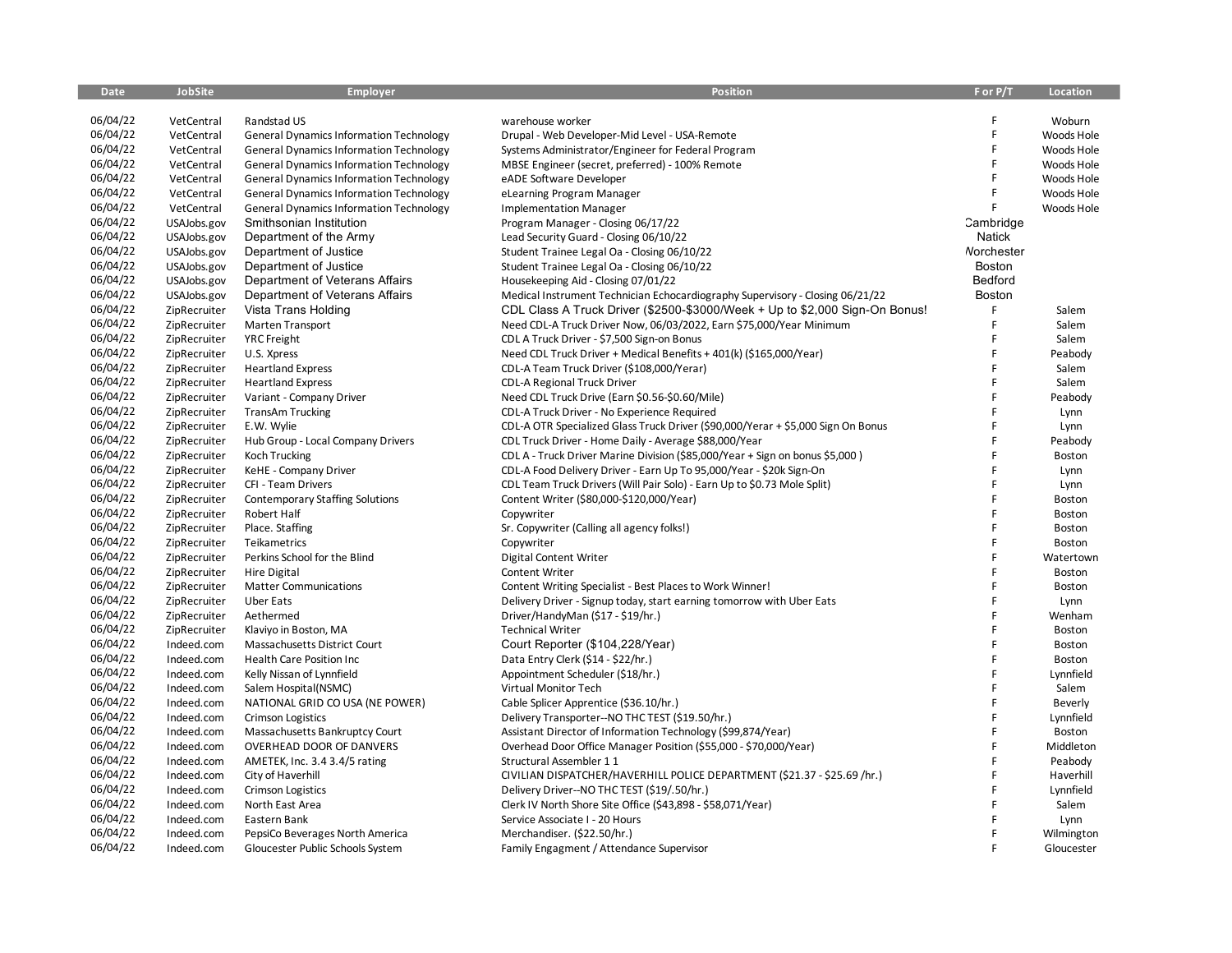| <b>Date</b> | <b>JobSite</b> | <b>Employer</b>          | <b>Position</b>                                                                                 | F or P/T | Location      |
|-------------|----------------|--------------------------|-------------------------------------------------------------------------------------------------|----------|---------------|
|             |                |                          |                                                                                                 |          |               |
| 06/05/22    | VetCentral     | CVS Health               | <b>Operations Supervisor</b>                                                                    | F        | Amesbury      |
| 06/05/22    | VetCentral     | Lahey Health             | Reg & Scheduling Specialist                                                                     | F        | Amesbury      |
| 06/05/22    | VetCentral     | Philips                  | Project Manager II, AM&D Pharma                                                                 | F        | Andover       |
| 06/05/22    | VetCentral     | Philips                  | Learning Specialist/Content Developer                                                           | F        | Andover       |
| 06/05/22    | VetCentral     | Philips                  | Patient Monitoring Technical Consultant (CCNA Required) (Home Based - Denver Area)              |          | Andover       |
| 06/05/22    | VetCentral     | Actalent                 | Research Associate II                                                                           | F        | Andover       |
| 06/05/22    | VetCentral     | CVS Health               | <b>Family Nurse Practitioner</b>                                                                | F        | Andover       |
| 06/05/22    | VetCentral     | Thermo Fisher Scientific | Maintenance Technician - 3rd shift weekends                                                     | F        | Bedford       |
| 06/05/22    | VetCentral     | Thermo Fisher Scientific | Senior Maintenance Technician, 1st shift weekdays                                               | F        | Bedford       |
| 06/05/22    | VetCentral     | Thermo Fisher Scientific | POROS Operations Trainer - 2nd Shift                                                            | F        | Bedford       |
| 06/05/22    | VetCentral     | Carrier                  | Quality Management Systems Administrator                                                        |          | Beverly       |
| 06/05/22    | VetCentral     | Carrier                  | <b>Quality Assurance Auditor</b>                                                                | F        | Beverly       |
| 06/05/22    | VetCentral     | <b>KPMG</b>              | Embark Scholar Intern (Boston_MA)                                                               | F        | Boston        |
| 06/05/22    | VetCentral     | <b>KPMG</b>              | Tax Seasonal Intern (Boston MA)                                                                 | F        | Boston        |
| 06/05/22    | VetCentral     | <b>Wolters Kluwer</b>    | <b>Customer Services Representative</b>                                                         | F        | Boston        |
| 06/05/22    | VetCentral     | <b>Wolters Kluwer</b>    | Senior Cloud Site Reliability Engineer (Remote)                                                 | F        | Boston        |
| 06/05/22    | VetCentral     | <b>Wolters Kluwer</b>    | Senior Product Software Engineer                                                                |          | Boston        |
| 06/05/22    | VetCentral     | <b>Wolters Kluwer</b>    | Senior Test Automation Engineer                                                                 | F        | Boston        |
| 06/05/22    | VetCentral     | <b>Wolters Kluwer</b>    | <b>Marketing Specialist</b>                                                                     | F        | Boston        |
| 06/05/22    | VetCentral     | <b>Wolters Kluwer</b>    | Lead Project & Program Manager - ACCOUNTING                                                     | F        | Boston        |
| 06/05/22    | VetCentral     | <b>Wolters Kluwer</b>    | Lead Product Software Engineer                                                                  | Ē        | Boston        |
| 06/05/22    | VetCentral     | <b>Wolters Kluwer</b>    | <b>Marketing Manager</b>                                                                        |          | Boston        |
| 06/05/22    | VetCentral     | <b>Wolters Kluwer</b>    | <b>Marketing Operations Manager</b>                                                             | F        | Boston        |
| 06/05/22    | VetCentral     | <b>Wolters Kluwer</b>    | Account & Relationship Management Executive -- Corporate Digital Media Sales                    |          | Boston        |
| 06/05/22    | VetCentral     | <b>Wolters Kluwer</b>    | Associate Talent Management Director                                                            | F        | Boston        |
| 06/05/22    | VetCentral     | <b>Wolters Kluwer</b>    | <b>Technology Sales Support Specialist</b>                                                      | F        | Boston        |
| 06/05/22    | VetCentral     | <b>Wolters Kluwer</b>    | Senior Emmi Site Reliability Engineer (Remote)                                                  | F        | Boston        |
| 06/05/22    | VetCentral     | Deloitte                 | <b>SEM Supervisor</b>                                                                           | F        | Boston        |
| 06/05/22    | VetCentral     | Deloitte                 | Manager - Life Sciences Compliance & Operational Risk                                           | F        | Boston        |
| 06/05/22    | VetCentral     | Deloitte                 | Sales Executive - Oracle Growth Solutions                                                       | Ë        | Boston        |
| 06/05/22    | VetCentral     | Deloitte                 | Salesforce Marketing Cloud Data Architect                                                       | F        | <b>Boston</b> |
| 06/05/22    | VetCentral     | Deloitte                 | Tax Consultant Intern (Accounting) (Fall 2022, Winter 2023)                                     | F        | Boston        |
| 06/05/22    | VetCentral     | Deloitte                 | Sales Excellence, Pursuit Center of Excellence (PCOE) Video Editor (Enabling Senior Consultant) | F        | Boston        |
| 06/05/22    | VetCentral     | Deloitte                 | Full Time Tax Consultant (Accounting) (Summer/Fall 2022, Winter 2023)                           | F        | Boston        |
| 06/05/22    | VetCentral     | Deloitte                 | UI Designer Consultant                                                                          | F        | Boston        |
| 06/05/22    | VetCentral     | Deloitte                 | Full Time Tax Consultant (JD) (Summer/Fall 2022, Winter 2023)                                   | F        | Boston        |
| 06/05/22    | VetCentral     | Deloitte                 | Investment Management - Analytics & Cognitive Senior Manager                                    | F        | Boston        |
| 06/05/22    | VetCentral     | Deloitte                 | Professional Regulatory Matters Sr Analyst                                                      |          | Boston        |
| 06/05/22    | VetCentral     | Deloitte                 | SAP SuccessFactors Employee Central AMS Consultant                                              | F        | Boston        |
| 06/05/22    | VetCentral     | Deloitte                 | Full Time Tax Consultant (Transfer Pricing) (Summer/Fall 2023, Winter 2024)                     | F        | Boston        |
| 06/05/22    | VetCentral     | Deloitte                 | <b>Engagement Consultation Sr/Lead Analyst</b>                                                  | F        | <b>Boston</b> |
| 06/05/22    | VetCentral     | Deloitte                 | Data Science, Architect/Manager - Applied Artificial Intelligence                               | F        | Boston        |
| 06/05/22    | VetCentral     | Deloitte                 | Full Time Tax Consultant (Global Employer Services) (Summer/Fall 2023, Winter 2024)             | F        | Boston        |
| 06/05/22    | VetCentral     | Deloitte                 | Elastic Search Developer - Location open                                                        |          | Boston        |
| 06/05/22    | VetCentral     | Deloitte                 | Tax Consultant Intern (Accounting) (Summer 2023, Winter 2024)                                   | F        | Boston        |
| 06/05/22    | VetCentral     | Conduent                 | Provider Relations Lead (Onsite) - Boston                                                       | F        | Boston        |
| 06/05/22    | VetCentral     | EPAM Systems, Inc.       | Cloud Engagement Lead - Remote                                                                  | F        | <b>Boston</b> |
| 06/05/22    | VetCentral     | Trellix                  | <b>Systems Analyst</b>                                                                          |          | <b>Boston</b> |
| 06/05/22    | VetCentral     | Trellix                  | Head of Analyst Relations remote                                                                |          | Boston        |
| 06/05/22    | VetCentral     | Trellix                  | <b>Technical Team Lead</b>                                                                      | F        | Boston        |
| 06/05/22    | VetCentral     | Trellix                  | Head of Analyst Relations remote                                                                |          | Boston        |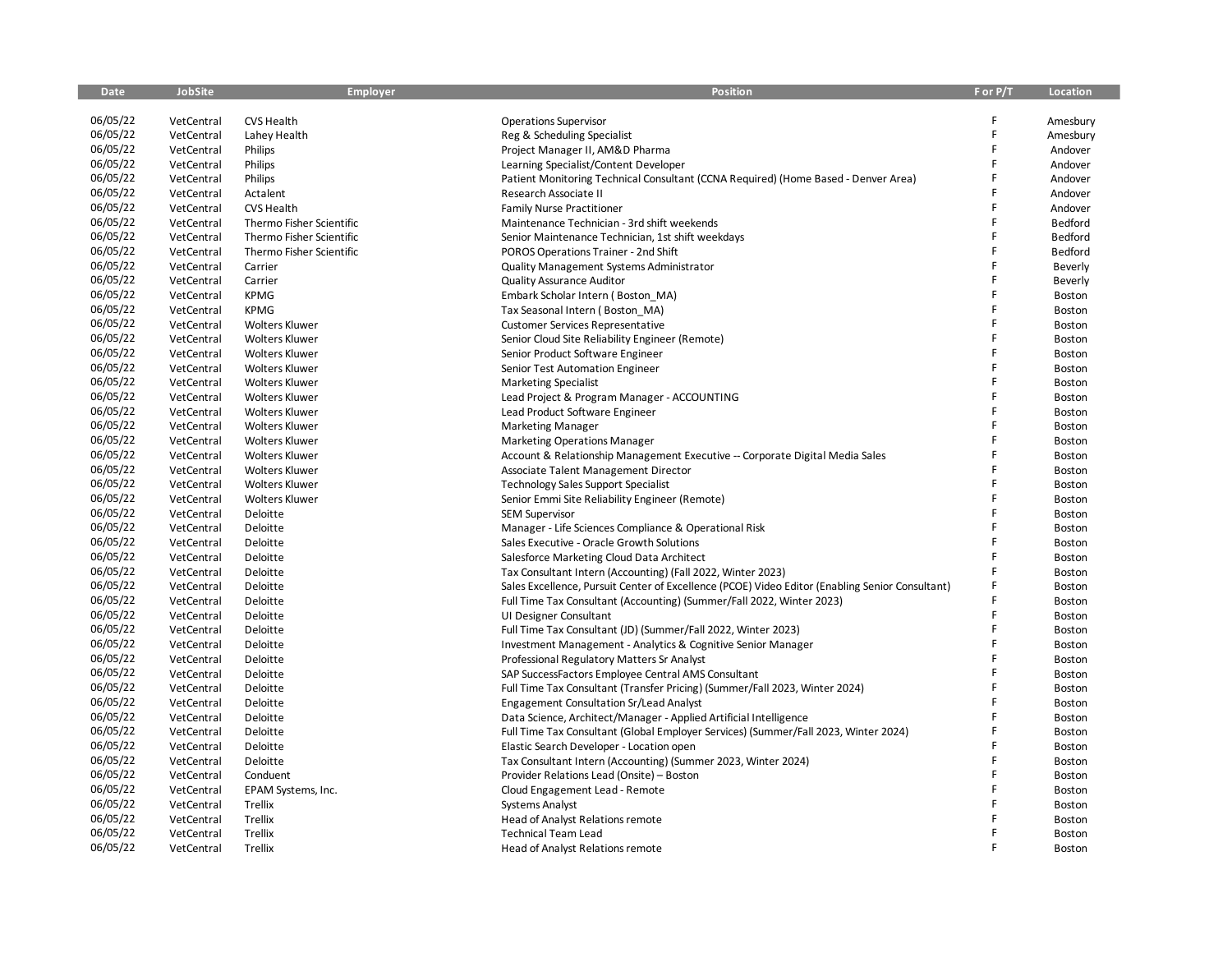| <b>Date</b> | <b>JobSite</b> | <b>Employer</b>                 | <b>Position</b>                                                                                | F or P/T | <b>Location</b> |
|-------------|----------------|---------------------------------|------------------------------------------------------------------------------------------------|----------|-----------------|
|             |                |                                 |                                                                                                |          |                 |
| 06/05/22    | VetCentral     | Trellix                         | Trellix Labs Operational Intelligence Analyst                                                  |          | Boston          |
| 06/05/22    | VetCentral     | U.S. Bank                       | Elavon Gateway Support Representative (Remote - U.S.)                                          | F        | Boston          |
| 06/05/22    | VetCentral     | U.S. Bank                       | Quantitative Validation Manager-CCAR/CECL                                                      | F        | Boston          |
| 06/05/22    | VetCentral     | U.S. Bank                       | Software Engineer (B2B)-2                                                                      | F        | <b>Boston</b>   |
| 06/05/22    | VetCentral     | U.S. Bank                       | <b>Network Automation Engineer</b>                                                             | F        | Boston          |
| 06/05/22    | VetCentral     | U.S. Bank                       | Wealth Management Recruiter - Remote                                                           | F        | Boston          |
| 06/05/22    | VetCentral     | U.S. Bank                       | Elavon Customer Care Representative (Remote U.S. Based)                                        | F        | Boston          |
| 06/05/22    | VetCentral     | U.S. Bank                       | Merchant Payment Solutions Sales Executive                                                     | F        | Boston          |
| 06/05/22    | VetCentral     | <b>United Rentals</b>           | <b>CDL A Driver</b>                                                                            | F        | Boston          |
| 06/05/22    | VetCentral     | Dell                            | Senior Advisor, Services Project/Program Management                                            | F        | Boston          |
| 06/05/22    | VetCentral     | Dell                            | Software Senior Principal Engineer - Remote                                                    | F        | Boston          |
| 06/05/22    | VetCentral     | Dell                            | Global Alliances Advisories Sales Lead                                                         |          | Boston          |
| 06/05/22    | VetCentral     | <b>Allied Universal</b>         | Security Officer Corporate                                                                     | F        | Boston          |
| 06/05/22    | VetCentral     | Siemens                         | Lead IT Solution Architect Order to Cash (O2C) - Revenue Systems (Zuora) - Siemens Comfy - Rem |          | <b>Boston</b>   |
| 06/05/22    | VetCentral     | <b>Starbucks Coffee Company</b> | barista - Store# 22566, FAN PIER                                                               | F        | Boston          |
| 06/05/22    | VetCentral     | ICF                             | Head Start Grantee Specialist - Region IV                                                      | F        | Boston          |
| 06/05/22    | VetCentral     | <b>TIAA</b>                     | <b>Advisory Consultant I</b>                                                                   | F        | Boston          |
| 06/05/22    | VetCentral     | <b>TIAA</b>                     | TIAA Kaspick Investment Analyst I                                                              | F        | Boston          |
| 06/05/22    | VetCentral     | AT&T                            | Consultant Professional Services 3 ATC                                                         | F        | Boston          |
| 06/05/22    | VetCentral     | Deloitte                        | Realtime Interaction Marketing Platform Specialist                                             | F        | Boston          |
| 06/05/22    | VetCentral     | Deloitte                        | Tech Writer Manager NBI US                                                                     |          | Boston          |
| 06/05/22    | VetCentral     | Deloitte                        | Accounting & Reporting Advisory - Manager                                                      |          | Boston          |
| 06/05/22    | VetCentral     | Wells Fargo                     | Paid Media and Advertising Technology Consultant                                               | F        | Boston          |
| 06/05/22    | VetCentral     | Thermo Fisher Scientific        | Manager, Finance, FP&A - Analytical Instruments Group (Remote)                                 |          | Boston          |
| 06/05/22    | VetCentral     | Thermo Fisher Scientific        | Sr. Key Account Manager - Pharma                                                               | F        | Boston          |
| 06/05/22    | VetCentral     | Thermo Fisher Scientific        | Technical Support Engineer III - Cell Sorting (US Remote)                                      | F        | Boston          |
| 06/05/22    | VetCentral     | Thermo Fisher Scientific        | QRM Manager, Global Quality                                                                    | F        | Boston          |
| 06/05/22    | VetCentral     | Thermo Fisher Scientific        | Director, Procurement - Electrical Components and Assemblies                                   | Ē        | Boston          |
| 06/05/22    | VetCentral     | Thermo Fisher Scientific        | Director, Business Management Production (RSD NA)                                              | F        | Boston          |
| 06/05/22    | VetCentral     | Thermo Fisher Scientific        | Senior Regulatory Compliance Specialist                                                        | F        | Boston          |
| 06/05/22    | VetCentral     | Thermo Fisher Scientific        | Senior Procurement Manager - Purification and Pharma Analytics                                 |          | Boston          |
| 06/05/22    | VetCentral     | Thermo Fisher Scientific        | Market Development Specialist III - Protein Biology                                            | F        | Boston          |
| 06/05/22    | VetCentral     | Marriott                        | Director of Room Operations                                                                    | F        | Boston          |
| 06/05/22    | VetCentral     | Marriott                        | Front Desk Guest Experience                                                                    | F        | Boston          |
| 06/05/22    | VetCentral     | Guidehouse                      | Power Systems Engineer-Managing Consultant                                                     | F        | Boston          |
| 06/05/22    | VetCentral     | Nutanix                         | Boston - Enterprise Pre-Sales Systems Engineer                                                 | F        | Boston          |
| 06/05/22    | VetCentral     | Compass Group, North America    | PATIENT FOOD SERVICES SUPERVISOR                                                               | F        | Boston          |
| 06/05/22    | VetCentral     | Compass Group, North America    | SHIFT SUPERVISOR-HRLY (TEMP)                                                                   | F        | Boston          |
| 06/05/22    | VetCentral     | JPMorgan Chase                  | Associate I - ETF Operations                                                                   |          | Boston          |
| 06/05/22    | VetCentral     | PwC                             | NQO Communications Senior Associate                                                            | F        | Boston          |
| 06/05/22    | VetCentral     | PwC                             | Communications Senior Manager, Trust Leadership Institute                                      |          | Boston          |
| 06/05/22    | VetCentral     | PwC                             | Specialized Tax Services - Fixed Assets - Senior Associate                                     | F        | Boston          |
| 06/05/22    | VetCentral     | PwC                             | Specialised Tax Services - Transaction Services - Senior Associate                             | F        | Boston          |
| 06/05/22    | VetCentral     | PwC                             | US CDO - Enterprise Data Modeler                                                               | F        | Boston          |
| 06/05/22    | VetCentral     | PwC                             | Senior Data and AI Architect                                                                   | F        | Boston          |
| 06/05/22    | VetCentral     | PwC                             | NIS - ITSCo - Security Risk Manager                                                            | F        | Boston          |
| 06/05/22    | VetCentral     | <b>WSP USA</b>                  | Sr. Director, Traffic Engineering                                                              | F        | Boston          |
| 06/05/22    | VetCentral     | PwC                             | Cyber Defense Experienced Associate                                                            |          | Boston          |
| 06/05/22    | VetCentral     | PwC                             | US Tech - Sr. Developer                                                                        |          | Boston          |
| 06/05/22    | VetCentral     | PwC                             | Workday Finance - Senior Manager                                                               |          | Boston          |
| 06/05/22    | VetCentral     | UnitedHealth Group              | Nurse Practitioner or Physician Assistant - Urgent Visits - Boston, MA                         |          | Boston          |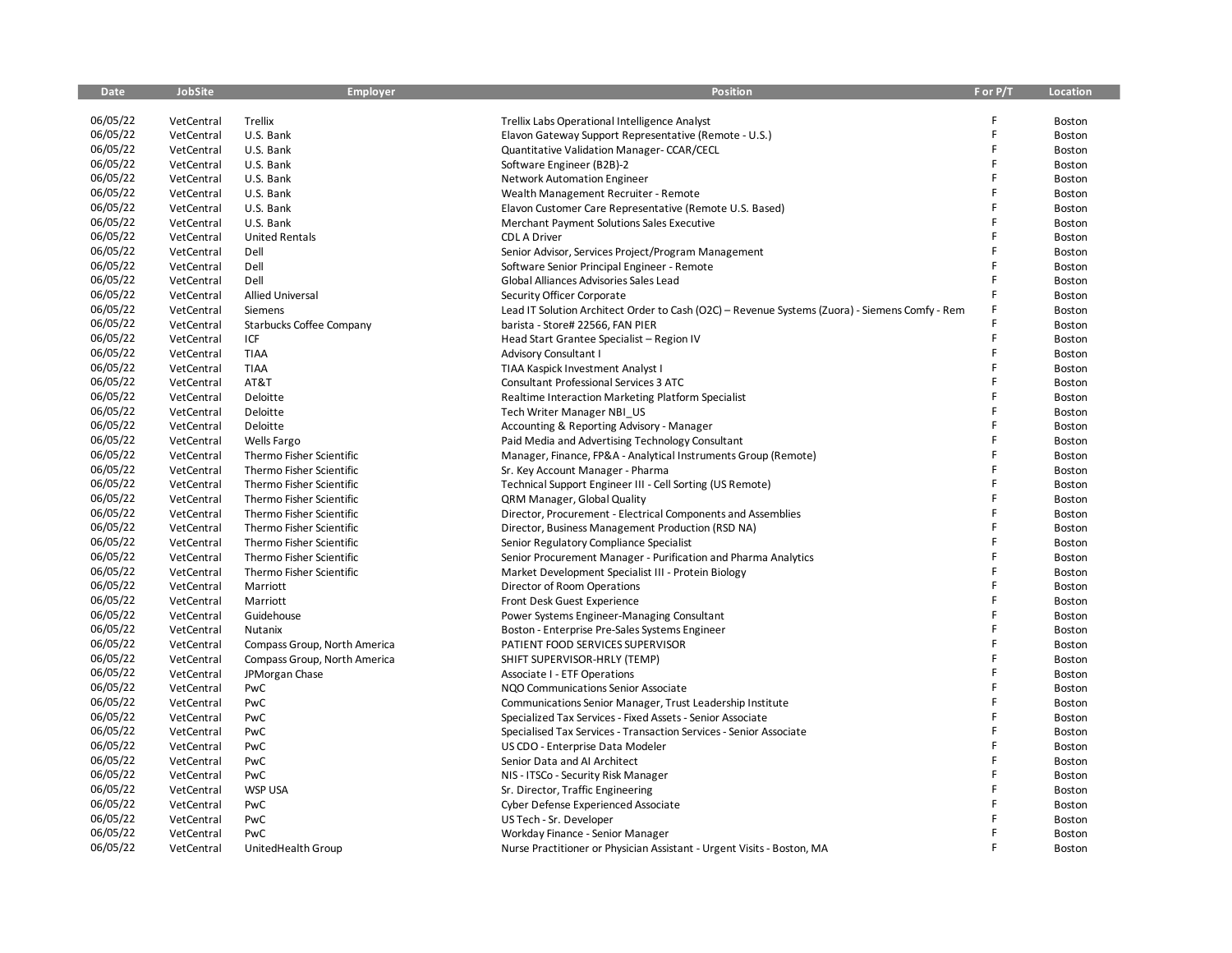| <b>Date</b> | <b>JobSite</b> | <b>Employer</b>                       | <b>Position</b>                                                                          | F or P/T | <b>Location</b> |
|-------------|----------------|---------------------------------------|------------------------------------------------------------------------------------------|----------|-----------------|
|             |                |                                       |                                                                                          |          |                 |
| 06/05/22    | VetCentral     | UnitedHealth Group                    | Technical Writer - Telecommute                                                           | F        | Boston          |
| 06/05/22    | VetCentral     | PwC                                   | <b>Sr Business Analyst</b>                                                               | F        | Boston          |
| 06/05/22    | VetCentral     | Oracle                                | <b>Sales Operations Analyst</b>                                                          | F        | Boston          |
| 06/05/22    | VetCentral     | S&P Global                            | Lead Software Engineer                                                                   | F        | Boston          |
| 06/05/22    | VetCentral     | S&P Global                            | Associate Director of Product Management, Search                                         | F        | Boston          |
| 06/05/22    | VetCentral     | <b>KPMG</b>                           | Director, Accounting Advisory Services                                                   | F        | Boston          |
| 06/05/22    | VetCentral     | <b>KPMG</b>                           | Manager, Cyber Security - ServiceNow GRC                                                 | F        | Boston          |
| 06/05/22    | VetCentral     | <b>KPMG</b>                           | Manager, Accounting Advisory Services                                                    | F        | Boston          |
| 06/05/22    | VetCentral     | <b>KPMG</b>                           | Manager, Accounting Advisory Services                                                    | F        | Boston          |
| 06/05/22    | VetCentral     | <b>KPMG</b>                           | Manager, Accounting Advisory Services                                                    | F        | Boston          |
| 06/05/22    | VetCentral     | <b>KPMG</b>                           | Executive Assistant, Administrative Services (Korean Practice)                           | F        | Boston          |
| 06/05/22    | VetCentral     | <b>KPMG</b>                           | Director, Accounting Advisory Services                                                   |          | Boston          |
| 06/05/22    | VetCentral     | <b>KPMG</b>                           | Director, Accounting Advisory Services                                                   | F        | Boston          |
| 06/05/22    | VetCentral     | <b>KPMG</b>                           | Director, Accounting Advisory Services                                                   | F        | Boston          |
| 06/05/22    | VetCentral     | <b>KPMG</b>                           | Manager, Supply Chain Consulting- 09                                                     | F        | Boston          |
| 06/05/22    | VetCentral     | <b>KPMG</b>                           | Manager, Accounting Advisory Services                                                    | F        | Boston          |
| 06/05/22    | VetCentral     | <b>KPMG</b>                           | Director, Accounting Advisory Services                                                   |          | Boston          |
| 06/05/22    | VetCentral     | <b>KPMG</b>                           | Manager, Accounting Advisory Services                                                    | F        | Boston          |
| 06/05/22    | VetCentral     | Humana                                | Interactive Designer - Service Experience                                                | F        | Boston          |
| 06/05/22    | VetCentral     | Humana                                | Recruiter - (VSP; Variable Staffing Pool)                                                | F        | Boston          |
| 06/05/22    | VetCentral     | Humana                                | <b>Medical Director-Texas Region</b>                                                     | F        | Boston          |
| 06/05/22    | VetCentral     | Humana                                | Senior Health Information Management - Implementations                                   |          | Boston          |
| 06/05/22    | VetCentral     | Humana                                | Agile Delivery Lead                                                                      | F        | Boston          |
| 06/05/22    | VetCentral     | Danaher Corporation                   | Scientist Cell Line Development                                                          | Ē        | Boston          |
| 06/05/22    | VetCentral     | Humana                                | Senior Business Intelligence Engineer                                                    | F        | Boston          |
| 06/05/22    | VetCentral     | Humana                                | Senior Service Designer                                                                  | F        | Boston          |
| 06/05/22    | VetCentral     | Humana                                | Data Scientist                                                                           |          | Boston          |
| 06/05/22    | VetCentral     | Deloitte                              | SAP Data Architect MDG Senior Consultant                                                 | F        | Boston          |
| 06/05/22    | VetCentral     | Deloitte                              | Senior Manager - CBO/OT - Center for Process Bionics - Insurance                         |          | Boston          |
| 06/05/22    | VetCentral     | Deloitte                              | SEO Lead                                                                                 | Ē        | Boston          |
| 06/05/22    | VetCentral     | Deloitte                              | Strategy & Analytics - Business Transformation & Cost Strategy Sr. Consultant - FSI IMRE |          | Boston          |
| 06/05/22    | VetCentral     | Deloitte                              | Tax Consultant Intern (JD) (Summer 2023, Winter 2024)                                    | F        | Boston          |
| 06/05/22    | VetCentral     | Deloitte                              | Cloud Data Engineer NBI US                                                               |          | Boston          |
| 06/05/22    | VetCentral     | Deloitte                              | Insurance - Analytics & Cognitive Senior Manager                                         | F        | Boston          |
| 06/05/22    | VetCentral     | Deloitte                              | Discovery Intern (Sophomore) Tax - Summer 2023                                           | F        | Boston          |
| 06/05/22    | VetCentral     | Deloitte                              | SAP SD Manager                                                                           |          | Boston          |
| 06/05/22    | VetCentral     | Deloitte                              | Junior Oracle Database Administrator - Remote / Secret Clearance                         | F        | Boston          |
| 06/05/22    | VetCentral     | Deloitte                              | Google Cloud Security Manager                                                            |          | Boston          |
| 06/05/22    | VetCentral     | Apple                                 | Silicon Validation Software Engineer: Site Reliability Engineer                          | F        | Boston          |
| 06/05/22    | VetCentral     | <b>Red River</b>                      | <b>Azure Architect</b>                                                                   | Ë        | Boston          |
| 06/05/22    | VetCentral     | Citizens                              | Wholesale Account Executive                                                              | F        | Boston          |
| 06/05/22    | VetCentral     | Citizens                              | Corporate Banking Credit Analyst I - Private Equity                                      | F        | Boston          |
| 06/05/22    | VetCentral     | Teleperformance USA                   | Azure Data Developer                                                                     | Ē        | Boston          |
| 06/05/22    | VetCentral     | Teleperformance USA                   | <b>Director Client Services</b>                                                          | F        | Boston          |
| 06/05/22    | VetCentral     | Encore                                | Event Technician Audio Visual - Hyatt Regency Boston                                     | F        | Boston          |
| 06/05/22    | VetCentral     | Encore                                | Event Sales Manager, Hotel Services - Fairmont Copley Plaza                              |          | Boston          |
| 06/05/22    | VetCentral     | <b>Workforce Opportunity Services</b> | DC Processing Specialist (Remote)                                                        |          | Boston          |
| 06/05/22    | VetCentral     | <b>Workforce Opportunity Services</b> | Senior DevOps Engineer (Remote)                                                          |          | Boston          |
| 06/05/22    | VetCentral     | PwC                                   | Lead Support Analyst - Salesforce Managed Services                                       |          | Boston          |
| 06/05/22    | VetCentral     | PwC                                   | Operations Consulting - Sourcing & Procurement - Senior Manager - TMT                    | F        | Boston          |
| 06/05/22    | VetCentral     | PwC                                   | SAP EAM Director                                                                         | F        | Boston          |
|             |                |                                       |                                                                                          |          |                 |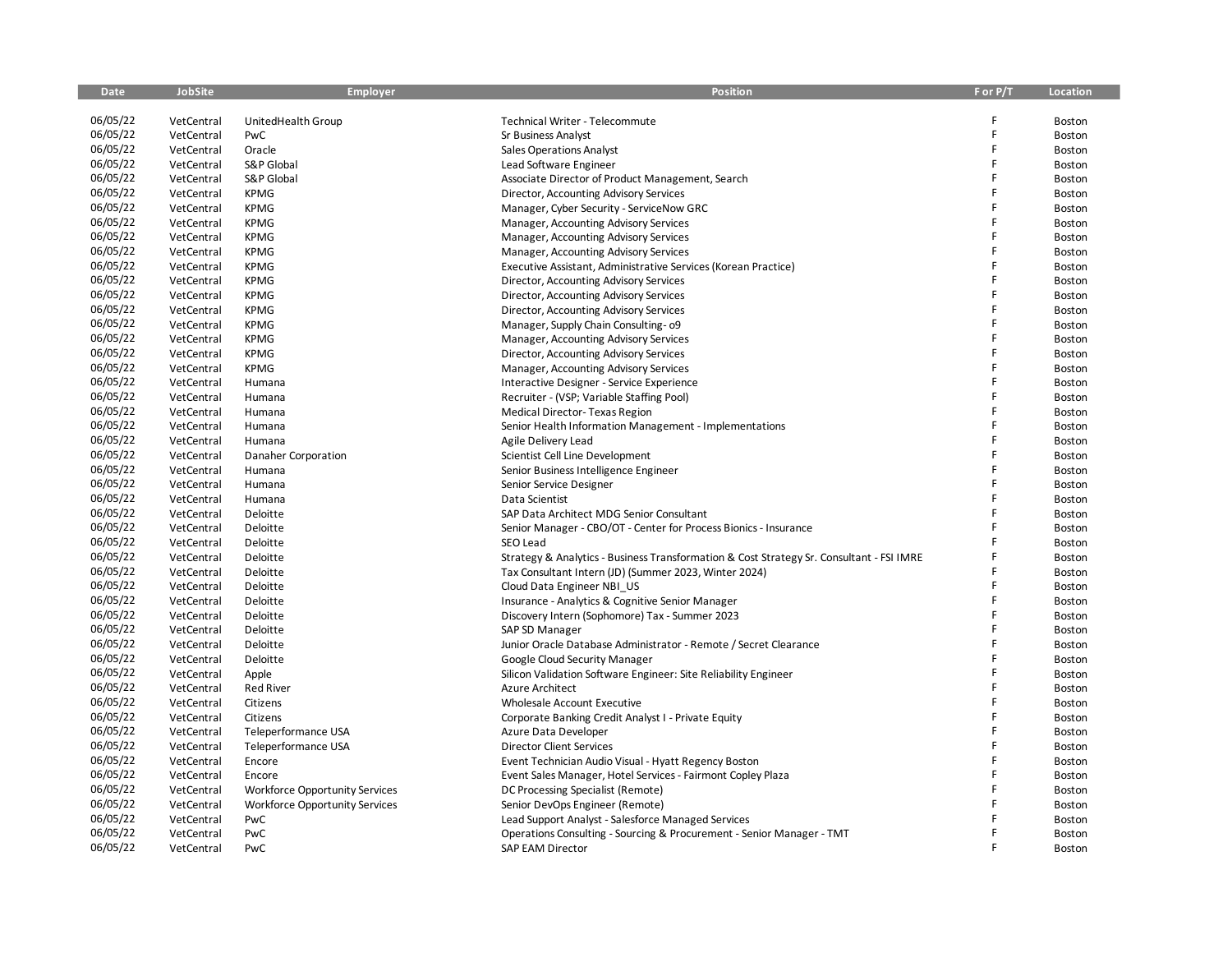| <b>Date</b> | <b>JobSite</b> | <b>Employer</b>     | <b>Position</b>                                                                        | F or P/T | <b>Location</b> |
|-------------|----------------|---------------------|----------------------------------------------------------------------------------------|----------|-----------------|
|             |                |                     |                                                                                        |          |                 |
| 06/05/22    | VetCentral     | PwC                 | Specialized Tax Services - Experienced Associate                                       |          | Boston          |
| 06/05/22    | VetCentral     | PwC                 | Specialised Tax Services - Transaction Services - Associate 2                          | F        | Boston          |
| 06/05/22    | VetCentral     | PwC                 | Clinical R&D Senior Manager                                                            | F        | Boston          |
| 06/05/22    | VetCentral     | PwC                 | Specialized Tax Services - Research & Development Senior Associate                     | F        | Boston          |
| 06/05/22    | VetCentral     | PwC                 | Specialized Tax Services - Accounting Methods - Senior Associate                       |          | Boston          |
| 06/05/22    | VetCentral     | PwC                 | Finance Operations, Director                                                           | Ē        | Boston          |
| 06/05/22    | VetCentral     | PwC                 | Specialized Tax Services - Research & Development Associate 2                          | F        | Boston          |
| 06/05/22    | VetCentral     | Oracle              | SCM Cloud Techno-Functional Analyst                                                    | F        | Boston          |
| 06/05/22    | VetCentral     | Oracle              | Principal Content Strategist, Technology                                               |          | Boston          |
| 06/05/22    | VetCentral     | Oracle              | NetSuite Account Manager                                                               |          | Boston          |
| 06/05/22    | VetCentral     | Oracle              | NetSuite Account Management                                                            | Ē        | Boston          |
| 06/05/22    | VetCentral     | Oracle              | ERP Financial Cloud Techno-Functional Analyst                                          |          | Boston          |
| 06/05/22    | VetCentral     | MassMutual          | Advanced Sales Senior Consultant - REMOTE US                                           | F        | Boston          |
| 06/05/22    | VetCentral     | Deloitte            | Audit & Assurance Staff Full Time - Summer/Fall 2022, Winter 2023                      |          | <b>Boston</b>   |
| 06/05/22    | VetCentral     | Deloitte            | Mid Oracle Database Administrator - Remote / Secret Clearance                          | F        | Boston          |
| 06/05/22    | VetCentral     | Deloitte            | <b>SEM Lead</b>                                                                        | F        | Boston          |
| 06/05/22    | VetCentral     | Deloitte            | Tax Consultant Intern (JD) (Fall 2022, Winter 2023)                                    |          | Boston          |
| 06/05/22    | VetCentral     | Deloitte            | Senior Consultant, SEO                                                                 | F        | Boston          |
| 06/05/22    | VetCentral     | Deloitte            | <b>Internal Communications Manager</b>                                                 | F        | Boston          |
| 06/05/22    | VetCentral     | Deloitte            | Risk Data Management, Consultant                                                       | F        | Boston          |
| 06/05/22    | VetCentral     | Deloitte            | Full Time Tax Consultant (JD) (Summer/Fall 2023, Winter 2024)                          | F        | Boston          |
| 06/05/22    | VetCentral     | Deloitte            | Lead Learning and Development Specialist                                               |          | Boston          |
| 06/05/22    | VetCentral     | Deloitte            | Cloud Native Architect - Manager                                                       | F        | Boston          |
| 06/05/22    | VetCentral     | Oracle              | Senior Manager ACS Functional Services                                                 |          | Boston          |
| 06/05/22    | VetCentral     | Deloitte            | Telecom Networks Cloud Operations Transformation Specialist Master                     | F        | Boston          |
| 06/05/22    | VetCentral     | Oracle              | Sales Representative OD Prime II                                                       | F        | Boston          |
| 06/05/22    | VetCentral     | Oracle              | NetSuite Account Manager                                                               |          | Boston          |
| 06/05/22    | VetCentral     | Sevita              | Licensed Family Centered Clinician.                                                    | F        | Boston          |
| 06/05/22    | VetCentral     | Change Healthcare   | Data Entry Operator                                                                    | F        | Boston          |
| 06/05/22    | VetCentral     | Change Healthcare   | Senior DevOps Engineer (Kubernetes, Linux & AWS)                                       | F        | Boston          |
| 06/05/22    | VetCentral     | Change Healthcare   | ImageNow Windows Engineer                                                              |          | Boston          |
| 06/05/22    | VetCentral     | Change Healthcare   | Senior Revenue Accountant                                                              | F        | Boston          |
| 06/05/22    | VetCentral     | Change Healthcare   | Software Engineer (C# - .NET - AWS - DevOps)                                           | Ē        | Boston          |
| 06/05/22    | VetCentral     | Change Healthcare   | Hospital Charge Audit Support                                                          | F        | Boston          |
| 06/05/22    | VetCentral     | Actalent            | <b>Distribution Engineer</b>                                                           | F        | Boston          |
| 06/05/22    | VetCentral     | Actalent            | <b>REMOTE Clinical Trial Associate</b>                                                 |          | Boston          |
| 06/05/22    | VetCentral     | Actalent            | Clinical Research Coordinator                                                          | F        | Boston          |
| 06/05/22    | VetCentral     | Actalent            | <b>Regulatory Compliance Coordinator</b>                                               |          | Boston          |
| 06/05/22    | VetCentral     | Actalent            | Clinical Project Manager                                                               | F        | Boston          |
| 06/05/22    | VetCentral     | Actalent            | Principal Mechanical Engineer - Hybrid                                                 | F        | <b>Boston</b>   |
| 06/05/22    | VetCentral     | Actalent            | Regulatory Compliance Coordinator                                                      |          | <b>Boston</b>   |
| 06/05/22    | VetCentral     | Actalent            | <b>Regulatory Compliance Specialist</b>                                                |          | Boston          |
| 06/05/22    | VetCentral     | Lahey Health        | Beth Israel Lahey Health Assistant Vice President, Organization Development and Change |          | Boston          |
| 06/05/22    | VetCentral     | Lahey Health        | Beth Israel Lahey Health Assistant Vice President, Learning and Leadership Development |          | Boston          |
| 06/05/22    | VetCentral     | CVS Health          | Principal Mobile Engineer                                                              | F        | Boston          |
| 06/05/22    | VetCentral     | WelbeHealth         | Welbe Advocate I                                                                       |          | Boston          |
| 06/05/22    | VetCentral     | Anthem, Inc.        | Sr Product Director - Business Rules Engine Lead                                       |          | Boston          |
| 06/05/22    | VetCentral     | Amazon Web Services | Global Human Resource Business Partner                                                 |          | Boston          |
| 06/05/22    | VetCentral     | Deloitte            | Full Time Tax Consultant (Accounting) (Summer/Fall 2023, Winter 2024)                  |          | Boston          |
| 06/05/22    | VetCentral     | Deloitte            | Technology Services Optimization - ServiceNow - Manager                                |          | Boston          |
| 06/05/22    | VetCentral     | Deloitte            | Encore Human Capital Consultant Strategy                                               | F        | Boston          |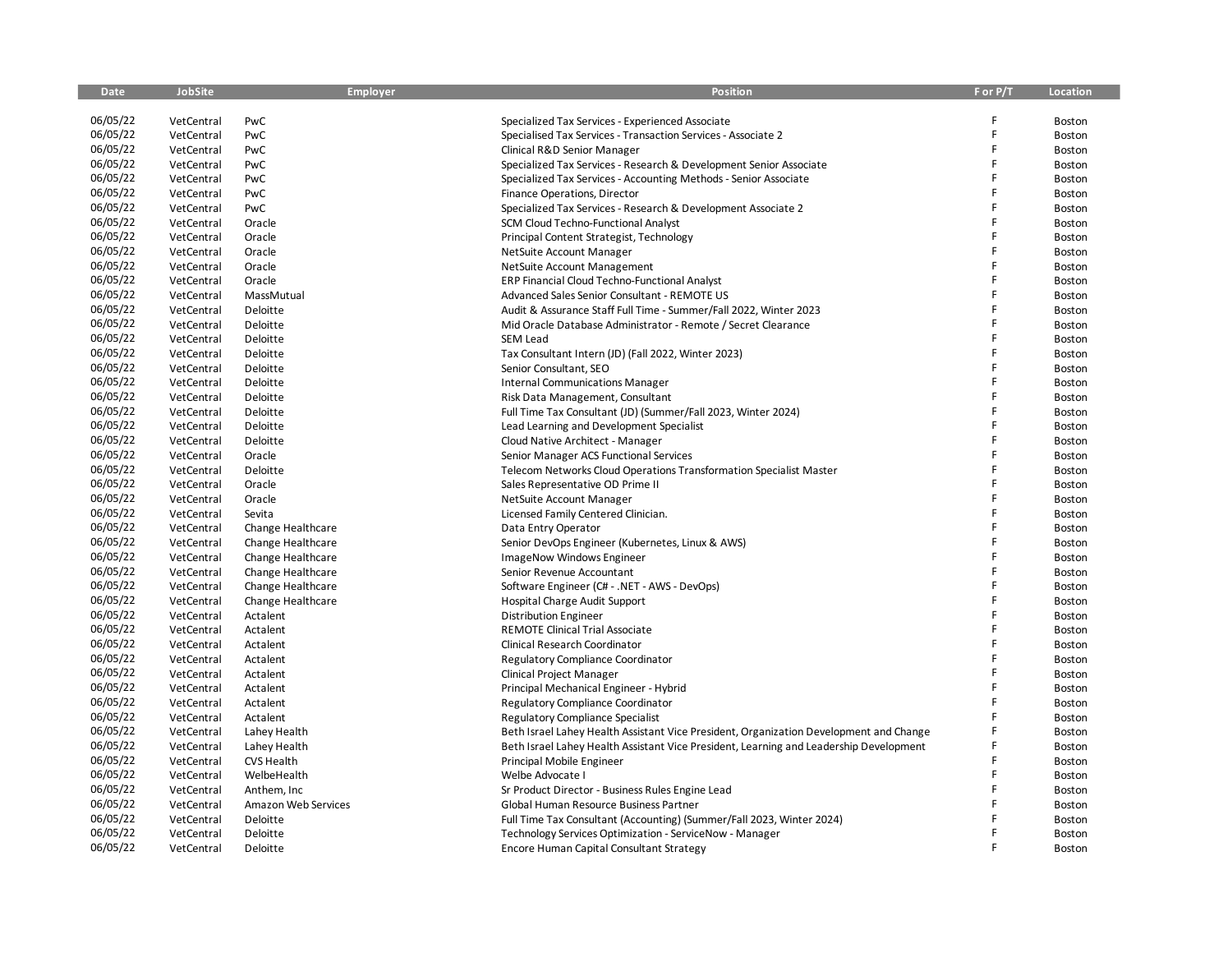| <b>Date</b> | <b>JobSite</b> | <b>Employer</b>                                | <b>Position</b>                                                                                     | F or P/T | Location   |
|-------------|----------------|------------------------------------------------|-----------------------------------------------------------------------------------------------------|----------|------------|
|             |                |                                                |                                                                                                     |          |            |
| 06/05/22    | VetCentral     | Deloitte                                       | Sales Excellence, Pursuit Center of Excellence (PCOE) Scriptwriter/Production Assistant (Enabling I | F        | Boston     |
| 06/05/22    | VetCentral     | Deloitte                                       | Alliance Manager - Dataiku (Enabling Manager) - National Office+B223                                | Ē        | Boston     |
| 06/05/22    | VetCentral     | Deloitte                                       | Insurance - Analytics & Cognitive Senior Manager                                                    | F        | Boston     |
| 06/05/22    | VetCentral     | Deloitte                                       | SAP Data Architect Consultant                                                                       | F        | Boston     |
| 06/05/22    | VetCentral     | Deloitte                                       | <b>BCM - Analytics &amp; Cognitive Manager</b>                                                      | F        | Boston     |
| 06/05/22    | VetCentral     | Deloitte                                       | Senior Oracle Database Administrator - Remote / Secret Clearance                                    | F        | Boston     |
| 06/05/22    | VetCentral     | Deloitte                                       | Manager, Sales Excellence                                                                           | F        | Boston     |
| 06/05/22    | VetCentral     | Deloitte                                       | Oracle ERP Cloud - Senior Consultant                                                                | F        | Boston     |
| 06/05/22    | VetCentral     | Deloitte                                       | SEO/SEM Consultant                                                                                  | F        | Boston     |
| 06/05/22    | VetCentral     | Meta                                           | Contractor Program Partner                                                                          | F        | Boston     |
| 06/05/22    | VetCentral     | Meta                                           | Operations Manager, Channel Operations                                                              | F        | Boston     |
| 06/05/22    | VetCentral     | Walgreens                                      | <b>Customer Service Associate</b>                                                                   |          | Boston     |
| 06/05/22    | VetCentral     | <b>General Dynamics Information Technology</b> | TSS ServiceNow Senior Operations/System Administrator                                               | F        | Bourne     |
| 06/05/22    | VetCentral     | <b>General Dynamics Information Technology</b> | REMOTE Subcontracts Administrator                                                                   | F        | Bourne     |
| 06/05/22    | VetCentral     | <b>General Dynamics Information Technology</b> | Business Process Analyst-Senior/Remote Based Role                                                   | F        | Bourne     |
| 06/05/22    | VetCentral     | <b>General Dynamics Information Technology</b> | Navy Cloud Program Manager - Charleston, SC                                                         | F        | Bourne     |
| 06/05/22    | VetCentral     | <b>General Dynamics Information Technology</b> | TSS ServiceNow Senior Advisor                                                                       | F        | Bourne     |
| 06/05/22    | VetCentral     | Guidehouse                                     | Power Systems Engineer-Managing Consultant                                                          | F        | Burlington |
| 06/05/22    | VetCentral     | Lahey Health                                   | Administrative Assistant-Pulmonary/Critical Care                                                    | F        | Burlington |
| 06/05/22    | VetCentral     | Lahey Health                                   | APP(NP/PA)- Evening Float-Neurosurgery                                                              | F        | Burlington |
| 06/05/22    | VetCentral     | Lahey Health                                   | Sr Sleep Technician Per Diem                                                                        | F        | Burlington |
| 06/05/22    | VetCentral     | Lahey Health                                   | APP(NP/PA) - ICU rounding- Neurosurgery                                                             | F        | Burlington |
| 06/05/22    | VetCentral     | Lahey Health                                   | Registered Nurse (RN) Surgical ICU 36 Hours Day/Night Rotation                                      | F        | Burlington |
| 06/05/22    | VetCentral     | Lahey Health                                   | Dispatcher CPD-Day Shift                                                                            | F        | Burlington |
| 06/05/22    | VetCentral     | Lahey Health                                   | Physician-Radiologist (Neuro)                                                                       | F        | Burlington |
| 06/05/22    | VetCentral     | Lahey Health                                   | Prep Cook-Per Diem                                                                                  | F        | Burlington |
| 06/05/22    | VetCentral     | Lahey Health                                   | Physician                                                                                           | F        | Burlington |
| 06/05/22    | VetCentral     | Lahey Health                                   | Very Busy Pulmonary Clinic - Admin Assistant                                                        | F        | Burlington |
| 06/05/22    | VetCentral     | CVS Health                                     | Lead Data Architect - Digital Architecture                                                          | F        | Burlington |
| 06/05/22    | VetCentral     | CVS Health                                     | Principal Mobile Engineer                                                                           | F        | Burlington |
| 06/05/22    | VetCentral     | Lahey Health                                   | Hospital Medicine APP Days Burlington, MA                                                           | F        | Burlington |
| 06/05/22    | VetCentral     | Lahey Health                                   | Unit Coordinator                                                                                    | F        | Burlington |
| 06/05/22    | VetCentral     | Sanofi Group                                   | Sr Administrative Assistant                                                                         | F        | Cambridge  |
| 06/05/22    | VetCentral     | Sanofi Group                                   | Senior Study Data Manager                                                                           | F        | Cambridge  |
| 06/05/22    | VetCentral     | Sanofi Group                                   | Head of Innovation, Strategy and Operational Excellence, Immunology and Inflammation Researc        | F        | Cambridge  |
| 06/05/22    | VetCentral     | Philips                                        | Software QA Engineer - DMIS                                                                         | F        | Cambridge  |
| 06/05/22    | VetCentral     | Thermo Fisher Scientific                       | Laboratory Equipment Coordinator                                                                    | F        | Cambridge  |
| 06/05/22    | VetCentral     | Mathematica                                    | Senior Director/Director - International Climate Change                                             | F        | Cambridge  |
| 06/05/22    | VetCentral     | Marriott                                       | Rooms Operations Manager                                                                            | F        | Cambridge  |
| 06/05/22    | VetCentral     | Danaher Corporation                            | Scientist Cell Line Development                                                                     | F        | Cambridge  |
| 06/05/22    | VetCentral     | Amgen                                          | Regulatory Affairs Manager                                                                          | F        | Cambridge  |
| 06/05/22    | VetCentral     | <b>IBM</b>                                     | Sales Specialist-State, Local Gov, Higher Ed Accounts                                               | F        | Cambridge  |
| 06/05/22    | VetCentral     | Actalent                                       | Clinical Supply Chain Associate                                                                     | F        | Cambridge  |
| 06/05/22    | VetCentral     | Actalent                                       | Clinical Project Manager (REMOTE)                                                                   | F        | Cambridge  |
| 06/05/22    | VetCentral     | Actalent                                       | Clinical Supply Chain Planner                                                                       | F        | Cambridge  |
| 06/05/22    | VetCentral     | Actalent                                       | Clinical Supply Chain Coordinator                                                                   | F        | Cambridge  |
| 06/05/22    | VetCentral     | <b>Staples</b>                                 | Retail Sales Associate                                                                              | F        | Chelmsford |
| 06/05/22    | VetCentral     | Thermo Fisher Scientific                       | Sr Maintenance Technician - 1st shift weekends                                                      | F        | Chelmsford |
| 06/05/22    | VetCentral     | Actalent                                       | Process Engineer                                                                                    |          | Chelmsford |
| 06/05/22    | VetCentral     | <b>Allied Universal</b>                        | Security Officer Technology                                                                         | F        | Danvers    |
| 06/05/22    | VetCentral     | Compass Group, North America                   | CHEF, SOUS - HOURLY (FULL-TIME & PART-TIME)                                                         |          | Danvers    |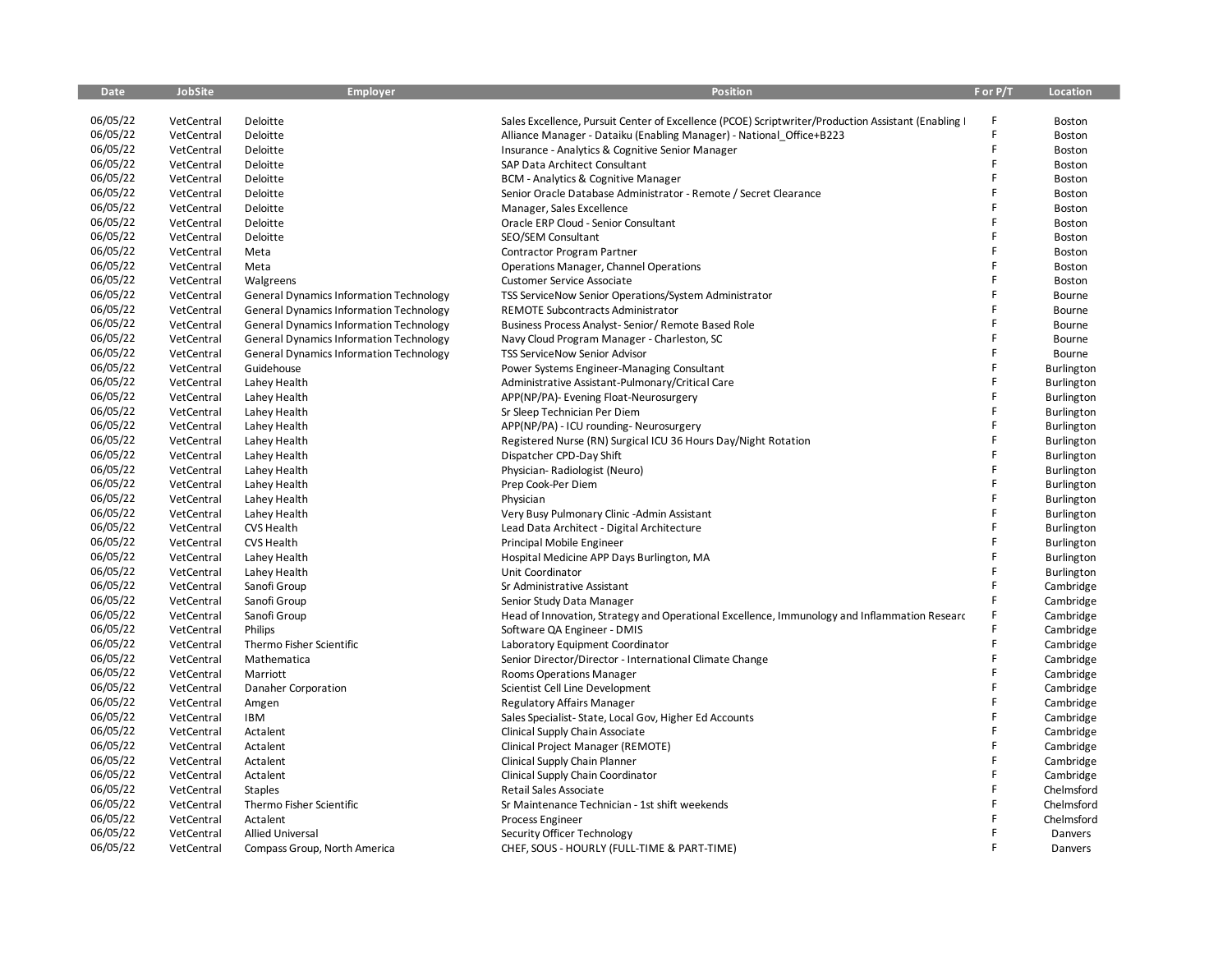| <b>Date</b> | <b>JobSite</b> | <b>Employer</b>                                | <b>Position</b>                                                                                  | F or P/T | <b>Location</b> |
|-------------|----------------|------------------------------------------------|--------------------------------------------------------------------------------------------------|----------|-----------------|
|             |                |                                                |                                                                                                  |          |                 |
| 06/05/22    | VetCentral     | Compass Group, North America                   | SR COOK (FULL-TIME & PART-TIME)                                                                  | F        | Danvers         |
| 06/05/22    | VetCentral     | Compass Group, North America                   | COOK (FULL-TIME & PART-TIME)                                                                     | F        | Danvers         |
| 06/05/22    | VetCentral     | Compass Group, North America                   | SUPERVISOR, PRODUCTION-HOURLY (FULL-TIME & PART-TIME)                                            | F        | Danvers         |
| 06/05/22    | VetCentral     | Compass Group, North America                   | FOOD SERVICE WORKER (FULL-TIME AND PART-TIME)                                                    | F        | Hathorne        |
| 06/05/22    | VetCentral     | Compass Group, North America                   | FOOD TRANSPORTER/DELIVERY DRIVER (FULL & PART-TIME)                                              | F        | Hathorne        |
| 06/05/22    | VetCentral     | Actalent                                       | Lab Techn                                                                                        | F        | Ipswich         |
| 06/05/22    | VetCentral     | Sevita                                         | Licensed Family Centered Clinician IHT                                                           | F        | Lawrence        |
| 06/05/22    | VetCentral     | Sevita                                         | Speech Language Pathologist                                                                      | F        | Lawrence        |
| 06/05/22    | VetCentral     | <b>General Dynamics Information Technology</b> | TSS ServiceNow Senior Operations/System Administrator                                            | F        | Lincoln         |
| 06/05/22    | VetCentral     | <b>General Dynamics Information Technology</b> | Business Process Analyst-Senior/Remote Based Role                                                | F        | Lincoln         |
| 06/05/22    | VetCentral     | <b>General Dynamics Information Technology</b> | <b>REMOTE Subcontracts Administrator</b>                                                         | F        | Lincoln         |
| 06/05/22    | VetCentral     | <b>General Dynamics Information Technology</b> | Navy Cloud Program Manager - Charleston, SC                                                      |          | Lincoln         |
| 06/05/22    | VetCentral     | <b>General Dynamics Information Technology</b> | <b>TSS ServiceNow Senior Advisor</b>                                                             | F        | Lincoln         |
| 06/05/22    | VetCentral     | Sevita                                         | Family Centered Clinician IHT Lowell                                                             | F        | Lowell          |
| 06/05/22    | VetCentral     | Sevita                                         | Licensed Family Centered Clinician IHT                                                           | F        | Lowell          |
| 06/05/22    | VetCentral     | Sevita                                         | Family Centered Clinician IHT                                                                    | F        | Lynn            |
| 06/05/22    | VetCentral     | Sevita                                         | Licensed Family Centered Clinician IHT.                                                          | F        | Lynn            |
| 06/05/22    | VetCentral     | Lahey Health                                   | Recovery Specialist - Addiction Treatment Services                                               | F        | Lynn            |
| 06/05/22    | VetCentral     | <b>Allied Universal</b>                        | Security Officer Technology                                                                      | F        | Lynnfield       |
| 06/05/22    | VetCentral     | Lahey Health                                   | APP (NP/PA) Cardiology Lynnfield                                                                 | F        | Lynnfield       |
| 06/05/22    | VetCentral     | Lahey Health                                   | *** Nurse Practitioner Lynnfield Primary Care                                                    | F        | Lynnfield       |
| 06/05/22    | VetCentral     | Citizens                                       | <b>Business Banking Servicing Associate</b>                                                      | F        | Medford         |
| 06/05/22    | VetCentral     | <b>CVS Health</b>                              | <b>Operations Manager</b>                                                                        | F        | North Andover   |
| 06/05/22    | VetCentral     | <b>Allied Universal</b>                        | Security Officer Technology                                                                      | F        | Peabody         |
| 06/05/22    | VetCentral     | <b>General Dynamics Information Technology</b> | <b>TSS ServiceNow Senior Advisor</b>                                                             | F        | Peabody         |
| 06/05/22    | VetCentral     | <b>General Dynamics Information Technology</b> | Business Process Analyst-Senior/Remote Based Role                                                | F        | Peabody         |
| 06/05/22    | VetCentral     | <b>General Dynamics Information Technology</b> | Navy Cloud Program Manager - Charleston, SC                                                      | F        | Peabody         |
| 06/05/22    | VetCentral     | <b>General Dynamics Information Technology</b> | TSS ServiceNow Senior Operations/System Administrator                                            | F        | Peabody         |
| 06/05/22    | VetCentral     | <b>General Dynamics Information Technology</b> | REMOTE Subcontracts Administrator                                                                | F        | Peabody         |
| 06/05/22    | VetCentral     | <b>Allied Universal</b>                        | Security Officer Technology                                                                      | F        | Salem           |
| 06/05/22    | VetCentral     | Sevita                                         | Licensed Family Centered Clinician                                                               | F        | Salem           |
| 06/05/22    | VetCentral     | Lahey Health                                   | Service Coordinator - Salem MA                                                                   | F        | Salem           |
| 06/05/22    | VetCentral     | Thermo Fisher Scientific                       | Sr Customer Service Representative                                                               | F        | Tewksbury       |
| 06/05/22    | VetCentral     | Thermo Fisher Scientific                       | <b>Electrical Operations Engineer III</b>                                                        | F        | Tewksbury       |
| 06/05/22    | VetCentral     | Thermo Fisher Scientific                       | Senior Director Human Resources                                                                  | F        | Tewksbury       |
| 06/05/22    | VetCentral     | Danaher Corporation                            | Scientist Cell Line Development                                                                  | F        | Tewksbury       |
| 06/05/22    | VetCentral     | Sevita                                         | Licensed Behavior Management Therapist                                                           | F        | Wakefield       |
| 06/05/22    | VetCentral     | Sevita                                         | Family Centered Clinician IHT                                                                    | F        | Wakefield       |
| 06/05/22    | VetCentral     | <b>Wolters Kluwer</b>                          | Senior Cloud Site Reliability Engineer (Remote)                                                  | F        | Waltham         |
| 06/05/22    | VetCentral     | <b>Wolters Kluwer</b>                          | <b>Customer Services Representative</b>                                                          | F        | Waltham         |
| 06/05/22    | VetCentral     | <b>Wolters Kluwer</b>                          | Director Regulatory Affairs & Quality Compliance                                                 | Ë        | Waltham         |
| 06/05/22    | VetCentral     | <b>Wolters Kluwer</b>                          | Senior Devops Site Reliability Engineer                                                          | F        | Waltham         |
| 06/05/22    | VetCentral     | <b>Wolters Kluwer</b>                          | <b>Marketing Operations Manager</b>                                                              | F        | Waltham         |
| 06/05/22    | VetCentral     | Thermo Fisher Scientific                       | Incident Management Leader                                                                       | F        | Waltham         |
| 06/05/22    | VetCentral     | Thermo Fisher Scientific                       | Financial Analyst III (HYBRID - Grow Your Career!)                                               | F        | Waltham         |
| 06/05/22    | VetCentral     | Thermo Fisher Scientific                       | Corporate Development Analyst - Join A \$40B Industry Leader!                                    | F        | Waltham         |
| 06/05/22    | VetCentral     | <b>Wolters Kluwer</b>                          | KnosSmart Account & Relationship Management Executive                                            | F        | Waltham         |
| 06/05/22    | VetCentral     | UnitedHealth Group                             | DevOps Engineer - Waltham, MA or Telecommute                                                     |          | Waltham         |
| 06/05/22    | VetCentral     | UnitedHealth Group                             | HSS Field Care Coordinator-5,000 sign on bonus for external candidates-Lowell, Lawrence region I |          | Waltham         |
| 06/05/22    | VetCentral     | Actalent                                       | Principle Biostatistician                                                                        | F        | Waltham         |
| 06/05/22    | VetCentral     | Actalent                                       | Lead Clinical Data Manager                                                                       | F        | Waltham         |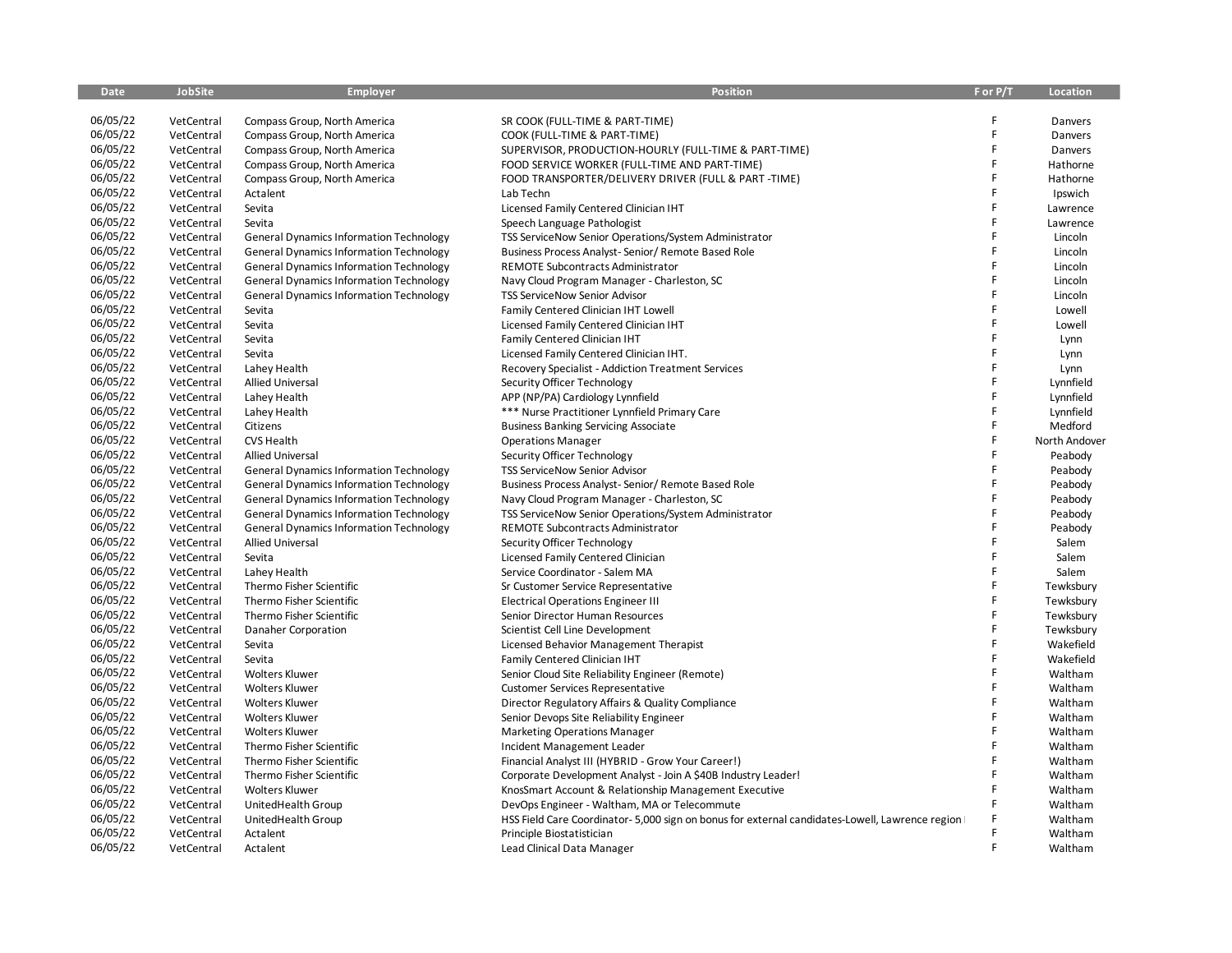| <b>Date</b> | <b>JobSite</b>                   | <b>Employer</b>                                                  | <b>Position</b>                                                                     | F or P/T | Location   |
|-------------|----------------------------------|------------------------------------------------------------------|-------------------------------------------------------------------------------------|----------|------------|
|             |                                  |                                                                  |                                                                                     |          |            |
| 06/05/22    | VetCentral                       | Actalent                                                         | Principle Clinical Data Manager                                                     | F        | Waltham    |
| 06/05/22    | VetCentral                       | HUB International                                                | Director of Human Resources                                                         | F        | Wilmington |
| 06/05/22    | VetCentral                       | Actalent                                                         | Quality Technician                                                                  | F        | Wilmington |
| 06/05/22    | VetCentral                       | Actalent                                                         | Quality Inspector                                                                   | F        | Wilmington |
| 06/05/22    | VetCentral                       | Actalent                                                         | <b>Test Technician</b>                                                              | F        | Wilmington |
| 06/05/22    | VetCentral                       | Lahey Health                                                     | Lactation Consultant - 24 Hours                                                     | F        | Winchester |
| 06/05/22    | VetCentral                       | Lahey Health                                                     | Clinical Associate, Medical Surgical - 36 Hours, Night                              | F        | Winchester |
| 06/05/22    | VetCentral                       | <b>Starbucks Coffee Company</b>                                  | barista - Store# 09984, COMMERCE WAY                                                | F        | Woburn     |
| 06/05/22    | VetCentral                       | Lowe's                                                           | FT-Sales Associate - ProServices-Day                                                | F        | Woburn     |
| 06/05/22    | VetCentral                       | Lowe's                                                           | FT-Head Cashier-Flexible                                                            | F        | Woburn     |
| 06/05/22    | VetCentral                       | Randstad US                                                      | senior auditor                                                                      | F        | Woburn     |
| 06/05/22    | VetCentral                       | Randstad US                                                      | tax manager                                                                         |          | Woburn     |
| 06/05/22    | VetCentral                       | <b>General Dynamics Information Technology</b>                   | Business Process Analyst-Senior/Remote Based Role                                   | F        | Woods Hole |
| 06/05/22    | VetCentral                       | <b>General Dynamics Information Technology</b>                   | Navy Cloud Program Manager - Charleston, SC                                         | F        | Woods Hole |
| 06/05/22    | VetCentral                       | <b>General Dynamics Information Technology</b>                   | <b>TSS ServiceNow Senior Advisor</b>                                                | F        | Woods Hole |
| 06/05/22    | VetCentral                       | <b>General Dynamics Information Technology</b>                   | REMOTE Subcontracts Administrator                                                   | F        | Woods Hole |
| 06/05/22    | VetCentral                       | <b>General Dynamics Information Technology</b>                   | TSS ServiceNow Senior Operations/System Administrator                               | F        | Woods Hole |
| 06/05/22    |                                  | Mass.gov/Careers MA Dept of Environmental Protection             | <b>Environmental Analyst III</b>                                                    | F        | Boston     |
| 06/05/22    |                                  | Mass.gov/Careers MA Dept of Environmental Protection             | Environmental Analyst II                                                            | F        | Boston     |
| 06/05/22    |                                  | Mass.gov/Careers MA Dept of Environmental Protection             | Environmental Engineer III                                                          | F        | Boston     |
| 06/05/22    |                                  | Mass.gov/Careers MA Dept of Environmental Protect                | Program Coordinator II                                                              | F        | Boston     |
| 06/05/22    |                                  | Mass.gov/Careers Bay Cove Community MHC                          | Mental Health Worker I - 3rd Shift                                                  | F        | Boston     |
| 06/05/22    |                                  | Mass.gov/Careers MA Department of Education                      | Educational Specialist C (MA)                                                       | F        | Malden     |
| 06/05/22    |                                  | Mass.gov/Careers MA Office of State Treas & Rec Genrl            | OEE Outreach Manager                                                                | F        | Boston     |
| 06/05/22    |                                  | Mass.gov/Careers MA Executive Office of Labor & Work Dylpmnt     | <b>EDP Systems Analyst II</b>                                                       | F        | Boston     |
| 06/05/22    |                                  | Mass.gov/Careers MA Division of Occupational Licensure           | Welcome Center Customer Service Representative - Full-time                          | F        | Boston     |
| 06/05/22    |                                  | Mass.gov/Careers MA Office of State Treasury & Rec Genrl         | Outreach Manager - Full-time                                                        | F        | Boston     |
| 06/05/22    |                                  | Mass.gov/Careers MA Executive Office of Labor & Work Dvlpmnt     | <b>EDP Systems Analyst II</b>                                                       | F        | Boston     |
| 06/05/22    |                                  | Mass.gov/Careers Mass Commission for the Blind                   | Certified Orientation and Mobility Specialist (COMS) - Full-time                    | F        | Boston     |
| 06/05/22    |                                  | Mass.gov/Careers Organization: North East Area                   | Mental Health Worker I - Full-time                                                  | F        | Waltham    |
| 06/05/22    |                                  | Mass.gov/Careers MA Office of State Treasury & Rec Genrl         | Associate General Counsel - Full-time                                               |          | Boston     |
| 06/05/22    |                                  | Mass.gov/Careers House of Representatives                        | Researcher - The Joint Committee on Public Health - Full-time                       | F        | Boston     |
| 06/05/22    |                                  | Mass.gov/Careers MA Office of the State Comptrollers             | Executive Assistant to the Comptroller - Full-time                                  | F        | Boston     |
| 06/05/22    |                                  | Mass.gov/Careers Executive O=ffic of Health & Human Seervices    | Program Manager, Delivery System Investments - PayRoll/Gen Admin                    | F        | Boston     |
| 06/05/22    |                                  | Mass.gov/Careers MA Office of the State Comptrollers             | Solutions & Learning Coordinator (EDP Systems Analyst III) - Full-time              | F        | Boston     |
| 06/05/22    |                                  | Mass.gov/Careers DPH-Tewksbury Hospital                          | Clerk IV                                                                            | F        | Tewksbury  |
| 06/05/22    |                                  | Mass.gov/Careers MA Div of Capital Planning & Operations         | <b>Planning Coordinator</b>                                                         | F        | Boston     |
| 06/05/22    |                                  | Mass.gov/Careers Mass Commission for the Blind                   | Certified Orientation and Mobility Specialist (COMS) - Full-time                    | F        | Boston     |
| 06/05/22    | Mass.gov/Careers North East Area |                                                                  | Mental Health Worker I - Full-time                                                  |          | Waltham    |
| 06/05/22    |                                  | Mass.gov/Careers MA Office of State Treasury & Rec Genrl         | Associate General Counsel                                                           | F        | Boston     |
| 06/05/22    |                                  | Mass.gov/Careers MA Executiove Office of Health & Human Services | Payroll Analyst                                                                     |          | Boston     |
| 06/05/22    |                                  | Mass.gov/Careers MA Executoive Office of Elder Affairs           | Director-Health Policy & Outreach (2 year Grant-Funded) - Full-time                 | F        | Boston     |
| 06/05/22    |                                  | Mass.gov/Careers MA Dept of Public Utilities                     | <b>Energy Facilities Analyst - Siting Division</b>                                  | F        | Boston     |
| 06/05/22    |                                  | Mass.gov/Careers MA Dept of Public Utilities                     | <b>Energy Facilities Economist</b>                                                  | F        | Boston     |
| 06/05/22    |                                  | Mass.gov/Careers MA Executive Office of Labor & Work Dvlpmnt     | Clerk V                                                                             | F        | Boston     |
| 06/05/22    |                                  | Mass.gov/Careers MA Department of Fish And Game                  | Northeast District Wildlife Technician - Full-time                                  | F        | Ayer       |
| 06/05/22    |                                  | Mass.gov/Careers MA Department of Fish And Game                  | Western District Wildlife Technician - Full-time                                    | F        | Dalton     |
| 06/05/22    |                                  | Mass.gov/Careers Organization: DMR-Metro Region                  | Human Services Coordinator I - Full-time                                            |          | Waltham    |
| 06/05/22    |                                  | Mass.gov/Careers Sherrif's Dept Middlesex                        | Payroll Auditor - Full-time                                                         |          | Medford    |
| 06/05/22    |                                  | Mass.gov/Careers Sherrif's Dept Middlesex                        | Payroll Assistant - Full-time                                                       |          | Medford    |
| 06/05/22    |                                  | Mass.gov/Careers MA Department of Youth Services                 | Juvenile Justice YDS I - Full Time and Part Time, Metro Region PIPELINE - Full-time | F & P/T  | Boston     |